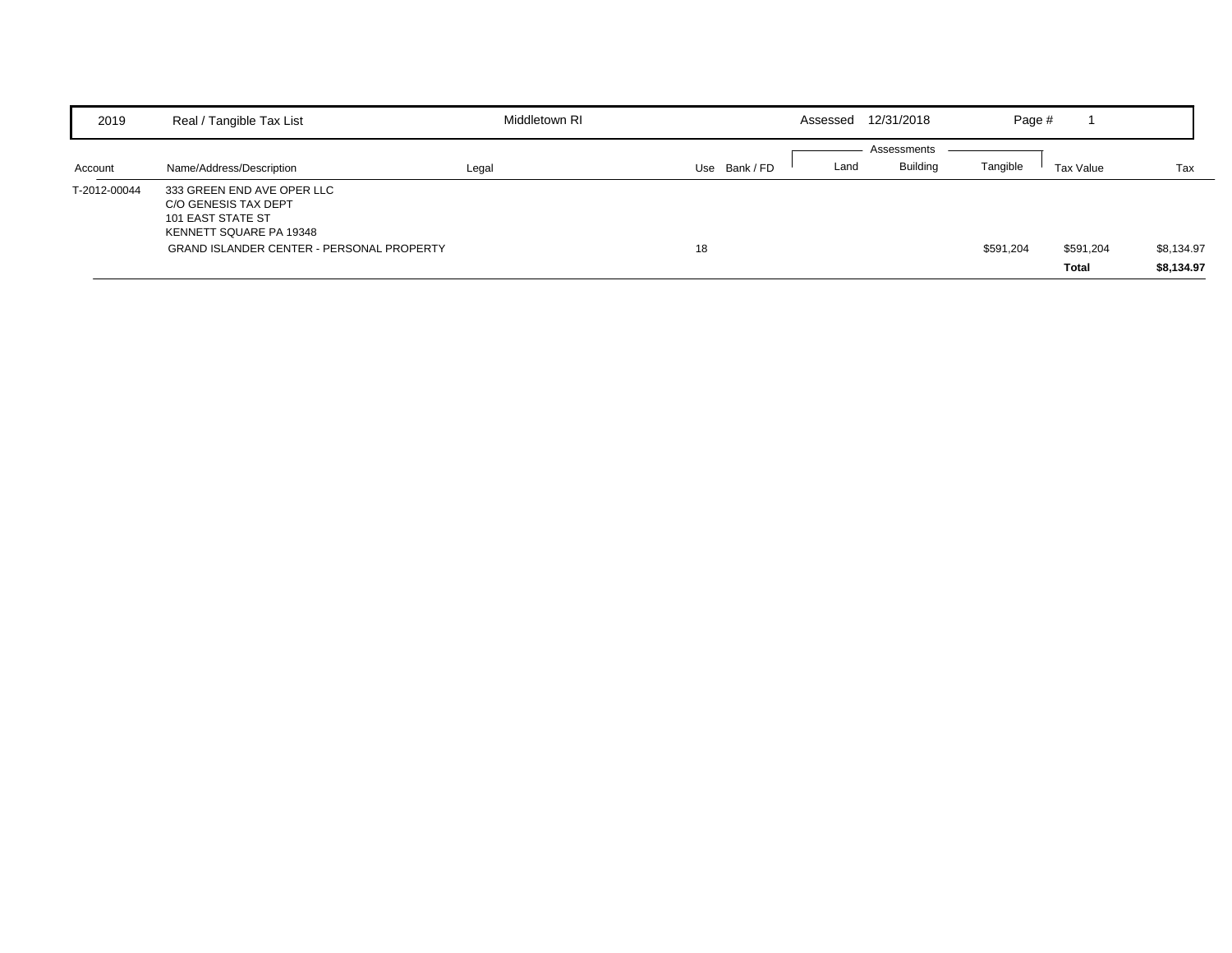| 2019         | Real / Tangible Tax List                                                                                     | Middletown RI |             | Assessed | 12/31/2018                     | Page #   | ົ<br>∠            |                      |
|--------------|--------------------------------------------------------------------------------------------------------------|---------------|-------------|----------|--------------------------------|----------|-------------------|----------------------|
| Account      | Name/Address/Description                                                                                     | Legal         | Use Bank/FD | Land     | Assessments<br><b>Building</b> | Tangible | Tax Value         | Tax                  |
| T-1992-00005 | 485 ENTERPRISES INC<br>485 PARADISE AVENUE<br>MIDDLETOWN RI 02842<br>485 ENTERPRISES INC - PERSONAL PROPERTY |               | 18          |          |                                | \$10,150 | \$10,150<br>Total | \$139.66<br>\$139.66 |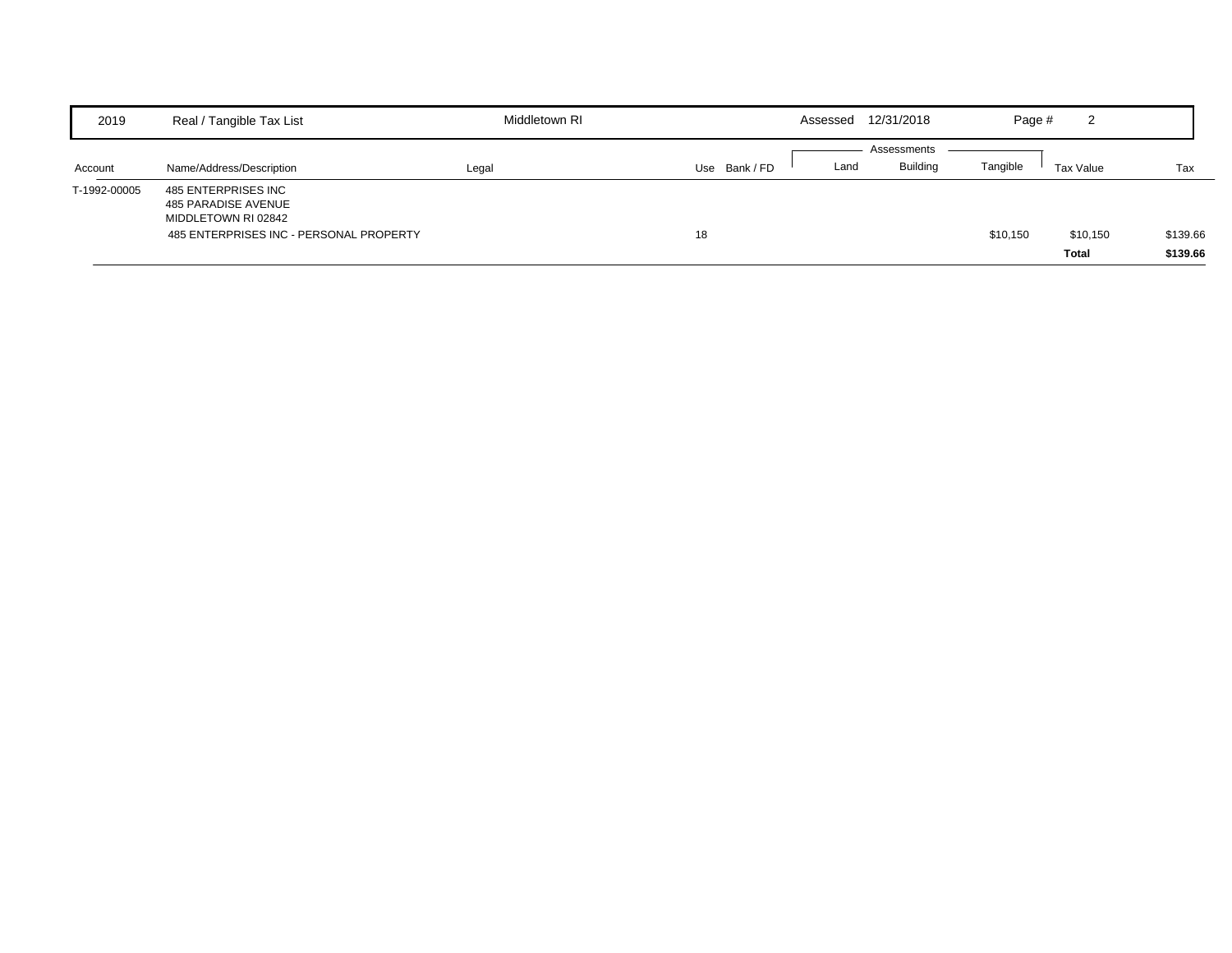| 2019         | Real / Tangible Tax List                                       | Middletown RI |             | Assessed | 12/31/2018      | Page #    | 3                  |                          |
|--------------|----------------------------------------------------------------|---------------|-------------|----------|-----------------|-----------|--------------------|--------------------------|
|              |                                                                |               |             |          | Assessments     |           |                    |                          |
| Account      | Name/Address/Description                                       | Legal         | Use Bank/FD | Land     | <b>Building</b> | Tangible  | Tax Value          | Tax                      |
| T-1992-10984 | 7-11 INC<br>C/O RYAN LLC<br>PO BOX 4900<br>SCOTTSDALE AZ 85261 |               |             |          |                 |           |                    |                          |
|              | 7-11 INC LOCATION #32746 - PERSONAL PROPERTY                   |               | 18          |          |                 | \$227,619 | \$227,619<br>Total | \$3,132.04<br>\$3,132.04 |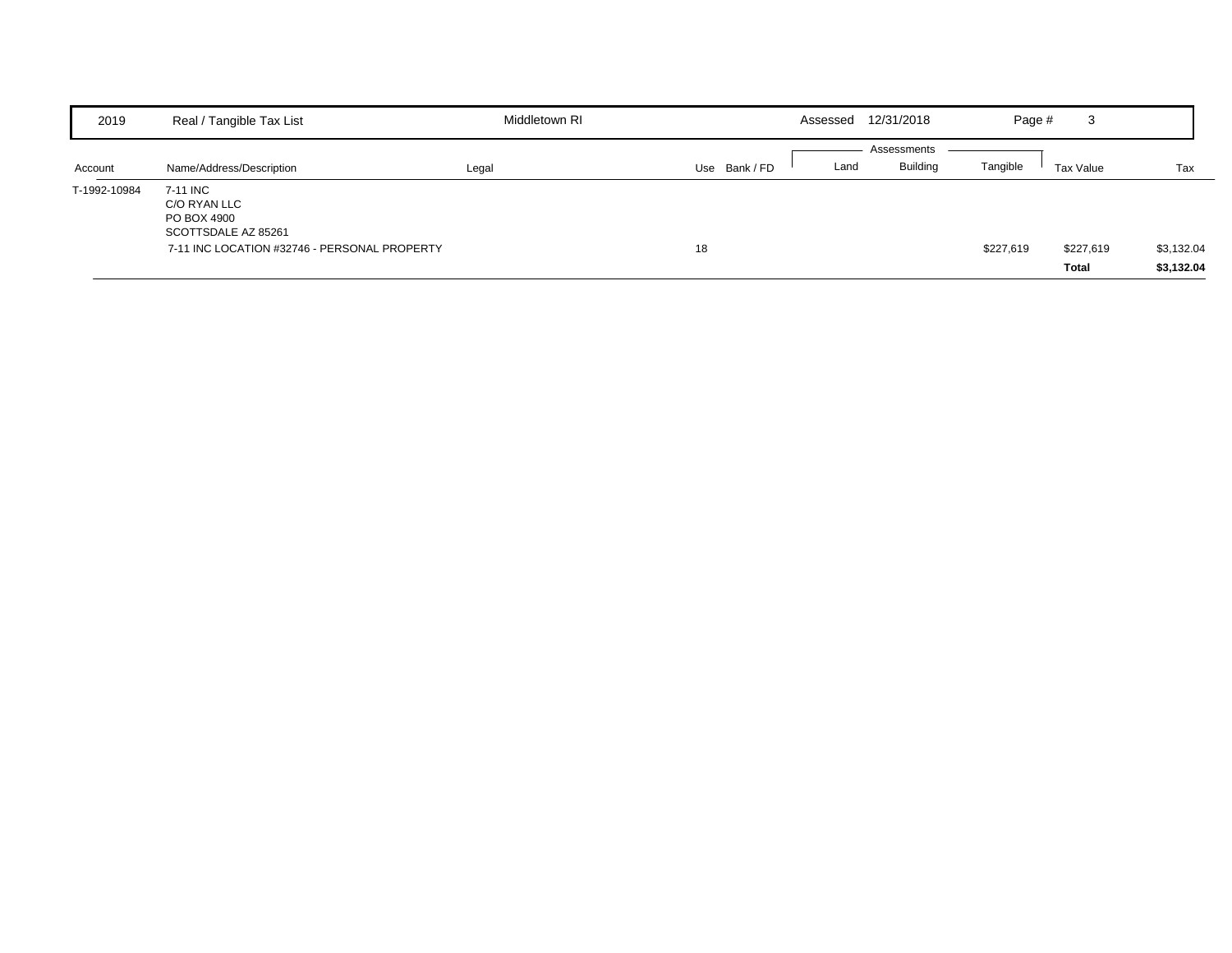| 2019         | Real / Tangible Tax List                                                                                   | Middletown RI |             | Assessed | 12/31/2018              | Page #    | 4                  |                          |
|--------------|------------------------------------------------------------------------------------------------------------|---------------|-------------|----------|-------------------------|-----------|--------------------|--------------------------|
| Account      | Name/Address/Description                                                                                   | Legal         | Use Bank/FD | Land     | Assessments<br>Building | Tangible  | Tax Value          | Tax                      |
| T-2005-00576 | 936 HOSPITALITY LLC<br>936 WEST MAIN ROAD<br>MIDDLETOWN RI 02842<br><b>QUALITY INN - PERSONAL PROPERTY</b> |               | 18          |          |                         | \$293,164 | \$293,164<br>Total | \$4,033.94<br>\$4,033.94 |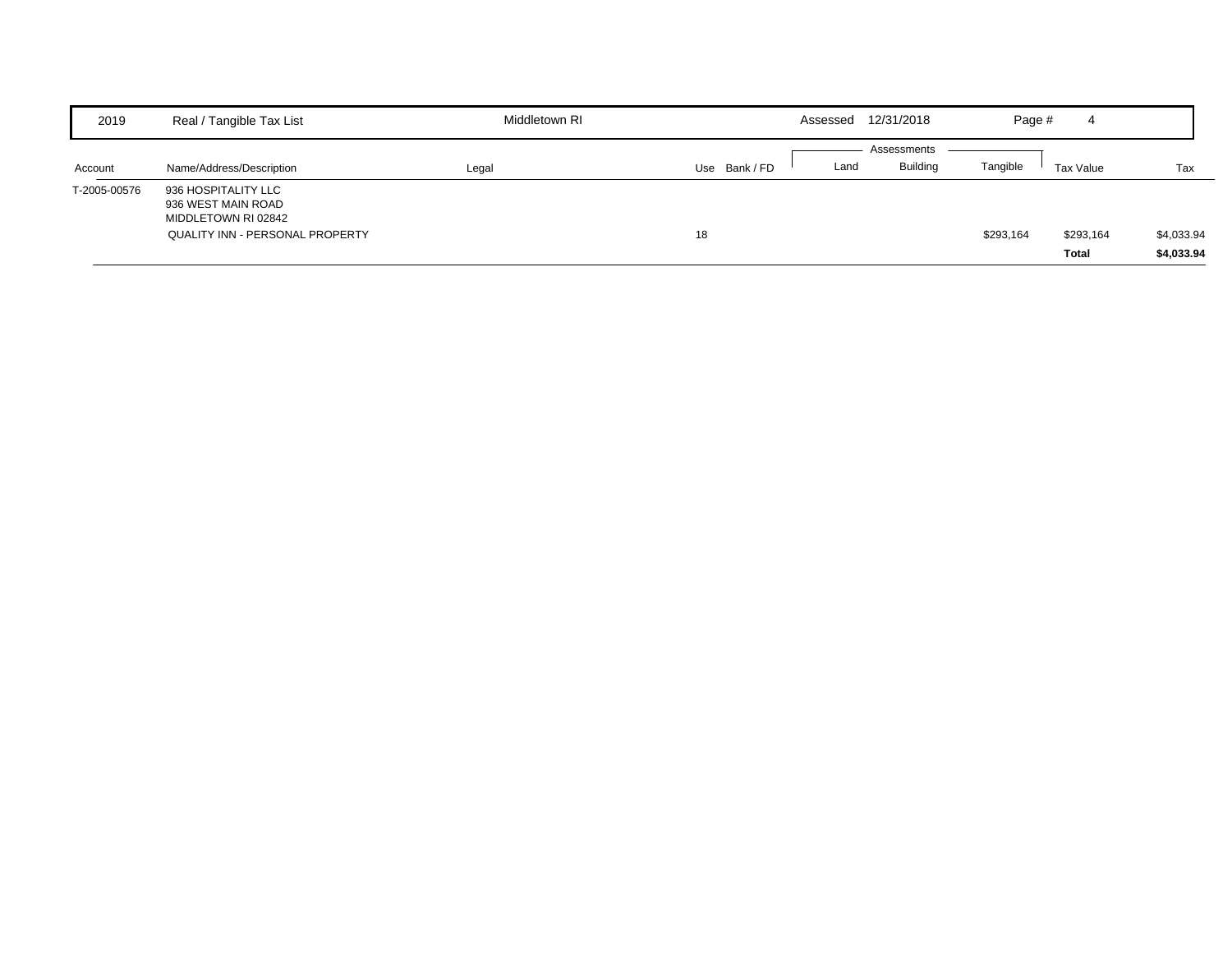| 2019         | Real / Tangible Tax List                                                                  | Middletown RI |               | Assessed 12/31/2018 |                 | Page #   | 5                        |                      |
|--------------|-------------------------------------------------------------------------------------------|---------------|---------------|---------------------|-----------------|----------|--------------------------|----------------------|
|              |                                                                                           |               |               |                     | Assessments     |          |                          |                      |
| Account      | Name/Address/Description                                                                  | Legal         | Use Bank / FD | Land                | <b>Building</b> | Tangible | Tax Value                | Tax                  |
| T-2019-00045 | A & M ACQUISTIONS LLC<br>10 CODDINGTON HIGHWAY<br>MIDDLETOWN RI 02842                     |               |               |                     |                 |          |                          |                      |
|              | A & M TACTICAL - PERSONAL PROPERTY                                                        |               | 18            |                     |                 | \$50,000 | \$50,000<br><b>Total</b> | \$688.00<br>\$688.00 |
| T-1995-00515 | A B MARINE<br>747 AQUIDNECK AVENUE<br>SUITE 21<br>MIDDLETOWN RI 02842                     |               |               |                     |                 |          |                          |                      |
|              | A B MARINE INC - PERSONAL PROPERTY                                                        |               | 17            |                     |                 | \$3,045  | \$3,045<br><b>Total</b>  | \$41.90<br>\$41.90   |
| T-2017-00015 | A SHEAR DELIGHT<br>3 POCAHONTAS DRIVE<br>MIDDLETOWN RI 02842                              |               |               |                     |                 |          |                          |                      |
|              | A SHEAR DELIGHT - PERSONAL PROPERTY                                                       |               | 18            |                     |                 | \$18,025 | \$18,025<br><b>Total</b> | \$248.02             |
| T-1992-00016 | AAA NORTHEAST<br>ATTN: FINANCE & ACCOUNTING<br>110 ROYAL LITTLE DR<br>PROVIDENCE RI 02904 |               |               |                     |                 |          |                          | \$248.02             |
|              | AAA - PERSONAL PROPERTY                                                                   |               | 18            |                     |                 | \$60,832 | \$60,832<br><b>Total</b> | \$837.05<br>\$837.05 |
| T-1992-00017 | ABANCO MANAGEMENT CORPORATION<br>PO BOX 4098<br>MIDDLETOWN RI 02842                       |               |               |                     |                 |          |                          |                      |
|              | ABANCO MANAGEMENT CORPORATION - PERSONAL                                                  |               | 17            |                     |                 | \$4,813  | \$4,813<br><b>Total</b>  | \$66.23<br>\$66.23   |
| T-1999-09100 | ABC BUILDING CORP<br>1077 AQUIDNECK AVE SUITE A<br>MIDDLETOWN RI 02842-5255               |               |               |                     |                 |          |                          |                      |
|              | ADVANCED BUILDING CONCEPTS - PERSONAL                                                     |               | 18            |                     |                 | \$65,723 | \$65,723<br><b>Total</b> | \$904.35<br>\$904.35 |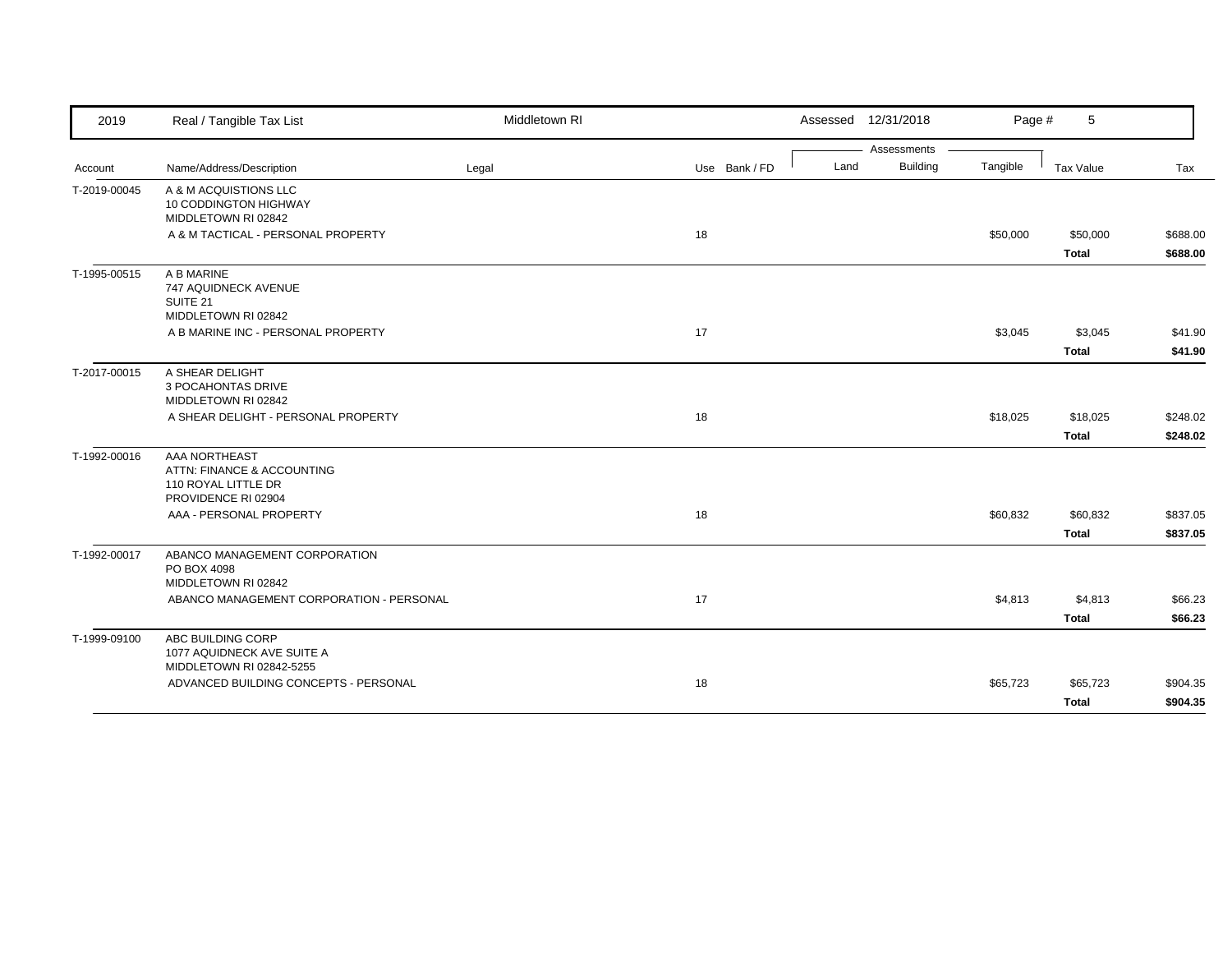| 2019         | Real / Tangible Tax List                                                            | Middletown RI |               |      | Assessed 12/31/2018 | Page #    | 6            |            |
|--------------|-------------------------------------------------------------------------------------|---------------|---------------|------|---------------------|-----------|--------------|------------|
|              |                                                                                     |               |               |      | Assessments         |           |              |            |
| Account      | Name/Address/Description                                                            | Legal         | Use Bank / FD | Land | <b>Building</b>     | Tangible  | Tax Value    | Tax        |
| T-2015-00051 | ACP LAND LESSOR LLC<br>C/O GOLDSTEIN & ASSOC<br>244 GANO ST<br>PROVIDENCE RI 02906  |               |               |      |                     |           |              |            |
|              | ACP LAND LESSOR LLC - PERSONAL PROPERTY                                             |               | 94            |      |                     | \$154,546 | \$154,546    | \$2,126.55 |
|              |                                                                                     |               |               |      |                     |           | Total        | \$2,126.55 |
| T-2001-00616 | ADP LLC<br><b>TAX DEPARTMENT</b><br>1 ADP BLVD MS # B401<br>ROSELAND NJ 07068       |               |               |      |                     |           |              |            |
|              | ADP LLC - PERSONAL PROPERTY                                                         |               | 94            |      |                     | \$4,483   | \$4,483      | \$61.69    |
|              |                                                                                     |               |               |      |                     |           | <b>Total</b> | \$61.69    |
| T-2013-00032 | ADT LLC<br>ATTN: PROPERTY TAX DEPARTMENT<br>PO BOX 54767<br>LEXINGTON KY 40555      |               |               |      |                     |           |              |            |
|              | ADT LLC - PERSONAL PROPERTY                                                         |               | 18            |      |                     | \$12,951  | \$12,951     | \$178.21   |
|              |                                                                                     |               |               |      |                     |           | <b>Total</b> | \$178.21   |
| T-2014-00028 | ADVANCE STORES CO INC 107361<br><b>RYAN LLC</b><br>PO BOX 56607<br>ATLANTA GA 30343 |               |               |      |                     |           |              |            |
|              | ADVANCED AUTO PARTS - PERSONAL PROPERTY                                             |               | 18            |      |                     | \$87,570  | \$87,570     | \$1,204.96 |
|              |                                                                                     |               |               |      |                     |           | <b>Total</b> | \$1,204.96 |
| T-1995-00094 | AGUIAR JOSEPH F & DALINDA L<br>614 MITCHELLS LANE<br>MIDDLETOWN RI 02842            |               |               |      |                     |           |              |            |
|              | JOSEPH F AGUIAR LANDSCAPING - PERSONAL                                              |               | 18            |      |                     | \$5,270   | \$5,270      | \$72.52    |
|              |                                                                                     |               |               |      |                     |           | <b>Total</b> | \$72.52    |
| T-2014-00036 | AIRGAS USA LLC NO DIV<br>CORP TX DEPT<br>PO BOX 6675<br>RADNOR PA 19087             |               |               |      |                     |           |              |            |
|              | AIRGAS USA - PERSONAL PROPERTY                                                      |               | 18            |      |                     | \$8,820   | \$8,820      | \$121.36   |
|              |                                                                                     |               |               |      |                     |           | <b>Total</b> | \$121.36   |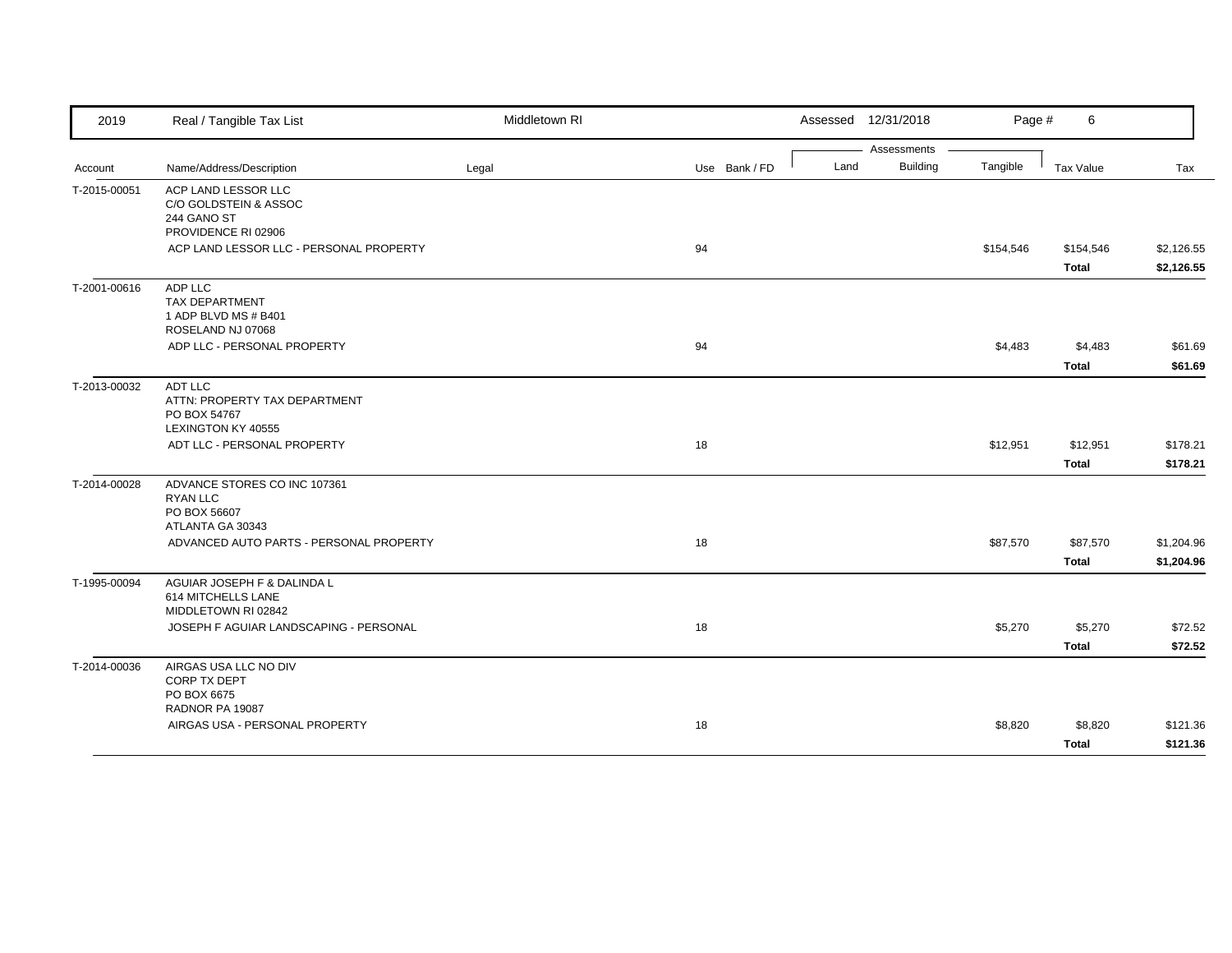| 2019         | Real / Tangible Tax List                                                                                                                                   | Middletown RI |               |      | Assessed 12/31/2018 | Page #    | $\overline{7}$            |                          |
|--------------|------------------------------------------------------------------------------------------------------------------------------------------------------------|---------------|---------------|------|---------------------|-----------|---------------------------|--------------------------|
|              |                                                                                                                                                            |               |               |      | Assessments         |           |                           |                          |
| Account      | Name/Address/Description                                                                                                                                   | Legal         | Use Bank / FD | Land | Building            | Tangible  | Tax Value                 | Tax                      |
| T-2008-02040 | <b>ALAGRIA LLC</b><br>575 EAST MAIN ROAD<br>UNIT <sub>5</sub>                                                                                              |               |               |      |                     |           |                           |                          |
|              | MIDDLETOWN RI 02842<br>ALAGRIA SALON & SPA - PERSONAL PROPERTY                                                                                             |               | 18            |      |                     | \$17,430  | \$17,430                  | \$239.84                 |
|              |                                                                                                                                                            |               |               |      |                     |           | <b>Total</b>              | \$239.84                 |
| T-2014-00003 | ALDI INC (CONNECTICUT)<br>C/O RYAN TAX COMPLIANCE SERV<br>PO BOX 460049<br>HOUSTON TX 77056                                                                |               |               |      |                     |           |                           |                          |
|              | ALDI INC - LOC #73046 - PERSONAL PROPERTY                                                                                                                  |               | 18            |      |                     | \$389,548 | \$389,548<br><b>Total</b> | \$5,360.18<br>\$5,360.18 |
| T-2006-00033 | ALL AMERICAN BARBER SHOP<br>23 ROCKWOOD ROAD<br>MIDDLETOWN RI 02842<br>ALL AMERICAN BARBER SHOP - PERSONAL PROPERTY                                        |               | 17            |      |                     | \$22,910  | \$22,910                  | \$315.24                 |
|              |                                                                                                                                                            |               |               |      |                     |           | <b>Total</b>              | \$315.24                 |
| T-2011-00093 | ALL AMERICAN LANDSCAPING<br>2 ASPINET RD<br>MIDDLETOWN RI 02842<br>ALL AMERICAN LANDSCAPING - PERSONAL PROPERTY                                            |               | 17            |      |                     | \$20,000  | \$20,000                  | \$275.20                 |
| T-2008-02051 | ALL STAR DANCE ACADEMY<br><b>KELLEY PAKENHAM DIRECTOR</b><br>1341 WEST MAIN RD STE 19<br>MIDDLETOWN RI 02842<br>ALL STAR DANCE ACADEMY - PERSONAL PROPERTY |               | 17            |      |                     | \$2,030   | <b>Total</b><br>\$2,030   | \$275.20<br>\$27.93      |
|              | ALLIANCE FOR CO-OP ENERGY SRVS                                                                                                                             |               |               |      |                     |           | <b>Total</b>              | \$27.93                  |
| T-2016-00042 | 4140 WEST 99TH STREET<br>CARMEL IN 46032                                                                                                                   |               |               |      |                     |           |                           |                          |
|              | ALLIANCE FOR CO-OP ENERGY SRVS - PERSONAL                                                                                                                  |               | 17            |      |                     | \$852     | \$852                     | \$11.72                  |
|              |                                                                                                                                                            |               |               |      |                     |           | <b>Total</b>              | \$11.72                  |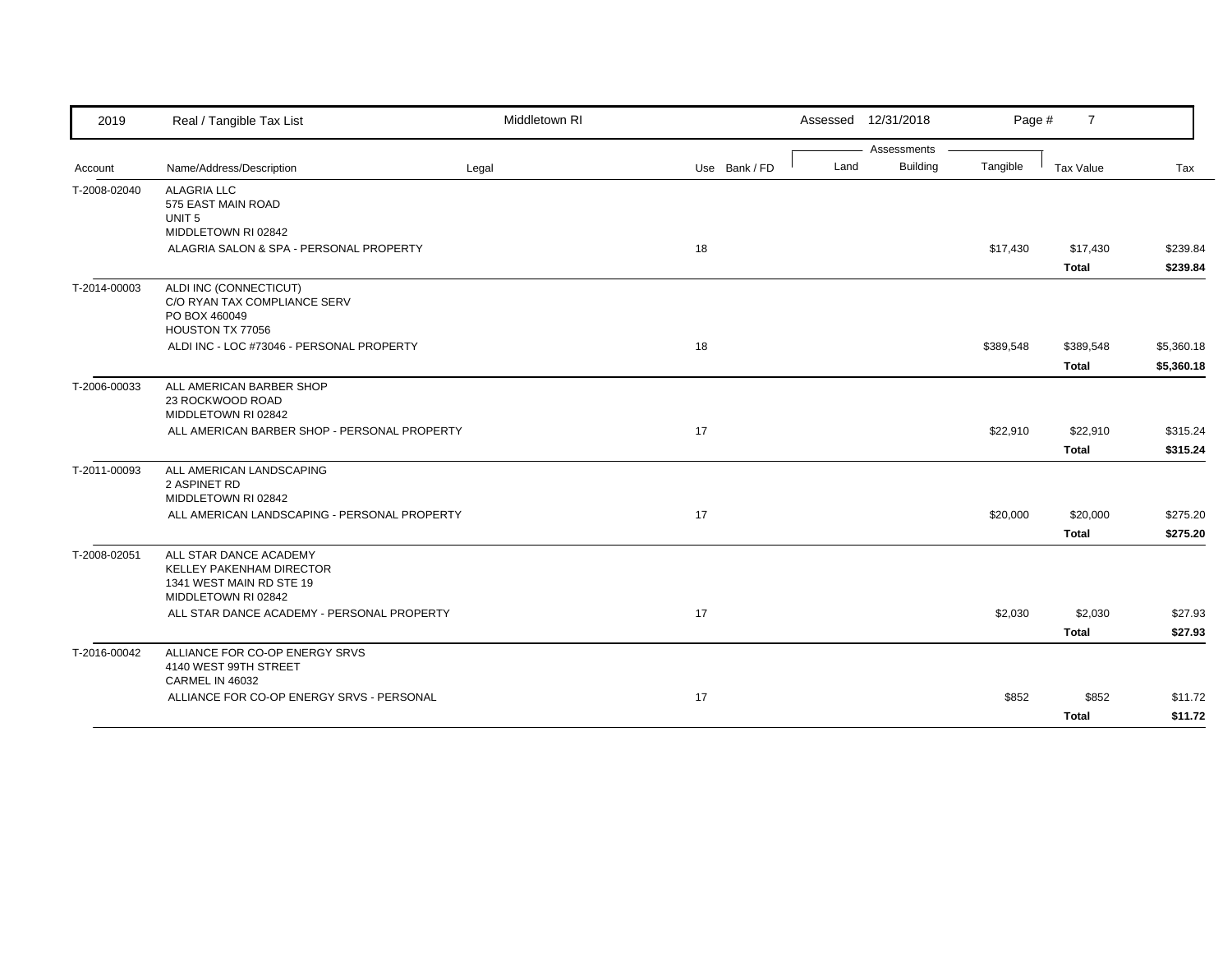| 2019         | Real / Tangible Tax List                                                                        | Middletown RI |               |      | Assessed 12/31/2018            | Page #    | 8                         |                          |
|--------------|-------------------------------------------------------------------------------------------------|---------------|---------------|------|--------------------------------|-----------|---------------------------|--------------------------|
| Account      | Name/Address/Description                                                                        | Legal         | Use Bank / FD | Land | Assessments<br><b>Building</b> | Tangible  | <b>Tax Value</b>          | Tax                      |
| T-1999-09126 | ALLIED WASTE SERVICES OF MA<br>PO BOX 29246<br>PHOENIX AZ 85038                                 |               |               |      |                                |           |                           |                          |
|              | ALLIED WASTE SERVICES OF MA - PERSONAL                                                          |               | 94            |      |                                | \$112,899 | \$112,899<br><b>Total</b> | \$1,553.49<br>\$1,553.49 |
| T-1992-00182 | ALLSTATE INSURANCE COMPANY<br>PO BOX 37945<br>CHARLOTTE NC 28237-7945                           |               |               |      |                                |           |                           |                          |
|              | ALLSTATE INSURANCE CO #49809 - PERSONAL                                                         |               | 17            |      |                                | \$2,802   | \$2,802<br><b>Total</b>   | \$38.56<br>\$38.56       |
| T-2002-00597 | ALLSTATE INSURANCE COMPANY<br>PO BOX 37945<br>CHARLOTTE NC 28237-7945                           |               |               |      |                                |           |                           |                          |
|              | ALLSTATE INSURANCE CO - PERSONAL PROPERTY                                                       |               | 17            |      |                                | \$8,626   | \$8,626<br><b>Total</b>   | \$118.69<br>\$118.69     |
| T-2019-00046 | ALVARADO ANDREW R<br>55 RAILROAD PL - APT 518<br>SARATOGA SPRINGS, NY 12866                     |               |               |      |                                |           |                           |                          |
|              | 2016 24' TUMBLEWEED - PERSONAL PROPERTY                                                         |               | 17            |      |                                | \$38,950  | \$38,950<br><b>Total</b>  | \$535.95<br>\$535.95     |
| T-2006-03158 | AMADO ROBERT J<br>1518 GREEN END AVENUE<br>MIDDLETOWN RI 02842                                  |               |               |      |                                |           |                           |                          |
|              | METICULOUS PAINT JOB INC - PERSONAL PROPERTY                                                    |               | 17            |      |                                | \$3,908   | \$3,908<br>Total          | \$53.77<br>\$53.77       |
| T-2012-00078 | AMERICAN CAPITAL CORPORATION<br>NANCY WADDELL PRESIDENT<br>272 VALLEY RD<br>MIDDLETOWN RI 02842 |               |               |      |                                |           |                           |                          |
|              | AMERICAN CAPITAL CORPORATION - PERSONAL                                                         |               | 18            |      |                                | \$14,603  | \$14,603<br><b>Total</b>  | \$200.94<br>\$200.94     |
| T-2000-00669 | AMERICAN HONDA MOTOR CO INC<br>ATTN TAX DEPT MS100 2W 4B<br>1919 TORRANCE BLVD                  |               |               |      |                                |           |                           |                          |
|              | TORRANCE CA 90501<br>AMERICAN HONDA MOTOR CO INC - PERSONAL                                     |               | 94            |      |                                | \$1,003   | \$1,003<br><b>Total</b>   | \$13.80<br>\$13.80       |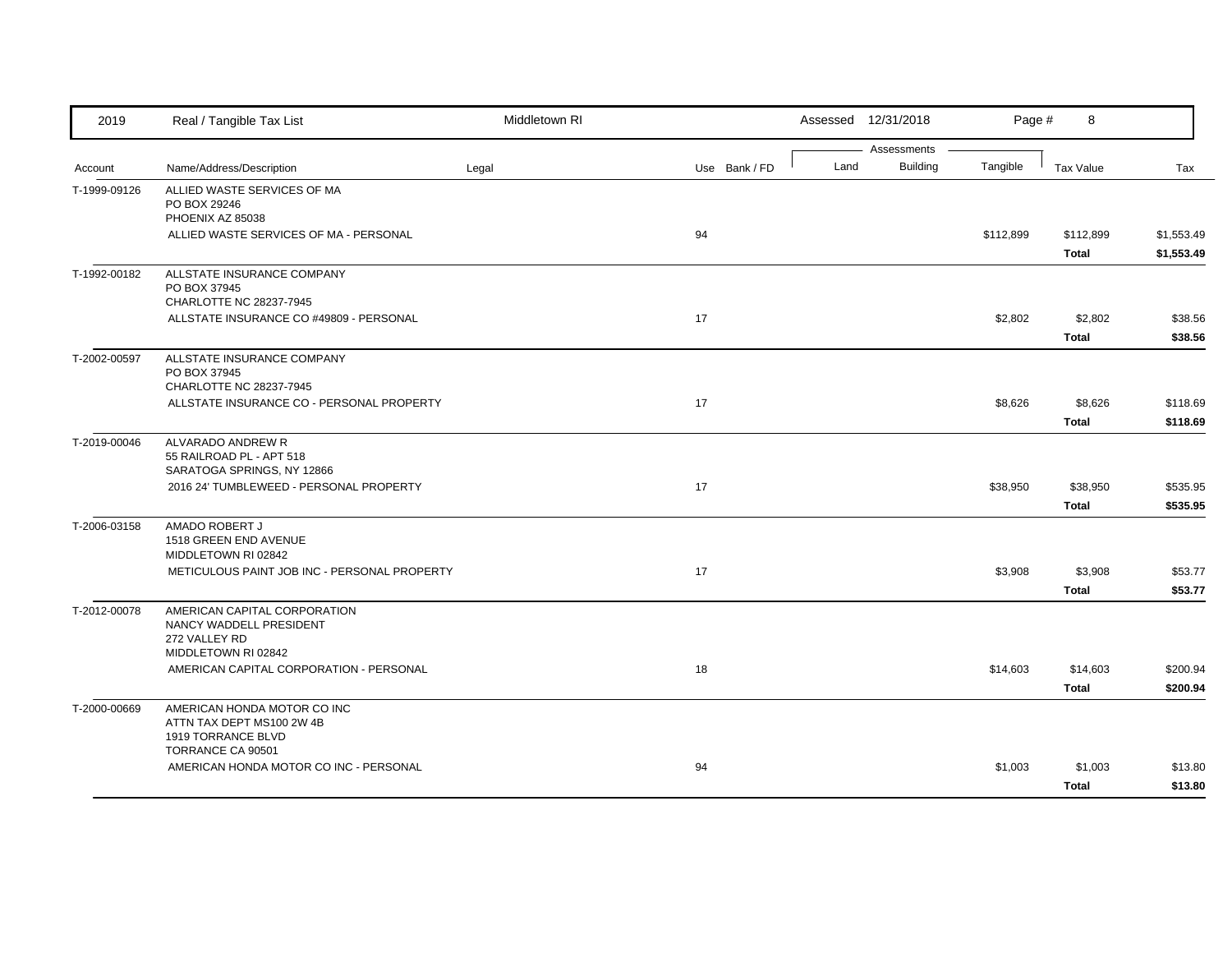| 2019         | Real / Tangible Tax List                                                                                                         | Middletown RI |               |      | Assessed 12/31/2018            | Page #   | 9                        |                      |
|--------------|----------------------------------------------------------------------------------------------------------------------------------|---------------|---------------|------|--------------------------------|----------|--------------------------|----------------------|
| Account      | Name/Address/Description                                                                                                         | Legal         | Use Bank / FD | Land | Assessments<br><b>Building</b> | Tangible | Tax Value                | Tax                  |
| T-1992-00287 | AMERICAN SYSTEMS CORP<br>14151 PARK MEADOW DR<br><b>SUITE 500</b>                                                                |               |               |      |                                |          |                          |                      |
|              | CHANTILLY VA 20151-2218<br>AMERICAN SYSTEMS CORP - PERSONAL PROPERTY                                                             |               | 18            |      |                                | \$40,832 | \$40,832<br><b>Total</b> | \$561.85<br>\$561.85 |
| T-2010-02054 | AMERIGAS PROPANE LP<br>C/O THE ALBANO GROUP LLC<br>PO BOX 1240<br>MANCHESTER NH 03105<br>AMERIGAS PROPANE LP - PERSONAL PROPERTY |               | 94            |      |                                | \$882    | \$882                    | \$12.14              |
|              |                                                                                                                                  |               |               |      |                                |          | <b>Total</b>             | \$12.14              |
| T-2006-03146 | <b>ANCHOR FUEL INC</b><br>55 JOHN CLARKE ROAD STE B8<br>MIDDLETOWN RI 02842                                                      |               |               |      |                                |          |                          |                      |
|              | ANCHOR FUEL INC - PERSONAL PROPERTY                                                                                              |               | 18            |      |                                | \$7,846  | \$7,846<br><b>Total</b>  | \$107.96<br>\$107.96 |
| T-2014-00007 | ANDRADE NELSON C<br>24 ONEIL ST<br>HUDSON MA 01749-1607                                                                          |               |               |      |                                |          |                          |                      |
|              | 2012 39' FOREST RIVER CAMPER - PERSONAL                                                                                          |               | 45            |      |                                | \$14,500 | \$14,500<br><b>Total</b> | \$199.52<br>\$199.52 |
| T-2016-00017 | ANDREWS AT EAST GATE LTD<br>1374 WEST MAIN ROAD<br>MIDDLETOWN RI 02842                                                           |               |               |      |                                |          |                          |                      |
|              | GOLDS LIQUORS - PERSONAL PROPERTY                                                                                                |               | 18            |      |                                | \$19,917 | \$19,917<br><b>Total</b> | \$274.06<br>\$274.06 |
| T-2017-00014 | <b>ANLI SPA</b><br>238 EAST MAIN ROAD<br>UNIT <sub>2</sub><br>MIDDLETOWN RI 02842                                                |               |               |      |                                |          |                          |                      |
|              | ANLI SPA - PERSONAL PROPERTY                                                                                                     |               | 18            |      |                                | \$35,000 | \$35,000<br><b>Total</b> | \$481.60<br>\$481.60 |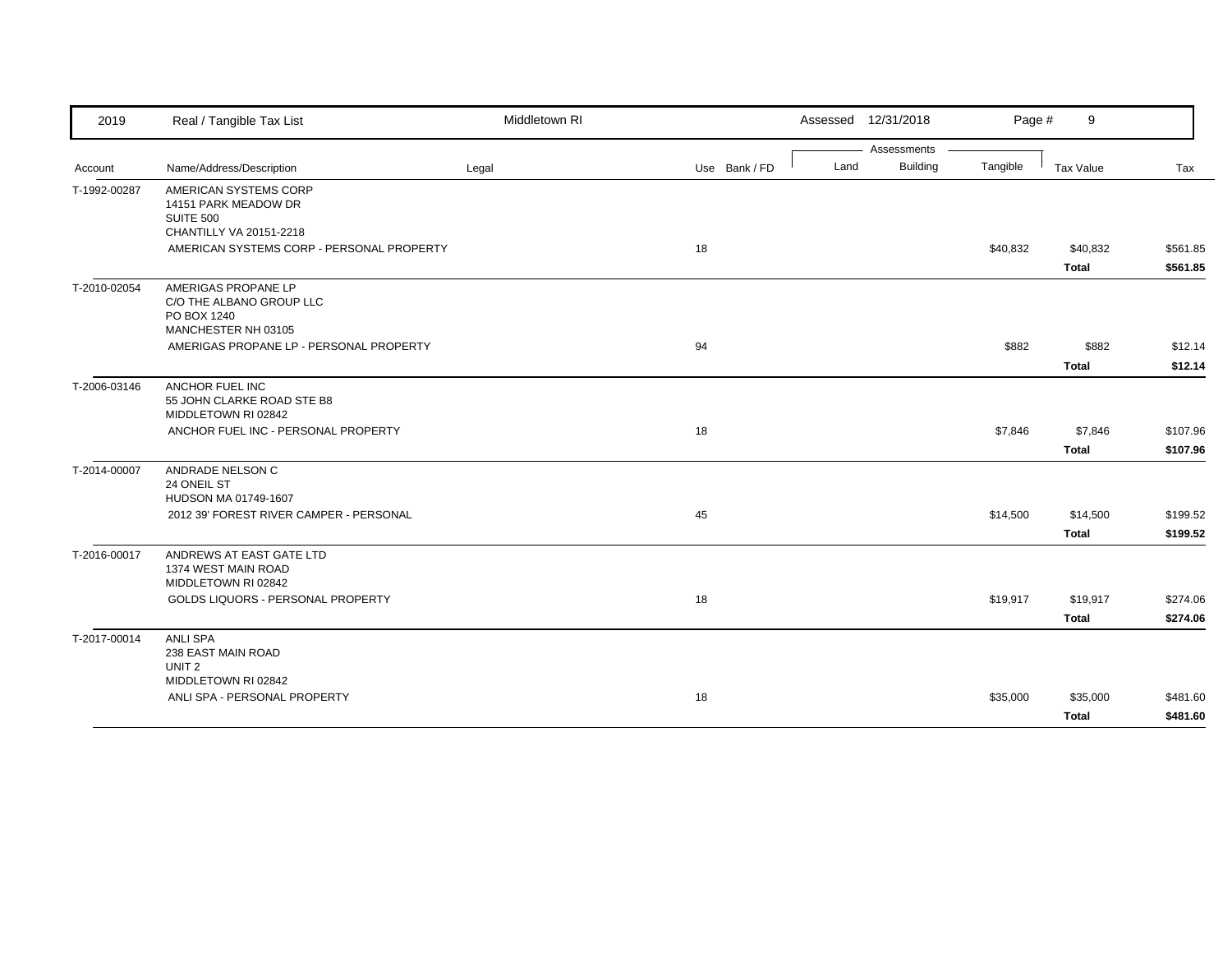| 2019         | Real / Tangible Tax List                                                                   | Middletown RI |               |      | Assessed 12/31/2018 | Page #    | 10           |            |
|--------------|--------------------------------------------------------------------------------------------|---------------|---------------|------|---------------------|-----------|--------------|------------|
|              |                                                                                            |               |               |      | Assessments         |           |              |            |
| Account      | Name/Address/Description                                                                   | Legal         | Use Bank / FD | Land | <b>Building</b>     | Tangible  | Tax Value    | Tax        |
| T-2012-00090 | APACHE OIL CO INC<br>261 LEDYARD STREET<br>NEW LONDON CT 063202                            |               |               |      |                     |           |              |            |
|              | APACHE OIL - MIDDLETOWN MOBIL - PERSONAL                                                   |               | 18            |      |                     | \$16,440  | \$16,440     | \$226.21   |
|              |                                                                                            |               |               |      |                     |           | <b>Total</b> | \$226.21   |
| T-1994-00007 | APEX KITCHEN & BATHS INC<br>767 EAST MAIN ROAD<br>MIDDLETOWN RI 02842                      |               |               |      |                     |           |              |            |
|              | APEX KITCHEN & BATHS - PERSONAL PROPERTY                                                   |               | 17            |      |                     | \$8,895   | \$8,895      | \$122.40   |
|              |                                                                                            |               |               |      |                     |           | <b>Total</b> | \$122.40   |
| T-2012-00095 | APPLE NEW ENGLAND LLC<br>6200 OAK TREE BLVD<br><b>SUITE 250</b><br>INDEPENDENCE OH 44131   |               |               |      |                     |           |              |            |
|              | APPLEBEE'S NEIGHBORHOOD B & G - PERSONAL                                                   |               | 18            |      |                     | \$194,264 | \$194,264    | \$2,673.07 |
|              |                                                                                            |               |               |      |                     |           | <b>Total</b> | \$2,673.07 |
| T-2007-01885 | AQ INC                                                                                     |               |               |      |                     |           |              |            |
|              | 27 AQUIDNECK AVENUE<br>MIDDLETOWN RI 02842                                                 |               |               |      |                     |           |              |            |
|              | AQUIDNECK RESTAURANT & PIZZA - PERSONAL                                                    |               | 18            |      |                     | \$41,041  | \$41,041     | \$564.72   |
|              |                                                                                            |               |               |      |                     |           | <b>Total</b> | \$564.72   |
| T-2008-02029 | AQUIDNECK CHIROPRACTIC LLC<br>1272 WEST MAIN ROAD<br><b>BLDG II</b><br>MIDDLETOWN RI 02842 |               |               |      |                     |           |              |            |
|              | AQUIDNECK CHIROPRACTIC - PERSONAL PROPERTY                                                 |               | 18            |      |                     | \$5,972   | \$5,972      | \$82.17    |
|              |                                                                                            |               |               |      |                     |           | <b>Total</b> | \$82.17    |
| T-2011-00050 | <b>AQUIDNECK CLEANERS</b><br>238 EAST MAIN RD<br>UNIT <sub>6</sub>                         |               |               |      |                     |           |              |            |
|              | MIDDLETOWN RI 02842                                                                        |               |               |      |                     |           |              |            |
|              | AQUIDNECK CLEANERS - PERSONAL PROPERTY                                                     |               | 17            |      |                     | \$2,100   | \$2,100      | \$28.90    |
|              |                                                                                            |               |               |      |                     |           | <b>Total</b> | \$28.90    |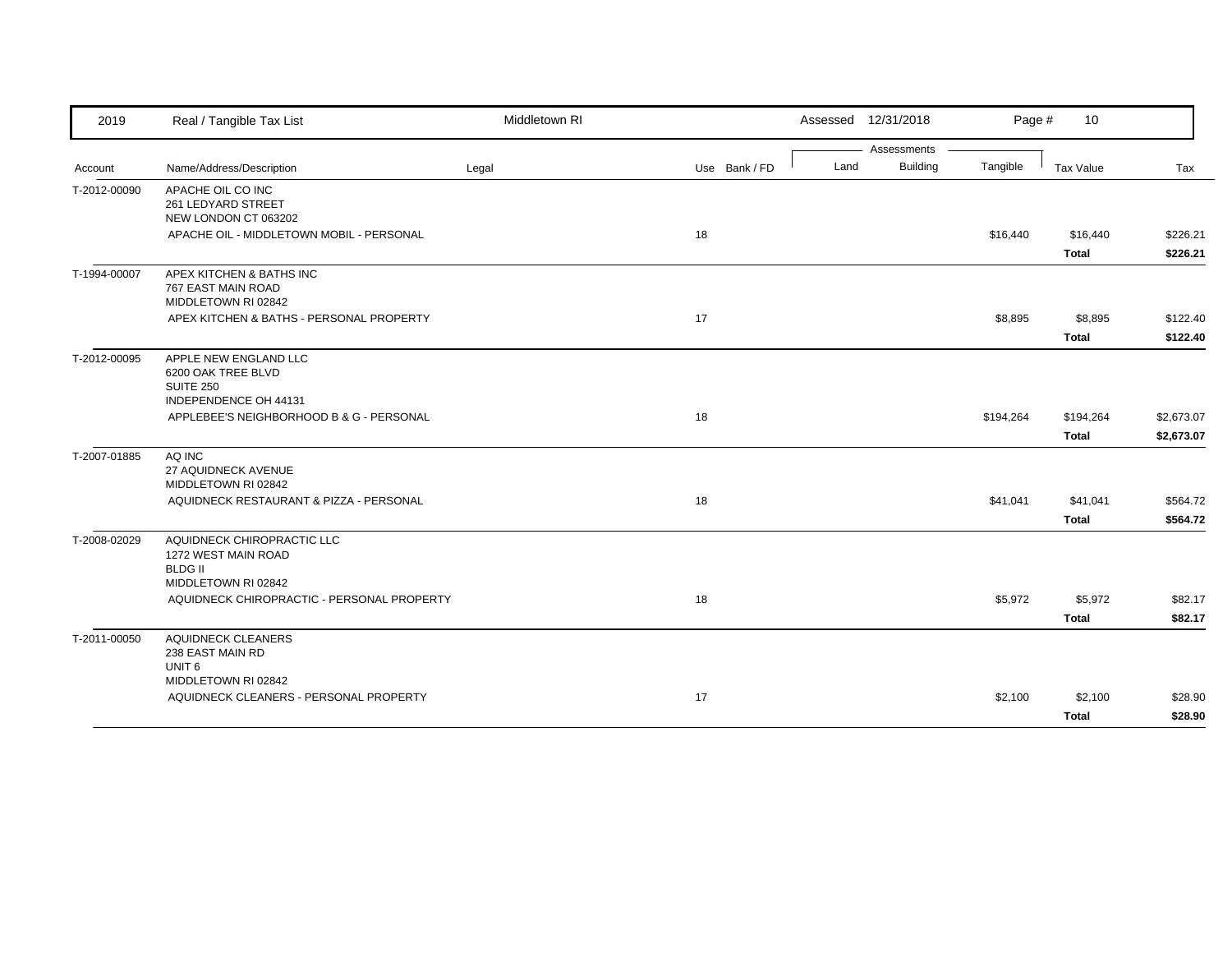| 2019         | Real / Tangible Tax List                                                                                                                   | Middletown RI |               |      | Assessed 12/31/2018 | Page #    | 11           |             |
|--------------|--------------------------------------------------------------------------------------------------------------------------------------------|---------------|---------------|------|---------------------|-----------|--------------|-------------|
|              |                                                                                                                                            |               |               |      | Assessments         |           |              |             |
| Account      | Name/Address/Description                                                                                                                   | Legal         | Use Bank / FD | Land | <b>Building</b>     | Tangible  | Tax Value    | Tax         |
| T-1999-00727 | AQUIDNECK DONUTS INC - MAIN<br>811 WEST MAIN ROAD<br>MIDDLETOWN RI 02842                                                                   |               |               |      |                     |           |              |             |
|              | DUNKIN DONUTS (MAIN) - PERSONAL PROPERTY                                                                                                   |               | 18            |      |                     | \$166,175 | \$166,175    | \$2,286.57  |
|              |                                                                                                                                            |               |               |      |                     |           | <b>Total</b> | \$2,286.57  |
| T-1999-00728 | AQUIDNECK DONUTS INC -SAT #1<br>536 EAST MAIN ROAD<br>MIDDLETOWN RI 02842                                                                  |               |               |      |                     |           |              |             |
|              | DUNKIN DONUTS - SAT #1 - PERSONAL PROPERTY                                                                                                 |               | 18            |      |                     | \$112,302 | \$112,302    | \$1,545.28  |
|              |                                                                                                                                            |               |               |      |                     |           | <b>Total</b> | \$1,545.28  |
| T-1992-00393 | <b>AQUIDNECK GROUP</b><br><b>CROSSPOINT ASSOCIATES</b><br>300 THIRD AVE SUITE 2<br>WALTHAM MA 02451                                        |               |               |      |                     |           |              |             |
|              | AQUIDNECK GROUP - PERSONAL PROPERTY                                                                                                        |               | 18            |      |                     | \$18,250  | \$18,250     | \$251.12    |
|              |                                                                                                                                            |               |               |      |                     |           | <b>Total</b> | \$251.12    |
| T-1999-09102 | <b>AQUIDNECK GROUP</b><br><b>CROSSPOINT ASSOCIATES</b><br>300 THIRD AVE SUITE 2<br>WALTHAM MA 02451<br>AQUIDNECK GROUP - PERSONAL PROPERTY |               | 17            |      |                     | \$6,065   | \$6,065      | \$83.45     |
|              |                                                                                                                                            |               |               |      |                     |           | <b>Total</b> | \$83.45     |
| T-1995-00511 | AQUIDNECK ISLAND BOOKS INC<br>575 EAST MAIN ROAD<br>UNIT <sub>1</sub><br>MIDDLETOWN RI 02842                                               |               |               |      |                     |           |              |             |
|              | ISLAND BOOKS - PERSONAL PROPERTY                                                                                                           |               | 18            |      |                     | \$1,812   | \$1,812      | \$24.93     |
|              |                                                                                                                                            |               |               |      |                     |           | <b>Total</b> | \$24.93     |
| T-2017-00053 | AQUIDNECK ISLAND HOSPITALITY<br>PO BOX 248<br>WESTPORT MA 02790                                                                            |               |               |      |                     |           |              |             |
|              | HOLIDAY INN EXPRESS - PERSONAL PROPERTY                                                                                                    |               | 18            |      |                     | \$790,736 | \$790,736    | \$10,880.53 |
|              |                                                                                                                                            |               |               |      |                     |           | <b>Total</b> | \$10,880.53 |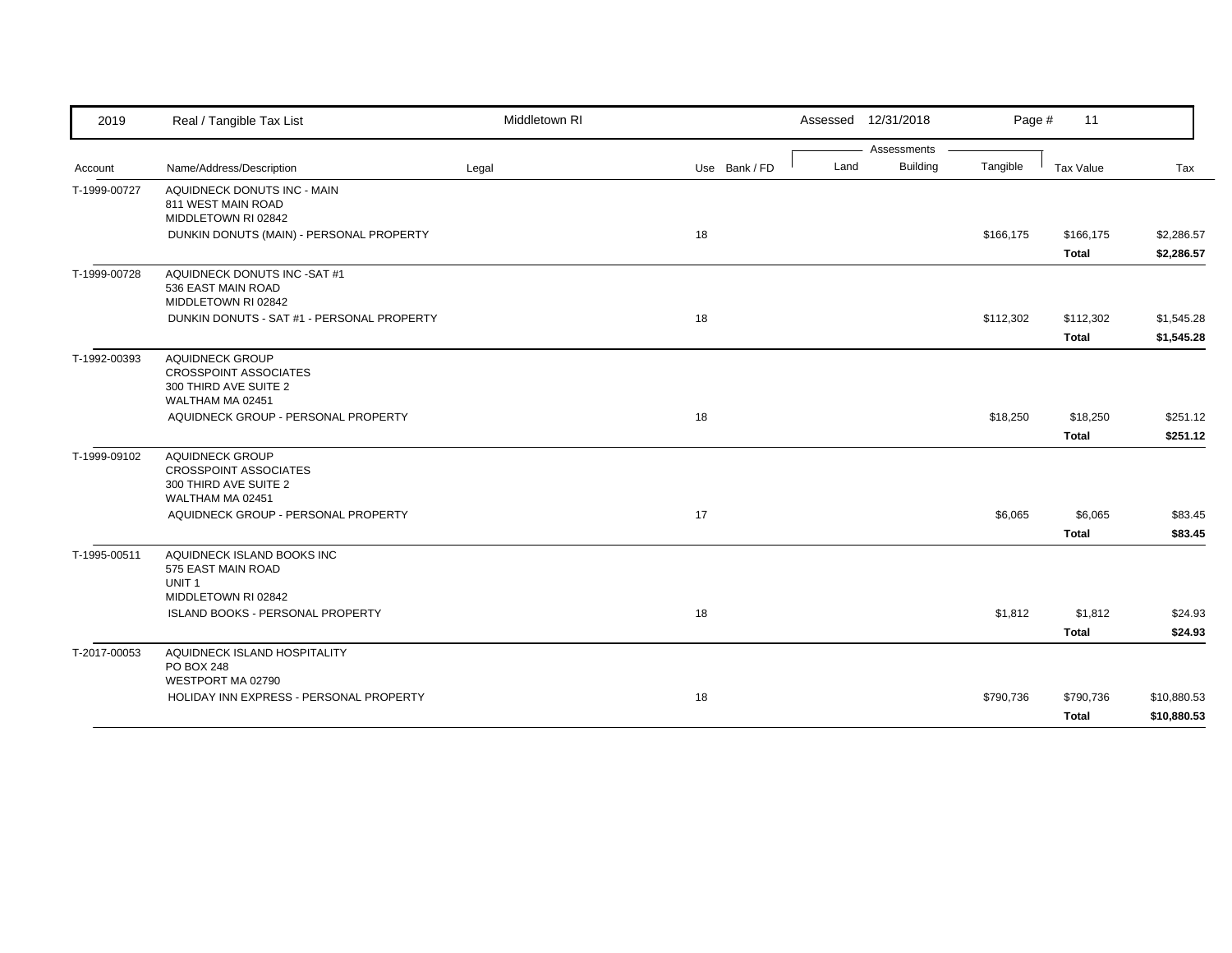| 2019         | Real / Tangible Tax List                                                       | Middletown RI |               |      | Assessed 12/31/2018            | Page #   | 12                       |                      |
|--------------|--------------------------------------------------------------------------------|---------------|---------------|------|--------------------------------|----------|--------------------------|----------------------|
| Account      | Name/Address/Description                                                       | Legal         | Use Bank / FD | Land | Assessments<br><b>Building</b> | Tangible | <b>Tax Value</b>         | Tax                  |
| T-2006-03111 | AQUIDNECK LEGAL CENTER<br>PO BOX 4464                                          |               |               |      |                                |          |                          |                      |
|              | MIDDLETOWN RI 02842<br>AQUIDNECK LEGAL CENTER - PERSONAL PROPERTY              |               | 17            |      |                                | \$2,700  | \$2,700<br><b>Total</b>  | \$37.15<br>\$37.15   |
| T-1992-00402 | AQUIDNECK MOTORS INC<br>360 WEST MAIN ROAD<br>MIDDLETOWN RI 02842              |               |               |      |                                |          |                          |                      |
|              | AQUIDNECK MOTORS - PERSONAL PROPERTY                                           |               | 18            |      |                                | \$23,659 | \$23,659<br><b>Total</b> | \$325.55<br>\$325.55 |
| T-1992-00403 | AQUIDNECK PACKAGE STORE INC<br><b>15 EAST MAIN ROAD</b><br>MIDDLETOWN RI 02842 |               |               |      |                                |          |                          |                      |
|              | AQUIDNECK LIQUORS - PERSONAL PROPERTY                                          |               | 18            |      |                                | \$12,862 | \$12,862<br><b>Total</b> | \$176.98<br>\$176.98 |
| T-2019-00006 | AQUIDNECK PEDIATRICS LLC<br>1272 WEST MAIN ROAD<br>MIDDLETOWN RI 02842         |               |               |      |                                |          |                          |                      |
|              | AQUIDNECK PEDIATRICS LLC - PERSONAL PROPERTY                                   |               | 18            |      |                                | \$41,592 | \$41,592<br><b>Total</b> | \$572.31<br>\$572.31 |
| T-1992-00406 | ARAMARK REFRESHMENT SRVS<br>PO BOX 30286<br>PHILADELPHIA PA 19103              |               |               |      |                                |          |                          |                      |
|              | ARAMARK REFRESHMENT SRVS - PERSONAL                                            |               | 94            |      |                                | \$3,153  | \$3,153<br><b>Total</b>  | \$43.39<br>\$43.39   |
| T-2017-00032 | ASCENTIUM CAPITAL LLC<br>1611 N INTERSTATE 35E<br>SUITE 428                    |               |               |      |                                |          |                          |                      |
|              | CARROLTON TX 75006-8616<br>ASCENTIUM CAPITAL LLC - PERSONAL PROPERTY           |               | 17            |      |                                | \$872    | \$872<br><b>Total</b>    | \$12.00<br>\$12.00   |
| T-2003-00626 | <b>ASHWORTH DAN</b><br>327 MITCHELLS LANE<br>MIDDLETOWN RI 02842               |               |               |      |                                |          |                          |                      |
|              | DAN ASHWORTH LANDSCAPING - PERSONAL                                            |               | 17            |      |                                | \$7,293  | \$7,293<br><b>Total</b>  | \$100.35<br>\$100.35 |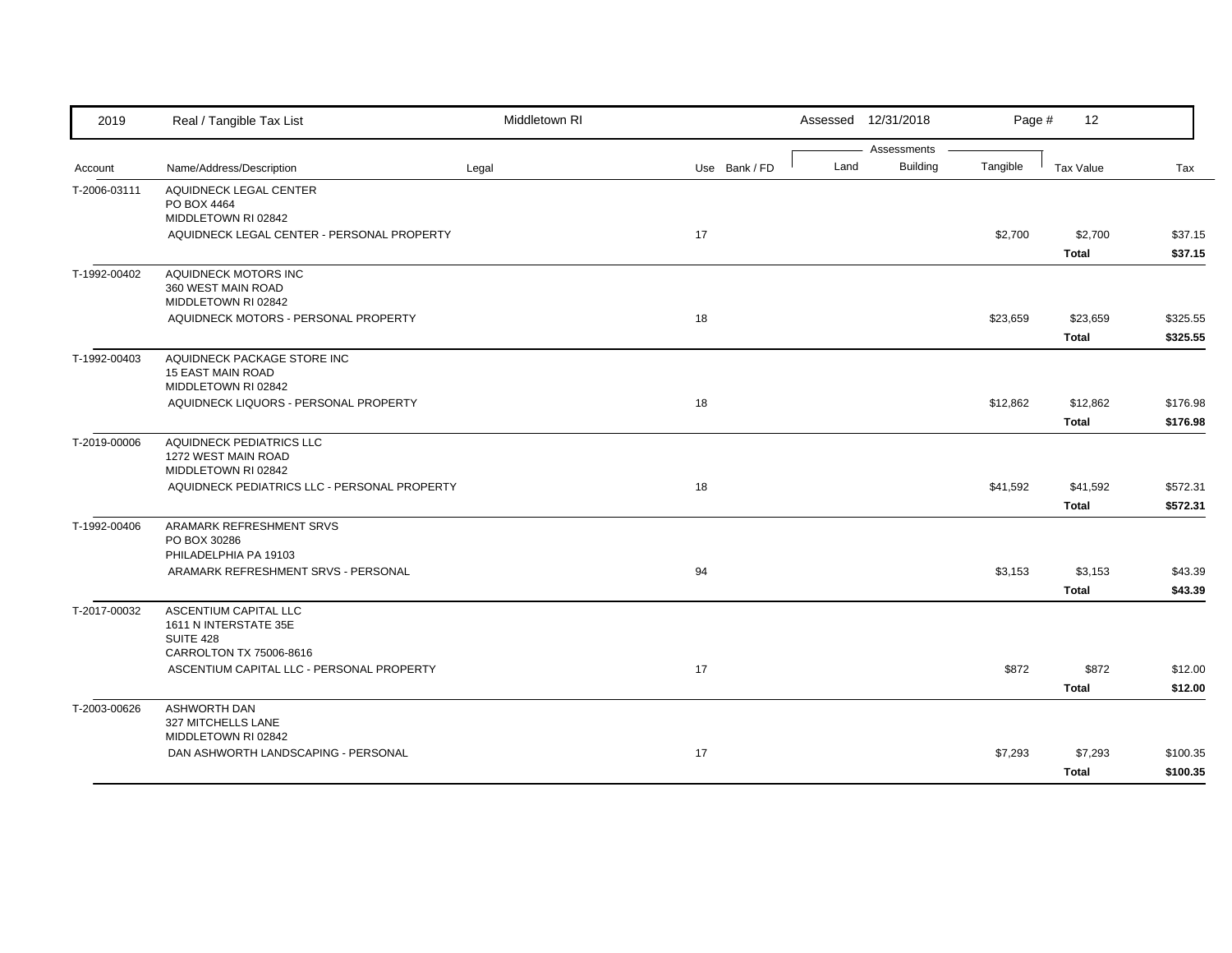| 2019         | Real / Tangible Tax List                                   | Middletown RI |               |      | Assessed 12/31/2018            | Page #    | 13                        |                          |
|--------------|------------------------------------------------------------|---------------|---------------|------|--------------------------------|-----------|---------------------------|--------------------------|
| Account      | Name/Address/Description                                   | Legal         | Use Bank / FD | Land | Assessments<br><b>Building</b> | Tangible  | Tax Value                 | Tax                      |
|              |                                                            |               |               |      |                                |           |                           |                          |
| T-2004-00618 | AT & T CORP<br>ATTN: PROPERTY TAX DEPARTMENT               |               |               |      |                                |           |                           |                          |
|              | 1010 PINE 9E-L-01                                          |               |               |      |                                |           |                           |                          |
|              | ST LOUIS MO 63101                                          |               |               |      |                                |           |                           |                          |
|              | AT & T - PERSONAL PROPERTY                                 |               | 94            |      |                                | \$926     | \$926                     | \$12.74                  |
|              |                                                            |               |               |      |                                |           | <b>Total</b>              | \$12.74                  |
| T-2003-00628 | ATC TECH INC                                               |               |               |      |                                |           |                           |                          |
|              | PO BOX 4917<br>MIDDLETOWN RI 02842                         |               |               |      |                                |           |                           |                          |
|              | ATC TECH INC - PERSONAL PROPERTY                           |               | 18            |      |                                | \$37,246  | \$37,246                  | \$512.50                 |
|              |                                                            |               |               |      |                                |           | <b>Total</b>              | \$512.50                 |
| T-2000-00654 | ATLANTIC BEACH SUITES LLC                                  |               |               |      |                                |           |                           |                          |
|              | C/O THE MAINSTAY                                           |               |               |      |                                |           |                           |                          |
|              | 151 ADMIRAL KALBFUS RD                                     |               |               |      |                                |           |                           |                          |
|              | NEWPORT RI 02840                                           |               |               |      |                                |           |                           |                          |
|              | ATLANTIC BEACH HOTEL & SUITES - PERSONAL                   |               | 18            |      |                                | \$229,941 | \$229,941                 | \$3,163.99               |
|              |                                                            |               |               |      |                                |           | <b>Total</b>              | \$3,163.99               |
| T-1994-00014 | <b>ATLANTIC GRILLE INC</b>                                 |               |               |      |                                |           |                           |                          |
|              | 91 AQUIDNECK AVENUE                                        |               |               |      |                                |           |                           |                          |
|              | MIDDLETOWN RI 02842<br>ATLANTIC GRILLE - PERSONAL PROPERTY |               | 18            |      |                                |           |                           |                          |
|              |                                                            |               |               |      |                                | \$133,957 | \$133,957<br><b>Total</b> | \$1,843.25<br>\$1,843.25 |
|              |                                                            |               |               |      |                                |           |                           |                          |
| T-2013-00012 | AUTO CHLOR SYSTEM OF NEW YORK<br>450 FERGUSON DRIVE        |               |               |      |                                |           |                           |                          |
|              | MOUNTAIN VIEW CA 94043                                     |               |               |      |                                |           |                           |                          |
|              | AUTO CHLOR SYSTEM OF NEW YORK - PERSONAL                   |               | 94            |      |                                | \$2,732   | \$2,732                   | \$37.59                  |
|              |                                                            |               |               |      |                                |           | <b>Total</b>              | \$37.59                  |
| T-1997-00202 | AUTOZONE PARTS INC                                         |               |               |      |                                |           |                           |                          |
|              | C/O WILSON & FRANCO                                        |               |               |      |                                |           |                           |                          |
|              | 11000 RICHMOND SUITE 350                                   |               |               |      |                                |           |                           |                          |
|              | HOUSTON TX 77042                                           |               |               |      |                                |           |                           |                          |
|              | AUTO ZONE #105083 - PERSONAL PROPERTY                      |               | 18            |      |                                | \$35,541  | \$35,541                  | \$489.04                 |
|              |                                                            |               |               |      |                                |           | <b>Total</b>              | \$489.04                 |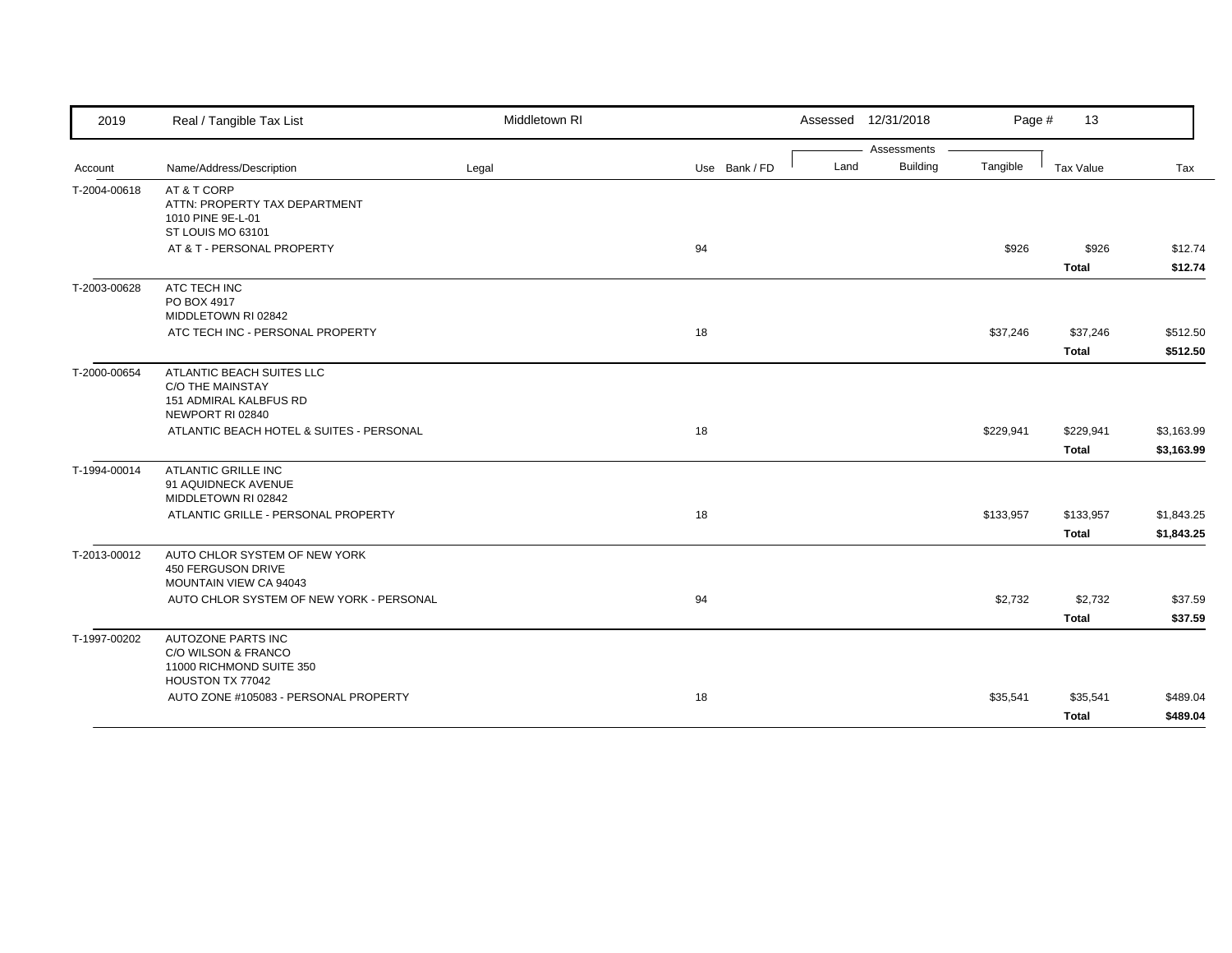| 2019         | Real / Tangible Tax List                                                                     | Middletown RI |               | 12/31/2018<br>Assessed                 | Page #    | 14                        |                          |
|--------------|----------------------------------------------------------------------------------------------|---------------|---------------|----------------------------------------|-----------|---------------------------|--------------------------|
| Account      | Name/Address/Description                                                                     | Legal         | Use Bank / FD | Assessments<br><b>Building</b><br>Land | Tangible  | Tax Value                 | Tax                      |
| T-1992-00015 | AV TECH INC<br>99 EAST MAIN ROAD<br>MIDDLETOWN RI 02842                                      |               |               |                                        |           |                           |                          |
|              | FLINT AUDIO VIDEO - PERSONAL PROPERTY                                                        |               | 18            |                                        | \$27,913  | \$27,913<br><b>Total</b>  | \$384.08<br>\$384.08     |
| T-2002-00550 | AVENUE SALON INC<br>C/O CHERYL SZCZEPANIAK<br>31 MELLO TERRACE<br>PORSTMOUTH RI 02871        |               |               |                                        |           |                           |                          |
|              | THE AVENUE SALON - PERSONAL PROPERTY                                                         |               | 18            |                                        | \$13,845  | \$13,845<br><b>Total</b>  | \$190.51<br>\$190.51     |
| T-1995-00281 | AVID PRODUCTS INC<br>72 JOHNNYCAKE HILL ROAD<br>MIDDLETOWN RI 02842                          |               |               |                                        |           |                           |                          |
|              | AVID PRODUCTS INC - PERSONAL PROPERTY                                                        |               | 18            |                                        | \$140,490 | \$140,490<br><b>Total</b> | \$1,933.14<br>\$1,933.14 |
| T-2009-01053 | AVIS RENT A CAR SYSTEM INC<br>RYAN LLC - DEPT 152<br>PO BOX 4900<br>SCOTTSDALE AZ 85261-4900 |               |               |                                        |           |                           |                          |
|              | AVIS RENT A CAR SYSTEM LLC - PERSONAL PROPERTY                                               |               | 18            |                                        | \$13,967  | \$13,967<br><b>Total</b>  | \$192.19<br>\$192.19     |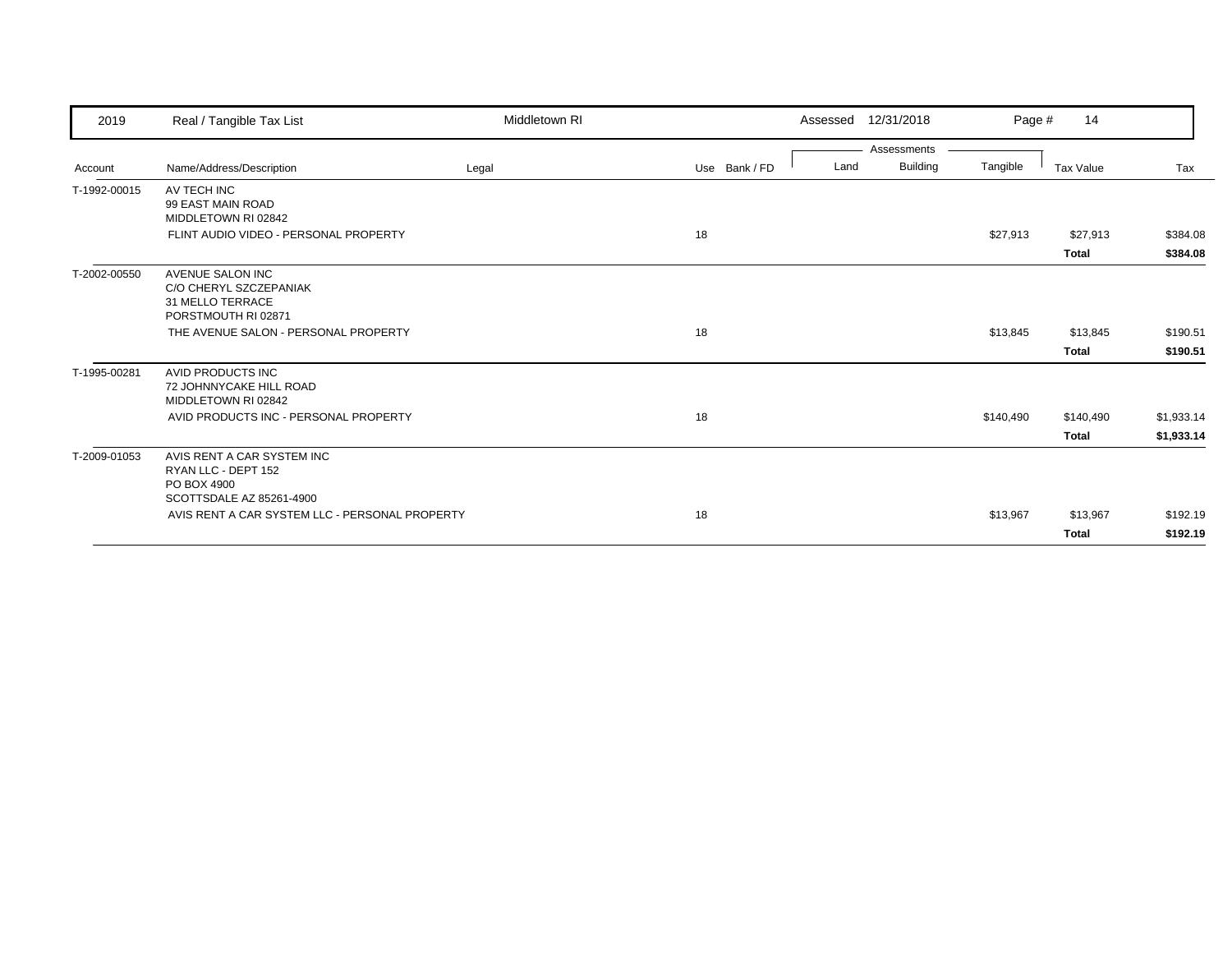| 2019         | Real / Tangible Tax List                  | Middletown RI |               |      | Assessed 12/31/2018 | Page #      | 15               |             |
|--------------|-------------------------------------------|---------------|---------------|------|---------------------|-------------|------------------|-------------|
|              |                                           |               |               | Land | Assessments         |             |                  |             |
| Account      | Name/Address/Description                  | Legal         | Use Bank / FD |      | <b>Building</b>     | Tangible    | <b>Tax Value</b> | Tax         |
| T-1994-00018 | <b>B &amp; B INC</b><br>15 VALLEY ROAD    |               |               |      |                     |             |                  |             |
|              | MIDDLETOWN RI 02842                       |               |               |      |                     |             |                  |             |
|              | NAPA AUTO PARTS - PERSONAL PROPERTY       |               | 18            |      |                     | \$153,393   | \$153,393        | \$2,110.69  |
|              |                                           |               |               |      |                     |             | <b>Total</b>     | \$2,110.69  |
| T-1999-09225 | <b>B &amp; L HOGAN ASSOC LLC</b>          |               |               |      |                     |             |                  |             |
|              | 65 WEST MAIN ROAD                         |               |               |      |                     |             |                  |             |
|              | MIDDLETOWN RI 02842                       |               |               |      |                     |             |                  |             |
|              | ORAL SURGERY & DENTAL IMPLANT - PERSONAL  |               | 18            |      |                     | \$51,000    | \$51,000         | \$701.76    |
|              |                                           |               |               |      |                     |             | <b>Total</b>     | \$701.76    |
| T-1992-00969 | B-X OPERATIONS HOLDING CO LLC             |               |               |      |                     |             |                  |             |
|              | 201 JONES ROAD<br>3RD FLOOR WEST          |               |               |      |                     |             |                  |             |
|              | WALTHAM MA 02451                          |               |               |      |                     |             |                  |             |
|              | BLENHEIM NEWPORT - PERSONAL PROPERTY      |               | 18            |      |                     | \$1,137,165 | \$1,137,165      | \$15,647.39 |
|              |                                           |               |               |      |                     |             | <b>Total</b>     | \$15,647.39 |
| T-2015-00010 | <b>BACK OF THE BUS LLC</b>                |               |               |      |                     |             |                  |             |
|              | 21 VALLEY ROAD                            |               |               |      |                     |             |                  |             |
|              | MIDDLETOWN RI 02842                       |               |               |      |                     |             |                  |             |
|              | IDA'S RESTAURANT - PERSONAL PROPERTY      |               | 17            |      |                     | \$69,260    | \$69,260         | \$953.02    |
|              |                                           |               |               |      |                     |             | <b>Total</b>     | \$953.02    |
| T-1992-12162 | BAE SYSTEMS TECHNOLOGY                    |               |               |      |                     |             |                  |             |
|              | 45479 HOLIDAY DRIVE<br>STERLING VA 20166  |               |               |      |                     |             |                  |             |
|              | BAE SYSTEMS INC - PERSONAL PROPERTY       |               | 18            |      |                     | \$65,568    | \$65,568         | \$902.22    |
|              |                                           |               |               |      |                     |             | <b>Total</b>     | \$902.22    |
| T-2004-00532 | <b>BAER WILLIAM G III</b>                 |               |               |      |                     |             |                  |             |
|              | 55 HARVEY ROAD                            |               |               |      |                     |             |                  |             |
|              | MIDDLETOWN RI 02842                       |               |               |      |                     |             |                  |             |
|              | ISLAND TREE SERVICE - PERSONAL PROPERTY   |               | 17            |      |                     | \$1,650     | \$1,650          | \$22.70     |
|              |                                           |               |               |      |                     |             | <b>Total</b>     | \$22.70     |
| T-1993-00465 | <b>BAGEL BARN INC</b>                     |               |               |      |                     |             |                  |             |
|              | 747 AQUIDNECK AVENUE<br>UNIT <sub>C</sub> |               |               |      |                     |             |                  |             |
|              | MIDDLETOWN RI 02842                       |               |               |      |                     |             |                  |             |
|              | BAGEL BOYS - PERSONAL PROPERTY            |               | 18            |      |                     | \$14,700    | \$14,700         | \$202.27    |
|              |                                           |               |               |      |                     |             | <b>Total</b>     | \$202.27    |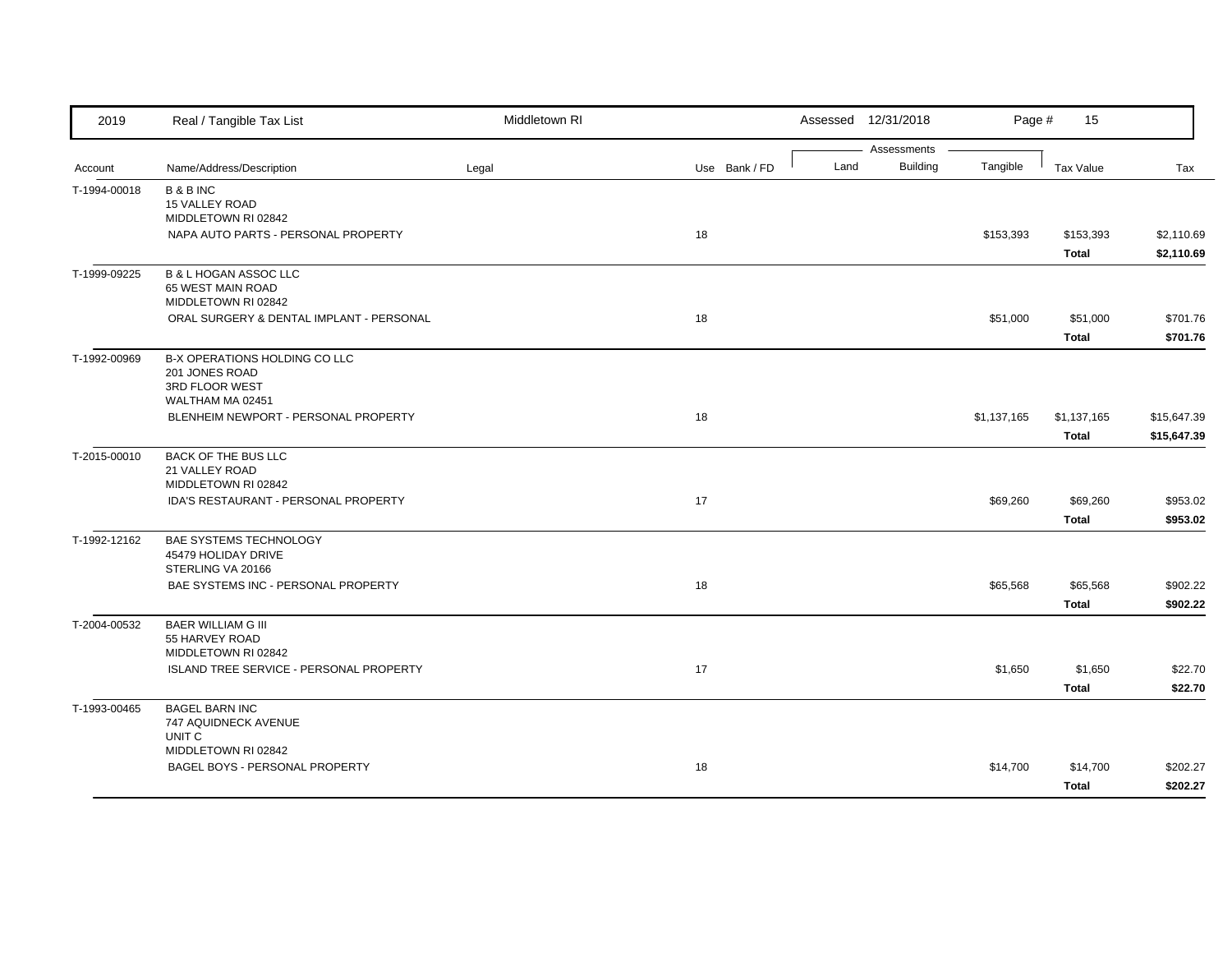| 2019         | Real / Tangible Tax List                                                                                | Middletown RI |               | Assessed 12/31/2018 |                 | Page #    | 16           |            |
|--------------|---------------------------------------------------------------------------------------------------------|---------------|---------------|---------------------|-----------------|-----------|--------------|------------|
|              |                                                                                                         |               |               |                     | Assessments     |           |              |            |
| Account      | Name/Address/Description                                                                                | Legal         | Use Bank / FD | Land                | <b>Building</b> | Tangible  | Tax Value    | Tax        |
| T-2006-03148 | <b>BAILEY SUSAN &amp; PETSONIAS N</b><br>125 VAN ZANDT AVENUE<br><b>UNIT 209</b>                        |               |               |                     |                 |           |              |            |
|              | NEWPORT RI 02840                                                                                        |               |               |                     |                 |           |              |            |
|              | SEASIDE PAINTING LLC - PERSONAL PROPERTY                                                                |               | 17            |                     |                 | \$1,780   | \$1,780      | \$24.49    |
|              |                                                                                                         |               |               |                     |                 |           | <b>Total</b> | \$24.49    |
| T-1999-09134 | <b>BAKER COMMODITIES INC</b><br>PO BOX 132<br>N BILLERICA MA 01862-0132                                 |               |               |                     |                 |           |              |            |
|              | BAKER COMMODITIES - PERSONAL PROPERTY                                                                   |               | 94            |                     |                 | \$1,100   | \$1,100      | \$15.14    |
|              |                                                                                                         |               |               |                     |                 |           | <b>Total</b> | \$15.14    |
| T-2011-00022 | <b>BALTAZAR ARMANDO</b><br>54 SOUTH STREET<br>MARLBOROUGH MA 01752                                      |               |               |                     |                 |           |              |            |
|              | 1989 33' CITATION 34S - PERSONAL PROPERTY                                                               |               | 45            |                     |                 | \$500     | \$500        | \$6.88     |
|              |                                                                                                         |               |               |                     |                 |           | <b>Total</b> | \$6.88     |
| T-1992-00363 | <b>BANK OF AMERICA NA</b><br>ATTN: PROPERTY TAX<br>101 NO TRYON ST - NC1-001-03-8<br>CHARLOTTE NC 28255 |               |               |                     |                 |           |              |            |
|              | BANK OF AMERICA - PERSONAL PROPERTY                                                                     |               | 18            |                     |                 | \$205,301 | \$205,301    | \$2,824.94 |
|              |                                                                                                         |               |               |                     |                 |           | <b>Total</b> | \$2,824.94 |
| T-2013-00031 | <b>BANK OF AMERICA NA</b><br>101 N TRYON ST- PERS PROP DPT<br>NC1-001-03-80<br>CHARLOTTE NC 28255       |               |               |                     |                 |           |              |            |
|              | BANK OF AMERICA NA - PERSONAL PROPERTY                                                                  |               | 94            |                     |                 | \$104,674 | \$104,674    | \$1,440.31 |
|              |                                                                                                         |               |               |                     |                 |           | Total        | \$1,440.31 |
|              | <b>BANK RHODE ISLAND</b>                                                                                |               |               |                     |                 |           |              |            |
| T-2018-00004 | PO BOX 9488<br>PROVIDENCE RI 02940                                                                      |               |               |                     |                 |           |              |            |
|              | <b>BANKRI - PERSONAL PROPERTY</b>                                                                       |               | 18            |                     |                 | \$412,456 | \$412,456    | \$5,675.39 |
|              |                                                                                                         |               |               |                     |                 |           | Total        | \$5,675.39 |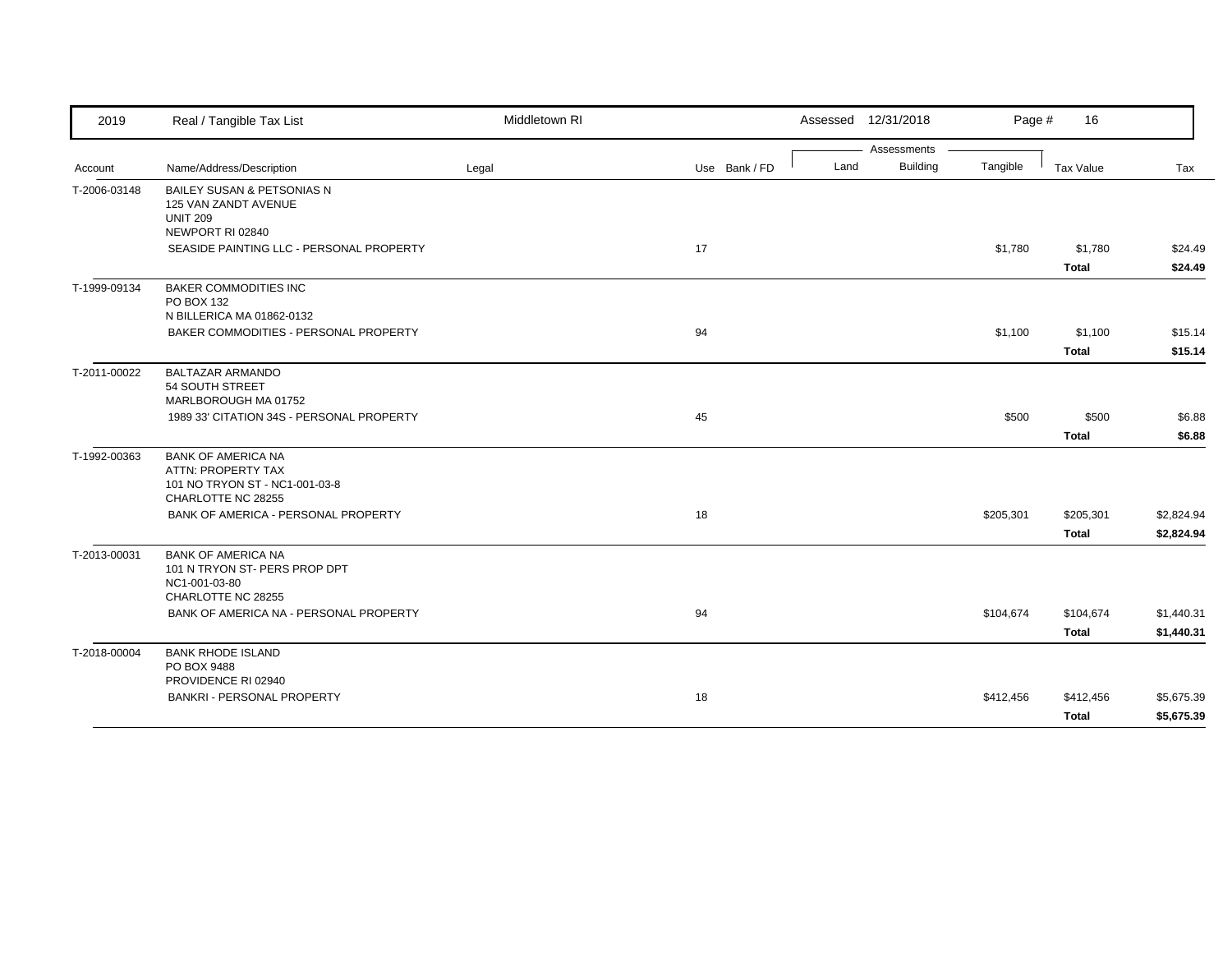| Assessments<br><b>Building</b><br>Tangible<br>Name/Address/Description<br>Land<br><b>Tax Value</b><br>Legal<br>Use Bank / FD<br>Tax<br>Account<br><b>BANKNEWPORT</b><br>T-1999-09115<br>PO BOX 450<br>NEWPORT RI 02840<br>BANKNEWPORT - PERSONAL PROPERTY<br>18<br>\$190,340<br>\$190,340<br><b>Total</b><br><b>BANKNEWPORT</b><br>PO BOX 450<br>NEWPORT RI 02840<br>BANKNEWPORT - PERSONAL PROPERTY<br>18<br>\$2,602,794<br>\$2,602,794<br><b>Total</b><br>T-1992-00660<br>BARKER BENJAMIN B III<br>41 WARD AVENUE<br>MIDDLETOWN RI 02842<br>17<br>BB LANDSCAPE GARDENER - PERSONAL PROPERTY<br>\$2,363<br>\$2,363<br><b>Total</b><br>BARNES & NOBLE BOOKSELLERS INC<br>C/O MARVIN F POER COMPANY<br>PO BOX 52427<br>ATLANTA GA 30355<br>18<br>BARNES & NOBLE BOOKSELLERS - PERSONAL<br>\$591,486<br>\$591,486<br>Total<br><b>BATISTA EMIDIO</b><br>497 ROSEVILLE AVENUE<br>NEWARK NJ 07107<br>45<br>\$6,987<br>2003 33' CITATION M-33A - PERSONAL PROPERTY<br>\$6,987<br><b>Total</b><br>T-2017-00034<br><b>BATISTA VICTOR &amp; ANA</b><br>497 ROSEVILLE AVENUE<br>NEWARK NJ 07107<br>2014 36" CROSSROADS ZINGER - PERSONAL<br>45<br>\$19,133<br>\$19,133<br><b>Total</b><br>BAXTER HEALTHCARE CORPORATION<br>C/O RYAN LLC<br>PO BOX 4900 - DEPT 313<br>SCOTTSDALE AZ 85261-4900<br>BAXTER HEALTHCARE CORPORATION - PERSONAL<br>17<br>\$5,058<br>\$5,058<br><b>Total</b> | 2019         | Real / Tangible Tax List | Middletown RI |  | Assessed 12/31/2018 | Page # | 17 |            |
|-----------------------------------------------------------------------------------------------------------------------------------------------------------------------------------------------------------------------------------------------------------------------------------------------------------------------------------------------------------------------------------------------------------------------------------------------------------------------------------------------------------------------------------------------------------------------------------------------------------------------------------------------------------------------------------------------------------------------------------------------------------------------------------------------------------------------------------------------------------------------------------------------------------------------------------------------------------------------------------------------------------------------------------------------------------------------------------------------------------------------------------------------------------------------------------------------------------------------------------------------------------------------------------------------------------------------------------------------------------------------------|--------------|--------------------------|---------------|--|---------------------|--------|----|------------|
| \$35,814.45<br>\$35,814.45<br>\$8,138.85<br>\$96.14<br>\$96.14                                                                                                                                                                                                                                                                                                                                                                                                                                                                                                                                                                                                                                                                                                                                                                                                                                                                                                                                                                                                                                                                                                                                                                                                                                                                                                              |              |                          |               |  |                     |        |    |            |
|                                                                                                                                                                                                                                                                                                                                                                                                                                                                                                                                                                                                                                                                                                                                                                                                                                                                                                                                                                                                                                                                                                                                                                                                                                                                                                                                                                             |              |                          |               |  |                     |        |    |            |
|                                                                                                                                                                                                                                                                                                                                                                                                                                                                                                                                                                                                                                                                                                                                                                                                                                                                                                                                                                                                                                                                                                                                                                                                                                                                                                                                                                             |              |                          |               |  |                     |        |    |            |
|                                                                                                                                                                                                                                                                                                                                                                                                                                                                                                                                                                                                                                                                                                                                                                                                                                                                                                                                                                                                                                                                                                                                                                                                                                                                                                                                                                             |              |                          |               |  |                     |        |    |            |
|                                                                                                                                                                                                                                                                                                                                                                                                                                                                                                                                                                                                                                                                                                                                                                                                                                                                                                                                                                                                                                                                                                                                                                                                                                                                                                                                                                             |              |                          |               |  |                     |        |    | \$2,619.08 |
|                                                                                                                                                                                                                                                                                                                                                                                                                                                                                                                                                                                                                                                                                                                                                                                                                                                                                                                                                                                                                                                                                                                                                                                                                                                                                                                                                                             |              |                          |               |  |                     |        |    | \$2,619.08 |
|                                                                                                                                                                                                                                                                                                                                                                                                                                                                                                                                                                                                                                                                                                                                                                                                                                                                                                                                                                                                                                                                                                                                                                                                                                                                                                                                                                             | T-2015-00004 |                          |               |  |                     |        |    |            |
|                                                                                                                                                                                                                                                                                                                                                                                                                                                                                                                                                                                                                                                                                                                                                                                                                                                                                                                                                                                                                                                                                                                                                                                                                                                                                                                                                                             |              |                          |               |  |                     |        |    |            |
|                                                                                                                                                                                                                                                                                                                                                                                                                                                                                                                                                                                                                                                                                                                                                                                                                                                                                                                                                                                                                                                                                                                                                                                                                                                                                                                                                                             |              |                          |               |  |                     |        |    |            |
|                                                                                                                                                                                                                                                                                                                                                                                                                                                                                                                                                                                                                                                                                                                                                                                                                                                                                                                                                                                                                                                                                                                                                                                                                                                                                                                                                                             |              |                          |               |  |                     |        |    |            |
|                                                                                                                                                                                                                                                                                                                                                                                                                                                                                                                                                                                                                                                                                                                                                                                                                                                                                                                                                                                                                                                                                                                                                                                                                                                                                                                                                                             |              |                          |               |  |                     |        |    |            |
|                                                                                                                                                                                                                                                                                                                                                                                                                                                                                                                                                                                                                                                                                                                                                                                                                                                                                                                                                                                                                                                                                                                                                                                                                                                                                                                                                                             |              |                          |               |  |                     |        |    |            |
|                                                                                                                                                                                                                                                                                                                                                                                                                                                                                                                                                                                                                                                                                                                                                                                                                                                                                                                                                                                                                                                                                                                                                                                                                                                                                                                                                                             |              |                          |               |  |                     |        |    |            |
|                                                                                                                                                                                                                                                                                                                                                                                                                                                                                                                                                                                                                                                                                                                                                                                                                                                                                                                                                                                                                                                                                                                                                                                                                                                                                                                                                                             |              |                          |               |  |                     |        |    | \$32.51    |
|                                                                                                                                                                                                                                                                                                                                                                                                                                                                                                                                                                                                                                                                                                                                                                                                                                                                                                                                                                                                                                                                                                                                                                                                                                                                                                                                                                             |              |                          |               |  |                     |        |    | \$32.51    |
|                                                                                                                                                                                                                                                                                                                                                                                                                                                                                                                                                                                                                                                                                                                                                                                                                                                                                                                                                                                                                                                                                                                                                                                                                                                                                                                                                                             | T-2004-00533 |                          |               |  |                     |        |    |            |
|                                                                                                                                                                                                                                                                                                                                                                                                                                                                                                                                                                                                                                                                                                                                                                                                                                                                                                                                                                                                                                                                                                                                                                                                                                                                                                                                                                             |              |                          |               |  |                     |        |    |            |
|                                                                                                                                                                                                                                                                                                                                                                                                                                                                                                                                                                                                                                                                                                                                                                                                                                                                                                                                                                                                                                                                                                                                                                                                                                                                                                                                                                             |              |                          |               |  |                     |        |    |            |
|                                                                                                                                                                                                                                                                                                                                                                                                                                                                                                                                                                                                                                                                                                                                                                                                                                                                                                                                                                                                                                                                                                                                                                                                                                                                                                                                                                             |              |                          |               |  |                     |        |    |            |
|                                                                                                                                                                                                                                                                                                                                                                                                                                                                                                                                                                                                                                                                                                                                                                                                                                                                                                                                                                                                                                                                                                                                                                                                                                                                                                                                                                             |              |                          |               |  |                     |        |    | \$8,138.85 |
|                                                                                                                                                                                                                                                                                                                                                                                                                                                                                                                                                                                                                                                                                                                                                                                                                                                                                                                                                                                                                                                                                                                                                                                                                                                                                                                                                                             | T-2002-00526 |                          |               |  |                     |        |    |            |
|                                                                                                                                                                                                                                                                                                                                                                                                                                                                                                                                                                                                                                                                                                                                                                                                                                                                                                                                                                                                                                                                                                                                                                                                                                                                                                                                                                             |              |                          |               |  |                     |        |    |            |
|                                                                                                                                                                                                                                                                                                                                                                                                                                                                                                                                                                                                                                                                                                                                                                                                                                                                                                                                                                                                                                                                                                                                                                                                                                                                                                                                                                             |              |                          |               |  |                     |        |    |            |
|                                                                                                                                                                                                                                                                                                                                                                                                                                                                                                                                                                                                                                                                                                                                                                                                                                                                                                                                                                                                                                                                                                                                                                                                                                                                                                                                                                             |              |                          |               |  |                     |        |    |            |
|                                                                                                                                                                                                                                                                                                                                                                                                                                                                                                                                                                                                                                                                                                                                                                                                                                                                                                                                                                                                                                                                                                                                                                                                                                                                                                                                                                             |              |                          |               |  |                     |        |    |            |
|                                                                                                                                                                                                                                                                                                                                                                                                                                                                                                                                                                                                                                                                                                                                                                                                                                                                                                                                                                                                                                                                                                                                                                                                                                                                                                                                                                             |              |                          |               |  |                     |        |    |            |
|                                                                                                                                                                                                                                                                                                                                                                                                                                                                                                                                                                                                                                                                                                                                                                                                                                                                                                                                                                                                                                                                                                                                                                                                                                                                                                                                                                             |              |                          |               |  |                     |        |    |            |
|                                                                                                                                                                                                                                                                                                                                                                                                                                                                                                                                                                                                                                                                                                                                                                                                                                                                                                                                                                                                                                                                                                                                                                                                                                                                                                                                                                             |              |                          |               |  |                     |        |    | \$263.27   |
|                                                                                                                                                                                                                                                                                                                                                                                                                                                                                                                                                                                                                                                                                                                                                                                                                                                                                                                                                                                                                                                                                                                                                                                                                                                                                                                                                                             |              |                          |               |  |                     |        |    | \$263.27   |
|                                                                                                                                                                                                                                                                                                                                                                                                                                                                                                                                                                                                                                                                                                                                                                                                                                                                                                                                                                                                                                                                                                                                                                                                                                                                                                                                                                             | T-2019-00018 |                          |               |  |                     |        |    |            |
|                                                                                                                                                                                                                                                                                                                                                                                                                                                                                                                                                                                                                                                                                                                                                                                                                                                                                                                                                                                                                                                                                                                                                                                                                                                                                                                                                                             |              |                          |               |  |                     |        |    |            |
|                                                                                                                                                                                                                                                                                                                                                                                                                                                                                                                                                                                                                                                                                                                                                                                                                                                                                                                                                                                                                                                                                                                                                                                                                                                                                                                                                                             |              |                          |               |  |                     |        |    |            |
|                                                                                                                                                                                                                                                                                                                                                                                                                                                                                                                                                                                                                                                                                                                                                                                                                                                                                                                                                                                                                                                                                                                                                                                                                                                                                                                                                                             |              |                          |               |  |                     |        |    | \$69.60    |
|                                                                                                                                                                                                                                                                                                                                                                                                                                                                                                                                                                                                                                                                                                                                                                                                                                                                                                                                                                                                                                                                                                                                                                                                                                                                                                                                                                             |              |                          |               |  |                     |        |    | \$69.60    |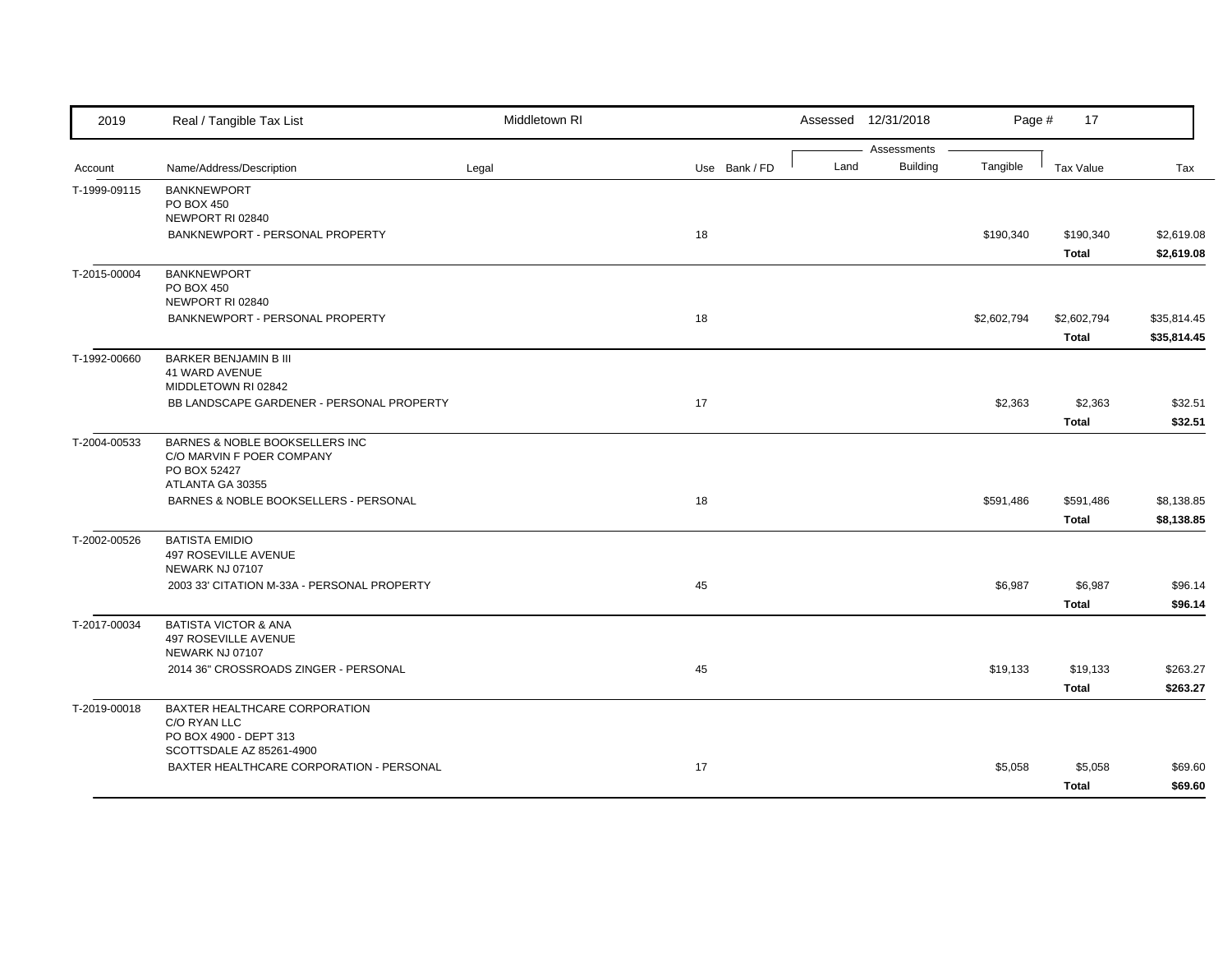| 2019         | Real / Tangible Tax List                                                                          | Middletown RI |               |      | Assessed 12/31/2018            | Page #    | 18                        |                          |
|--------------|---------------------------------------------------------------------------------------------------|---------------|---------------|------|--------------------------------|-----------|---------------------------|--------------------------|
| Account      | Name/Address/Description                                                                          | Legal         | Use Bank / FD | Land | Assessments<br><b>Building</b> | Tangible  | <b>Tax Value</b>          | Tax                      |
| T-2016-00033 | <b>BAYER HEALTHCARE LLC</b><br>PO BOX 80615<br>INDIANAPOLIS IN 46280                              |               |               |      |                                |           |                           |                          |
|              | BAYER HEALTHCARE LLC - PERSONAL PROPERTY                                                          |               | 17            |      |                                | \$4,365   | \$4,365<br><b>Total</b>   | \$60.06<br>\$60.06       |
| T-2013-00040 | <b>BEACH LIQUORS LLC</b><br>286 CHASES LANE<br>MIDDLETOWN RI 02842                                |               |               |      |                                |           |                           |                          |
|              | BEACH WINE & LIQUORS - PERSONAL PROPERTY                                                          |               | 18            |      |                                | \$18,860  | \$18,860<br><b>Total</b>  | \$259.51<br>\$259.51     |
| T-2012-00041 | <b>BEACH STUDIOS</b><br>146 AQUIDNECK AVENUE<br>MIDDLETOWN RI 02842                               |               |               |      |                                |           |                           |                          |
|              | BEACH STUDIOS - PERSONAL PROPERTY                                                                 |               | 17            |      |                                | \$750     | \$750<br><b>Total</b>     | \$10.32<br>\$10.32       |
| T-2006-03113 | BEACHVIEW BUILDING COMPANY INC<br>50 OCEANVIEW DRIVE<br>MIDDLETOWN RI 02842                       |               |               |      |                                |           |                           |                          |
|              | BEACHVIEW BUILDING COMPANY INC - PERSONAL                                                         |               | 17            |      |                                | \$343     | \$343<br><b>Total</b>     | \$4.72<br>\$4.72         |
| T-2004-00536 | <b>BED BATH &amp; BEYOND</b><br>C/O TAX DEPARTMENT<br>700 LIBERTY AVENUE<br><b>UNION NJ 07083</b> |               |               |      |                                |           |                           |                          |
|              | BED BATH & BEYOND #550 - PERSONAL PROPERTY                                                        |               | 18            |      |                                | \$371,553 | \$371,553<br><b>Total</b> | \$5,112.57<br>\$5,112.57 |
| T-1996-00485 | <b>BEHAN BROS INC</b><br>975 AQUIDNECK AVENUE<br>MIDDLETOWN RI 02842                              |               |               |      |                                |           |                           |                          |
|              | BEHAN BROS INC - PERSONAL PROPERTY                                                                |               | 18            |      |                                | \$88,909  | \$88,909<br><b>Total</b>  | \$1,223.39<br>\$1,223.39 |
| T-1999-09090 | BEHAN CHRISTOPHER J ESQ<br>294 VALLEY ROAD<br>MIDDLETOWN RI 02842                                 |               |               |      |                                |           |                           |                          |
|              | LAW OFFICE CHRISTOPHER J BEHAN - PERSONAL                                                         |               | 17            |      |                                | \$1,032   | \$1,032<br><b>Total</b>   | \$14.20<br>\$14.20       |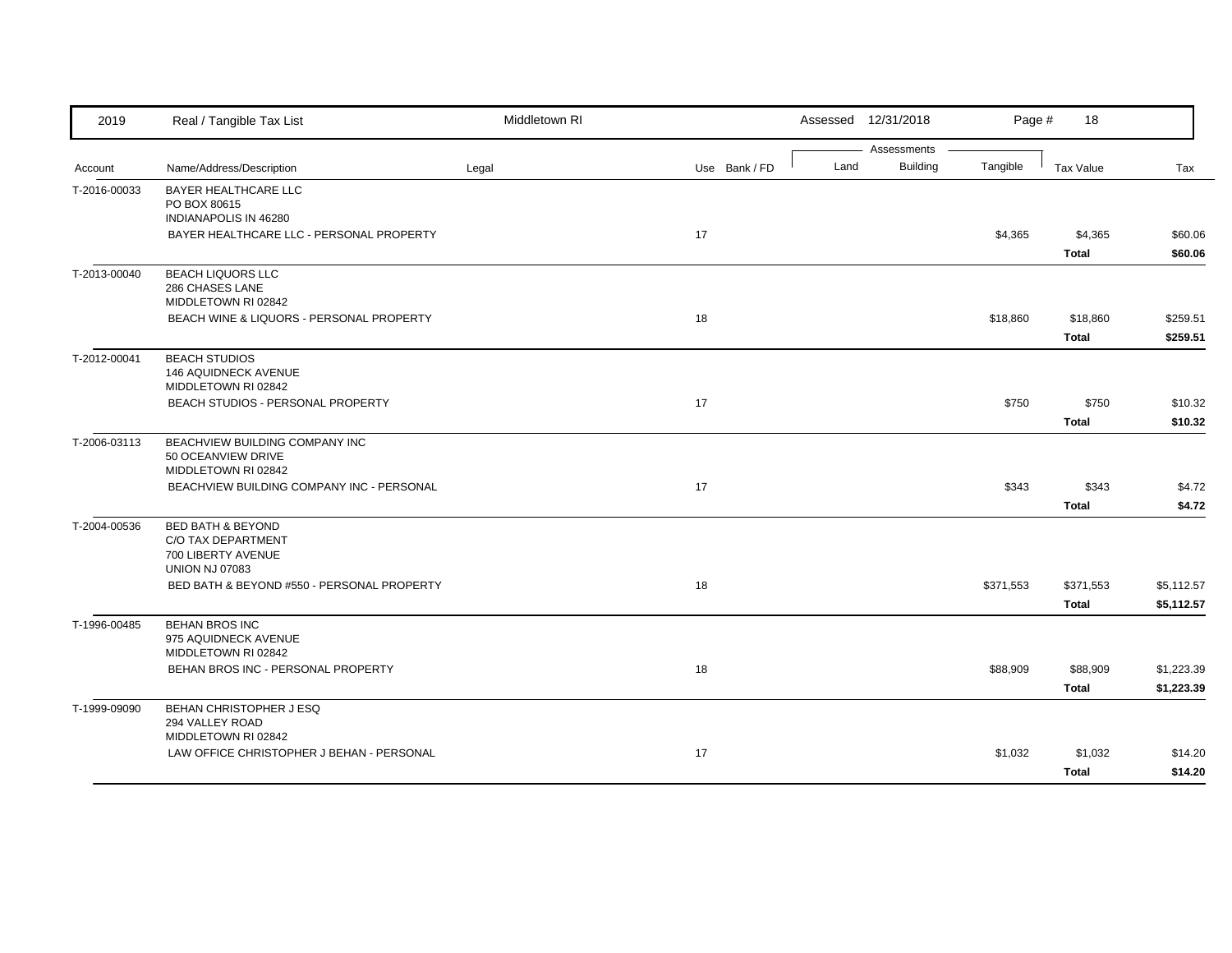| 2019         | Real / Tangible Tax List                                                                           | Middletown RI |               |      | Assessed 12/31/2018 | Page #   | 19           |          |
|--------------|----------------------------------------------------------------------------------------------------|---------------|---------------|------|---------------------|----------|--------------|----------|
|              |                                                                                                    |               |               |      | Assessments         |          |              |          |
| Account      | Name/Address/Description                                                                           | Legal         | Use Bank / FD | Land | <b>Building</b>     | Tangible | Tax Value    | Tax      |
| T-2009-01391 | BEHR SALES INC - RI004287THD<br>RYAN LLC - DEPT 720<br>PO BOX 4900                                 |               |               |      |                     |          |              |          |
|              | SCOTTSDALE AZ 85261-4900                                                                           |               |               |      |                     |          |              |          |
|              | BEHR SALES INC - PERSONAL PROPERTY                                                                 |               | 17            |      |                     | \$11,330 | \$11,330     | \$155.90 |
|              |                                                                                                    |               |               |      |                     |          | <b>Total</b> | \$155.90 |
| T-2018-00014 | BELGRAVIA IMPORTS INC<br>88 SILVA LANE - STE 102<br>MIDDLETOWN RI 02842                            |               |               |      |                     |          |              |          |
|              | BELGRAVIA IMPORTS INC - PERSONAL PROPERTY                                                          |               | 18            |      |                     | \$29,328 | \$29,328     | \$403.55 |
|              |                                                                                                    |               |               |      |                     |          | <b>Total</b> | \$403.55 |
| T-1992-00812 | <b>BENCHMARK ASSOCIATES INC</b><br>747 AQUIDNECK AVENUE<br>STE <sub>3</sub><br>MIDDLETOWN RI 02842 |               |               |      |                     |          |              |          |
|              | BENCHMARK ASSOCIATES INC - PERSONAL PROPERTY                                                       |               | 17            |      |                     | \$1,280  | \$1,280      | \$17.61  |
|              |                                                                                                    |               |               |      |                     |          | <b>Total</b> | \$17.61  |
|              |                                                                                                    |               |               |      |                     |          |              |          |
| T-2006-03115 | <b>BENNETT INGRID</b><br>747 AQUIDNECK AVENUE<br>SUITE 12                                          |               |               |      |                     |          |              |          |
|              | MIDDLETOWN RI 02842                                                                                |               |               |      |                     |          |              |          |
|              | LMFT - INGRID BENNETT - PERSONAL PROPERTY                                                          |               | 17            |      |                     | \$2,018  | \$2,018      | \$27.77  |
|              |                                                                                                    |               |               |      |                     |          | <b>Total</b> | \$27.77  |
| T-1992-09758 | BETTENCOURT LISA LLC<br>936 AQUIDNECK AVENUE<br>MIDDLETOWN RI 02842                                |               |               |      |                     |          |              |          |
|              | PICKLES A DELI - PERSONAL PROPERTY                                                                 |               | 17            |      |                     | \$9,635  | \$9,635      | \$132.58 |
|              |                                                                                                    |               |               |      |                     |          | <b>Total</b> | \$132.58 |
| T-2010-02182 | <b>BIRDS EYE VIEW INC</b><br>211 AIRPORT ROAD ACCESS<br>MIDDLETOWN RI 02842                        |               |               |      |                     |          |              |          |
|              | BIRDS EYE VIEW HELICOPTERS - PERSONAL                                                              |               | 18            |      |                     | \$2,200  | \$2,200      | \$30.27  |
|              |                                                                                                    |               |               |      |                     |          | <b>Total</b> | \$30.27  |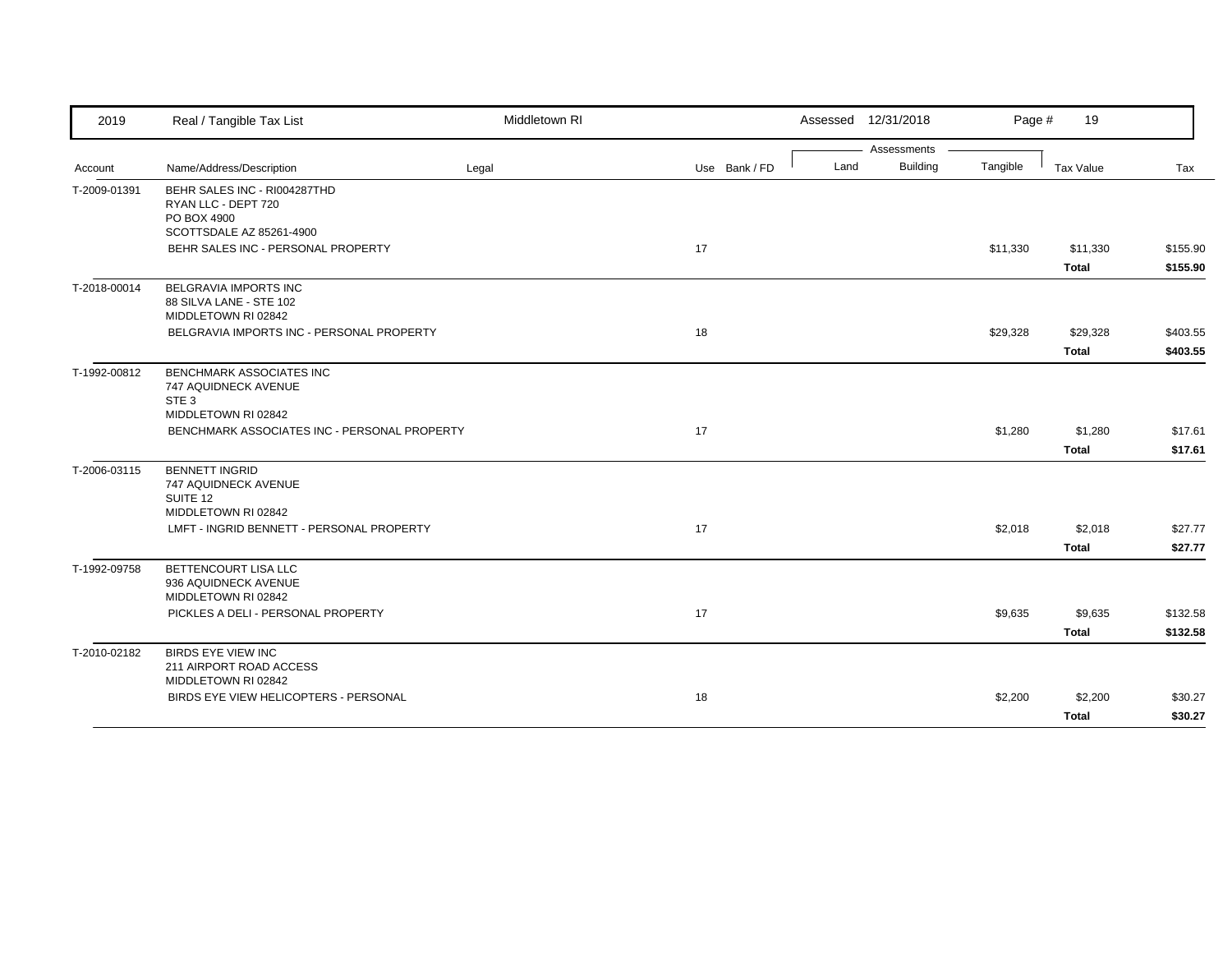| 2019         | Real / Tangible Tax List                               | Middletown RI |               |      | Assessed 12/31/2018     | Page #    | 20               |             |
|--------------|--------------------------------------------------------|---------------|---------------|------|-------------------------|-----------|------------------|-------------|
| Account      | Name/Address/Description                               | Legal         | Use Bank / FD | Land | Assessments<br>Building | Tangible  | <b>Tax Value</b> | Tax         |
|              |                                                        |               |               |      |                         |           |                  |             |
| T-1999-09179 | <b>BJS WHOLESALE CLUB</b><br>RTE C-2                   |               |               |      |                         |           |                  |             |
|              | 25 RESEARCH DR                                         |               |               |      |                         |           |                  |             |
|              | WESTBOROUGH MA 01581                                   |               |               |      |                         |           |                  |             |
|              | BJ'S WHOLESALE CLUB - PERSONAL PROPERTY                |               | 18            |      |                         | \$918,406 | \$918,406        | \$12,637.27 |
|              |                                                        |               |               |      |                         |           | <b>Total</b>     | \$12,637.27 |
| T-2012-00032 | <b>BLACK POINT WEALTH MANAGEMENT</b>                   |               |               |      |                         |           |                  |             |
|              | 2 CORPORATE PLACE<br>MIDDLETOWN RI 02842               |               |               |      |                         |           |                  |             |
|              | BLACK POINT WEALTH MANAGEMENT - PERSONAL               |               | 18            |      |                         | \$5,662   | \$5,662          | \$77.91     |
|              |                                                        |               |               |      |                         |           |                  |             |
|              |                                                        |               |               |      |                         |           | <b>Total</b>     | \$77.91     |
| T-1992-00958 | <b>BLANK MICHAEL J III</b><br><b>76 PECKHAM AVENUE</b> |               |               |      |                         |           |                  |             |
|              | MIDDLETOWN RI 02842                                    |               |               |      |                         |           |                  |             |
|              | BLANK PAINTING CONTRACTING - PERSONAL                  |               | 17            |      |                         | \$3,553   | \$3,553          | \$48.89     |
|              |                                                        |               |               |      |                         |           | <b>Total</b>     | \$48.89     |
| T-1992-03935 | <b>BLISS PRODUCTIONS</b>                               |               |               |      |                         |           |                  |             |
|              | 823 WEST MAIN ROAD                                     |               |               |      |                         |           |                  |             |
|              | MIDDLETOWN RI 02842                                    |               |               |      |                         |           |                  |             |
|              | VILLARI'S MARTIAL ARTS - PERSONAL PROPERTY             |               | 17            |      |                         | \$5,513   | \$5,513          | \$75.86     |
|              |                                                        |               |               |      |                         |           | <b>Total</b>     | \$75.86     |
| T-2014-00016 | <b>BLOOM LLC</b>                                       |               |               |      |                         |           |                  |             |
|              | 33 MITCHELLS LANE<br>MIDDLETOWN RI 02842               |               |               |      |                         |           |                  |             |
|              | BLOOM - PERSONAL PROPERTY                              |               | 17            |      |                         | \$6,220   | \$6,220          | \$85.59     |
|              |                                                        |               |               |      |                         |           | <b>Total</b>     | \$85.59     |
|              |                                                        |               |               |      |                         |           |                  |             |
| T-1999-09016 | BLOWFISH EMBROIDERY INC<br>1038 AQUIDNECK AVENUE       |               |               |      |                         |           |                  |             |
|              | MIDDLETOWN RI 02842                                    |               |               |      |                         |           |                  |             |
|              | BLOWFISH EMBROIDERY - PERSONAL PROPERTY                |               | 18            |      |                         | \$10,962  | \$10,962         | \$150.84    |
|              |                                                        |               |               |      |                         |           | <b>Total</b>     | \$150.84    |
| T-2006-03172 | BLUE PLATE DINER INC                                   |               |               |      |                         |           |                  |             |
|              | 665 WEST MAIN RD                                       |               |               |      |                         |           |                  |             |
|              | MIDDLETOWN RI 02842                                    |               |               |      |                         |           |                  |             |
|              | BLUE PLATE DINER - PERSONAL PROPERTY                   |               | 18            |      |                         | \$145,457 | \$145,457        | \$2,001.49  |
|              |                                                        |               |               |      |                         |           | <b>Total</b>     | \$2,001.49  |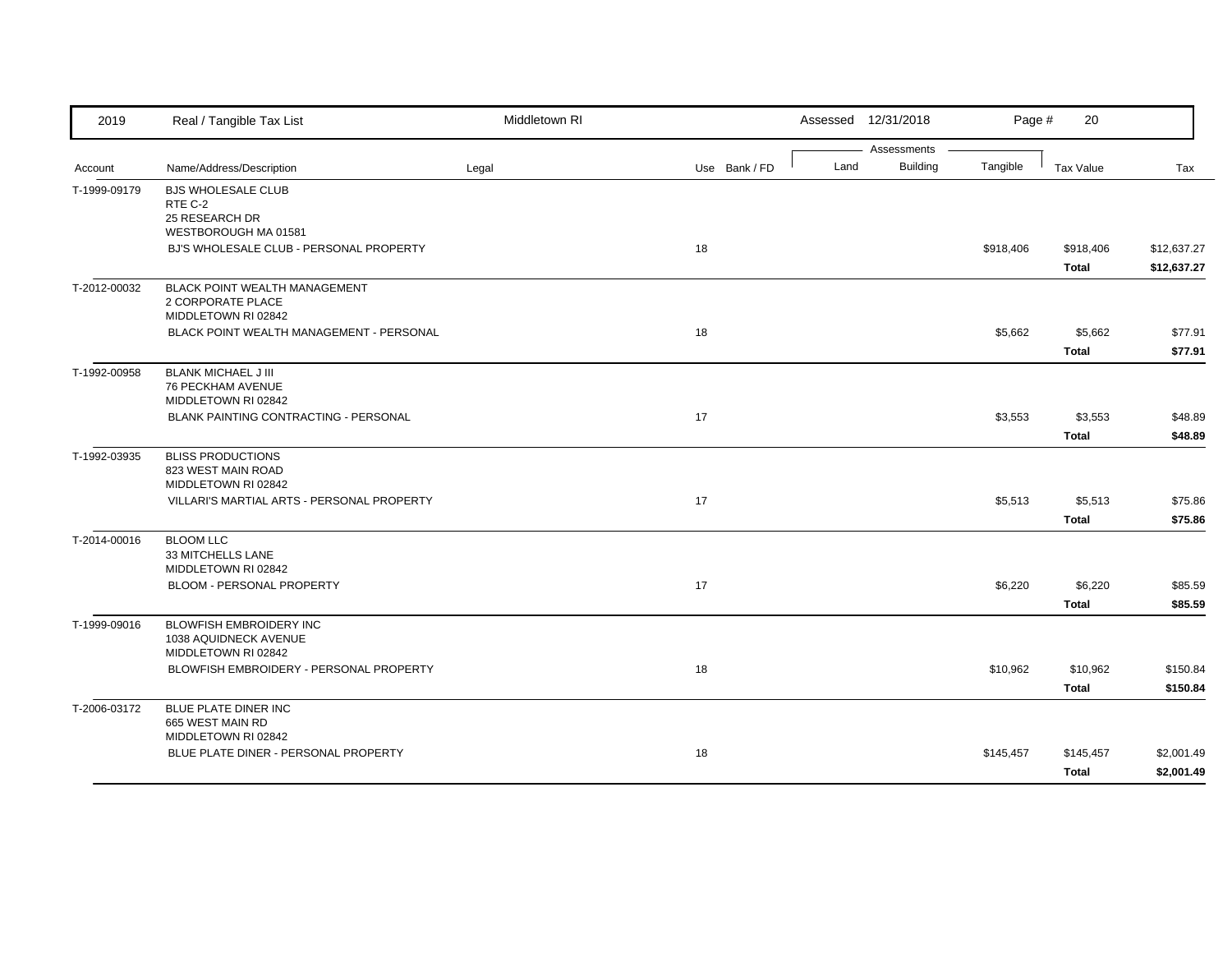| Assessments<br><b>Building</b><br>Land<br>Tangible<br>Name/Address/Description<br>Use Bank / FD<br>Tax Value<br>Legal<br>Tax<br>Account<br>BLUE WAVE REAL ESTATE LLC<br>72 POWERS STREET<br>NEEDHAM MA 02492<br>18<br>BLUE WAVE CAR WASH - PERSONAL PROPERTY<br>\$70,211<br>\$70,211<br><b>Total</b><br><b>BODY MATTERS DAY SPA</b><br>850 AQUIDNECK AVENUE<br>SUITE A10<br>MIDDLETOWN RI 02842<br>17<br>BODY MATTERS DAY SPA - PERSONAL PROPERTY<br>\$12,330<br>\$12,330<br><b>Total</b><br><b>BONNIER CORPORATION</b><br>460 N ORLANDO AVE<br>SUITE 200<br>WINTER PARK FL 32789<br>BONNIER CORPORATION - PERSONAL PROPERTY<br>18<br>\$23,300<br>\$23,300<br><b>Total</b><br><b>BRAGA ANTONIO</b><br>T-2010-02134<br>226 DICENCO BLVD<br>MARLBOROUGH MA 01752<br>45<br>\$8,978<br>\$8,978<br>2010 KEYSTONE PASSPORT - PERSONAL PROPERTY<br><b>Total</b><br><b>BRIDGE TO FITNESS INC</b><br>951 AQUIDNECK AVENUE<br>MIDDLETOWN RI 02842<br>BRIDGE TO FITNESS INC - PERSONAL PROPERTY<br>18<br>\$207,358<br>\$207,358<br><b>Total</b><br><b>BRIGHT IDEAS INC</b><br>1272 WEST MAIN ROAD<br>MIDDLETOWN RI 02842<br>BRIGHT IDEAS - PERSONAL PROPERTY<br>18<br>\$8,780<br>\$8,780 | 2019         | Real / Tangible Tax List | Middletown RI |  | Assessed 12/31/2018 | Page # | 21           |          |
|-------------------------------------------------------------------------------------------------------------------------------------------------------------------------------------------------------------------------------------------------------------------------------------------------------------------------------------------------------------------------------------------------------------------------------------------------------------------------------------------------------------------------------------------------------------------------------------------------------------------------------------------------------------------------------------------------------------------------------------------------------------------------------------------------------------------------------------------------------------------------------------------------------------------------------------------------------------------------------------------------------------------------------------------------------------------------------------------------------------------------------------------------------------------------------|--------------|--------------------------|---------------|--|---------------------|--------|--------------|----------|
|                                                                                                                                                                                                                                                                                                                                                                                                                                                                                                                                                                                                                                                                                                                                                                                                                                                                                                                                                                                                                                                                                                                                                                               |              |                          |               |  |                     |        |              |          |
|                                                                                                                                                                                                                                                                                                                                                                                                                                                                                                                                                                                                                                                                                                                                                                                                                                                                                                                                                                                                                                                                                                                                                                               |              |                          |               |  |                     |        |              |          |
|                                                                                                                                                                                                                                                                                                                                                                                                                                                                                                                                                                                                                                                                                                                                                                                                                                                                                                                                                                                                                                                                                                                                                                               | T-1992-08066 |                          |               |  |                     |        |              |          |
| \$966.10                                                                                                                                                                                                                                                                                                                                                                                                                                                                                                                                                                                                                                                                                                                                                                                                                                                                                                                                                                                                                                                                                                                                                                      |              |                          |               |  |                     |        |              | \$966.10 |
| \$169.66                                                                                                                                                                                                                                                                                                                                                                                                                                                                                                                                                                                                                                                                                                                                                                                                                                                                                                                                                                                                                                                                                                                                                                      |              |                          |               |  |                     |        |              |          |
|                                                                                                                                                                                                                                                                                                                                                                                                                                                                                                                                                                                                                                                                                                                                                                                                                                                                                                                                                                                                                                                                                                                                                                               | T-1999-09019 |                          |               |  |                     |        |              |          |
| \$169.66<br>\$320.61<br>\$320.61<br>\$123.54<br>\$123.54<br>\$2,853.25<br>\$2,853.25<br>\$120.81<br>\$120.81                                                                                                                                                                                                                                                                                                                                                                                                                                                                                                                                                                                                                                                                                                                                                                                                                                                                                                                                                                                                                                                                  |              |                          |               |  |                     |        |              |          |
|                                                                                                                                                                                                                                                                                                                                                                                                                                                                                                                                                                                                                                                                                                                                                                                                                                                                                                                                                                                                                                                                                                                                                                               |              |                          |               |  |                     |        |              |          |
|                                                                                                                                                                                                                                                                                                                                                                                                                                                                                                                                                                                                                                                                                                                                                                                                                                                                                                                                                                                                                                                                                                                                                                               | T-2009-01047 |                          |               |  |                     |        |              |          |
|                                                                                                                                                                                                                                                                                                                                                                                                                                                                                                                                                                                                                                                                                                                                                                                                                                                                                                                                                                                                                                                                                                                                                                               |              |                          |               |  |                     |        |              |          |
|                                                                                                                                                                                                                                                                                                                                                                                                                                                                                                                                                                                                                                                                                                                                                                                                                                                                                                                                                                                                                                                                                                                                                                               |              |                          |               |  |                     |        |              |          |
|                                                                                                                                                                                                                                                                                                                                                                                                                                                                                                                                                                                                                                                                                                                                                                                                                                                                                                                                                                                                                                                                                                                                                                               |              |                          |               |  |                     |        |              |          |
|                                                                                                                                                                                                                                                                                                                                                                                                                                                                                                                                                                                                                                                                                                                                                                                                                                                                                                                                                                                                                                                                                                                                                                               |              |                          |               |  |                     |        |              |          |
|                                                                                                                                                                                                                                                                                                                                                                                                                                                                                                                                                                                                                                                                                                                                                                                                                                                                                                                                                                                                                                                                                                                                                                               | T-2006-03137 |                          |               |  |                     |        |              |          |
|                                                                                                                                                                                                                                                                                                                                                                                                                                                                                                                                                                                                                                                                                                                                                                                                                                                                                                                                                                                                                                                                                                                                                                               |              |                          |               |  |                     |        |              |          |
|                                                                                                                                                                                                                                                                                                                                                                                                                                                                                                                                                                                                                                                                                                                                                                                                                                                                                                                                                                                                                                                                                                                                                                               |              |                          |               |  |                     |        |              |          |
|                                                                                                                                                                                                                                                                                                                                                                                                                                                                                                                                                                                                                                                                                                                                                                                                                                                                                                                                                                                                                                                                                                                                                                               | T-1992-00395 |                          |               |  |                     |        |              |          |
|                                                                                                                                                                                                                                                                                                                                                                                                                                                                                                                                                                                                                                                                                                                                                                                                                                                                                                                                                                                                                                                                                                                                                                               |              |                          |               |  |                     |        |              |          |
|                                                                                                                                                                                                                                                                                                                                                                                                                                                                                                                                                                                                                                                                                                                                                                                                                                                                                                                                                                                                                                                                                                                                                                               |              |                          |               |  |                     |        | <b>Total</b> |          |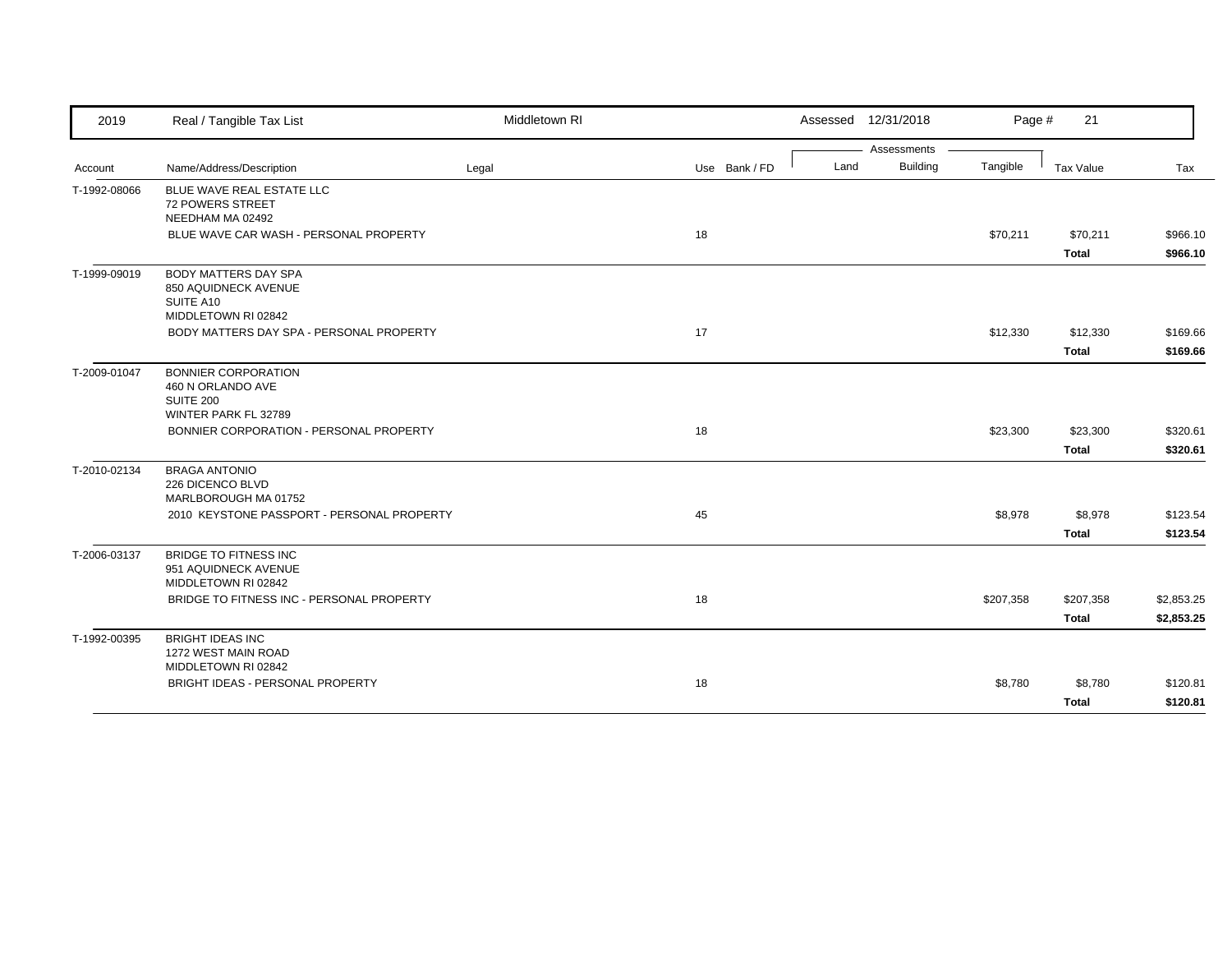| Assessments<br><b>Building</b><br>Tangible<br>Name/Address/Description<br>Use Bank / FD<br>Land<br>Tax Value<br>Tax<br>Legal<br>Account<br>BRISTOL COUNTY DODGE INC<br>310 WEST MAIN ROAD<br>MIDDLETOWN RI 02842<br>17<br>CLARE DODGE CHRYSLER JEEP - PERSONAL<br>\$74,322<br>\$74,322<br>\$1,022.67<br><b>Total</b><br>\$1,022.67<br>BRISTOL COUNTY REHAB SVCS INC<br>T-2012-00056<br>1341 WEST MAIN ROAD<br>SUITE 12<br>MIDDLETOWN RI 02842<br>17<br>BRISTOL COUNTY REHAB SVCS INC - PERSONAL<br>\$1,301<br>\$1,301<br>\$17.90<br><b>Total</b><br>\$17.90<br><b>BRITTEN CORINNA</b><br><b>120 MIANTONOMI AVENUE</b><br>MIDDLETOWN RI 02842<br>18<br>VILLA ONE TWENTY - PERSONAL PROPERTY<br>\$13,480<br>\$13,480<br>\$185.48<br><b>Total</b><br>\$185.48<br><b>BRODEN MILLWORKS LLC</b><br>185 OLIPHANT LANE<br>MIDDLETOWN RI 02842<br>BRODEN MILLWORKS & SUPPLY - PERSONAL<br>17<br>\$2,300<br>\$2,300<br>\$31.65<br><b>Total</b><br>\$31.65<br><b>BROWN DIANE M</b><br>PO BOX 582<br>WEST ROXBURY MA 02132<br>45<br>2006 37' KEYSTONE SPRINGDALE - PERSONAL<br>\$9,865<br>\$9,865<br>\$135.74<br><b>Total</b><br>\$135.74<br><b>BROWN LARRY</b><br>DBA LUCA MUSIC & PIANO GALLERY<br>84 BOULEVARD<br>MIDDLETOWN RI 02842<br>LUCA MUSIC & PIANO GALLERY - PERSONAL<br>17<br>\$450<br>\$450<br>\$6.19 | 2019         | Real / Tangible Tax List | Middletown RI | Assessed 12/31/2018 | Page # | 22           |        |
|---------------------------------------------------------------------------------------------------------------------------------------------------------------------------------------------------------------------------------------------------------------------------------------------------------------------------------------------------------------------------------------------------------------------------------------------------------------------------------------------------------------------------------------------------------------------------------------------------------------------------------------------------------------------------------------------------------------------------------------------------------------------------------------------------------------------------------------------------------------------------------------------------------------------------------------------------------------------------------------------------------------------------------------------------------------------------------------------------------------------------------------------------------------------------------------------------------------------------------------------------------------------------------------------------------|--------------|--------------------------|---------------|---------------------|--------|--------------|--------|
|                                                                                                                                                                                                                                                                                                                                                                                                                                                                                                                                                                                                                                                                                                                                                                                                                                                                                                                                                                                                                                                                                                                                                                                                                                                                                                         |              |                          |               |                     |        |              |        |
|                                                                                                                                                                                                                                                                                                                                                                                                                                                                                                                                                                                                                                                                                                                                                                                                                                                                                                                                                                                                                                                                                                                                                                                                                                                                                                         |              |                          |               |                     |        |              |        |
|                                                                                                                                                                                                                                                                                                                                                                                                                                                                                                                                                                                                                                                                                                                                                                                                                                                                                                                                                                                                                                                                                                                                                                                                                                                                                                         | T-2011-00075 |                          |               |                     |        |              |        |
|                                                                                                                                                                                                                                                                                                                                                                                                                                                                                                                                                                                                                                                                                                                                                                                                                                                                                                                                                                                                                                                                                                                                                                                                                                                                                                         |              |                          |               |                     |        |              |        |
|                                                                                                                                                                                                                                                                                                                                                                                                                                                                                                                                                                                                                                                                                                                                                                                                                                                                                                                                                                                                                                                                                                                                                                                                                                                                                                         |              |                          |               |                     |        |              |        |
|                                                                                                                                                                                                                                                                                                                                                                                                                                                                                                                                                                                                                                                                                                                                                                                                                                                                                                                                                                                                                                                                                                                                                                                                                                                                                                         |              |                          |               |                     |        |              |        |
|                                                                                                                                                                                                                                                                                                                                                                                                                                                                                                                                                                                                                                                                                                                                                                                                                                                                                                                                                                                                                                                                                                                                                                                                                                                                                                         |              |                          |               |                     |        |              |        |
|                                                                                                                                                                                                                                                                                                                                                                                                                                                                                                                                                                                                                                                                                                                                                                                                                                                                                                                                                                                                                                                                                                                                                                                                                                                                                                         | T-1999-09186 |                          |               |                     |        |              |        |
|                                                                                                                                                                                                                                                                                                                                                                                                                                                                                                                                                                                                                                                                                                                                                                                                                                                                                                                                                                                                                                                                                                                                                                                                                                                                                                         |              |                          |               |                     |        |              |        |
|                                                                                                                                                                                                                                                                                                                                                                                                                                                                                                                                                                                                                                                                                                                                                                                                                                                                                                                                                                                                                                                                                                                                                                                                                                                                                                         |              |                          |               |                     |        |              |        |
|                                                                                                                                                                                                                                                                                                                                                                                                                                                                                                                                                                                                                                                                                                                                                                                                                                                                                                                                                                                                                                                                                                                                                                                                                                                                                                         | T-2009-01059 |                          |               |                     |        |              |        |
|                                                                                                                                                                                                                                                                                                                                                                                                                                                                                                                                                                                                                                                                                                                                                                                                                                                                                                                                                                                                                                                                                                                                                                                                                                                                                                         |              |                          |               |                     |        |              |        |
|                                                                                                                                                                                                                                                                                                                                                                                                                                                                                                                                                                                                                                                                                                                                                                                                                                                                                                                                                                                                                                                                                                                                                                                                                                                                                                         |              |                          |               |                     |        |              |        |
|                                                                                                                                                                                                                                                                                                                                                                                                                                                                                                                                                                                                                                                                                                                                                                                                                                                                                                                                                                                                                                                                                                                                                                                                                                                                                                         | T-2006-03177 |                          |               |                     |        |              |        |
|                                                                                                                                                                                                                                                                                                                                                                                                                                                                                                                                                                                                                                                                                                                                                                                                                                                                                                                                                                                                                                                                                                                                                                                                                                                                                                         |              |                          |               |                     |        |              |        |
|                                                                                                                                                                                                                                                                                                                                                                                                                                                                                                                                                                                                                                                                                                                                                                                                                                                                                                                                                                                                                                                                                                                                                                                                                                                                                                         |              |                          |               |                     |        |              |        |
|                                                                                                                                                                                                                                                                                                                                                                                                                                                                                                                                                                                                                                                                                                                                                                                                                                                                                                                                                                                                                                                                                                                                                                                                                                                                                                         | T-2004-00626 |                          |               |                     |        |              |        |
|                                                                                                                                                                                                                                                                                                                                                                                                                                                                                                                                                                                                                                                                                                                                                                                                                                                                                                                                                                                                                                                                                                                                                                                                                                                                                                         |              |                          |               |                     |        |              |        |
|                                                                                                                                                                                                                                                                                                                                                                                                                                                                                                                                                                                                                                                                                                                                                                                                                                                                                                                                                                                                                                                                                                                                                                                                                                                                                                         |              |                          |               |                     |        | <b>Total</b> | \$6.19 |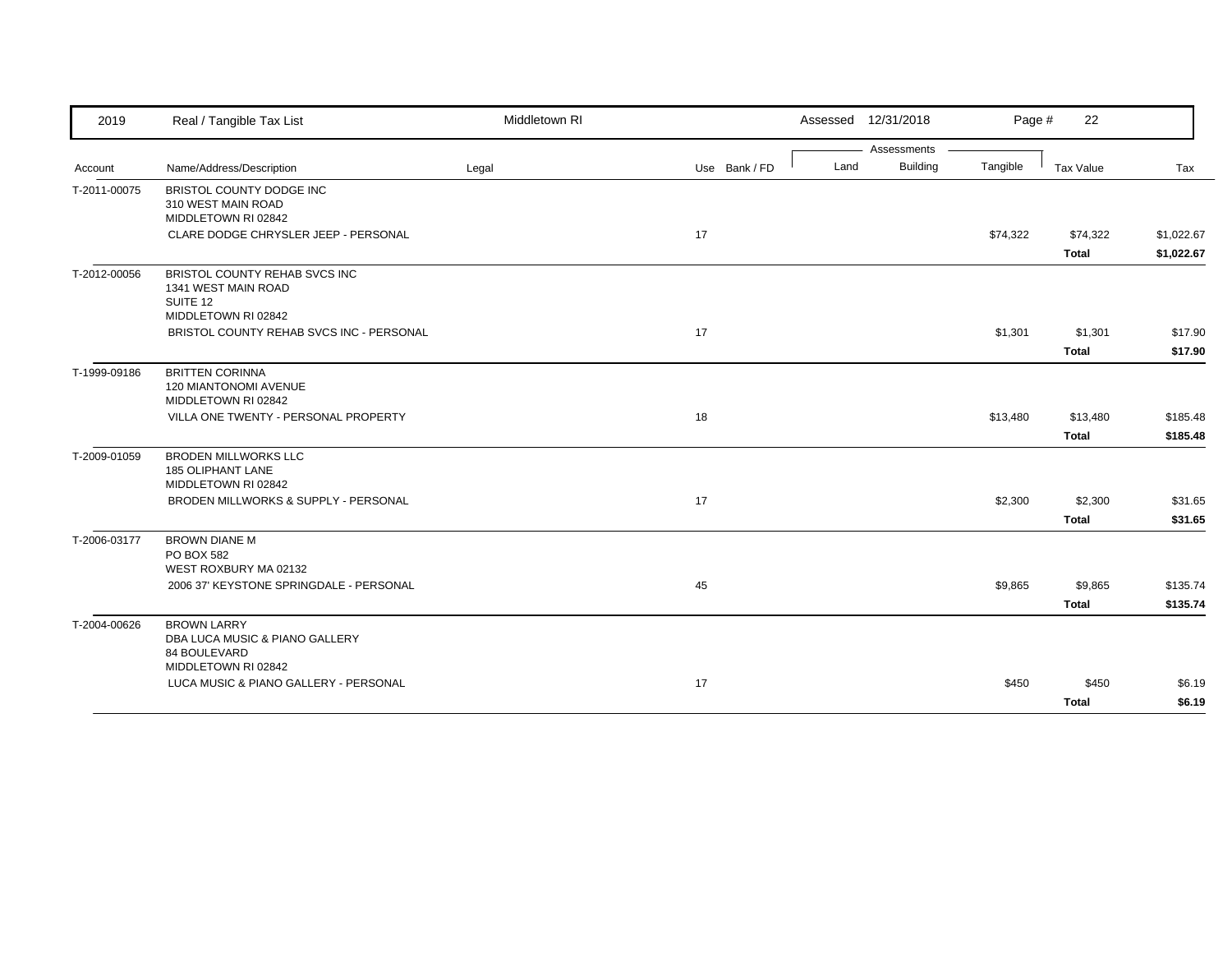| 2019         | Real / Tangible Tax List                                                                         | Middletown RI |    |               |      | Assessed 12/31/2018 | Page #   | 23                       |                          |
|--------------|--------------------------------------------------------------------------------------------------|---------------|----|---------------|------|---------------------|----------|--------------------------|--------------------------|
|              |                                                                                                  |               |    |               |      | Assessments         |          |                          |                          |
| Account      | Name/Address/Description                                                                         | Legal         |    | Use Bank / FD | Land | <b>Building</b>     | Tangible | Tax Value                | Tax                      |
| T-1992-09513 | <b>BUCKS &amp; DOUGH ENTERPRISES INC</b><br>19 WEST MAIN ROAD<br>MIDDLETOWN RI 02842             |               |    |               |      |                     |          |                          |                          |
|              | DOMINO'S PIZZA - PERSONAL PROPERTY                                                               |               | 18 |               |      |                     | \$76,373 | \$76,373<br><b>Total</b> | \$1,050.89<br>\$1,050.89 |
| T-2016-00040 | <b>BUDGET TRUCK RENTAL</b><br>C/O RYAN LLC - DEPT 152<br>PO BOX 4900<br>SCOTTSDALE AZ 85261-4900 |               |    |               |      |                     |          |                          |                          |
|              | BUDGET TRUCK RENTAL - PERSONAL PROPERTY                                                          |               | 94 |               |      |                     | \$2,960  | \$2,960                  | \$40.73                  |
|              |                                                                                                  |               |    |               |      |                     |          | <b>Total</b>             | \$40.73                  |
| T-2006-03140 | <b>BUDLONG RUSSELL</b><br>107 AMESBURY CIRCLE<br>MIDDLETOWN RI 02842                             |               |    |               |      |                     |          |                          |                          |
|              | RC BUDLONG CONSTRUCTION - PERSONAL PROPERTY                                                      |               | 17 |               |      |                     | \$3,246  | \$3,246                  | \$44.66                  |
|              |                                                                                                  |               |    |               |      |                     |          | <b>Total</b>             | \$44.66                  |
| T-1992-01428 | <b>BULK RICHARD J</b><br>787 AQUIDNECK AVENUE<br>MIDDLETOWN RI 02842                             |               |    |               |      |                     |          |                          |                          |
|              | BULK LAWN & GARDEN EQUIP - PERSONAL PROPERTY                                                     |               | 17 |               |      |                     | \$7,391  | \$7,391                  | \$101.70                 |
|              |                                                                                                  |               |    |               |      |                     |          | <b>Total</b>             | \$101.70                 |
| T-2005-00604 | <b>BURKE PAUL D ARCHITECT</b><br>371 VAUCLUSE AVENUE<br>MIDDLETOWN RI 02842                      |               |    |               |      |                     |          |                          |                          |
|              | PAUL BURKE - ARCHITECT - PERSONAL PROPERTY                                                       |               | 17 |               |      |                     | \$1,676  | \$1,676                  | \$23.06                  |
|              |                                                                                                  |               |    |               |      |                     |          | <b>Total</b>             | \$23.06                  |
| T-1992-11309 | <b>BYAM KEN &amp; JAYNE</b><br>238 EAST MAIN ROAD<br>MIDDLETOWN RI 02842                         |               |    |               |      |                     |          |                          |                          |
|              | SUBWAY MIDDLETOWN INC - PERSONAL PROPERTY                                                        |               | 18 |               |      |                     | \$5,880  | \$5,880                  | \$80.91                  |
|              |                                                                                                  |               |    |               |      |                     |          | <b>Total</b>             | \$80.91                  |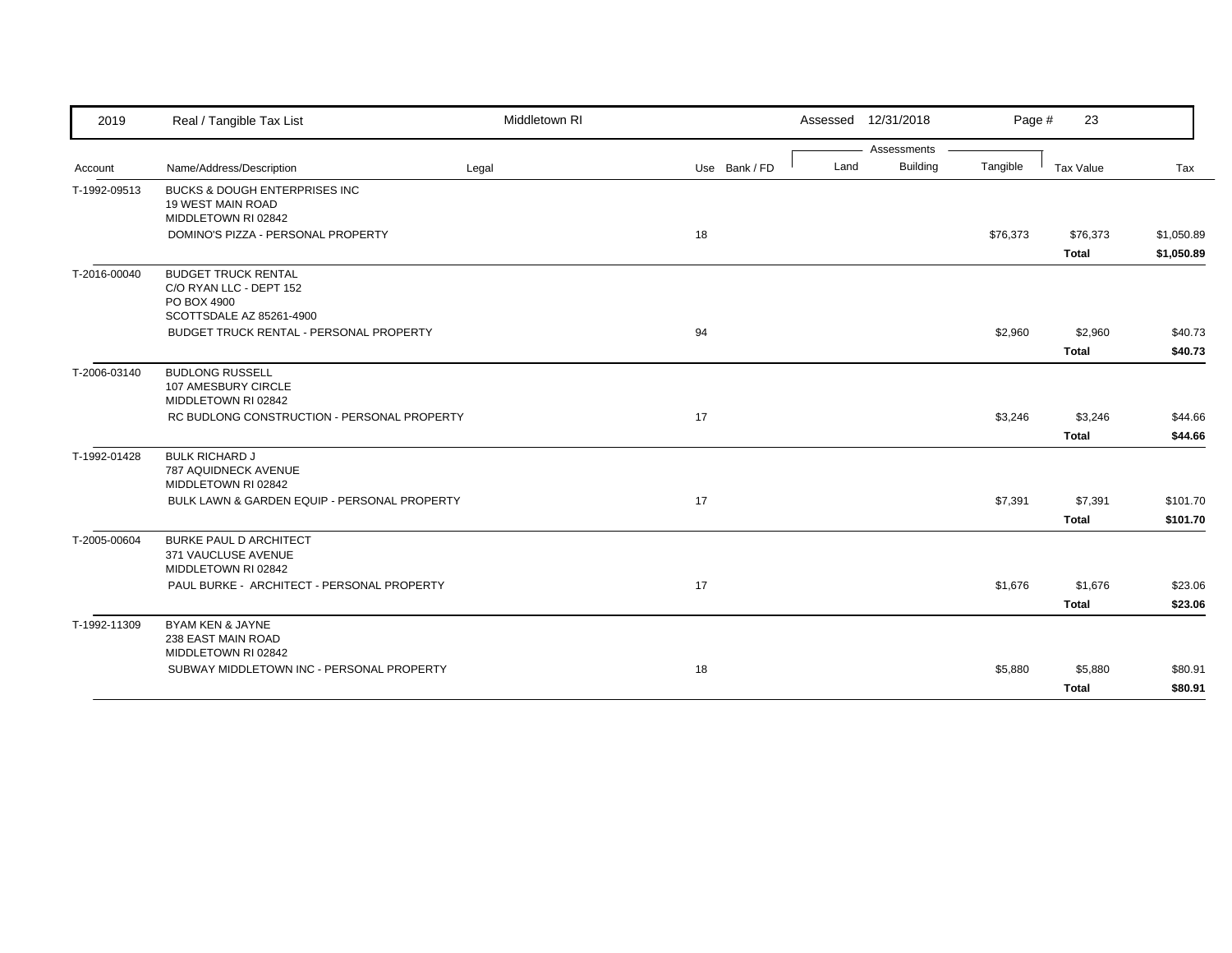| 2019         | Real / Tangible Tax List                        | Middletown RI |               |      | Assessed 12/31/2018            | Page #    | 24               |            |
|--------------|-------------------------------------------------|---------------|---------------|------|--------------------------------|-----------|------------------|------------|
| Account      | Name/Address/Description                        | Legal         | Use Bank / FD | Land | Assessments<br><b>Building</b> | Tangible  | <b>Tax Value</b> | Tax        |
| T-2018-00038 | CADDIGAN SEAN & HELENA                          |               |               |      |                                |           |                  |            |
|              | 13 TIA PLACE                                    |               |               |      |                                |           |                  |            |
|              | FRANKLIN MA 02038                               |               |               |      |                                |           |                  |            |
|              | 2011 34' KEYSTONE - PERSONAL PROPERTY           |               | 45            |      |                                | \$15,675  | \$15,675         | \$215.69   |
|              |                                                 |               |               |      |                                |           | <b>Total</b>     | \$215.69   |
| T-1994-00662 | <b>CAMRAC LLC</b>                               |               |               |      |                                |           |                  |            |
|              | 8 ELLA GRASSO TURNPIKE                          |               |               |      |                                |           |                  |            |
|              | WINDSOR LOCKS CT 06096                          |               |               |      |                                |           |                  |            |
|              | CAMRAC LLC - PERSONAL PROPERTY                  |               | 18            |      |                                | \$95,742  | \$95,742         | \$1,317.41 |
|              |                                                 |               |               |      |                                |           | <b>Total</b>     | \$1,317.41 |
| T-2004-00619 | CANON FINANCIAL SERVICES INC                    |               |               |      |                                |           |                  |            |
|              | 158 GAITHER DR STE 200<br>PO BOX 5008           |               |               |      |                                |           |                  |            |
|              | MT LAUREL NJ 08054                              |               |               |      |                                |           |                  |            |
|              | CANON FINANCIAL SERVICES INC - PERSONAL         |               | 94            |      |                                | \$136,471 | \$136,471        | \$1,877.84 |
|              |                                                 |               |               |      |                                |           | <b>Total</b>     | \$1,877.84 |
| T-1992-01632 | CAPPACCILLI JOHN                                |               |               |      |                                |           |                  |            |
|              | 1 JUNCTION STATION RD                           |               |               |      |                                |           |                  |            |
|              | SOUTHWICK MA 01077                              |               |               |      |                                |           |                  |            |
|              | 2008 26' PROWLER - PERSONAL PROPERTY            |               | 45            |      |                                | \$9,178   | \$9,178          | \$126.29   |
|              |                                                 |               |               |      |                                |           | <b>Total</b>     | \$126.29   |
| T-2001-00676 | CAPRARELLA JAMES                                |               |               |      |                                |           |                  |            |
|              | 11 ELMWOOD CT                                   |               |               |      |                                |           |                  |            |
|              | MANSFIELD MA 02048                              |               |               |      |                                |           |                  |            |
|              | 2003 33' SUNLINE SOLARIS SE - PERSONAL PROPERTY |               | 45            |      |                                | \$6,650   | \$6,650          | \$91.50    |
|              |                                                 |               |               |      |                                |           | <b>Total</b>     | \$91.50    |
| T-2011-00011 | CARDIS DEPT STORE INC                           |               |               |      |                                |           |                  |            |
|              | ONE FURNITURE WAY<br>SWANSEA MA 02777           |               |               |      |                                |           |                  |            |
|              | CARDIS MATTRESSES - PERSONAL PROPERTY           |               | 18            |      |                                | \$23,968  | \$23,968         | \$329.80   |
|              |                                                 |               |               |      |                                |           | <b>Total</b>     | \$329.80   |
|              | CARDPOOL INC                                    |               |               |      |                                |           |                  |            |
| T-2018-00052 | C/O RYAN LLC                                    |               |               |      |                                |           |                  |            |
|              | PO BOX 4900 DEPT 200                            |               |               |      |                                |           |                  |            |
|              | SCOTTSDALE AZ 85261                             |               |               |      |                                |           |                  |            |
|              | CARDPOOL INC - PERSONAL PROPERTY                |               | 17            |      |                                | \$1,965   | \$1,965          | \$27.04    |
|              |                                                 |               |               |      |                                |           | <b>Total</b>     | \$27.04    |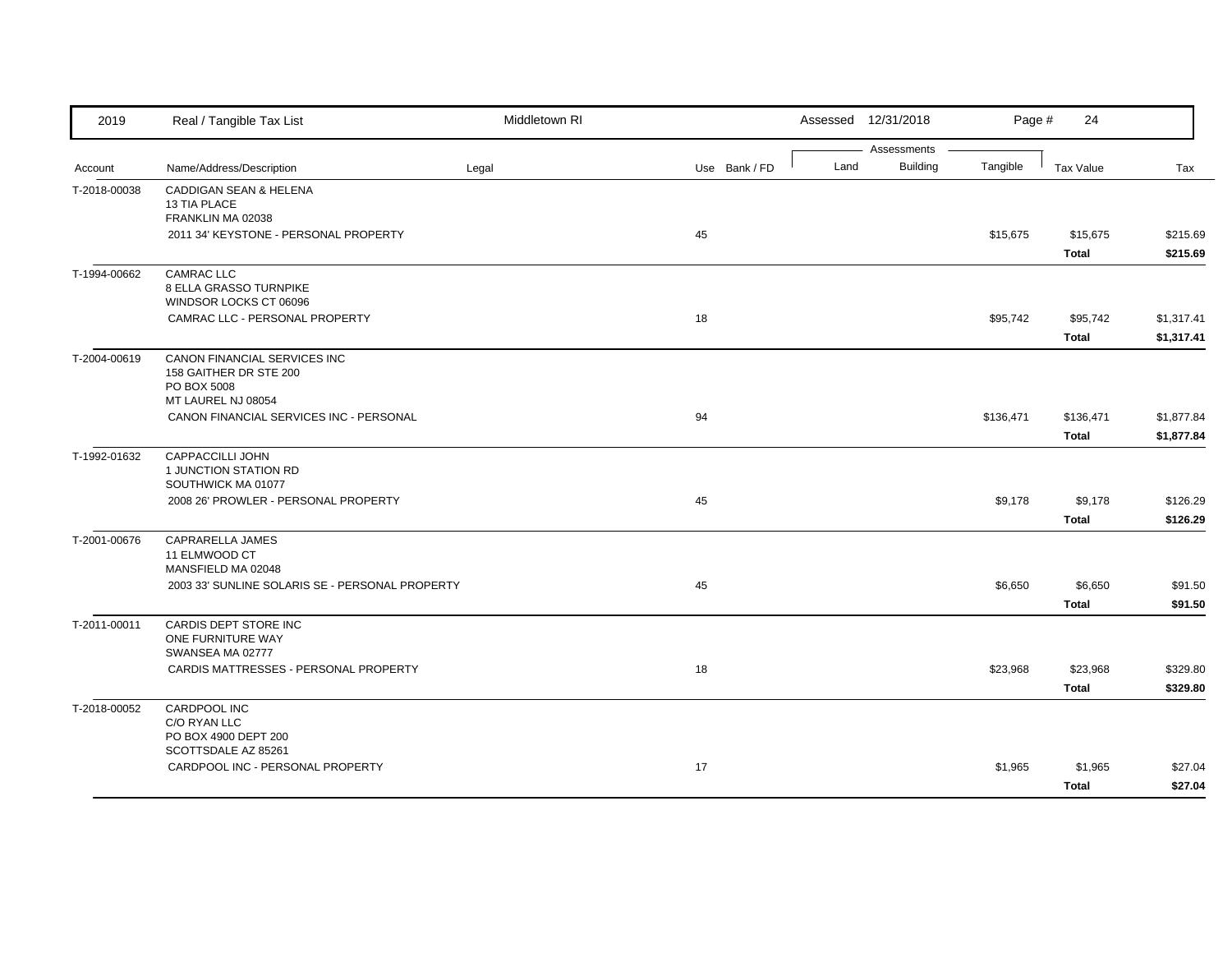| 2019         | Real / Tangible Tax List                                                                  | Middletown RI |               |      | Assessed 12/31/2018 | Page #    | 25           |            |
|--------------|-------------------------------------------------------------------------------------------|---------------|---------------|------|---------------------|-----------|--------------|------------|
|              |                                                                                           |               |               |      | Assessments         |           |              |            |
| Account      | Name/Address/Description                                                                  | Legal         | Use Bank / FD | Land | <b>Building</b>     | Tangible  | Tax Value    | Tax        |
| T-2005-00606 | CARDTRONICS USA INC<br>3250 BRIARPARK DRIVE<br><b>STE 400</b><br>HOUSTON TX 77042         |               |               |      |                     |           |              |            |
|              | CARDTRONICS USA INC - PERSONAL PROPERTY                                                   |               | 17            |      |                     | \$21,762  | \$21,762     | \$299.45   |
|              |                                                                                           |               |               |      |                     |           | <b>Total</b> | \$299.45   |
| T-2009-01054 | <b>CAREY RICHMOND &amp; VIKING</b><br>2 CORPORATE PLACE<br>STE 306<br>MIDDLETOWN RI 02842 |               |               |      |                     |           |              |            |
|              | CAREY RICHMOND & VIKING - PERSONAL PROPERTY                                               |               | 18            |      |                     | \$40,600  | \$40,600     | \$558.66   |
|              |                                                                                           |               |               |      |                     |           | <b>Total</b> | \$558.66   |
| T-2012-00086 | <b>CARLISLE PATRICK</b><br>7A LEDYARD STREET<br>NEWPORT RI 02840                          |               |               |      |                     |           |              |            |
|              | PDC LANDSCAPING INC - PERSONAL PROPERTY                                                   |               | 18            |      |                     | \$34,153  | \$34,153     | \$469.95   |
|              |                                                                                           |               |               |      |                     |           | Total        | \$469.95   |
| T-2002-00556 | CATALINA MARKETING CORP<br><b>PO BOX 829</b><br>COLLEYVILLE TX 76034                      |               |               |      |                     |           |              |            |
|              | CATALINA MARKETING CORP - PERSONAL PROPERTY                                               |               | 94            |      |                     | \$6,135   | \$6,135      | \$84.42    |
|              |                                                                                           |               |               |      |                     |           | <b>Total</b> | \$84.42    |
| T-2014-00032 | CDK GLOBAL LLC<br>C/O ADVANTIX<br>200 WEST RIVER DRIVE<br>ST CHARLES IL 60174             |               |               |      |                     |           |              |            |
|              | CDK GLOBAL LLC - PERSONAL PROPERTY                                                        |               | 18            |      |                     | \$2,042   | \$2,042      | \$28.10    |
|              |                                                                                           |               |               |      |                     |           | <b>Total</b> | \$28.10    |
| T-2019-00041 | CELLULAR SALES/VERIZON<br>9040 EXECUTIVE PARK DRIVE<br>KNOXVILLE TN 37923                 |               |               |      |                     |           |              |            |
|              | CELLULAR SALES OF RI LLC - PERSONAL PROPERTY                                              |               | 18            |      |                     | \$196,714 | \$196,714    | \$2,706.78 |
|              |                                                                                           |               |               |      |                     |           | <b>Total</b> | \$2,706.78 |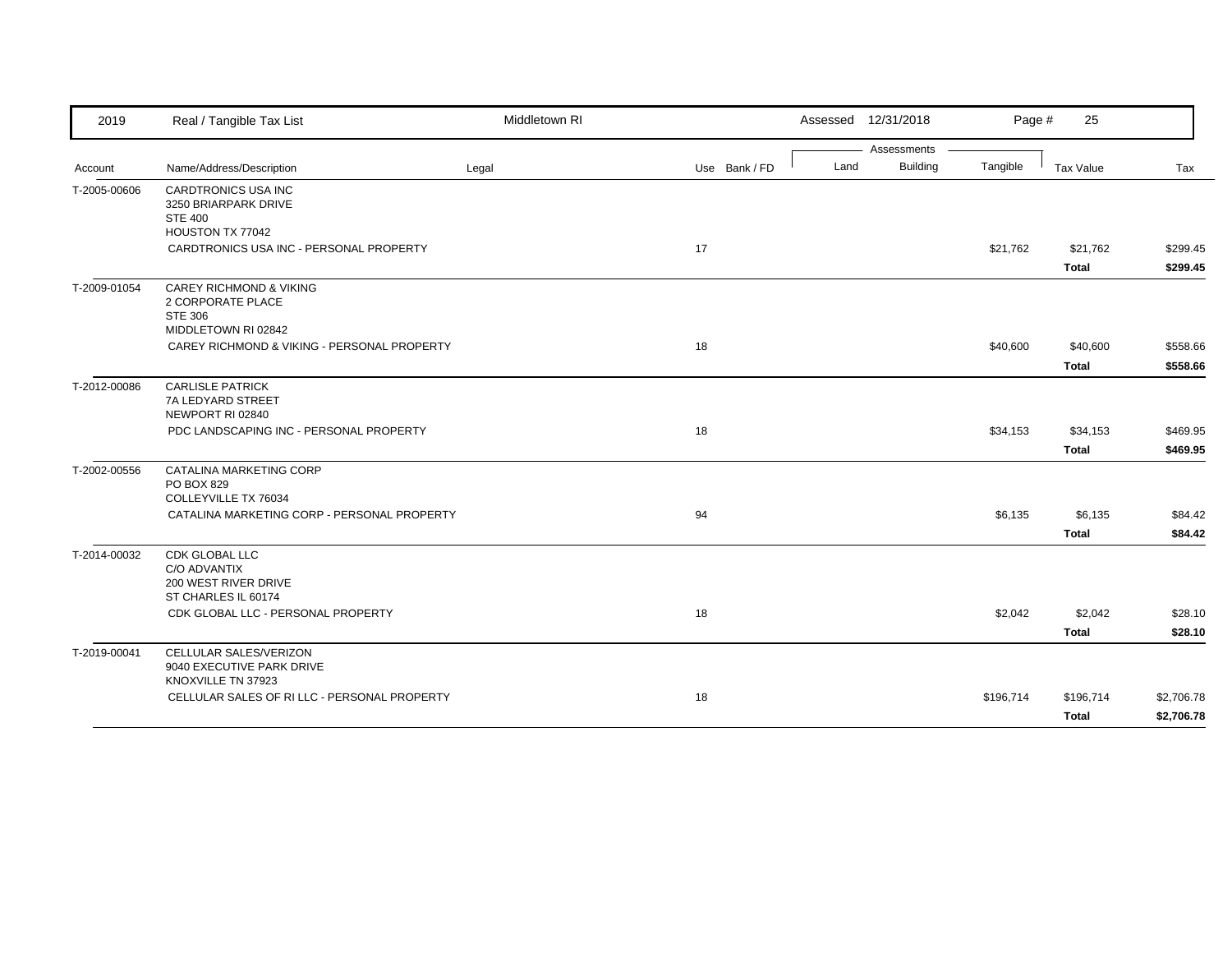| 2019         | Real / Tangible Tax List                                           | Middletown RI |               |      | Assessed 12/31/2018            | Page #    | 26                        |                          |
|--------------|--------------------------------------------------------------------|---------------|---------------|------|--------------------------------|-----------|---------------------------|--------------------------|
| Account      | Name/Address/Description                                           | Legal         | Use Bank / FD | Land | Assessments<br><b>Building</b> | Tangible  | Tax Value                 | Tax                      |
| T-2011-00002 | CENTERPLATE INC<br>RYAN LLC<br>PO BOX 56607                        |               |               |      |                                |           |                           |                          |
|              | ATLANTA GA 30343<br><b>ISLAND 10 CINEMA - PERSONAL PROPERTY</b>    |               | 18            |      |                                | \$22,544  | \$22,544<br><b>Total</b>  | \$310.21<br>\$310.21     |
| T-2018-00036 | <b>CHAPMAN LLC</b><br>77A UNITY DRIVE<br>MIDDLETOWN RI 02842       |               |               |      |                                |           |                           |                          |
|              | FANTASTIC SAMS - PERSONAL PROPERTY                                 |               | 17            |      |                                | \$3,632   | \$3,632<br><b>Total</b>   | \$49.98<br>\$49.98       |
| T-1992-01952 | CHAVES GARDENS INC<br>935 EAST MAIN ROAD<br>MIDDLETOWN RI 02842    |               |               |      |                                |           |                           |                          |
|              | CHAVES GARDENS INC - PERSONAL PROPERTY                             |               | 18            |      |                                | \$76,039  | \$76,039<br><b>Total</b>  | \$1,046.30<br>\$1,046.30 |
| T-1994-00079 | CHELSEAS INC<br>1015 AQUIDNECK AVENUE<br>MIDDLETOWN RI 02842       |               |               |      |                                |           |                           |                          |
|              | CHELSEA'S - PERSONAL PROPERTY                                      |               | 18            |      |                                | \$15,576  | \$15,576<br><b>Total</b>  | \$214.33<br>\$214.33     |
| T-2011-00016 | <b>CHENG LING</b><br>170 AQUIDNECK AVENUE<br>MIDDLETOWN RI 02842   |               |               |      |                                |           |                           |                          |
|              | AQUIDNECK ISLAND ACUPUNCTURE - PERSONAL                            |               | 17            |      |                                | \$4,971   | \$4,971<br><b>Total</b>   | \$68.40<br>\$68.40       |
| T-2005-00607 | CHEP USA<br>5897 WINDWARD PARKWAY<br>ALPHARETTA GA 30005           |               |               |      |                                |           |                           |                          |
|              | CHEP USA - PERSONAL PROPERTY                                       |               | 94            |      |                                | \$110,916 | \$110,916<br><b>Total</b> | \$1,526.20<br>\$1,526.20 |
| T-1992-05637 | CHINA STAR II 778 INC<br>877 WEST MAIN ROAD<br>MIDDLETOWN RI 02842 |               |               |      |                                |           |                           |                          |
|              | CHINA STAR II RESTAURANT - PERSONAL PROPERTY                       |               | 18            |      |                                | \$33,287  | \$33,287<br><b>Total</b>  | \$458.03<br>\$458.03     |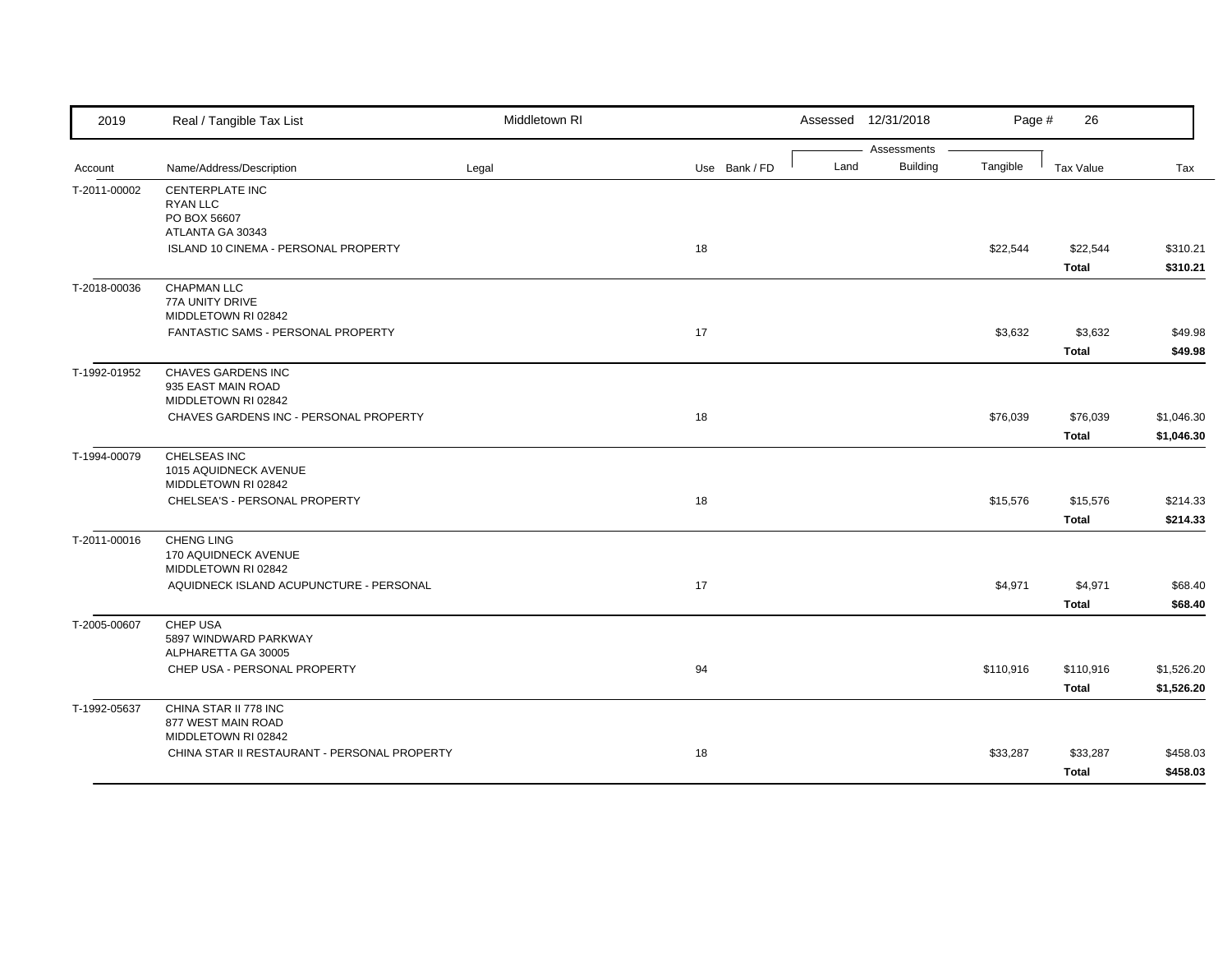| 2019         | Real / Tangible Tax List                                                             | Middletown RI |               |      | Assessed 12/31/2018 | Page #    | 27           |            |
|--------------|--------------------------------------------------------------------------------------|---------------|---------------|------|---------------------|-----------|--------------|------------|
|              |                                                                                      |               |               |      | Assessments         |           |              |            |
| Account      | Name/Address/Description                                                             | Legal         | Use Bank / FD | Land | <b>Building</b>     | Tangible  | Tax Value    | Tax        |
| T-1994-00081 | CHING TAO CHINESE RESTAURANT<br>288 WEST MAIN ROAD<br>MIDDLETOWN RI 02842            |               |               |      |                     |           |              |            |
|              | CHING TAO CHINESE RESTAURANT - PERSONAL                                              |               | 18            |      |                     | \$38,508  | \$38,508     | \$529.87   |
|              |                                                                                      |               |               |      |                     |           | <b>Total</b> | \$529.87   |
| T-2016-00002 | CHIPOTLE MEXICAN GRILL<br>C/O MARVIN F POER<br>PO BOX 52427<br>ATLANTA GA 30355-4027 |               |               |      |                     |           |              |            |
|              | CHIPOTLE MEXICAN GRILL - PERSONAL PROPERTY                                           |               | 18            |      |                     | \$173,816 | \$173,816    | \$2,391.71 |
|              |                                                                                      |               |               |      |                     |           | <b>Total</b> | \$2,391.71 |
| T-2008-02018 | CHRIS & MIKES PLACE LLC<br>659 WEST MAIN ROAD<br>MIDDLETOWN RI 02842                 |               |               |      |                     |           |              |            |
|              | KINGSTON PIZZA - PERSONAL PROPERTY                                                   |               | 18            |      |                     | \$6,300   | \$6,300      | \$86.69    |
|              |                                                                                      |               |               |      |                     |           | <b>Total</b> | \$86.69    |
| T-2001-00629 | CHRIS AIRCRAFT INC<br>22 HIGHBANK AVENUE<br>N KINGSTON RI 02852                      |               |               |      |                     |           |              |            |
|              | CHRIS AIRCRAFT INC - PERSONAL PROPERTY                                               |               | 17            |      |                     | \$4,460   | \$4,460      | \$61.37    |
|              |                                                                                      |               |               |      |                     |           | <b>Total</b> | \$61.37    |
| T-1992-02018 | CHRISTMAS TREE SHOPS INC<br>C/O TAX DEPARTMENT<br>700 LIBERTY AVENUE                 |               |               |      |                     |           |              |            |
|              | <b>UNION NJ 07083</b><br>CHRISTMAS TREE SHOPS #7009 - PERSONAL                       |               | 18            |      |                     | \$458,721 | \$458,721    |            |
|              |                                                                                      |               |               |      |                     |           | <b>Total</b> | \$6,312.00 |
|              |                                                                                      |               |               |      |                     |           |              | \$6,312.00 |
| T-2011-00079 | CHRUPCALA MAIA<br>741 WEST MAIN RD<br>MIDDLETOWN RI 02842                            |               |               |      |                     |           |              |            |
|              | THE WIGGLE ROOM LLC - PERSONAL PROPERTY                                              |               | 17            |      |                     | \$670     | \$670        | \$9.22     |
|              |                                                                                      |               |               |      |                     |           | <b>Total</b> | \$9.22     |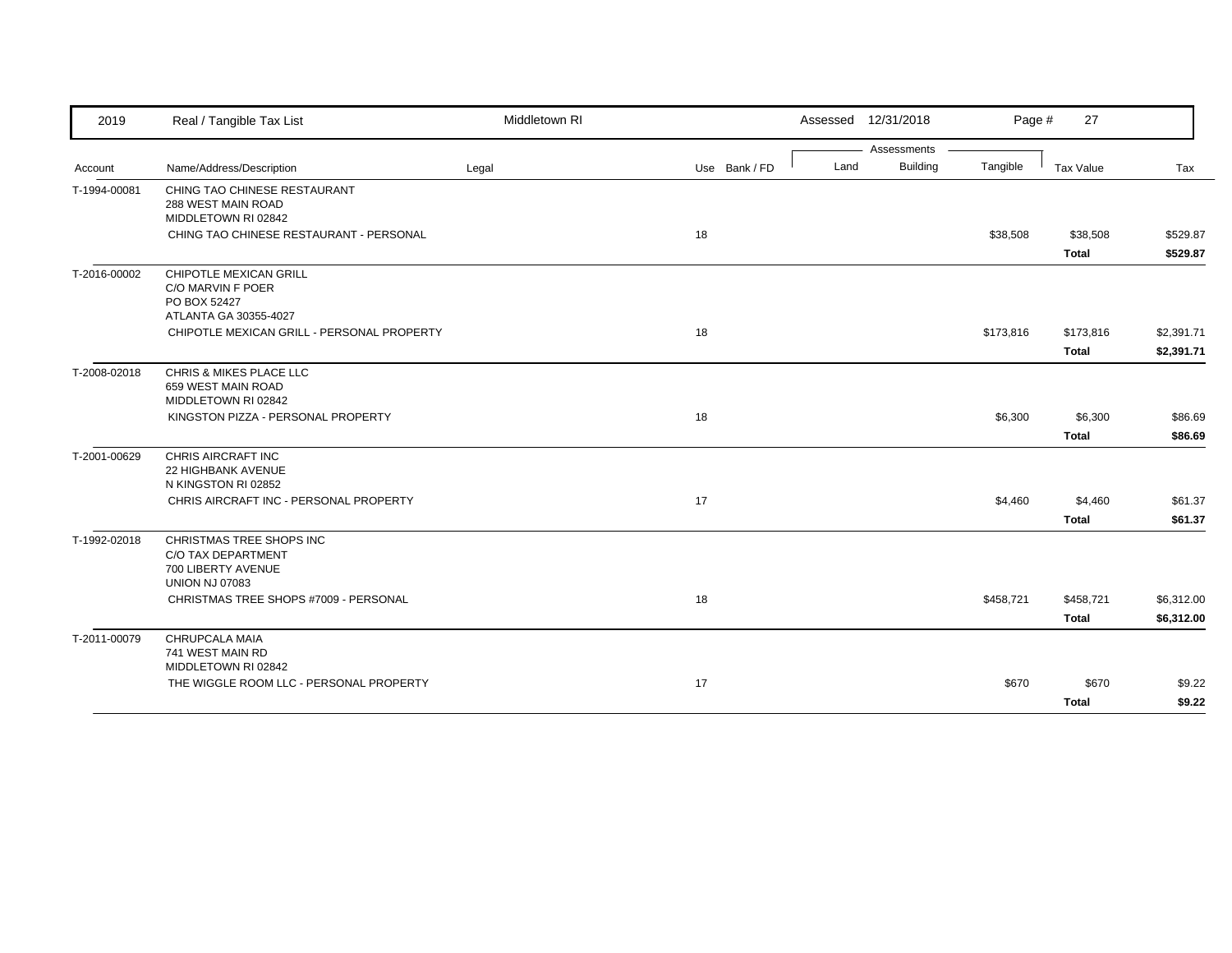| 2019         | Real / Tangible Tax List                                                                              | Middletown RI |               |      | Assessed 12/31/2018            | Page #    | 28                        |                          |
|--------------|-------------------------------------------------------------------------------------------------------|---------------|---------------|------|--------------------------------|-----------|---------------------------|--------------------------|
| Account      | Name/Address/Description                                                                              | Legal         | Use Bank / FD | Land | Assessments<br><b>Building</b> | Tangible  | Tax Value                 | Tax                      |
| T-2004-00541 | <b>CISCO SYSTEMS CAPITAL CORP</b><br>PROP TAX ALLIANCE INC<br>PO BOX 311746<br>NEW BRAUNFELS TX 78131 |               |               |      |                                |           |                           |                          |
|              | CISCO SYSTEMS CAPITAL CORP - PERSONAL                                                                 |               | 94            |      |                                | \$6,960   | \$6,960<br><b>Total</b>   | \$95.77<br>\$95.77       |
| T-2017-00026 | <b>CIT BANK NA</b><br>C/O RYAN LLC PROPERTY TAX COMP<br>PO BOX 460709<br>HOUSTON TX 77056             |               |               |      |                                |           |                           |                          |
|              | CIT BANK NA - PERSONAL PROPERTY                                                                       |               | 18            |      |                                | \$197,669 | \$197,669<br><b>Total</b> | \$2,719.93<br>\$2,719.93 |
| T-2016-00039 | CIT FINANCE LLC<br>C/O RYAN LLC PROPERTY TAX COMP<br>PO BOX 460709<br>HOUSTON TX 77056                |               |               |      |                                |           |                           |                          |
|              | CIT FINANCE LLC - PERSONAL PROPERTY                                                                   |               | 94            |      |                                | \$17,604  | \$17,604<br><b>Total</b>  | \$242.23<br>\$242.23     |
| T-2015-00026 | CIT TECHNOLOGY FINANCING SRVS<br>C/O RYAN LLC PROPERTY TAX COMP<br>PO BOX 460709<br>HOUSTON TX 77056  |               |               |      |                                |           |                           |                          |
|              | CIT TECHNOLOGY FINANCING SRVS - PERSONAL                                                              |               | 18            |      |                                | \$3,180   | \$3,180<br><b>Total</b>   | \$43.76<br>\$43.76       |
| T-1992-02070 | CITIZENS BANK NATIONAL ASSOC<br>ONE CITIZENS BANK WAY<br>JCCL30<br>JOHNSTON RI 02919                  |               |               |      |                                |           |                           |                          |
|              | CITIZENS BANK - PERSONAL PROPERTY                                                                     |               | 18            |      |                                | \$153,527 | \$153,527<br><b>Total</b> | \$2,112.53<br>\$2,112.53 |
| T-2016-00050 | CITIZENS BANK NATIONAL ASSOC<br>ONE CITIZENS BANK WAY<br>JCCL30<br>JOHNSTON RI 02919                  |               |               |      |                                |           |                           |                          |
|              | CITIZENS BANK - PERSONAL PROPERTY                                                                     |               | 17            |      |                                | \$358     | \$358<br><b>Total</b>     | \$4.93<br>\$4.93         |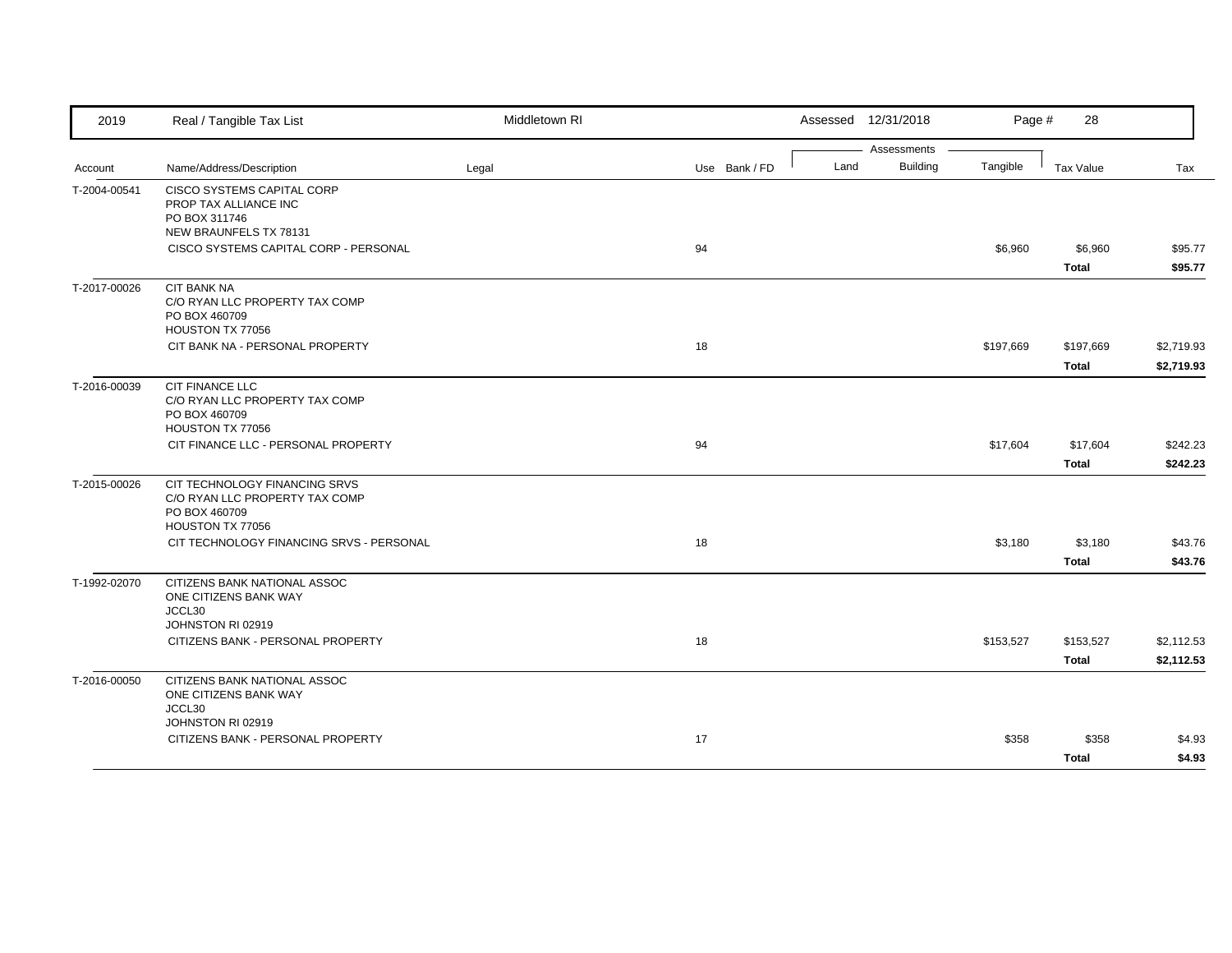| 2019         | Real / Tangible Tax List                                          | Middletown RI |               |      | Assessed 12/31/2018            | Page #    | 29           |            |
|--------------|-------------------------------------------------------------------|---------------|---------------|------|--------------------------------|-----------|--------------|------------|
|              | Name/Address/Description                                          |               | Use Bank / FD | Land | Assessments<br><b>Building</b> | Tangible  | Tax Value    | Tax        |
| Account      |                                                                   | Legal         |               |      |                                |           |              |            |
| T-2016-00018 | <b>CLAMBAKE CLUB OF NEWPORT</b><br>353 TUCKERMAN AVENUE           |               |               |      |                                |           |              |            |
|              | MIDDLETOWN RI 02842                                               |               |               |      |                                |           |              |            |
|              | CLAMBAKE CLUB OF NEWPORT - PERSONAL                               |               | 18            |      |                                | \$320,005 | \$320,005    | \$4,403.27 |
|              |                                                                   |               |               |      |                                |           | <b>Total</b> | \$4,403.27 |
| T-1999-09096 | <b>CLARIS VISION LLC</b>                                          |               |               |      |                                |           |              |            |
|              | ATTN: ACCOUNTS PAYABLE                                            |               |               |      |                                |           |              |            |
|              | 51 STATE ROAD<br>N DARTMOUTH MA 02747                             |               |               |      |                                |           |              |            |
|              | KOCH EYE ASSOCIATES - PERSONAL PROPERTY                           |               | 18            |      |                                | \$93,046  | \$93,046     | \$1,280.31 |
|              |                                                                   |               |               |      |                                |           | <b>Total</b> | \$1,280.31 |
| T-2004-00596 | <b>CLARIS VISION LLC</b>                                          |               |               |      |                                |           |              |            |
|              | 51 STATE ROAD                                                     |               |               |      |                                |           |              |            |
|              | DARTMOUTH MA 02747-3319                                           |               |               |      |                                |           |              |            |
|              | EYE HEALTH ASSOCIATES - PERSONAL PROPERTY                         |               | 18            |      |                                | \$81,806  | \$81,806     | \$1,125.65 |
|              |                                                                   |               |               |      |                                |           | <b>Total</b> | \$1,125.65 |
| T-1992-02117 | CLASSIC INSURANCE AGENCY LTD                                      |               |               |      |                                |           |              |            |
|              | 126 WEST MAIN ROAD<br>MIDDLETOWN RI 02842                         |               |               |      |                                |           |              |            |
|              | CLASSIC INSURANCE AGENCY - PERSONAL PROPERTY                      |               | 17            |      |                                | \$2,252   | \$2,252      | \$30.99    |
|              |                                                                   |               |               |      |                                |           | <b>Total</b> | \$30.99    |
| T-2018-00001 | COASTAL FOOT AND ANKLE                                            |               |               |      |                                |           |              |            |
|              | 850 AQUIDNECK AVENUE                                              |               |               |      |                                |           |              |            |
|              | REAR 15                                                           |               |               |      |                                |           |              |            |
|              | MIDDLETOWN RI 02842<br>COASTAL FOOT AND ANKLE - PERSONAL PROPERTY |               | 17            |      |                                | \$24,000  | \$24,000     | \$330.24   |
|              |                                                                   |               |               |      |                                |           |              |            |
|              |                                                                   |               |               |      |                                |           | <b>Total</b> | \$330.24   |
| T-1999-09006 | <b>COASTAL MEDICAL INC</b><br>10 DAVOL SQUARE                     |               |               |      |                                |           |              |            |
|              | <b>STE 400</b>                                                    |               |               |      |                                |           |              |            |
|              | PROVIDENCE RI 02903                                               |               |               |      |                                |           |              |            |
|              | COASTAL MEDICAL INC - NPT DIV - PERSONAL                          |               | 18            |      |                                | \$200,884 | \$200,884    | \$2,764.16 |
|              |                                                                   |               |               |      |                                |           | Total        | \$2,764.16 |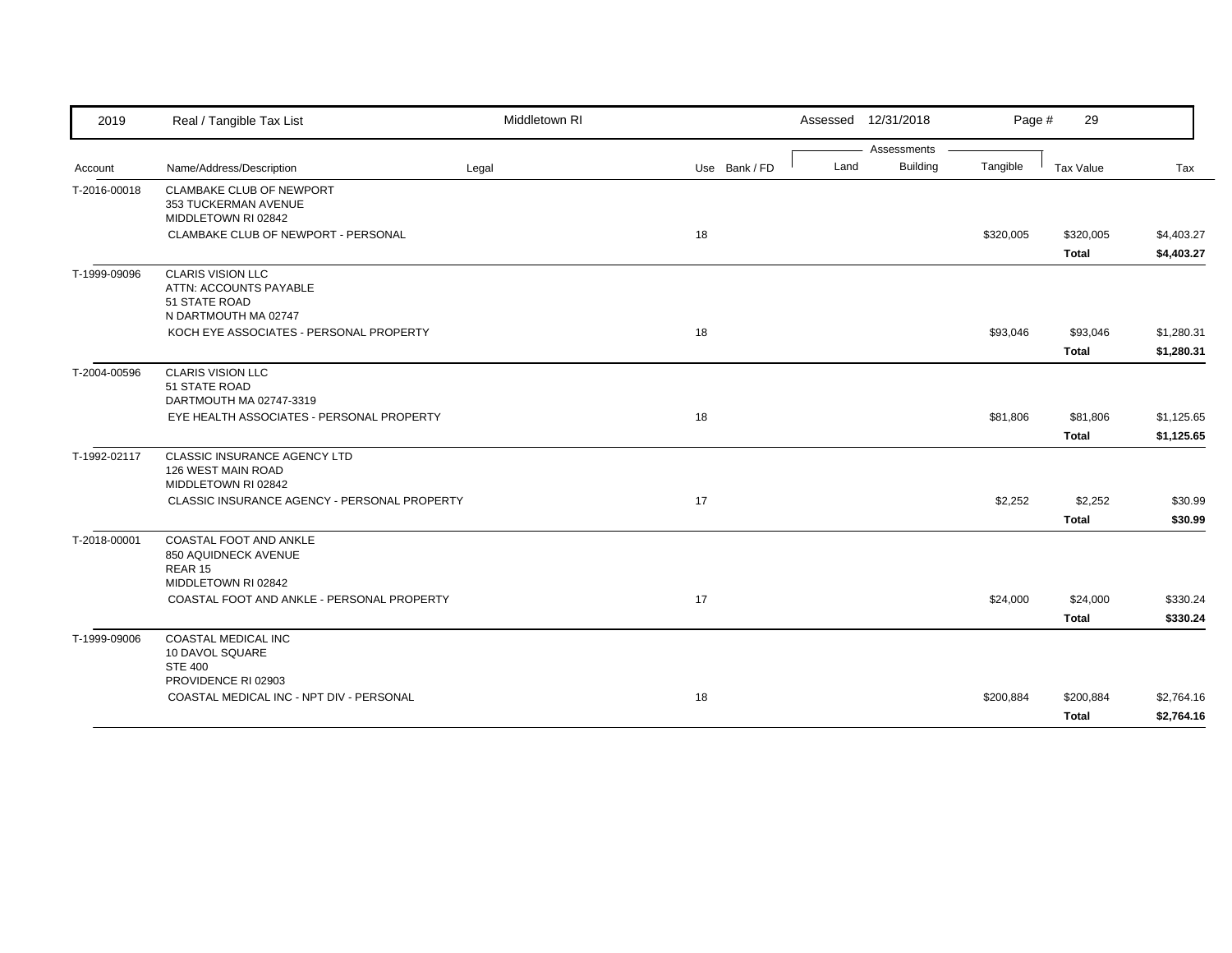| 2019         | Real / Tangible Tax List                                                                       | Middletown RI |               |      | Assessed 12/31/2018 | Page #    | 30                      |                    |
|--------------|------------------------------------------------------------------------------------------------|---------------|---------------|------|---------------------|-----------|-------------------------|--------------------|
|              |                                                                                                |               |               |      | Assessments         |           |                         |                    |
| Account      | Name/Address/Description                                                                       | Legal         | Use Bank / FD | Land | Building            | Tangible  | Tax Value               | Tax                |
| T-2004-00542 | <b>COASTAL PROPERTY MGMNT INC</b><br>1341 WEST MAIN ROAD<br><b>STE 11</b>                      |               |               |      |                     |           |                         |                    |
|              | MIDDLETOWN RI 02842                                                                            |               |               |      |                     |           |                         |                    |
|              | COASTAL PROPERTY MANAGEMENT - PERSONAL                                                         |               | 17            |      |                     | \$1,500   | \$1,500<br><b>Total</b> | \$20.64<br>\$20.64 |
| T-1992-02144 | COCA COLA BOTTLING CO OF NNE<br>PO BOX 1827<br>C/O PROPERTY TAX DEPARTMENT<br>BRANDON FL 33509 |               |               |      |                     |           |                         |                    |
|              | COCA COLA BOTTLING CO OF SENE - PERSONAL                                                       |               | 94            |      |                     | \$50,155  | \$50,155                | \$690.13           |
|              |                                                                                                |               |               |      |                     |           | <b>Total</b>            | \$690.13           |
| T-1999-09223 | <b>COINSTAR ASSET HOLDINGS LLC</b><br>PO BOX 72210<br>PHOENIX AZ 85050                         |               |               |      |                     |           |                         |                    |
|              | COINSTAR ASSET HOLDINGS LLC - PERSONAL                                                         |               | 94            |      |                     | \$8,134   | \$8,134                 | \$111.92           |
|              |                                                                                                |               |               |      |                     |           | <b>Total</b>            | \$111.92           |
| T-1992-10418 | <b>COLBEA ENTERPRISES LLC</b><br>2050 PLAINFIELD ROAD<br>CRANSTON RI 02921                     |               |               |      |                     |           |                         |                    |
|              | SHELL @ EAST MAIN - VALLEY - PERSONAL PROPERTY                                                 |               | 18            |      |                     | \$158,529 | \$158,529               | \$2,181.36         |
|              |                                                                                                |               |               |      |                     |           | <b>Total</b>            | \$2,181.36         |
| T-2000-00633 | <b>COLBEA ENTERPRISES LLC</b><br>2050 PLAINFIELD PIKE<br>CRANSTON RI 02921                     |               |               |      |                     |           |                         |                    |
|              | SHELL @ W MAIN - FOREST - PERSONAL PROPERTY                                                    |               | 18            |      |                     | \$70,287  | \$70,287                | \$967.15           |
|              |                                                                                                |               |               |      |                     |           | <b>Total</b>            | \$967.15           |
| T-2013-00039 | <b>COLLINS FAMILY LLC</b><br>213 FISCHER CIRCLE<br>PORTSMOUTH RI 02871                         |               |               |      |                     |           |                         |                    |
|              | EYE CARE FOR RI - PERSONAL PROPERTY                                                            |               | 18            |      |                     | \$235,773 | \$235,773               | \$3,244.24         |
|              |                                                                                                |               |               |      |                     |           | <b>Total</b>            | \$3,244.24         |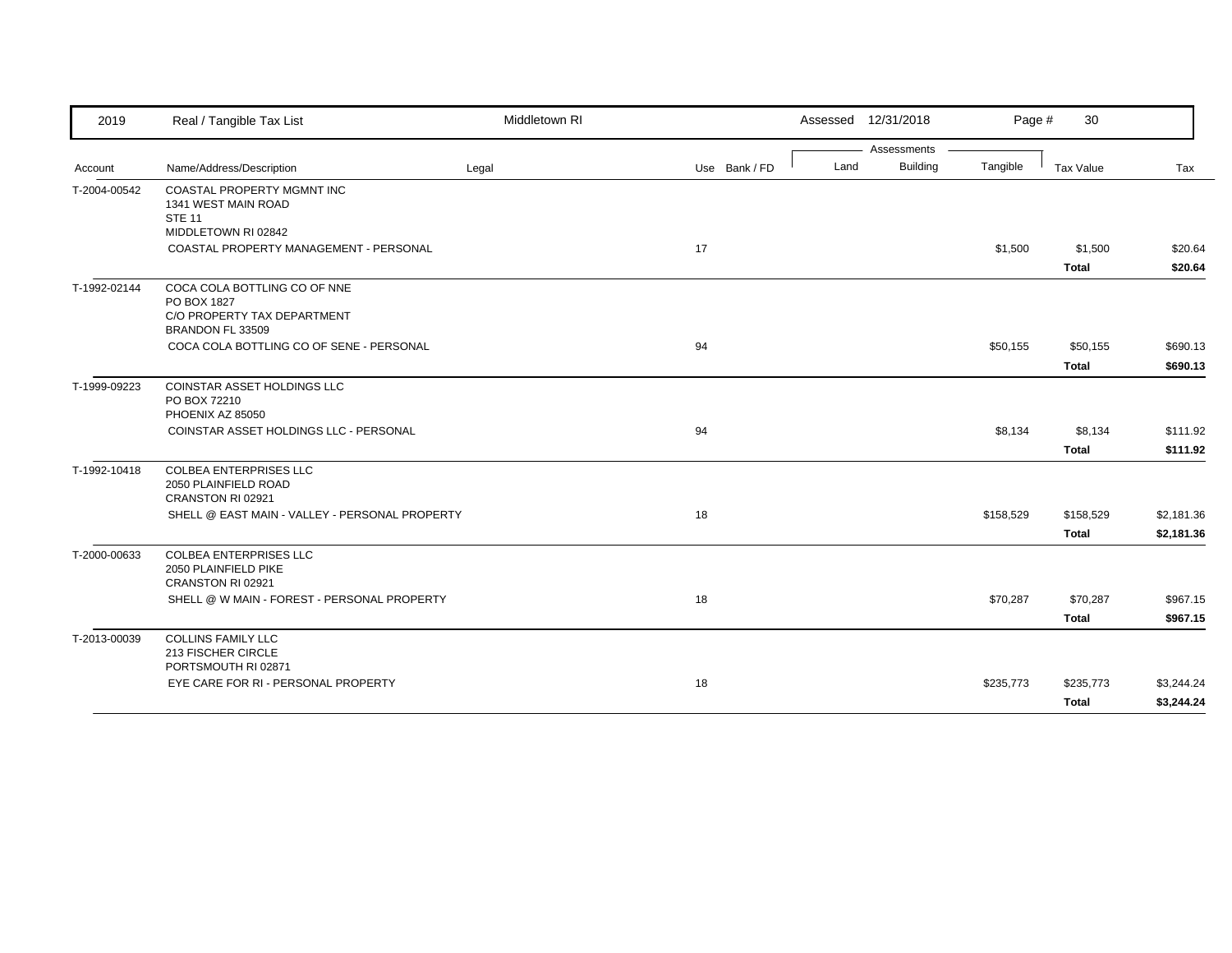| 2019         | Real / Tangible Tax List                            | Middletown RI |               |      | Assessed 12/31/2018            | Page #   | 31           |          |
|--------------|-----------------------------------------------------|---------------|---------------|------|--------------------------------|----------|--------------|----------|
|              |                                                     |               | Use Bank / FD | Land | Assessments<br><b>Building</b> | Tangible | Tax Value    |          |
| Account      | Name/Address/Description                            | Legal         |               |      |                                |          |              | Tax      |
| T-2014-00005 | <b>COLVIN DAVID</b><br>15 WOOD RIDGE HILLS ROAD     |               |               |      |                                |          |              |          |
|              | OLD LYME CT 06371                                   |               |               |      |                                |          |              |          |
|              | 1996 32' MALLARD BY FLEETWOOD - PERSONAL            |               | 45            |      |                                | \$3,898  | \$3,898      | \$53.64  |
|              |                                                     |               |               |      |                                |          | <b>Total</b> | \$53.64  |
| T-2015-00013 | <b>COMPUTER SCIENCES CORP</b>                       |               |               |      |                                |          |              |          |
|              | 5400 LEGACY DRIVE                                   |               |               |      |                                |          |              |          |
|              | MAILSTOP H1-4A-25<br><b>PLANO TX 75024</b>          |               |               |      |                                |          |              |          |
|              | COMPUTER SCIENCES CORP - PERSONAL PROPERTY          |               | 18            |      |                                | \$1,486  | \$1,486      | \$20.45  |
|              |                                                     |               |               |      |                                |          | <b>Total</b> | \$20.45  |
| T-1992-02632 | <b>COMPUTER SCIENCES CORPORATION</b>                |               |               |      |                                |          |              |          |
|              | 5400 LEGACY DRIVE                                   |               |               |      |                                |          |              |          |
|              | MAILSTOP H1-4A-25                                   |               |               |      |                                |          |              |          |
|              | <b>PLANO TX 75024</b>                               |               |               |      |                                |          |              |          |
|              | COMPUTER SCIENCES CORPORATION - PERSONAL            |               | 94            |      |                                | \$40,878 | \$40,878     | \$562.48 |
|              |                                                     |               |               |      |                                |          | <b>Total</b> | \$562.48 |
| T-1992-02245 | <b>CONCEPTS INC</b>                                 |               |               |      |                                |          |              |          |
|              | 438 EAST MAIN ROAD<br><b>STE 102</b>                |               |               |      |                                |          |              |          |
|              | MIDDLETOWN RI 02842                                 |               |               |      |                                |          |              |          |
|              | CONCEPTS INC - PERSONAL PROPERTY                    |               | 17            |      |                                | \$5,917  | \$5,917      | \$81.42  |
|              |                                                     |               |               |      |                                |          | <b>Total</b> | \$81.42  |
| T-1992-04361 | CONOPCO INC                                         |               |               |      |                                |          |              |          |
|              | PO BOX 339                                          |               |               |      |                                |          |              |          |
|              | <b>ISELIN NJ 08830</b>                              |               |               |      |                                |          |              |          |
|              | CONOPCO INC - PERSONAL PROPERTY                     |               | 94            |      |                                | \$1,583  | \$1,583      | \$21.78  |
|              |                                                     |               |               |      |                                |          | <b>Total</b> | \$21.78  |
| T-2004-00636 | <b>CONTI ALLEN</b>                                  |               |               |      |                                |          |              |          |
|              | <b>5 OLIVER STREET</b><br>NORTH PROVIDENCE RI 02904 |               |               |      |                                |          |              |          |
|              | 2017 34' PHOENIX SHASTA - PERSONAL PROPERTY         |               | 45            |      |                                | \$27,075 | \$27,075     | \$372.55 |
|              |                                                     |               |               |      |                                |          |              | \$372.55 |
|              |                                                     |               |               |      |                                |          | <b>Total</b> |          |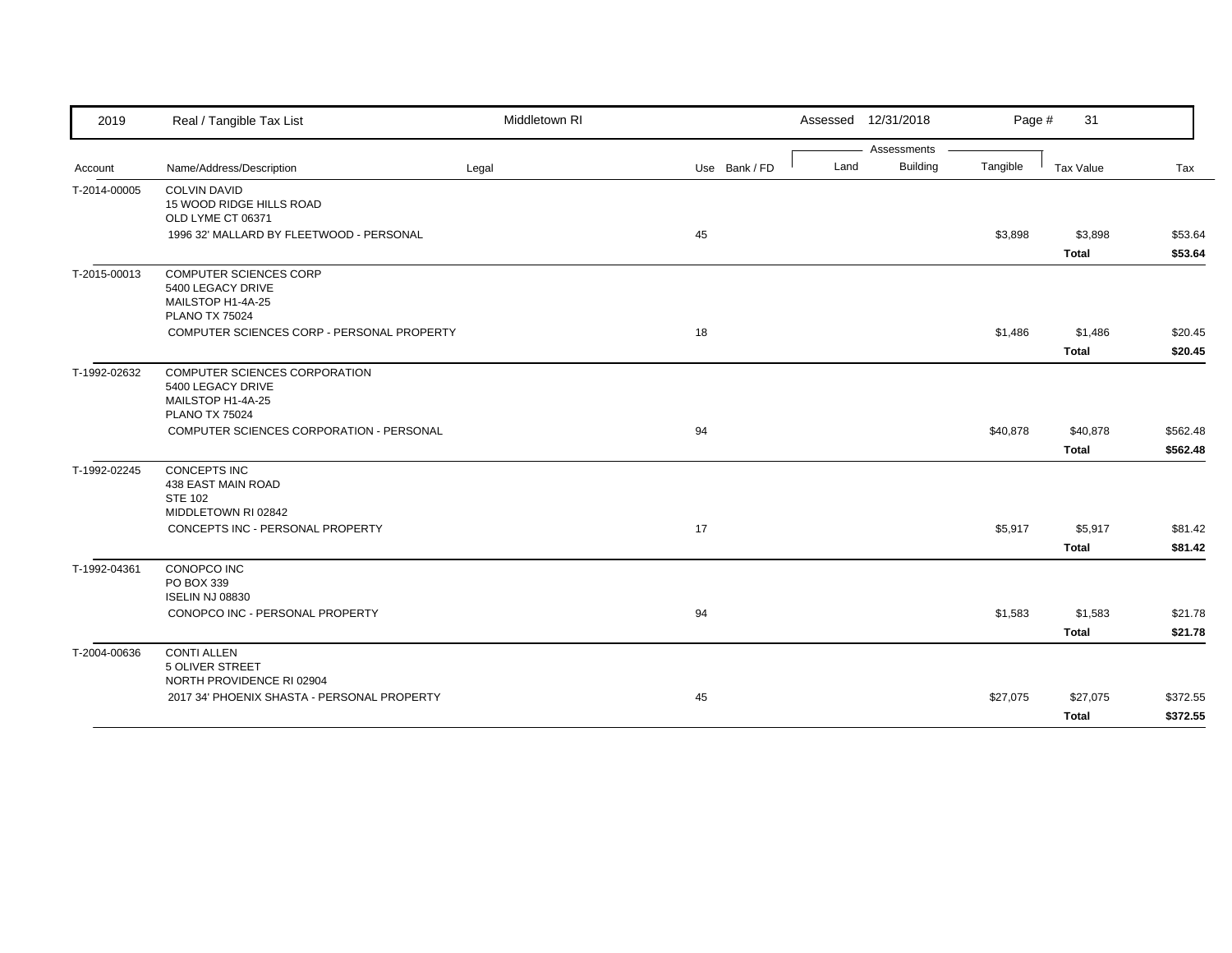| 2019         | Real / Tangible Tax List                                                                            | Middletown RI |               | Assessed 12/31/2018     | Page #      | 32                       |                      |
|--------------|-----------------------------------------------------------------------------------------------------|---------------|---------------|-------------------------|-------------|--------------------------|----------------------|
|              |                                                                                                     |               |               | Assessments             |             |                          |                      |
| Account      | Name/Address/Description                                                                            | Legal         | Use Bank / FD | <b>Building</b><br>Land | Tangible    | <b>Tax Value</b>         | Tax                  |
| T-2008-02035 | <b>CORE STRENGTH &amp; CONDITIONING</b><br>1066 AQUIDNECK AVENUE<br>MIDDLETOWN RI 02842             |               |               |                         |             |                          |                      |
|              | CORE STRENGTH & CONDITIONING - PERSONAL                                                             |               | 18            |                         | \$56,520    | \$56,520<br><b>Total</b> | \$777.72<br>\$777.72 |
| T-2002-00558 | <b>CORRIGAN DANIEL G - ET AL</b><br>747 AQUIDNECK AVENUE<br>STE <sub>1</sub><br>MIDDLETOWN RI 02842 |               |               |                         |             |                          |                      |
|              | CORRIGAN FINANCIAL INC - PERSONAL PROPERTY                                                          |               | 18            |                         | \$107,644   | \$107,644                | \$1,481.18           |
|              |                                                                                                     |               |               |                         |             | <b>Total</b>             | \$1,481.18           |
| T-2005-00578 | <b>CORT FURNITURE RENTAL</b><br><b>BADEN TX MGT LLC</b><br>PO BOX 80397                             |               |               |                         |             |                          |                      |
|              | FT WAYNE IN 46898<br>CORT FURNITURE RENTAL - PERSONAL PROPERTY                                      |               | 94            |                         | \$301,590   | \$301,590                | \$4,149.88           |
|              |                                                                                                     |               |               |                         |             | <b>Total</b>             | \$4,149.88           |
| T-2018-00013 | <b>CORTES DELTRA</b><br>796 AQUIDNECK AVENUE<br>UNIT D<br>MIDDLETOWN RI 02842                       |               |               |                         |             |                          |                      |
|              | NUTRITION SPOT/TOTALLY PREP - PERSONAL                                                              |               | 17            |                         | \$1,040     | \$1,040                  | \$14.31              |
|              |                                                                                                     |               |               |                         |             | <b>Total</b>             | \$14.31              |
| T-2014-00006 | <b>COSTA CASIMIRO</b><br>19 PINEWOOD ROAD<br>BOLTON MA 01740                                        |               |               |                         |             |                          |                      |
|              | 2003 36' DUTCHMAN - PERSONAL PROPERTY                                                               |               | 45            |                         | \$5,829     | \$5,829                  | \$80.21              |
|              |                                                                                                     |               |               |                         |             | <b>Total</b>             | \$80.21              |
| T-1992-04933 | COX COMMUNICATIONS LLC<br>6205-A PEACHTREE DUNWOODY RD<br>12TH                                      |               |               |                         |             |                          |                      |
|              | ATLANTA GA 30328<br>COX COMMUNICATIONS INC - PERSONAL PROPERTY                                      |               | 18            |                         | \$1,957,605 | \$1,957,605              | \$26,936.64          |
|              |                                                                                                     |               |               |                         |             | <b>Total</b>             | \$26,936.64          |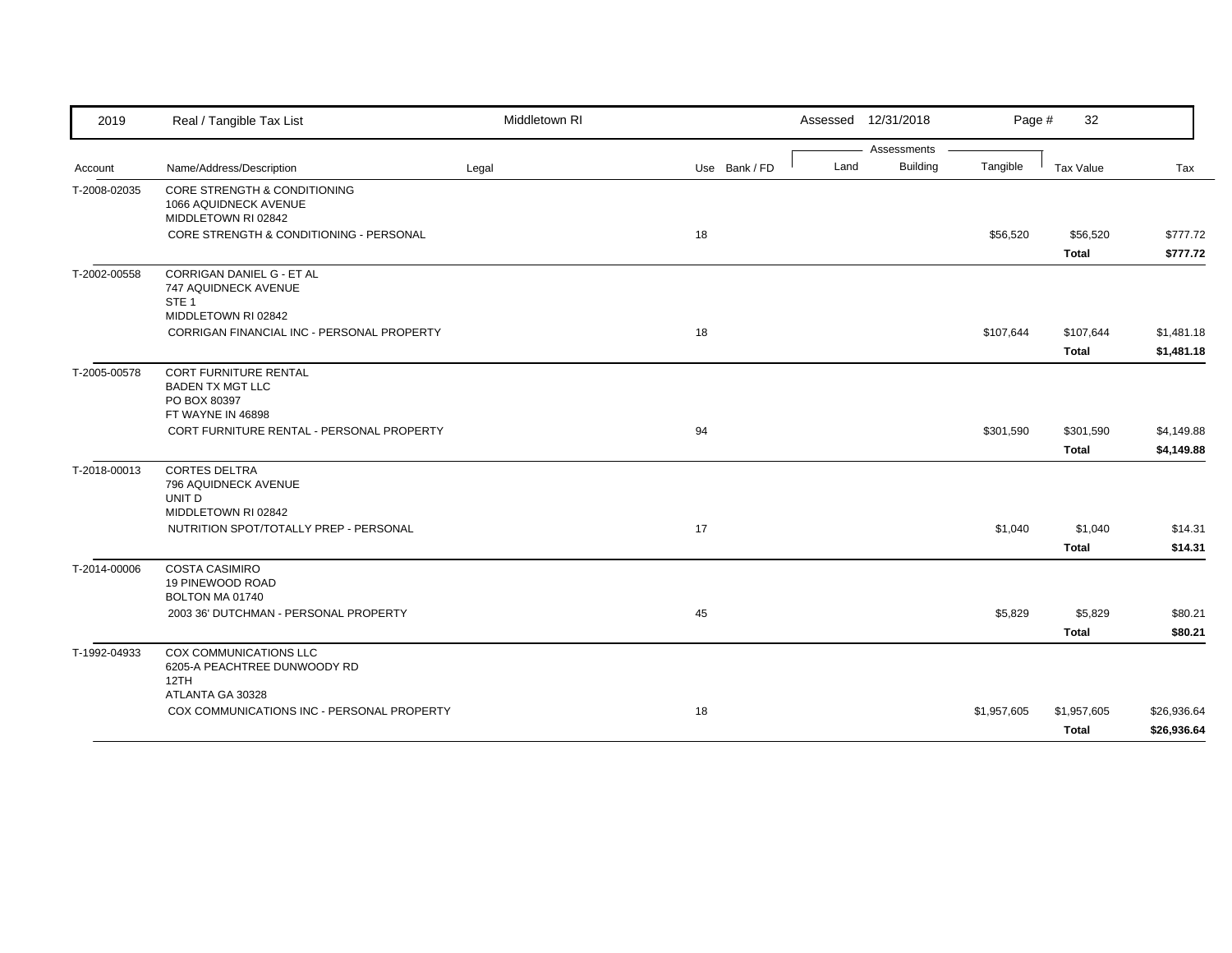| 2019         | Real / Tangible Tax List                                  | Middletown RI |               |      | Assessed 12/31/2018            | Page #   | 33               |          |
|--------------|-----------------------------------------------------------|---------------|---------------|------|--------------------------------|----------|------------------|----------|
| Account      | Name/Address/Description                                  | Legal         | Use Bank / FD | Land | Assessments<br><b>Building</b> | Tangible | <b>Tax Value</b> | Tax      |
|              |                                                           |               |               |      |                                |          |                  |          |
| T-2013-00020 | <b>COX EDWARD</b><br>5309 SUNDEW DRIVE                    |               |               |      |                                |          |                  |          |
|              | SARASOTA FL 34238                                         |               |               |      |                                |          |                  |          |
|              | 2007 37.2' KEYSTONE SPRINGDALE - PERSONAL                 |               | 45            |      |                                | \$10,198 | \$10,198         | \$140.32 |
|              |                                                           |               |               |      |                                |          | <b>Total</b>     | \$140.32 |
| T-2019-00010 | COX SOLUTIONS STORE                                       |               |               |      |                                |          |                  |          |
|              | 868 WEST MAIN ROAD<br>MIDDLETOWN RI 02842                 |               |               |      |                                |          |                  |          |
|              | COX SOLUTIONS STORE - PERSONAL PROPERTY                   |               | 18            |      |                                | \$15,000 | \$15,000         | \$206.40 |
|              |                                                           |               |               |      |                                |          | Total            | \$206.40 |
| T-2015-00005 | <b>CREA SOTIRIA</b>                                       |               |               |      |                                |          |                  |          |
|              | 36 AQUIDNECK AVENUE                                       |               |               |      |                                |          |                  |          |
|              | MIDDLETOWN RI 02842                                       |               |               |      |                                |          |                  |          |
|              | RHEA'S CAFE - PERSONAL PROPERTY                           |               | 17            |      |                                | \$4,568  | \$4,568          | \$62.86  |
|              |                                                           |               |               |      |                                |          | <b>Total</b>     | \$62.86  |
| T-1992-02603 | <b>CROOKES DENNIS M</b><br>238 EAST MAIN ROAD             |               |               |      |                                |          |                  |          |
|              | MIDDLETOWN RI 02842                                       |               |               |      |                                |          |                  |          |
|              | WOODHOOKER'S SPORTS TAVERN - PERSONAL                     |               | 18            |      |                                | \$15,306 | \$15,306         | \$210.61 |
|              |                                                           |               |               |      |                                |          | <b>Total</b>     | \$210.61 |
| T-2000-00684 | CROWN ATLANTIC CO LLC                                     |               |               |      |                                |          |                  |          |
|              | <b>PMB353</b><br>4017 WASHINGTON RD                       |               |               |      |                                |          |                  |          |
|              | MCMURRAY PA 15317-2520                                    |               |               |      |                                |          |                  |          |
|              | CROWN ATLANTIC COMPANY LLC - PERSONAL                     |               | 18            |      |                                | \$15,510 | \$15,510         | \$213.42 |
|              |                                                           |               |               |      |                                |          | <b>Total</b>     | \$213.42 |
| T-2018-00012 | <b>CROWN CHICKEN</b>                                      |               |               |      |                                |          |                  |          |
|              | 390 WEST MAIN ROAD                                        |               |               |      |                                |          |                  |          |
|              | MIDDLETOWN RI 02842                                       |               | 18            |      |                                |          |                  |          |
|              | CROWN CHICKEN - PERSONAL PROPERTY                         |               |               |      |                                | \$25,000 | \$25,000         | \$344.00 |
|              |                                                           |               |               |      |                                |          | <b>Total</b>     | \$344.00 |
| T-2004-00545 | <b>CROWN CREDIT COMPANY</b><br>44 SOUTH WASHINGTON STREET |               |               |      |                                |          |                  |          |
|              | NEW BREMEN OH 45869                                       |               |               |      |                                |          |                  |          |
|              | CROWN CREDIT COMPANY - PERSONAL PROPERTY                  |               | 94            |      |                                | \$20,953 | \$20,953         | \$288.31 |
|              |                                                           |               |               |      |                                |          | <b>Total</b>     | \$288.31 |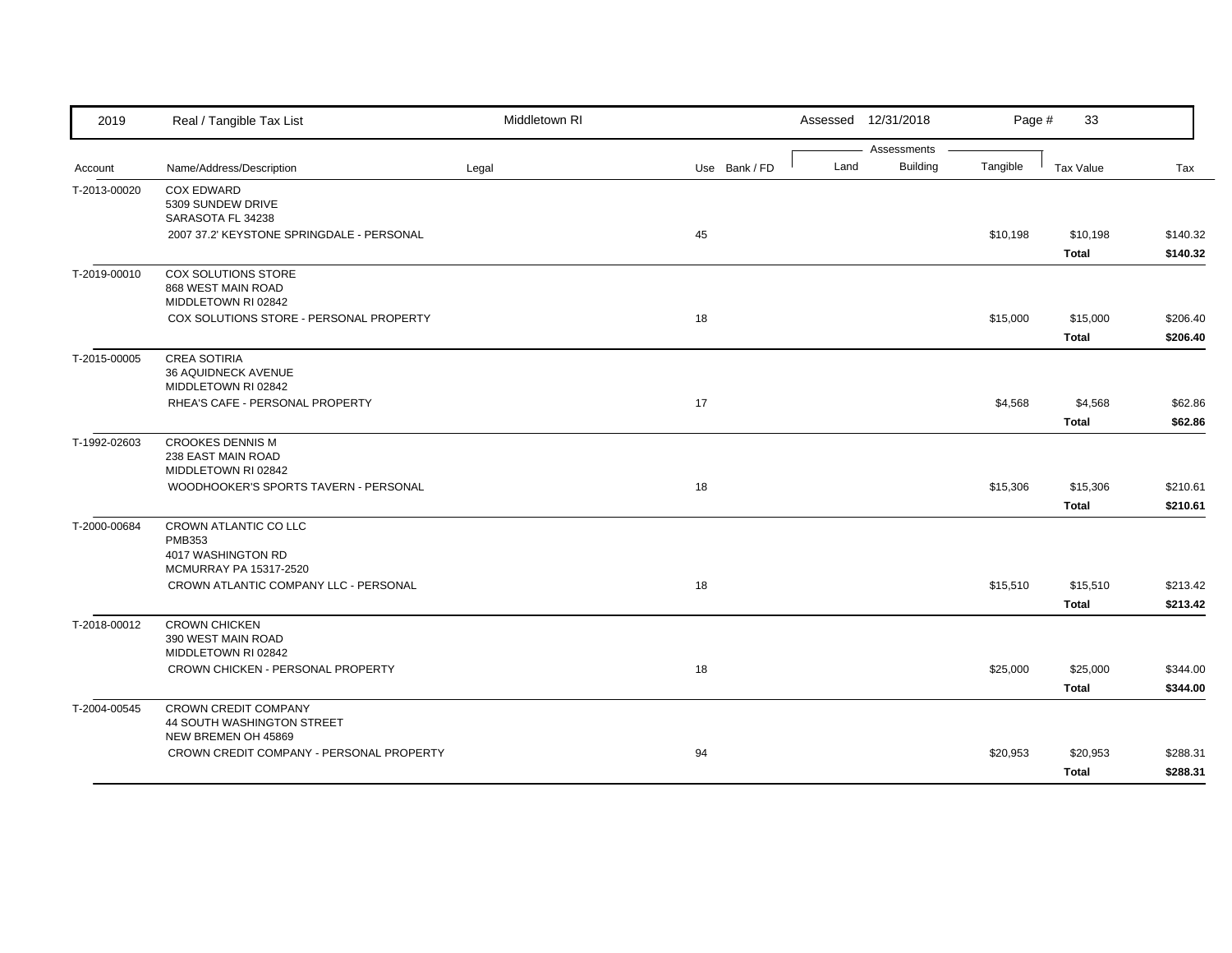| 2019         | Real / Tangible Tax List                                           | Middletown RI |               | Assessed | 12/31/2018                     | Page #    | 34           |            |
|--------------|--------------------------------------------------------------------|---------------|---------------|----------|--------------------------------|-----------|--------------|------------|
|              | Name/Address/Description                                           |               | Use Bank / FD | Land     | Assessments<br><b>Building</b> | Tangible  |              | Tax        |
| Account      |                                                                    | Legal         |               |          |                                |           | Tax Value    |            |
| T-2005-00641 | <b>CRYSTAL ROCK LLC</b><br>1050 BUCKINGHAM STREET                  |               |               |          |                                |           |              |            |
|              | WATERTOWN CT 06795-0998                                            |               |               |          |                                |           |              |            |
|              | CRYSTAL ROCK LLC - PERSONAL PROPERTY                               |               | 18            |          |                                | \$549     | \$549        | \$7.55     |
|              |                                                                    |               |               |          |                                |           | <b>Total</b> | \$7.55     |
| T-2016-00045 | <b>CSC SERVICEWORKS INC</b>                                        |               |               |          |                                |           |              |            |
|              | PO BOX 460049                                                      |               |               |          |                                |           |              |            |
|              | HOUSTON TX 77056                                                   |               |               |          |                                |           |              |            |
|              | CSC SERVICEWORKS INC - PERSONAL PROPERTY                           |               | 94            |          |                                | \$17,323  | \$17,323     | \$238.36   |
|              |                                                                    |               |               |          |                                |           | <b>Total</b> | \$238.36   |
| T-2008-02013 | <b>CSI LEASING INC</b>                                             |               |               |          |                                |           |              |            |
|              | ATTN: PROPERTY TAX DEPT                                            |               |               |          |                                |           |              |            |
|              | 9990 OLD OLIVE ST RD - STE 101<br>ST LOUIS MO 63141-5901           |               |               |          |                                |           |              |            |
|              | CSI LEASING INC - PERSONAL PROPERTY                                |               | 94            |          |                                | \$25,215  | \$25,215     | \$346.96   |
|              |                                                                    |               |               |          |                                |           | <b>Total</b> | \$346.96   |
| T-1992-02646 | <b>CUMBERLAND FARMS INC #1264</b>                                  |               |               |          |                                |           |              |            |
|              | C/O TAX DEPARTMENT                                                 |               |               |          |                                |           |              |            |
|              | 165 FLANDERS ROAD                                                  |               |               |          |                                |           |              |            |
|              | WESTBOROUGH MA 01581<br>CUMBERLAND FARMS #1264 - PERSONAL PROPERTY |               |               |          |                                |           |              |            |
|              |                                                                    |               | 18            |          |                                | \$468,106 | \$468,106    | \$6,441.14 |
|              |                                                                    |               |               |          |                                |           | <b>Total</b> | \$6,441.14 |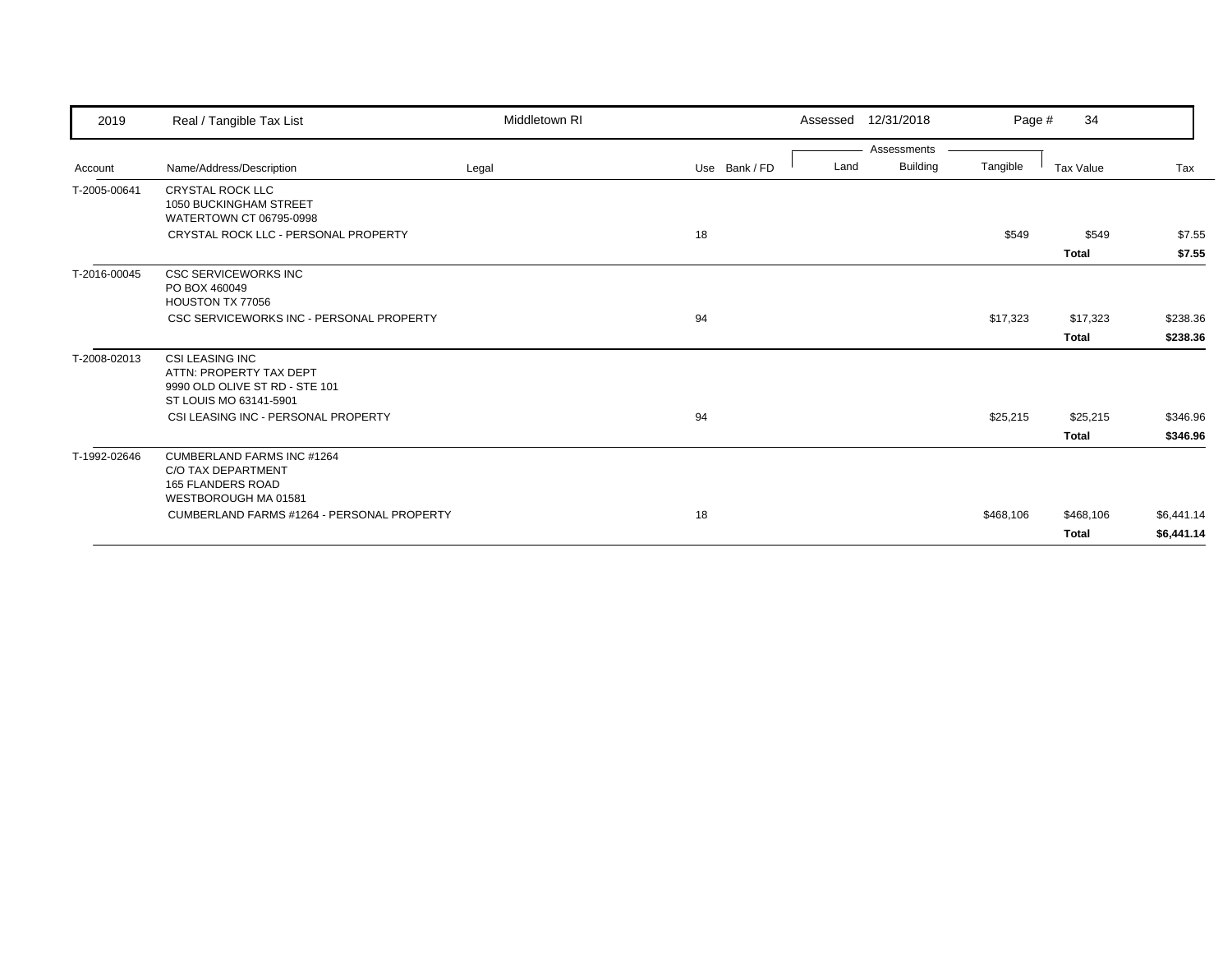| 2019         | Real / Tangible Tax List                                            | Middletown RI |               |  |      | Assessed 12/31/2018            | Page #    | 35                        |                          |
|--------------|---------------------------------------------------------------------|---------------|---------------|--|------|--------------------------------|-----------|---------------------------|--------------------------|
| Account      | Name/Address/Description                                            | Legal         | Use Bank / FD |  | Land | Assessments<br><b>Building</b> | Tangible  | <b>Tax Value</b>          | Tax                      |
| T-1992-02690 | D & H INC<br>210 CODDINGTON HWY<br>MIDDLETOWN RI 02842              |               |               |  |      |                                |           |                           |                          |
|              | CODDINGTON BREWING CO - PERSONAL PROPERTY                           |               | 18            |  |      |                                | \$47,954  | \$47,954<br><b>Total</b>  | \$659.85<br>\$659.85     |
| T-1992-08135 | D & M TIRE SALES LTD<br>729 WEST MAIN ROAD<br>MIDDLETOWN RI 02842   |               |               |  |      |                                |           |                           |                          |
|              | D & M TIRE SALES LTD - PERSONAL PROPERTY                            |               | 18            |  |      |                                | \$26,381  | \$26,381<br><b>Total</b>  | \$363.00<br>\$363.00     |
| T-2005-00586 | <b>D ANG P CORPORATION</b><br>23 VALLEY ROAD<br>MIDDLETOWN RI 02842 |               |               |  |      |                                |           |                           |                          |
|              | <b>BANGKOK CITY THAI RESTAURANT - PERSONAL</b>                      |               | 18            |  |      |                                | \$150,128 | \$150,128<br><b>Total</b> | \$2,065.76<br>\$2,065.76 |
| T-1994-00293 | D E FOODS INC<br>170 OLD FORGE ROAD<br>HANOVER MA 02339             |               |               |  |      |                                |           |                           |                          |
|              | <b>KFC - PERSONAL PROPERTY</b>                                      |               | 18            |  |      |                                | \$62,605  | \$62,605<br><b>Total</b>  | \$861.44<br>\$861.44     |
| T-2004-00546 | DADDIO DOMENIC<br>434 PARK AVENUE<br>PORTSMOUTH RI 02871            |               |               |  |      |                                |           |                           |                          |
|              | NEWPORT COUNTY ACUPUNCTURE CTR - PERSONAL                           |               | 17            |  |      |                                | \$680     | \$680<br><b>Total</b>     | \$9.36<br>\$9.36         |
| T-2018-00017 | DATA SALES CO INC<br>3450 W BURNSVILLE PKWY<br>BURNSVILLE MN 55337  |               |               |  |      |                                |           |                           |                          |
|              | DATA SALES CO INC - PERSONAL PROPERTY                               |               | 17            |  |      |                                | \$1,404   | \$1,404<br>Total          | \$19.32<br>\$19.32       |
| T-2003-00560 | DAY COMMUNICATIONS INC<br>747 AQUIDNECK AVENUE<br><b>STE 201</b>    |               |               |  |      |                                |           |                           |                          |
|              | MIDDLETOWN RI 02842<br>BLUE WATER SAILING LLC - PERSONAL PROPERTY   |               | 17            |  |      |                                | \$7,909   | \$7,909<br><b>Total</b>   | \$108.83<br>\$108.83     |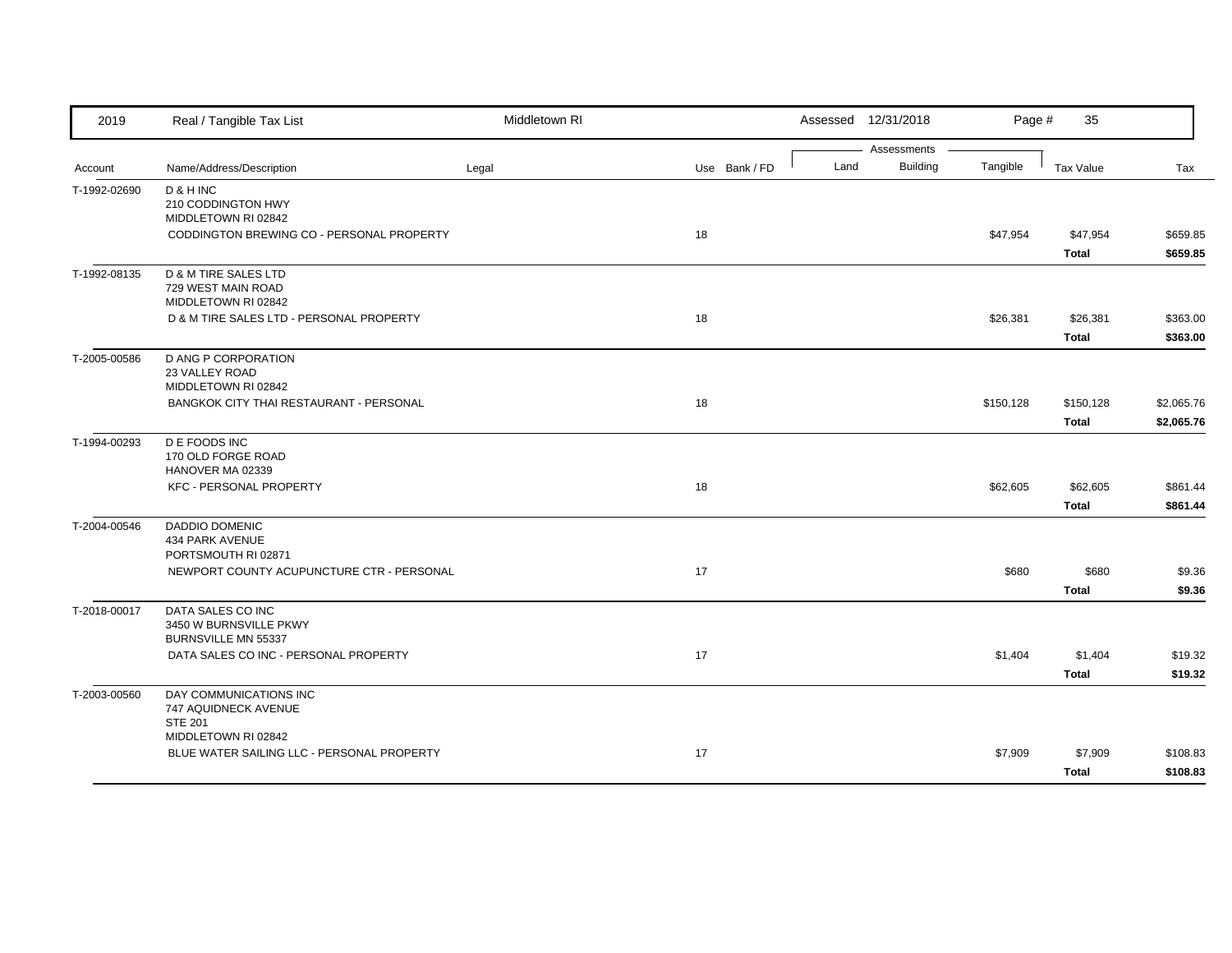| 2019         | Real / Tangible Tax List                                                                                                           | Middletown RI |               |      | Assessed 12/31/2018 | Page #    | 36                      |                    |
|--------------|------------------------------------------------------------------------------------------------------------------------------------|---------------|---------------|------|---------------------|-----------|-------------------------|--------------------|
|              |                                                                                                                                    |               |               |      | Assessments         |           |                         |                    |
| Account      | Name/Address/Description                                                                                                           | Legal         | Use Bank / FD | Land | <b>Building</b>     | Tangible  | Tax Value               | Tax                |
| T-1995-00526 | DDL OMNI ENGINEERING LLC<br>8260 GREENSBORO DRIVE<br><b>SUITE 600</b><br>MCLEAN VA 22102                                           |               |               |      |                     |           |                         |                    |
|              | DDL OMNI ENGINEERING LLC - PERSONAL PROPERTY                                                                                       |               | 17            |      |                     | \$3,643   | \$3,643                 | \$50.13            |
|              |                                                                                                                                    |               |               |      |                     |           | <b>Total</b>            | \$50.13            |
| T-2000-00663 | DE LAGE LANDEN FINANCIAL SRV<br>1111 OLD EAGLE SCHOOL ROAD<br><b>WAYNE PA 19087</b>                                                |               |               |      |                     |           |                         |                    |
|              | DE LAGE LANDEN FINANCIAL - PERSONAL PROPERTY                                                                                       |               | 94            |      |                     | \$759,715 | \$759,715               | \$10,453.68        |
|              |                                                                                                                                    |               |               |      |                     |           | <b>Total</b>            | \$10,453.68        |
| T-2012-00110 | <b>DELL EQUIPMENT FUNDING LP</b><br>ATT PROP TAX DEPT<br>ONE DELL WAY RR1-35<br>ROUND ROCK TX 78682                                |               |               |      |                     |           |                         |                    |
|              | DELL EQUIPMENT FUNDING LP - PERSONAL PROPERTY                                                                                      |               | 94            |      |                     | \$174,587 | \$174,587               | \$2,402.32         |
|              |                                                                                                                                    |               |               |      |                     |           | <b>Total</b>            | \$2,402.32         |
| T-2016-00047 | <b>DELL MARKETING</b><br>ATTN: PROPERTY TAX<br>ONE DELL WAY RRI-35<br>ROUND ROCK TX 78682<br>DELL MARKETING LP - PERSONAL PROPERTY |               | 17            |      |                     | \$1,129   | \$1,129<br><b>Total</b> | \$15.54<br>\$15.54 |
| T-1996-00468 | <b>DELOPS INC</b><br>PROP TX DPT 770128-PAPA G<br>600 PROVIDENCE HWY<br>DEDHAM MA 02026                                            |               |               |      |                     |           |                         |                    |
|              | DANGELO SANDWICH SHOP - PERSONAL PROPERTY                                                                                          |               | 18            |      |                     | \$123,099 | \$123,099               | \$1,693.84         |
|              |                                                                                                                                    |               |               |      |                     |           | <b>Total</b>            | \$1,693.84         |
| T-2011-00008 | <b>DENNIS BROTHERS LLC</b><br>699 AQUIDNECK AVENUE<br>MIDDLETOWN RI 02842                                                          |               |               |      |                     |           |                         |                    |
|              | DENNIS BROTHERS LLC - PERSONAL PROPERTY                                                                                            |               | 17            |      |                     | \$1,774   | \$1,774                 | \$24.41            |
|              |                                                                                                                                    |               |               |      |                     |           | Total                   | \$24.41            |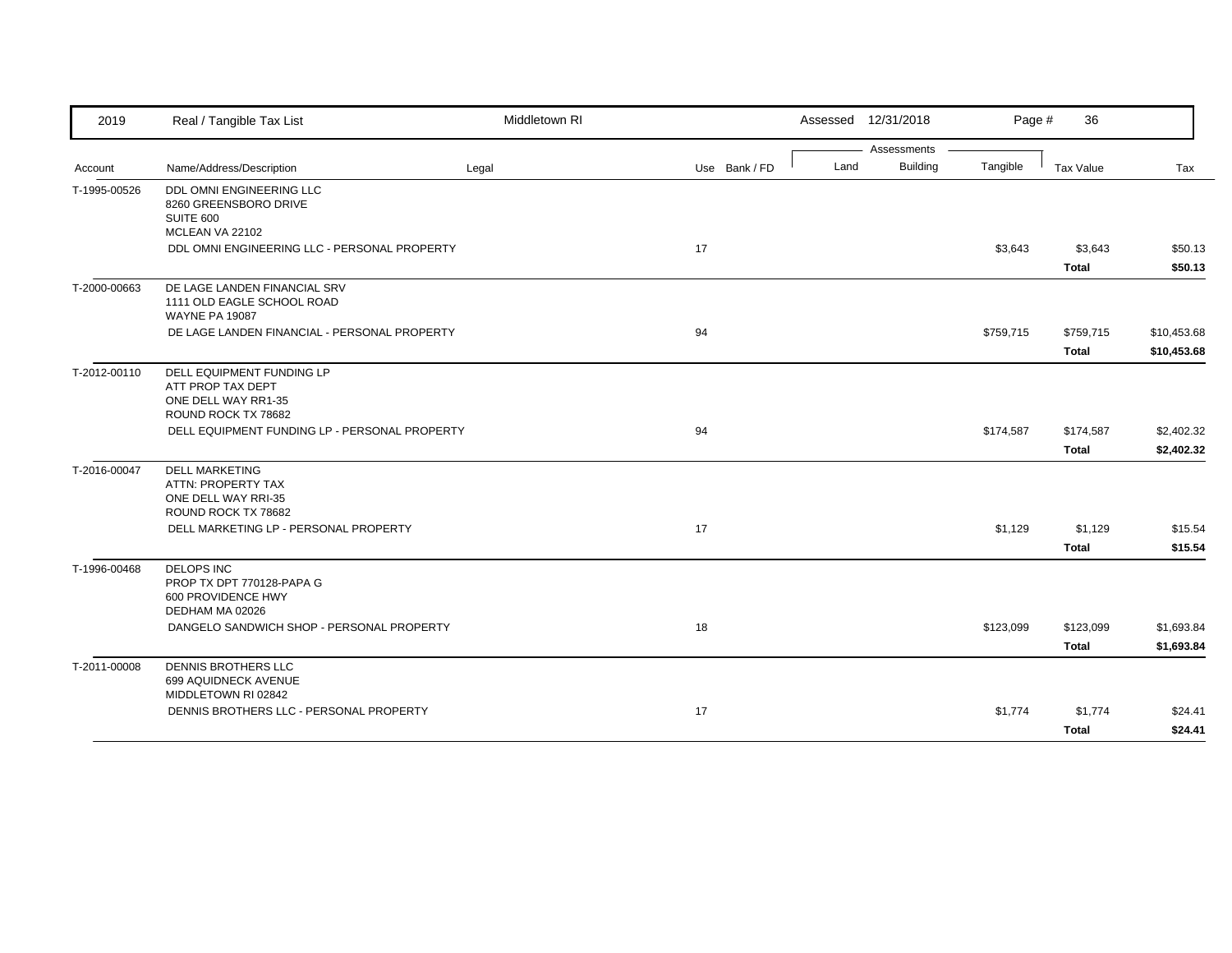| 2019         | Real / Tangible Tax List                                                     | Middletown RI |               |      | Assessed 12/31/2018 | Page #   | 37           |            |
|--------------|------------------------------------------------------------------------------|---------------|---------------|------|---------------------|----------|--------------|------------|
|              |                                                                              |               |               |      | Assessments         |          |              |            |
| Account      | Name/Address/Description                                                     | Legal         | Use Bank / FD | Land | <b>Building</b>     | Tangible | Tax Value    | Tax        |
| T-2004-00598 | DETWILER DEVIN & TRACY<br>790 AQUIDNECK AVENUE                               |               |               |      |                     |          |              |            |
|              | MIDDLETOWN RI 02842                                                          |               |               |      |                     |          |              |            |
|              | JO D' ALAN SALON - PERSONAL PROPERTY                                         |               | 18            |      |                     | \$23,640 | \$23,640     | \$325.29   |
|              |                                                                              |               |               |      |                     |          | <b>Total</b> | \$325.29   |
| T-2016-00035 | <b>DIAMOND TOWERS IV LLC</b><br>820 MORRIS TURNPIKE<br><b>SUITE 104</b>      |               |               |      |                     |          |              |            |
|              | SHORT HILLS NJ 07078                                                         |               |               |      |                     |          |              |            |
|              | DIAMOND TOWERS IV LLC - PERSONAL PROPERTY                                    |               | 18            |      |                     | \$18,900 | \$18,900     | \$260.06   |
|              |                                                                              |               |               |      |                     |          | <b>Total</b> | \$260.06   |
| T-2017-00004 | DIEGOS MIDDLETOWN LLC<br>116 AQUIDNECK AVENUE<br>MIDDLETOWN RI 02842         |               |               |      |                     |          |              |            |
|              | DIEGOS BARRIO CANTINA - PERSONAL PROPERTY                                    |               | 18            |      |                     | \$75,000 | \$75,000     | \$1,032.00 |
|              |                                                                              |               |               |      |                     |          | <b>Total</b> | \$1,032.00 |
|              |                                                                              |               |               |      |                     |          |              |            |
| T-1992-03021 | <b>DIGITAL DIAGNOSTICS INC</b><br>PO BOX 4267                                |               |               |      |                     |          |              |            |
|              | MIDDLETOWN RI 02842                                                          |               |               |      |                     |          |              |            |
|              | DIGITAL DIAGNOSTICS INC - PERSONAL PROPERTY                                  |               | 17            |      |                     | \$3,601  | \$3,601      | \$49.55    |
|              |                                                                              |               |               |      |                     |          | <b>Total</b> | \$49.55    |
| T-2003-00568 | <b>DIRECT MAIL MANAGER INC</b><br>800 AQUIDNECK AVENUE<br><b>ATTN: HOLLY</b> |               |               |      |                     |          |              |            |
|              | MIDDLETOWN RI 02842                                                          |               |               |      |                     |          |              |            |
|              | DIRECT MAIL MANAGER - PERSONAL PROPERTY                                      |               | 18            |      |                     | \$20,205 | \$20,205     | \$278.02   |
|              |                                                                              |               |               |      |                     |          | <b>Total</b> | \$278.02   |
| T-2000-00699 | <b>DIRECTV LLC</b><br>PROPERTY TAX DEPT<br>1010 PINE - 9E-L-01               |               |               |      |                     |          |              |            |
|              | ST LOUIS MO 63101                                                            |               |               |      |                     |          |              |            |
|              | DIRECTTV LLC - PERSONAL PROPERTY                                             |               | 94            |      |                     | \$73,786 | \$73,786     | \$1,015.30 |
|              |                                                                              |               |               |      |                     |          | <b>Total</b> | \$1,015.30 |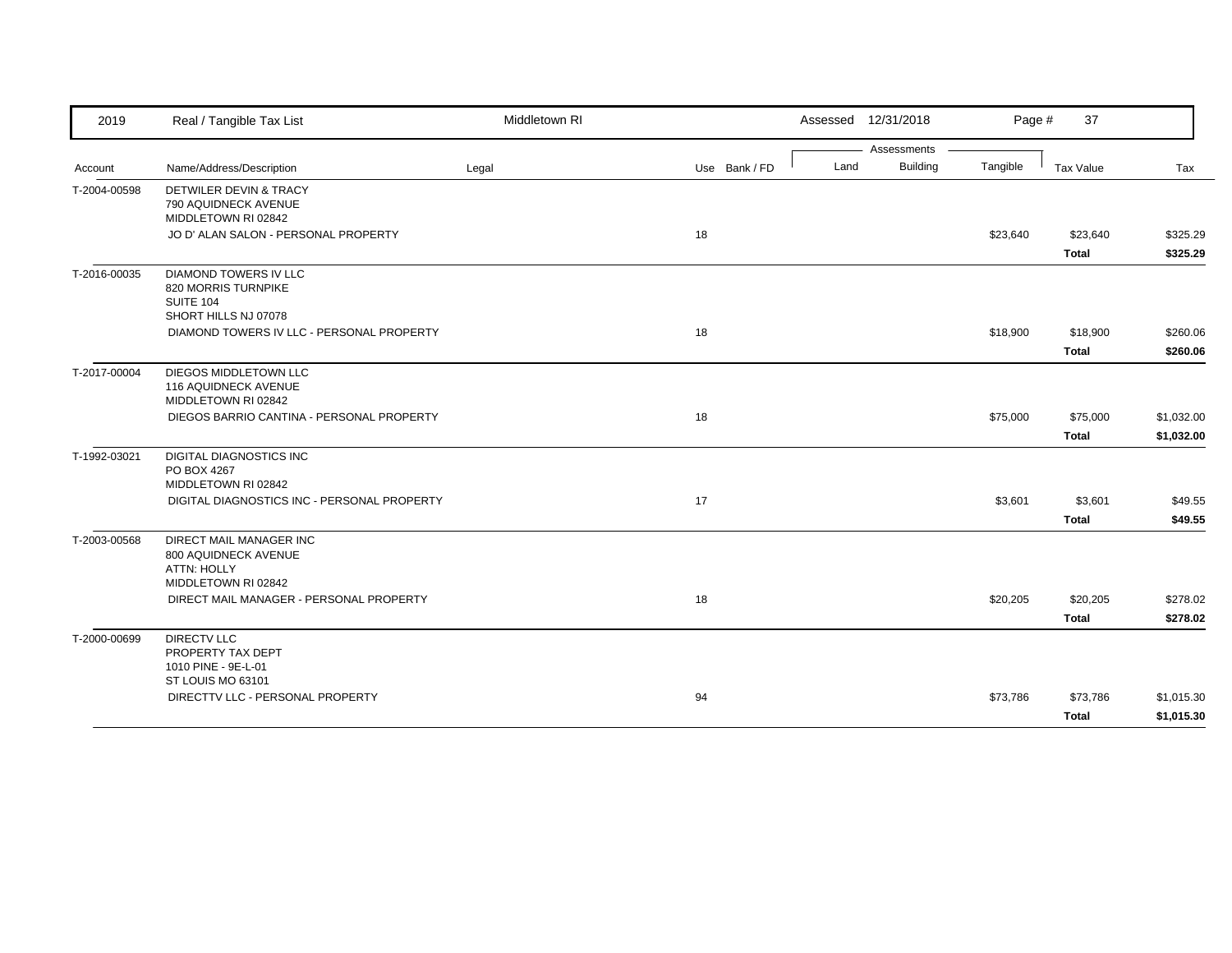| 2019         | Real / Tangible Tax List                                                                | Middletown RI |               |      | Assessed 12/31/2018 | Page #   | 38                      |                    |
|--------------|-----------------------------------------------------------------------------------------|---------------|---------------|------|---------------------|----------|-------------------------|--------------------|
|              |                                                                                         |               |               |      | Assessments         |          |                         |                    |
| Account      | Name/Address/Description                                                                | Legal         | Use Bank / FD | Land | <b>Building</b>     | Tangible | Tax Value               | Tax                |
| T-2008-02023 | <b>DISCUILLO LOUISE</b><br>13 PINE GROVE LANE<br>W GREENWICH RI 02817                   |               |               |      |                     |          |                         |                    |
|              | J & L BUILDERS INC - PERSONAL PROPERTY                                                  |               | 17            |      |                     | \$6,175  | \$6,175<br><b>Total</b> | \$84.97<br>\$84.97 |
| T-2017-00019 | <b>DLL FINANCE LLD</b><br>8001 BIRCHWOOD CT - STE C<br>PO BOX 2000<br>JOHNSTON IA 50131 |               |               |      |                     |          |                         |                    |
|              | DLL FINANCE LLC - PERSONAL PROPERTY                                                     |               | 18            |      |                     | \$87,049 | \$87,049                | \$1,197.79         |
|              |                                                                                         |               |               |      |                     |          | <b>Total</b>            | \$1,197.79         |
| T-2001-00628 | DOLIVEIRA & ASSOCIATES P C<br>2540 PAWTUCKET AVENUE<br>EAST PROVIDENCE RI 02914         |               |               |      |                     |          |                         |                    |
|              | D'OLIVEIRA & ASSOCIATES PC - PERSONAL PROPERTY                                          |               | 17            |      |                     | \$501    | \$501                   | \$6.89             |
|              |                                                                                         |               |               |      |                     |          | <b>Total</b>            | \$6.89             |
| T-2007-01915 | DOLLAR TREE STORES INC<br>C/O GRANT THORNTON LLP<br>PO BOX 4747<br>OAK BROOK IL 60522   |               |               |      |                     |          |                         |                    |
|              | DOLLAR TREE #3156 - PERSONAL PROPERTY                                                   |               | 18            |      |                     | \$98,724 | \$98,724                | \$1,358.44         |
|              |                                                                                         |               |               |      |                     |          | <b>Total</b>            | \$1,358.44         |
| T-1992-05414 | DON JESTINGS & SONS LLC<br>103 FOREST AVENUE<br>MIDDLETOWN RI 02842                     |               |               |      |                     |          |                         |                    |
|              | DON JESTINGS & SONS LLC - PERSONAL PROPERTY                                             |               | 18            |      |                     | \$40,975 | \$40,975                | \$563.82           |
|              |                                                                                         |               |               |      |                     |          | <b>Total</b>            | \$563.82           |
| T-2005-00673 | DONOVAN & SONS INC<br>613 AQUIDNECK AVENUE<br>MIDDLETOWN RI 02842                       |               |               |      |                     |          |                         |                    |
|              | DONOVAN & SONS INC - PERSONAL PROPERTY                                                  |               | 18            |      |                     | \$11,165 | \$11,165                | \$153.63           |
|              |                                                                                         |               |               |      |                     |          | <b>Total</b>            | \$153.63           |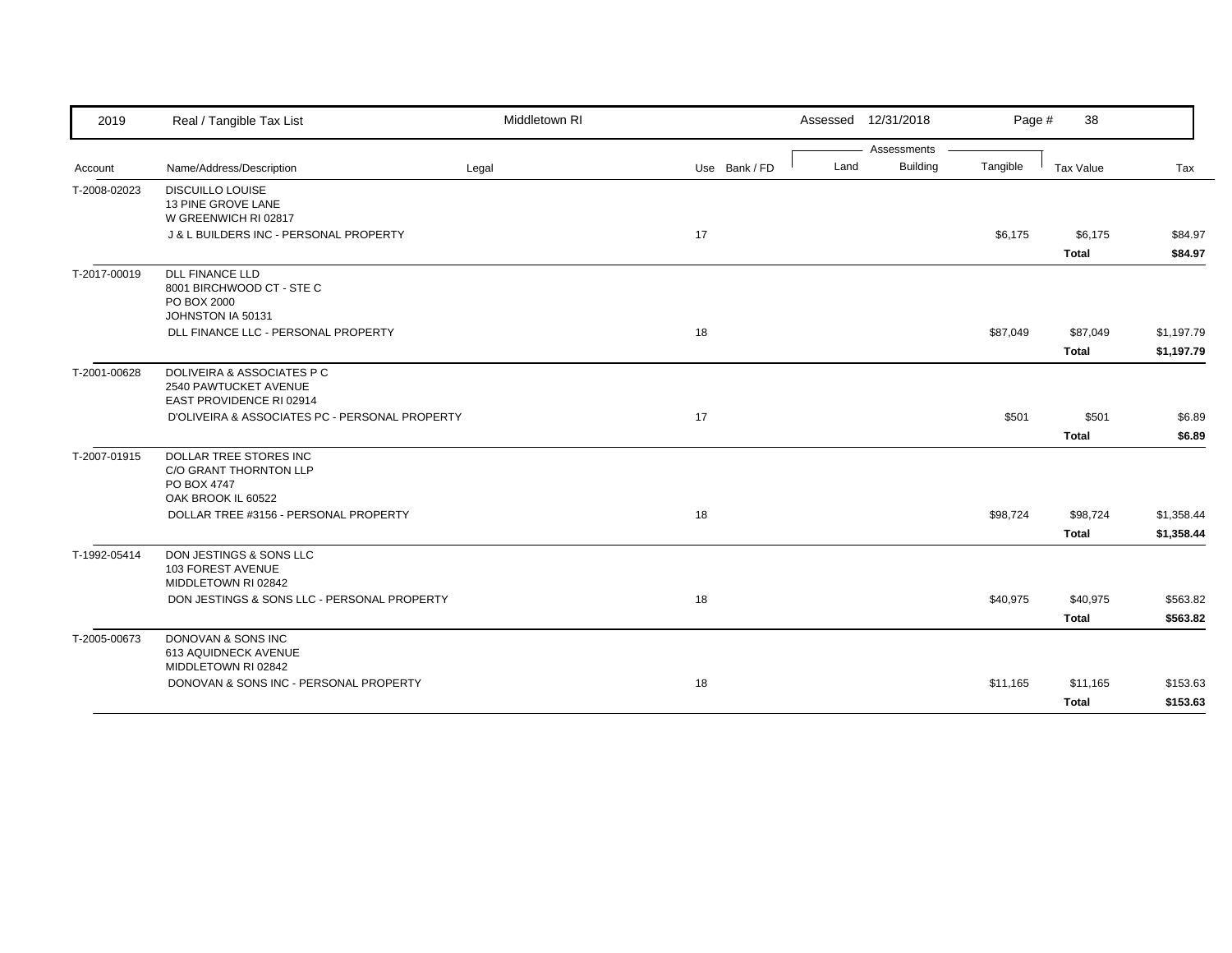| 2019         | Real / Tangible Tax List                            | Middletown RI |               |      | Assessed 12/31/2018 | Page #    | 39           |            |
|--------------|-----------------------------------------------------|---------------|---------------|------|---------------------|-----------|--------------|------------|
|              |                                                     |               |               |      | Assessments         |           |              |            |
| Account      | Name/Address/Description                            | Legal         | Use Bank / FD | Land | <b>Building</b>     | Tangible  | Tax Value    | Tax        |
| T-1998-00731 | <b>DOUBLE RB INC</b>                                |               |               |      |                     |           |              |            |
|              | 82 EAST MAIN ROAD                                   |               |               |      |                     |           |              |            |
|              | MIDDLETOWN RI 02842-4912                            |               | 18            |      |                     |           |              |            |
|              | BECKY'S BBQ - PERSONAL PROPERTY                     |               |               |      |                     | \$24,350  | \$24,350     | \$335.06   |
|              |                                                     |               |               |      |                     |           | <b>Total</b> | \$335.06   |
| T-1992-00806 | DS SERVICES OF AMERICA INC<br>2300 WINDY RIDGE PKWY |               |               |      |                     |           |              |            |
|              | SUITE 500N                                          |               |               |      |                     |           |              |            |
|              | ATLANTA GA 30339                                    |               |               |      |                     |           |              |            |
|              | DS SERVICES OF AMERICA INC - PERSONAL PROPERTY      |               | 94            |      |                     | \$3,224   | \$3,224      | \$44.36    |
|              |                                                     |               |               |      |                     |           | <b>Total</b> | \$44.36    |
| T-2019-00014 | DSW SHOE WAREHOUSE INC                              |               |               |      |                     |           |              |            |
|              | 810 DSW DRIVE                                       |               |               |      |                     |           |              |            |
|              | ATTN: TAX DEPARTMENT                                |               |               |      |                     |           |              |            |
|              | COLUMBUS OH 43219                                   |               |               |      |                     |           |              |            |
|              | DSW SHOE WAREHOUSE 41-29623 - PERSONAL              |               | 18            |      |                     | \$311,474 | \$311,474    | \$4,285.88 |
|              |                                                     |               |               |      |                     |           | <b>Total</b> | \$4,285.88 |
| T-1992-03286 | DURUDOGAN P HAKAN DDS                               |               |               |      |                     |           |              |            |
|              | C/O OCEANSIDE FAMILY DENTISTRY                      |               |               |      |                     |           |              |            |
|              | 97 WEST MAIN ROAD<br>MIDDLETOWN RI 02842            |               |               |      |                     |           |              |            |
|              | DURUDOGAN P HAKAN DDS - PERSONAL PROPERTY           |               | 18            |      |                     | \$42,315  | \$42,315     | \$582.25   |
|              |                                                     |               |               |      |                     |           |              |            |
|              |                                                     |               |               |      |                     |           | <b>Total</b> | \$582.25   |
| T-1993-00088 | DWYER WILLIAM J JR                                  |               |               |      |                     |           |              |            |
|              | 26 VALLEY ROAD<br>SUITE 103                         |               |               |      |                     |           |              |            |
|              | MIDDLETOWN RI 02842                                 |               |               |      |                     |           |              |            |
|              | SEAPORT REALTY - PERSONAL PROPERTY                  |               | 17            |      |                     | \$600     | \$600        | \$8.26     |
|              |                                                     |               |               |      |                     |           | <b>Total</b> | \$8.26     |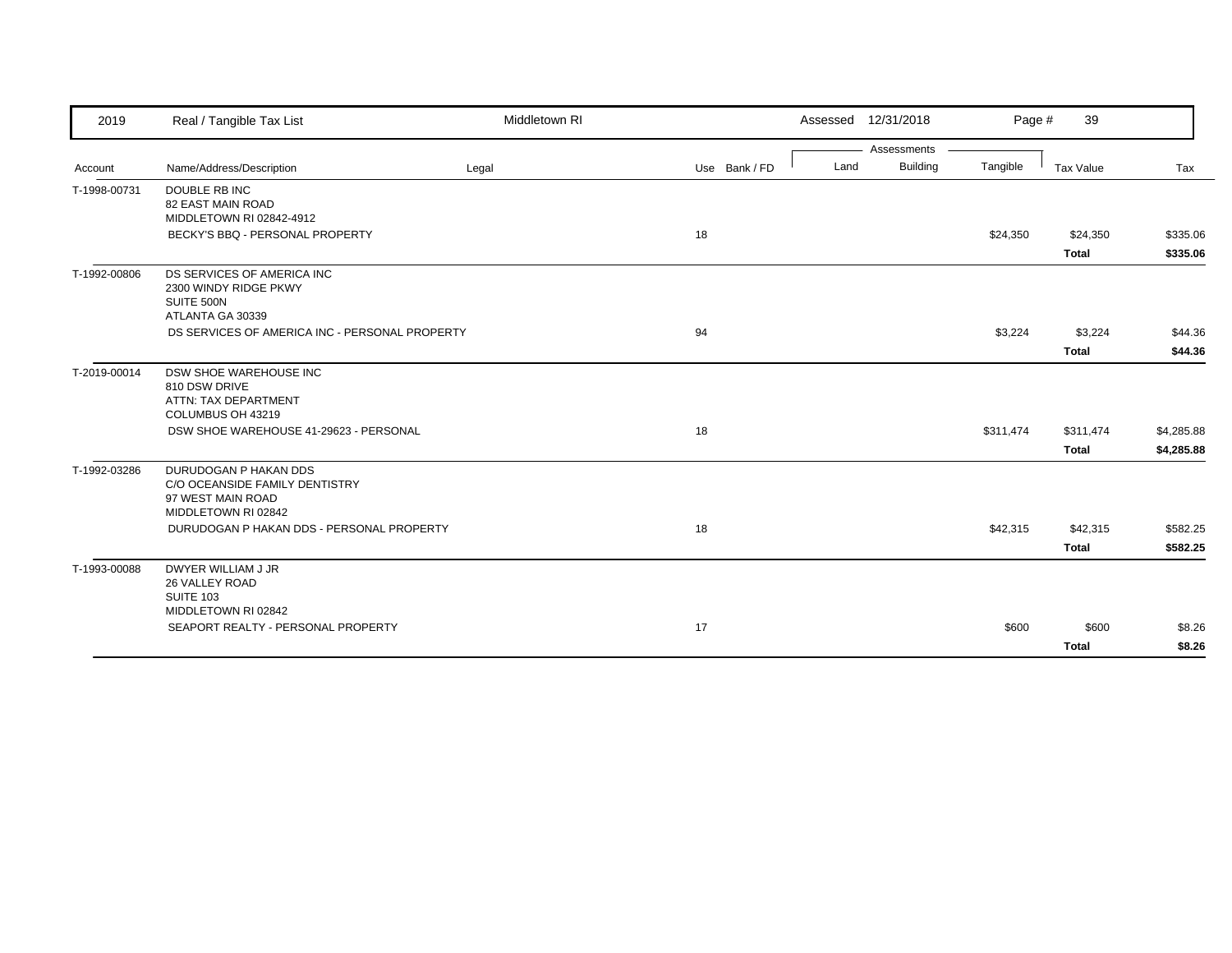| 2019         | Real / Tangible Tax List                                                                              | Middletown RI |               | Assessed 12/31/2018     | Page #    | 40           |            |
|--------------|-------------------------------------------------------------------------------------------------------|---------------|---------------|-------------------------|-----------|--------------|------------|
|              |                                                                                                       |               |               | Assessments             |           |              |            |
| Account      | Name/Address/Description                                                                              | Legal         | Use Bank / FD | <b>Building</b><br>Land | Tangible  | Tax Value    | Tax        |
| T-2019-00024 | E FRANCIS PAPER INC<br>114 WEST MAIN ROAD<br>UNIT <sub>2</sub>                                        |               |               |                         |           |              |            |
|              | MIDDLETOWN RI 02842<br>E FRANCIS PAPER INC - PERSONAL PROPERTY                                        |               | 18            |                         | \$24,584  | \$24,584     | \$338.28   |
|              |                                                                                                       |               |               |                         |           | <b>Total</b> | \$338.28   |
| T-2010-02116 | <b>EAGLE LEASING COMPANY</b><br>PO BOX 923<br>ORANGE CT 06477                                         |               |               |                         |           |              |            |
|              | EAGLE LEASING COMPANY - PERSONAL PROPERTY                                                             |               | 94            |                         | \$23,138  | \$23,138     | \$318.38   |
|              |                                                                                                       |               |               |                         |           | <b>Total</b> | \$318.38   |
| T-1999-09236 | EAR NOSE THROAT MED & SURGERY<br>850 AQUIDNECK AVENUE<br><b>B9</b>                                    |               |               |                         |           |              |            |
|              | MIDDLETOWN RI 02842<br>EAR NOSE & THROAT MEDICINE - PERSONAL                                          |               | 18            |                         | \$63,158  | \$63,158     | \$869.05   |
|              |                                                                                                       |               |               |                         |           | <b>Total</b> | \$869.05   |
| T-2017-00016 | EAST ISLAND RESERVE<br>985 EAST MAIN ROAD<br>MIDDLETOWN RI 02842                                      |               |               |                         |           |              |            |
|              | EAST ISLAND RESERVE - PERSONAL PROPERTY                                                               |               | 18            |                         | \$184,420 | \$184,420    | \$2,537.62 |
|              |                                                                                                       |               |               |                         |           | <b>Total</b> | \$2,537.62 |
| T-1992-12855 | <b>EAST MAIN NUTRITION LLC</b><br>510 EAST MAIN ROAD<br><b>UNITS 4 &amp; 5</b><br>MIDDLETOWN RI 02842 |               |               |                         |           |              |            |
|              | NATURE'S GOODNESS - PERSONAL PROPERTY                                                                 |               | 17            |                         | \$31,818  | \$31,818     | \$437.82   |
|              |                                                                                                       |               |               |                         |           | <b>Total</b> | \$437.82   |
| T-1999-09025 | EAST SIDE CLINICAL LABORATORY<br>10 RISHO AVENUE<br>EAST PROVIDENCE RI 02914                          |               |               |                         |           |              |            |
|              | EAST SIDE CLINICAL LABORATORY - PERSONAL                                                              |               | 17            |                         | \$705     | \$705        | \$9.70     |
|              |                                                                                                       |               |               |                         |           | <b>Total</b> | \$9.70     |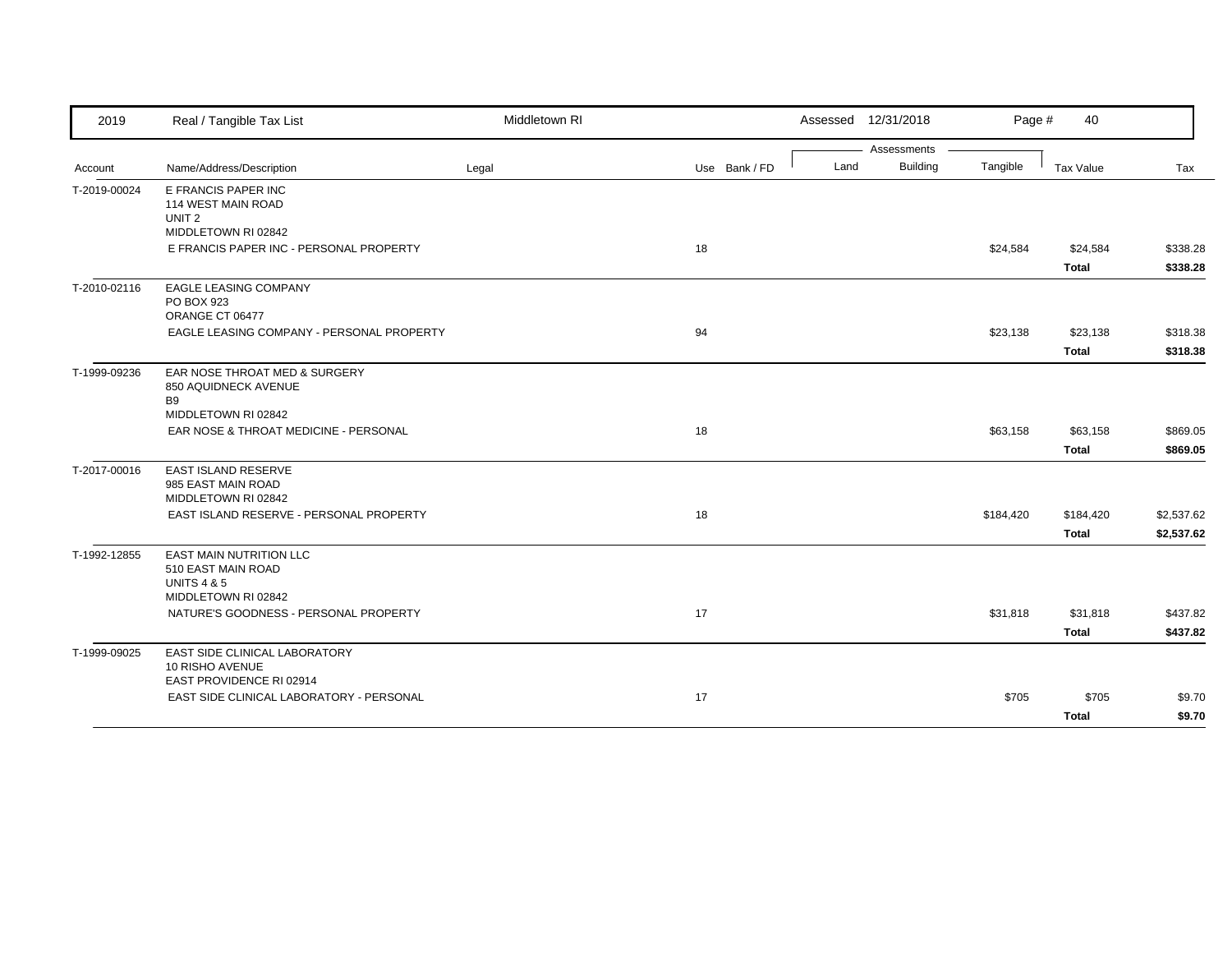| 2019                    | Real / Tangible Tax List                                                        | Middletown RI |               |      | Assessed 12/31/2018            | Page #   | 41           |          |
|-------------------------|---------------------------------------------------------------------------------|---------------|---------------|------|--------------------------------|----------|--------------|----------|
|                         | Name/Address/Description                                                        |               | Use Bank / FD | Land | Assessments<br><b>Building</b> | Tangible | Tax Value    | Tax      |
| Account<br>T-2008-02012 | EASTERN SPECIALITY FINANCE INC                                                  | Legal         |               |      |                                |          |              |          |
|                         | 630 N CENTRAL EXPY<br>STE A                                                     |               |               |      |                                |          |              |          |
|                         | <b>PLANO TX 75074</b>                                                           |               |               |      |                                |          |              |          |
|                         | CHECK N GO - PERSONAL PROPERTY                                                  |               | 18            |      |                                | \$27,806 | \$27,806     | \$382.61 |
|                         |                                                                                 |               |               |      |                                |          | <b>Total</b> | \$382.61 |
| T-1992-03342            | <b>EASTON POND CHIROPRACTIC</b><br>170 AQUIDNECK AVENUE<br>MIDDLETOWN RI 02842  |               |               |      |                                |          |              |          |
|                         | EASTON POND CHIROPRACTIC INC - PERSONAL                                         |               | 18            |      |                                | \$28,268 | \$28,268     | \$388.97 |
|                         |                                                                                 |               |               |      |                                |          | <b>Total</b> | \$388.97 |
| T-2016-00027            | EASTON POND REALTY LLC<br>55 JOHN CLARK ROAD<br>MIDDLETOWN RI 02842             |               |               |      |                                |          |              |          |
|                         | EASTON POND REALTY LLC - PERSONAL PROPERTY                                      |               | 18            |      |                                | \$69,184 | \$69,184     | \$951.97 |
|                         |                                                                                 |               |               |      |                                |          | <b>Total</b> | \$951.97 |
| T-1992-03352            | <b>EBERHARDT JASON</b><br>2 CODDINGTON HIGHWAY<br>MIDDLETOWN RI 02842           |               |               |      |                                |          |              |          |
|                         | JASON'S II BARBER STYLIST - PERSONAL PROPERTY                                   |               | 17            |      |                                | \$2,324  | \$2,324      | \$31.98  |
|                         |                                                                                 |               |               |      |                                |          | <b>Total</b> | \$31.98  |
| T-2012-00066            | <b>ECKHART JAN &amp; MICHELLE</b><br>19 THIRD BEACH ROAD<br>MIDDLETOWN RI 02842 |               |               |      |                                |          |              |          |
|                         | SWEET BERRY FARM - PERSONAL PROPERTY                                            |               | 18            |      |                                | \$27,116 | \$27,116     | \$373.12 |
|                         |                                                                                 |               |               |      |                                |          | <b>Total</b> | \$373.12 |
| T-1992-08124            | EDEN NORTHGATE LLC<br>136 BROOKLINE AVENUE<br>BOSTON MA 02215                   |               |               |      |                                |          |              |          |
|                         | EDEN NORTHGATE LLC - PERSONAL PROPERTY                                          |               | 18            |      |                                | \$60,557 | \$60,557     | \$833.26 |
|                         |                                                                                 |               |               |      |                                |          | <b>Total</b> | \$833.26 |
| T-2011-00049            | EDWARD D JONES & CO<br>PO BOX 66528                                             |               |               |      |                                |          |              |          |
|                         | ST LOUIS MO 63166-6528<br>EDWARD D JONES & CO - PERSONAL PROPERTY               |               | 17            |      |                                | \$4,711  | \$4,711      | \$64.82  |
|                         |                                                                                 |               |               |      |                                |          | <b>Total</b> | \$64.82  |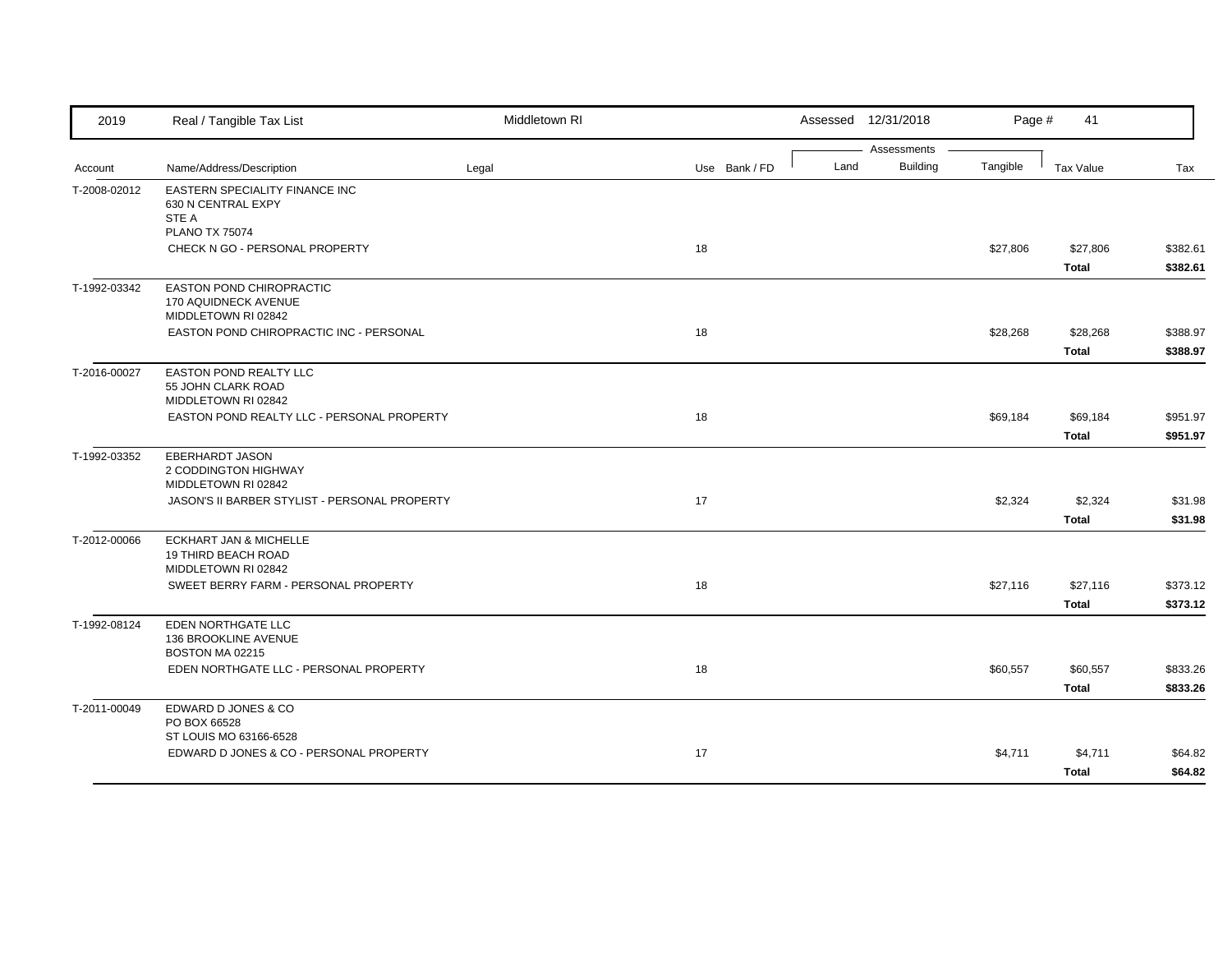| 2019         | Real / Tangible Tax List                                                                              | Middletown RI |    |               |      | Assessed 12/31/2018 | Page #      | 42           |             |
|--------------|-------------------------------------------------------------------------------------------------------|---------------|----|---------------|------|---------------------|-------------|--------------|-------------|
|              |                                                                                                       |               |    |               |      | Assessments         |             |              |             |
| Account      | Name/Address/Description                                                                              | Legal         |    | Use Bank / FD | Land | <b>Building</b>     | Tangible    | Tax Value    | Tax         |
| T-1992-04166 | ELECTRIC BOAT CORPORATION<br><b>75 EASTERN POINT ROAD</b><br>DEPT 613 - J88-9<br>GROTON CT 06340-4989 |               |    |               |      |                     |             |              |             |
|              | ELECTRIC BOAT CORPORATION - PERSONAL                                                                  |               | 18 |               |      |                     | \$139,533   | \$139,533    | \$1,919.97  |
|              |                                                                                                       |               |    |               |      |                     |             | <b>Total</b> | \$1,919.97  |
| T-2014-00022 | ELECTRO RENT CORPORATION<br>8511 FALLBROOK AVENUE<br>SUITE 200<br>WEST HILLS CA 91304-3244            |               |    |               |      |                     |             |              |             |
|              | ELECTRO RENT CORPORATION - PERSONAL                                                                   |               | 17 |               |      |                     | \$18,258    | \$18,258     | \$251.23    |
|              |                                                                                                       |               |    |               |      |                     |             | <b>Total</b> | \$251.23    |
| T-1997-00436 | <b>EMBRACE HOME LOANS INC</b><br><b>25 ENTERPRISE CENTER</b><br>MIDDLETOWN RI 02842-5201              |               |    |               |      |                     |             |              |             |
|              | EMBRACE HOME LOANS INC - PERSONAL PROPERTY                                                            |               | 18 |               |      |                     | \$4,368,796 | \$4,368,796  | \$60,114.63 |
|              |                                                                                                       |               |    |               |      |                     |             | <b>Total</b> | \$60,114.63 |
| T-1996-00466 | EMPIRE VISION CENTER INC #1194<br>PO BOX 790830<br>SAN ANTONIO TX 78279-0830                          |               |    |               |      |                     |             |              |             |
|              | VISIONWORKS #1194 - PERSONAL PROPERTY                                                                 |               | 18 |               |      |                     | \$192,977   | \$192,977    | \$2,655.36  |
|              |                                                                                                       |               |    |               |      |                     |             | <b>Total</b> | \$2,655.36  |
| T-2008-02053 | <b>ENVY SALON &amp; SPA LLC</b><br>C/O MALINDA RODERICK<br>800 C AQUIDNECK AVE<br>MIDDLETOWN RI 02842 |               |    |               |      |                     |             |              |             |
|              | ENVY SALON & SPA - PERSONAL PROPERTY                                                                  |               | 18 |               |      |                     | \$12,180    | \$12,180     | \$167.60    |
|              |                                                                                                       |               |    |               |      |                     |             | <b>Total</b> | \$167.60    |
| T-2002-00565 | EPLUS GROUP INC<br>ATTN: PROP TX DEPT MS 239<br>13595 DULLES TECH DR                                  |               |    |               |      |                     |             |              |             |
|              | HERNDON VA 20171-3413<br>EPLUS GROUP INC - PERSONAL PROPERTY                                          |               | 94 |               |      |                     | \$44,701    | \$44,701     | \$615.09    |
|              |                                                                                                       |               |    |               |      |                     |             |              | \$615.09    |
|              |                                                                                                       |               |    |               |      |                     |             | <b>Total</b> |             |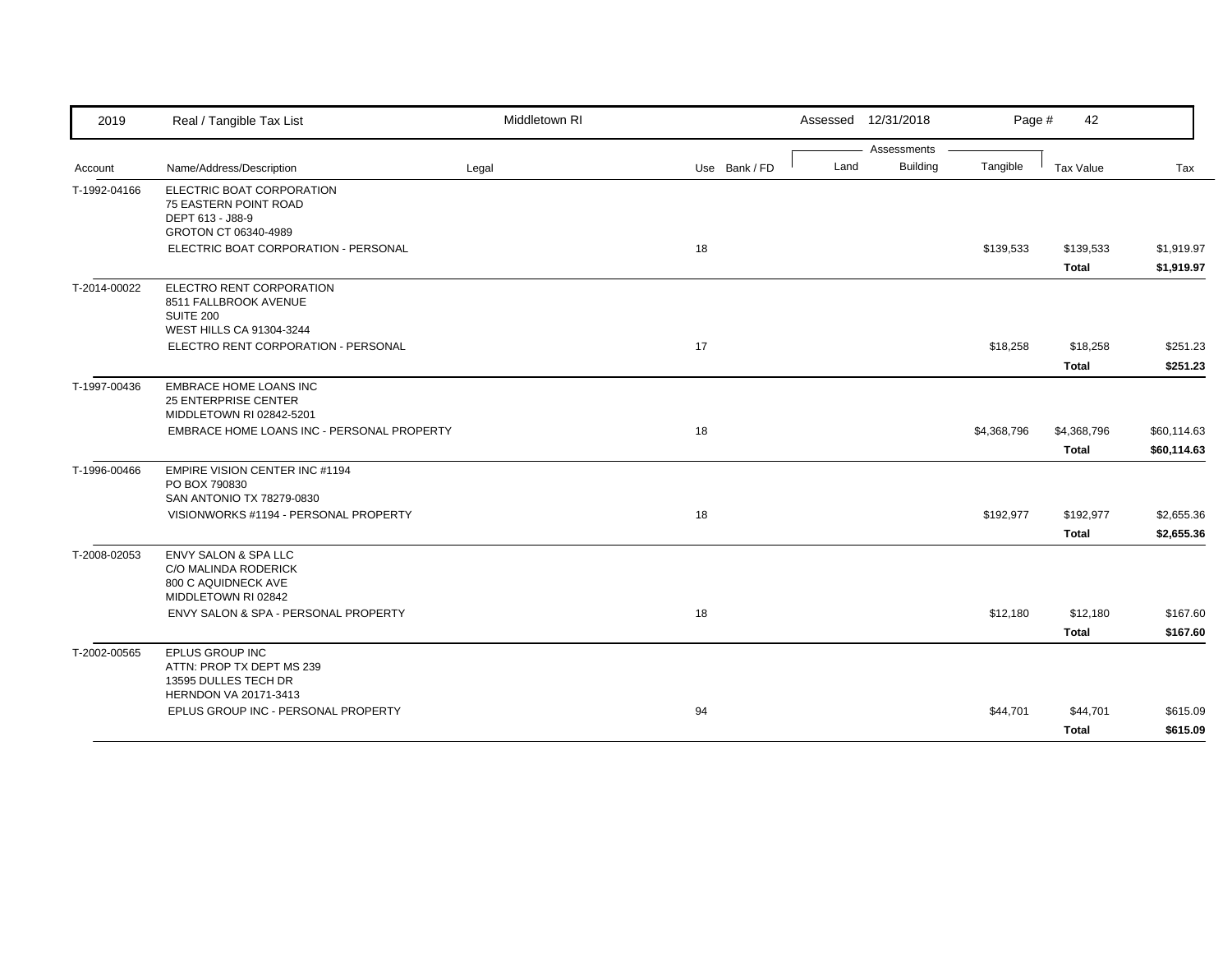| 2019         | Real / Tangible Tax List                                                                                                | Middletown RI |               | Assessed | 12/31/2018                     | Page #   | 43                      |                    |
|--------------|-------------------------------------------------------------------------------------------------------------------------|---------------|---------------|----------|--------------------------------|----------|-------------------------|--------------------|
| Account      | Name/Address/Description                                                                                                | Legal         | Use Bank / FD | Land     | Assessments<br><b>Building</b> | Tangible | Tax Value               | Tax                |
| T-1996-00483 | <b>ERNIES REPAIR SERVICE</b><br>305 OLIPHANT LANE<br>MIDDLETOWN RI 02842<br>ERNIE'S REPAIR SERVICE - PERSONAL PROPERTY  |               | 17            |          |                                | \$1,654  | \$1,654<br>Total        | \$22.76<br>\$22.76 |
| T-2007-01886 | <b>EXCELLENT COFFEE COMPANY</b><br>259 EAST AVENUE<br>PAWTUCKET RI 02860<br>DOWNEAST COFFEE ROASTER - PERSONAL PROPERTY |               | 94            |          |                                | \$1,859  | \$1,859<br><b>Total</b> | \$25.58<br>\$25.58 |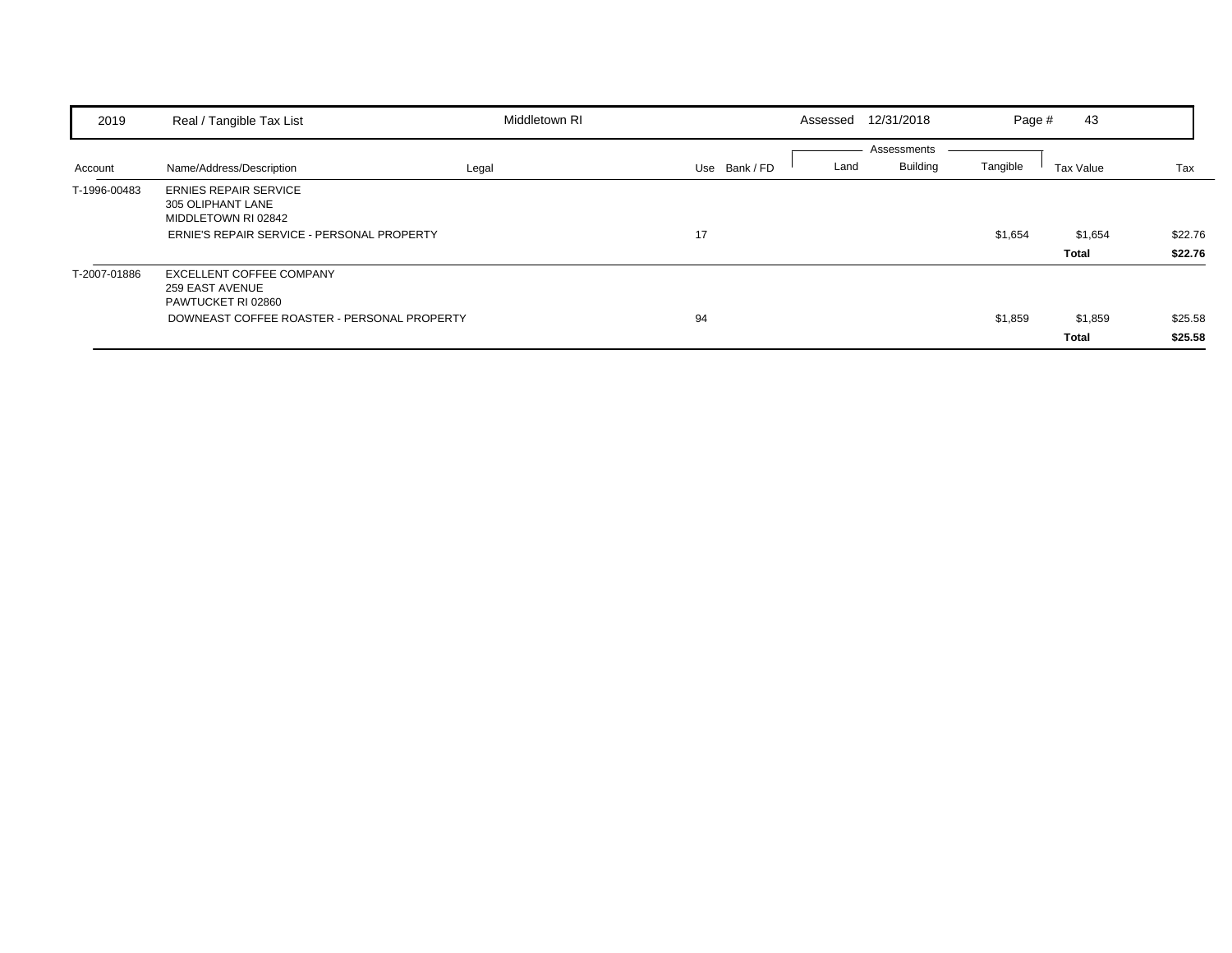| 2019         | Real / Tangible Tax List                                                                                             | Middletown RI |               |      | Assessed 12/31/2018 | Page #    | 44           |            |
|--------------|----------------------------------------------------------------------------------------------------------------------|---------------|---------------|------|---------------------|-----------|--------------|------------|
|              |                                                                                                                      |               |               |      | Assessments         |           |              |            |
| Account      | Name/Address/Description                                                                                             | Legal         | Use Bank / FD | Land | <b>Building</b>     | Tangible  | Tax Value    | Tax        |
| T-1992-03544 | FABRIC CONNECTION OF NPT<br>741 EAST MAIN ROAD<br>MIDDLETOWN RI 02842                                                |               |               |      |                     |           |              |            |
|              | THE FABRIC CONNECTION - PERSONAL PROPERTY                                                                            |               | 17            |      |                     | \$900     | \$900        | \$12.38    |
|              |                                                                                                                      |               |               |      |                     |           | <b>Total</b> | \$12.38    |
| T-2005-00569 | <b>FAIN KENNETH W</b><br>695 WEST MAIN ROAD<br>MIDDLETOWN RI 02842                                                   |               |               |      |                     |           |              |            |
|              | ISLAND CARPET & FLOOR COVERING - PERSONAL                                                                            |               | 18            |      |                     | \$20,543  | \$20,543     | \$282.67   |
|              |                                                                                                                      |               |               |      |                     |           | <b>Total</b> | \$282.67   |
| T-2018-00009 | FALL RIVER BEAUTY INC<br>57 EAST MAIN ROAD<br>MIDDLETOWN RI 02842                                                    |               |               |      |                     |           |              |            |
|              | LA CHIC NAILS - PERSONAL PROPERTY                                                                                    |               | 17            |      |                     | \$6,900   | \$6,900      | \$94.94    |
|              |                                                                                                                      |               |               |      |                     |           | <b>Total</b> | \$94.94    |
| T-2015-00022 | FARM CREDIT LEASING SRVCS CORP<br>ATTN: TAX DEPARTMENT<br>6340 S FIDDLERS GREEN CIRCLE<br>GREENWOOD VILLAGE CO 80111 |               |               |      |                     |           |              |            |
|              | FARM CREDIT LEASING SVCS CORP - PERSONAL                                                                             |               | 18            |      |                     | \$35,646  | \$35,646     | \$490.49   |
|              |                                                                                                                      |               |               |      |                     |           | <b>Total</b> | \$490.49   |
| T-2018-00022 | FEDERAL EXPRESS CORPORATION<br>3630 HACKS CROSS ROAD<br>MEMPHIS TN 38125                                             |               |               |      |                     |           |              |            |
|              | FEDERAL EXPRESS CORPORATION - PERSONAL                                                                               |               | 17            |      |                     | \$619     | \$619        | \$8.52     |
|              |                                                                                                                      |               |               |      |                     |           | <b>Total</b> | \$8.52     |
| T-2005-00577 | FEDEX OFFICE & PRINT SERVICES<br>C/O ALTUS GROUP US INC<br>PO BOX 71850<br>PHOENIX AZ 85050                          |               |               |      |                     |           |              |            |
|              | FEDEX OFFICE & PRINT SRV INC - PERSONAL                                                                              |               | 18            |      |                     | \$332,362 | \$332,362    | \$4,573.30 |
|              |                                                                                                                      |               |               |      |                     |           | <b>Total</b> | \$4,573.30 |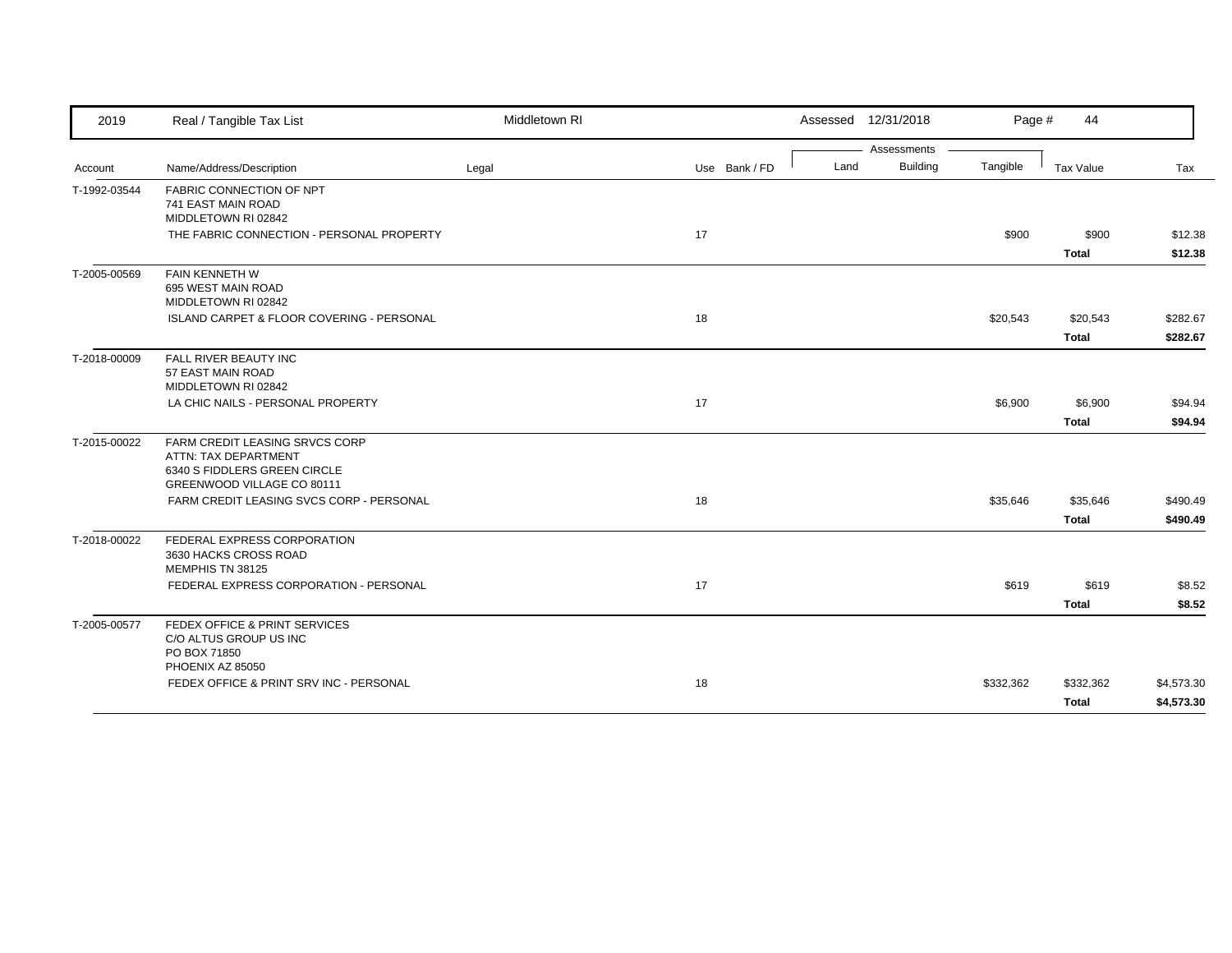| 2019         | Real / Tangible Tax List                                               | Middletown RI |               |      | Assessed 12/31/2018 | Page #    | 45                      |                    |
|--------------|------------------------------------------------------------------------|---------------|---------------|------|---------------------|-----------|-------------------------|--------------------|
|              |                                                                        |               |               |      | Assessments         |           |                         |                    |
| Account      | Name/Address/Description                                               | Legal         | Use Bank / FD | Land | <b>Building</b>     | Tangible  | Tax Value               | Tax                |
| T-1992-03662 | <b>FERRELL GAS LP</b><br>ONE LIBERTY PLAZA<br>OPERATING TAX DEPARTMENT |               |               |      |                     |           |                         |                    |
|              | LIBERTY MO 64068                                                       |               |               |      |                     |           |                         |                    |
|              | FERRELLGAS LP/BLUE RHINO - PERSONAL PROPERTY                           |               | 94            |      |                     | \$4,618   | \$4,618<br><b>Total</b> | \$63.54<br>\$63.54 |
| T-1999-09044 | FINN JOHN M & SHARON MEEHAN<br>294 VALLEY ROAD<br>MIDDLETOWN RI 02842  |               |               |      |                     |           |                         |                    |
|              | FINN & MEEHAN WEALTH MGMT - PERSONAL                                   |               | 18            |      |                     | \$13,571  | \$13,571                | \$186.74           |
|              |                                                                        |               |               |      |                     |           | <b>Total</b>            | \$186.74           |
| T-1992-09147 | FIRST BEACH LLC<br>28 JACOME WAY<br>MIDDLETOWN RI 02842                |               |               |      |                     |           |                         |                    |
|              | INN AT NEWPORT BEACH - PERSONAL PROPERTY                               |               | 18            |      |                     | \$158,766 | \$158,766               | \$2,184.62         |
|              |                                                                        |               |               |      |                     |           | <b>Total</b>            | \$2,184.62         |
| T-1997-00228 | FIRST DATA MERCHANT SVCS CORP<br><b>RYAN LLC</b><br>PO BOX 4900        |               |               |      |                     |           |                         |                    |
|              | SCOTTSDALE AZ 85621-4900<br>FIRST DATA MERCHANT SVCS CORP - PERSONAL   |               | 94            |      |                     | \$3,710   | \$3,710                 | \$51.05            |
|              |                                                                        |               |               |      |                     |           | <b>Total</b>            | \$51.05            |
| T-2015-00037 | FITZGERALD JOHN<br>299 WEST MAIN ROAD<br>MIDDLETOWN RI 02842           |               |               |      |                     |           |                         |                    |
|              | SPAVANA - PERSONAL PROPERTY                                            |               | 17            |      |                     | \$2,160   | \$2,160                 | \$29.72            |
|              |                                                                        |               |               |      |                     |           | <b>Total</b>            | \$29.72            |
| T-2011-00070 | <b>FLATWAVES LLC</b><br>1130 AQUIDNECK AVENUE<br>MIDDLETOWN RI 02842   |               |               |      |                     |           |                         |                    |
|              | FLATWAVES - PERSONAL PROPERTY                                          |               | 17            |      |                     | \$5,900   | \$5,900                 | \$81.18            |
|              |                                                                        |               |               |      |                     |           | <b>Total</b>            | \$81.18            |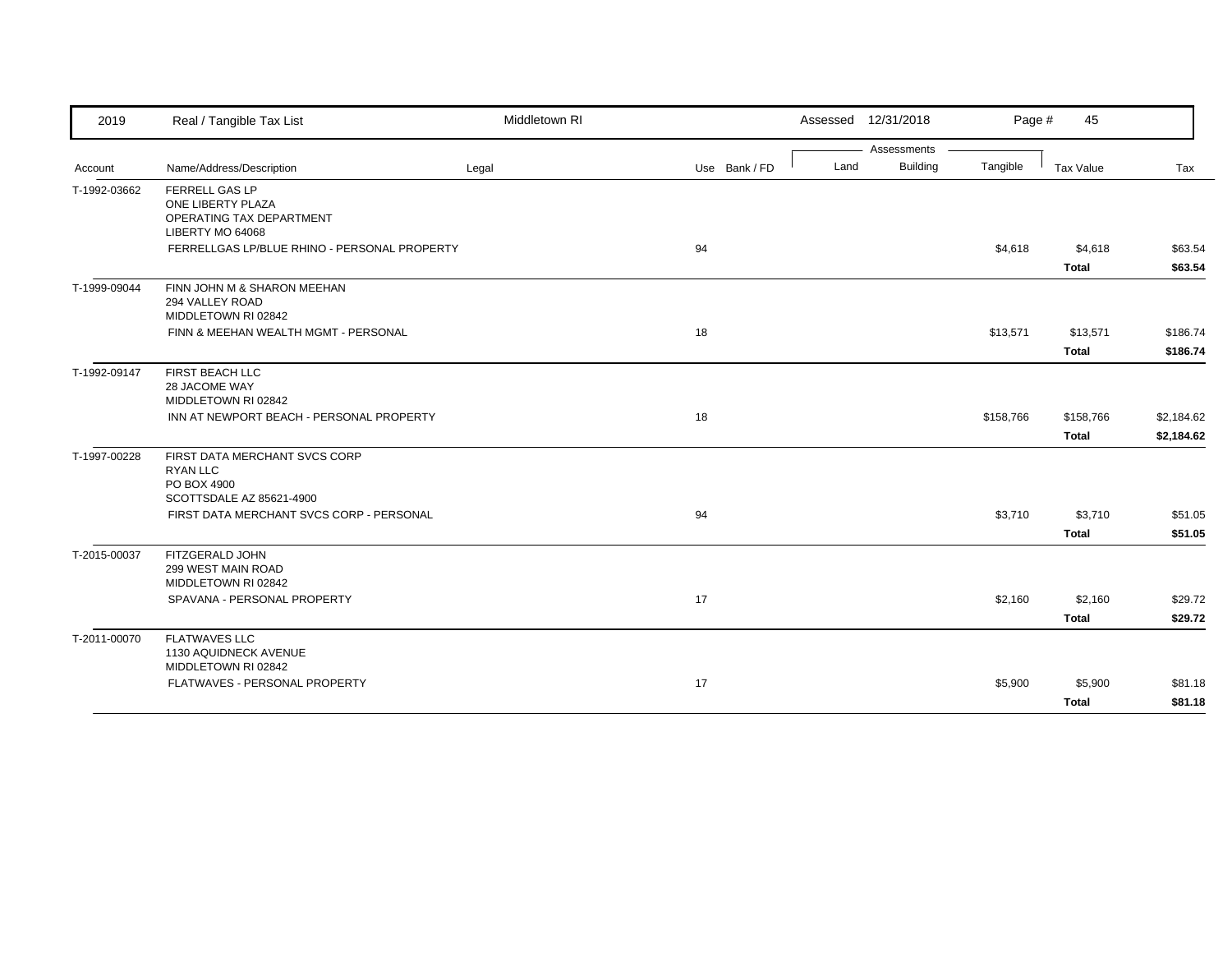| 2019         | Real / Tangible Tax List                                                                                  | Middletown RI |               |      | Assessed 12/31/2018            | Page #    | 46                        |                          |
|--------------|-----------------------------------------------------------------------------------------------------------|---------------|---------------|------|--------------------------------|-----------|---------------------------|--------------------------|
| Account      | Name/Address/Description                                                                                  | Legal         | Use Bank / FD | Land | Assessments<br><b>Building</b> | Tangible  | Tax Value                 | Tax                      |
| T-2010-02066 | FLORIDAS NATURAL FOOD SERVICE<br>20205 HWY 27                                                             |               |               |      |                                |           |                           |                          |
|              | LAKE WALES FL 33853<br>FLORIDA'S NATURAL FOOD SRVC - PERSONAL                                             |               | 94            |      |                                | \$1,409   | \$1,409<br><b>Total</b>   | \$19.39<br>\$19.39       |
| T-1999-09213 | <b>FLYNN WILLIAM</b><br>1120 AQUIDNECK AVENUE<br>MIDDLETOWN RI 02842                                      |               |               |      |                                |           |                           |                          |
|              | FLYNN FINANCIAL GROUP - PERSONAL PROPERTY                                                                 |               | 18            |      |                                | \$9,256   | \$9,256<br><b>Total</b>   | \$127.36<br>\$127.36     |
| T-1997-00226 | FOOT & ANKLE INSTITUTE OF NE<br>850 AQUIDNECK AVENUE<br>SUITE A-3<br>MIDDLETOWN RI 02842                  |               |               |      |                                |           |                           |                          |
|              | FOOT & ANKLE INSTITUTE OF NE - PERSONAL                                                                   |               | 18            |      |                                | \$22,290  | \$22,290<br><b>Total</b>  | \$306.71<br>\$306.71     |
| T-2013-00015 | FOREST FARM ASSISTED LIVING LP<br>C/O PHOENIX PROP MGT INC<br>250 CENTERVILLE RD #E11<br>WARWICK RI 02886 |               |               |      |                                |           |                           |                          |
|              | FOREST FARM ASSISTED LIVING - PERSONAL                                                                    |               | 18            |      |                                | \$26,934  | \$26,934<br><b>Total</b>  | \$370.61<br>\$370.61     |
| T-1992-03840 | FOREST FARM HEALTH CARE CENTER<br>201 FOREST AVENUE<br>MIDDLETOWN RI 02842                                |               |               |      |                                |           |                           |                          |
|              | FOREST FARM HEALTH CARE CENTER - PERSONAL                                                                 |               | 18            |      |                                | \$107,559 | \$107,559<br><b>Total</b> | \$1,480.01<br>\$1,480.01 |
| T-1992-03884 | FOX DAVID F ESQ<br>850 AQUIDNECK AVENUE<br>$B - 11$                                                       |               |               |      |                                |           |                           |                          |
|              | MIDDLETOWN RI 02842<br>LAW OFFICES OF DAVID F FOX - PERSONAL PROPERTY                                     |               | 18            |      |                                | \$13,997  | \$13,997<br><b>Total</b>  | \$192.60<br>\$192.60     |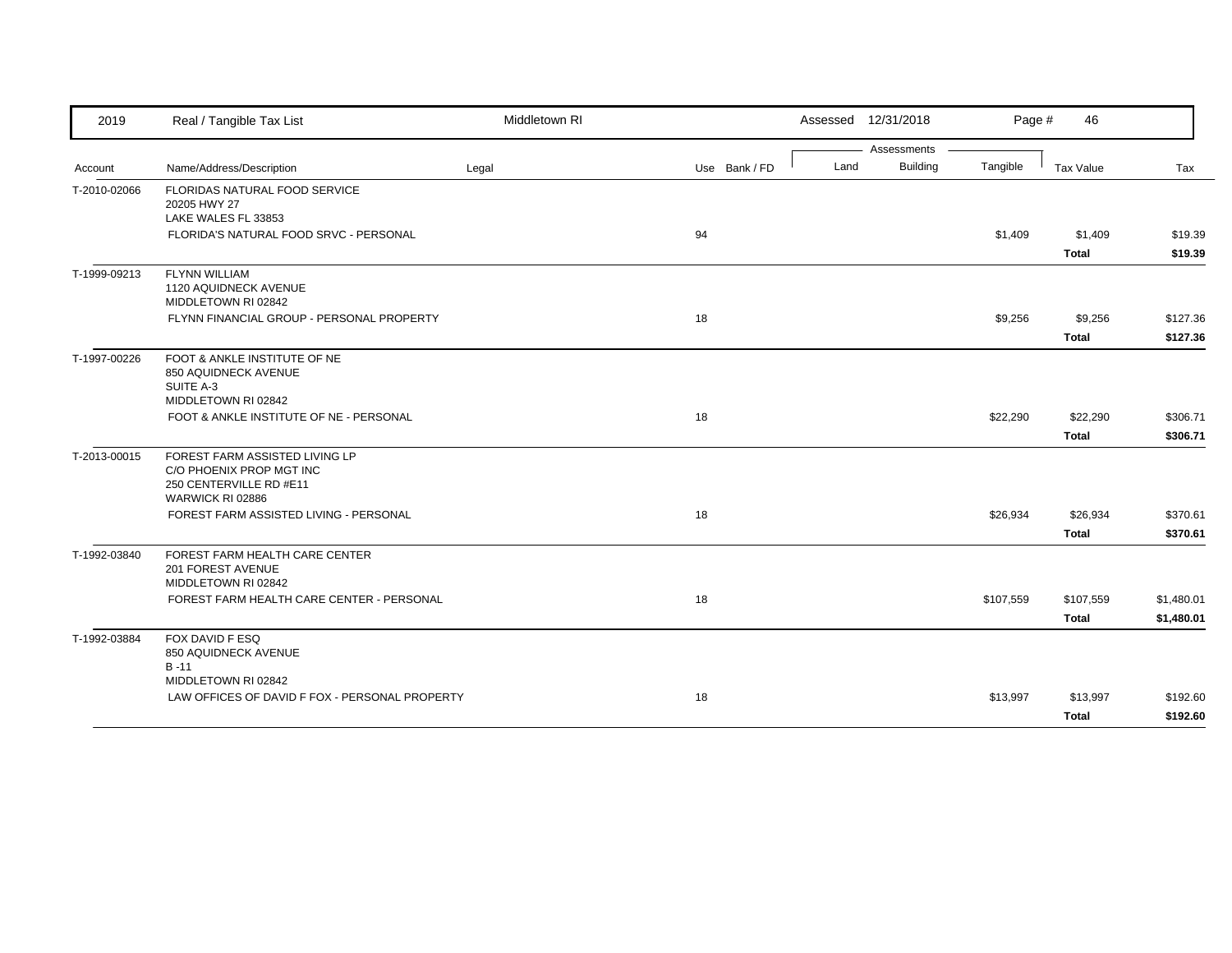| 2019         | Real / Tangible Tax List                                                  | Middletown RI |               | Assessed 12/31/2018     | Page #   | 47           |          |
|--------------|---------------------------------------------------------------------------|---------------|---------------|-------------------------|----------|--------------|----------|
|              |                                                                           |               |               | Assessments             |          |              |          |
| Account      | Name/Address/Description                                                  | Legal         | Use Bank / FD | <b>Building</b><br>Land | Tangible | Tax Value    | Tax      |
| T-2019-00015 | FRANCOTYP-POSTALIA INC<br>140 N MITCHELL CT - STE 200<br>ADDISON IL 60101 |               |               |                         |          |              |          |
|              | FP MAILING SOLUTIONS - PERSONAL PROPERTY                                  |               | 17            |                         | \$2,600  | \$2,600      | \$35.78  |
|              |                                                                           |               |               |                         |          | <b>Total</b> | \$35.78  |
| T-1992-03925 | FRATERNAL ORDER OF POLICE #21<br>PO BOX 4348<br>MIDDLETOWN RI 02842       |               |               |                         |          |              |          |
|              | FOP MIDDLETOWN LODGE #21 - PERSONAL PROPERTY                              |               | 18            |                         | \$11,723 | \$11,723     | \$161.31 |
|              |                                                                           |               |               |                         |          | <b>Total</b> | \$161.31 |
| T-1992-12293 | <b>FRAZIER WALTER L</b><br>168 RIDGEWOOD ROAD<br>MIDDLETOWN RI 02842      |               |               |                         |          |              |          |
|              | FRAZIER'S DISPOSAL SERVICE INC - PERSONAL                                 |               | 18            |                         | \$56,877 | \$56,877     | \$782.63 |
|              |                                                                           |               |               |                         |          | <b>Total</b> | \$782.63 |
| T-1992-04005 | <b>FROSTY FREEZE</b><br>496 EAST MAIN ROAD<br>MIDDLETOWN RI 02842         |               |               |                         |          |              |          |
|              | FROSTY FREEZE - PERSONAL PROPERTY                                         |               | 17            |                         | \$4,588  | \$4,588      | \$63.13  |
|              |                                                                           |               |               |                         |          | <b>Total</b> | \$63.13  |
| T-1992-03983 | <b>FULLER KIM</b><br><b>150 FOREST AVENUE</b><br>MIDDLETOWN RI 02842      |               |               |                         |          |              |          |
|              | KIM FULLER PHOTOGRAPHY - PERSONAL PROPERTY                                |               | 17            |                         | \$3,750  | \$3,750      | \$51.60  |
|              |                                                                           |               |               |                         |          | <b>Total</b> | \$51.60  |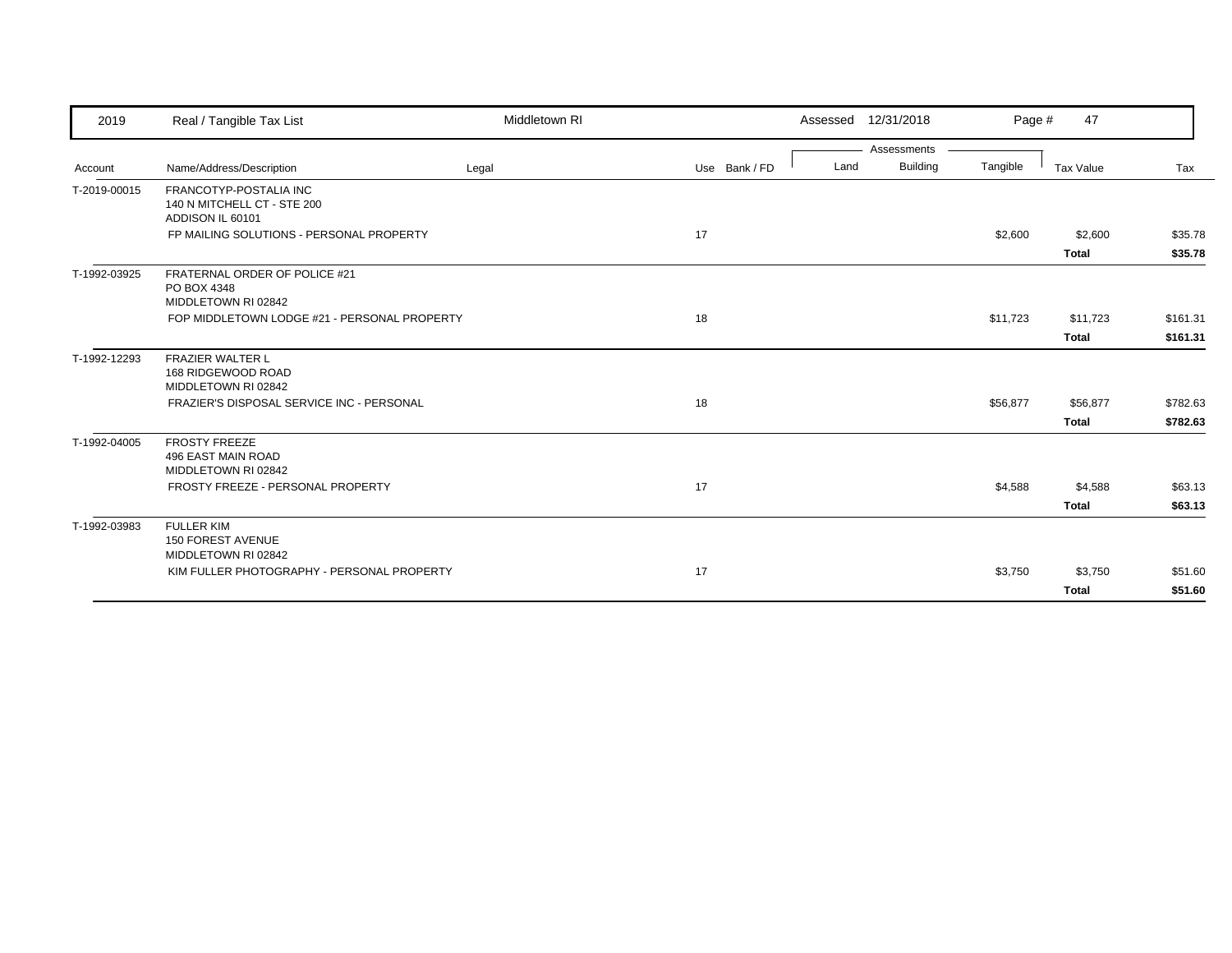| 2019         | Real / Tangible Tax List                                                                     | Middletown RI |               |      | Assessed 12/31/2018            | Page #    | 48                      |                    |
|--------------|----------------------------------------------------------------------------------------------|---------------|---------------|------|--------------------------------|-----------|-------------------------|--------------------|
|              | Name/Address/Description                                                                     |               | Use Bank / FD | Land | Assessments<br><b>Building</b> | Tangible  | Tax Value               | Tax                |
| Account      |                                                                                              | Legal         |               |      |                                |           |                         |                    |
| T-1992-04060 | <b>GAMBRELL &amp; SONS INC</b><br>1132 AQUIDNECK AVENUE<br>MIDDLETOWN RI 02842               |               |               |      |                                |           |                         |                    |
|              | GAMBRELL GLASS COMPANY - PERSONAL PROPERTY                                                   |               | 17            |      |                                | \$6,699   | \$6,699<br><b>Total</b> | \$92.18<br>\$92.18 |
| T-2006-03138 | <b>GAMESTOP INC</b><br>PO BOX 743068<br>DALLAS TX 75374                                      |               |               |      |                                |           |                         |                    |
|              | GAMESTOP - PERSONAL PROPERTY                                                                 |               | 18            |      |                                | \$32,458  | \$32,458                | \$446.62           |
|              |                                                                                              |               |               |      |                                |           | <b>Total</b>            | \$446.62           |
| T-2008-02054 | <b>GASTON MICHAEL</b><br><b>453 TURNER ROAD</b><br>MIDDLETOWN RI 02842                       |               |               |      |                                |           |                         |                    |
|              | MJ GASTON & ASSOCIATES - PERSONAL PROPERTY                                                   |               | 17            |      |                                | \$3,045   | \$3,045                 | \$41.90            |
|              |                                                                                              |               |               |      |                                |           | <b>Total</b>            | \$41.90            |
| T-2001-00130 | <b>GAUDET MICHAEL J</b><br><b>8 ROY AVENUE</b>                                               |               |               |      |                                |           |                         |                    |
|              | MIDDLETOWN RI 02842                                                                          |               |               |      |                                |           |                         |                    |
|              | GAUDET CONSTRUCTION - PERSONAL PROPERTY                                                      |               | 17            |      |                                | \$3,900   | \$3,900                 | \$53.66            |
|              |                                                                                              |               |               |      |                                |           | <b>Total</b>            | \$53.66            |
| T-2016-00031 | <b>GE HFS LLC</b><br>PO BOX 4900<br><b>DEPT #255</b><br>SCOTTSDALE AZ 85261-4900             |               |               |      |                                |           |                         |                    |
|              | GE HFS LLC - PERSONAL PROPERTY                                                               |               | 94            |      |                                | \$7,231   | \$7,231                 | \$99.50            |
|              |                                                                                              |               |               |      |                                |           | <b>Total</b>            | \$99.50            |
| T-1992-00300 | GENERAL DYNAMICS INFO TECH INC<br>C/O IS&T TAX DEPT<br>13857 MCLEAREN RD<br>HERNDON VA 20171 |               |               |      |                                |           |                         |                    |
|              | GENERAL DYNAMICS INFO TECH INC - PERSONAL                                                    |               | 18            |      |                                | \$102,775 | \$102,775               | \$1,414.18         |
|              |                                                                                              |               |               |      |                                |           | <b>Total</b>            | \$1,414.18         |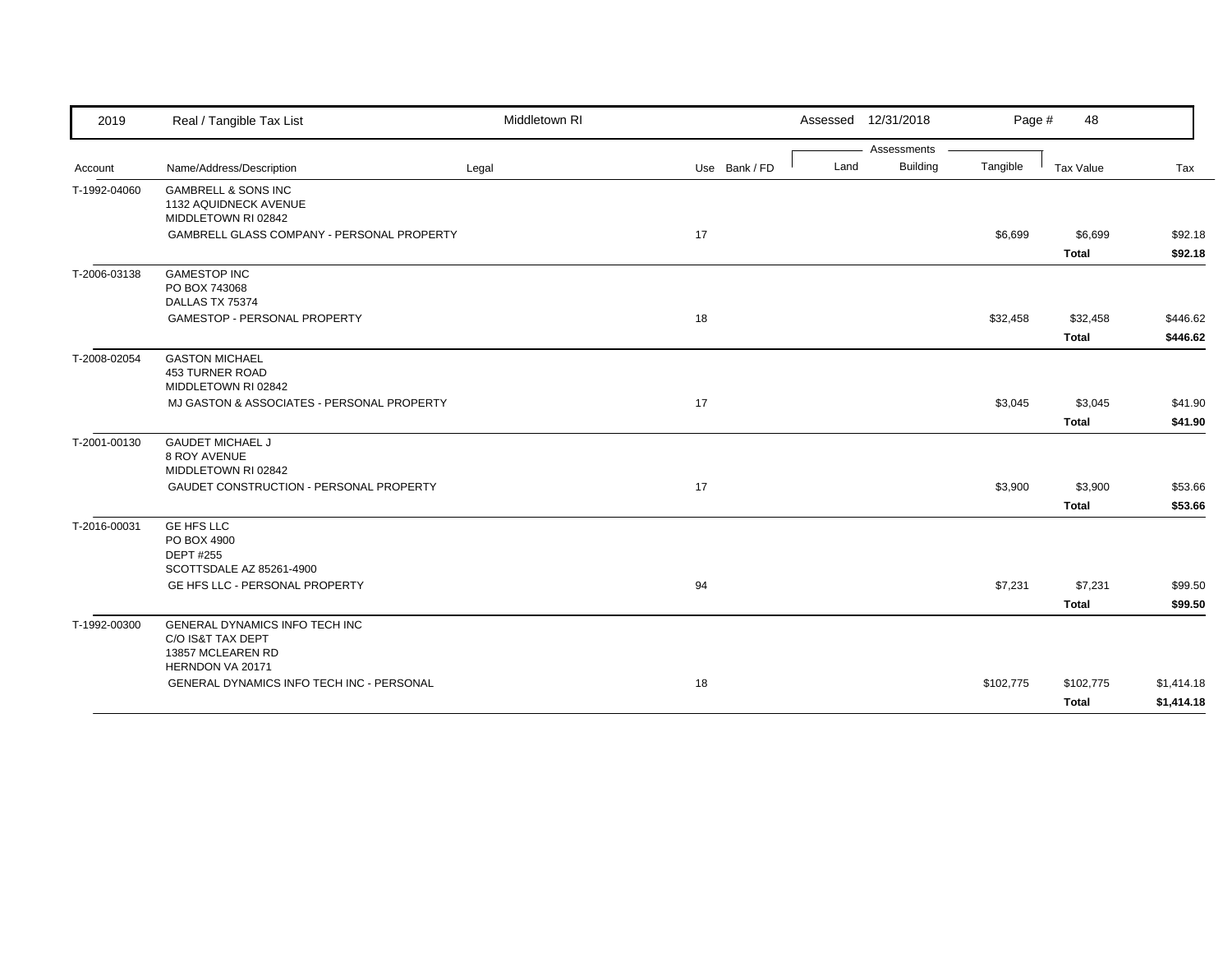| 2019         | Real / Tangible Tax List                                                         | Middletown RI |               |      | Assessed 12/31/2018            | Page #   | 49           |          |
|--------------|----------------------------------------------------------------------------------|---------------|---------------|------|--------------------------------|----------|--------------|----------|
|              | Name/Address/Description                                                         | Legal         | Use Bank / FD | Land | Assessments<br><b>Building</b> | Tangible | Tax Value    | Tax      |
| Account      |                                                                                  |               |               |      |                                |          |              |          |
| T-1997-00229 | <b>GENERAL NUTRITION INC</b><br>PO BOX 548                                       |               |               |      |                                |          |              |          |
|              | GLEN ROCK NJ 07452                                                               |               |               |      |                                |          |              |          |
|              | GENERAL NUTRITION CENTER #3551 - PERSONAL                                        |               | 17            |      |                                | \$10,736 | \$10,736     | \$147.73 |
|              |                                                                                  |               |               |      |                                |          | <b>Total</b> | \$147.73 |
| T-2018-00028 | <b>GENEVA CAPITAL LLC</b><br>630 N CENTRAL EXPY - STE A                          |               |               |      |                                |          |              |          |
|              | PLANO TX 75074-6897                                                              |               |               |      |                                |          |              |          |
|              | <b>GENEVA CAPITAL LLC - PERSONAL PROPERTY</b>                                    |               | 94            |      |                                | \$67,022 | \$67,022     | \$922.22 |
|              |                                                                                  |               |               |      |                                |          | <b>Total</b> | \$922.22 |
| T-1999-09208 | <b>GHORAYEB MOUFID</b><br>52 EAST MAIN ROAD<br>MIDDLETOWN RI 02842               |               |               |      |                                |          |              |          |
|              | INTERNATIONAL POCKETS CAFE - PERSONAL                                            |               | 18            |      |                                | \$16,120 | \$16,120     | \$221.81 |
|              |                                                                                  |               |               |      |                                |          | <b>Total</b> | \$221.81 |
| T-2012-00077 | <b>GIESEKE KAREN PHD</b><br>42 VALLEY ROAD<br>STE 3C                             |               |               |      |                                |          |              |          |
|              | MIDDLETOWN RI 02842<br>KAREN GIESEKE PHD & ASSOCIATES - PERSONAL                 |               | 18            |      |                                | \$10,670 | \$10,670     | \$146.82 |
|              |                                                                                  |               |               |      |                                |          |              |          |
|              |                                                                                  |               |               |      |                                |          | <b>Total</b> | \$146.82 |
| T-2017-00007 | <b>GILS APPLIANCE</b><br>PO BOX 507<br>BRISTOL RI 02809                          |               |               |      |                                |          |              |          |
|              | GIL'S APPLIANCE - PERSONAL PROPERTY                                              |               | 18            |      |                                | \$46,521 | \$46,521     | \$640.13 |
|              |                                                                                  |               |               |      |                                |          | <b>Total</b> | \$640.13 |
| T-1992-10503 | <b>GOFF TOM</b><br>579 AQUIDNECK AVENUE                                          |               |               |      |                                |          |              |          |
|              | MIDDLETOWN RI 02842                                                              |               |               |      |                                |          |              |          |
|              | SIGNS BY GOFF - PERSONAL PROPERTY                                                |               | 17            |      |                                | \$7,978  | \$7,978      | \$109.78 |
|              |                                                                                  |               |               |      |                                |          | <b>Total</b> | \$109.78 |
| T-2016-00015 | <b>GRASSHOPPER LAWN &amp; LANDSCAPE</b><br>1 LAKEVIEW AVENUE<br>NEWPORT RI 02840 |               |               |      |                                |          |              |          |
|              | GRASSHOPPER LAWN & LANDSCAPE - PERSONAL                                          |               | 18            |      |                                | \$20,000 | \$20,000     | \$275.20 |
|              |                                                                                  |               |               |      |                                |          | <b>Total</b> | \$275.20 |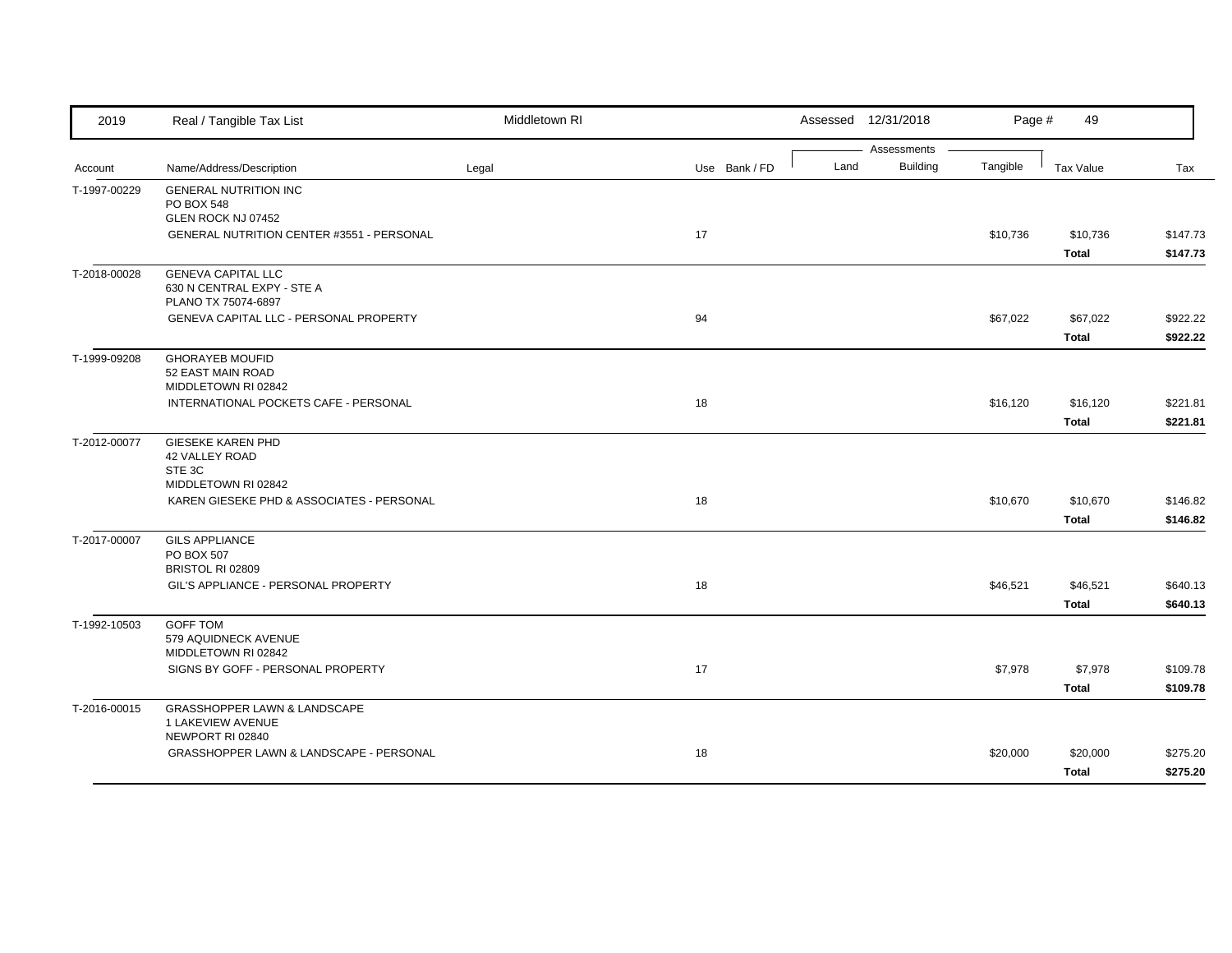| 2019         | Real / Tangible Tax List                                            | Middletown RI |               |      | Assessed 12/31/2018            | Page #   | 50           |          |
|--------------|---------------------------------------------------------------------|---------------|---------------|------|--------------------------------|----------|--------------|----------|
| Account      | Name/Address/Description                                            | Legal         | Use Bank / FD | Land | Assessments<br><b>Building</b> | Tangible | Tax Value    | Tax      |
|              |                                                                     |               |               |      |                                |          |              |          |
| T-2013-00007 | <b>GRAVES HAROLD F JR</b><br>178 EAST MAIN ROAD                     |               |               |      |                                |          |              |          |
|              | MIDDLETOWN RI 02842                                                 |               |               |      |                                |          |              |          |
|              | FREEMAN GRAVES & SONS - PERSONAL PROPERTY                           |               | 17            |      |                                | \$3,873  | \$3,873      | \$53.29  |
|              |                                                                     |               |               |      |                                |          | <b>Total</b> | \$53.29  |
| T-1992-02758 | <b>GRAY NICOLE R CPA</b>                                            |               |               |      |                                |          |              |          |
|              | 747 AQUIDNECK AVE STE 2E                                            |               |               |      |                                |          |              |          |
|              | MIDDLETOWN RI 02842<br>NICOLE GRAY & ASSOCIATES - PERSONAL PROPERTY |               | 18            |      |                                | \$44,090 | \$44,090     | \$606.68 |
|              |                                                                     |               |               |      |                                |          |              |          |
|              |                                                                     |               |               |      |                                |          | <b>Total</b> | \$606.68 |
| T-1992-08733 | <b>GRAYHAWK LEASING LLC</b>                                         |               |               |      |                                |          |              |          |
|              | 1412 MAIN STREET<br><b>SUITE 1500</b>                               |               |               |      |                                |          |              |          |
|              | DALLAS TX 75202                                                     |               |               |      |                                |          |              |          |
|              | <b>GRAYHAWK LEASING - PERSONAL PROPERTY</b>                         |               | 94            |      |                                | \$66,989 | \$66,989     | \$921.77 |
|              |                                                                     |               |               |      |                                |          | <b>Total</b> | \$921.77 |
| T-2015-00019 | <b>GREAT AMERICAN FINANCIAL SRVCS</b>                               |               |               |      |                                |          |              |          |
|              | 625 1ST STREET SE                                                   |               |               |      |                                |          |              |          |
|              | <b>STE 800</b>                                                      |               |               |      |                                |          |              |          |
|              | CEDAR RAPIDS IA 52401                                               |               |               |      |                                |          |              |          |
|              | <b>GREAT AMERICAN FINANCIAL SRVCS - PERSONAL</b>                    |               | 18            |      |                                | \$40,749 | \$40,749     | \$560.71 |
|              |                                                                     |               |               |      |                                |          | <b>Total</b> | \$560.71 |
| T-1992-03581 | <b>GREEN ACRES DISTRIBUTORS INC</b>                                 |               |               |      |                                |          |              |          |
|              | 595 AQUIDNECK AVENUE                                                |               |               |      |                                |          |              |          |
|              | MIDDLETOWN RI 02842                                                 |               |               |      |                                |          |              |          |
|              | GREEN ACRES DISTRIBUTORS INC - PERSONAL                             |               | 17            |      |                                | \$7,114  | \$7,114      | \$97.89  |
|              |                                                                     |               |               |      |                                |          | <b>Total</b> | \$97.89  |
| T-2011-00032 | <b>GREENLEAF COMPACTION INC</b>                                     |               |               |      |                                |          |              |          |
|              | C/O MARVIN POER & COMPANY                                           |               |               |      |                                |          |              |          |
|              | PO BOX 52427<br>ATLANTA GA 30355                                    |               |               |      |                                |          |              |          |
|              | CASELLA WASTE SYSTEM - PERSONAL PROPERTY                            |               | 94            |      |                                | \$5,120  | \$5,120      | \$70.45  |
|              |                                                                     |               |               |      |                                |          | <b>Total</b> | \$70.45  |
|              |                                                                     |               |               |      |                                |          |              |          |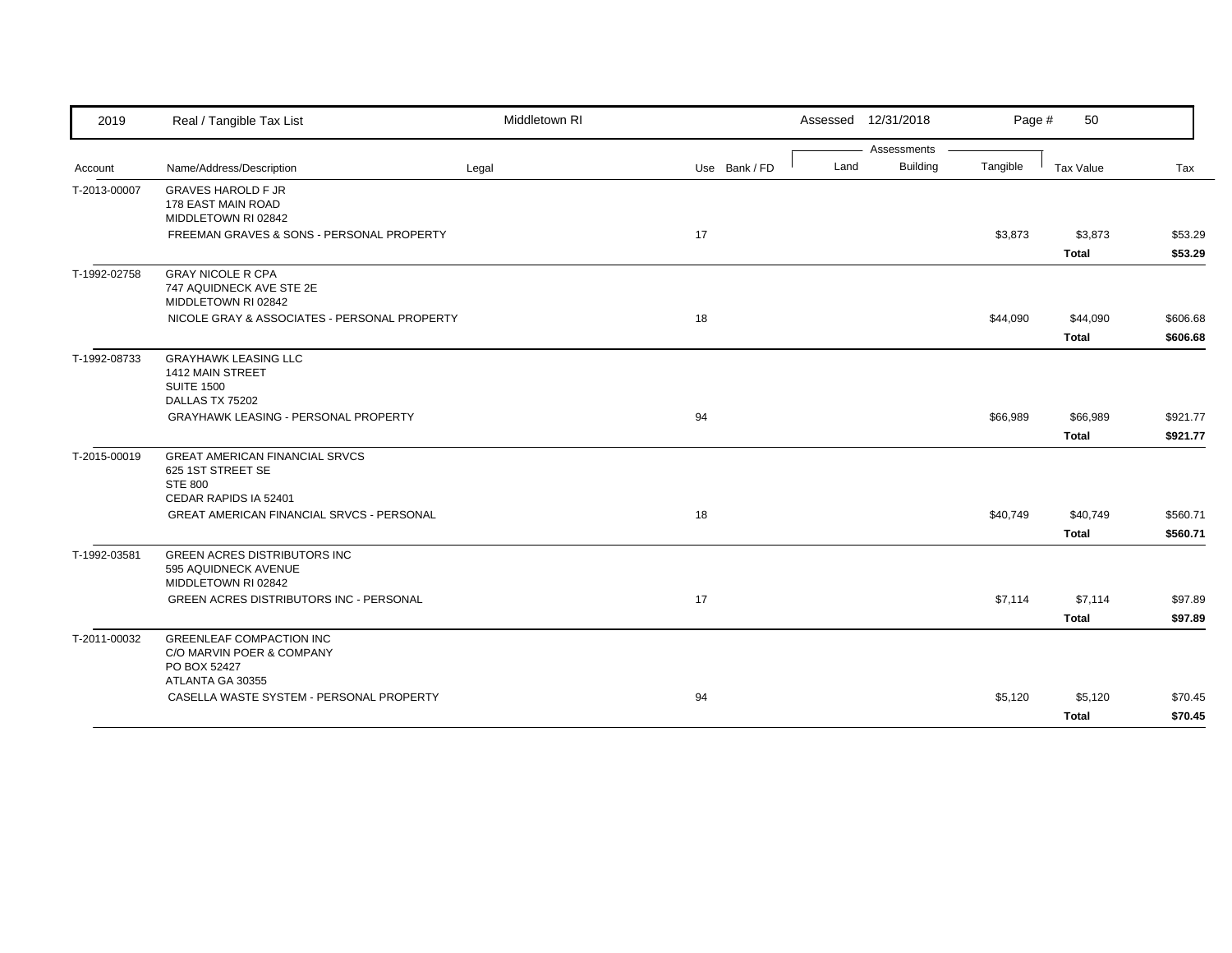| 2019         | Real / Tangible Tax List                                             | Middletown RI |             | Assessed | 12/31/2018                     | Page #   | 51        |          |
|--------------|----------------------------------------------------------------------|---------------|-------------|----------|--------------------------------|----------|-----------|----------|
|              |                                                                      |               |             |          | Assessments<br><b>Building</b> |          |           |          |
| Account      | Name/Address/Description                                             | Legal         | Use Bank/FD | Land     |                                | Tangible | Tax Value | Tax      |
| T-2012-00081 | <b>GVI INC</b><br>10440 BALLSFORD RD<br>STE 200<br>MANASSAS VA 20109 |               |             |          |                                |          |           |          |
|              | GATEWAY VENTURES INC - PERSONAL PROPERTY                             |               | 17          |          |                                | \$14,807 | \$14,807  | \$203.74 |
|              |                                                                      |               |             |          |                                |          | Total     | \$203.74 |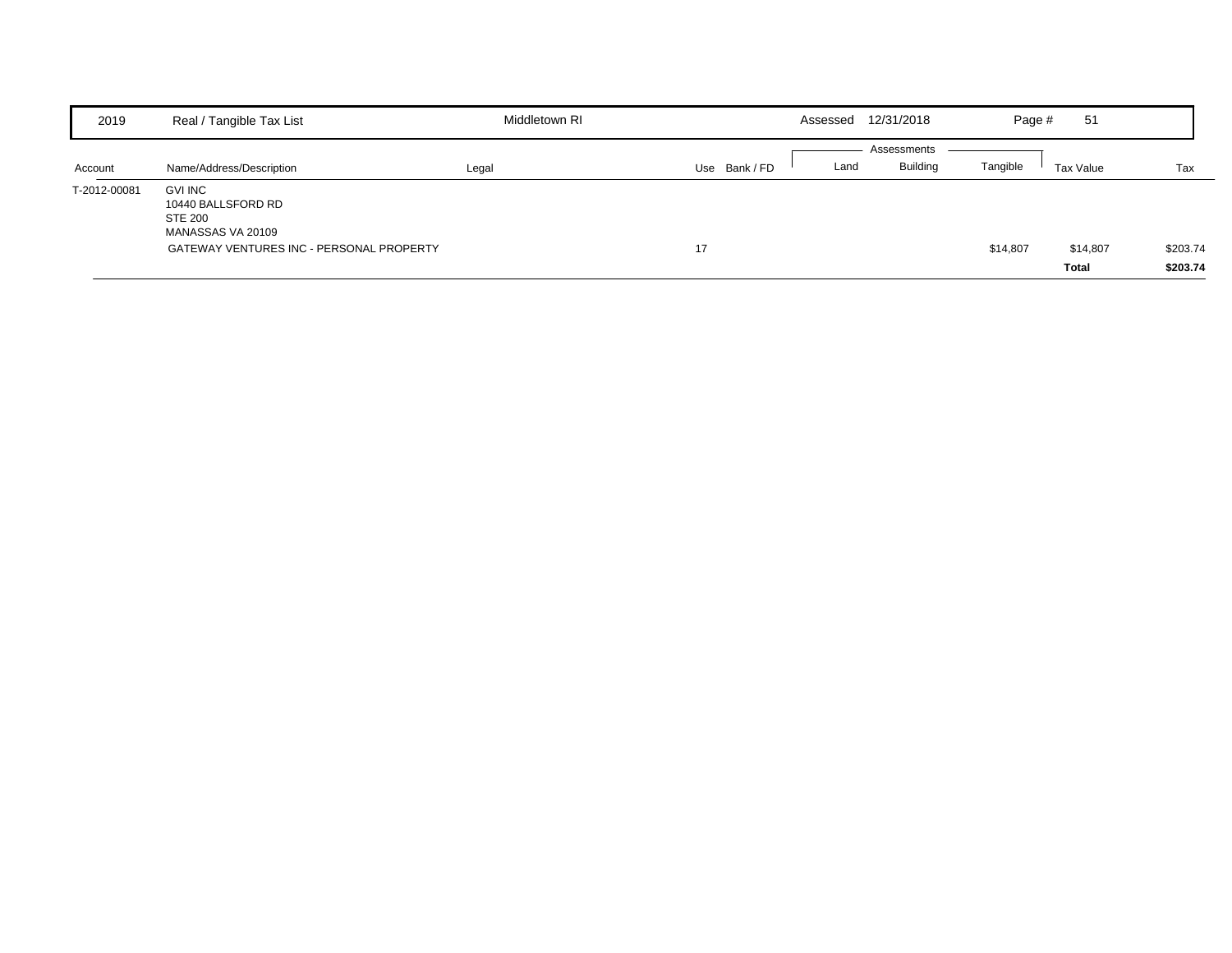| 2019         | Real / Tangible Tax List                            | Middletown RI |               |      | Assessed 12/31/2018 | Page #   | 52           |          |
|--------------|-----------------------------------------------------|---------------|---------------|------|---------------------|----------|--------------|----------|
|              |                                                     |               |               |      | Assessments         |          |              |          |
| Account      | Name/Address/Description                            | Legal         | Use Bank / FD | Land | <b>Building</b>     | Tangible | Tax Value    | Tax      |
| T-2012-00076 | <b>H &amp; H REAL ESTATE LLC</b><br>294 VALLEY ROAD |               |               |      |                     |          |              |          |
|              | MIDDLETOWN RI 02842                                 |               |               |      |                     |          |              |          |
|              | HOGAN ASSOCIATES - PERSONAL PROPERTY                |               | 18            |      |                     | \$2,777  | \$2,777      | \$38.21  |
|              |                                                     |               |               |      |                     |          | <b>Total</b> | \$38.21  |
| T-1999-09003 | H & R BLOCK EASTERN ENTERPRISE                      |               |               |      |                     |          |              |          |
|              | BUSINESS PP TAX #38620                              |               |               |      |                     |          |              |          |
|              | ONE H & R BLOCK WAY<br>KANSAS CITY MO 64105         |               |               |      |                     |          |              |          |
|              | H & R BLOCK - PERSONAL PROPERTY                     |               | 18            |      |                     | \$32,412 | \$32,412     | \$445.99 |
|              |                                                     |               |               |      |                     |          | <b>Total</b> | \$445.99 |
|              |                                                     |               |               |      |                     |          |              |          |
| T-1992-04676 | HALLMARK MARKETING COMPANY LLC<br>PO BOX 419749     |               |               |      |                     |          |              |          |
|              | <b>TAX 407</b>                                      |               |               |      |                     |          |              |          |
|              | KANSAS CITY MO 64141-6479                           |               |               |      |                     |          |              |          |
|              | HALLMARK MARKETING COMPANY LLC - PERSONAL           |               | 94            |      |                     | \$14,227 | \$14,227     | \$195.76 |
|              |                                                     |               |               |      |                     |          | Total        | \$195.76 |
| T-1999-09038 | <b>HARDING LUKE</b>                                 |               |               |      |                     |          |              |          |
|              | 305 B OLIPHANT LANE                                 |               |               |      |                     |          |              |          |
|              | MIDDLETOWN RI 02842                                 |               |               |      |                     |          |              |          |
|              | UG NASONS - PERSONAL PROPERTY                       |               | 17            |      |                     | \$9,328  | \$9,328      | \$128.35 |
|              |                                                     |               |               |      |                     |          | <b>Total</b> | \$128.35 |
| T-2010-02186 | <b>HARKEN INC</b>                                   |               |               |      |                     |          |              |          |
|              | N15 W24983 BLUEMOUND ROAD<br>PEWAUKEE WI 53072      |               |               |      |                     |          |              |          |
|              | HARKEN INC - PERSONAL PROPERTY                      |               | 18            |      |                     | \$63,052 | \$63,052     | \$867.60 |
|              |                                                     |               |               |      |                     |          | <b>Total</b> | \$867.60 |
|              |                                                     |               |               |      |                     |          |              |          |
| T-2012-00043 | <b>HARRIS CORP - GCSD</b><br>PO BOX 3075            |               |               |      |                     |          |              |          |
|              | MCKINNEY TX 75070                                   |               |               |      |                     |          |              |          |
|              | HARRIS CORP - GCSD - PERSONAL PROPERTY              |               | 18            |      |                     | \$3,089  | \$3,089      | \$42.50  |
|              |                                                     |               |               |      |                     |          | <b>Total</b> | \$42.50  |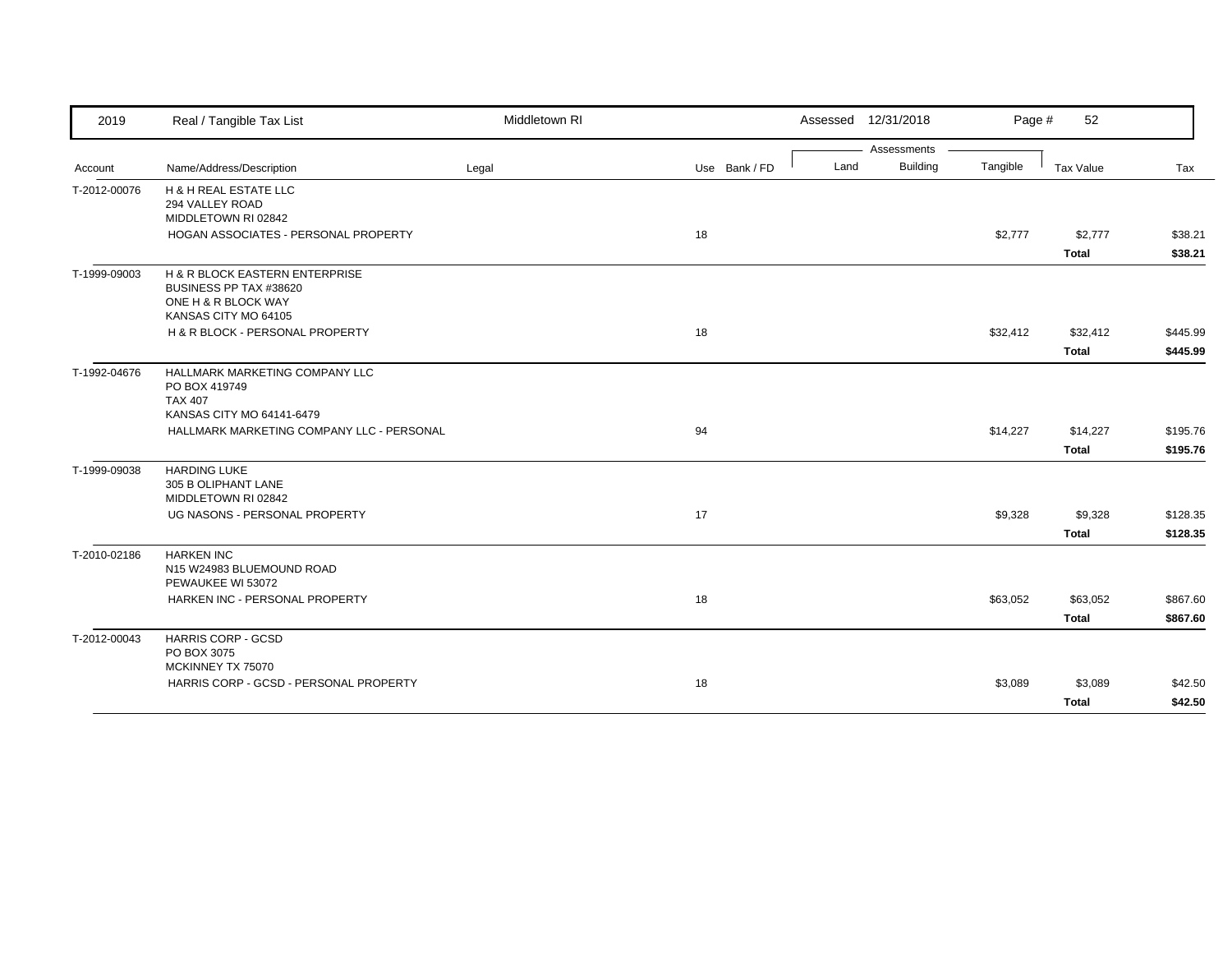| 2019         | Real / Tangible Tax List                                                                    | Middletown RI |               |      | Assessed 12/31/2018 | Page #      | 53                          |                            |
|--------------|---------------------------------------------------------------------------------------------|---------------|---------------|------|---------------------|-------------|-----------------------------|----------------------------|
|              |                                                                                             |               |               |      | Assessments         |             |                             |                            |
| Account      | Name/Address/Description                                                                    | Legal         | Use Bank / FD | Land | <b>Building</b>     | Tangible    | Tax Value                   | Tax                        |
| T-2019-00037 | <b>HASTIE MICHAEL &amp; CRYSTAL</b><br>207 OAK HOLLOW ROAD<br>SPRINGFIELD MA 01128          |               |               |      |                     |             |                             |                            |
|              | 37' CEDAR CREEK SILVER BACK - PERSONAL                                                      |               | 97            |      |                     | \$61,625    | \$61,625<br><b>Total</b>    | \$847.96<br>\$847.96       |
| T-2019-00036 | HASTIE MITCHELL & CAROLYN B<br>101 BEEBBE ROAD<br>WILBRAHAM MA 01095                        |               |               |      |                     |             |                             |                            |
|              | 34' ROCKWOOD WIND JAMMER - PERSONAL PROPERTY                                                |               | 97            |      |                     | \$24,000    | \$24,000                    | \$330.24                   |
|              |                                                                                             |               |               |      |                     |             | <b>Total</b>                | \$330.24                   |
| T-1992-04940 | HERSHEY CREAMERY CO<br>301 S CAMERON STREET<br>HARRISBURG PA 17101                          |               |               |      |                     |             |                             |                            |
|              | HERSHEY CREAMERY CO - PERSONAL PROPERTY                                                     |               | 94            |      |                     | \$5,953     | \$5,953                     | \$81.91                    |
|              |                                                                                             |               |               |      |                     |             | Total                       | \$81.91                    |
| T-1999-09232 | HEWLETT PACKARD FINANCIAL SERV<br>ATTN PROPERTY TAX<br>PO BOX 251209<br>PLANO TX 75025-1209 |               |               |      |                     |             |                             |                            |
|              | HEWLETT PACKARD FINANCIAL SERV - PERSONAL                                                   |               | 94            |      |                     | \$82,695    | \$82,695                    | \$1,137.88                 |
|              |                                                                                             |               |               |      |                     |             | <b>Total</b>                | \$1,137.88                 |
| T-2016-00063 | HIGI SH LLC<br>PO BOX 800729<br>DALLAS TX 75380                                             |               |               |      |                     |             |                             |                            |
|              | HIGI SH LLC - PERSONAL PROPERTY                                                             |               | 17            |      |                     | \$5,679     | \$5,679                     | \$78.14                    |
|              |                                                                                             |               |               |      |                     |             | <b>Total</b>                | \$78.14                    |
| T-2005-00622 | <b>HOME DEPOT USA</b><br>PROPERTY TAX DEPT - B-12<br>PO BOX 105842<br>ATLANTA GA 30348-5842 |               |               |      |                     |             |                             |                            |
|              | HOME DEPOT USA - PERSONAL PROPERTY                                                          |               | 18            |      |                     | \$1,101,101 | \$1,101,101<br><b>Total</b> | \$15,151.15<br>\$15,151.15 |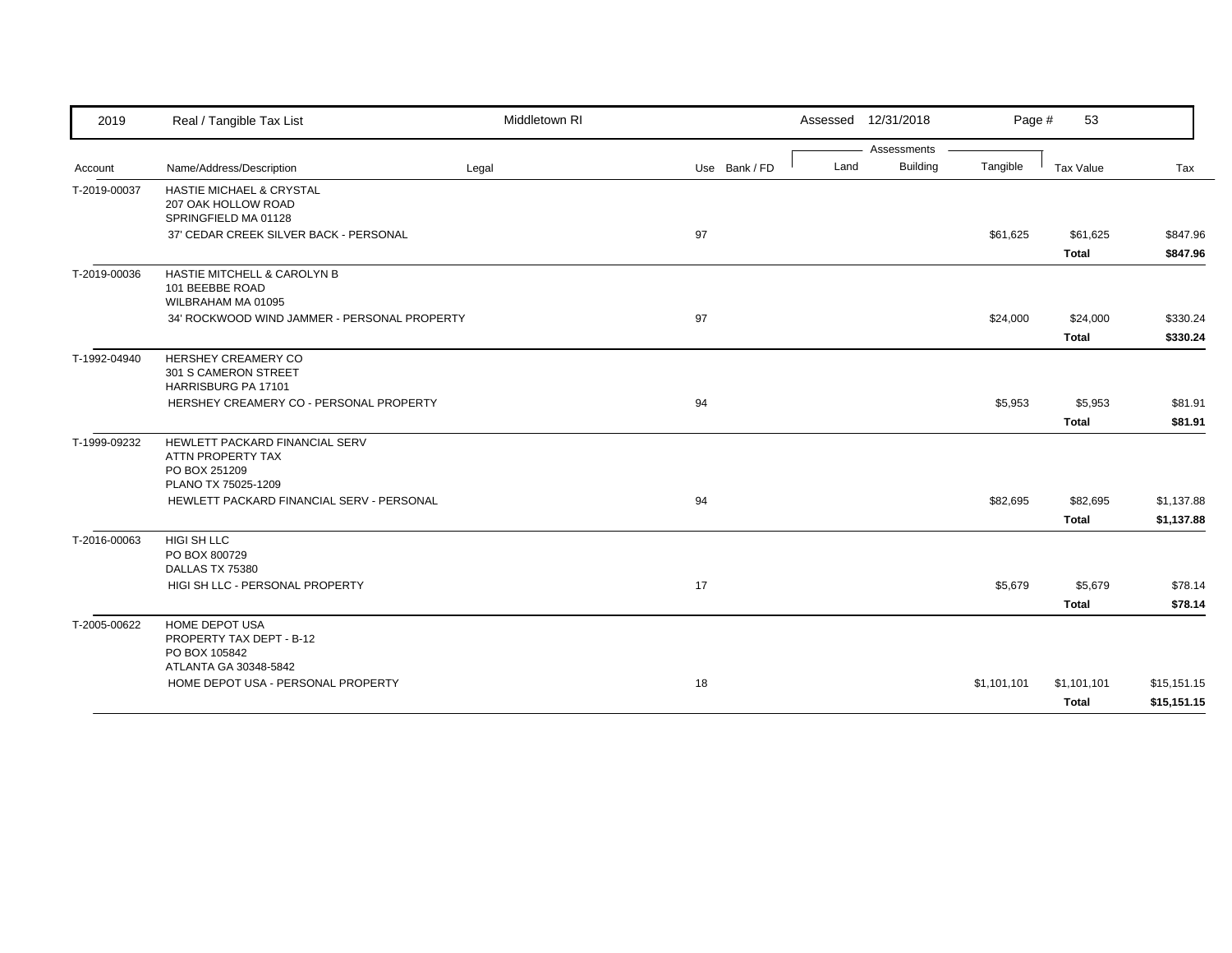| 2019         | Real / Tangible Tax List                                              | Middletown RI |               |      | Assessed 12/31/2018            | Page #    | 54                      |                    |
|--------------|-----------------------------------------------------------------------|---------------|---------------|------|--------------------------------|-----------|-------------------------|--------------------|
| Account      | Name/Address/Description                                              | Legal         | Use Bank / FD | Land | Assessments<br><b>Building</b> | Tangible  | Tax Value               | Tax                |
| T-1992-05079 | <b>HOOGENDOORN DICK &amp; VICTOR</b><br><b>408 TURNER ROAD</b>        |               |               |      |                                |           |                         |                    |
|              | MIDDLETOWN RI 02842                                                   |               |               |      |                                |           |                         |                    |
|              | HOOGENDOORN NURSERIES INC - PERSONAL                                  |               | 17            |      |                                | \$4,261   | \$4,261                 | \$58.63            |
|              |                                                                       |               |               |      |                                |           | Total                   | \$58.63            |
| T-2012-00075 | HOOK JOSEPH ESQ<br>294 VALLEY ROAD<br>MIDDLETOWN RI 02842             |               |               |      |                                |           |                         |                    |
|              | LAW OFFICE OF JOSEPH HOOK - PERSONAL                                  |               | 17            |      |                                | \$2,419   | \$2,419<br><b>Total</b> | \$33.29<br>\$33.29 |
| T-2005-00566 | HOSPITALITY PROPERTIES TRUST<br>PO BOX 696583<br>SAN ANTONIO TX 78269 |               |               |      |                                |           |                         |                    |
|              | COURTYARD BY MARRIOTT - PERSONAL PROPERTY                             |               | 18            |      |                                | \$548,495 | \$548,495               | \$7,547.29         |
|              |                                                                       |               |               |      |                                |           | <b>Total</b>            | \$7,547.29         |
| T-2011-00108 | HOURIHAN SUZANNE<br>287 THIRD BEACH RD<br>MIDDLETOWN RI 02842         |               |               |      |                                |           |                         |                    |
|              | NEWPORT EQUESTRIAN ACADEMY - PERSONAL                                 |               | 17            |      |                                | \$900     | \$900                   | \$12.38            |
|              |                                                                       |               |               |      |                                |           | <b>Total</b>            | \$12.38            |
| T-1992-00742 | <b>HPK INC</b>                                                        |               |               |      |                                |           |                         |                    |
|              | <b>15 AQUIDNECK AVENUE</b><br>MIDDLETOWN RI 02842                     |               |               |      |                                |           |                         |                    |
|              | TICKETS - PERSONAL PROPERTY                                           |               | 18            |      |                                | \$50,817  | \$50,817                | \$699.24           |
|              |                                                                       |               |               |      |                                |           | Total                   | \$699.24           |
| T-1994-00002 | <b>HUGHES NETWORK SYSTEMS LLC</b><br>PO BOX 460049                    |               |               |      |                                |           |                         |                    |
|              | PTS DEPT 804<br>HOUSTON TX 77056                                      |               |               |      |                                |           |                         |                    |
|              | HUGHES NETWORK SYSTEMS LLC - PERSONAL                                 |               | 18            |      |                                | \$2,175   | \$2,175                 | \$29.93            |
|              |                                                                       |               |               |      |                                |           | Total                   | \$29.93            |
| T-1995-00351 | HUNTER AUGUSTIN L JR                                                  |               |               |      |                                |           |                         |                    |
|              | 283 WEST MAIN ROAD                                                    |               |               |      |                                |           |                         |                    |
|              | MIDDLETOWN RI 02842-0401                                              |               |               |      |                                |           |                         |                    |
|              | AUGUSTIN HAIR STYLIST - PERSONAL PROPERTY                             |               | 17            |      |                                | \$600     | \$600                   | \$8.26             |
|              |                                                                       |               |               |      |                                |           | <b>Total</b>            | \$8.26             |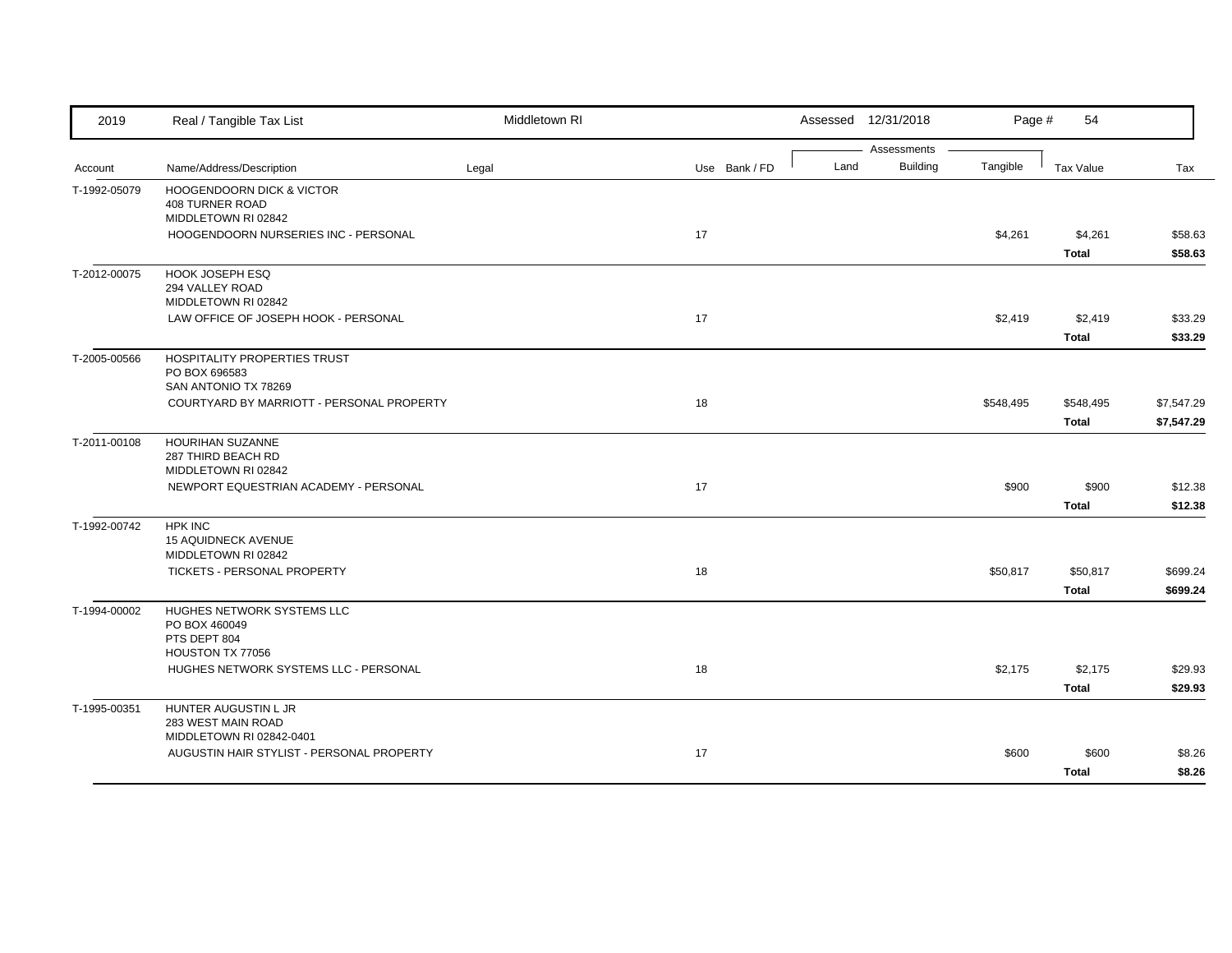| 2019         | Real / Tangible Tax List                                                                        | Middletown RI |               | Assessed 12/31/2018                    | Page #   | 55                       |                      |
|--------------|-------------------------------------------------------------------------------------------------|---------------|---------------|----------------------------------------|----------|--------------------------|----------------------|
| Account      | Name/Address/Description                                                                        | Legal         | Use Bank / FD | Assessments<br><b>Building</b><br>Land | Tangible | Tax Value                | Tax                  |
| T-2015-00024 | HUNTINGTON TECHNOLOGY FINANCE<br>2285 FRANKLIN ROAD<br>PO BOX 2017<br>BLOOMFIELD HILLS MI 48302 |               |               |                                        |          |                          |                      |
|              | HUNTINGTON TECHNOLOGY FINANCE - PERSONAL                                                        |               | 18            |                                        | \$1,959  | \$1,959<br><b>Total</b>  | \$26.96<br>\$26.96   |
| T-2017-00025 | HUNTINGTON TECHNOLOGY FINANCE<br>2285 FRANKLIN ROAD<br>BLOOMFIELD HILLS MI 48302                |               |               |                                        |          |                          |                      |
|              | HUNTINGTON TECHNOLOGY FINANCE - PERSONAL                                                        |               | 18            |                                        | \$9,929  | \$9,929<br><b>Total</b>  | \$136.62<br>\$136.62 |
| T-2018-00024 | HUNTINGTON TECHNOLOGY FINANCE<br>2285 FRANKLIN ROAD<br>BLOOMFIELD HILLS MI 48302                |               |               |                                        |          |                          |                      |
|              | HUNTINGTON TECHNOLOGY FINANCE - PERSONAL                                                        |               | 94            |                                        | \$27,302 | \$27,302<br><b>Total</b> | \$375.68<br>\$375.68 |
| T-2019-00027 | HUNTINGTON TECHNOLOGY FINANCE<br>2285 FRANKLIN ROAD<br>BLOOMFIELD HILLS MI 48302                |               |               |                                        |          |                          |                      |
|              | HUNTINGTON TECHNOLOGY FINANCE - PERSONAL                                                        |               | 17            |                                        | \$9,111  | \$9,111<br><b>Total</b>  | \$125.37<br>\$125.37 |
| T-2004-00567 | HYG FINANCIAL SERVICES INC<br>PO BOX 36200<br>PROPERTY TAX COMPLIANCE<br>BILLINGS MT 59107-6200 |               |               |                                        |          |                          |                      |
|              | HYG FINANCIAL SERVICES INC - PERSONAL PROPERTY                                                  |               | 94            |                                        | \$13,986 | \$13,986<br><b>Total</b> | \$192.45<br>\$192.45 |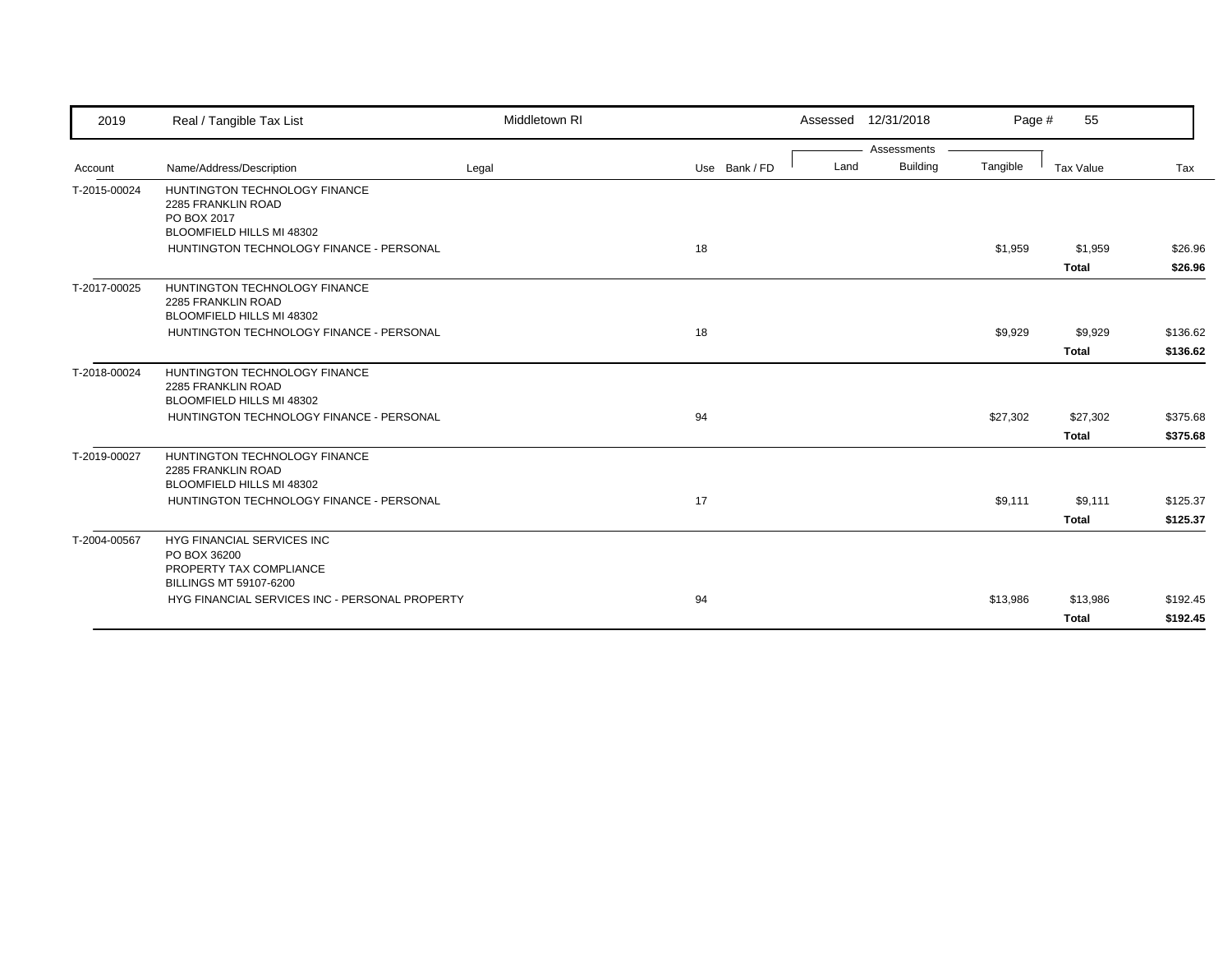| 2019         | Real / Tangible Tax List                                                                                     | Middletown RI |               |      | Assessed 12/31/2018     | Page #   | 56                       |                      |
|--------------|--------------------------------------------------------------------------------------------------------------|---------------|---------------|------|-------------------------|----------|--------------------------|----------------------|
| Account      | Name/Address/Description                                                                                     | Legal         | Use Bank / FD | Land | Assessments<br>Building | Tangible | Tax Value                | Tax                  |
| T-2012-00024 | I SQUARED SYSTEMS LLC<br>55 JOHN CLARKE ROAD<br>MIDDLETOWN RI 02842                                          |               |               |      |                         |          |                          |                      |
|              | I SQUARED SYSTEMS LLC - PERSONAL PROPERTY                                                                    |               | 17            |      |                         | \$8,531  | \$8,531<br><b>Total</b>  | \$117.39<br>\$117.39 |
| T-2018-00049 | <b>IBM CREDIT LLC</b><br>150 KETTLETOWN ROAD<br>PO BOX 1159<br>SOUTHBURY CT 06488                            |               |               |      |                         |          |                          |                      |
|              | AT & T SERVICES INC - 1139744 - PERSONAL PROPERTY                                                            |               | 17            |      |                         | \$552    | \$552<br><b>Total</b>    | \$7.60<br>\$7.60     |
| T-2012-00011 | ICI SERVICES CORPORATION<br>500 VIKING DRIVE<br><b>STE 400</b><br>VIRGINIA BEACH VA 23452                    |               |               |      |                         |          |                          |                      |
|              | ICI SERVICES CORPORATION - PERSONAL PROPERTY                                                                 |               | 17            |      |                         | \$5,486  | \$5,486<br><b>Total</b>  | \$75.49<br>\$75.49   |
| T-1992-04010 | IGT GLOBAL SOLUTIONS CORP<br><b>TAX DEPARTMENT</b><br>10 MEMORIAL BLVD<br>PROVIDENCE RI 02903                |               |               |      |                         |          |                          |                      |
|              | IGT GLOBAL SOLUTIONS CORP - PERSONAL PROPERTY                                                                |               | 94            |      |                         | \$41,327 | \$41,327<br><b>Total</b> | \$568.66<br>\$568.66 |
| T-2017-00024 | <b>IHOP RESTAURANTS LLC</b><br>C/O DUCHARME MCMILLEN & ASSOC<br>PO BOX 80615<br><b>INDIANAPOLIS IN 46280</b> |               |               |      |                         |          |                          |                      |
|              | IHOP #4701 - PERSONAL PROPERTY                                                                               |               | 18            |      |                         | \$5,911  | \$5,911<br><b>Total</b>  | \$81.34<br>\$81.34   |
| T-1996-00501 | <b>INNERLIGHT ASSOCIATES INC</b><br>850 AQUIDNECK AVENUE<br>MIDDLETOWN RI 02842                              |               |               |      |                         |          |                          |                      |
|              | INNERLIGHT YOGA & MEDIATION - PERSONAL                                                                       |               | 18            |      |                         | \$5,315  | \$5,315<br><b>Total</b>  | \$73.13<br>\$73.13   |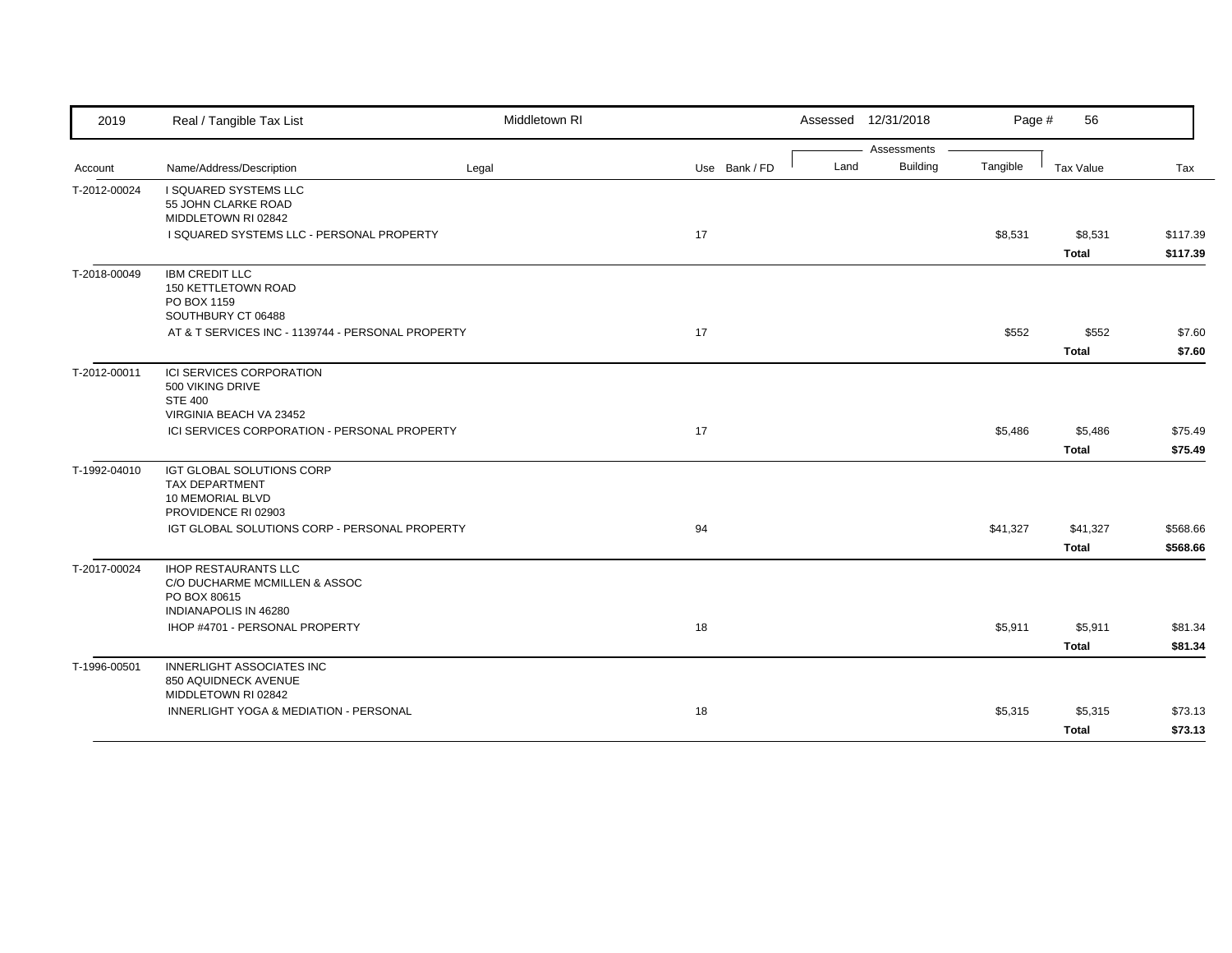| 2019         | Real / Tangible Tax List                                                                                        | Middletown RI |               | Assessed 12/31/2018 |                 | Page #   | 57                       |                      |
|--------------|-----------------------------------------------------------------------------------------------------------------|---------------|---------------|---------------------|-----------------|----------|--------------------------|----------------------|
|              |                                                                                                                 |               |               |                     | Assessments     |          |                          |                      |
| Account      | Name/Address/Description                                                                                        | Legal         | Use Bank / FD | Land                | <b>Building</b> | Tangible | Tax Value                | Tax                  |
| T-2005-00623 | INNOVATIVE HOME SYSTEMS INC<br>PO BOX 4039<br>MIDDLETOWN RI 02842                                               |               |               |                     |                 |          |                          |                      |
|              | INNOVATIVE HOME SYSTEMS INC - PERSONAL                                                                          |               | 18            |                     |                 | \$23,611 | \$23,611<br><b>Total</b> | \$324.89<br>\$324.89 |
| T-2014-00037 | INTERFACE SECURITY SYSTEMS LLC<br>C/O BROWN SMITH WALLACE<br>6 CITYPLACE DRIVE - SUITE 800<br>ST LOUIS MO 63141 |               |               |                     |                 |          |                          |                      |
|              | INTERFACE SECURITY SYSTEMS - PERSONAL                                                                           |               | 18            |                     |                 | \$1,178  | \$1,178<br><b>Total</b>  | \$16.21<br>\$16.21   |
| T-2017-00039 | INTERGRATED MGMT SOLUTIONS INC<br>PO BOX 52<br>JAMESTOWN RI 02835                                               |               |               |                     |                 |          |                          |                      |
|              | INTEGRATED MGMT SOLUTIONS INC - PERSONAL                                                                        |               | 17            |                     |                 | \$4,396  | \$4,396<br><b>Total</b>  | \$60.49<br>\$60.49   |
| T-2006-03171 | <b>INTWALA RAKESH</b><br>360 WEST MAIN ROAD<br>MIDDLETOWN RI 02842                                              |               |               |                     |                 |          |                          |                      |
|              | AUDIO DEZIGN - PERSONAL PROPERTY                                                                                |               | 18            |                     |                 | \$20,300 | \$20,300<br><b>Total</b> | \$279.33<br>\$279.33 |
| T-1992-05268 | <b>ISLAND ASSOCIATES INC</b><br>1015 AQUIDENCK AVENUE<br>STE <sub>5</sub><br>MIDDLETOWN RI 02842                |               |               |                     |                 |          |                          |                      |
|              | ISLAND ASSOCIATES INC - PERSONAL PROPERTY                                                                       |               | 17            |                     |                 | \$3,600  | \$3,600<br><b>Total</b>  | \$49.54<br>\$49.54   |
| T-1992-05281 | <b>ISLAND ELEMENTS INC</b><br>86 & 89 AQUIDNECK AVENUE<br>MIDDLETOWN RI 02842                                   |               |               |                     |                 |          |                          |                      |
|              | ISLAND SURF & SPORT - PERSONAL PROPERTY                                                                         |               | 18            |                     |                 | \$31,572 | \$31,572<br><b>Total</b> | \$434.43<br>\$434.43 |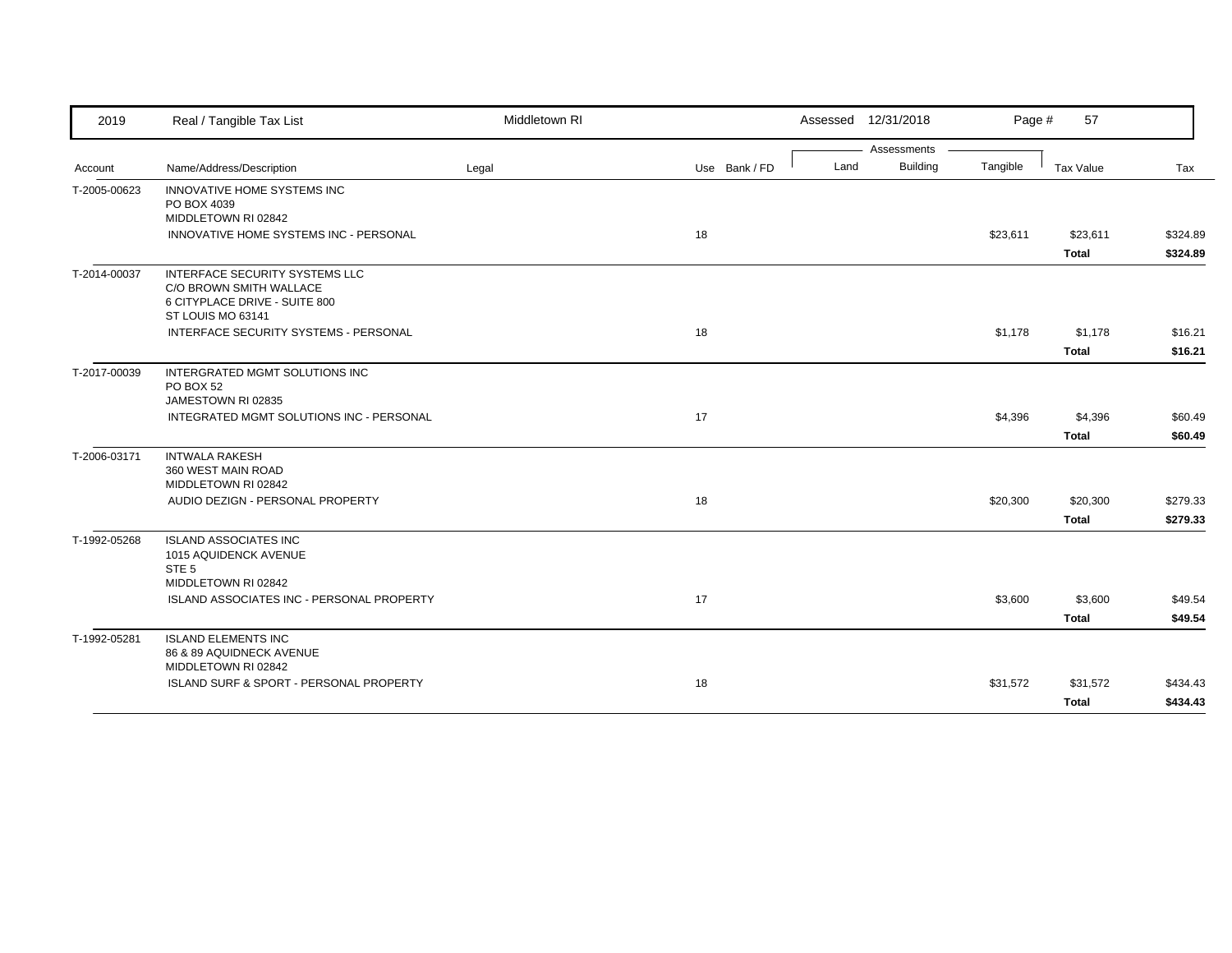| 2019         | Real / Tangible Tax List                                                                                                  | Middletown RI |               | Assessed | 12/31/2018                     | Page #    | 58                       |                          |
|--------------|---------------------------------------------------------------------------------------------------------------------------|---------------|---------------|----------|--------------------------------|-----------|--------------------------|--------------------------|
| Account      | Name/Address/Description                                                                                                  | Legal         | Use Bank / FD | Land     | Assessments<br><b>Building</b> | Tangible  | Tax Value                | Tax                      |
| T-2008-02031 | <b>ISLAND HOTEL GROUP LLC</b><br>PO BOX 2516<br>FALL RIVER MA 02720<br>RESIDENCE INN BY MARRIOTT - PERSONAL PROPERTY      |               | 18            |          |                                | \$200,174 | \$200,174<br>Total       | \$2,754.39<br>\$2,754.39 |
| T-1993-10015 | <b>ISLAND MANAGEMENT INC</b><br>1223 GREEN END AVENUE<br>MIDDLETOWN RI 02842-5705<br>FLO'S CLAM SHACK - PERSONAL PROPERTY |               | 18            |          |                                | \$31,780  | \$31,780<br><b>Total</b> | \$437.29<br>\$437.29     |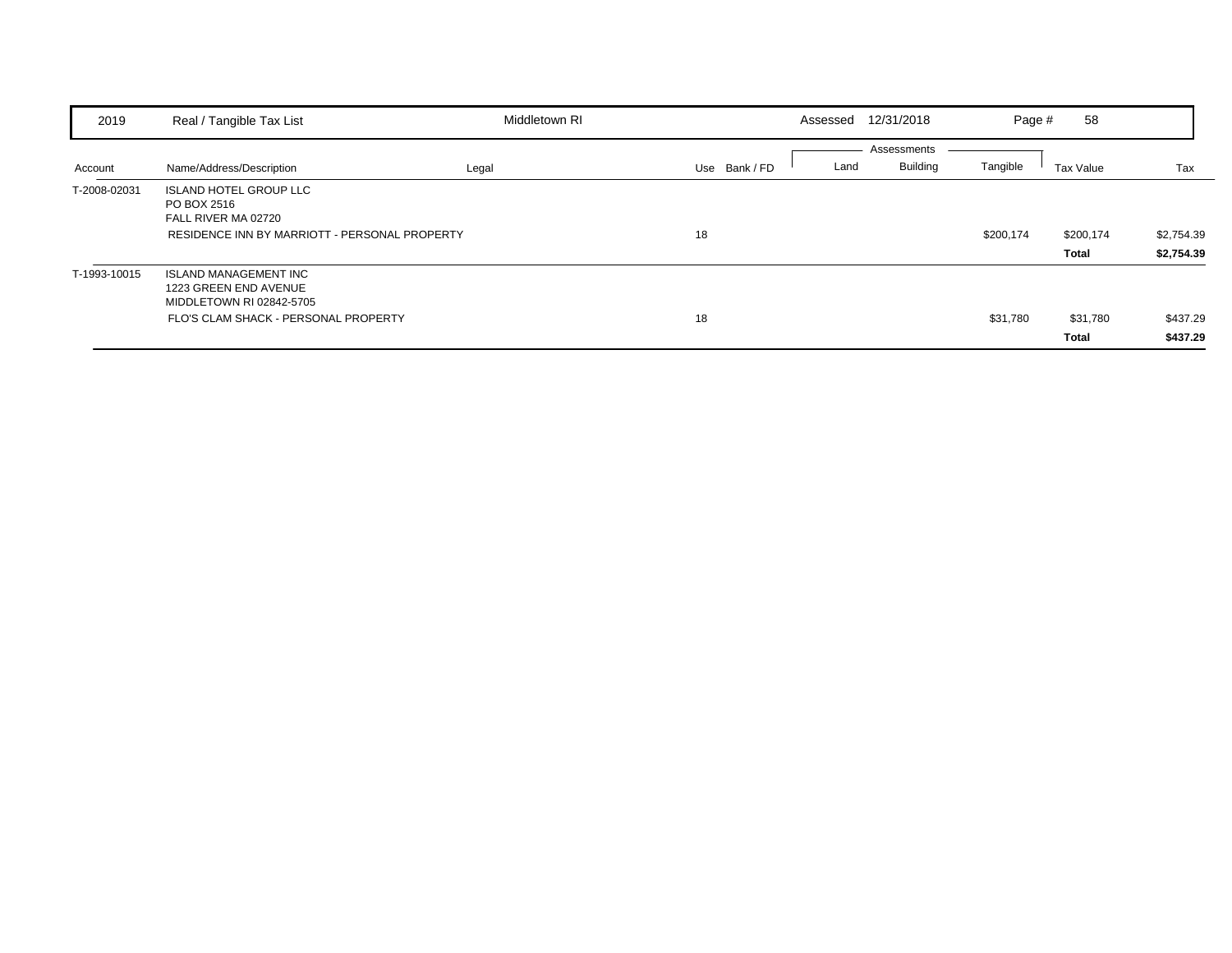| 2019         | Real / Tangible Tax List                                                | Middletown RI |               |      | Assessed 12/31/2018     | Page #    | 59                        |                          |
|--------------|-------------------------------------------------------------------------|---------------|---------------|------|-------------------------|-----------|---------------------------|--------------------------|
| Account      | Name/Address/Description                                                | Legal         | Use Bank / FD | Land | Assessments<br>Building | Tangible  | Tax Value                 | Tax                      |
| T-2003-00578 | J & S ROOFING INC<br>31 BEACON STREET                                   |               |               |      |                         |           |                           |                          |
|              | MIDDLETOWN RI 02842<br>J & S ROOFING - PERSONAL PROPERTY                |               | 17            |      |                         | \$1,786   | \$1,786<br><b>Total</b>   | \$24.58<br>\$24.58       |
| T-2005-00571 | JALARAM VANI LLC<br>1359 WEST MAIN ROAD<br>MIDDLETOWN RI 02842          |               |               |      |                         |           |                           |                          |
|              | AMBASSADOR INN THE - PERSONAL PROPERTY                                  |               | 18            |      |                         | \$29,600  | \$29,600<br><b>Total</b>  | \$407.30<br>\$407.30     |
| T-1992-05291 | JAM CONSTRUCTION CO INC<br>1700 WEST MAIN ROAD<br>MIDDLETOWN RI 02842   |               |               |      |                         |           |                           |                          |
|              | JAM CONSTRUCTION CO INC - PERSONAL PROPERTY                             |               | 18            |      |                         | \$221,138 | \$221,138<br><b>Total</b> | \$3,042.86<br>\$3,042.86 |
| T-2015-00023 | JAMS PIZZERIA LLC<br>872 WEST MAIN ROAD<br>MIDDLETOWN RI 02842          |               |               |      |                         |           |                           |                          |
|              | PIEZONI'S - PERSONAL PROPERTY                                           |               | 18            |      |                         | \$37,507  | \$37,507<br><b>Total</b>  | \$516.10<br>\$516.10     |
| T-1992-05353 | <b>JANCO INC</b><br>PO BOX 8819<br>CRANSTON RI 02920                    |               |               |      |                         |           |                           |                          |
|              | BURGER KING #1221 - PERSONAL PROPERTY                                   |               | 18            |      |                         | \$30,510  | \$30,510<br>Total         | \$419.82<br>\$419.82     |
| T-2004-00558 | <b>JANSSEN FAMILY CHIROPRACTIC</b><br>850 AQUIDNECK AVENUE<br>REAR B-12 |               |               |      |                         |           |                           |                          |
|              | MIDDLETOWN RI 02842<br>JANSSEN FAMILY CHIROPRACTIC - PERSONAL           |               | 17            |      |                         | \$4,027   | \$4,027<br>Total          | \$55.41<br>\$55.41       |
| T-2003-00559 | JE CATERING INC<br>224 JOHN CLARKE ROAD<br>MIDDLETOWN RI 02842          |               |               |      |                         |           |                           |                          |
|              | BLACKSTONE CATERERS - PERSONAL PROPERTY                                 |               | 18            |      |                         | \$120,793 | \$120,793<br><b>Total</b> | \$1,662.11<br>\$1,662.11 |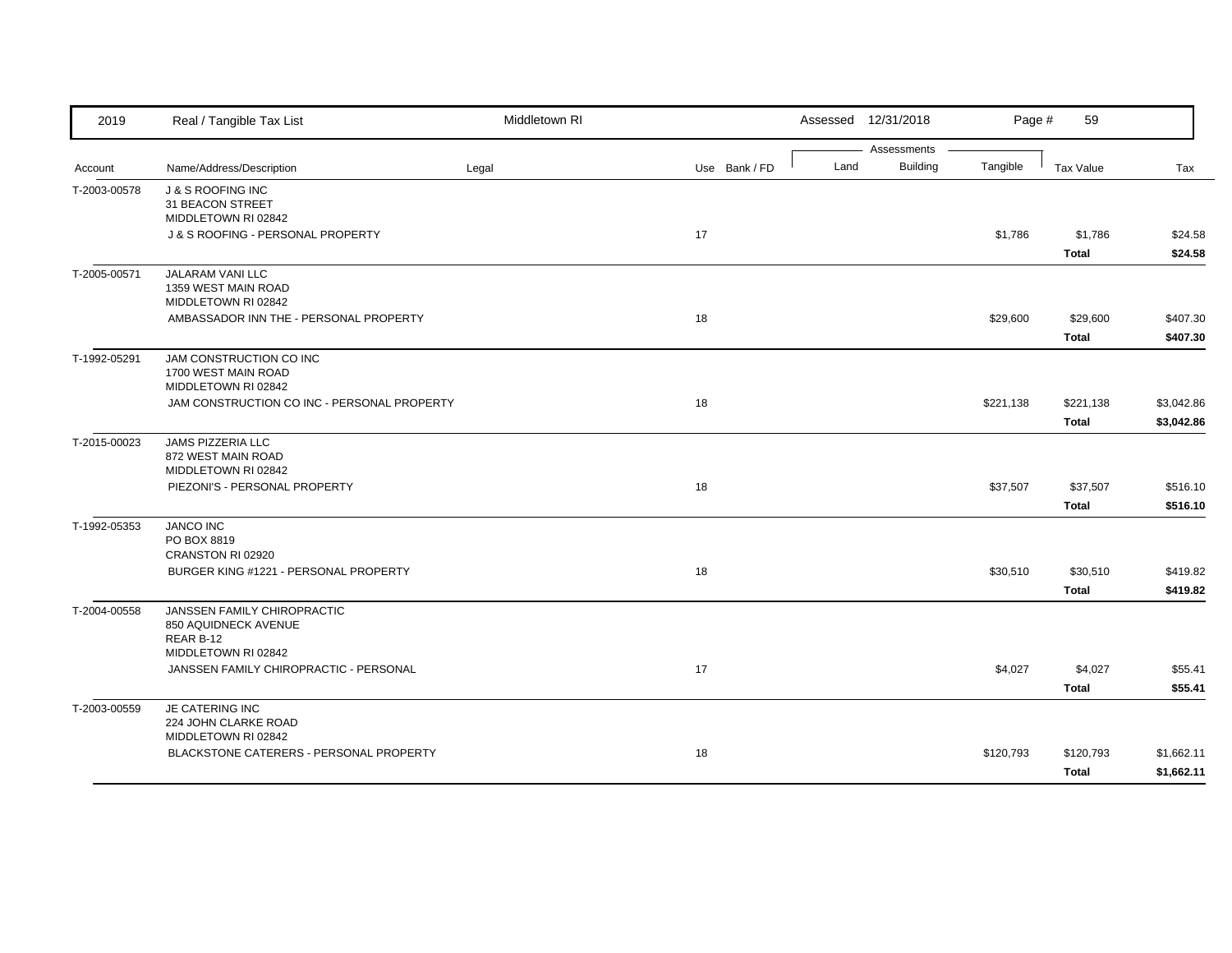| 2019         | Real / Tangible Tax List                                                 | Middletown RI |               |      | Assessed 12/31/2018 | Page #   | 60           |          |
|--------------|--------------------------------------------------------------------------|---------------|---------------|------|---------------------|----------|--------------|----------|
|              |                                                                          |               |               |      | Assessments         |          |              |          |
| Account      | Name/Address/Description                                                 | Legal         | Use Bank / FD | Land | <b>Building</b>     | Tangible | Tax Value    | Tax      |
| T-1999-09017 | JENKINS WOODWORKING INC<br>1150 AQUIDNECK AVENUE<br>MIDDLETOWN RI 02842  |               |               |      |                     |          |              |          |
|              | JENKINS CONSTRUCTION CO - PERSONAL PROPERTY                              |               | 18            |      |                     | \$13,174 | \$13,174     | \$181.27 |
|              |                                                                          |               |               |      |                     |          | <b>Total</b> | \$181.27 |
| T-2008-02037 | JFA SECURITY & CONSULTING SERV<br>641 JEPSON LANE<br>MIDDLETOWN RI 02842 |               |               |      |                     |          |              |          |
|              | JFA SECURITY & CONSULTING - PERSONAL PROPERTY                            |               | 17            |      |                     | \$2,745  | \$2,745      | \$37.77  |
|              |                                                                          |               |               |      |                     |          | <b>Total</b> | \$37.77  |
| T-2016-00016 | <b>JIN SHANJI</b><br>957 WEST MAIN ROAD<br>UNITS B <sub>2</sub> & C      |               |               |      |                     |          |              |          |
|              | MIDDLETOWN RI 02842                                                      |               | 18            |      |                     |          |              |          |
|              | CHARMING NAIL & SPA - PERSONAL PROPERTY                                  |               |               |      |                     | \$24,220 | \$24,220     | \$333.27 |
|              |                                                                          |               |               |      |                     |          | <b>Total</b> | \$333.27 |
| T-2009-01397 | JJ NEWPORT GROUP INC<br>216 GRAY CRAIG ROAD<br>MIDDLETOWN RI 02842       |               |               |      |                     |          |              |          |
|              | JJ NEWPORT GROUP INC - PERSONAL PROPERTY                                 |               | 17            |      |                     | \$3,100  | \$3,100      | \$42.66  |
|              |                                                                          |               |               |      |                     |          | <b>Total</b> | \$42.66  |
| T-2011-00056 | JL ELECTRIC INC<br>307 OLIPHANT LANE<br>UNIT <sub>2</sub>                |               |               |      |                     |          |              |          |
|              | MIDDLETOWN RI 02842                                                      |               |               |      |                     |          |              |          |
|              | JL ELECTRIC - PERSONAL PROPERTY                                          |               | 17            |      |                     | \$4,245  | \$4,245      | \$58.41  |
|              |                                                                          |               |               |      |                     |          | <b>Total</b> | \$58.41  |
| T-1999-09074 | JLPH ACQUISITIONS INC<br>796 AQUIDNECK AVENUE<br>MIDDLETOWN RI 02842     |               |               |      |                     |          |              |          |
|              | PIZZA HOLLYWOOD - PERSONAL PROPERTY                                      |               | 18            |      |                     | \$22,130 | \$22,130     | \$304.51 |
|              |                                                                          |               |               |      |                     |          | <b>Total</b> | \$304.51 |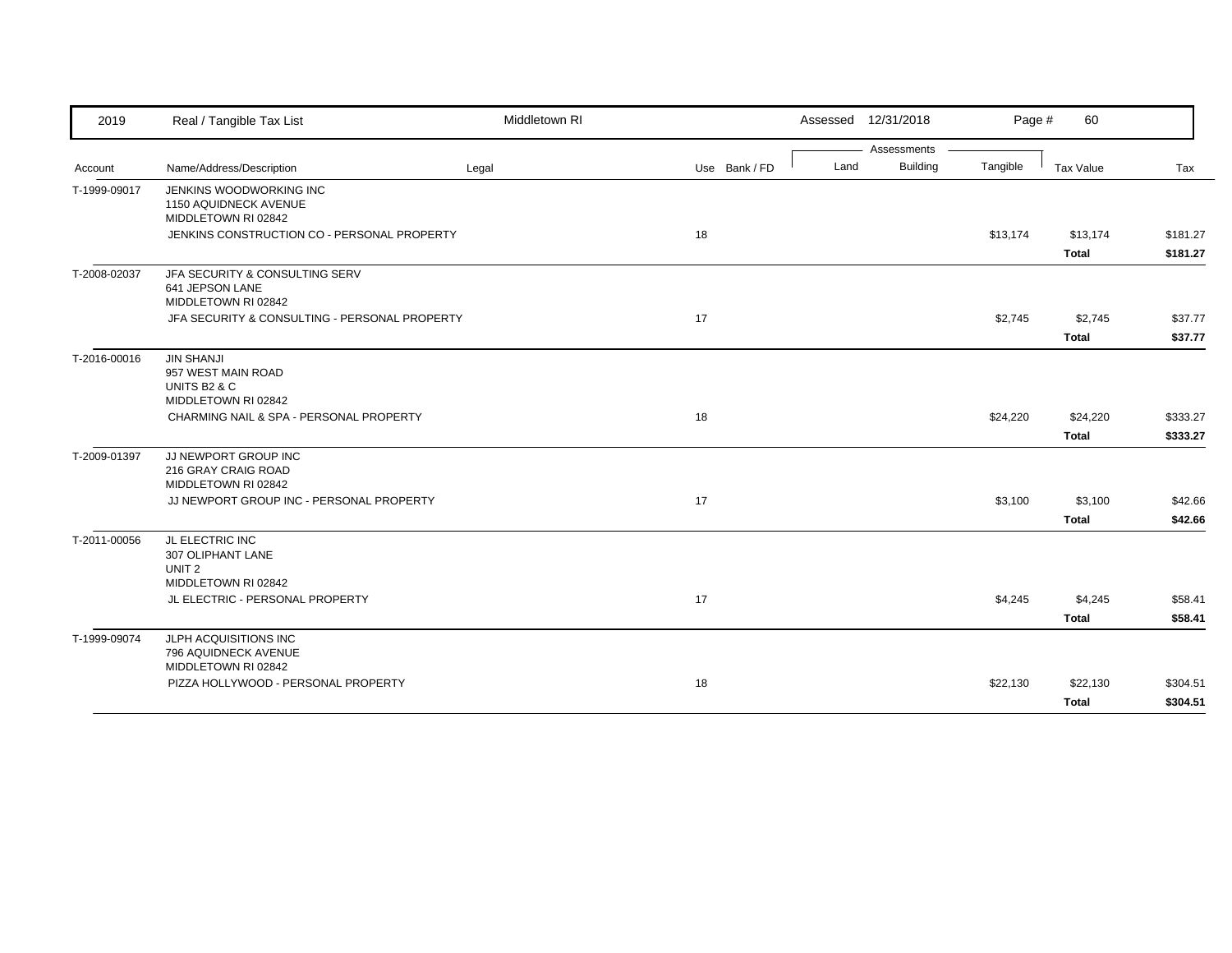| 2019         | Real / Tangible Tax List                                               | Middletown RI |               | 12/31/2018<br>Assessed          | Page #   | 61                       |                      |
|--------------|------------------------------------------------------------------------|---------------|---------------|---------------------------------|----------|--------------------------|----------------------|
| Account      | Name/Address/Description                                               | Legal         | Use Bank / FD | Assessments<br>Building<br>Land | Tangible | <b>Tax Value</b>         | Tax                  |
| T-1992-05301 | <b>JM COOPER COMPANY</b><br>PO BOX 4691<br>MIDDLETOWN RI 02842         |               |               |                                 |          |                          |                      |
|              | JM COOPER COMPANY - PERSONAL PROPERTY                                  |               | 18            |                                 | \$6,081  | \$6,081<br><b>Total</b>  | \$83.67<br>\$83.67   |
| T-1992-05447 | JOHNNYS GETTY SERVICE INC<br>795 WEST MAIN ROAD<br>MIDDLETOWN RI 02842 |               |               |                                 |          |                          |                      |
|              | JOHNNY'S GETTY SERVICE INC - PERSONAL PROPERTY                         |               | 18            |                                 | \$21,973 | \$21,973<br><b>Total</b> | \$302.35<br>\$302.35 |
| T-1992-05472 | <b>JOHNSON GINA</b><br>1138 AQUIDNECK AVENUE<br>MIDDLETOWN RI 02842    |               |               |                                 |          |                          |                      |
|              | GINA'S BEAUTY SALON - PERSONAL PROPERTY                                |               | 17            |                                 | \$1,131  | \$1,131<br><b>Total</b>  | \$15.56<br>\$15.56   |
| T-1992-05501 | JONES GEOFFREY G DMD<br>700 AQUIDNECK AVENUE<br>MIDDLETOWN RI 02842    |               |               |                                 |          |                          |                      |
|              | <b>ISLAND DENTAL HEALTH - PERSONAL PROPERTY</b>                        |               | 18            |                                 | \$20,828 | \$20,828<br><b>Total</b> | \$286.59<br>\$286.59 |
| T-2015-00017 | <b>JONES HEIDI</b><br>2788B EAST MAIN ROAD<br>PORTSMOUTH RI 02871      |               |               |                                 |          |                          |                      |
|              | HEIDI'S FITNESS STUDIO - PERSONAL PROPERTY                             |               | 17            |                                 | \$5,700  | \$5,700<br><b>Total</b>  | \$78.43<br>\$78.43   |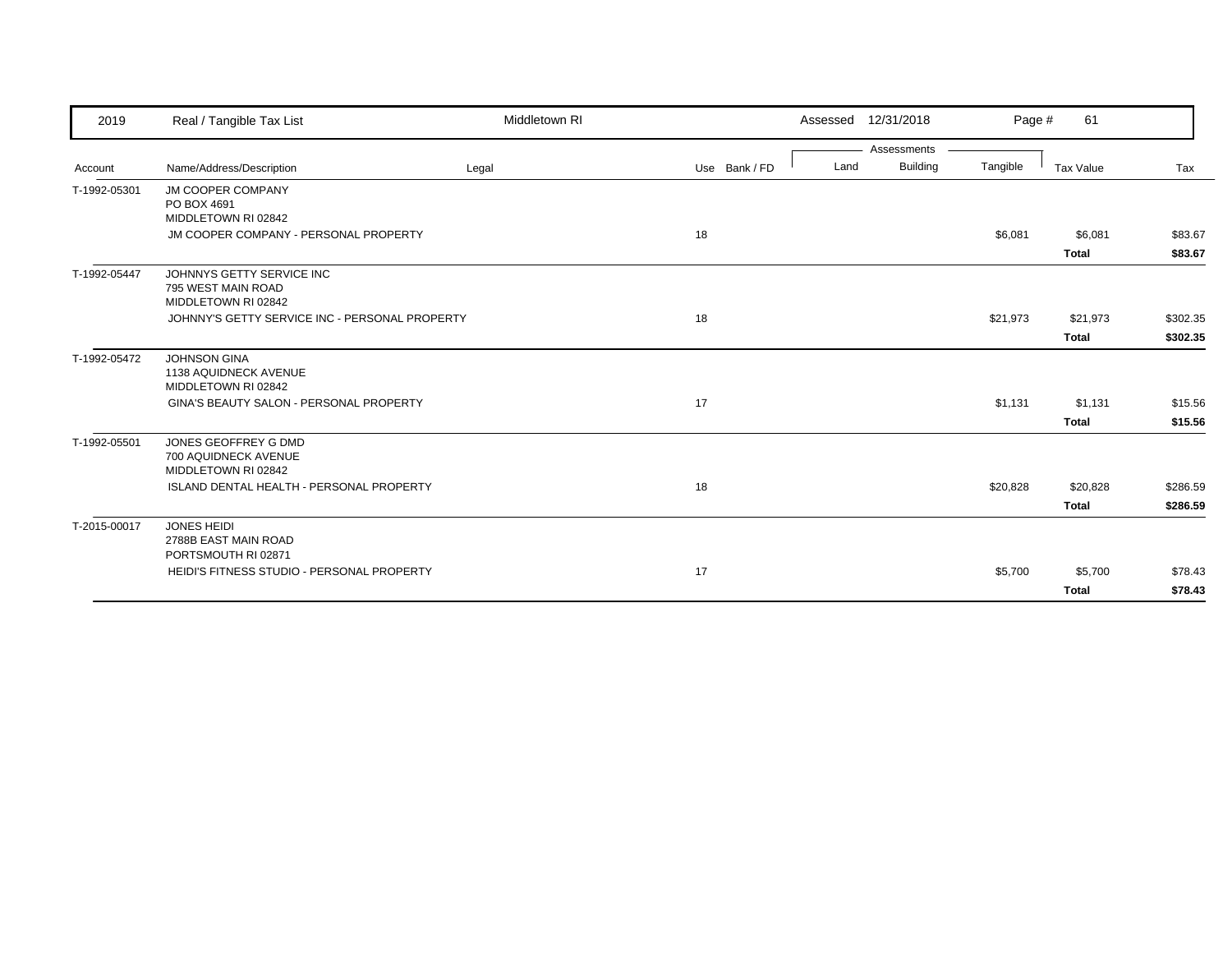| 2019         | Real / Tangible Tax List                               | Middletown RI |               |      | Assessed 12/31/2018 | Page #    | 62           |            |
|--------------|--------------------------------------------------------|---------------|---------------|------|---------------------|-----------|--------------|------------|
|              |                                                        |               |               |      | Assessments         |           |              |            |
| Account      | Name/Address/Description                               | Legal         | Use Bank / FD | Land | <b>Building</b>     | Tangible  | Tax Value    | Tax        |
| T-1992-05548 | K & E CORPORATION                                      |               |               |      |                     |           |              |            |
|              | 14 WEDGEWOOD DRIVE<br>MIDDLETOWN RI 02842              |               |               |      |                     |           |              |            |
|              | RHEA'S RESTAURANT - PERSONAL PROPERTY                  |               | 18            |      |                     | \$54,418  | \$54,418     | \$748.79   |
|              |                                                        |               |               |      |                     |           | <b>Total</b> | \$748.79   |
| T-1994-00336 | K WORLD ENTERPRISES                                    |               |               |      |                     |           |              |            |
|              | 70 WEST MAIN ROAD                                      |               |               |      |                     |           |              |            |
|              | MIDDLETOWN RI 02842                                    |               |               |      |                     |           |              |            |
|              | KS AUTO REPAIR - PERSONAL PROPERTY                     |               | 17            |      |                     | \$7,298   | \$7,298      | \$100.42   |
|              |                                                        |               |               |      |                     |           | <b>Total</b> | \$100.42   |
| T-2006-03121 | KAHN LITWIN RENZA & CO LTD                             |               |               |      |                     |           |              |            |
|              | <b>ATTN CRAIG CAMERON</b>                              |               |               |      |                     |           |              |            |
|              | 951 NORTH MAIN ST<br>PROVIDENCE RI 02904               |               |               |      |                     |           |              |            |
|              | KAHN LITWIN RENZA & CO LTD - PERSONAL PROPERTY         |               | 18            |      |                     | \$15,656  | \$15,656     | \$215.43   |
|              |                                                        |               |               |      |                     |           | <b>Total</b> |            |
|              |                                                        |               |               |      |                     |           |              | \$215.43   |
| T-2013-00016 | <b>KANBUN CORPORATION</b><br>7 BROOKS AVENUE - SUITE 3 |               |               |      |                     |           |              |            |
|              | NEWPORT RI 02840                                       |               |               |      |                     |           |              |            |
|              | AMERIKICK - PERSONAL PROPERTY                          |               | 17            |      |                     | \$3,560   | \$3,560      | \$48.99    |
|              |                                                        |               |               |      |                     |           | <b>Total</b> | \$48.99    |
| T-1992-09650 | KARNS ROBERT T                                         |               |               |      |                     |           |              |            |
|              | 6 VALLEY ROAD                                          |               |               |      |                     |           |              |            |
|              | MIDDLETOWN RI 02842                                    |               |               |      |                     |           |              |            |
|              | KARNS LAW GROUP - PERSONAL PROPERTY                    |               | 18            |      |                     | \$22,527  | \$22,527     | \$309.97   |
|              |                                                        |               |               |      |                     |           | <b>Total</b> | \$309.97   |
| T-2017-00037 | KASHAC LLC                                             |               |               |      |                     |           |              |            |
|              | 128 UNION STREET - STE 504                             |               |               |      |                     |           |              |            |
|              | NEW BEDFORD MA 02740<br>MCDONALD'S - PERSONAL PROPERTY |               | 18            |      |                     |           |              |            |
|              |                                                        |               |               |      |                     | \$143,514 | \$143,514    | \$1,974.75 |
|              |                                                        |               |               |      |                     |           | <b>Total</b> | \$1,974.75 |
| T-2017-00038 | <b>KASHAC LLC</b>                                      |               |               |      |                     |           |              |            |
|              | 128 UNION STREET - STE 504<br>NEW BEDFORD MA 02740     |               |               |      |                     |           |              |            |
|              | MCDONALD'S - PERSONAL PROPERTY                         |               | 18            |      |                     | \$174,936 | \$174,936    | \$2,407.12 |
|              |                                                        |               |               |      |                     |           | <b>Total</b> | \$2,407.12 |
|              |                                                        |               |               |      |                     |           |              |            |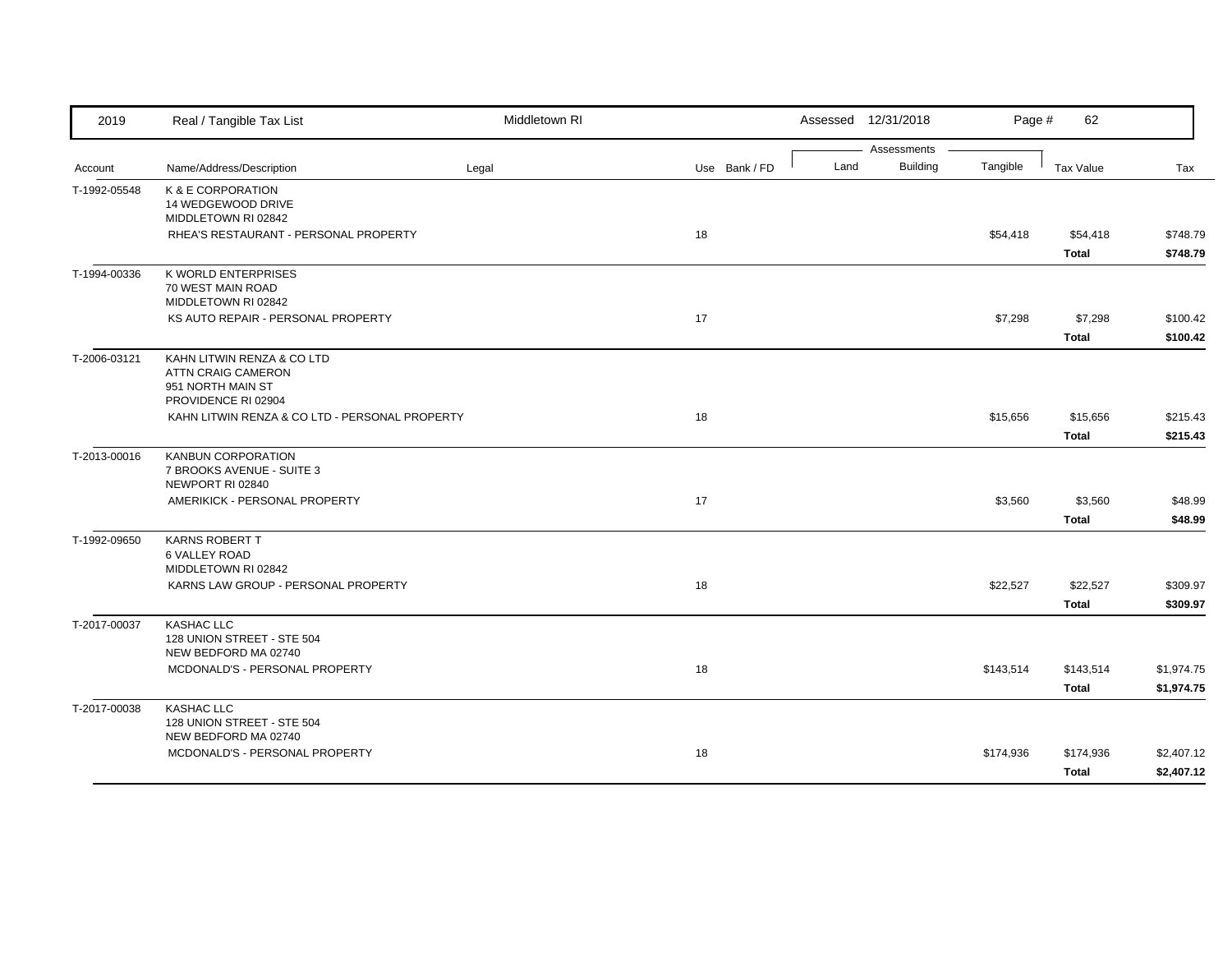| 2019         | Real / Tangible Tax List                                                                                                  | Middletown RI |               |      | Assessed 12/31/2018            | Page #    | 63                                       |                                  |
|--------------|---------------------------------------------------------------------------------------------------------------------------|---------------|---------------|------|--------------------------------|-----------|------------------------------------------|----------------------------------|
| Account      | Name/Address/Description                                                                                                  | Legal         | Use Bank / FD | Land | Assessments<br><b>Building</b> | Tangible  | Tax Value                                | Tax                              |
| T-1992-05632 | KEHEW & VAILLANCOURT INSURANCE<br>1224 WEST MAIN ROAD<br>MIDDLETOWN RI 02842<br>KEHEW & VAILLANCOURT INSURANCE - PERSONAL |               | 18            |      |                                | \$2,300   | \$2,300<br><b>Total</b>                  | \$31.65<br>\$31.65               |
| T-1992-05629 | KEHEW KENNETH A<br>74 VALLEY ROAD<br>MIDDLETOWN RI 02842<br>KEHEW KENNETH A DDS - PERSONAL PROPERTY                       |               | 18            |      |                                | \$30,254  | \$30,254                                 | \$416.30                         |
| T-1992-05664 | <b>KELLY &amp; PICERNE INC</b><br>75 LAMBERT LYNN HIGHWAY<br>WARWICK RI 02886<br>KELLY & PICERNE INC - PERSONAL PROPERTY  |               | 18            |      |                                | \$16,412  | <b>Total</b><br>\$16,412<br><b>Total</b> | \$416.30<br>\$225.83<br>\$225.83 |
| T-1992-05718 | <b>KEMPENAAR CATERING LLC</b><br>1105 EAST MAIN ROAD<br>MIDDLETOWN RI 02842<br>KEMPENAAR'S CLAMBAKE CLUB - PERSONAL       |               | 18            |      |                                | \$19,467  | \$19,467<br>Total                        | \$267.87<br>\$267.87             |
| T-1992-01111 | KEMPENAAR REAL ESTATES INC<br>351 WEST MAIN ROAD<br>MIDDLETOWN RI 02842<br>HOWARD JOHNSON MOTOR LODGE - PERSONAL          |               | 18            |      |                                | \$570,502 | \$570,502<br><b>Total</b>                | \$7,850.11<br>\$7,850.11         |
| T-2018-00026 | KINGSBRIDGE HOLDINGS LLC<br>PO BOX 156<br>NORTHBROOK IL 60065-0156<br>KINGSBRIDGE HOLDINGS LLC - PERSONAL PROPERTY        |               | 18            |      |                                | \$10,038  | \$10,038<br><b>Total</b>                 | \$138.12<br>\$138.12             |
| T-1998-01577 | KIRBY PERKINS CONSTRUCTION INC<br>210 OLD AIRPORT ROAD<br>MIDDLETOWN RI 02842<br>KIRBY PERKINS CONSTRUCTION - PERSONAL    |               | 18            |      |                                | \$113,948 | \$113,948<br><b>Total</b>                | \$1,567.92<br>\$1,567.92         |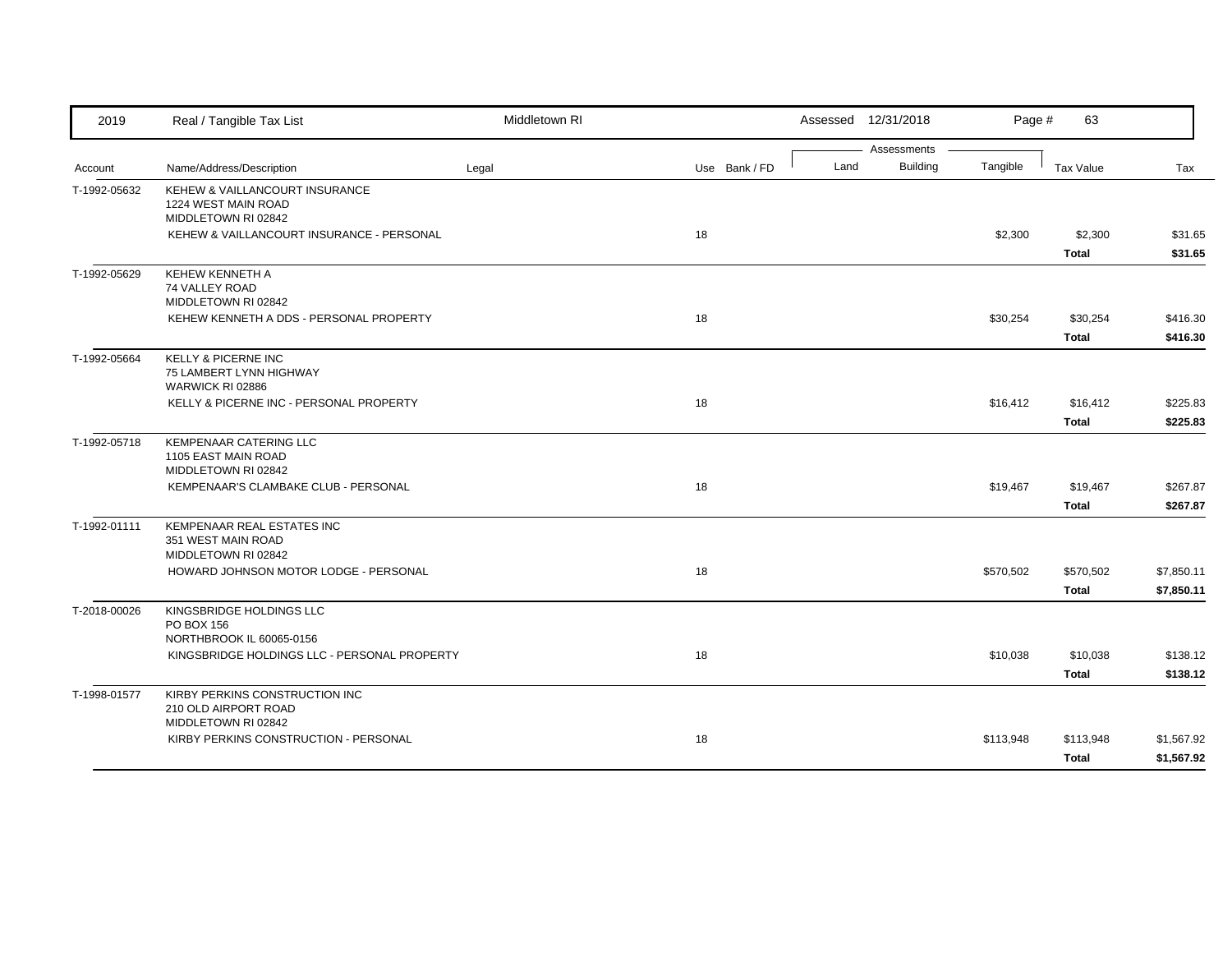| 2019         | Real / Tangible Tax List                                                                  | Middletown RI |               | Assessed 12/31/2018 |                 | Page #    | 64                        |                          |
|--------------|-------------------------------------------------------------------------------------------|---------------|---------------|---------------------|-----------------|-----------|---------------------------|--------------------------|
|              |                                                                                           |               |               |                     | Assessments     |           |                           |                          |
| Account      | Name/Address/Description                                                                  | Legal         | Use Bank / FD | Land                | <b>Building</b> | Tangible  | Tax Value                 | Tax                      |
| T-2002-00579 | KITONIS WALTER P III<br>9500 INNOVATION DRIVE<br>MANASSAS VA 20110                        |               |               |                     |                 |           |                           |                          |
|              | PROGENY SYSTEMS CORP - PERSONAL PROPERTY                                                  |               | 18            |                     |                 | \$236,817 | \$236,817<br><b>Total</b> | \$3,258.60<br>\$3,258.60 |
| T-2017-00051 | KITT RON<br><b>11 WAYLAND TRAIL</b><br>NARRAGANSETT RI 02882                              |               |               |                     |                 |           |                           |                          |
|              | 2015 17' PACE AMERICAN BOX - PERSONAL PROPERTY                                            |               | 45            |                     |                 | \$7,600   | \$7,600                   | \$104.58                 |
|              |                                                                                           |               |               |                     |                 |           | <b>Total</b>              | \$104.58                 |
| T-2017-00052 | <b>KITT RON</b><br>11 WAYLAND TRAIL<br>NARRAGANSETT RI 02882                              |               |               |                     |                 |           |                           |                          |
|              | 1998 24' FLEETWOOD PROWLER - PERSONAL                                                     |               | 45            |                     |                 | \$4,224   | \$4,224                   | \$58.12                  |
|              |                                                                                           |               |               |                     |                 |           | <b>Total</b>              | \$58.12                  |
| T-2004-00540 | KJM ENTERPRISES II LLC<br>330 WEST MAIN ROAD<br>MIDDLETOWN RI 02842                       |               |               |                     |                 |           |                           |                          |
|              | CARMELLA'S PIZZERIA - PERSONAL PROPERTY                                                   |               | 18            |                     |                 | \$42,582  | \$42,582                  | \$585.93                 |
|              |                                                                                           |               |               |                     |                 |           | <b>Total</b>              | \$585.93                 |
| T-2009-01057 | <b>KKR PROPERTY MANAGEMENT</b><br>26 VALLEY ROAD<br><b>STE 203</b><br>MIDDLETOWN RI 02842 |               |               |                     |                 |           |                           |                          |
|              | PREMIER PROPERTY MANAGEMENT - PERSONAL                                                    |               | 17            |                     |                 | \$6,248   | \$6,248                   | \$85.97                  |
|              |                                                                                           |               |               |                     |                 |           | <b>Total</b>              | \$85.97                  |
| T-1995-00500 | <b>KOOHY DAVID</b><br>438 EAST MAIN ROAD<br><b>SUITE 203</b>                              |               |               |                     |                 |           |                           |                          |
|              | MIDDLETOWN RI 02842                                                                       |               |               |                     |                 |           |                           |                          |
|              | COASTAL FINANCIAL GROUP - PERSONAL PROPERTY                                               |               | 17            |                     |                 | \$27,260  | \$27,260                  | \$375.10                 |
|              |                                                                                           |               |               |                     |                 |           | <b>Total</b>              | \$375.10                 |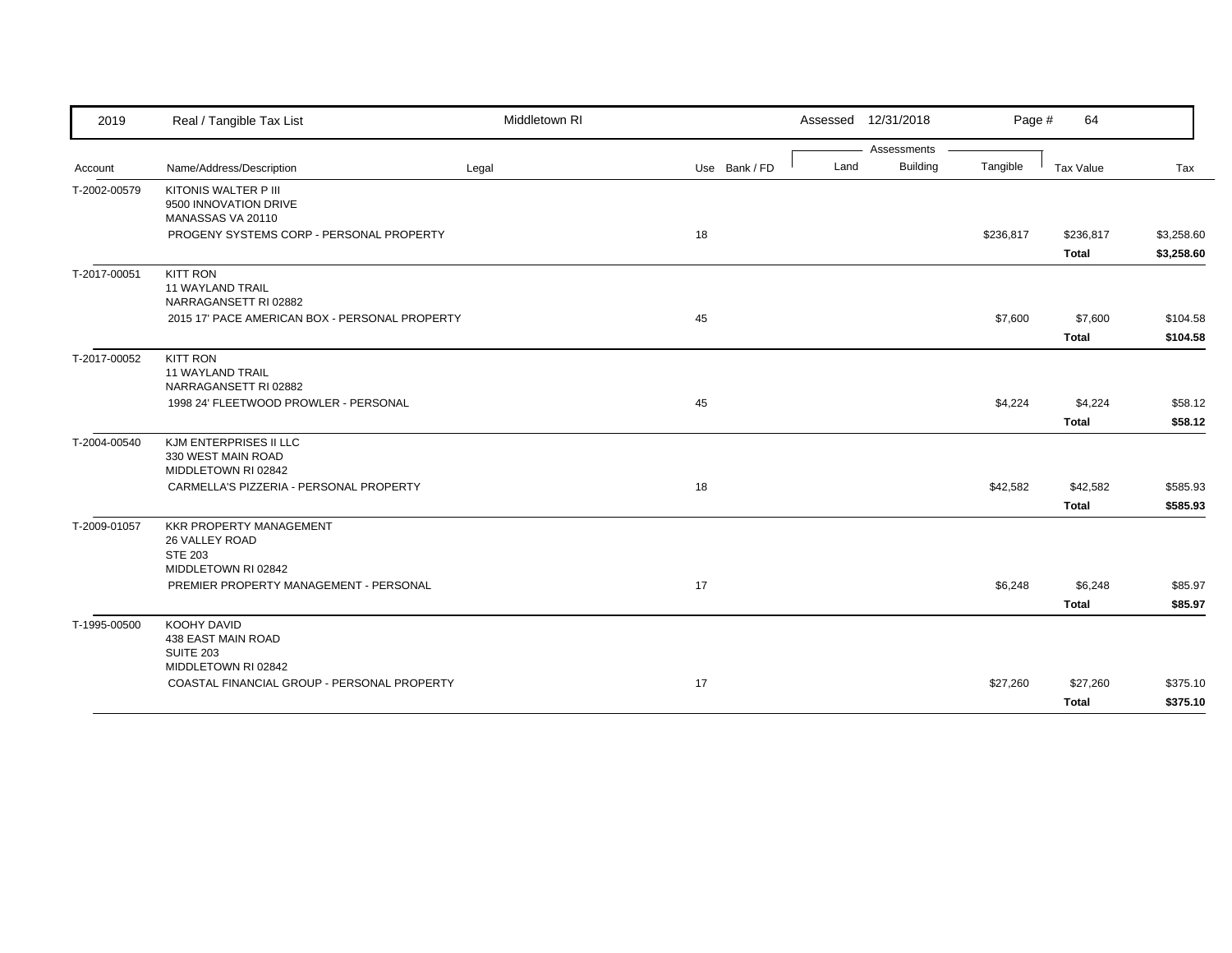| 2019         | Real / Tangible Tax List                                                  | Middletown RI |               | Assessed 12/31/2018 |             | Page #    | 65                        |                          |
|--------------|---------------------------------------------------------------------------|---------------|---------------|---------------------|-------------|-----------|---------------------------|--------------------------|
|              |                                                                           |               |               |                     | Assessments |           |                           |                          |
| Account      | Name/Address/Description                                                  | Legal         | Use Bank / FD | Land                | Building    | Tangible  | Tax Value                 | Tax                      |
| T-2013-00027 | <b>KOSINSKI MICHAEL</b><br>414 MITCHELLS LN<br>MIDDLETOWN RI 02842        |               |               |                     |             |           |                           |                          |
|              | LITTLE CREEK LANDSCAPING - PERSONAL PROPERTY                              |               | 18            |                     |             | \$101,365 | \$101,365<br><b>Total</b> | \$1,394.78<br>\$1,394.78 |
| T-2004-00632 | KOSSOWSKI JOHN<br>35 LONGWOOD ROAD<br>APT 309<br>MASHPEE MA 02649-2847    |               |               |                     |             |           |                           |                          |
|              | 2011 29' KEYSTONE PASSPORT - PERSONAL PROPERTY                            |               | 45            |                     |             | \$10,444  | \$10,444                  | \$143.71                 |
|              |                                                                           |               |               |                     |             |           | <b>Total</b>              | \$143.71                 |
| T-2018-00040 | KOSTAK JAEN & BENEDICT<br>25 LIMESTONE DRIVE<br>TORRINGTON CT 06790       |               |               |                     |             |           |                           |                          |
|              | 1992 29' TERRY TRAVEL TRAILER - PERSONAL                                  |               | 45            |                     |             | \$500     | \$500                     | \$6.88                   |
|              |                                                                           |               |               |                     |             |           | <b>Total</b>              | \$6.88                   |
| T-2016-00056 | KOSTAK KENNETH & DONNA<br>PO BOX 304<br>NORTH CANTON CT 06059             |               |               |                     |             |           |                           |                          |
|              | 2018 36' FOREST RIVER FLAGSTA - PERSONAL                                  |               | 45            |                     |             | \$34,848  | \$34,848                  | \$479.51                 |
|              |                                                                           |               |               |                     |             |           | <b>Total</b>              | \$479.51                 |
| T-2018-00048 | KOSTANTINOS & ELENI MOISIADES<br>16 WEDGWOOD DRIVE<br>MIDDLETOWN RI 02842 |               |               |                     |             |           |                           |                          |
|              | RHEA'S BED & BREAKFAST - PERSONAL PROPERTY                                |               | 18            |                     |             | \$23,995  | \$23,995                  | \$330.17                 |
|              |                                                                           |               |               |                     |             |           | <b>Total</b>              | \$330.17                 |
| T-1999-09099 | KURTIS JOSEPH DMD<br>333 VALLEY ROAD<br>SUITE <sub>3</sub>                |               |               |                     |             |           |                           |                          |
|              | MIDDLETOWN RI 02842<br>JOSEPH KURTIS DMD - PERSONAL PROPERTY              |               | 18            |                     |             | \$36,093  | \$36,093                  | \$496.64                 |
|              |                                                                           |               |               |                     |             |           | Total                     | \$496.64                 |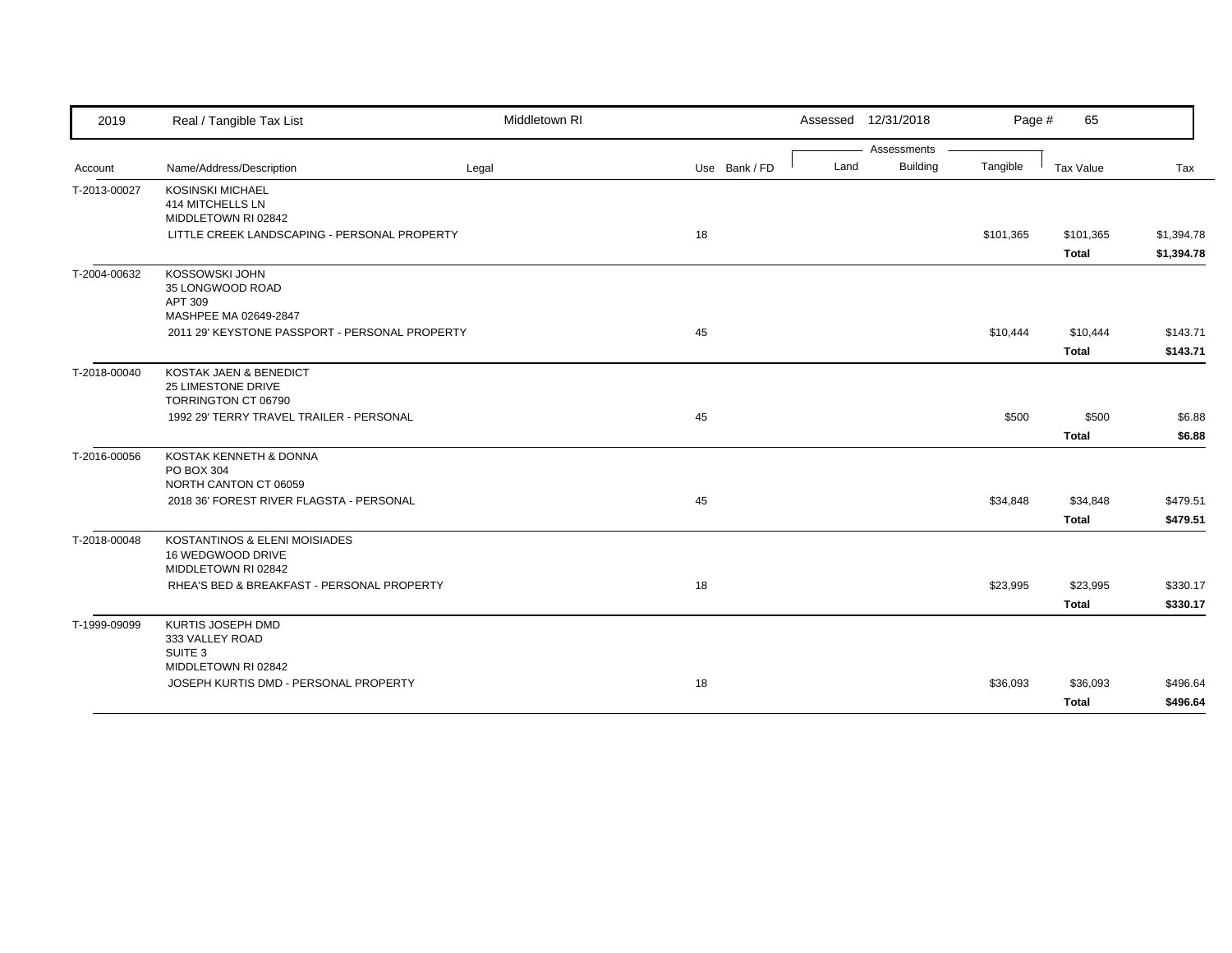| 2019         | Real / Tangible Tax List                                                                                    | Middletown RI |               | Assessed | 12/31/2018                     | Page #      | 66                       |                            |
|--------------|-------------------------------------------------------------------------------------------------------------|---------------|---------------|----------|--------------------------------|-------------|--------------------------|----------------------------|
| Account      | Name/Address/Description                                                                                    | Legal         | Use Bank / FD | Land     | Assessments<br><b>Building</b> | Tangible    | Tax Value                | Tax                        |
| T-1992-05991 | KVH INDUSTRIES INC<br>50 ENTERPRISE CENTER<br>MIDDLETOWN RI 02842<br>KVH INDUSTRIES - PERSONAL PROPERTY     |               | 18            |          |                                | \$3,626,365 | \$3,626,365<br>Total     | \$49,898.78<br>\$49,898.78 |
| T-1992-05997 | KYRAN RESEARCH ASSOC INC<br>PO BOX 3780<br>NEWPORT RI 02840<br>KYRAN RESEARCH ASSOC INC - PERSONAL PROPERTY |               | 18            |          |                                | \$43,269    | \$43,269<br><b>Total</b> | \$595.38<br>\$595.38       |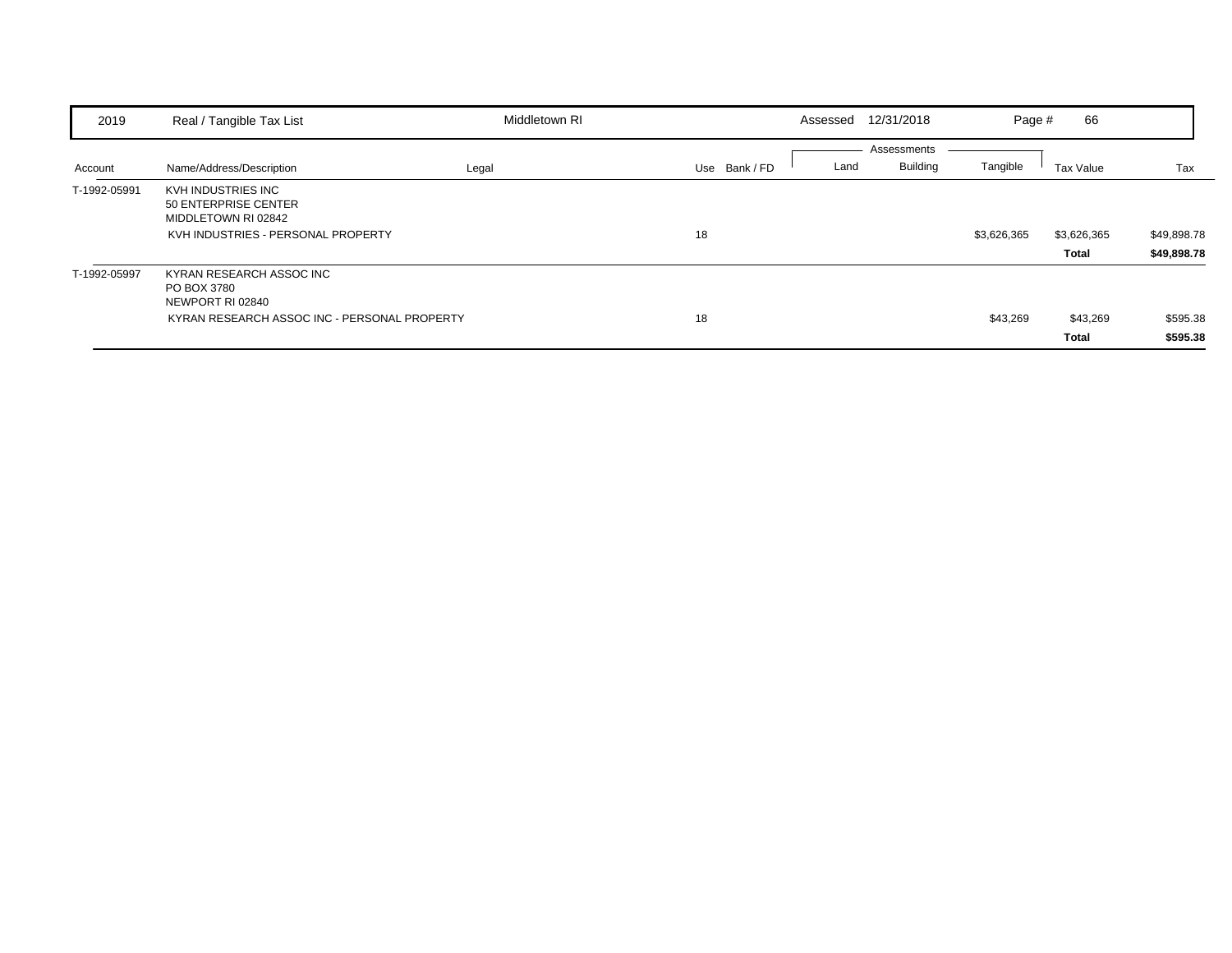| 2019         | Real / Tangible Tax List                                                                  | Middletown RI |               |      | Assessed 12/31/2018            | Page #   | 67                       |                      |
|--------------|-------------------------------------------------------------------------------------------|---------------|---------------|------|--------------------------------|----------|--------------------------|----------------------|
| Account      | Name/Address/Description                                                                  | Legal         | Use Bank / FD | Land | Assessments<br><b>Building</b> | Tangible | Tax Value                | Tax                  |
| T-2012-00083 | L3 ADAPTIVE METHODS INC<br>5860 TRINITY PKWY<br><b>STE 200</b>                            |               |               |      |                                |          |                          |                      |
|              | CENTREVILLE VA 20120-2400<br>L3 ADAPTIVE METHODS INC - PERSONAL PROPERTY                  |               | 18            |      |                                | \$6,708  | \$6,708<br><b>Total</b>  | \$92.30<br>\$92.30   |
| T-1997-00260 | LABORE WAYNE DDS & COLUMPAR<br>477 EAST MAIN ROAD<br>MIDDLETOWN RI 02842                  |               |               |      |                                |          |                          |                      |
|              | W LABORE DDS & C COLUMPAR DMD - PERSONAL                                                  |               | 18            |      |                                | \$31,087 | \$31,087<br><b>Total</b> | \$427.76<br>\$427.76 |
| T-1992-06033 | LACERDA H LANDSCAPING & CONST<br><b>465 OLIPHANT LANE</b><br>MIDDLETOWN RI 02842          |               |               |      |                                |          |                          |                      |
|              | H LACERDA LANDSCAPING & CONST - PERSONAL                                                  |               | 18            |      |                                | \$45,252 | \$45,252<br><b>Total</b> | \$622.67<br>\$622.67 |
| T-2010-02140 | <b>LALIBERTE PAUL</b><br><b>139 EMORY STREET</b><br>ATTLEBORO MA 02703                    |               |               |      |                                |          |                          |                      |
|              | 2014 40' CEDAR CREEK COTTAGE - PERSONAL                                                   |               | 45            |      |                                | \$42,750 | \$42,750<br><b>Total</b> | \$588.24<br>\$588.24 |
| T-2005-00676 | <b>LANDPOINT LLC</b><br><b>C/O KEVIN TARSAGIAN</b><br>74 TAYLOR RD<br>PORTSMOUTH RI 02871 |               |               |      |                                |          |                          |                      |
|              | LANDPOINT LLC - PERSONAL PROPERTY                                                         |               | 17            |      |                                | \$1,117  | \$1,117<br><b>Total</b>  | \$15.37<br>\$15.37   |
| T-1999-09033 | <b>LANDS END LIMO INC</b><br>170 COMPTON VIEW DRIVE<br>MIDDLETOWN RI 02842                |               |               |      |                                |          |                          |                      |
|              | LAND'S END LIMO INC - PERSONAL PROPERTY                                                   |               | 17            |      |                                | \$639    | \$639<br><b>Total</b>    | \$8.79<br>\$8.79     |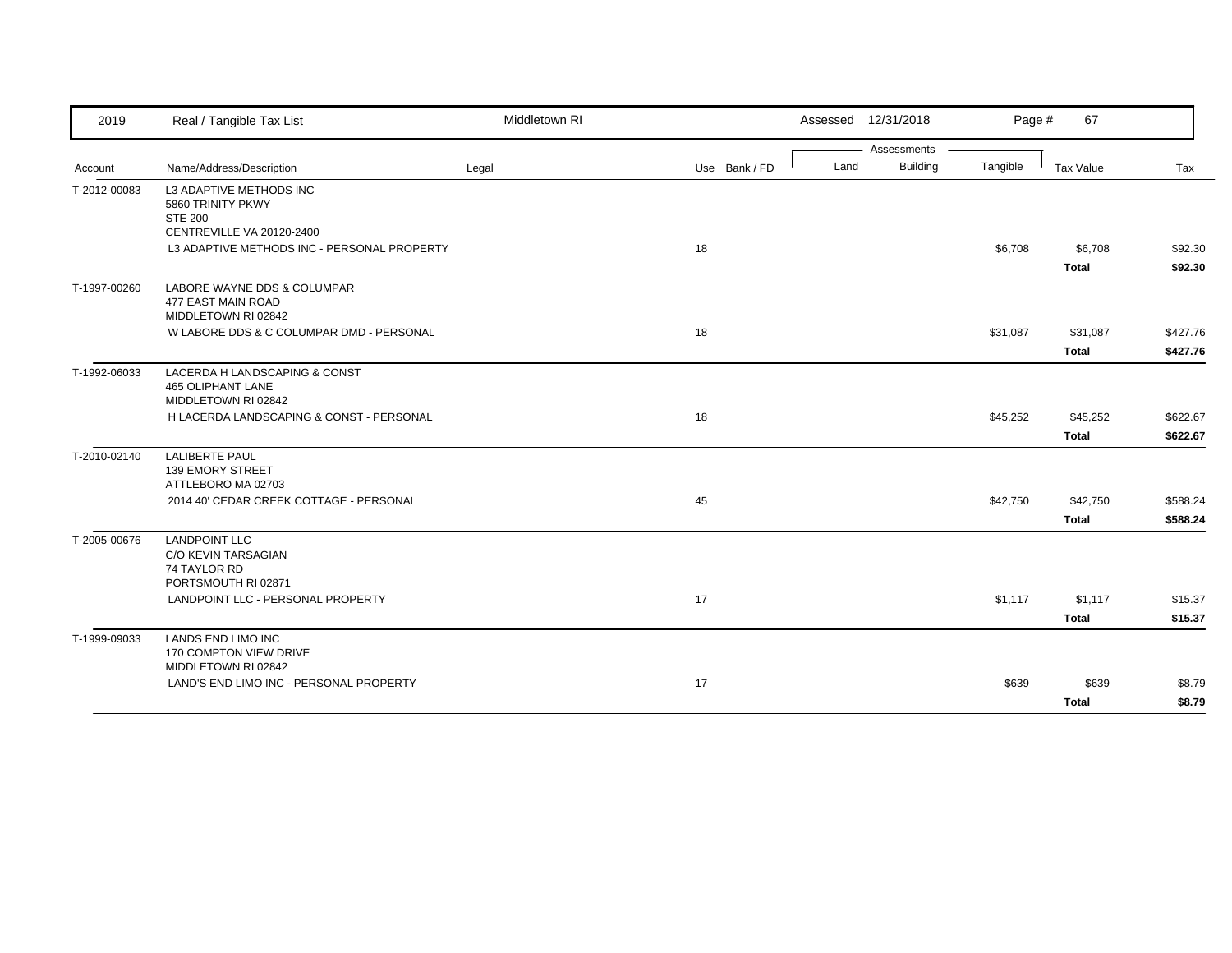| 2019         | Real / Tangible Tax List                                                   | Middletown RI |    |               |      | Assessed 12/31/2018            | Page #    | 68               |            |
|--------------|----------------------------------------------------------------------------|---------------|----|---------------|------|--------------------------------|-----------|------------------|------------|
|              |                                                                            |               |    |               | Land | Assessments<br><b>Building</b> | Tangible  |                  |            |
| Account      | Name/Address/Description                                                   | Legal         |    | Use Bank / FD |      |                                |           | <b>Tax Value</b> | Tax        |
| T-2003-00621 | LANG PHARMA NUTRITION INC<br>20 SILVA LANE                                 |               |    |               |      |                                |           |                  |            |
|              | MIDDLETOWN RI 02842                                                        |               |    |               |      |                                |           |                  |            |
|              | LANG PHARMA NUTRITION INC - PERSONAL PROPERTY                              |               | 18 |               |      |                                | \$358,182 | \$358,182        | \$4,928.58 |
|              |                                                                            |               |    |               |      |                                |           | <b>Total</b>     | \$4,928.58 |
| T-2016-00030 | LANGWAY OF NEWPORT INC                                                     |               |    |               |      |                                |           |                  |            |
|              | 285 EAST MAIN ROAD                                                         |               |    |               |      |                                |           |                  |            |
|              | MIDDLETOWN RI 02842                                                        |               |    |               |      |                                |           |                  |            |
|              | LANGWAY OF NEWPORT INC - PERSONAL PROPERTY                                 |               | 18 |               |      |                                | \$239,401 | \$239,401        | \$3,294.16 |
|              |                                                                            |               |    |               |      |                                |           | <b>Total</b>     | \$3,294.16 |
| T-2016-00007 | LAPETITE GOURMANDE                                                         |               |    |               |      |                                |           |                  |            |
|              | 17 WEBSTER STREET<br>NEWPORT RI 02842                                      |               |    |               |      |                                |           |                  |            |
|              | POWER OF JUICE - PERSONAL PROPERTY                                         |               | 17 |               |      |                                | \$25,000  | \$25,000         | \$344.00   |
|              |                                                                            |               |    |               |      |                                |           | <b>Total</b>     | \$344.00   |
| T-2018-00018 | LASALLE SYSTEMS LEASING INC                                                |               |    |               |      |                                |           |                  |            |
|              | 1611 N INTERSTATE 35E                                                      |               |    |               |      |                                |           |                  |            |
|              | SUITE 428                                                                  |               |    |               |      |                                |           |                  |            |
|              | CARROLLTON TX 75006-8616                                                   |               |    |               |      |                                |           |                  |            |
|              | LASALLE SYSTEMS LEASING INC - PERSONAL                                     |               | 17 |               |      |                                | \$13,215  | \$13,215         | \$181.84   |
|              |                                                                            |               |    |               |      |                                |           | <b>Total</b>     | \$181.84   |
| T-1992-10236 | <b>LAURIN ENTERPRISES LLC</b>                                              |               |    |               |      |                                |           |                  |            |
|              | 113 FENNER AVENUE<br>MIDDLETOWN RI 02842                                   |               |    |               |      |                                |           |                  |            |
|              | GOLD'S AUTO RECYCLING - PERSONAL PROPERTY                                  |               | 18 |               |      |                                | \$8,480   | \$8,480          | \$116.68   |
|              |                                                                            |               |    |               |      |                                |           | <b>Total</b>     | \$116.68   |
| T-2016-00011 | <b>LAWTON JUNE</b>                                                         |               |    |               |      |                                |           |                  |            |
|              | 796 AQUIDNECK AVENUE                                                       |               |    |               |      |                                |           |                  |            |
|              | MIDDLETOWN RI 02842                                                        |               |    |               |      |                                |           |                  |            |
|              | JUNE LOVE'S ENGLISH BAKERY - PERSONAL                                      |               | 17 |               |      |                                | \$2,640   | \$2,640          | \$36.33    |
|              |                                                                            |               |    |               |      |                                |           | <b>Total</b>     | \$36.33    |
| T-2005-00012 | LEAF CAPITAL FUNDING LLC                                                   |               |    |               |      |                                |           |                  |            |
|              | 2005 MARKET ST - FL 14                                                     |               |    |               |      |                                |           |                  |            |
|              | PHILADELPHIA PA 19103-7042<br>LEAF CAPITAL FUNDING LLC - PERSONAL PROPERTY |               | 18 |               |      |                                | \$127,470 | \$127,470        | \$1,753.99 |
|              |                                                                            |               |    |               |      |                                |           |                  |            |
|              |                                                                            |               |    |               |      |                                |           | <b>Total</b>     | \$1,753.99 |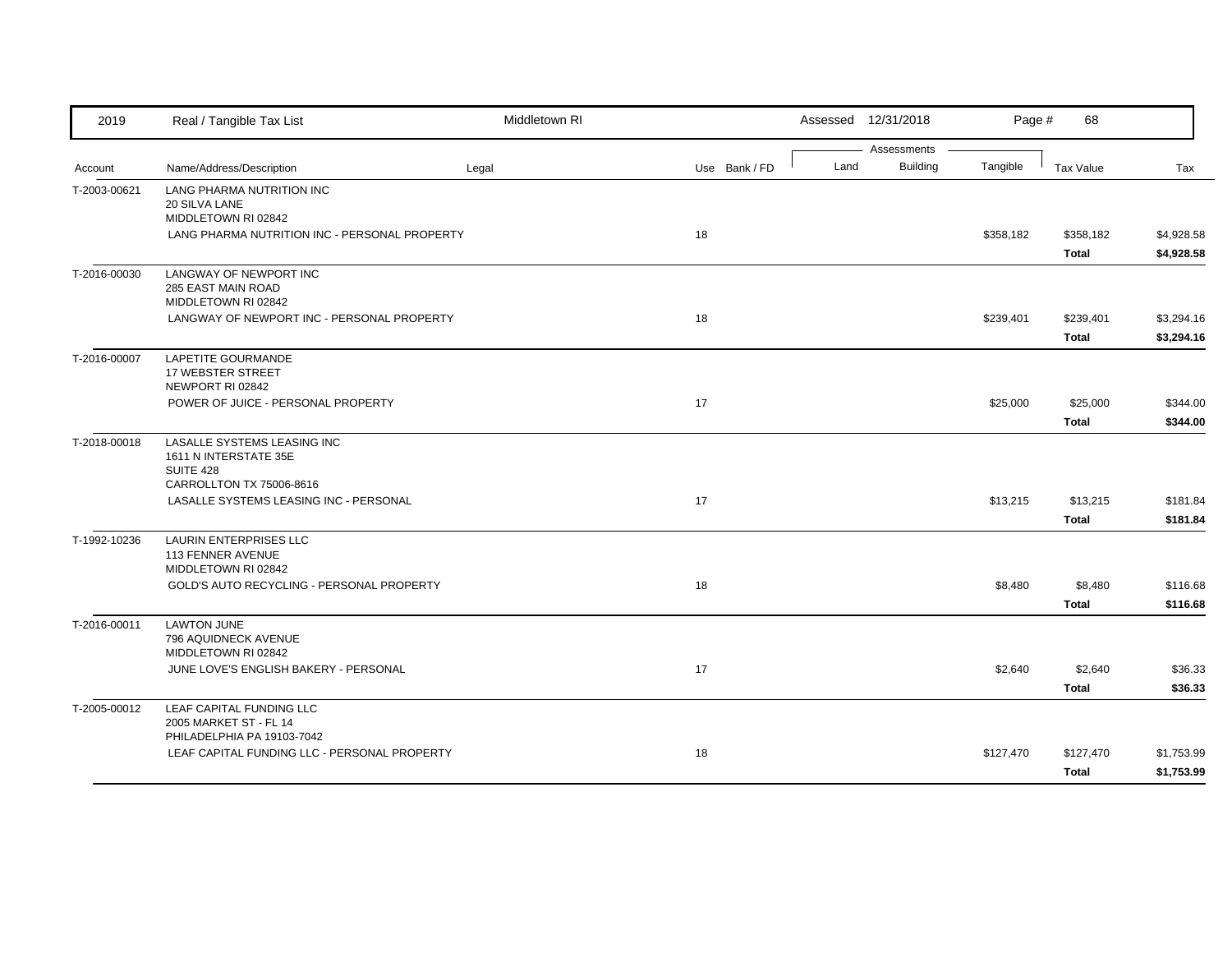| 2019         | Real / Tangible Tax List                                                                     | Middletown RI |               | Assessed 12/31/2018 |                 | Page #    | 69           |            |
|--------------|----------------------------------------------------------------------------------------------|---------------|---------------|---------------------|-----------------|-----------|--------------|------------|
|              |                                                                                              |               |               |                     | Assessments     |           |              |            |
| Account      | Name/Address/Description                                                                     | Legal         | Use Bank / FD | Land                | <b>Building</b> | Tangible  | Tax Value    | Tax        |
| T-2005-00644 | LEIDOS INC #1173<br>PT COMPLIANCE SERVICES<br>PO BOX 80615<br>INDIANAPOLIS IN 46280          |               |               |                     |                 |           |              |            |
|              | LEIDOS INC 1173 - PERSONAL PROPERTY                                                          |               | 18            |                     |                 | \$16,577  | \$16,577     | \$228.10   |
|              |                                                                                              |               |               |                     |                 |           | <b>Total</b> | \$228.10   |
| T-1995-00493 | LEITE DONUTS INC<br>78 WEST MAIN ROAD<br>MIDDLETOWN RI 02842                                 |               |               |                     |                 |           |              |            |
|              | MA'S DONUTS AND MORE - PERSONAL PROPERTY                                                     |               | 18            |                     |                 | \$132,459 | \$132,459    | \$1,822.64 |
|              |                                                                                              |               |               |                     |                 |           | <b>Total</b> | \$1,822.64 |
| T-2013-00003 | <b>LEVINE ANDREW</b><br>800 AQUIDNECK AVE SUITE 2<br>MIDDLETOWN RI 02842                     |               |               |                     |                 |           |              |            |
|              | HANDY ANDY - PERSONAL PROPERTY                                                               |               | 17            |                     |                 | \$942     | \$942        | \$12.96    |
|              |                                                                                              |               |               |                     |                 |           | <b>Total</b> | \$12.96    |
| T-2015-00020 | LIN ENTERPRISES LLC<br>112 BOWERY - FL 1<br>NEW YORK NY 10013                                |               |               |                     |                 |           |              |            |
|              | YUMI GARDEN BUFFET - PERSONAL PROPERTY                                                       |               | 18            |                     |                 | \$148,969 | \$148,969    | \$2,049.81 |
|              |                                                                                              |               |               |                     |                 |           | <b>Total</b> | \$2,049.81 |
| T-2012-00058 | <b>LIPTAK JOHN</b><br>920 EAST MAIN ROAD<br>PORTSMOUTH RI 02871                              |               |               |                     |                 |           |              |            |
|              | LIPTAK SIGNS - PERSONAL PROPERTY                                                             |               | 17            |                     |                 | \$2,140   | \$2,140      | \$29.45    |
|              |                                                                                              |               |               |                     |                 |           | <b>Total</b> | \$29.45    |
| T-1992-11950 | LOCKHEED MARTIN CORPORATION<br>PO BOX 61511<br>BLDG 100 RM U4632<br>KING OF PRUSSIA PA 19406 |               |               |                     |                 |           |              |            |
|              | LOCKHEED MARTIN - RMS - PERSONAL PROPERTY                                                    |               | 18            |                     |                 | \$93,309  | \$93,309     | \$1,283.93 |
|              |                                                                                              |               |               |                     |                 |           | <b>Total</b> | \$1,283.93 |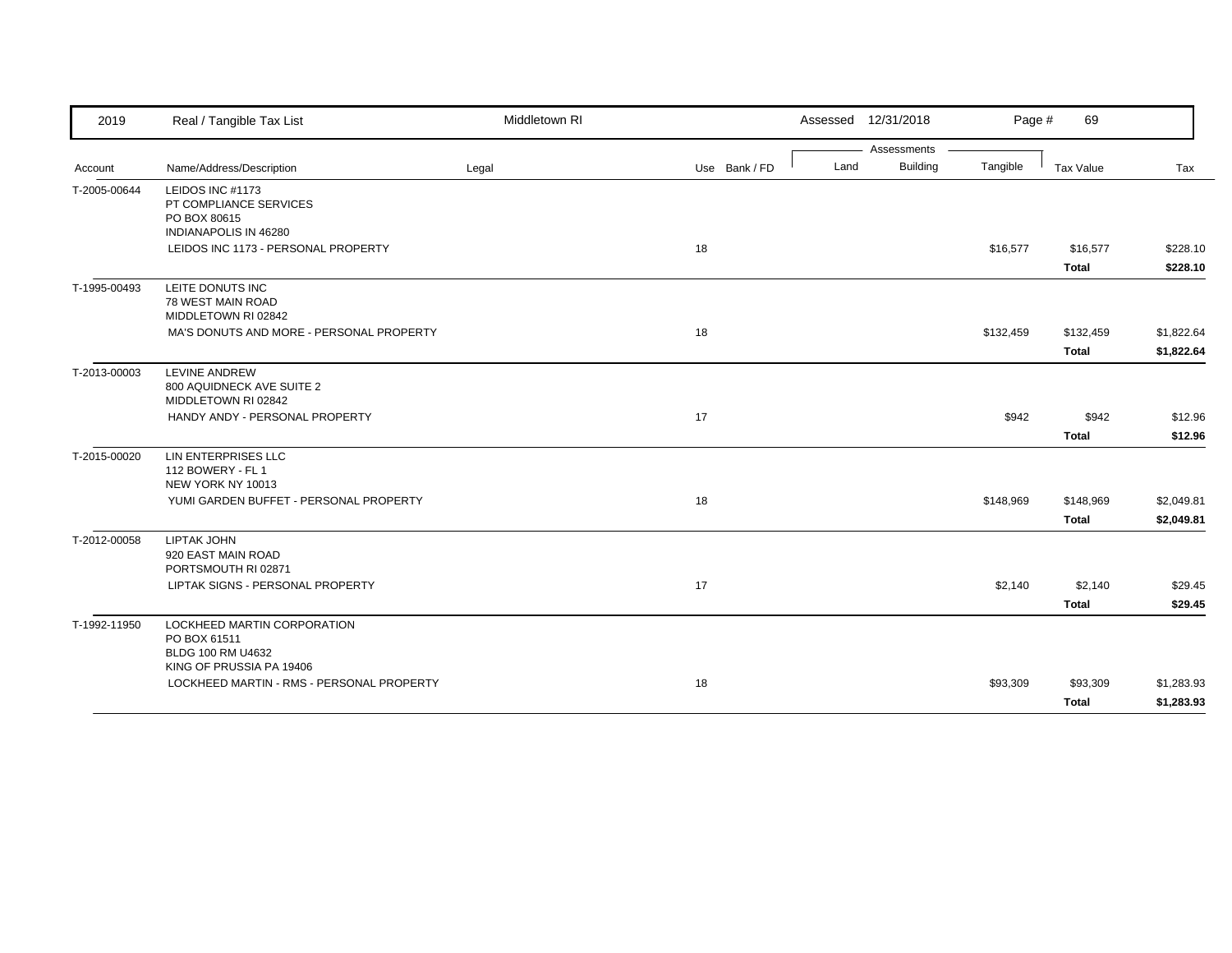| 2019         | Real / Tangible Tax List                                                                           | Middletown RI |               | Assessed 12/31/2018 |             | Page #    | 70           |            |
|--------------|----------------------------------------------------------------------------------------------------|---------------|---------------|---------------------|-------------|-----------|--------------|------------|
|              |                                                                                                    |               |               |                     | Assessments |           |              |            |
| Account      | Name/Address/Description                                                                           | Legal         | Use Bank / FD | Land                | Building    | Tangible  | Tax Value    | Tax        |
| T-2015-00038 | <b>LOCSTAR BEAUTY BAR</b><br>12 MARSHALL LANE<br>MIDDLETOWN RI 02842                               |               |               |                     |             |           |              |            |
|              | LOCKSTAR BEAUTY BAR - PERSONAL PROPERTY                                                            |               | 17            |                     |             | \$10,000  | \$10,000     | \$137.60   |
|              |                                                                                                    |               |               |                     |             |           | <b>Total</b> | \$137.60   |
| T-2011-00041 | LONG GUY E<br>703 GREEN END AVE<br>MIDDLETOWN RI 02842                                             |               |               |                     |             |           |              |            |
|              | AQUIDNECK COMPUTER WORKS - PERSONAL                                                                |               | 17            |                     |             | \$3,000   | \$3,000      | \$41.28    |
|              |                                                                                                    |               |               |                     |             |           | <b>Total</b> | \$41.28    |
| T-1992-06493 | LONGADE LLC<br>1 WINFIELD COURT<br>MIDDLETOWN RI 02842-6220                                        |               |               |                     |             |           |              |            |
|              | DEL'S LEMONADE - PERSONAL PROPERTY                                                                 |               | 18            |                     |             | \$19,102  | \$19,102     | \$262.84   |
|              |                                                                                                    |               |               |                     |             |           | <b>Total</b> | \$262.84   |
| T-2017-00048 | <b>LONGWOOD VENUES</b><br><b>20 CHAPEL STREET</b><br>BROOKLINE MA 02446                            |               |               |                     |             |           |              |            |
|              | NEWPORT BEACH HOUSE - PERSONAL PROPERTY                                                            |               | 18            |                     |             | \$376,200 | \$376,200    | \$5,176.51 |
|              |                                                                                                    |               |               |                     |             |           | Total        | \$5,176.51 |
| T-1993-01185 | LOOKING UPWARDS INC<br>C/O KEYSTONE GROUP<br>1130 TEN ROD ROD STE D207<br>NORTH KINGSTOWN RI 02852 |               |               |                     |             |           |              |            |
|              | LOOKING UPWARDS - PERSONAL PROPERTY                                                                |               | 18            |                     |             | \$227,726 | \$227,726    | \$3,133.51 |
|              |                                                                                                    |               |               |                     |             |           | <b>Total</b> | \$3,133.51 |
| T-2007-01953 | LOOKING UPWARDS INC<br>C/O KEYSTONE GROUP<br>1130 TEN ROD ROAD - SUITE D 20<br>N KINGSTON RI 02852 |               |               |                     |             |           |              |            |
|              | KINDERART - PERSONAL PROPERTY                                                                      |               | 18            |                     |             | \$74,587  | \$74,587     | \$1,026.32 |
|              |                                                                                                    |               |               |                     |             |           | Total        | \$1,026.32 |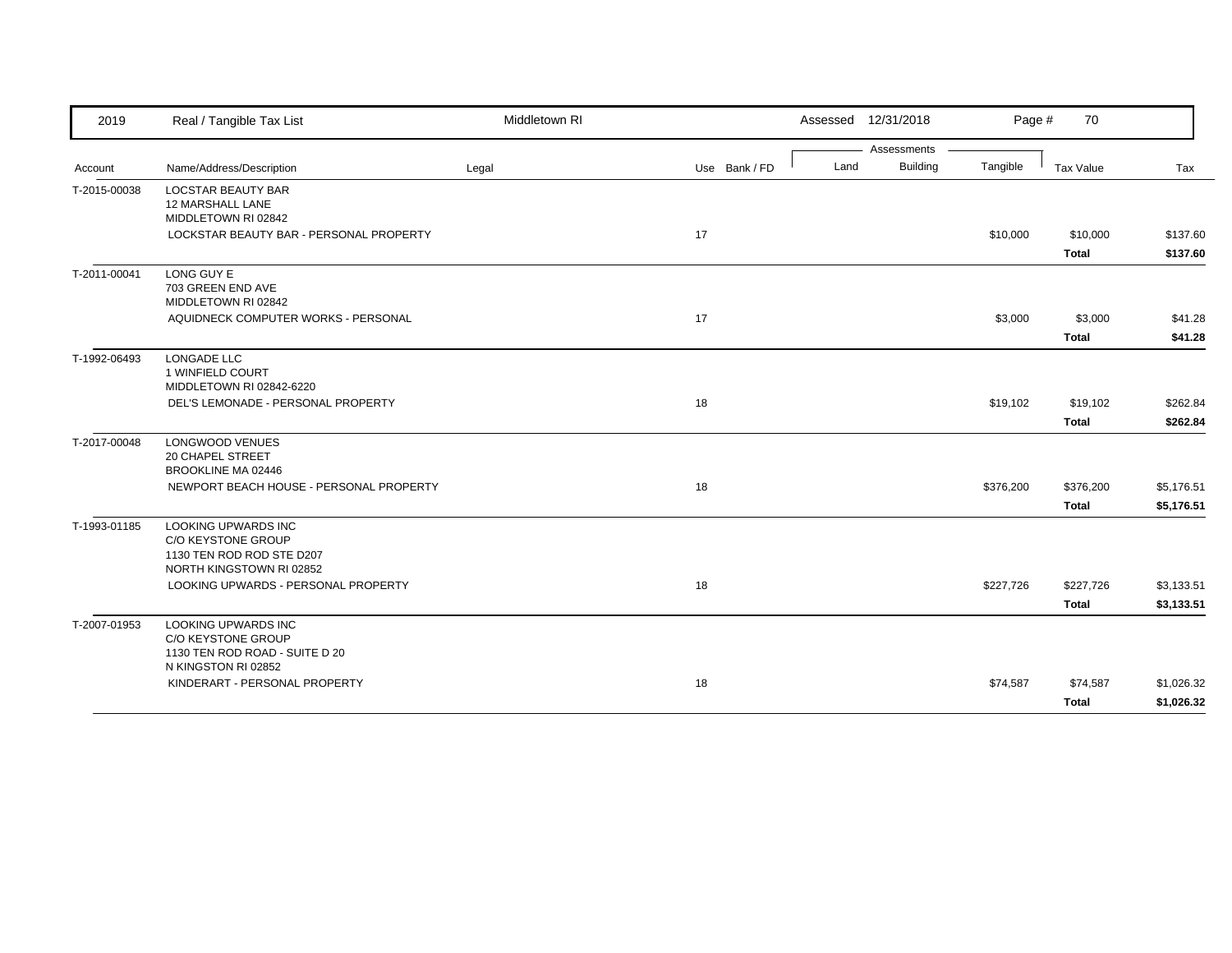| 2019         | Real / Tangible Tax List                                                                             | Middletown RI |               | Assessed | 12/31/2018                     | Page #   | 71           |          |
|--------------|------------------------------------------------------------------------------------------------------|---------------|---------------|----------|--------------------------------|----------|--------------|----------|
| Account      | Name/Address/Description                                                                             | Legal         | Use Bank / FD | Land     | Assessments<br><b>Building</b> | Tangible | Tax Value    | Tax      |
| T-2017-00047 | <b>LOOMIS ARMORED US LLC</b><br><b>1401 MCKINNEY STREET</b><br><b>SUITE 1200</b><br>HOUSTON TX 77010 |               |               |          |                                |          |              |          |
|              | LOOMIS ARMORED US LLC - PERSONAL PROPERTY                                                            |               | 17            |          |                                | \$3,553  | \$3,553      | \$48.89  |
|              |                                                                                                      |               |               |          |                                |          | <b>Total</b> | \$48.89  |
| T-2003-00634 | LUCEY KATHRYN WHITNEY<br><b>230 TROUT DRIVE</b><br>MIDDLETOWN RI 02842                               |               |               |          |                                |          |              |          |
|              | K WHITNEY LUCEY PHOTOGRAPHY - PERSONAL                                                               |               | 17            |          |                                | \$4,871  | \$4,871      | \$67.02  |
|              |                                                                                                      |               |               |          |                                |          | <b>Total</b> | \$67.02  |
| T-2017-00006 | LUCKY DOG RESORT INC<br>599 EAST MAIN ROAD<br>MIDDLETOWN RI 02842                                    |               |               |          |                                |          |              |          |
|              | LUCKY DOG RESORT INC - PERSONAL PROPERTY                                                             |               | 18            |          |                                | \$13,142 | \$13,142     | \$180.83 |
|              |                                                                                                      |               |               |          |                                |          | Total        | \$180.83 |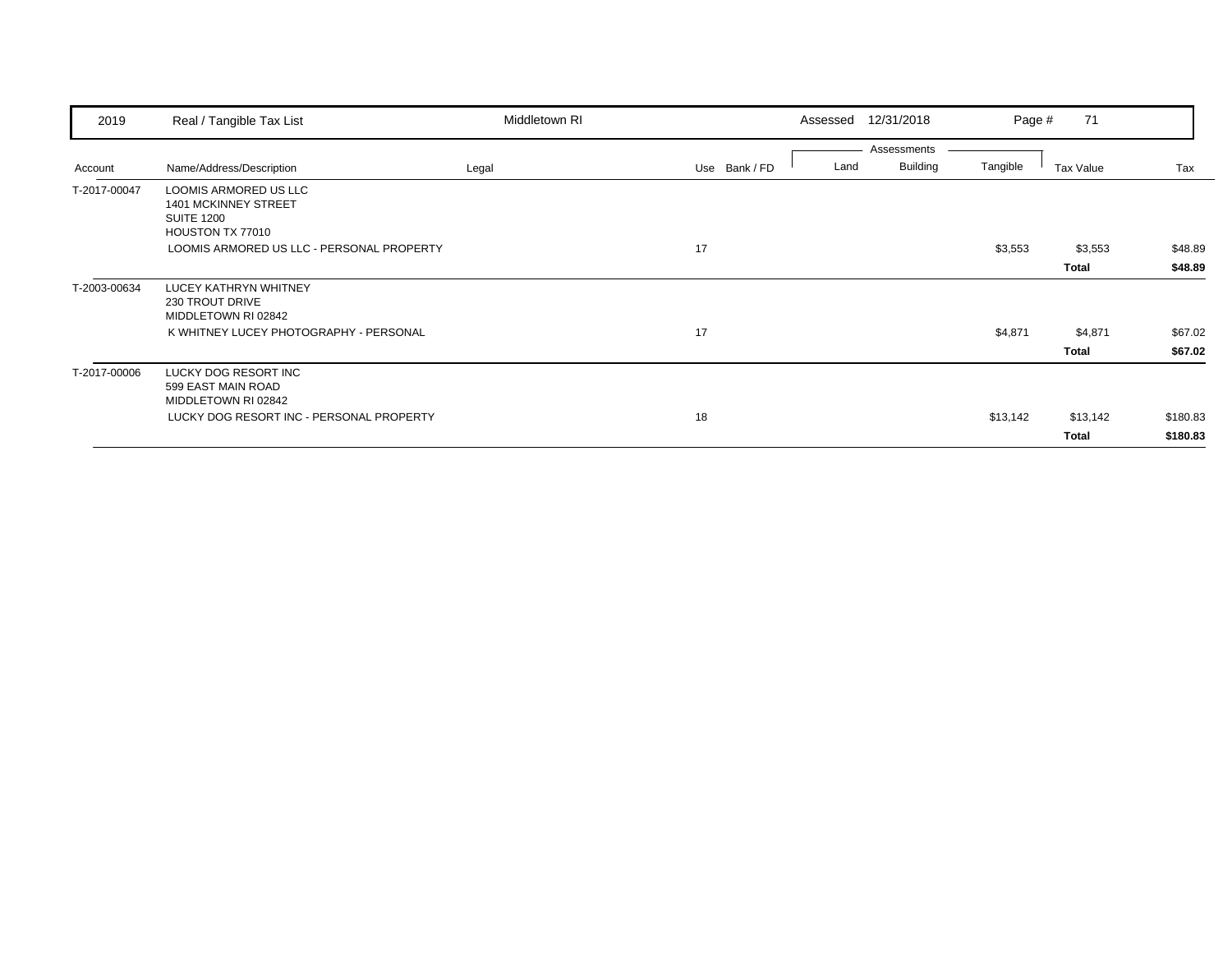| 2019         | Real / Tangible Tax List                                                                   | Middletown RI |               |      | Assessed 12/31/2018            | Page #      | 72                          |                            |
|--------------|--------------------------------------------------------------------------------------------|---------------|---------------|------|--------------------------------|-------------|-----------------------------|----------------------------|
| Account      | Name/Address/Description                                                                   | Legal         | Use Bank / FD | Land | Assessments<br><b>Building</b> | Tangible    | Tax Value                   | Tax                        |
| T-1999-09182 | M & J WINDOW FASHIONS INC<br>425 ATWELLS AVENUE<br>PROVIDENCE RI 02909                     |               |               |      |                                |             |                             |                            |
|              | A SHADE ABOVE - PERSONAL PROPERTY                                                          |               | 18            |      |                                | \$12,060    | \$12,060<br>Total           | \$165.95<br>\$165.95       |
| T-2017-00021 | <b>M &amp; K TRANSPORTATION</b><br>1141 WAPPING ROAD<br>MIDDLETOWN RI 02842                |               |               |      |                                |             |                             |                            |
|              | M & K TRANSPORTATION LLC - PERSONAL PROPERTY                                               |               | 17            |      |                                | \$6,579     | \$6,579<br><b>Total</b>     | \$90.53<br>\$90.53         |
| T-2012-00062 | MAC & BOB INC<br>54 ELLERY ROAD<br>NEWPORT RI 02840                                        |               |               |      |                                |             |                             |                            |
|              | R & R CONSTRUCTION - PERSONAL PROPERTY                                                     |               | 18            |      |                                | \$12,616    | \$12,616<br><b>Total</b>    | \$173.60<br>\$173.60       |
| T-1997-00490 | <b>MACMILLAN ROBERT</b><br>23 JOHNNYCAKE HILL ROAD<br>MIDDLETOWN RI 02842                  |               |               |      |                                |             |                             |                            |
|              | HOOD SAILS LLC - PERSONAL PROPERTY                                                         |               | 18            |      |                                | \$7,905     | \$7,905<br><b>Total</b>     | \$108.77<br>\$108.77       |
| T-2019-00035 | <b>MAGELLAN HEALTH</b><br>14100 MAGELLAN PLAZA<br>MARYLAND HEIGHTS MO 63043                |               |               |      |                                |             |                             |                            |
|              | MAGELLAN METHOD LLC - PERSONAL PROPERTY                                                    |               | 18            |      |                                | \$1,404,996 | \$1,404,996<br><b>Total</b> | \$19,332.74<br>\$19,332.74 |
| T-2019-00038 | MAHONEY TODD & DAWN<br>84 TIMBERWOOD ROAD<br>WEST HARTFORD CT 06117                        |               |               |      |                                |             |                             |                            |
|              | 36' 2002 FOREST RIV SANDPIPER - PERSONAL                                                   |               | 97            |      |                                | \$5,600     | \$5,600<br><b>Total</b>     | \$77.06<br>\$77.06         |
| T-2006-03130 | <b>MAILFINANCE INC</b><br>478 WHEELERS FARM RD<br>ATTN: TAX DEPARTMENT<br>MILFORD CT 06461 |               |               |      |                                |             |                             |                            |
|              | MAILFINANCE INC - PERSONAL PROPERTY                                                        |               | 94            |      |                                | \$29,678    | \$29,678<br><b>Total</b>    | \$408.37<br>\$408.37       |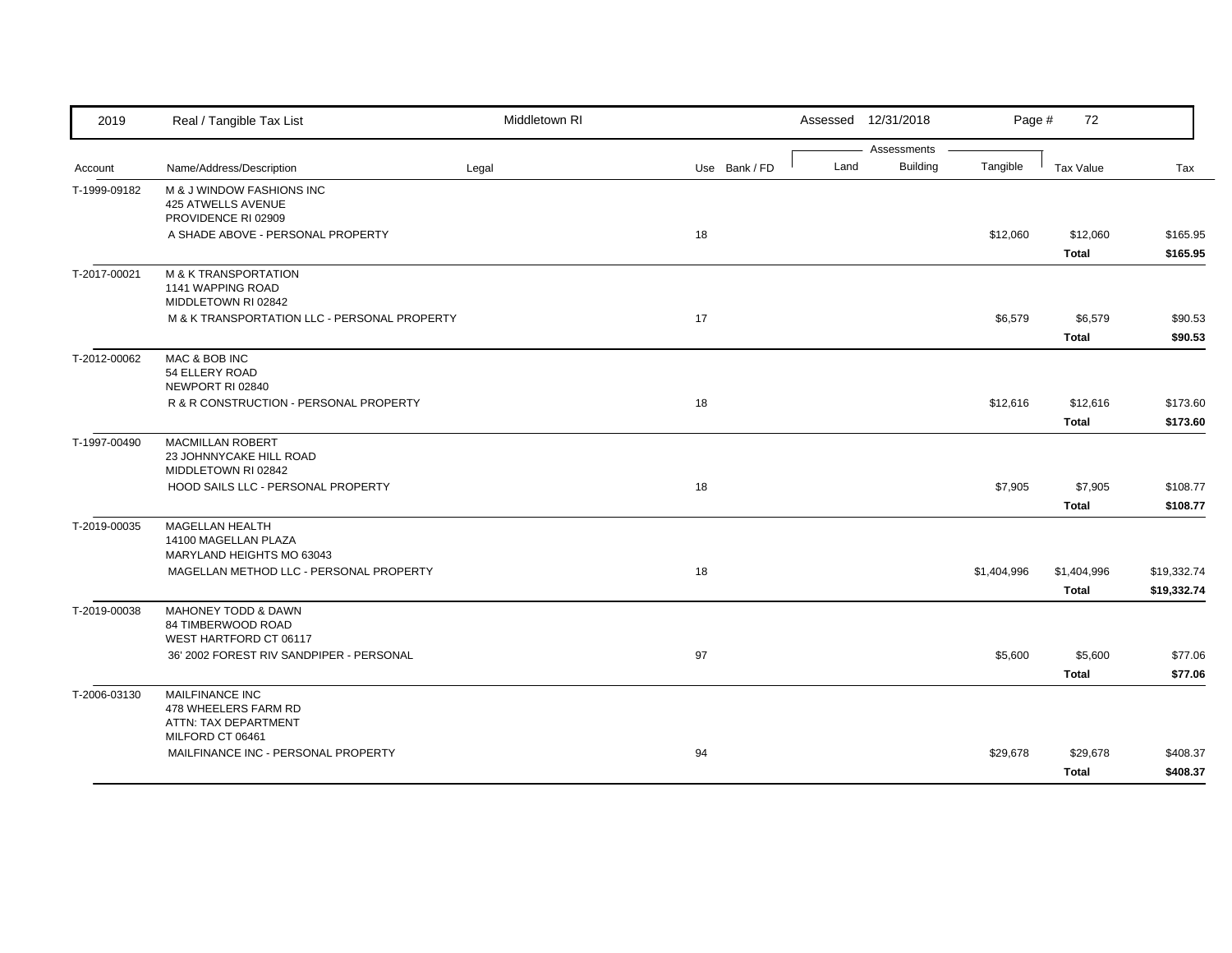| 2019         | Real / Tangible Tax List                                                               | Middletown RI |               | Assessed 12/31/2018 |                 | Page #    | 73                        |                          |
|--------------|----------------------------------------------------------------------------------------|---------------|---------------|---------------------|-----------------|-----------|---------------------------|--------------------------|
|              |                                                                                        |               |               |                     | Assessments     |           |                           |                          |
| Account      | Name/Address/Description                                                               | Legal         | Use Bank / FD | Land                | <b>Building</b> | Tangible  | Tax Value                 | Tax                      |
| T-2014-00042 | <b>MAIN HOTEL LLC</b><br>PO BOX 2516                                                   |               |               |                     |                 |           |                           |                          |
|              | FALL RIVER MA 02722<br>HOMEWOOD SUITES - PERSONAL PROPERTY                             |               | 18            |                     |                 | \$470,000 | \$470,000<br><b>Total</b> | \$6,467.20<br>\$6,467.20 |
| T-2011-00028 | <b>MARGOLIS SHAWN</b><br>1151 AQUIDNECK AVENUE<br>SUITE 1<br>MIDDLETOWN RI 02842       |               |               |                     |                 |           |                           |                          |
|              | SIGS PLACE LLC - PERSONAL PROPERTY                                                     |               | 18            |                     |                 | \$46,880  | \$46,880<br><b>Total</b>  | \$645.07<br>\$645.07     |
| T-2013-00009 | <b>MARINA LEIGH LLC</b><br>5 WOODRUFF AVENUE<br>NARRAGANSETT RI 02882                  |               |               |                     |                 |           |                           |                          |
|              | BLINDS & DESIGNS - PERSONAL PROPERTY                                                   |               | 17            |                     |                 | \$2,332   | \$2,332                   | \$32.09                  |
|              |                                                                                        |               |               |                     |                 |           | <b>Total</b>              | \$32.09                  |
| T-1997-00189 | MARINE ACOUSTICS INC<br>TWO CORPORATE PLACE<br><b>SUITE 105</b><br>MIDDLETOWN RI 02842 |               |               |                     |                 |           |                           |                          |
|              | MARINE ACOUSTICS INC - PERSONAL PROPERTY                                               |               | 18            |                     |                 | \$59,827  | \$59,827<br><b>Total</b>  | \$823.22<br>\$823.22     |
| T-1992-12573 | MARINE RESCUE PRODUCTS INC<br>PO BOX 3484<br>NEWPORT RI 02840                          |               |               |                     |                 |           |                           |                          |
|              | MARINE RESCUE PRODUCTS - PERSONAL PROPERTY                                             |               | 17            |                     |                 | \$3,555   | \$3,555<br><b>Total</b>   | \$48.92<br>\$48.92       |
| T-1992-09819 | <b>MARKS RONALD A</b><br>351 EAST MAIN ROAD<br>MIDDLETOWN RI 02842                     |               |               |                     |                 |           |                           |                          |
|              | RON MARKS PLUMBING & REAL EST - PERSONAL                                               |               | 17            |                     |                 | \$1,050   | \$1,050<br><b>Total</b>   | \$14.45<br>\$14.45       |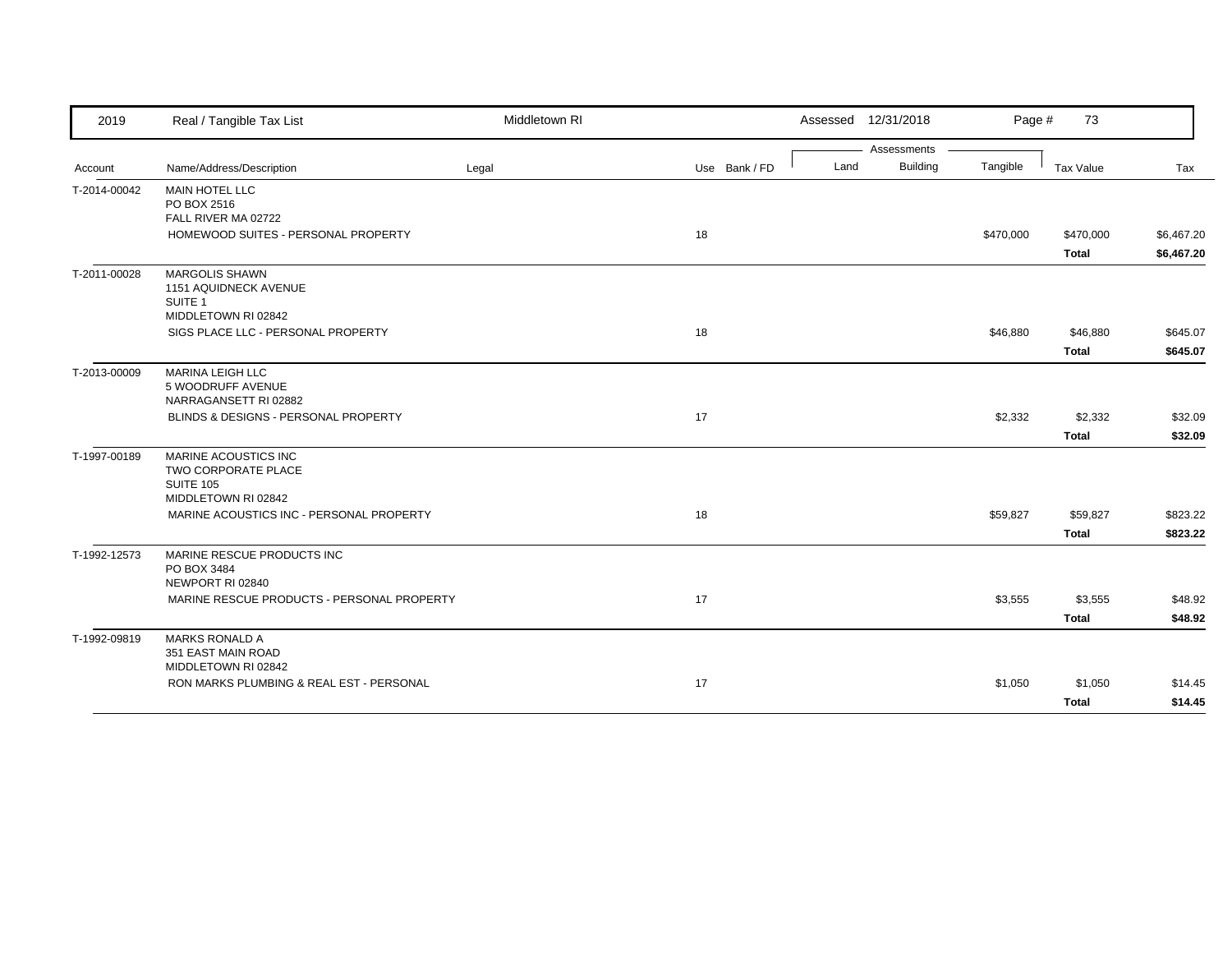| 2019         | Real / Tangible Tax List                          | Middletown RI |               |      | Assessed 12/31/2018            | Page #   | 74           |          |
|--------------|---------------------------------------------------|---------------|---------------|------|--------------------------------|----------|--------------|----------|
|              | Name/Address/Description                          |               | Use Bank / FD | Land | Assessments<br><b>Building</b> | Tangible | Tax Value    |          |
| Account      |                                                   | Legal         |               |      |                                |          |              | Tax      |
| T-1999-09224 | <b>MARLIN LEASING</b><br>PO BOX 5481              |               |               |      |                                |          |              |          |
|              | MT LAUREL NJ 08054                                |               |               |      |                                |          |              |          |
|              | MARLIN LEASING - PERSONAL PROPERTY                |               | 94            |      |                                | \$24,475 | \$24,475     | \$336.78 |
|              |                                                   |               |               |      |                                |          | Total        | \$336.78 |
| T-2005-00627 | MARTLAND DAVID A CPA                              |               |               |      |                                |          |              |          |
|              | 739 JEPSON LANE                                   |               |               |      |                                |          |              |          |
|              | MIDDLETOWN RI 02842                               |               |               |      |                                |          |              |          |
|              | DAVID A MARTLAND CPA - PERSONAL PROPERTY          |               | 17            |      |                                | \$1,132  | \$1,132      | \$15.58  |
|              |                                                   |               |               |      |                                |          | <b>Total</b> | \$15.58  |
| T-2001-00603 | <b>MARTLAND GEORGE</b>                            |               |               |      |                                |          |              |          |
|              | 190 EAST MAIN ROAD<br>MIDDLETOWN RI 02842         |               |               |      |                                |          |              |          |
|              | GEORGE MARTLAND AGENCY - PERSONAL PROPERTY        |               | 17            |      |                                | \$1,325  | \$1,325      | \$18.23  |
|              |                                                   |               |               |      |                                |          | <b>Total</b> | \$18.23  |
| T-1999-00735 | MASSAGE THERAPY CENTER LLC                        |               |               |      |                                |          |              |          |
|              | 575 EAST MAIN ROAD                                |               |               |      |                                |          |              |          |
|              | BOX <sub>6</sub>                                  |               |               |      |                                |          |              |          |
|              | MIDDLETOWN RI 02842                               |               |               |      |                                |          |              |          |
|              | MASSAGE THERAPY CTR LLC - PERSONAL PROPERTY       |               | 17            |      |                                | \$1,007  | \$1,007      | \$13.86  |
|              |                                                   |               |               |      |                                |          | <b>Total</b> | \$13.86  |
| T-2003-00564 | <b>MASTIN ROBERT &amp; ELIZABETH</b>              |               |               |      |                                |          |              |          |
|              | 796 AQUIDNECK AVENUE<br>MIDDLETOWN RI 02842       |               |               |      |                                |          |              |          |
|              | CUSTOM HOUSE COFFEE LLC - PERSONAL PROPERTY       |               | 18            |      |                                | \$70,963 | \$70,963     | \$976.45 |
|              |                                                   |               |               |      |                                |          |              |          |
|              |                                                   |               |               |      |                                |          | <b>Total</b> | \$976.45 |
| T-1992-03424 | MASTROSTEFANO VINCENT& ANTHONY<br>555 ELMWOOD AVE |               |               |      |                                |          |              |          |
|              | PROVIDENCE RI 02907                               |               |               |      |                                |          |              |          |
|              | ELECTRIC CONNECTION TEC INC - PERSONAL            |               | 17            |      |                                | \$6,499  | \$6,499      | \$89.43  |
|              |                                                   |               |               |      |                                |          | <b>Total</b> | \$89.43  |
| T-2018-00041 | MATAVA JOHN                                       |               |               |      |                                |          |              |          |
|              | 9 GEORGE DRIVE                                    |               |               |      |                                |          |              |          |
|              | VERNON CT 06066                                   |               |               |      |                                |          |              |          |
|              | 1999 37' LAYTON - PERSONAL PROPERTY               |               | 45            |      |                                | \$4,446  | \$4,446      | \$61.18  |
|              |                                                   |               |               |      |                                |          | <b>Total</b> | \$61.18  |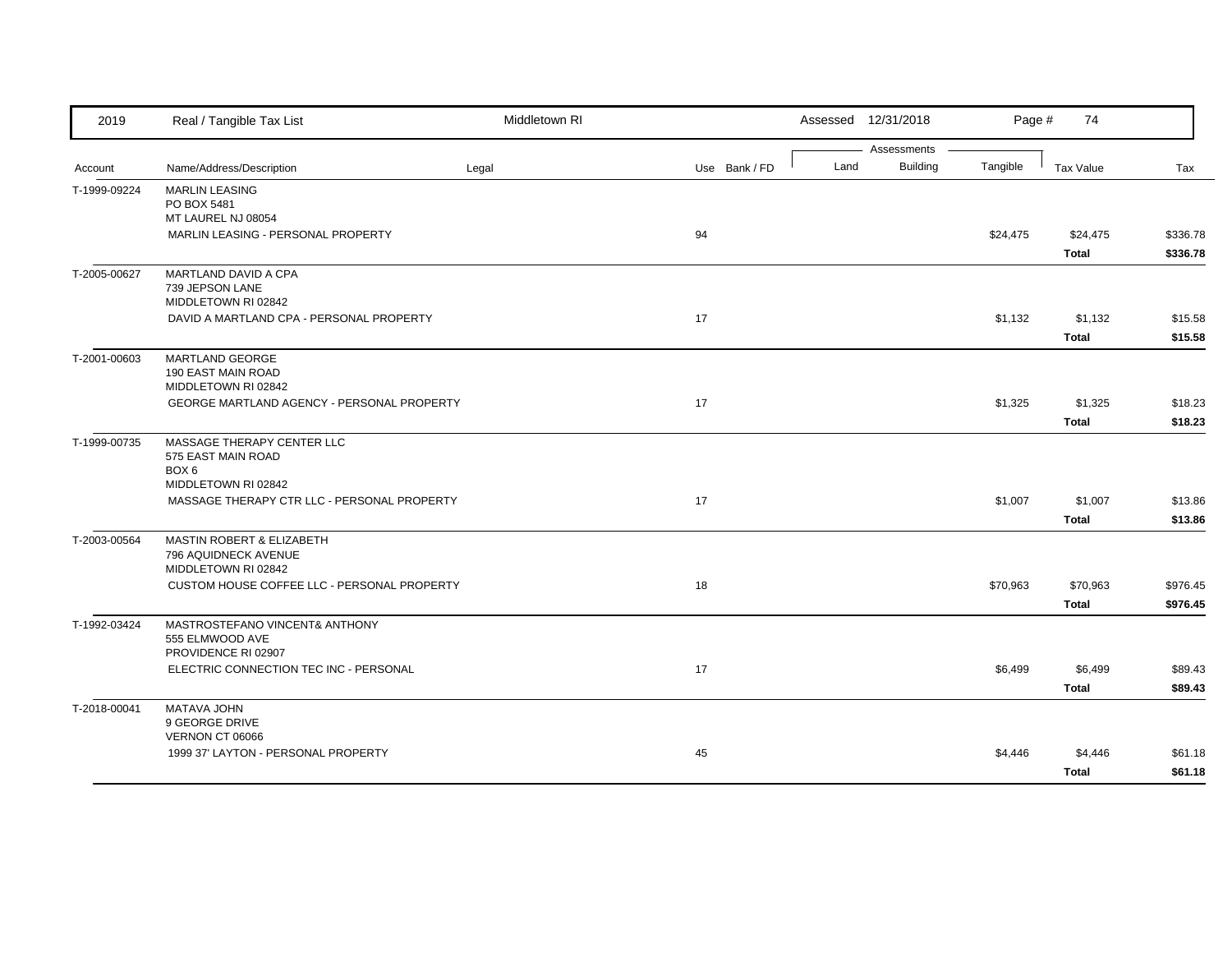| 2019         | Real / Tangible Tax List                                                   | Middletown RI |               |      | Assessed 12/31/2018            | Page #      | 75                          |                            |
|--------------|----------------------------------------------------------------------------|---------------|---------------|------|--------------------------------|-------------|-----------------------------|----------------------------|
| Account      | Name/Address/Description                                                   | Legal         | Use Bank / FD | Land | Assessments<br><b>Building</b> | Tangible    | Tax Value                   | Tax                        |
| T-2019-00005 | MATTS LOCAL PHARMACY<br>88 EAST MAIN ROAD<br>MIDDLETOWN RI 02842           |               |               |      |                                |             |                             |                            |
|              | MATT'S LOCAL PHARMACY - PERSONAL PROPERTY                                  |               | 18            |      |                                | \$35,000    | \$35,000<br><b>Total</b>    | \$481.60<br>\$481.60       |
| T-1997-00230 | MC LLC<br>1422 EDINGER AVENUE<br>SUITE 150<br>TUSTIN CA 92780              |               |               |      |                                |             |                             |                            |
|              | JIFFY LUBE #1442 - PERSONAL PROPERTY                                       |               | 18            |      |                                | \$52,134    | \$52,134<br><b>Total</b>    | \$717.36<br>\$717.36       |
| T-2013-00024 | MCCARTHY MICHAEL<br>8 1/2 JOHN STREET<br>ATTLEBORO MA 02703                |               |               |      |                                |             |                             |                            |
|              | 2015 35' SPRINTER - PERSONAL PROPERTY                                      |               | 45            |      |                                | \$6,206     | \$6,206<br><b>Total</b>     | \$85.39<br>\$85.39         |
| T-2006-03162 | <b>MCGRATH THOMAS F</b><br>299 OLIPHANT LANE<br>MIDDLETOWN RI 02842        |               |               |      |                                |             |                             |                            |
|              | MCGRATH CONSTRUCTION - PERSONAL PROPERTY                                   |               | 17            |      |                                | \$2,791     | \$2,791<br><b>Total</b>     | \$38.40<br>\$38.40         |
| T-2013-00035 | <b>MCINTYRE NICOLE</b><br>936 AQUIDNECK AVENUE<br>MIDDLETOWN RI 02842      |               |               |      |                                |             |                             |                            |
|              | COLE & COMPANY HAIR STUDIO LLC - PERSONAL                                  |               | 17            |      |                                | \$9,070     | \$9,070<br><b>Total</b>     | \$124.80<br>\$124.80       |
| T-1992-07173 | MCLAUGHLIN RESEARCH CORP<br>130 EUGENE ONEILL DRIVE<br>NEW LONDON CT 06320 |               |               |      |                                |             |                             |                            |
|              | MCLAUGHLIN RESEARCH CORP - PERSONAL                                        |               | 18            |      |                                | \$1,074,154 | \$1,074,154<br><b>Total</b> | \$14,780.36<br>\$14,780.36 |
| T-2017-00035 | <b>MDR ENTERPRISES</b><br>1215 WEST MAIN ROAD<br>MIDDLETOWN RI 02842       |               |               |      |                                |             |                             |                            |
|              | BMW OF NEWPORT - PERSONAL PROPERTY                                         |               | 18            |      |                                | \$243,000   | \$243,000<br><b>Total</b>   | \$3,343.68<br>\$3,343.68   |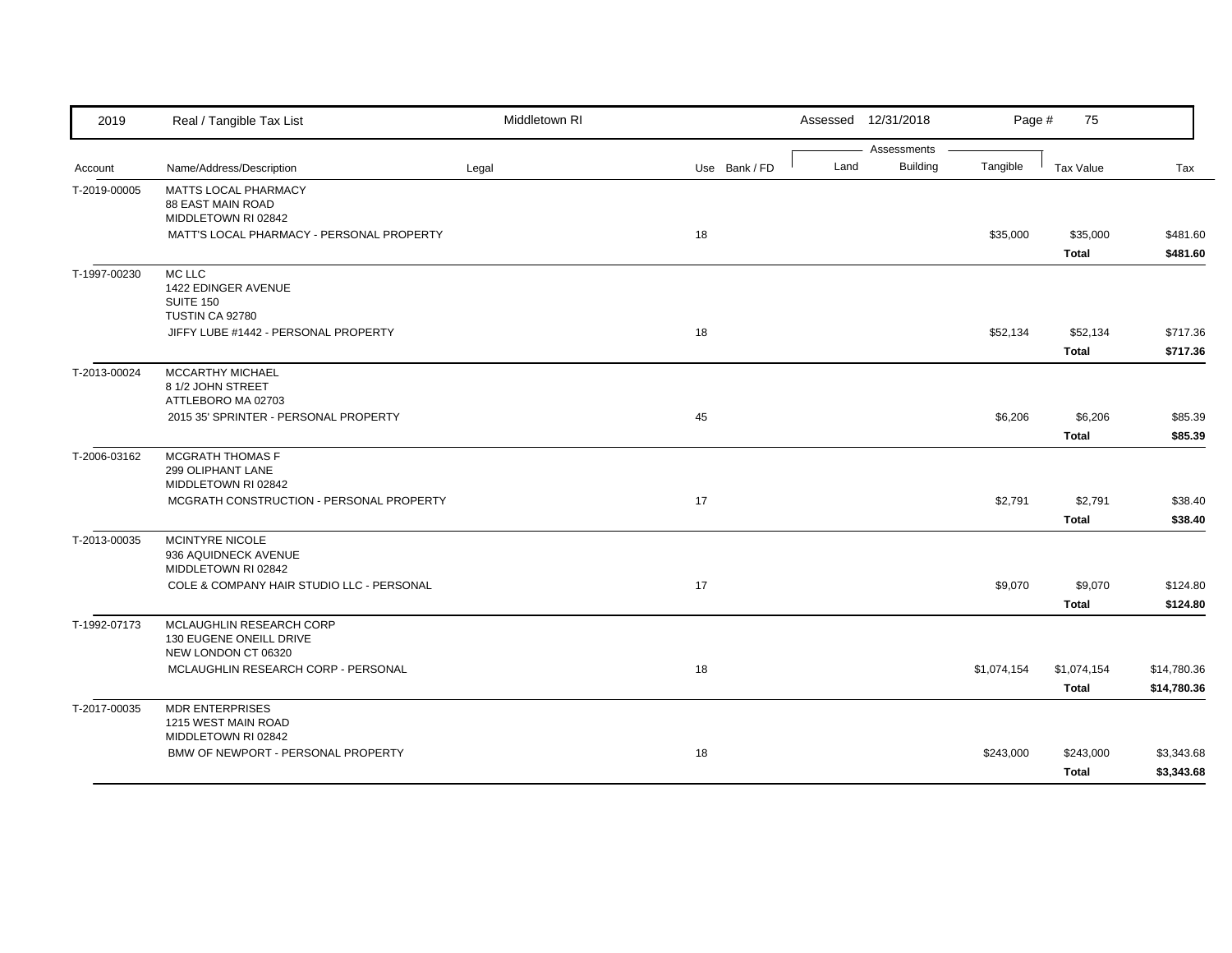| 2019         | Real / Tangible Tax List                                                     | Middletown RI |               |      | Assessed 12/31/2018            | Page #   | 76                       |                      |
|--------------|------------------------------------------------------------------------------|---------------|---------------|------|--------------------------------|----------|--------------------------|----------------------|
| Account      | Name/Address/Description                                                     | Legal         | Use Bank / FD | Land | Assessments<br><b>Building</b> | Tangible | Tax Value                | Tax                  |
| T-2002-00533 | <b>MEDEIROS KIMBERLY</b><br>27 ONATAROS DRIVE<br>HUDSON MA 01749             |               |               |      |                                |          |                          |                      |
|              | 2010 35' KEYSTONE SPRINTER - PERSONAL PROPERTY                               |               | 45            |      |                                | \$12,850 | \$12,850<br><b>Total</b> | \$176.82<br>\$176.82 |
| T-2014-00011 | MEDEIROS NELSON JR<br>39 BENNETT STREET<br>HUDSON MA 01749                   |               |               |      |                                |          |                          |                      |
|              | 2013 32' KEYSTONE SPRINTER - PERSONAL PROPERTY                               |               | 45            |      |                                | \$19,760 | \$19,760<br><b>Total</b> | \$271.90<br>\$271.90 |
| T-1999-09054 | MELBRO INC<br>PO BOX 4129<br>MIDDLETOWN RI 02842                             |               |               |      |                                |          |                          |                      |
|              | BAYVIEW PARK - PERSONAL PROPERTY                                             |               | 17            |      |                                | \$550    | \$550<br><b>Total</b>    | \$7.57<br>\$7.57     |
| T-1992-07298 | MELLO CONSTRUCTION CO INC<br>87 BEACON STREET<br>MIDDLETOWN RI 02842         |               |               |      |                                |          |                          |                      |
|              | MELLO CONSTRUCTION CO INC - PERSONAL                                         |               | 18            |      |                                | \$66,990 | \$66,990<br><b>Total</b> | \$921.78<br>\$921.78 |
| T-1992-07402 | <b>MESSIER ROBERT</b><br>879 WEST MAIN ROAD<br>MIDDLETOWN RI 02842           |               |               |      |                                |          |                          |                      |
|              | PEDAL POWER BICYCLE SHOP INC - PERSONAL                                      |               | 17            |      |                                | \$2,813  | \$2,813<br>Total         | \$38.71<br>\$38.71   |
| T-2013-00029 | <b>MESTRINELLI CHARLES</b><br><b>43 MIXTER STREET</b><br>MIDDLETOWN RI 02842 |               |               |      |                                |          |                          |                      |
|              | GREEN LAND LANDSCAPE LLC - PERSONAL PROPERTY                                 |               | 17            |      |                                | \$11,401 | \$11,401<br><b>Total</b> | \$156.88<br>\$156.88 |
| T-2017-00027 | <b>METABANK</b><br>5480 CORPORATE DRIVE<br><b>SUITE 350</b>                  |               |               |      |                                |          |                          |                      |
|              | TROY MI 48098-2642<br>CRESTMARK EQUIPMENT FINANCE - PERSONAL                 |               | 17            |      |                                | \$4,004  | \$4,004<br><b>Total</b>  | \$55.10<br>\$55.10   |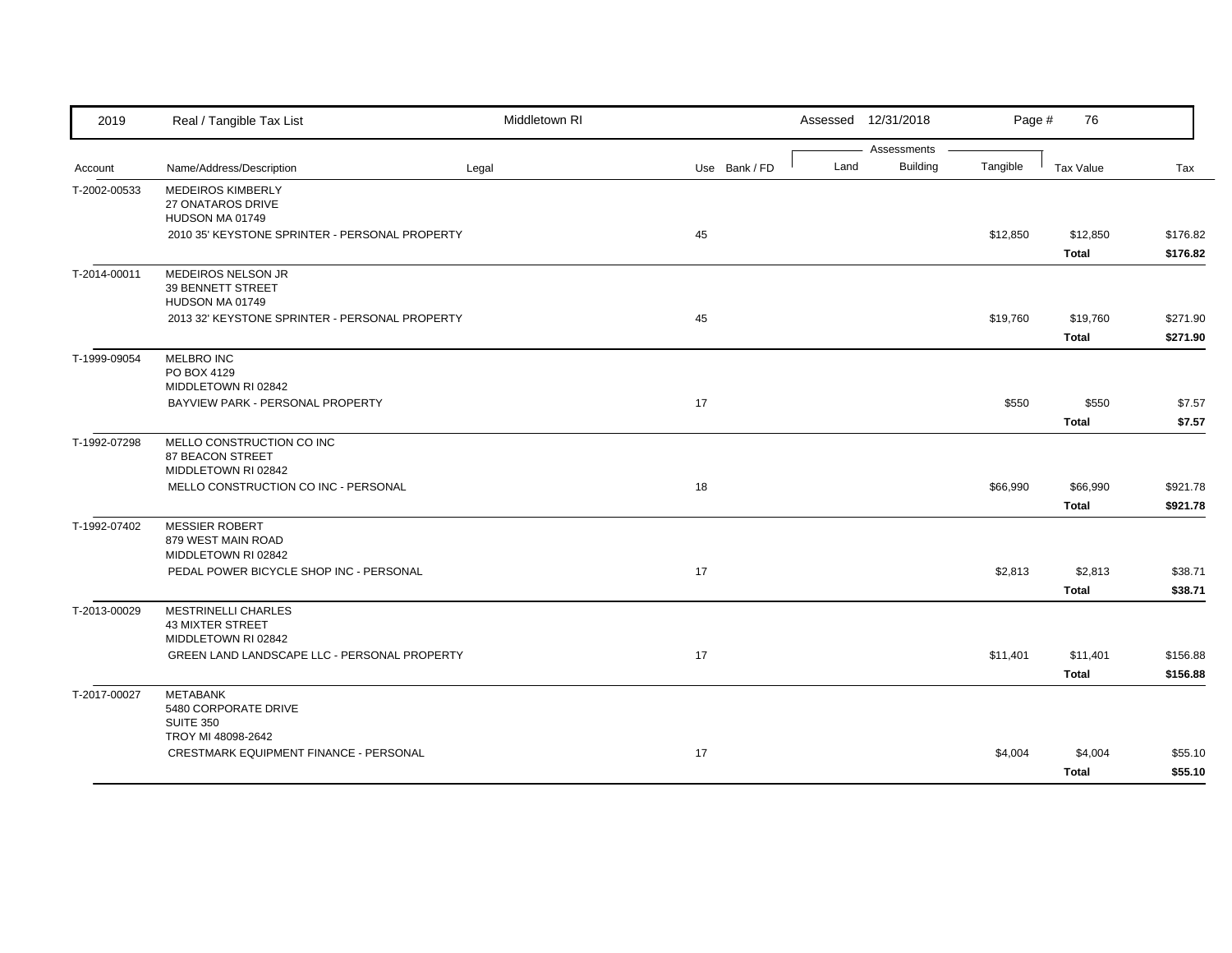| 2019         | Real / Tangible Tax List                                                                               | Middletown RI |               |      | Assessed 12/31/2018 | Page #    | 77               |            |
|--------------|--------------------------------------------------------------------------------------------------------|---------------|---------------|------|---------------------|-----------|------------------|------------|
|              |                                                                                                        |               |               |      | Assessments         |           |                  |            |
| Account      | Name/Address/Description                                                                               | Legal         | Use Bank / FD | Land | <b>Building</b>     | Tangible  | <b>Tax Value</b> | Tax        |
| T-2006-03149 | MICHAEL DAVID E<br>855 AQUIDNECK AVENUE #2<br>MIDDLETOWN RI 02842                                      |               |               |      |                     |           |                  |            |
|              | DAVID MICHAEL DISTINCTIVE HOME - PERSONAL                                                              |               | 17            |      |                     | \$3,908   | \$3,908          | \$53.77    |
|              |                                                                                                        |               |               |      |                     |           | <b>Total</b>     | \$53.77    |
| T-1999-09027 | MICHAEL JOSEPH NARDOLILLO INC<br>750 AQUIDNECK AVENUE<br>MIDDLETOWN RI 02842                           |               |               |      |                     |           |                  |            |
|              | PROVENCAL BAKERY AND CAFE - PERSONAL                                                                   |               | 18            |      |                     | \$2,790   | \$2,790          | \$38.39    |
|              |                                                                                                        |               |               |      |                     |           | <b>Total</b>     | \$38.39    |
| T-2004-00564 | MICHAELS STORES LLC<br>C/O MARVIN F POER & COMPANY<br>PO BOX 52427<br>ATLANTA GA 30355                 |               |               |      |                     |           |                  |            |
|              | MICHAEL'S STORES INC - PERSONAL PROPERTY                                                               |               | 18            |      |                     | \$178,882 | \$178,882        | \$2,461.42 |
|              |                                                                                                        |               |               |      |                     |           | <b>Total</b>     | \$2,461.42 |
| T-2000-00638 | MIDDLETOWN (RI) ASSOC OF RI LP<br>C/O GENESIS TAX DEPT<br>101 EAST STATE ST<br>KENNETT SQUARE PA 19348 |               |               |      |                     |           |                  |            |
|              | MIDDLETOWN (RI) ASSOC OF RI LP - PERSONAL                                                              |               | 18            |      |                     | \$383,474 | \$383,474        | \$5,276.60 |
|              |                                                                                                        |               |               |      |                     |           | <b>Total</b>     | \$5,276.60 |
| T-1992-07429 | MIDDLETOWN ASSOCIATES LLC<br><b>KELLY &amp; PICERNE</b><br>75 LAMBERT LIND HIGHWAY<br>WARWICK RI 02886 |               |               |      |                     |           |                  |            |
|              | EAST BAY VILLAGE - PERSONAL PROPERTY                                                                   |               | 18            |      |                     | \$16,412  | \$16,412         | \$225.83   |
|              |                                                                                                        |               |               |      |                     |           | <b>Total</b>     | \$225.83   |
| T-1992-07435 | MIDDLETOWN COLUMBUS CLUB INC<br>7 VALLEY ROAD<br>MIDDLETOWN RI 02842                                   |               |               |      |                     |           |                  |            |
|              | COLUMBUS CLUB OF MIDDLETOWN - PERSONAL                                                                 |               | 17            |      |                     | \$9,291   | \$9,291          | \$127.84   |
|              |                                                                                                        |               |               |      |                     |           | <b>Total</b>     | \$127.84   |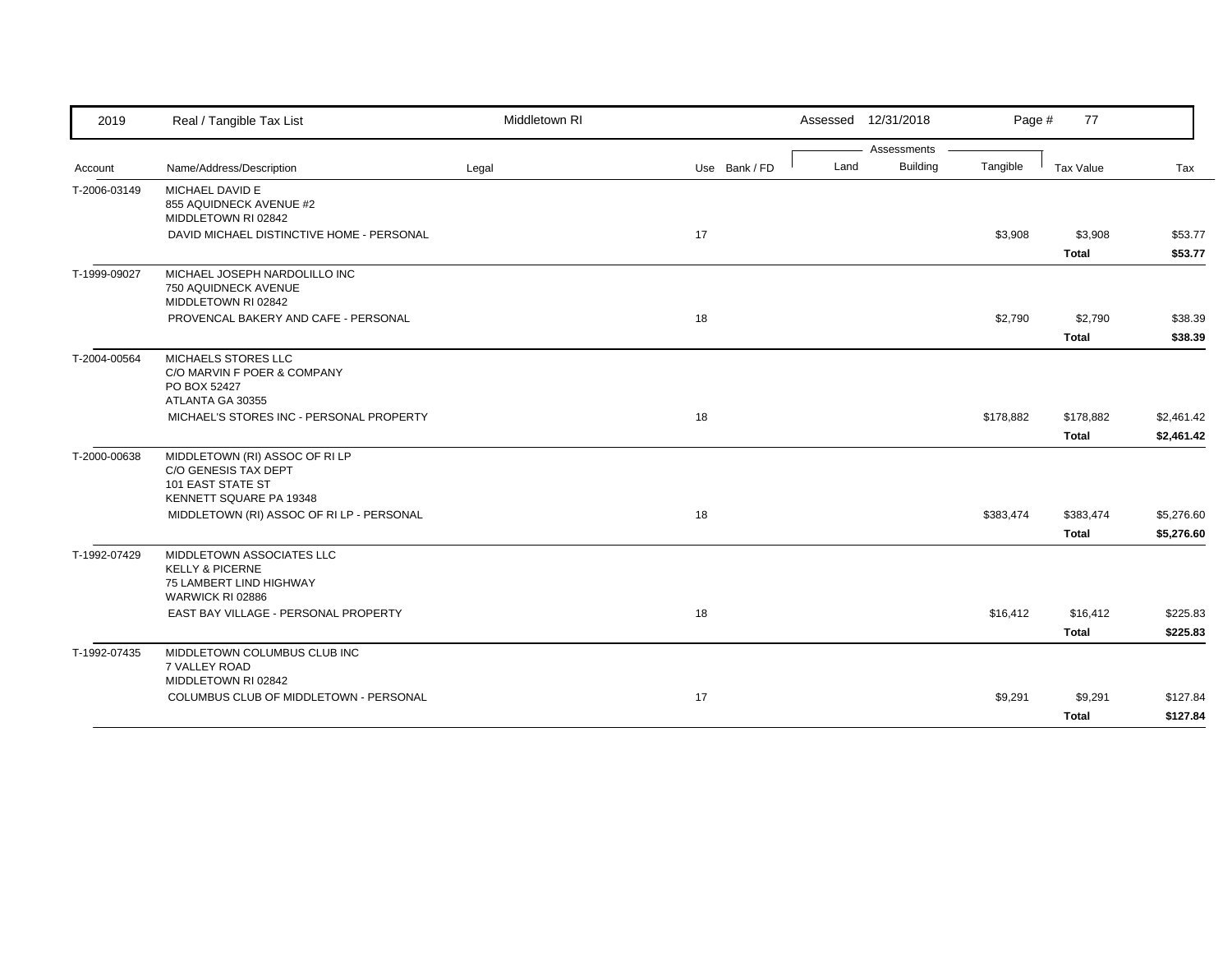| 2019         | Real / Tangible Tax List                                                               | Middletown RI |               | Assessed 12/31/2018     | Page #    | 78                      |                      |
|--------------|----------------------------------------------------------------------------------------|---------------|---------------|-------------------------|-----------|-------------------------|----------------------|
|              |                                                                                        |               |               | Assessments             |           |                         |                      |
| Account      | Name/Address/Description                                                               | Legal         | Use Bank / FD | <b>Building</b><br>Land | Tangible  | Tax Value               | Tax                  |
| T-2009-01048 | MIDDLETOWN SELF-STORAGE LLC<br>909 AQUIDNECK AVENUE<br>MIDDLETOWN RI 02842             |               |               |                         |           |                         |                      |
|              | MIDDLETOWN SELF STORAGE CENTER - PERSONAL                                              |               | 17            |                         | \$8,120   | \$8,120<br><b>Total</b> | \$111.73<br>\$111.73 |
| T-1994-00253 | MIDDLETOWN TACO INC<br>79 NORTH MAIN STREET<br>MANSFIELD MA 02048                      |               |               |                         |           |                         |                      |
|              | TACO BELL - PERSONAL PROPERTY                                                          |               | 18            |                         | \$108,993 | \$108,993               | \$1,499.74           |
|              |                                                                                        |               |               |                         |           | <b>Total</b>            | \$1,499.74           |
| T-1992-07415 | MIHOLD INC<br>C/O KENTCO SOUTH<br>2715 STATE RTE 9 - STE 104<br>BALLSTON NY 12020-5306 |               |               |                         |           |                         |                      |
|              | MIDAS AUTO SERVICE EXPERTS - PERSONAL                                                  |               | 18            |                         | \$61,733  | \$61,733                | \$849.45             |
|              |                                                                                        |               |               |                         |           | <b>Total</b>            | \$849.45             |
| T-2012-00084 | <b>MIKEL INC</b><br>2 CORPORATE PLACE<br><b>STE 103</b>                                |               |               |                         |           |                         |                      |
|              | MIDDLETOWN RI 02842<br>MIKEL INC - PERSONAL PROPERTY                                   |               | 18            |                         | \$194,399 | \$194,399               | \$2,674.93           |
|              |                                                                                        |               |               |                         |           | <b>Total</b>            | \$2,674.93           |
| T-2018-00003 | MILK AND HONEY LLC<br>800 AQUIDNECK AVENUE<br>MIDDLETOWN RI 02842                      |               |               |                         |           |                         |                      |
|              | AQUIDNECK MEAT & PROVISIONS - PERSONAL                                                 |               | 18            |                         | \$25,600  | \$25,600                | \$352.26             |
|              |                                                                                        |               |               |                         |           | <b>Total</b>            | \$352.26             |
| T-2018-00054 | <b>MING MOON</b><br>694 AQUIDNECK AVENUE<br>MIDDLETOWN RI 02842                        |               |               |                         |           |                         |                      |
|              | MING MOON - PERSONAL PROPERTY                                                          |               | 18            |                         | \$26,450  | \$26,450                | \$363.95             |
|              |                                                                                        |               |               |                         |           | <b>Total</b>            | \$363.95             |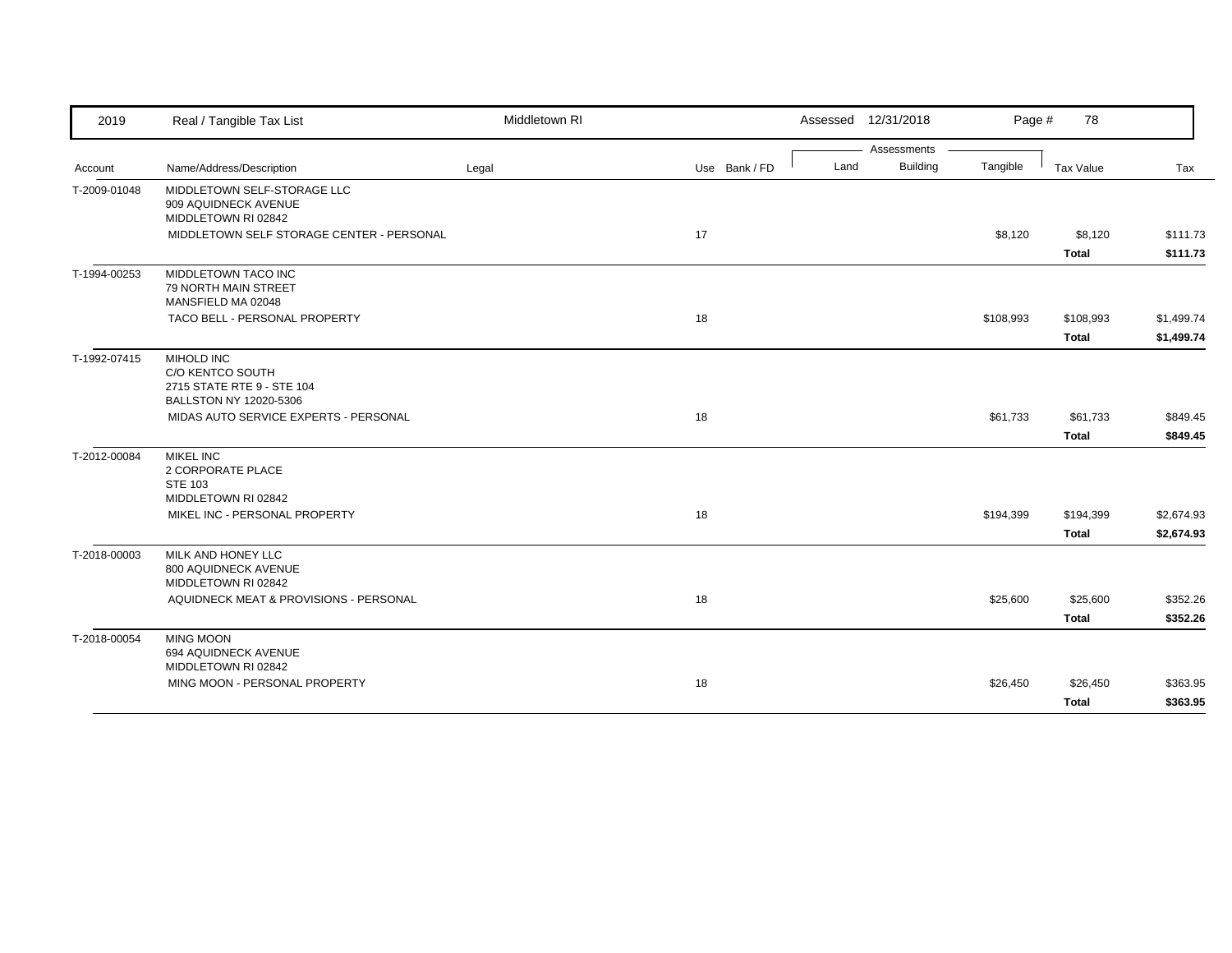| 2019         | Real / Tangible Tax List                                                          | Middletown RI |               |      | Assessed 12/31/2018            | Page #      | 79                          |                            |
|--------------|-----------------------------------------------------------------------------------|---------------|---------------|------|--------------------------------|-------------|-----------------------------|----------------------------|
| Account      | Name/Address/Description                                                          | Legal         | Use Bank / FD | Land | Assessments<br><b>Building</b> | Tangible    | <b>Tax Value</b>            | Tax                        |
| T-1992-07521 | MINI WAREHOUSING INC<br>241 FRANCIS AVENUE<br>MANSFIELD MA 02048                  |               |               |      |                                |             |                             |                            |
|              | MINI WAREHOUSING INC - PERSONAL PROPERTY                                          |               | 94            |      |                                | \$9,981     | \$9,981<br><b>Total</b>     | \$137.34<br>\$137.34       |
| T-2018-00010 | <b>MIRACLE EAR</b><br>877 WEST MAIN ROAD<br>MIDDLETOWN RI 02842                   |               |               |      |                                |             |                             |                            |
|              | MIRACLE EAR - PERSONAL PROPERTY                                                   |               | 17            |      |                                | \$5,000     | \$5,000<br><b>Total</b>     | \$68.80<br>\$68.80         |
| T-2011-00001 | <b>MIRANDA RICHARD</b><br>790 AQUIDNECK AVENUE<br>MIDDLETOWN RI 02842             |               |               |      |                                |             |                             |                            |
|              | AQUIDNECK LANDWORKS INC - PERSONAL PROPERTY                                       |               | 17            |      |                                | \$700       | \$700<br><b>Total</b>       | \$9.63<br>\$9.63           |
| T-2019-00042 | MITSUBISHI UFJ LEASE & FINANCE<br>12340 EL CAMINO REAL #350<br>SAN DIEGO CA 92130 |               |               |      |                                |             |                             |                            |
|              | MITSUBISHI UFJ LEASE & FINANCE - PERSONAL                                         |               | 17            |      |                                | \$2,917     | \$2,917<br><b>Total</b>     | \$40.14<br>\$40.14         |
| T-2018-00002 | MIZU WEI JAPANESE RESTAURANT<br>250 EAST MAIN ROAD<br>MIDDLETOWN RI 02842         |               |               |      |                                |             |                             |                            |
|              | MIZU WEI JAPANESE RESTAURANT - PERSONAL                                           |               | 18            |      |                                | \$23,712    | \$23,712<br><b>Total</b>    | \$326.28<br>\$326.28       |
| T-1992-09980 | <b>MMR LLC</b><br>55 CAMBRIDGE PKWY<br>SUITE 200                                  |               |               |      |                                |             |                             |                            |
|              | CAMBRIDGE MA 02142<br>ISLAND CINEMAS - PERSONAL PROPERTY                          |               | 18            |      |                                | \$1,059,405 | \$1,059,405<br><b>Total</b> | \$14,577.41<br>\$14,577.41 |
| T-2009-01034 | MOBILE MINI INC<br>C/O RYAN LLC<br>PO BOX 4900                                    |               |               |      |                                |             |                             |                            |
|              | SCOTTSDALE AZ 85261<br>MOBILE MINI INC - PERSONAL PROPERTY                        |               | 94            |      |                                | \$1,133     | \$1,133<br>Total            | \$15.59<br>\$15.59         |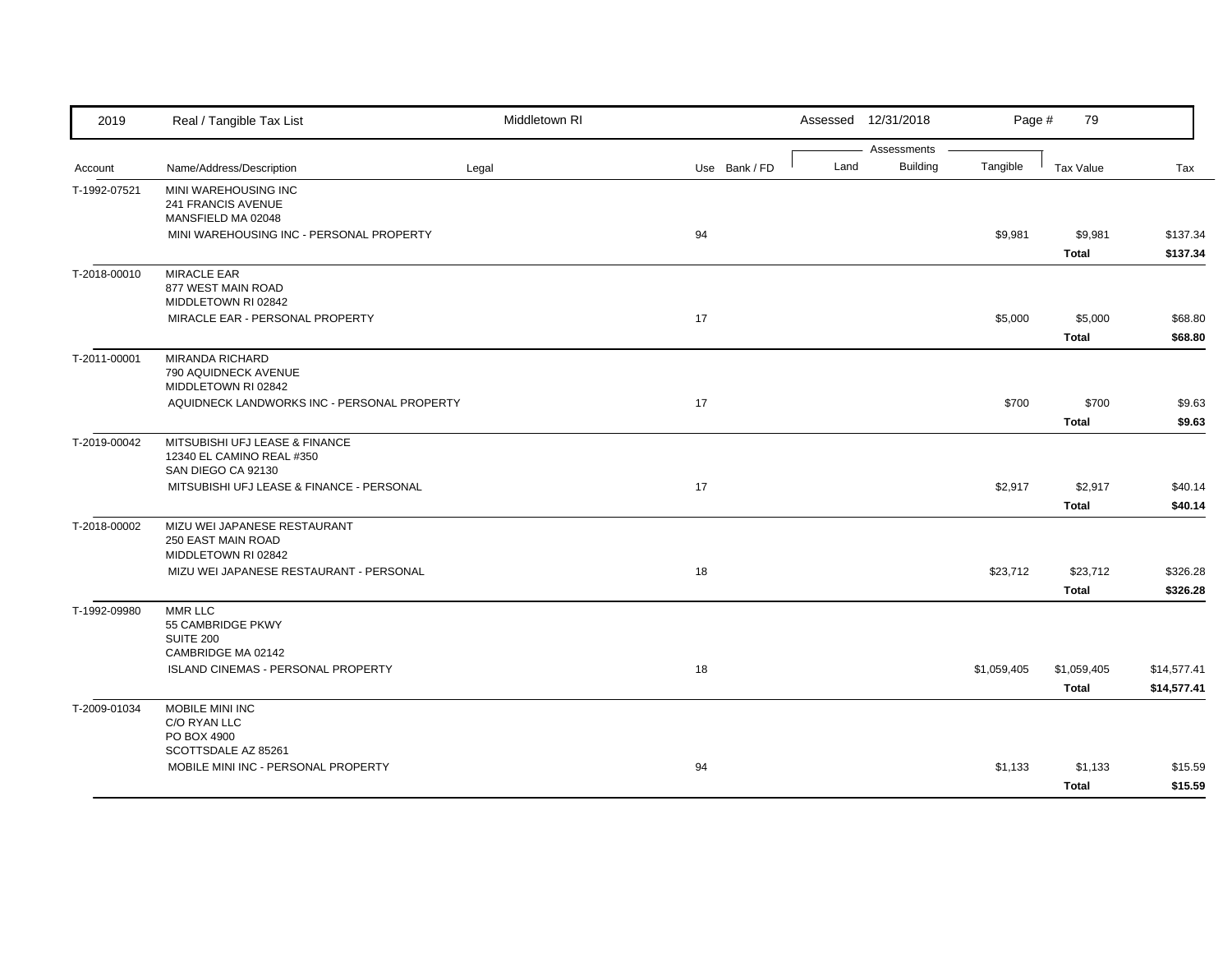| 2019         | Real / Tangible Tax List                                                                      | Middletown RI |               |      | Assessed 12/31/2018 | Page #   | 80               |                    |
|--------------|-----------------------------------------------------------------------------------------------|---------------|---------------|------|---------------------|----------|------------------|--------------------|
|              |                                                                                               |               |               |      | Assessments         |          |                  |                    |
| Account      | Name/Address/Description                                                                      | Legal         | Use Bank / FD | Land | <b>Building</b>     | Tangible | Tax Value        | Tax                |
| T-2008-02083 | MOBILE STORAGE INC<br>81 PILSUDSKI STREET<br>PROVIDENCE RI 02909                              |               |               |      |                     |          |                  |                    |
|              | MOBILE STORAGE INC - PERSONAL PROPERTY                                                        |               | 94            |      |                     | \$3,404  | \$3,404<br>Total | \$46.84<br>\$46.84 |
| T-2018-00007 | MOLLY MAE LLC<br>288 EAST MAIN ROAD<br>MIDDLETOWN RI 02842                                    |               |               |      |                     |          |                  |                    |
|              | ANYTIME FITNESS - PERSONAL PROPERTY                                                           |               | 18            |      |                     | \$1,300  | \$1,300          | \$17.89            |
|              |                                                                                               |               |               |      |                     |          | Total            | \$17.89            |
| T-2018-00030 | MONEYGRAM PAYMENT SYSTEMS INC<br>C/O RYAN TAX COMPLIANCE<br>PO BOX 460189<br>HOUSTON TX 77056 |               |               |      |                     |          |                  |                    |
|              | MONEYGRAM PAYMENTS SYSTEMS INC - PERSONAL                                                     |               | 17            |      |                     | \$315    | \$315            | \$4.33             |
|              |                                                                                               |               |               |      |                     |          | <b>Total</b>     | \$4.33             |
| T-1992-11833 | MONEYGRAM PAYMENT SYSTEMS LLC<br>PO BOX 460189<br>HOUSTON TX 77056                            |               |               |      |                     |          |                  |                    |
|              | MONEYGRAM PAYMENT SYSTEMS LLC - PERSONAL                                                      |               | 94            |      |                     | \$1,351  | \$1,351          | \$18.59            |
|              |                                                                                               |               |               |      |                     |          | <b>Total</b>     | \$18.59            |
| T-2003-00647 | <b>MONIZ BRUCE A</b><br>34 HIGH STREET<br>MIDDLETOWN RI 02842                                 |               |               |      |                     |          |                  |                    |
|              | BAM BUILDING CORP - PERSONAL PROPERTY                                                         |               | 17            |      |                     | \$2,233  | \$2,233          | \$30.73            |
|              |                                                                                               |               |               |      |                     |          | Total            | \$30.73            |
| T-1992-00989 | <b>MONRO INC</b><br>6920 INVERNESS WAY<br><b>STE 301</b>                                      |               |               |      |                     |          |                  |                    |
|              | FORT WAYNE IN 46804<br>MONRO INC - PERSONAL PROPERTY                                          |               | 18            |      |                     | \$74,301 | \$74,301         | \$1,022.38         |
|              |                                                                                               |               |               |      |                     |          | <b>Total</b>     | \$1,022.38         |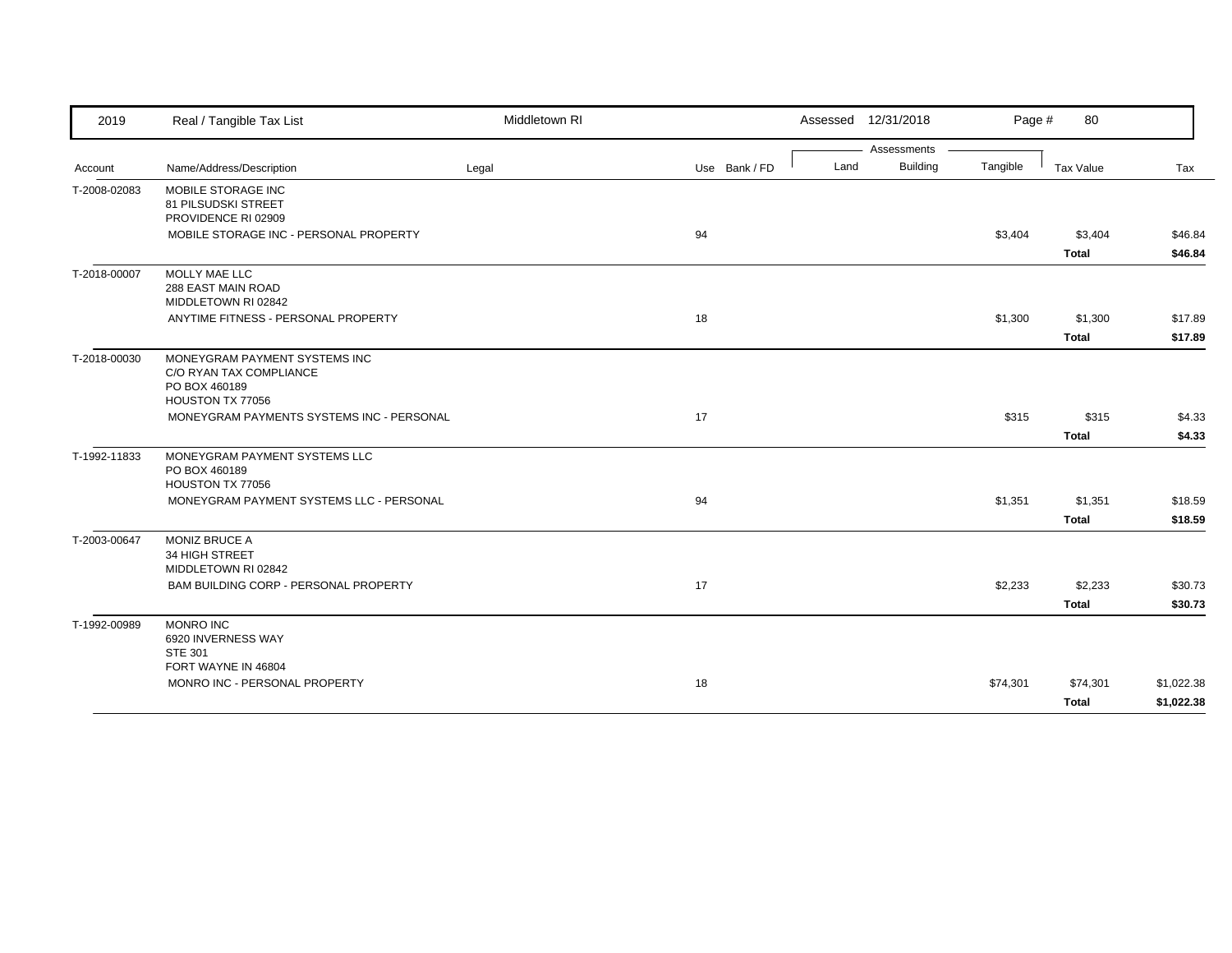| 2019         | Real / Tangible Tax List                                                  | Middletown RI |               |      | Assessed 12/31/2018            | Page #   | 81                       |                      |
|--------------|---------------------------------------------------------------------------|---------------|---------------|------|--------------------------------|----------|--------------------------|----------------------|
| Account      | Name/Address/Description                                                  | Legal         | Use Bank / FD | Land | Assessments<br><b>Building</b> | Tangible | <b>Tax Value</b>         | Tax                  |
| T-2012-00007 | MONTEGONET SOLUTIONS LLC<br>28 JACOME WAY<br>MIDDLETOWN RI 02842          |               |               |      |                                |          |                          |                      |
|              | SELF SERVICE NETWORKS - PERSONAL PROPERTY                                 |               | 18            |      |                                | \$23,399 | \$23,399<br><b>Total</b> | \$321.97<br>\$321.97 |
| T-2001-01785 | MOORE BLOOMS LLC<br>577 GREEN END AVENUE<br>MIDDLETOWN RI 02842           |               |               |      |                                |          |                          |                      |
|              | MOORE BLOOMS LLC - PERSONAL PROPERTY                                      |               | 17            |      |                                | \$2,700  | \$2,700<br><b>Total</b>  | \$37.15<br>\$37.15   |
| T-2004-00601 | MOORE VIRGADAMO & LYNCH LTD<br>97 JOHN CLARKE ROAD<br>MIDDLETOWN RI 02842 |               |               |      |                                |          |                          |                      |
|              | MOORE VIRGADAMO & LYNCH - PERSONAL PROPERTY                               |               | 18            |      |                                | \$13,398 | \$13,398<br><b>Total</b> | \$184.36<br>\$184.36 |
| T-2012-00014 | MOPO INC<br><b>72 EAST MAIN ROAD</b><br>MIDDLETOWN RI 02842               |               |               |      |                                |          |                          |                      |
|              | THE FRENCH CONFECTION - PERSONAL PROPERTY                                 |               | 18            |      |                                | \$15,480 | \$15,480<br><b>Total</b> | \$213.00<br>\$213.00 |
| T-2011-00062 | MORREL DONNA<br>770 AQUIDNECK AVENUE<br>MIDDLETOWN RI 02842               |               |               |      |                                |          |                          |                      |
|              | SPALON LLC - PERSONAL PROPERTY                                            |               | 17            |      |                                | \$1,920  | \$1,920<br><b>Total</b>  | \$26.42<br>\$26.42   |
| T-2016-00057 | <b>MORRIS TIM</b><br>59 HIGHLAND AVENUE<br>AGAWAM MA 01001                |               |               |      |                                |          |                          |                      |
|              | 2013 40' SIERRA 402QB - PERSONAL PROPERTY                                 |               | 45            |      |                                | \$25,033 | \$25,033<br><b>Total</b> | \$344.45<br>\$344.45 |
| T-2010-02094 | MOSIADES LLC<br><b>42 AQUIDNECK AVENUE</b><br>MIDDLETOWN RI 02842         |               |               |      |                                |          |                          |                      |
|              | RHEA'S INN BY THE SEA - PERSONAL PROPERTY                                 |               | 18            |      |                                | \$71,937 | \$71,937<br><b>Total</b> | \$989.85<br>\$989.85 |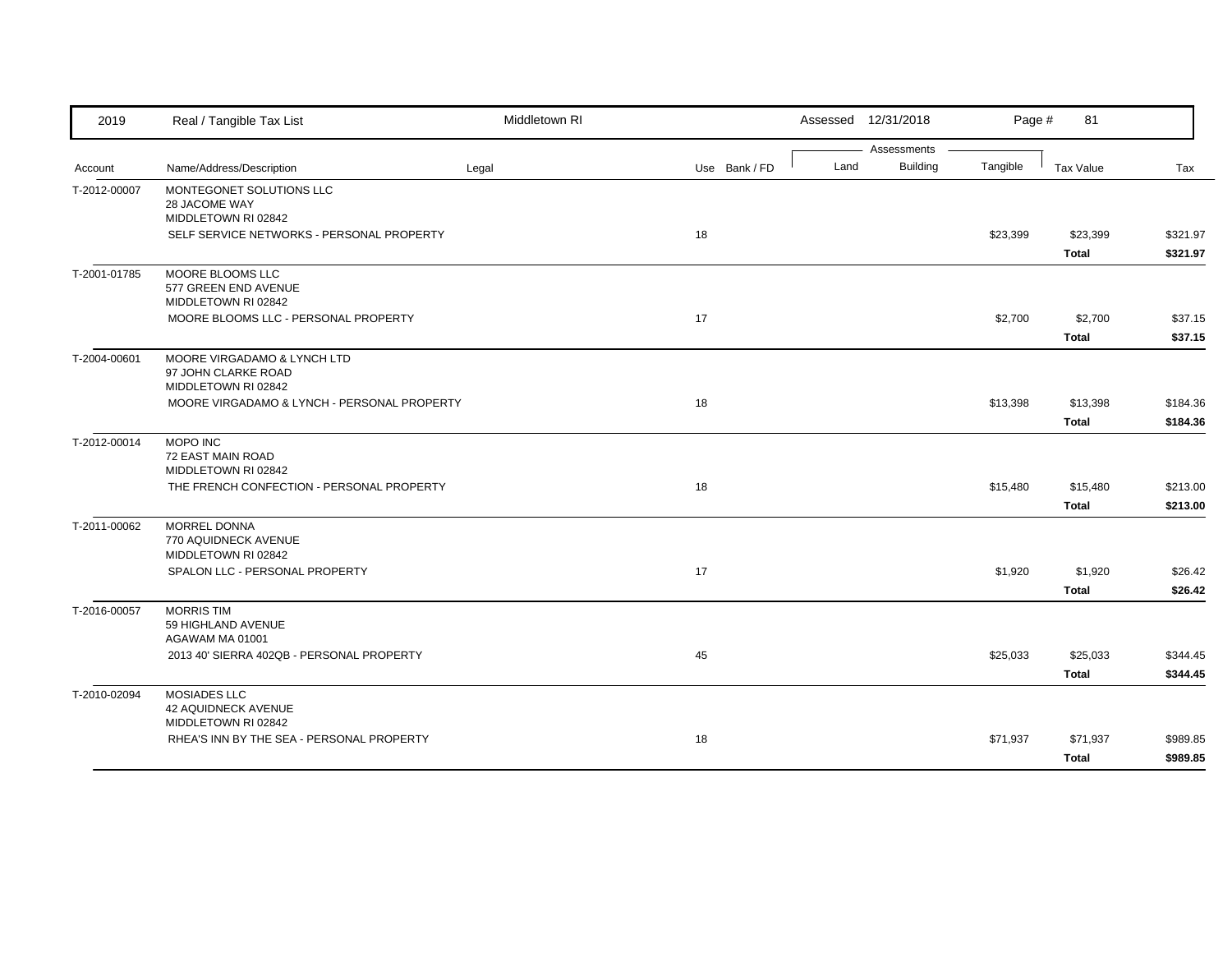| 2019         | Real / Tangible Tax List                                                                                          | Middletown RI |               |      | Assessed 12/31/2018            | Page #   | 82                      |                    |
|--------------|-------------------------------------------------------------------------------------------------------------------|---------------|---------------|------|--------------------------------|----------|-------------------------|--------------------|
| Account      | Name/Address/Description                                                                                          | Legal         | Use Bank / FD | Land | Assessments<br><b>Building</b> | Tangible | Tax Value               | Tax                |
| T-2017-00049 | MOVEMENT MORTGAGE LLC<br>8024 CALVIN HALL RD<br>INDIAN LAND SC 29707<br>MOVEMENT MORTGAGE LLC - PERSONAL PROPERTY |               | 17            |      |                                | \$721    | \$721                   | \$9.92             |
|              |                                                                                                                   |               |               |      |                                |          | <b>Total</b>            | \$9.92             |
| T-2015-00040 | MUNCY JEREMY L<br>50 MAPLEWOOD ROAD<br>MIDDLETOWN RI 02842                                                        |               |               |      |                                |          |                         |                    |
|              | MUNCY'S BARBER SHOP - PERSONAL PROPERTY                                                                           |               | 17            |      |                                | \$980    | \$980<br><b>Total</b>   | \$13.48<br>\$13.48 |
| T-2010-02158 | MURPHY JOHN<br><b>4 SPRUCE AVENUE</b><br>MIDDLETOWN RI 02842                                                      |               |               |      |                                |          |                         |                    |
|              | JLM LANDSCAPING - PERSONAL PROPERTY                                                                               |               | 17            |      |                                | \$6,090  | \$6,090<br><b>Total</b> | \$83.80<br>\$83.80 |
| T-2006-03191 | MURPHY MICHAEL<br>102 RIDGEWOOD ROAD<br>MIDDLETOWN RI 02842                                                       |               |               |      |                                |          |                         |                    |
|              | ATLANTIC DISC JOCKEY SERVICE - PERSONAL                                                                           |               | 17            |      |                                | \$558    | \$558<br><b>Total</b>   | \$7.68<br>\$7.68   |
| T-1998-00755 | <b>MUZAK LLC</b><br>3318 LAKEMONT BLVD<br>FORT MILL SC 29708                                                      |               |               |      |                                |          |                         |                    |
|              | MUZAK LLC - PERSONAL PROPERTY                                                                                     |               | 18            |      |                                | \$2,041  | \$2,041<br><b>Total</b> | \$28.08<br>\$28.08 |
| T-2007-01948 | <b>MYERS JAMES</b><br>510 EAST MAIN ROAD<br>MIDDLETOWN RI 02842                                                   |               |               |      |                                |          |                         |                    |
|              | MAMA'S BOY MUSIC - PERSONAL PROPERTY                                                                              |               | 17            |      |                                | \$1,015  | \$1,015<br><b>Total</b> | \$13.97<br>\$13.97 |
| T-2001-00683 | <b>MYERS KENNETH</b><br>26 OAKWOOD ROAD<br>SIMSBURY CT 06070                                                      |               |               |      |                                |          |                         |                    |
|              | 2000 34' COACHMAN ROYAL 338FL - PERSONAL                                                                          |               | 45            |      |                                | \$6,840  | \$6,840                 | \$94.12            |
|              |                                                                                                                   |               |               |      |                                |          | <b>Total</b>            | \$94.12            |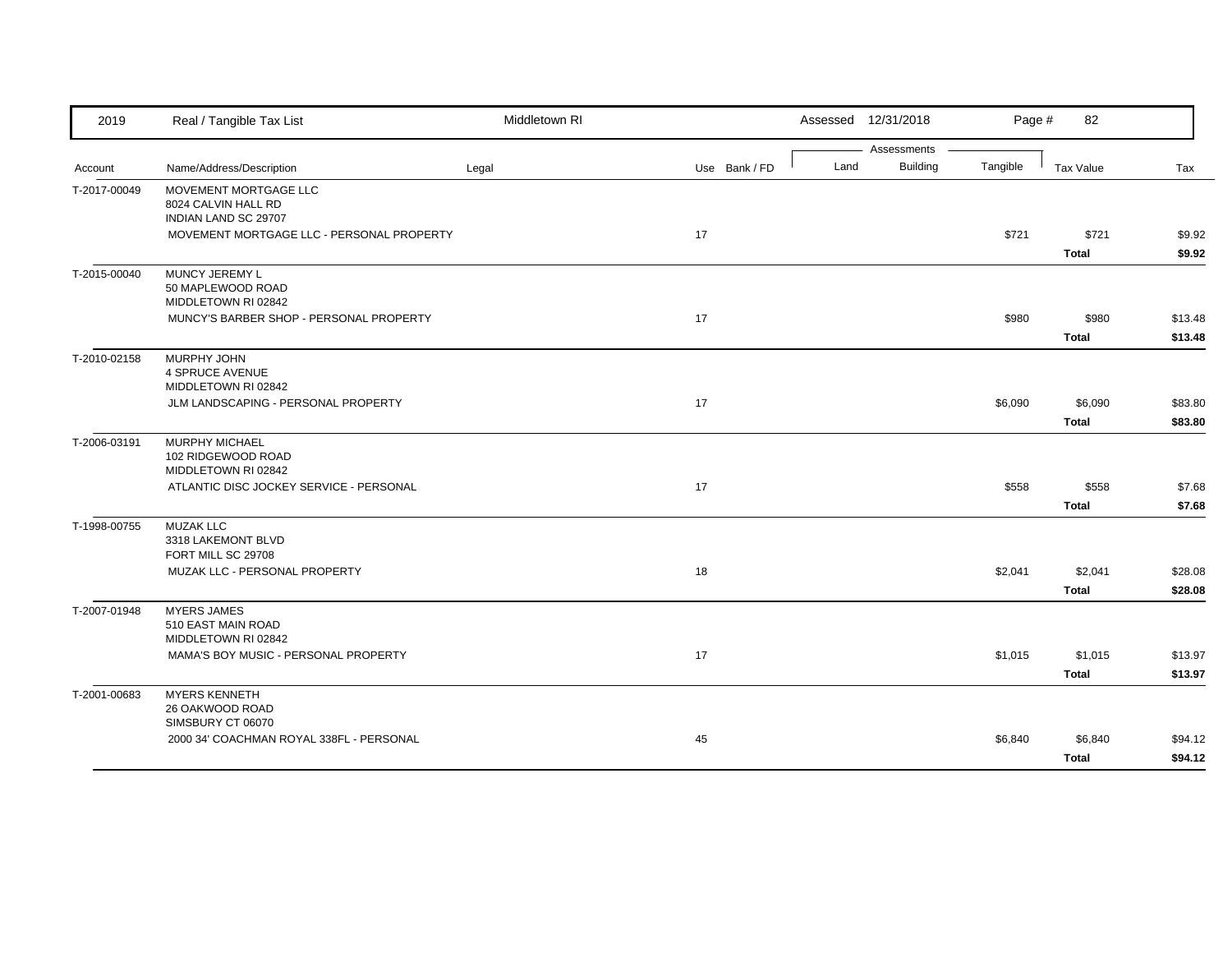| 2019         | Real / Tangible Tax List                                                          | Middletown RI |               |      | Assessed 12/31/2018 | Page #       | 83                    |                  |
|--------------|-----------------------------------------------------------------------------------|---------------|---------------|------|---------------------|--------------|-----------------------|------------------|
|              |                                                                                   |               |               |      | Assessments         |              |                       |                  |
| Account      | Name/Address/Description                                                          | Legal         | Use Bank / FD | Land | <b>Building</b>     | Tangible     | Tax Value             | Tax              |
| T-2019-00028 | NA PALI COAST CAPITAL LLC<br>PO BOX 4900<br>DEPT #395                             |               |               |      |                     |              |                       |                  |
|              | SCOTTSDALE AZ 85261-4900                                                          |               |               |      |                     |              |                       |                  |
|              | NA PALI COAST C APITAL LLC - PERSONAL PROPERTY                                    |               | 17            |      |                     | \$354        | \$354<br><b>Total</b> | \$4.87<br>\$4.87 |
| T-1992-09129 | NARRAGANSETT ELECTRIC CO<br>PROPERTY TAX DEPT<br>40 SYLVAN RD<br>WALTHAM MA 02451 |               |               |      |                     |              |                       |                  |
|              | NARRAGANSETT ELECTRIC (GAS) - PERSONAL                                            |               | 10            |      |                     | \$14,155,558 | \$14,155,558          | \$194,780.48     |
|              |                                                                                   |               |               |      |                     |              | <b>Total</b>          | \$194,780.48     |
| T-1992-07990 | NARRAGANSETT ELECTRIC CORP<br>PROPERTY TAX DEPT<br>40 SYLVAN RD                   |               |               |      |                     |              |                       |                  |
|              | WALTHAM MA 02451-2286<br>NARRAGANSETT ELECTRIC - PERSONAL PROPERTY                |               | 10            |      |                     | \$11,789,791 | \$11,789,791          | \$162,227.52     |
|              |                                                                                   |               |               |      |                     |              |                       |                  |
| T-1992-00367 | NATIONAL ENTERTAINMENT NETWORK<br>325 INTERLOCKEN PARKWAY B                       |               |               |      |                     |              | <b>Total</b>          | \$162,227.52     |
|              | BROOMFIELD CO 80021-8043                                                          |               |               |      |                     |              |                       |                  |
|              | NATIONAL ENTERTAINMENT NETWORK - PERSONAL                                         |               | 94            |      |                     | \$966        | \$966                 | \$13.29          |
|              |                                                                                   |               |               |      |                     |              | <b>Total</b>          | \$13.29          |
| T-2014-00029 | NAVY FEDERAL CREDIT UNION<br>PO BOX 24626<br>MERRIFIELD VA 22119                  |               |               |      |                     |              |                       |                  |
|              | NAVY FEDERAL CREDIT UNION - PERSONAL PROPERTY                                     |               | 18            |      |                     | \$173,773    | \$173,773             | \$2,391.12       |
|              |                                                                                   |               |               |      |                     |              | Total                 | \$2,391.12       |
| T-2015-00035 | NAWAZ ZOHAIB<br>510 EAST MAIN ROAD<br>MIDDLETOWN RI 02842                         |               |               |      |                     |              |                       |                  |
|              | GLAM NAIL SALON - PERSONAL PROPERTY                                               |               | 17            |      |                     | \$5,000      | \$5,000               | \$68.80          |
|              |                                                                                   |               |               |      |                     |              | <b>Total</b>          | \$68.80          |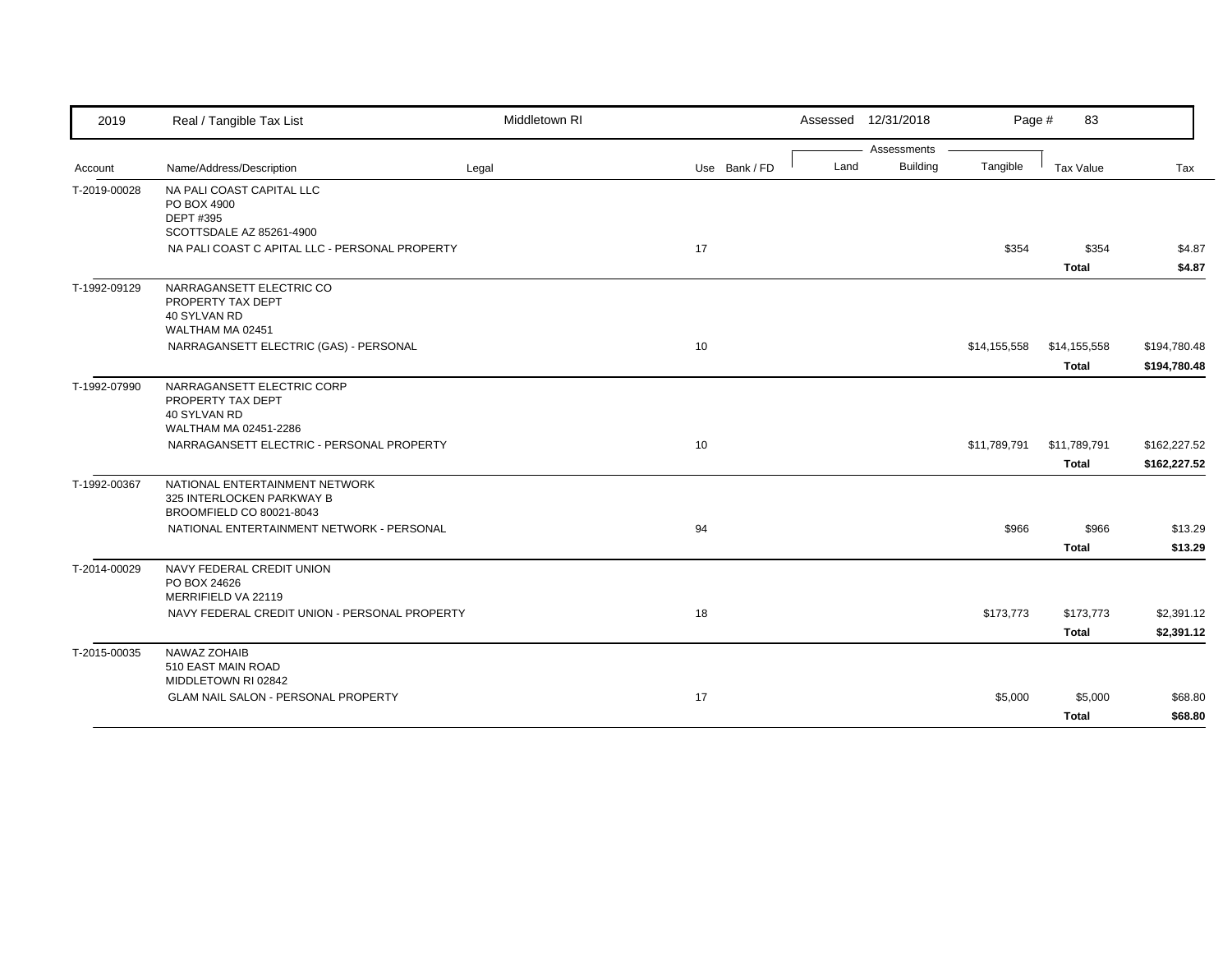| Assessments<br>Building<br>Land<br>Tangible<br>Name/Address/Description<br>Tax Value<br>Legal<br>Use Bank / FD<br>Tax<br>Account<br>NBT LLC<br>58 AQUIDNECK AVENUE<br>UNIT A<br>MIDDLETOWN RI 02842<br>EMPIRE TEA & COFFEE - PERSONAL PROPERTY<br>18<br>\$30,630<br>\$30,630<br><b>Total</b><br>NELSON JOHN ERIK<br>25 BARTLEETT ROAD<br>MIDDLETOWN RI 02842<br>JOHN ERIK NELSON PROPERTIES - PERSONAL<br>17<br>\$2,030<br>\$2,030<br><b>Total</b><br>NELSON M KATHLYN DMD<br>94 EAST MAIN ROAD<br>MIDDLETOWN RI 02842<br>18<br>MILESTONE DENTAL CARE INC - PERSONAL PROPERTY<br>\$29,831<br>\$29,831<br><b>Total</b><br>NEOPOST USA INC<br>478 WHEELERS FARM ROAD<br>ATTN: TAX DEPARTMENT<br>MILFORD CT 06461<br>NEOPOST USA INC - PERSONAL PROPERTY<br>94<br>\$2,674<br>\$2,674<br><b>Total</b><br>NESTLE WATERS NORTH AMERICA IN<br>C/O RYAN TX COMP SERV LLC<br>PO BOX 4900 DEPT 170<br>SCOTTSDALE AZ 85261-4900<br>94<br>NESTLE WATERS NORTH AMERICA - PERSONAL<br>\$9,230<br>\$9,230<br><b>Total</b><br>NETWORK & SIMULATION TECH INC<br>PO BOX 6036<br>MIDDLETOWN RI 02842<br>NETSIMCO - PERSONAL PROPERTY<br>17<br>\$25,340<br>\$25,340<br>Total | 2019         | Real / Tangible Tax List | Middletown RI |  | Assessed 12/31/2018 | Page # | 84 |         |
|----------------------------------------------------------------------------------------------------------------------------------------------------------------------------------------------------------------------------------------------------------------------------------------------------------------------------------------------------------------------------------------------------------------------------------------------------------------------------------------------------------------------------------------------------------------------------------------------------------------------------------------------------------------------------------------------------------------------------------------------------------------------------------------------------------------------------------------------------------------------------------------------------------------------------------------------------------------------------------------------------------------------------------------------------------------------------------------------------------------------------------------------------------|--------------|--------------------------|---------------|--|---------------------|--------|----|---------|
|                                                                                                                                                                                                                                                                                                                                                                                                                                                                                                                                                                                                                                                                                                                                                                                                                                                                                                                                                                                                                                                                                                                                                          |              |                          |               |  |                     |        |    |         |
| \$421.47<br>\$421.47<br>\$27.93                                                                                                                                                                                                                                                                                                                                                                                                                                                                                                                                                                                                                                                                                                                                                                                                                                                                                                                                                                                                                                                                                                                          |              |                          |               |  |                     |        |    |         |
|                                                                                                                                                                                                                                                                                                                                                                                                                                                                                                                                                                                                                                                                                                                                                                                                                                                                                                                                                                                                                                                                                                                                                          | T-2013-00017 |                          |               |  |                     |        |    |         |
|                                                                                                                                                                                                                                                                                                                                                                                                                                                                                                                                                                                                                                                                                                                                                                                                                                                                                                                                                                                                                                                                                                                                                          |              |                          |               |  |                     |        |    |         |
|                                                                                                                                                                                                                                                                                                                                                                                                                                                                                                                                                                                                                                                                                                                                                                                                                                                                                                                                                                                                                                                                                                                                                          |              |                          |               |  |                     |        |    |         |
|                                                                                                                                                                                                                                                                                                                                                                                                                                                                                                                                                                                                                                                                                                                                                                                                                                                                                                                                                                                                                                                                                                                                                          | T-2009-01056 |                          |               |  |                     |        |    |         |
|                                                                                                                                                                                                                                                                                                                                                                                                                                                                                                                                                                                                                                                                                                                                                                                                                                                                                                                                                                                                                                                                                                                                                          |              |                          |               |  |                     |        |    |         |
| \$410.47<br>\$410.47<br>\$36.79<br>\$36.79<br>\$127.00<br>\$127.00<br>\$348.68<br>\$348.68                                                                                                                                                                                                                                                                                                                                                                                                                                                                                                                                                                                                                                                                                                                                                                                                                                                                                                                                                                                                                                                               |              |                          |               |  |                     |        |    | \$27.93 |
|                                                                                                                                                                                                                                                                                                                                                                                                                                                                                                                                                                                                                                                                                                                                                                                                                                                                                                                                                                                                                                                                                                                                                          | T-1992-11336 |                          |               |  |                     |        |    |         |
|                                                                                                                                                                                                                                                                                                                                                                                                                                                                                                                                                                                                                                                                                                                                                                                                                                                                                                                                                                                                                                                                                                                                                          |              |                          |               |  |                     |        |    |         |
|                                                                                                                                                                                                                                                                                                                                                                                                                                                                                                                                                                                                                                                                                                                                                                                                                                                                                                                                                                                                                                                                                                                                                          |              |                          |               |  |                     |        |    |         |
|                                                                                                                                                                                                                                                                                                                                                                                                                                                                                                                                                                                                                                                                                                                                                                                                                                                                                                                                                                                                                                                                                                                                                          | T-1999-00739 |                          |               |  |                     |        |    |         |
|                                                                                                                                                                                                                                                                                                                                                                                                                                                                                                                                                                                                                                                                                                                                                                                                                                                                                                                                                                                                                                                                                                                                                          |              |                          |               |  |                     |        |    |         |
|                                                                                                                                                                                                                                                                                                                                                                                                                                                                                                                                                                                                                                                                                                                                                                                                                                                                                                                                                                                                                                                                                                                                                          |              |                          |               |  |                     |        |    |         |
|                                                                                                                                                                                                                                                                                                                                                                                                                                                                                                                                                                                                                                                                                                                                                                                                                                                                                                                                                                                                                                                                                                                                                          | T-1992-09018 |                          |               |  |                     |        |    |         |
|                                                                                                                                                                                                                                                                                                                                                                                                                                                                                                                                                                                                                                                                                                                                                                                                                                                                                                                                                                                                                                                                                                                                                          |              |                          |               |  |                     |        |    |         |
|                                                                                                                                                                                                                                                                                                                                                                                                                                                                                                                                                                                                                                                                                                                                                                                                                                                                                                                                                                                                                                                                                                                                                          |              |                          |               |  |                     |        |    |         |
|                                                                                                                                                                                                                                                                                                                                                                                                                                                                                                                                                                                                                                                                                                                                                                                                                                                                                                                                                                                                                                                                                                                                                          | T-2005-00629 |                          |               |  |                     |        |    |         |
|                                                                                                                                                                                                                                                                                                                                                                                                                                                                                                                                                                                                                                                                                                                                                                                                                                                                                                                                                                                                                                                                                                                                                          |              |                          |               |  |                     |        |    |         |
|                                                                                                                                                                                                                                                                                                                                                                                                                                                                                                                                                                                                                                                                                                                                                                                                                                                                                                                                                                                                                                                                                                                                                          |              |                          |               |  |                     |        |    |         |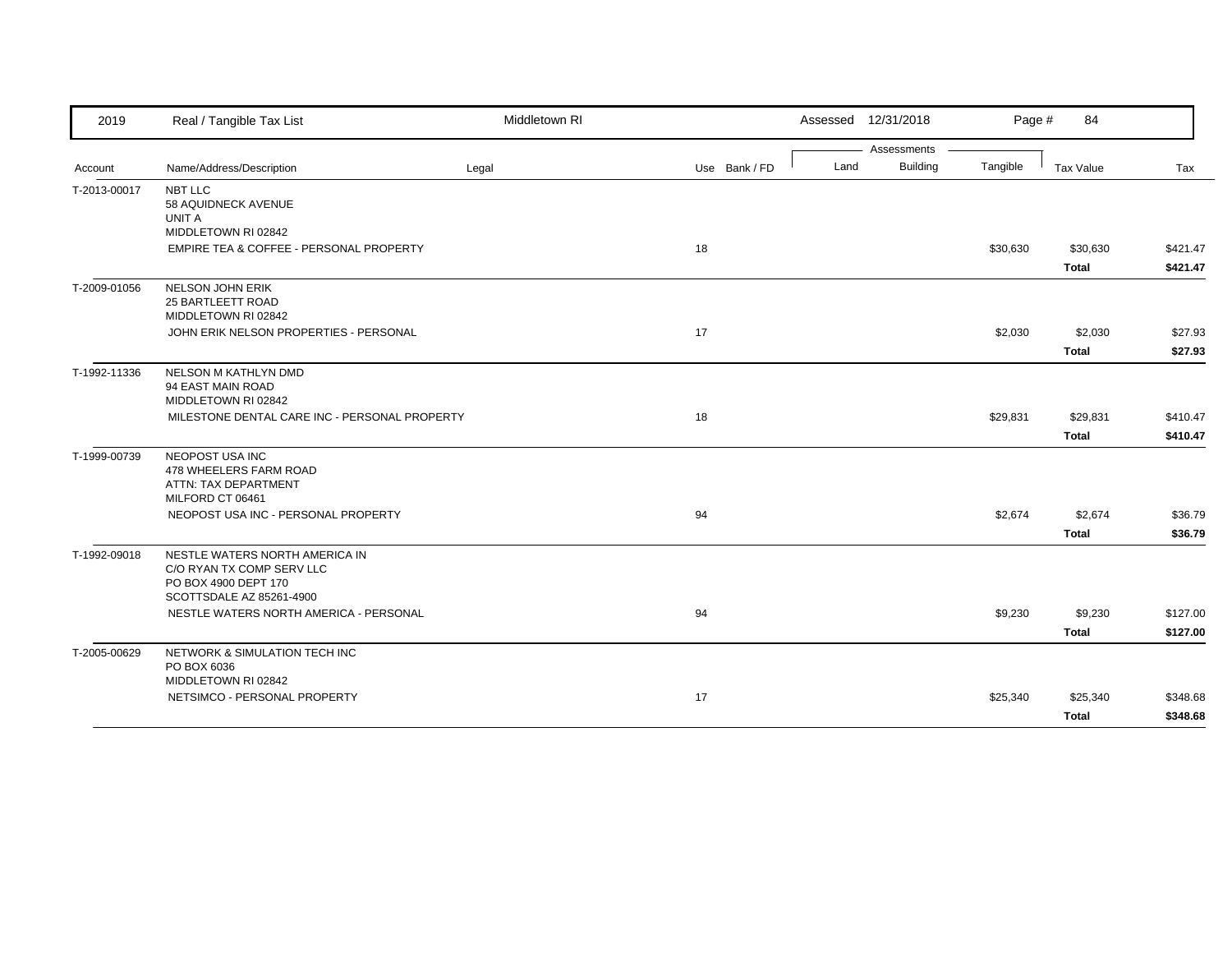| 2019         | Real / Tangible Tax List                                                         | Middletown RI |               |      | Assessed 12/31/2018            | Page #   | 85                       |                      |
|--------------|----------------------------------------------------------------------------------|---------------|---------------|------|--------------------------------|----------|--------------------------|----------------------|
| Account      | Name/Address/Description                                                         | Legal         | Use Bank / FD | Land | Assessments<br><b>Building</b> | Tangible | Tax Value                | Tax                  |
| T-2011-00006 | NEW ENGLAND GRILL COMPANY<br>750 AQUIDNECK AVENUE<br>MIDDLETOWN RI 02842         |               |               |      |                                |          |                          |                      |
|              | NEW ENGLAND GRILL COMPANY - PERSONAL                                             |               | 18            |      |                                | \$5,700  | \$5,700<br><b>Total</b>  | \$78.43<br>\$78.43   |
| T-1999-09083 | NEWCARE LLC<br>201 FOREST AVENUE<br>MIDDLETOWN RI 02842                          |               |               |      |                                |          |                          |                      |
|              | NEWCARE HOMECARE & STAFFING - PERSONAL                                           |               | 18            |      |                                | \$14,570 | \$14,570<br><b>Total</b> | \$200.48<br>\$200.48 |
| T-1999-09040 | NEWPORT CATERING INC<br>926 AQUIDNECK AVENUE<br>MIDDLETOWN RI 02842              |               |               |      |                                |          |                          |                      |
|              | GLORIOUS AFFAIRS - PERSONAL PROPERTY                                             |               | 18            |      |                                | \$5,262  | \$5,262<br><b>Total</b>  | \$72.41<br>\$72.41   |
| T-1992-08420 | NEWPORT COUNTY LAUNDRY INC<br>1367 WEST MAIN ROAD<br>MIDDLETOWN RI 02842         |               |               |      |                                |          |                          |                      |
|              | SHOP AND WASH - PERSONAL PROPERTY                                                |               | 17            |      |                                | \$19,202 | \$19,202<br><b>Total</b> | \$264.22<br>\$264.22 |
| T-1992-07975 | NEWPORT COUNTY PROPANE INC<br>50 UNDERWOOD LANE<br>MIDDLETOWN RI 02842           |               |               |      |                                |          |                          |                      |
|              | NEWPORT COUNTY PROPANE - PERSONAL PROPERTY                                       |               | 18            |      |                                | \$36,072 | \$36,072<br><b>Total</b> | \$496.35<br>\$496.35 |
| T-1992-07983 | NEWPORT CREAMERY LLC<br>PO BOX 8819<br>CRANSTON RI 02920                         |               |               |      |                                |          |                          |                      |
|              | NEWPORT CREAMERY #1 - PERSONAL PROPERTY                                          |               | 18            |      |                                | \$29,760 | \$29,760<br><b>Total</b> | \$409.50<br>\$409.50 |
| T-1992-07974 | NEWPORT CTY BOARD OF REALTORS<br>26 VALLEY ROAD - STE 204<br>MIDDLETOWN RI 02842 |               |               |      |                                |          |                          |                      |
|              | NEWPORT CTY BOARD OF REALTORS - PERSONAL                                         |               | 18            |      |                                | \$13,686 | \$13,686<br><b>Total</b> | \$188.32<br>\$188.32 |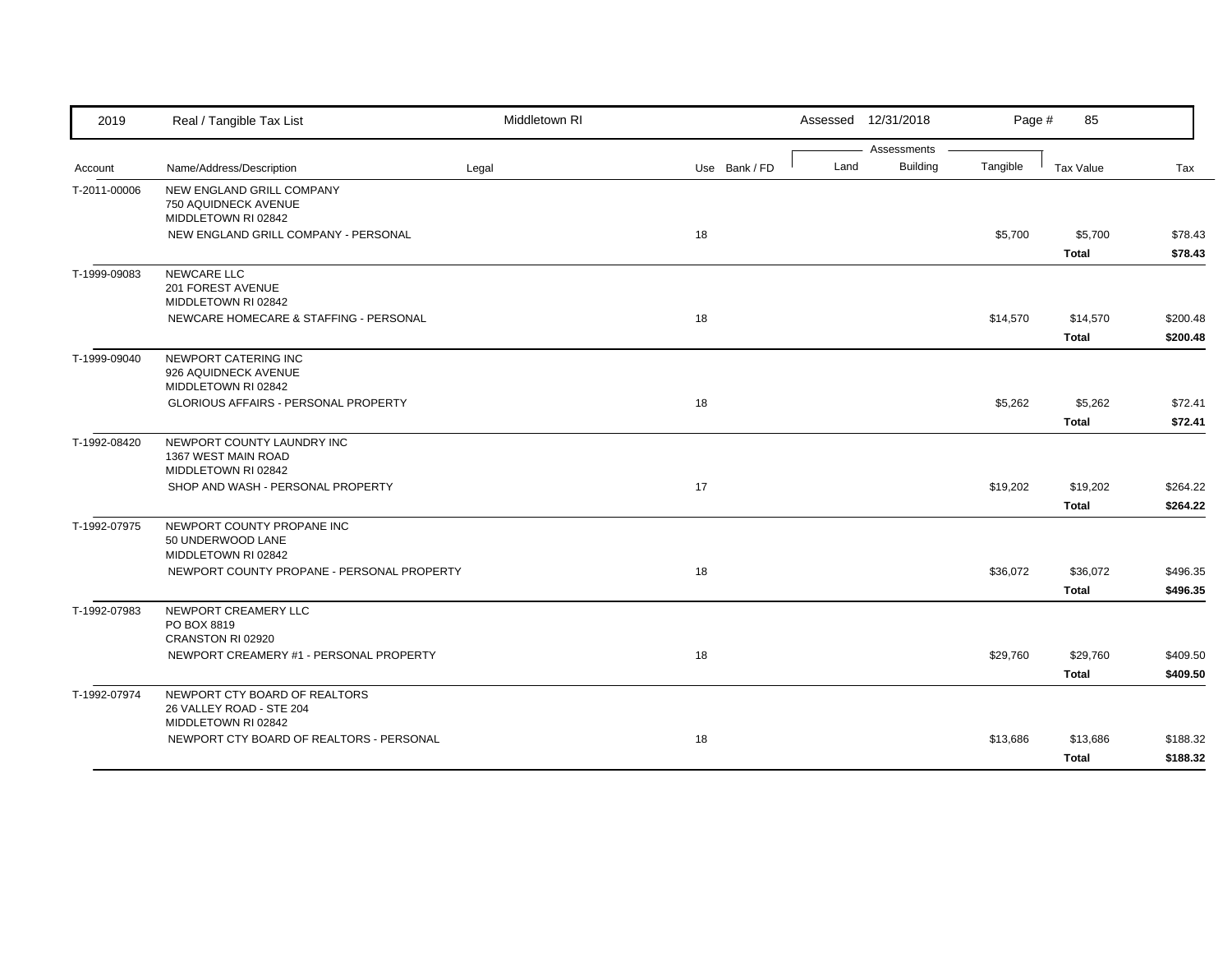| 2019         | Real / Tangible Tax List                                                         | Middletown RI |               |      | Assessed 12/31/2018            | Page #   | 86                       |                          |
|--------------|----------------------------------------------------------------------------------|---------------|---------------|------|--------------------------------|----------|--------------------------|--------------------------|
| Account      | Name/Address/Description                                                         | Legal         | Use Bank / FD | Land | Assessments<br><b>Building</b> | Tangible | Tax Value                | Tax                      |
| T-1992-07976 | NEWPORT CTY CHAMBER COMMERCE<br>35 VALLEY ROAD<br>MIDDLETOWN RI 02842-6306       |               |               |      |                                |          |                          |                          |
|              | NEWPORT CTY CHAMBER COMMERCE - PERSONAL                                          |               | 18            |      |                                | \$29,690 | \$29,690<br><b>Total</b> | \$408.53<br>\$408.53     |
| T-2011-00040 | NEWPORT FESTIVALS FOUNDATION<br>PO BOX 650<br><b>ESSEX MA 01929</b>              |               |               |      |                                |          |                          |                          |
|              | NEWPORT FOLK & JAZZ FESTIVALS - PERSONAL                                         |               | 17            |      |                                | \$10,000 | \$10,000<br><b>Total</b> | \$137.60<br>\$137.60     |
| T-2001-01842 | NEWPORT FISH CO INC<br>1079 AQUIDNECK AVENUE<br>MIDDLETOWN RI 02842              |               |               |      |                                |          |                          |                          |
|              | NEWPORT FISH CO INC - PERSONAL PROPERTY                                          |               | 18            |      |                                | \$48,554 | \$48,554<br><b>Total</b> | \$668.10<br>\$668.10     |
| T-2015-00016 | NEWPORT HOBBY HOUSE LTD<br>2-4 CODDINGTON HIGHWAY<br>MIDDLETOWN RI 02842         |               |               |      |                                |          |                          |                          |
|              | NEWPORT HOBBY HOUSE - PERSONAL PROPERTY                                          |               | 17            |      |                                | \$2,717  | \$2,717<br><b>Total</b>  | \$37.39<br>\$37.39       |
| T-2012-00010 | NEWPORT INSURANCE AGENCY INC<br><b>460 EAST MAIN ROAD</b><br>MIDDLETOWN RI 02842 |               |               |      |                                |          |                          |                          |
|              | NEWPORT INSURANCE - PERSONAL PROPERTY                                            |               | 18            |      |                                | \$20,043 | \$20,043<br><b>Total</b> | \$275.79<br>\$275.79     |
| T-2010-02064 | NEWPORT LANDINGS LLC<br>131 LAKE ERIE STREET<br>MIDDLETOWN RI 02842              |               |               |      |                                |          |                          |                          |
|              | LANDINGS LLC - PERSONAL PROPERTY                                                 |               | 18            |      |                                | \$98,025 | \$98,025<br><b>Total</b> | \$1,348.82<br>\$1,348.82 |
| T-2000-00677 | NEWPORT LOBSTER CO<br>1076 AQUIDNECK AVENUE<br>MIDDLETOWN RI 02842               |               |               |      |                                |          |                          |                          |
|              | NEWPORT LOBSTER CO - PERSONAL PROPERTY                                           |               | 18            |      |                                | \$23,643 | \$23,643<br><b>Total</b> | \$325.33<br>\$325.33     |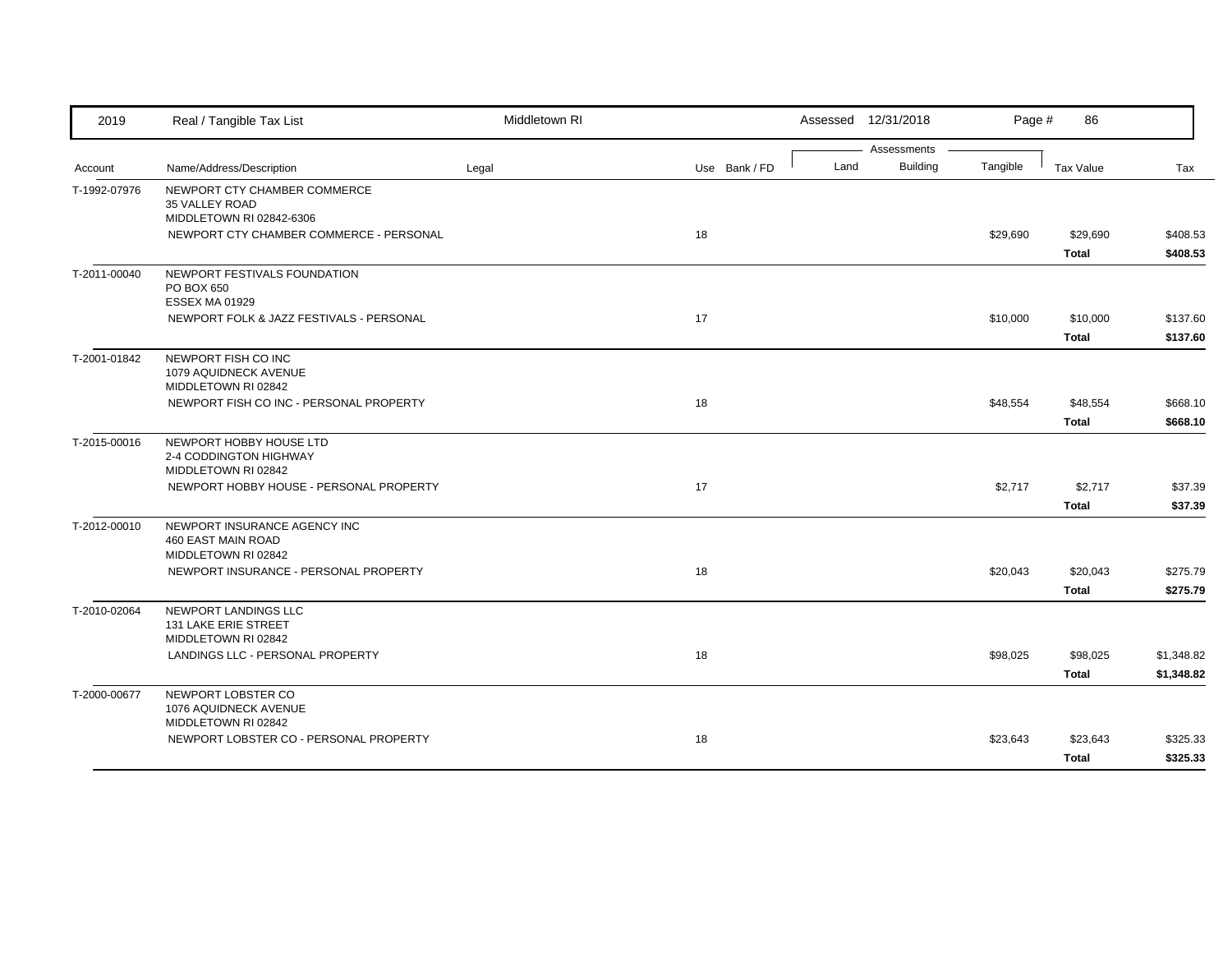| Assessments<br><b>Building</b><br>Land<br>Tangible<br>Name/Address/Description<br>Use Bank / FD<br>Account<br>Legal<br><b>NEWPORT MART</b><br>T-1999-09207<br>341 ARCADE AVENUE | Tax Value<br>Tax<br>\$13,327<br>\$183.38<br>\$183.38 |
|---------------------------------------------------------------------------------------------------------------------------------------------------------------------------------|------------------------------------------------------|
|                                                                                                                                                                                 |                                                      |
|                                                                                                                                                                                 |                                                      |
|                                                                                                                                                                                 |                                                      |
| SEEKONK MA 02771                                                                                                                                                                |                                                      |
| 18<br>NEWPORT MART INC - PERSONAL PROPERTY<br>\$13,327                                                                                                                          |                                                      |
| <b>Total</b>                                                                                                                                                                    |                                                      |
| NEWPORT MARTIAL ARTS<br>T-2019-00034<br>800 AQUIDNECK AVENUE - G                                                                                                                |                                                      |
| MIDDLETOWN RI 02842                                                                                                                                                             |                                                      |
| 17<br>NEWPORT MARTIAL ARTS - PERSONAL PROPERTY<br>\$8,570                                                                                                                       | \$8,570<br>\$117.92                                  |
| <b>Total</b>                                                                                                                                                                    | \$117.92                                             |
| NEWPORT MUSIC CO INC<br>T-1992-08015                                                                                                                                            |                                                      |
| 849 UNION STREET<br>PORTSMOUTH RI 02871                                                                                                                                         |                                                      |
| NEWPORT MUSIC CO INC - PERSONAL PROPERTY<br>94<br>\$158,543                                                                                                                     | \$158,543<br>\$2,181.55                              |
| <b>Total</b>                                                                                                                                                                    | \$2,181.55                                           |
| T-2008-02090<br>NEWPORT NATIONAL GOLF CLUB                                                                                                                                      |                                                      |
| 324 MITCHELLS LANE                                                                                                                                                              |                                                      |
| MIDDLETOWN RI 02842<br>NEWPORT NATIONAL GOLF CLUB - PERSONAL<br>18<br>\$163,898                                                                                                 | \$163,898<br>\$2,255.24                              |
| <b>Total</b>                                                                                                                                                                    | \$2,255.24                                           |
| T-1992-08022<br>NEWPORT RESTORATION FOUNDATION                                                                                                                                  |                                                      |
| 51 TOURO STREET                                                                                                                                                                 |                                                      |
| NEWPORT RI 02840                                                                                                                                                                |                                                      |
| 18<br>NEWPORT RESTORATION FOUNDATION - PERSONAL<br>\$11,500                                                                                                                     | \$11,500<br>\$158.24                                 |
| <b>Total</b>                                                                                                                                                                    | \$158.24                                             |
| NEWPORT RIFLE CLUB<br>T-1992-08023<br>PO BOX 4366                                                                                                                               |                                                      |
| MIDDLETOWN RI 02842                                                                                                                                                             |                                                      |
| NEWPORT RIFLE CLUB - PERSONAL PROPERTY<br>17<br>\$400                                                                                                                           | \$400<br>\$5.50                                      |
| <b>Total</b>                                                                                                                                                                    | \$5.50                                               |
| T-1992-08026<br>NEWPORT TOOL & DIE CO INC                                                                                                                                       |                                                      |
| 1219 AQUIDNECK AVENUE<br>MIDDLETOWN RI 02842                                                                                                                                    |                                                      |
| NEWPORT TOOL & DIE CO - PERSONAL PROPERTY<br>19<br>\$10,685                                                                                                                     | \$10,685<br>\$147.03                                 |
| <b>Total</b>                                                                                                                                                                    | \$147.03                                             |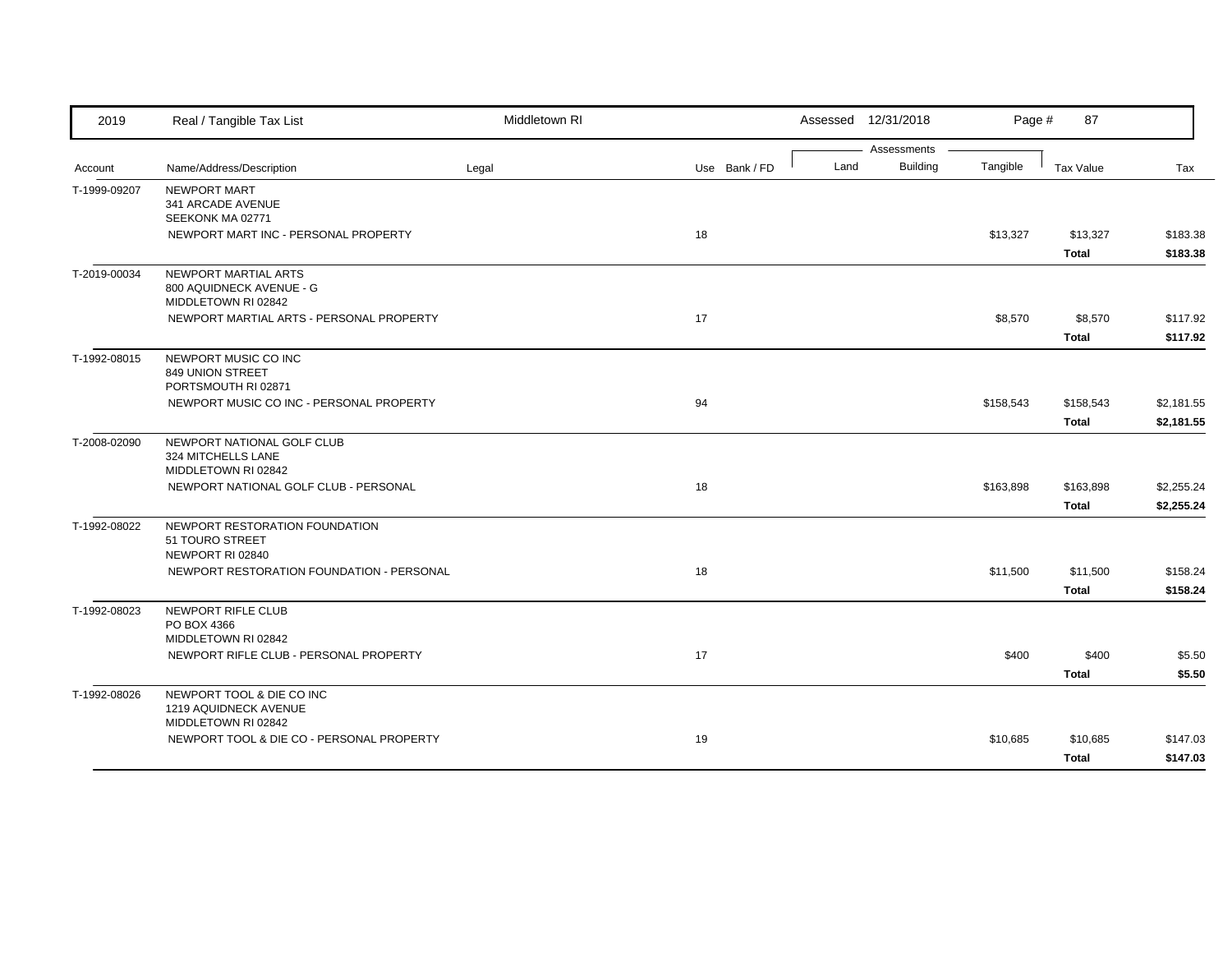| 2019         | Real / Tangible Tax List                                                                 | Middletown RI |               | Assessed 12/31/2018 |                 | Page #    | 88                        |                          |
|--------------|------------------------------------------------------------------------------------------|---------------|---------------|---------------------|-----------------|-----------|---------------------------|--------------------------|
|              |                                                                                          |               |               |                     | Assessments     |           |                           |                          |
| Account      | Name/Address/Description                                                                 | Legal         | Use Bank / FD | Land                | <b>Building</b> | Tangible  | Tax Value                 | Tax                      |
| T-1996-00471 | NEWPORT VINEYARDS & WINERY LLC<br>909 EAST MAIN ROAD<br>MIDDLETOWN RI 02842              |               |               |                     |                 |           |                           |                          |
|              | NEWPORT VINEYARDS LLC - PERSONAL PROPERTY                                                |               | 18            |                     |                 | \$419,840 | \$419,840<br><b>Total</b> | \$5,777.00<br>\$5,777.00 |
| T-2006-03145 | NGUYEN-WILKE THANH TAM<br>606 EAST MAIN ROAD<br>MIDDLETOWN RI 02842                      |               |               |                     |                 |           |                           |                          |
|              | OCEANA STYLING SALON LLC - PERSONAL PROPERTY                                             |               | 17            |                     |                 | \$8,932   | \$8,932                   | \$122.90                 |
|              |                                                                                          |               |               |                     |                 |           | <b>Total</b>              | \$122.90                 |
| T-2001-00643 | <b>NINTAI INC</b><br>800 AQUIDNECK AVENUE - G<br>MIDDLETOWN RI 02842                     |               |               |                     |                 |           |                           |                          |
|              | NEWPORT MARTIAL ARTS - PERSONAL PROPERTY                                                 |               | 18            |                     |                 | \$8,570   | \$8,570                   | \$117.92                 |
|              |                                                                                          |               |               |                     |                 |           | <b>Total</b>              | \$117.92                 |
| T-2016-00038 | NISSAN MOTOR ACCEPTANCE<br>PO BOX 650214<br><b>ATTN: SIGNS</b><br>DALLAS TX 75265        |               |               |                     |                 |           |                           |                          |
|              | NISSAN MOTOR ACCEPTANCE - PERSONAL PROPERTY                                              |               | 94            |                     |                 | \$21,306  | \$21,306                  | \$293.17                 |
|              |                                                                                          |               |               |                     |                 |           | <b>Total</b>              | \$293.17                 |
| T-2016-00019 | NO NONSENSE NUTRITION<br>883 WEST MAIN ROAD<br>MIDDLETOWN RI 02842                       |               |               |                     |                 |           |                           |                          |
|              | RI NUTRITION - PERSONAL PROPERTY                                                         |               | 17            |                     |                 | \$3,000   | \$3,000                   | \$41.28                  |
|              |                                                                                          |               |               |                     |                 |           | Total                     | \$41.28                  |
| T-2005-00585 | NORTHERN LEASING SYSTEMS INC<br>ATTN: TAX DEPT<br>7303 SE LAKE ROAD<br>PORTLAND OR 97267 |               |               |                     |                 |           |                           |                          |
|              | NORTHERN LEASING SYSTEMS INC - PERSONAL                                                  |               | 94            |                     |                 | \$342     | \$342                     | \$4.71                   |
|              |                                                                                          |               |               |                     |                 |           | <b>Total</b>              | \$4.71                   |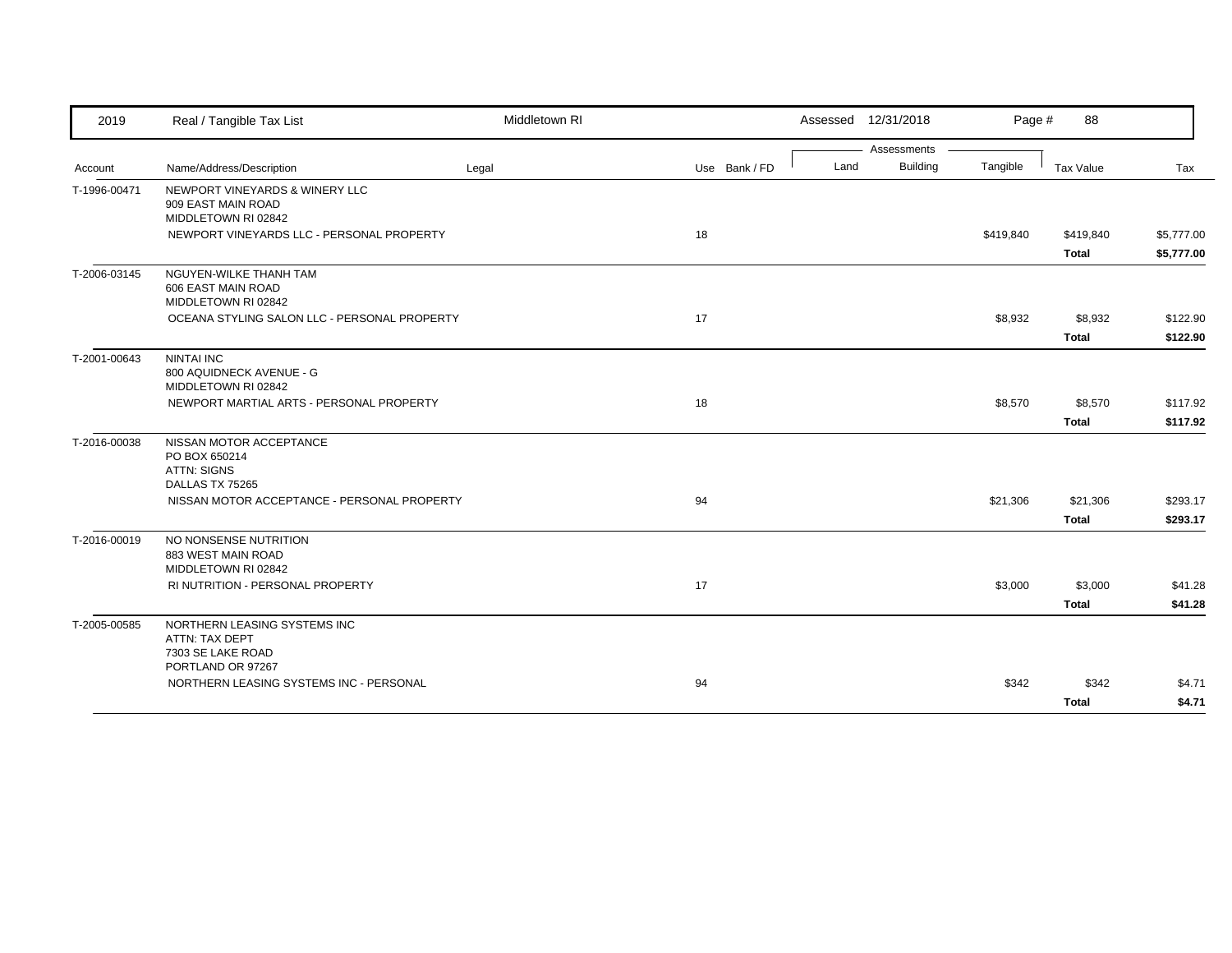| 2019         | Real / Tangible Tax List                                                                         | Middletown RI |               |      | Assessed 12/31/2018     | Page #    | 89                        |                          |
|--------------|--------------------------------------------------------------------------------------------------|---------------|---------------|------|-------------------------|-----------|---------------------------|--------------------------|
| Account      | Name/Address/Description                                                                         | Legal         | Use Bank / FD | Land | Assessments<br>Building | Tangible  | Tax Value                 | Tax                      |
| T-1992-11495 | NORTHRUP GRUMMAN SYSTEMS CORP<br>2980 FAIRVIEW PARK DRIVE<br>M/S 11163A<br>FALLS CHURCH VA 22042 |               |               |      |                         |           |                           |                          |
|              | NORTHROP GRUMMAN SYSTEMS CORP - PERSONAL                                                         |               | 18            |      |                         | \$462,845 | \$462,845<br><b>Total</b> | \$6,368.75<br>\$6,368.75 |
| T-2017-00050 | NOTHARDT JOHN<br><b>142 OAKHAM ROAD</b><br>NORTH BROOKFIELD MA 01535                             |               |               |      |                         |           |                           |                          |
|              | 2012 26' SHASTA REVERE - PERSONAL PROPERTY                                                       |               | 18            |      |                         | \$7,980   | \$7,980<br><b>Total</b>   | \$109.80<br>\$109.80     |
| T-2018-00047 | NOVA LEAP HEALTH RI INC<br>438 EAST MAIN RD<br><b>STE 202</b><br>MIDDLETOWN RU 02842             |               |               |      |                         |           |                           |                          |
|              | ALL ABOUT HOME CARE - PERSONAL PROPERTY                                                          |               | 18            |      |                         | \$13,000  | \$13,000<br><b>Total</b>  | \$178.88<br>\$178.88     |
| T-1999-09234 | NUCO2 SUPPLY LLC<br><b>TAX DEPARTMENT</b><br>10 RIVERVIEW DRIVE<br>DANBURY CT 06810              |               |               |      |                         |           |                           |                          |
|              | NUCO2 SUPPLY LLC - PERSONAL PROPERTY                                                             |               | 94            |      |                         | \$10,808  | \$10,808<br><b>Total</b>  | \$148.72<br>\$148.72     |
| T-1992-08160 | NUNES PROPERTIES LTD<br>575 EAST MAIN ROAD<br>UNIT <sub>1</sub>                                  |               |               |      |                         |           |                           |                          |
|              | MIDDLETOWN RI 02842<br>NUNES PROPERTIES LTD - PERSONAL PROPERTY                                  |               | 17            |      |                         | \$1,166   | \$1,166<br><b>Total</b>   | \$16.04<br>\$16.04       |
| T-2018-00032 | NVA VETERINARY MANAGEMENT LLC<br>29229 CANWOOD ST<br><b>STE 100</b>                              |               |               |      |                         |           |                           |                          |
|              | AGOURA HILLS CA 91301<br>NvA VETERINARY MANAGEMENT LLC - PERSONAL                                |               | 18            |      |                         | \$157,865 | \$157,865<br><b>Total</b> | \$2,172.22<br>\$2,172.22 |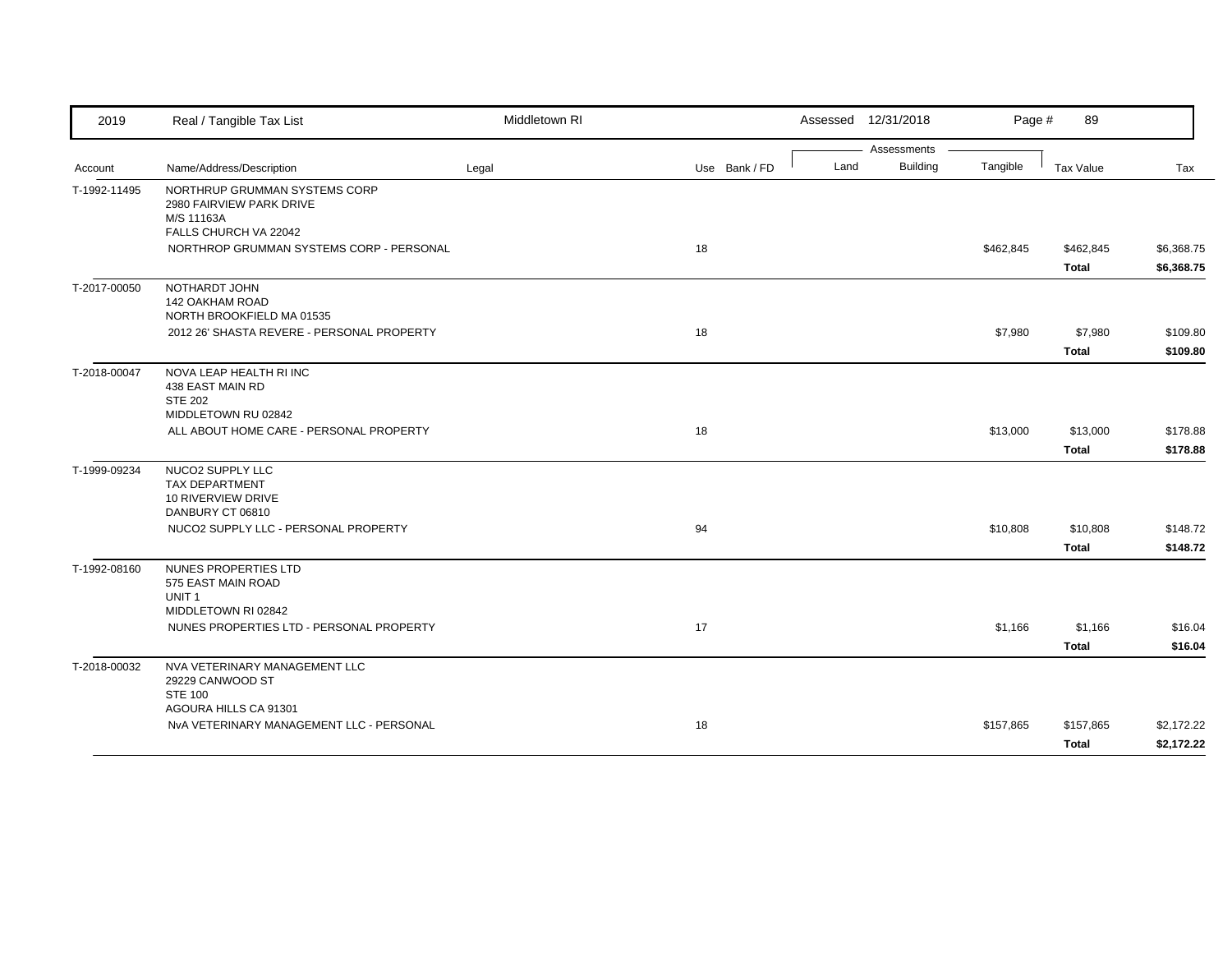| 2019         | Real / Tangible Tax List                                                                              | Middletown RI |               |      | Assessed 12/31/2018            | Page #   | 90                       |                      |
|--------------|-------------------------------------------------------------------------------------------------------|---------------|---------------|------|--------------------------------|----------|--------------------------|----------------------|
| Account      | Name/Address/Description                                                                              | Legal         | Use Bank / FD | Land | Assessments<br><b>Building</b> | Tangible | <b>Tax Value</b>         | Tax                  |
| T-1999-09043 | OCEAN COLOR GROUP INC<br>131 CORPORATE PLACE<br>MIDDLETOWN RI 02842                                   |               |               |      |                                |          |                          |                      |
|              | OCEAN COLOR GROUP INC - PERSONAL PROPERTY                                                             |               | 18            |      |                                | \$7,250  | \$7,250<br><b>Total</b>  | \$99.76<br>\$99.76   |
| T-2018-00056 | OCEAN SATE URGENT CARE<br>67 VALLEY ROAD<br>MIDDLETOWN RI 02842                                       |               |               |      |                                |          |                          |                      |
|              | OCEAN STATE URGENT CARE - PERSONAL PROPERTY                                                           |               | 18            |      |                                | \$40,850 | \$40,850<br><b>Total</b> | \$562.10<br>\$562.10 |
| T-1996-00524 | OCEAN STATE ENDODONTICS INC<br>58 EAST MAIN ROAD<br>MIDDLETOWN RI 02842                               |               |               |      |                                |          |                          |                      |
|              | OCEAN STATE ENDODONTICS - PERSONAL PROPERTY                                                           |               | 18            |      |                                | \$37,113 | \$37,113<br><b>Total</b> | \$510.67<br>\$510.67 |
| T-1999-09009 | OCEAN STATE HEARING AID CENTER<br>163 WATERMAN AVENUE<br>PROVIDENCE RI 02906                          |               |               |      |                                |          |                          |                      |
|              | OCEAN STATE HEARING AID CENTER - PERSONAL                                                             |               | 17            |      |                                | \$944    | \$944<br><b>Total</b>    | \$12.99<br>\$12.99   |
| T-1994-00285 | OCEAN STATE JOBBERS INC<br>375 COMMERCE PARK ROAD<br>ATTN: TAX DEPARTMENT<br>NORTH KINGSTOWN RI 02852 |               |               |      |                                |          |                          |                      |
|              | OCEAN STATE JOB LOT - PERSONAL PROPERTY                                                               |               | 18            |      |                                | \$32,682 | \$32,682<br><b>Total</b> | \$449.70<br>\$449.70 |
| T-1999-09210 | OCEAN STATE NURSING INC<br>3929 MENDON ROAD<br>CUMBERLAND RI 02864                                    |               |               |      |                                |          |                          |                      |
|              | OCEAN STATE NURSING - PERSONAL PROPERTY                                                               |               | 17            |      |                                | \$2,274  | \$2,274<br>Total         | \$31.29<br>\$31.29   |
| T-2011-00076 | <b>OCEAN STATE TRANSIT</b><br>3349 HWY 138<br><b>BLDG A - STE C</b>                                   |               |               |      |                                |          |                          |                      |
|              | <b>WALL NJ 07719</b><br>OCEAN STATE TRANSIT - PERSONAL PROPERTY                                       |               | 17            |      |                                | \$2,860  | \$2,860<br><b>Total</b>  | \$39.35<br>\$39.35   |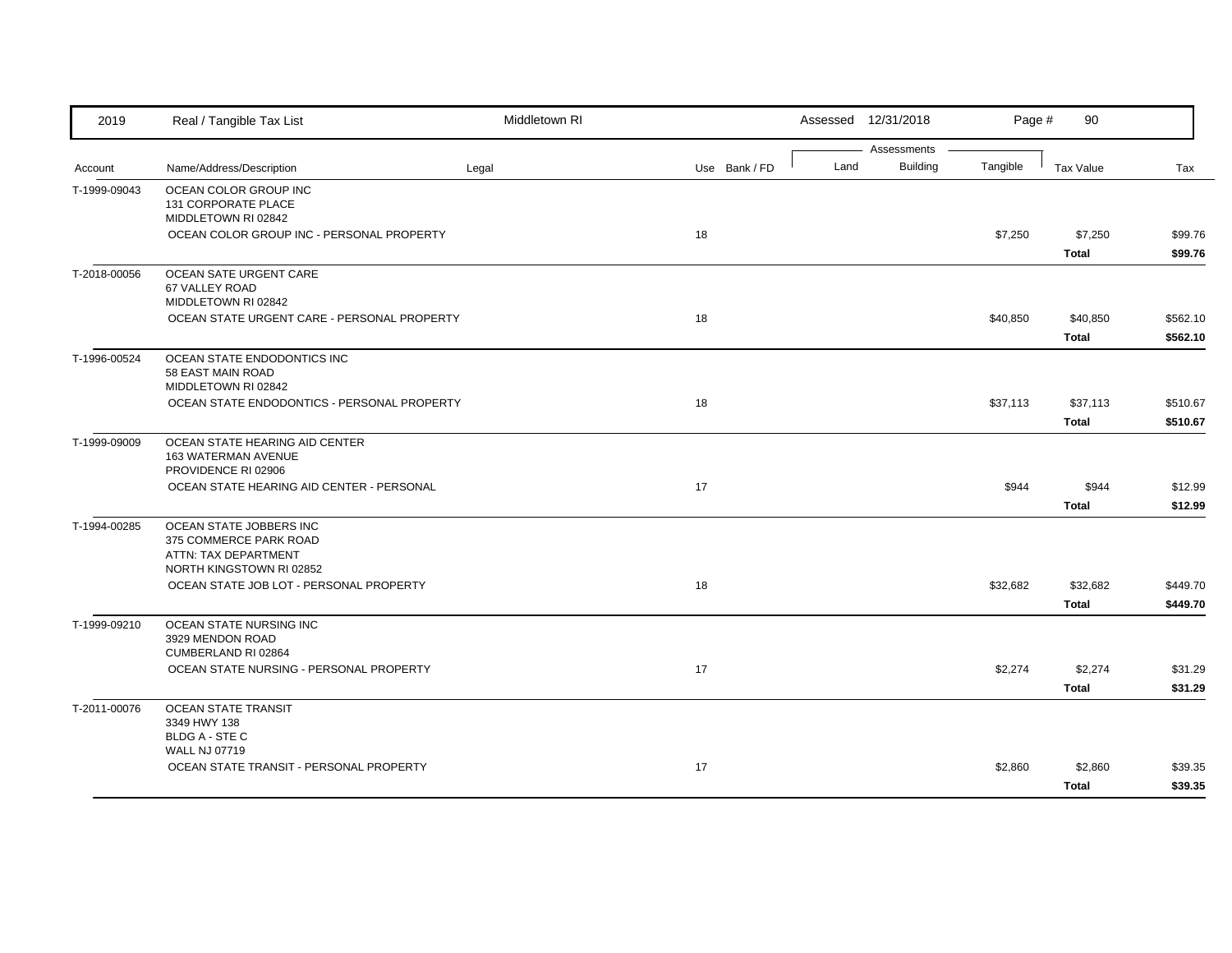| 2019         | Real / Tangible Tax List                                                       | Middletown RI |               |      | Assessed 12/31/2018            | Page #    | 91                        |                          |
|--------------|--------------------------------------------------------------------------------|---------------|---------------|------|--------------------------------|-----------|---------------------------|--------------------------|
| Account      | Name/Address/Description                                                       | Legal         | Use Bank / FD | Land | Assessments<br><b>Building</b> | Tangible  | <b>Tax Value</b>          | Tax                      |
| T-1992-04617 | OCEANPOINT INSURANCE AGENCY<br><b>PO BOX 450</b><br>NEWPORT RI 02840           |               |               |      |                                |           |                           |                          |
|              | OCEANPOINT INSURANCE AGENCY - PERSONAL                                         |               | 18            |      |                                | \$321,570 | \$321,570<br><b>Total</b> | \$4,424.80<br>\$4,424.80 |
| T-2005-00564 | ODONNELL T & J BURGESS<br>150 AQUIDNECK AVENUE<br>MIDDLETOWN RI 02842          |               |               |      |                                |           |                           |                          |
|              | SEA WHALE MOTEL INC - PERSONAL PROPERTY                                        |               | 18            |      |                                | \$28,420  | \$28,420<br><b>Total</b>  | \$391.06<br>\$391.06     |
| T-1992-08281 | <b>OFFICER KRISTIN</b><br>38 ELLMSERE AVENUE<br>WATERBURY CT 06705             |               |               |      |                                |           |                           |                          |
|              | 1996 32' HORNET 32R - PERSONAL PROPERTY                                        |               | 45            |      |                                | \$3,812   | \$3,812<br><b>Total</b>   | \$52.45<br>\$52.45       |
| T-2003-00587 | OLYMPIC PHYSICAL THERAPY<br>1181 AQUIDNECK AVENUE<br>MIDDLETOWN RI 02842       |               |               |      |                                |           |                           |                          |
|              | OLYMPIC PHYSICIAL THERAPY - PERSONAL PROPERTY                                  |               | 18            |      |                                | \$47,239  | \$47,239<br><b>Total</b>  | \$650.01<br>\$650.01     |
| T-2011-00030 | <b>OMNICARE INC</b><br>C/O ALTUS GROUP INC<br>PO BOX 72000<br>PHOENIX AZ 85050 |               |               |      |                                |           |                           |                          |
|              | ASCO HEALTHCARE OF NE LP - PERSONAL PROPERTY                                   |               | 94            |      |                                | \$5,466   | \$5,466<br><b>Total</b>   | \$75.21<br>\$75.21       |
| T-2011-00048 | <b>ONEILL DONALD P</b><br>150 BERKELEY AVENUE<br>MIDDLETOWN RI 02842           |               |               |      |                                |           |                           |                          |
|              | AQUIDNECK KITCHEN & BATH - PERSONAL PROPERTY                                   |               | 17            |      |                                | \$3,500   | \$3,500<br><b>Total</b>   | \$48.16<br>\$48.16       |
| T-2017-00045 | OPNAD FUND INC<br>711 JORIE DRIVE<br>OAK BROOK IL 60523                        |               |               |      |                                |           |                           |                          |
|              | OPNAD FUND INC - PERSONAL PROPERTY                                             |               | 18            |      |                                | \$14,876  | \$14,876<br><b>Total</b>  | \$204.69<br>\$204.69     |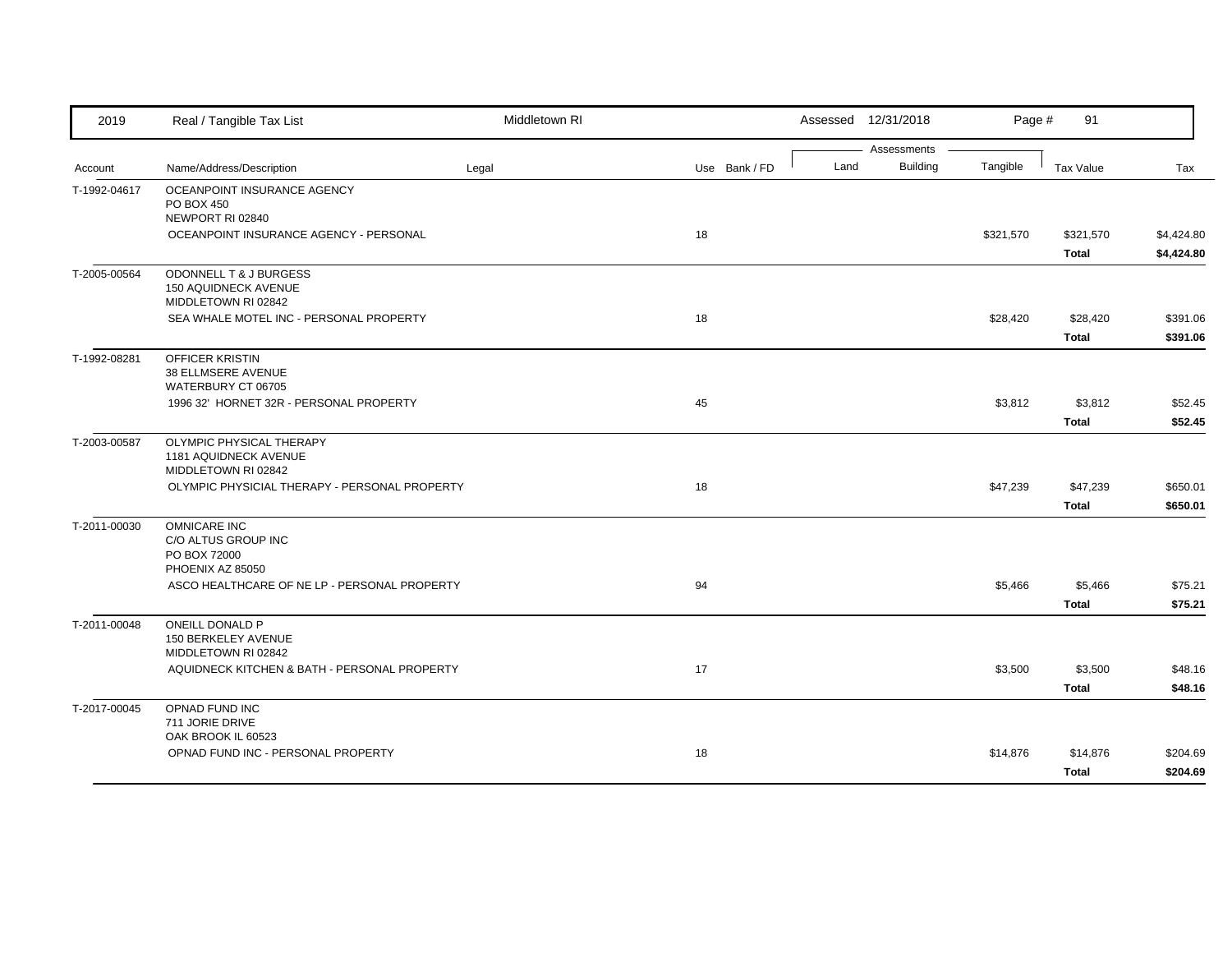| 2019         | Real / Tangible Tax List                                                                                | Middletown RI |               |      | Assessed 12/31/2018 | Page #   | 92                       |                          |
|--------------|---------------------------------------------------------------------------------------------------------|---------------|---------------|------|---------------------|----------|--------------------------|--------------------------|
|              |                                                                                                         |               |               |      | Assessments         |          |                          |                          |
| Account      | Name/Address/Description                                                                                | Legal         | Use Bank / FD | Land | <b>Building</b>     | Tangible | Tax Value                | Tax                      |
| T-2013-00030 | OPTOS NORTH AMERICA<br>C/O MARVIN F POER & COMPANY<br>PO BOX 52427<br>ATLANTA GA 30355                  |               |               |      |                     |          |                          |                          |
|              | OPTOMETRIC PROVIDERS - PERSONAL PROPERTY                                                                |               | 94            |      |                     | \$5,184  | \$5,184<br><b>Total</b>  | \$71.33<br>\$71.33       |
| T-2019-00020 | OPUS INSPECTION INC<br>12218 S LANE PEAK PAKWY<br><b>STE 101</b><br>DRAPER VT 84020                     |               |               |      |                     |          |                          |                          |
|              | OPUS INSPECTION INC - PERSONAL PROPERTY                                                                 |               | 18            |      |                     | \$17,539 | \$17,539<br><b>Total</b> | \$241.34<br>\$241.34     |
| T-1999-09218 | OSC SPORTS INC<br>5 BRADLEY DRIVE<br>WESTBROOK ME 04092                                                 |               |               |      |                     |          |                          |                          |
|              | OLYMPIA SPORTS - PERSONAL PROPERTY                                                                      |               | 18            |      |                     | \$90,399 | \$90,399<br><b>Total</b> | \$1,243.89<br>\$1,243.89 |
| T-2010-02056 | <b>OSTHEIMER GREG</b><br>48 GUN CLUB ROAD<br>STAMFORD CT 06903                                          |               |               |      |                     |          |                          |                          |
|              | ROCKY BROOK ORCHARD - PERSONAL PROPERTY                                                                 |               | 17            |      |                     | \$3,000  | \$3,000<br><b>Total</b>  | \$41.28<br>\$41.28       |
| T-1992-08416 | <b>OXBOW ASSOCIATES</b><br><b>BAY MANAGEMENT CORP</b><br>990 WASHINGTON ST - STE 302<br>DEDHAM MA 02026 |               |               |      |                     |          |                          |                          |
|              | OXBOW FARMS APARTMENTS - PERSONAL PROPERTY                                                              |               | 18            |      |                     | \$16,151 | \$16,151<br><b>Total</b> | \$222.24<br>\$222.24     |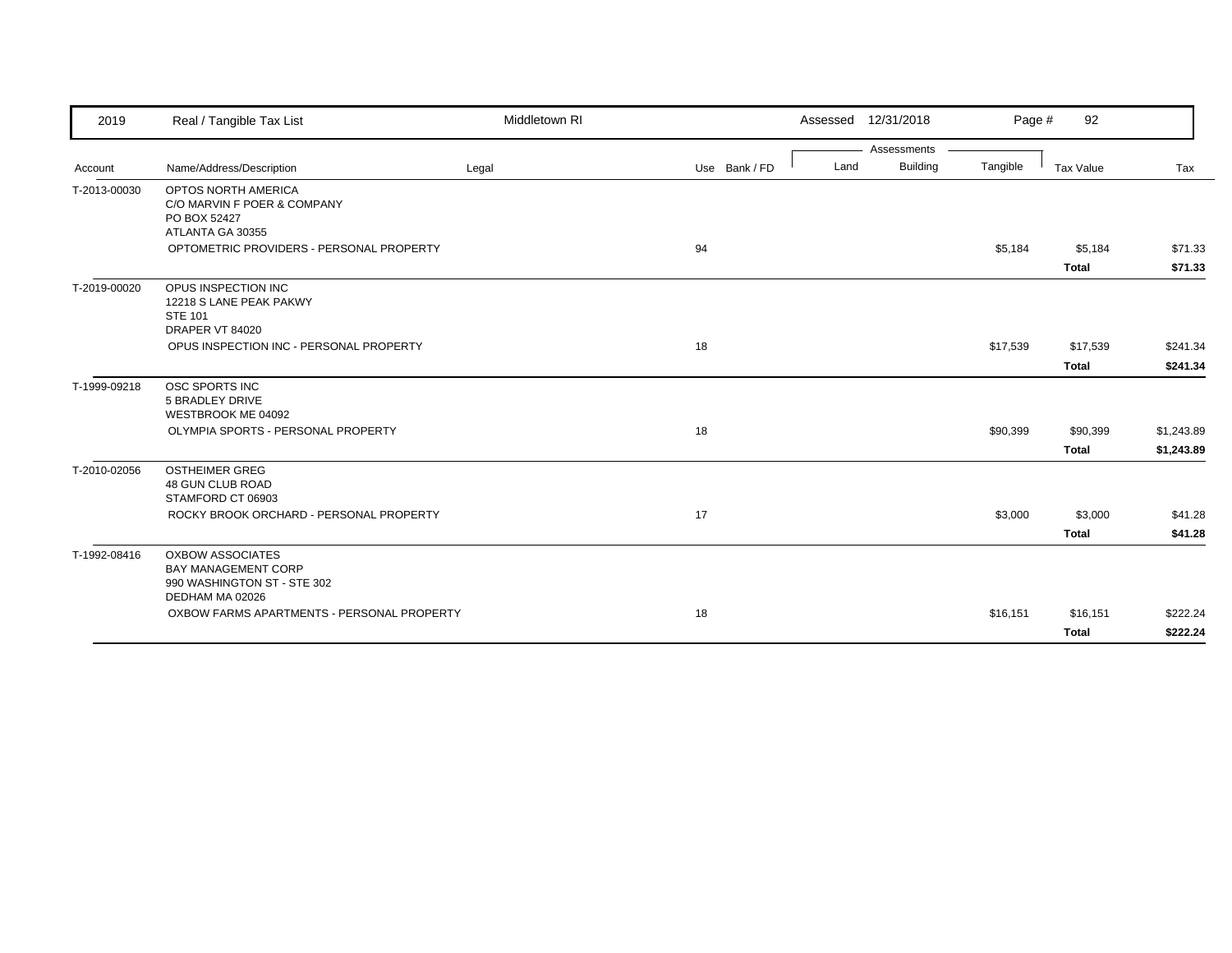| 2019         | Real / Tangible Tax List                                                                     | Middletown RI |               |      | Assessed 12/31/2018            | Page #    | 93                    |                    |
|--------------|----------------------------------------------------------------------------------------------|---------------|---------------|------|--------------------------------|-----------|-----------------------|--------------------|
|              |                                                                                              |               |               | Land | Assessments<br><b>Building</b> |           |                       |                    |
| Account      | Name/Address/Description                                                                     | Legal         | Use Bank / FD |      |                                | Tangible  | Tax Value             | Tax                |
| T-2004-00612 | PARANZINO GAIL<br>202 VALLEY ROAD                                                            |               |               |      |                                |           |                       |                    |
|              | MIDDLETOWN RI 02842<br>SEW WHAT - PERSONAL PROPERTY                                          |               | 17            |      |                                | \$960     | \$960<br><b>Total</b> | \$13.21<br>\$13.21 |
| T-2002-00001 | PATIL SUNJAY DDS<br>747 AQUIDNECK AVENUE<br><b>STE 203</b><br>MIDDLETOWN RI 02842            |               |               |      |                                |           |                       |                    |
|              | AQUIDNECK AVE FAMILY DENTAL - PERSONAL                                                       |               | 18            |      |                                | \$126,814 | \$126,814             | \$1,744.96         |
|              |                                                                                              |               |               |      |                                |           | <b>Total</b>          | \$1,744.96         |
| T-2009-01037 | PATTISON SIGN GROUP<br>555 ELLESMERE ROAD<br>TORONTO ON MIR4E8                               |               |               |      |                                |           |                       |                    |
|              | PATTISON SIGN GROUP - PERSONAL PROPERTY                                                      |               | 94            |      |                                | \$11,799  | \$11,799              | \$162.35           |
|              |                                                                                              |               |               |      |                                |           | <b>Total</b>          | \$162.35           |
| T-2005-00631 | PAWNEE LEASING CORPORATION<br>1611 N INTERSTATE 35E<br>SUITE 428<br>CARROLLTON TX 75006-0145 |               |               |      |                                |           |                       |                    |
|              | PAWNEE LEASING CORPORATION - PERSONAL                                                        |               | 94            |      |                                | \$98,735  | \$98,735              | \$1,358.59         |
|              |                                                                                              |               |               |      |                                |           | <b>Total</b>          | \$1,358.59         |
| T-2012-00055 | <b>PAX INC</b><br>687 WEST MAIN ROAD<br>MIDDLETOWN RI 02842                                  |               |               |      |                                |           |                       |                    |
|              | MINUTEMAN PRESS - PERSONAL PROPERTY                                                          |               | 18            |      |                                | \$34,420  | \$34,420              | \$473.62           |
|              |                                                                                              |               |               |      |                                |           | <b>Total</b>          | \$473.62           |
| T-2017-00036 | PCR HOLDINGS LLC<br>170 AQUIDNECK AVENUE<br>MIDDLETOWN RI 02842                              |               |               |      |                                |           |                       |                    |
|              | PARADISE CLEANING/RESTORATION - PERSONAL                                                     |               | 18            |      |                                | \$79,162  | \$79,162              | \$1,089.27         |
|              |                                                                                              |               |               |      |                                |           | <b>Total</b>          | \$1,089.27         |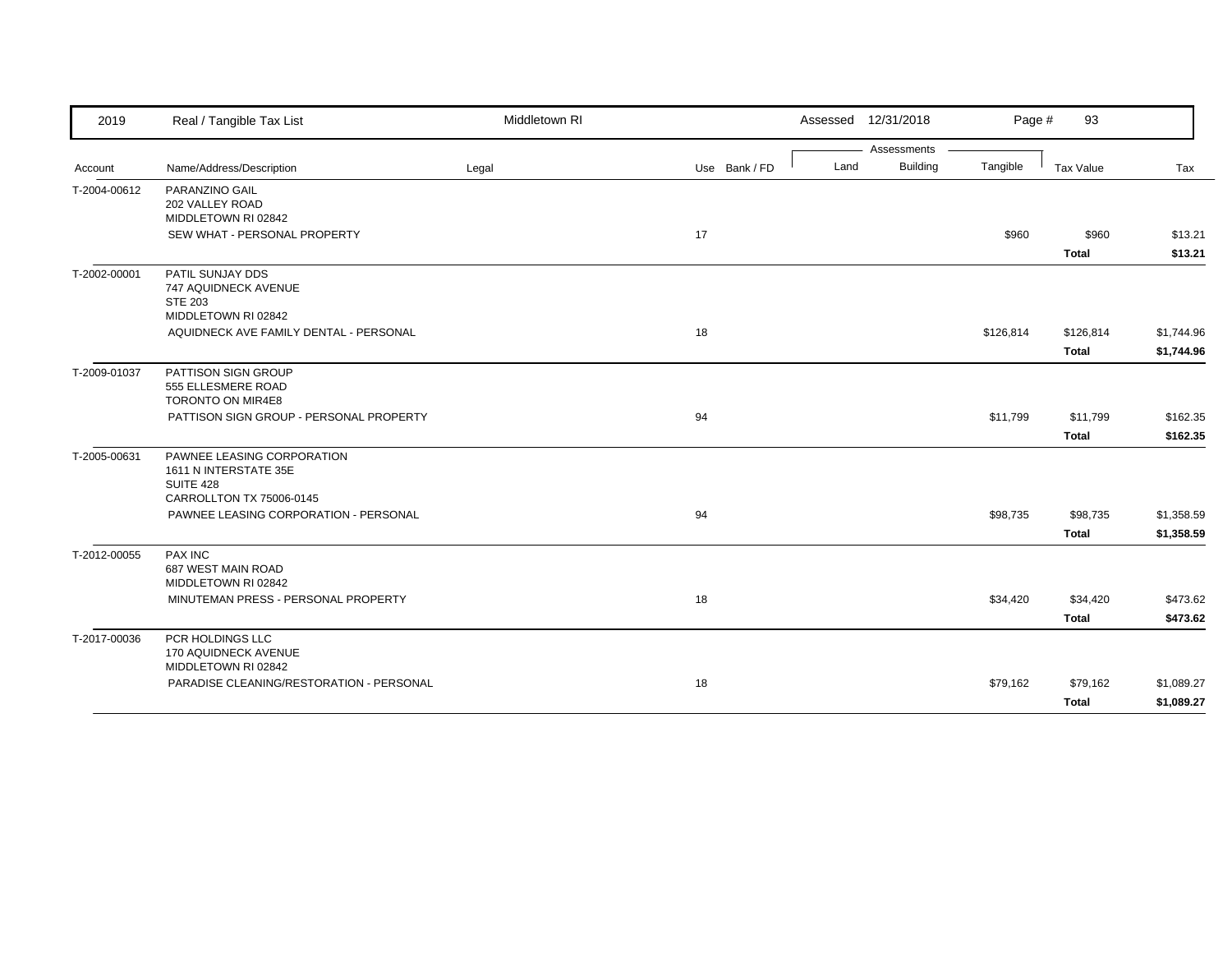| 2019         | Real / Tangible Tax List                                                         | Middletown RI |               |      | Assessed 12/31/2018            | Page #    | 94                        |                          |
|--------------|----------------------------------------------------------------------------------|---------------|---------------|------|--------------------------------|-----------|---------------------------|--------------------------|
| Account      | Name/Address/Description                                                         | Legal         | Use Bank / FD | Land | Assessments<br><b>Building</b> | Tangible  | <b>Tax Value</b>          | Tax                      |
| T-2003-00577 | PD HUMPHREY CO INC<br>8 CODDINGTON HIGHWAY<br>MIDDLETOWN RI 02842                |               |               |      |                                |           |                           |                          |
|              | HUMPHREY'S WINDOW & DOOR - PERSONAL                                              |               | 17            |      |                                | \$7,897   | \$7,897<br><b>Total</b>   | \$108.66<br>\$108.66     |
| T-2011-00112 | PD HUMPHREY CO INC<br>750 AQUIDNECK AVE<br>MIDDLETOWN RI 02842                   |               |               |      |                                |           |                           |                          |
|              | BEACH PAINT - PERSONAL PROPERTY                                                  |               | 18            |      |                                | \$6,900   | \$6,900<br><b>Total</b>   | \$94.94<br>\$94.94       |
| T-2016-00021 | PEABODY ENTERPRISES LLC<br>PO BOX 4579<br>MIDDLETOWN RI 02842                    |               |               |      |                                |           |                           |                          |
|              | PEABODY'S BEACH - PERSONAL PROPERTY                                              |               | 17            |      |                                | \$2,100   | \$2,100<br><b>Total</b>   | \$28.90<br>\$28.90       |
| T-1992-08652 | PECKHAM BROTHERS CO INC<br>PO BOX 193<br>NEWPORT RI 02840                        |               |               |      |                                |           |                           |                          |
|              | PECKHAM BROTHERS CO INC - PERSONAL PROPERTY                                      |               | 18            |      |                                | \$185,506 | \$185,506<br><b>Total</b> | \$2,552.56<br>\$2,552.56 |
| T-1995-00284 | PEPPER DINING INC<br>MARVIN F POER & CO<br>PO BOX 802206<br>DALLAS TX 75380-2206 |               |               |      |                                |           |                           |                          |
|              | CHILIS #819 - PERSONAL PROPERTY                                                  |               | 18            |      |                                | \$227,517 | \$227,517<br><b>Total</b> | \$3,130.63<br>\$3,130.63 |
| T-2019-00039 | PEREZ RALPH RODNEY<br>11846 STANTON DRIVE<br>SAN ANTONIO TX 78253                |               |               |      |                                |           |                           |                          |
|              | 31' 1977 AIRSTREAM - PERSONAL PROPERTY                                           |               | 97            |      |                                | \$1,000   | \$1,000<br><b>Total</b>   | \$13.76<br>\$13.76       |
| T-2014-00034 | PERKINS PAPER LLC<br>1611 INTERSTATE 35E<br><b>SUITE 428</b>                     |               |               |      |                                |           |                           |                          |
|              | CARROLTON TX 75006-8616<br>PERKINS PAPER LLC - PERSONAL PROPERTY                 |               | 18            |      |                                | \$14,938  | \$14,938<br>Total         | \$205.55<br>\$205.55     |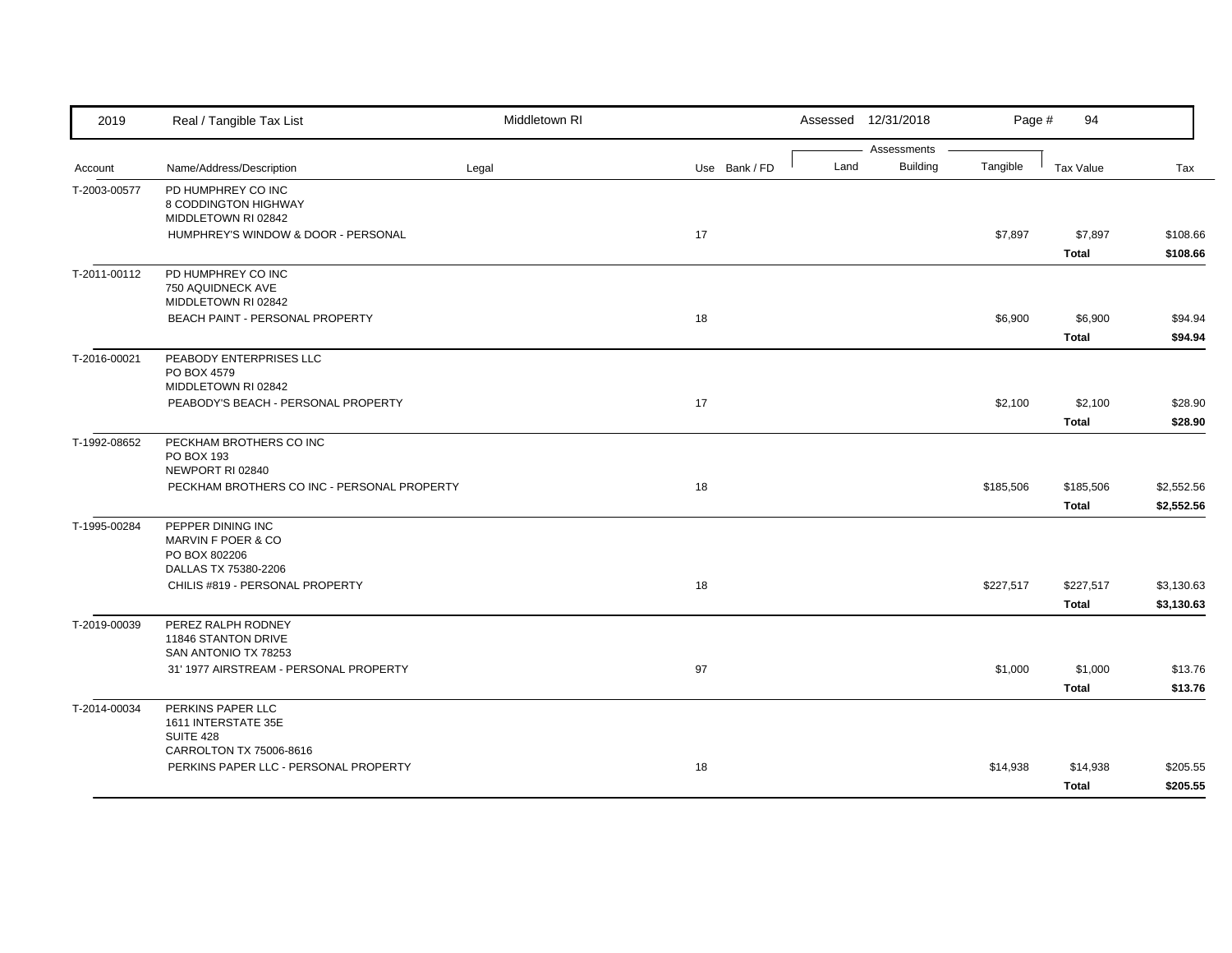| 2019         | Real / Tangible Tax List                      | Middletown RI |               |      | Assessed 12/31/2018     | Page #    | 95               |            |
|--------------|-----------------------------------------------|---------------|---------------|------|-------------------------|-----------|------------------|------------|
|              |                                               |               |               |      | Assessments<br>Building |           |                  |            |
| Account      | Name/Address/Description                      | Legal         | Use Bank / FD | Land |                         | Tangible  | <b>Tax Value</b> | Tax        |
| T-1992-03945 | PERKINS THOMAS                                |               |               |      |                         |           |                  |            |
|              | 210 OLD AIRPORT ROAD<br>MIDDLETOWN RI 02842   |               |               |      |                         |           |                  |            |
|              | SEAL ROCK LLC - PERSONAL PROPERTY             |               | 17            |      |                         | \$12,833  | \$12,833         | \$176.58   |
|              |                                               |               |               |      |                         |           | <b>Total</b>     | \$176.58   |
| T-2016-00003 | PET VALU INC - 5701                           |               |               |      |                         |           |                  |            |
|              | 489 DEVON PARK DRIVE                          |               |               |      |                         |           |                  |            |
|              | <b>SUITE 320</b>                              |               |               |      |                         |           |                  |            |
|              | <b>WAYNE PA 19087</b>                         |               |               |      |                         |           |                  |            |
|              | PET VALU - PERSONAL PROPERTY                  |               | 18            |      |                         | \$250,994 | \$250,994        | \$3,453.68 |
|              |                                               |               |               |      |                         |           | <b>Total</b>     | \$3,453.68 |
| T-2005-00591 | PETCO ANIMAL SUPPLIES INC                     |               |               |      |                         |           |                  |            |
|              | PO BOX 91119                                  |               |               |      |                         |           |                  |            |
|              | AUSTIN TX 78709                               |               |               |      |                         |           |                  |            |
|              | PETCO #1830 - PERSONAL PROPERTY               |               | 18            |      |                         | \$262,925 | \$262,925        | \$3,617.85 |
|              |                                               |               |               |      |                         |           | <b>Total</b>     | \$3,617.85 |
| T-2016-00032 | PETRO HOLDINGS                                |               |               |      |                         |           |                  |            |
|              | PO BOX 283                                    |               |               |      |                         |           |                  |            |
|              | TIVERTON RI 02878                             |               |               |      |                         |           |                  |            |
|              | BUCKLEY HEATING & COOLING - PERSONAL PROPERTY |               | 17            |      |                         | \$28,197  | \$28,197         | \$387.99   |
|              |                                               |               |               |      |                         |           | <b>Total</b>     | \$387.99   |
| T-2017-00028 | PETRO HOLDINGS                                |               |               |      |                         |           |                  |            |
|              | PO BOX 283                                    |               |               |      |                         |           |                  |            |
|              | TIVERTON RI 02878                             |               |               |      |                         |           |                  |            |
|              | WOODS HEATING - PERSONAL PROPERTY             |               | 17            |      |                         | \$1,065   | \$1,065          | \$14.65    |
|              |                                               |               |               |      |                         |           | <b>Total</b>     | \$14.65    |
| T-2018-00033 | PETRO HOLDINGS                                |               |               |      |                         |           |                  |            |
|              | PO BOX 283                                    |               |               |      |                         |           |                  |            |
|              | TIVERTON RI 02878                             |               |               |      |                         |           |                  |            |
|              | PETRO HOLDINGS - PERSONAL PROPERTY            |               | 17            |      |                         | \$8,946   | \$8,946          | \$123.10   |
|              |                                               |               |               |      |                         |           | <b>Total</b>     | \$123.10   |
| T-2007-01921 | PIMTONG INC                                   |               |               |      |                         |           |                  |            |
|              | 238 EAST MAIN ROAD<br>MIDDLETOWN RI 02842     |               |               |      |                         |           |                  |            |
|              | SIAM SQUARE FINE THAI - PERSONAL PROPERTY     |               | 18            |      |                         | \$30,468  | \$30,468         | \$419.24   |
|              |                                               |               |               |      |                         |           |                  |            |
|              |                                               |               |               |      |                         |           | <b>Total</b>     | \$419.24   |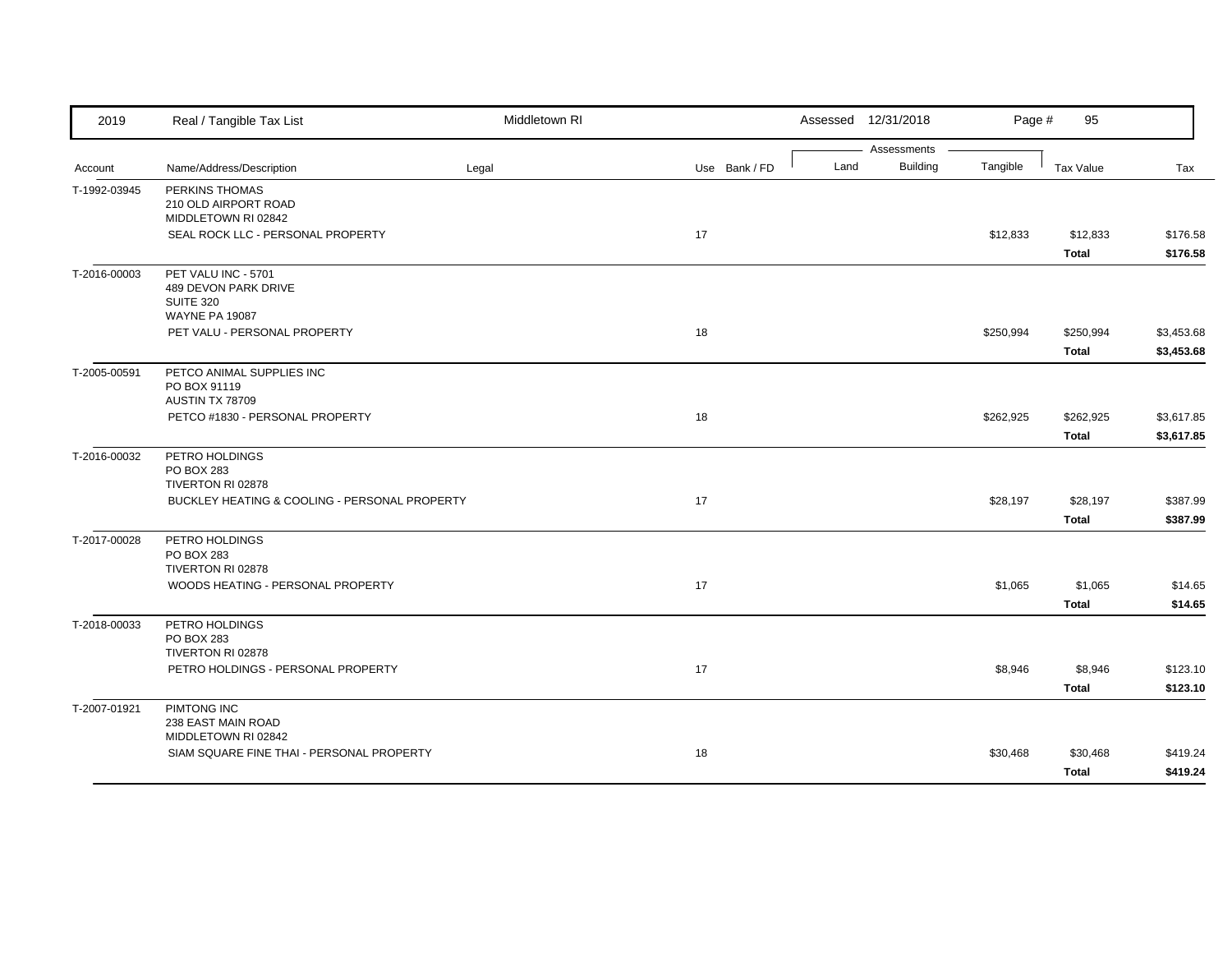| 2019         | Real / Tangible Tax List                                                                      | Middletown RI |               | Assessed 12/31/2018 |                 | Page #    | 96           |             |
|--------------|-----------------------------------------------------------------------------------------------|---------------|---------------|---------------------|-----------------|-----------|--------------|-------------|
|              |                                                                                               |               |               |                     | Assessments     |           |              |             |
| Account      | Name/Address/Description                                                                      | Legal         | Use Bank / FD | Land                | <b>Building</b> | Tangible  | Tax Value    | Tax         |
| T-2006-03180 | PINA DONNA<br>C/O DARLENE A BEAMON<br>112 MARSDEN ST<br>SPRINGFIELD MA 01109                  |               |               |                     |                 |           |              |             |
|              | 2006 36' LAYTON 3610 - PERSONAL PROPERTY                                                      |               | 45            |                     |                 | \$9,902   | \$9,902      | \$136.25    |
|              |                                                                                               |               |               |                     |                 |           | <b>Total</b> | \$136.25    |
| T-2012-00057 | PINE DAVID<br>PO BOX 4067<br>MIDDLETOWN RI 02842                                              |               |               |                     |                 |           |              |             |
|              | DIESEL DAVES - PERSONAL PROPERTY                                                              |               | 17            |                     |                 | \$5,434   | \$5,434      | \$74.77     |
|              |                                                                                               |               |               |                     |                 |           | <b>Total</b> | \$74.77     |
| T-1992-08989 | PITNEY BOWES GLOBAL FINANCIAL<br>5310 CYPRESS CENTER DR<br>SUITE 110<br><b>TAMPA FL 33609</b> |               |               |                     |                 |           |              |             |
|              | PITNEY BOWES GLOBAL FINANCIAL - PERSONAL                                                      |               | 94            |                     |                 | \$95,946  | \$95,946     | \$1,320.22  |
|              |                                                                                               |               |               |                     |                 |           | <b>Total</b> | \$1,320.22  |
| T-1992-08990 | PITNEY BOWES INC<br>5310 CYPRESS CENTER DRIVE<br><b>SUITE 110</b><br><b>TAMPA FL 33609</b>    |               |               |                     |                 |           |              |             |
|              | PITNEY BOWES INC - PERSONAL PROPERTY                                                          |               | 94            |                     |                 | \$20,102  | \$20,102     | \$276.60    |
|              |                                                                                               |               |               |                     |                 |           | <b>Total</b> | \$276.60    |
| T-2019-00001 | <b>PLANET FITNESS</b><br>278 WEST MAIN ROAD<br>MIDDLETOWN RI 02842                            |               |               |                     |                 |           |              |             |
|              | PLANET FITNESS - PERSONAL PROPERTY                                                            |               | 18            |                     |                 | \$750,000 | \$750,000    | \$10,320.00 |
|              |                                                                                               |               |               |                     |                 |           | <b>Total</b> | \$10,320.00 |
| T-1994-00309 | <b>PLEMMONS TONI</b><br>510 EAST MAIN ROAD - 6<br>MIDDLETOWN RI 02842                         |               |               |                     |                 |           |              |             |
|              | ULTIMATE IMAGE HAIR SALON - PERSONAL PROPERTY                                                 |               | 17            |                     |                 | \$4,996   | \$4,996      | \$68.74     |
|              |                                                                                               |               |               |                     |                 |           | <b>Total</b> | \$68.74     |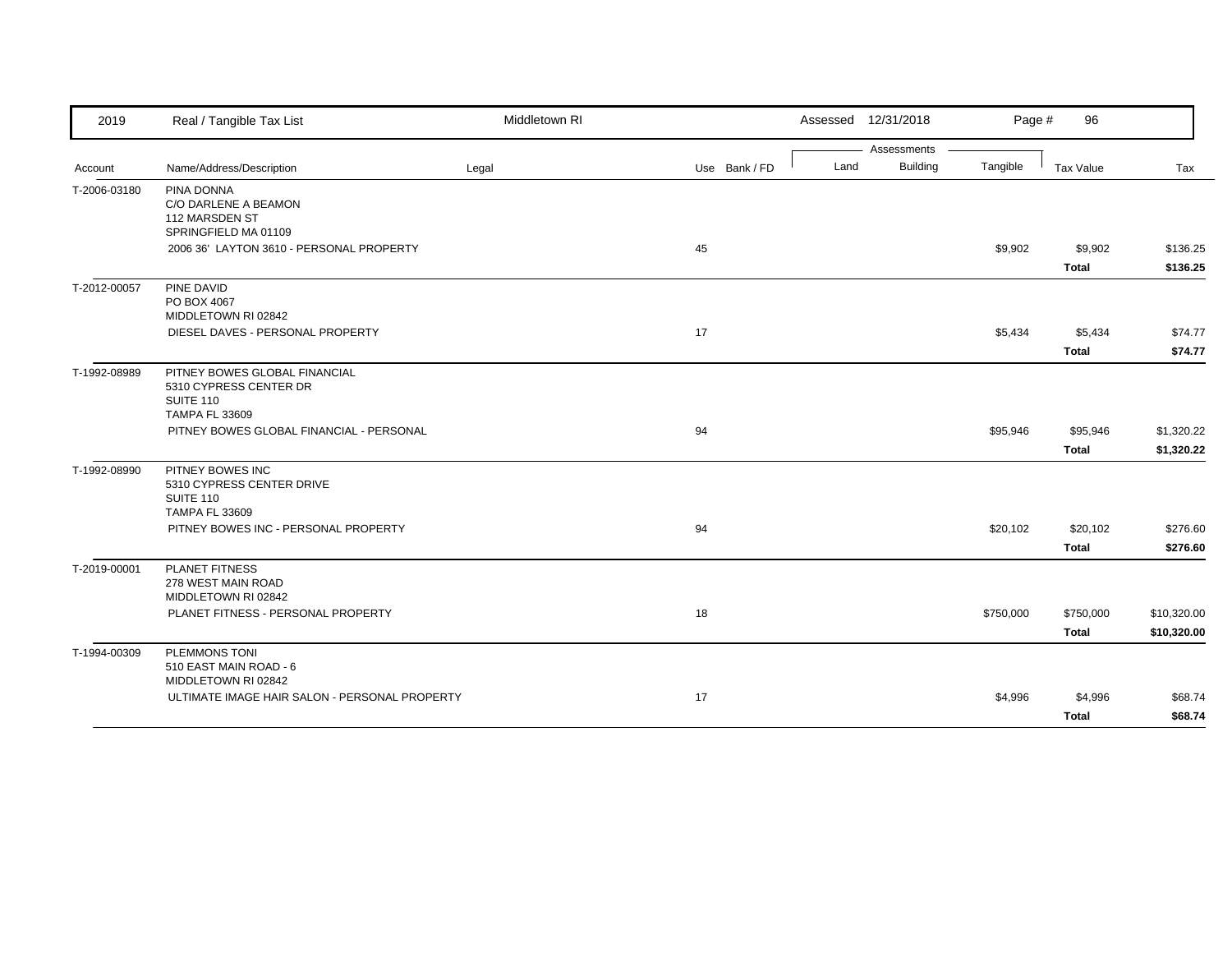| 2019         | Real / Tangible Tax List                                  | Middletown RI |               |      | Assessed 12/31/2018     | Page #    | 97               |            |
|--------------|-----------------------------------------------------------|---------------|---------------|------|-------------------------|-----------|------------------|------------|
|              |                                                           |               |               | Land | Assessments<br>Building |           |                  |            |
| Account      | Name/Address/Description                                  | Legal         | Use Bank / FD |      |                         | Tangible  | <b>Tax Value</b> | Tax        |
| T-2019-00033 | PLUM DENTAL GROUP LLC<br>770 AQUIDNACK AVENUE             |               |               |      |                         |           |                  |            |
|              | MIDDLETOWN RI 02842                                       |               |               |      |                         |           |                  |            |
|              | PLUM DENTAL GROUP LLC - PERSONAL PROPERTY                 |               | 18            |      |                         | \$76,655  | \$76,655         | \$1,054.77 |
|              |                                                           |               |               |      |                         |           | <b>Total</b>     | \$1,054.77 |
| T-1992-09003 | PLUMBERS SUPPLY COMPANY                                   |               |               |      |                         |           |                  |            |
|              | <b>429 CHURCH STREET</b>                                  |               |               |      |                         |           |                  |            |
|              | PO BOX 51687                                              |               |               |      |                         |           |                  |            |
|              | NEW BEDFORD MA 02745                                      |               |               |      |                         |           |                  |            |
|              | PLUMBERS SUPPLY COMPANY INC - PERSONAL                    |               | 18            |      |                         | \$50,326  | \$50,326         | \$692.49   |
|              |                                                           |               |               |      |                         |           | <b>Total</b>     | \$692.49   |
| T-2018-00021 | PNC EQUIPMENT FINANCE LLC                                 |               |               |      |                         |           |                  |            |
|              | 995 DALTON AVENUE<br>CINCINNATI OH 45203                  |               |               |      |                         |           |                  |            |
|              | PNC EQUIPMENT FINANCE LLC - PERSONAL PROPERTY             |               | 94            |      |                         | \$460,695 | \$460,695        | \$6,339.16 |
|              |                                                           |               |               |      |                         |           | <b>Total</b>     | \$6,339.16 |
|              |                                                           |               |               |      |                         |           |                  |            |
| T-1999-09081 | POLO CLEANERS<br>698 AQUIDNECK AVENUE                     |               |               |      |                         |           |                  |            |
|              | MIDDLETOWN RI 02842                                       |               |               |      |                         |           |                  |            |
|              | VIKING CLEANERS - PERSONAL PROPERTY                       |               | 18            |      |                         | \$25,303  | \$25,303         | \$348.17   |
|              |                                                           |               |               |      |                         |           | <b>Total</b>     | \$348.17   |
| T-1992-09023 | POLO CLEANERS INC                                         |               |               |      |                         |           |                  |            |
|              | 698 AQUIDNECK AVENUE                                      |               |               |      |                         |           |                  |            |
|              | MIDDLETOWN RI 02842                                       |               |               |      |                         |           |                  |            |
|              | POLO CLEANERS INC - PERSONAL PROPERTY                     |               | 18            |      |                         | \$201,055 | \$201,055        | \$2,766.52 |
|              |                                                           |               |               |      |                         |           | <b>Total</b>     | \$2,766.52 |
| T-2017-00001 | PONTE ELIZABETH J                                         |               |               |      |                         |           |                  |            |
|              | 97 EUSTIS AVENUE                                          |               |               |      |                         |           |                  |            |
|              | NEWPORT RI 02840<br>NEWPORT FINANCIAL - PERSONAL PROPERTY |               | 18            |      |                         | \$1,300   | \$1,300          | \$17.89    |
|              |                                                           |               |               |      |                         |           |                  |            |
|              |                                                           |               |               |      |                         |           | Total            | \$17.89    |
| T-2011-00096 | PORRAZZO PETER                                            |               |               |      |                         |           |                  |            |
|              | 1106 NO MAIN ST<br>PROVIDENCE RI 02904                    |               |               |      |                         |           |                  |            |
|              | ATLAS ATM - PERSONAL PROPERTY                             |               | 17            |      |                         | \$12,155  | \$12,155         | \$167.25   |
|              |                                                           |               |               |      |                         |           | <b>Total</b>     | \$167.25   |
|              |                                                           |               |               |      |                         |           |                  |            |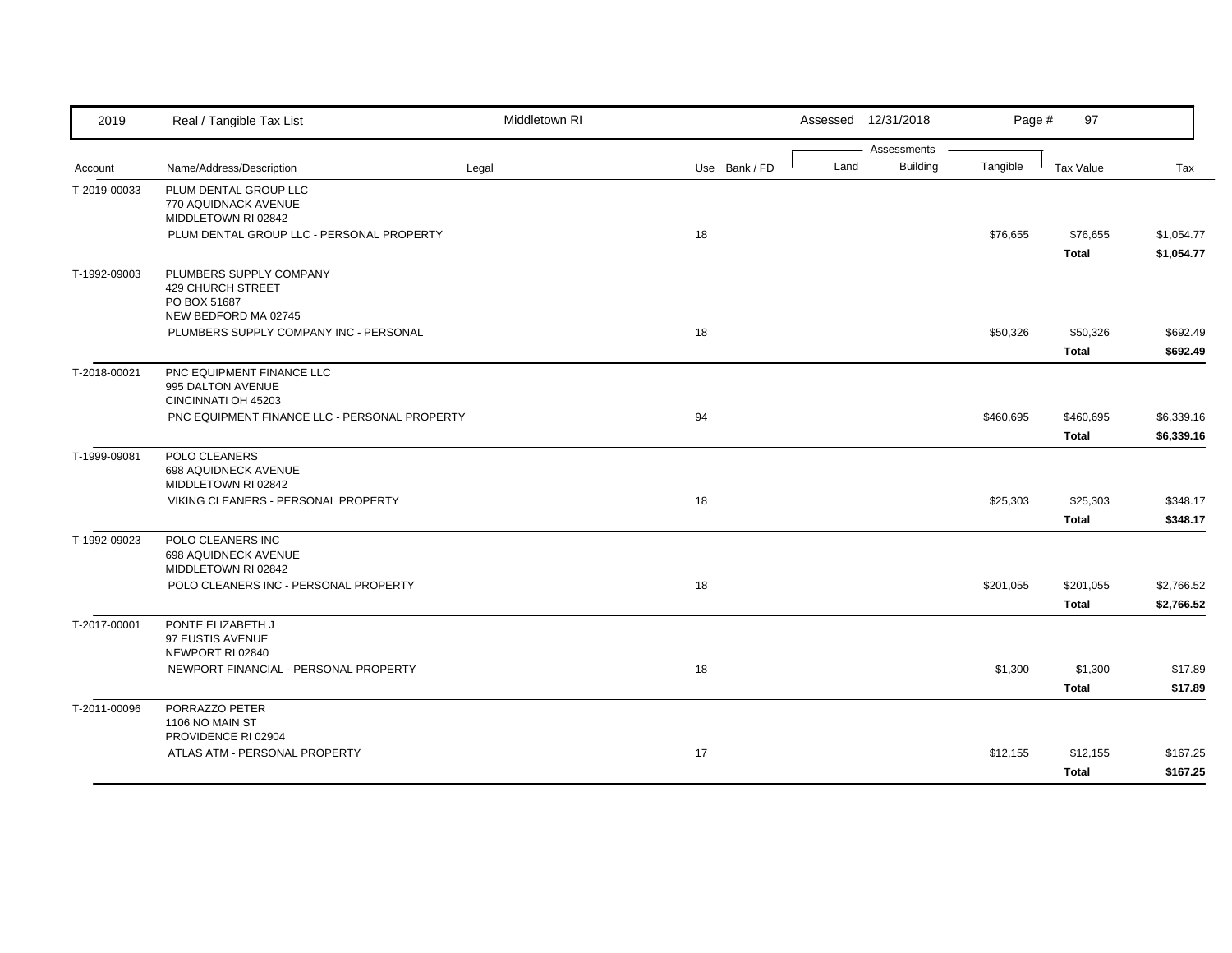| 2019         | Real / Tangible Tax List                                                                   | Middletown RI |               |      | Assessed 12/31/2018 | Page #   | 98           |          |
|--------------|--------------------------------------------------------------------------------------------|---------------|---------------|------|---------------------|----------|--------------|----------|
|              |                                                                                            |               |               |      | Assessments         |          |              |          |
| Account      | Name/Address/Description                                                                   | Legal         | Use Bank / FD | Land | <b>Building</b>     | Tangible | Tax Value    | Tax      |
| T-1992-09046 | POST ALL INC<br>1151 AQUIDNECK AVENUE<br>MIDDLETOWN RI 02842                               |               |               |      |                     |          |              |          |
|              | POST ALL - PERSONAL PROPERTY                                                               |               | 18            |      |                     | \$30,489 | \$30,489     | \$419.53 |
|              |                                                                                            |               |               |      |                     |          | <b>Total</b> | \$419.53 |
| T-2018-00025 | PRAXAIR DISTRIBUTION INC<br>10 RIVERVIEW DRIVE<br>ATTN: TAX DEPARTMENT<br>DANBURY CT 06810 |               |               |      |                     |          |              |          |
|              | PRAXAIR DISTRIBUTION INC - PERSONAL PROPERTY                                               |               | 17            |      |                     | \$5,233  | \$5,233      | \$72.01  |
|              |                                                                                            |               |               |      |                     |          | <b>Total</b> | \$72.01  |
| T-2007-01931 | PRIORITY AUTOMOTIVE OF NPT<br>1133 WEST MAIN ROAD<br>MIDDLETOWN RI 02842                   |               |               |      |                     |          |              |          |
|              | HYUNDAI OF NEWPORT - PERSONAL PROPERTY                                                     |               | 18            |      |                     | \$71,749 | \$71,749     | \$987.27 |
|              |                                                                                            |               |               |      |                     |          | <b>Total</b> | \$987.27 |
| T-2019-00031 | PROG LEASING LLC<br>PO BOX 4900<br><b>DEPT 500</b><br>SCOTTSDALE AZ 85261                  |               |               |      |                     |          |              |          |
|              | PROG LEASING LLC - PERSONAL PROPERTY                                                       |               | 18            |      |                     | \$12,128 | \$12,128     | \$166.88 |
|              |                                                                                            |               |               |      |                     |          | <b>Total</b> | \$166.88 |
| T-2018-00044 | PROVENCHER PAMELA<br>90 LEE STREET<br>EAST LONG MEADOW MA 01028                            |               |               |      |                     |          |              |          |
|              | 2001 31' DUTCHMEN CLASSIC - PERSONAL PROPERTY                                              |               | 45            |      |                     | \$7,695  | \$7,695      | \$105.88 |
|              |                                                                                            |               |               |      |                     |          | <b>Total</b> | \$105.88 |
| T-1992-09131 | PRUDENTIAL FINANCIAL INC<br>100 MULBERRY STREET<br>GC3 - 4TH FLOOR<br>NEWARK NJ 07102-4061 |               |               |      |                     |          |              |          |
|              | PRUDENTIAL INSURANCE CO - PERSONAL PROPERTY                                                |               | 17            |      |                     | \$2,492  | \$2,492      | \$34.29  |
|              |                                                                                            |               |               |      |                     |          | <b>Total</b> | \$34.29  |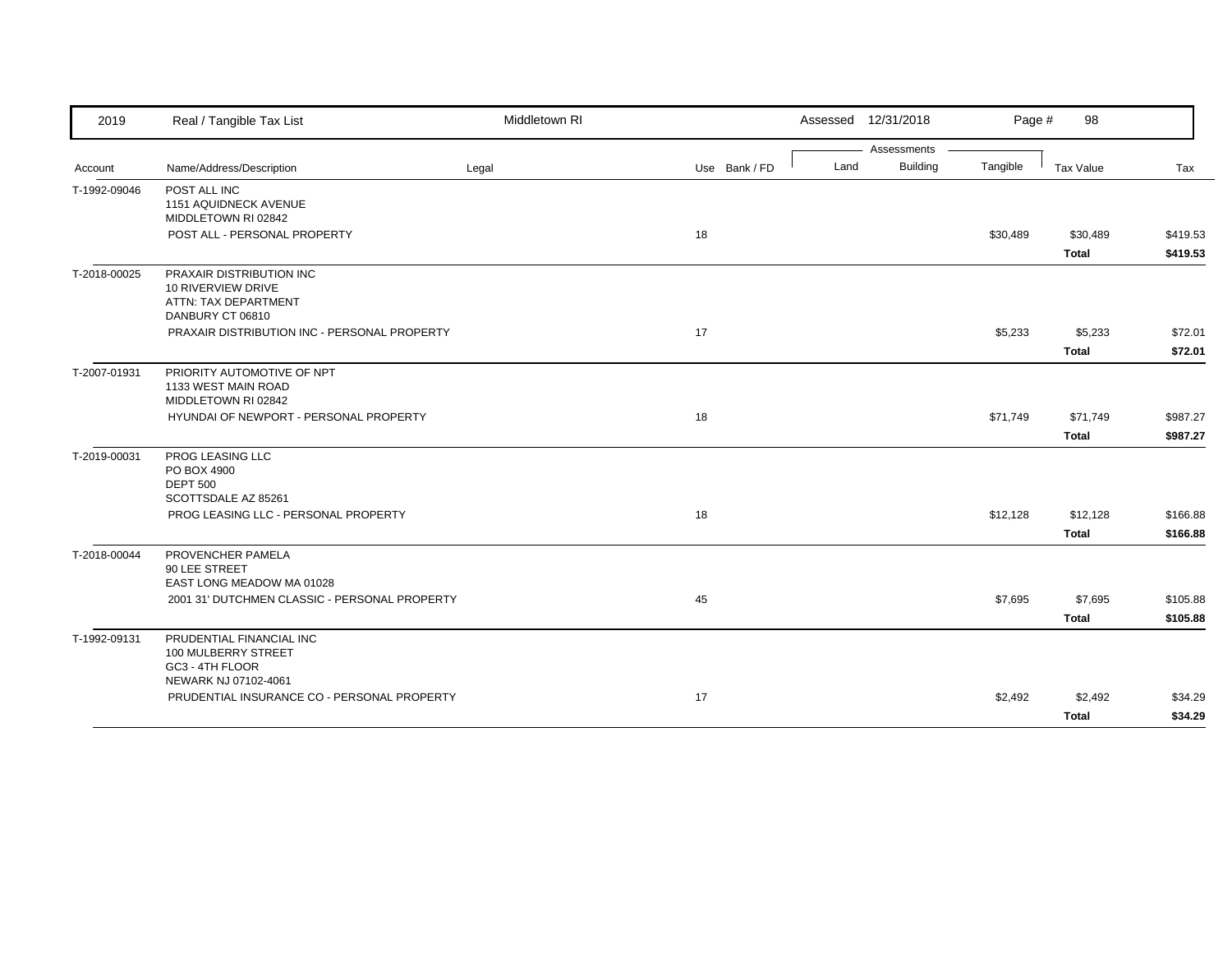| 2019         | Real / Tangible Tax List                                                  | Middletown RI |               | 12/31/2018<br>Assessed                 | Page #    | 99                        |                          |
|--------------|---------------------------------------------------------------------------|---------------|---------------|----------------------------------------|-----------|---------------------------|--------------------------|
| Account      | Name/Address/Description                                                  | Legal         | Use Bank / FD | Assessments<br><b>Building</b><br>Land | Tangible  | Tax Value                 | Tax                      |
| T-2001-00460 | PRUITT CRAIG A & NICOLE M<br><b>42 VALLEY ROAD</b><br>MIDDLETOWN RI 02842 |               |               |                                        |           |                           |                          |
|              | PRUITT CHIROPRACTIC LTD - PERSONAL PROPERTY                               |               | 18            |                                        | \$36,549  | \$36,549<br><b>Total</b>  | \$502.91<br>\$502.91     |
| T-2007-01922 | PULICE STEPHEN P<br>PO BOX 4739<br>MIDDLETOWN RI 02842                    |               |               |                                        |           |                           |                          |
|              | PULICE PLUMBING - PERSONAL PROPERTY                                       |               | 17            |                                        | \$1,172   | \$1,172<br>Total          | \$16.13<br>\$16.13       |
| T-1992-09150 | PURVIS SYSTEMS INCORPORATED<br>88 SILVA LANE<br>MIDDLETOWN RI 02842       |               |               |                                        |           |                           |                          |
|              | PURVIS SYSTEMS INC - PERSONAL PROPERTY                                    |               | 18            |                                        | \$574,519 | \$574,519<br><b>Total</b> | \$7,905.38<br>\$7,905.38 |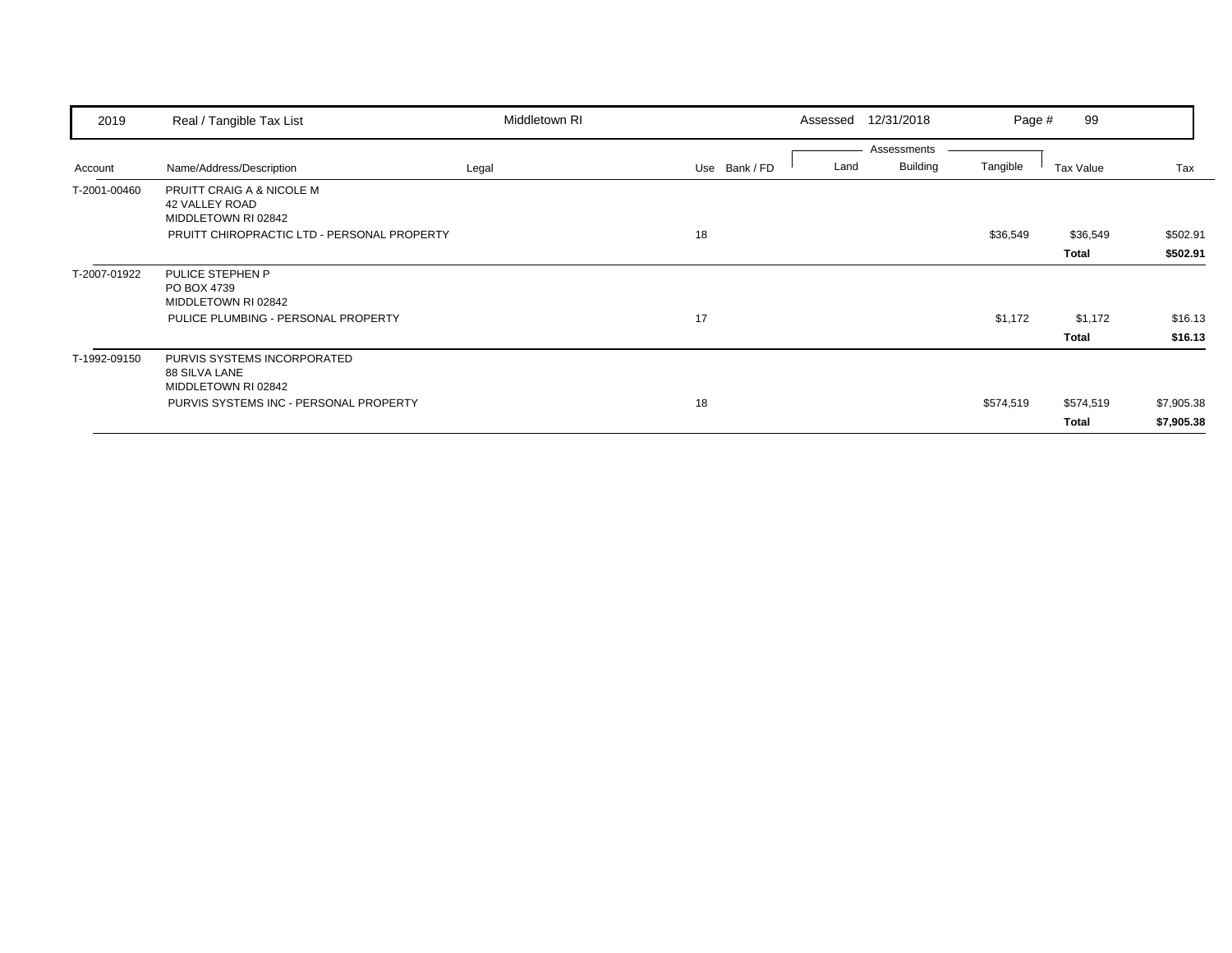| 2019         | Real / Tangible Tax List                                             | Middletown RI |               | 12/31/2018<br>Assessed          | Page #    | 100                   |                          |
|--------------|----------------------------------------------------------------------|---------------|---------------|---------------------------------|-----------|-----------------------|--------------------------|
| Account      | Name/Address/Description                                             | Legal         | Use Bank / FD | Assessments<br>Building<br>Land | Tangible  | Tax Value             | Tax                      |
| T-2005-00565 | <b>QUALITYTIME LLC</b><br>1185 WEST MAIN ROAD<br>MIDDLETOWN RI 02842 |               |               |                                 |           |                       |                          |
|              | TRAVELODGE - PERSONAL PROPERTY                                       |               | 18            |                                 | \$105,371 | \$105,371<br>Total    | \$1,449.90<br>\$1,449.90 |
| T-2017-00040 | QUENCH USA INC<br>PO BOX 30286<br>PHILADELPHIA PA 19103              |               |               |                                 |           |                       |                          |
|              | QUENCH USA INC - PERSONAL PROPERTY                                   |               | 17            |                                 | \$390     | \$390<br><b>Total</b> | \$5.37<br>\$5.37         |
| T-1992-12153 | QUICKSILVER LLC<br>180 BROADWAY<br>PAWTUCKET RI 02860                |               |               |                                 |           |                       |                          |
|              | CROWN COLLISION CENTER - PERSONAL PROPERTY                           |               | 18            |                                 | \$376,288 | \$376,288<br>Total    | \$5,177.72<br>\$5,177.72 |
| T-2006-03196 | QUINN KEVIN & MARY<br><b>4 RENFREW PARK</b><br>MIDDLETOWN RI 02842   |               |               |                                 |           |                       |                          |
|              | QUINNS XTERMINATOR - PERSONAL PROPERTY                               |               | 17            |                                 | \$360     | \$360<br>Total        | \$4.95<br>\$4.95         |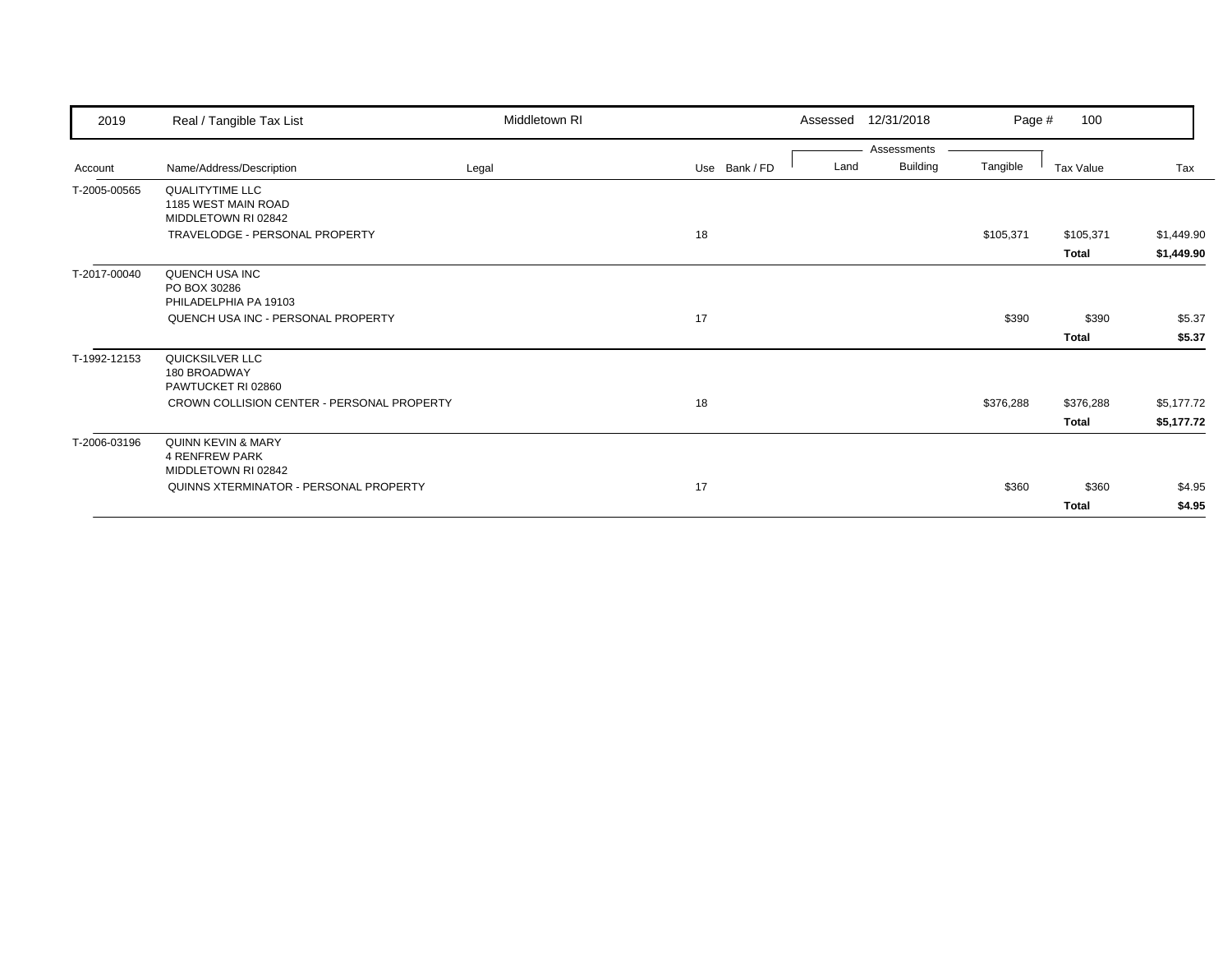| 2019         | Real / Tangible Tax List                    | Middletown RI |               |      | Assessed 12/31/2018            | Page #    | 101          |            |
|--------------|---------------------------------------------|---------------|---------------|------|--------------------------------|-----------|--------------|------------|
|              | Name/Address/Description                    | Legal         | Use Bank / FD | Land | Assessments<br><b>Building</b> | Tangible  | Tax Value    | Tax        |
| Account      |                                             |               |               |      |                                |           |              |            |
| T-1999-09037 | RADHA KRISHNA LLC<br>31 WEST MAIN ROAD      |               |               |      |                                |           |              |            |
|              | MIDDLETOWN RI 02842                         |               |               |      |                                |           |              |            |
|              | RODEWAY INN - PERSONAL PROPERTY             |               | 18            |      |                                | \$675,666 | \$675,666    | \$9,297.16 |
|              |                                             |               |               |      |                                |           | <b>Total</b> | \$9,297.16 |
| T-2005-00632 | RAUCHLE RANDY                               |               |               |      |                                |           |              |            |
|              | 126 ESPLANADE                               |               |               |      |                                |           |              |            |
|              | MIDDLETOWN RI 02842                         |               |               |      |                                |           |              |            |
|              | RAR MEDICAL - PERSONAL PROPERTY             |               | 17            |      |                                | \$558     | \$558        | \$7.68     |
|              |                                             |               |               |      |                                |           | <b>Total</b> | \$7.68     |
| T-2004-00574 | RAYMOND LEASING CORP                        |               |               |      |                                |           |              |            |
|              | 22 SOUTH CANAL STREET                       |               |               |      |                                |           |              |            |
|              | GREENE NY 13778                             |               |               |      |                                |           |              |            |
|              | RAYMOND LEASING CORPORATION - PERSONAL      |               | 94            |      |                                | \$12,970  | \$12,970     | \$178.47   |
|              |                                             |               |               |      |                                |           | <b>Total</b> | \$178.47   |
| T-2006-03129 | RAYTHEON BBN TECHNOLOGIES                   |               |               |      |                                |           |              |            |
|              | PO BOX 660248                               |               |               |      |                                |           |              |            |
|              | MAIL STOP 336<br>DALLAS TX 75266-0248       |               |               |      |                                |           |              |            |
|              | RAYTHEON BBN TECHNOLOGIES - PERSONAL        |               | 18            |      |                                | \$70,718  | \$70,718     | \$973.08   |
|              |                                             |               |               |      |                                |           |              |            |
|              |                                             |               |               |      |                                |           | <b>Total</b> | \$973.08   |
| T-1999-09079 | <b>REAGAN CONSTRUCTION CORP</b>             |               |               |      |                                |           |              |            |
|              | 121 GREENE LANE<br>MIDDLETOWN RI 02842      |               |               |      |                                |           |              |            |
|              | REAGAN CONSTRUCTION CORP - PERSONAL         |               | 18            |      |                                | \$61,589  | \$61,589     | \$847.46   |
|              |                                             |               |               |      |                                |           | <b>Total</b> | \$847.46   |
|              |                                             |               |               |      |                                |           |              |            |
| T-2010-02062 | <b>REAL D INC</b><br><b>PO BOX 568</b>      |               |               |      |                                |           |              |            |
|              | SAINT CHARLES IL 60174                      |               |               |      |                                |           |              |            |
|              | REAL D INC - PERSONAL PROPERTY              |               | 94            |      |                                | \$7,660   | \$7,660      | \$105.40   |
|              |                                             |               |               |      |                                |           | <b>Total</b> | \$105.40   |
|              |                                             |               |               |      |                                |           |              |            |
| T-2007-01954 | REDBOX AUTOMATED RETAIL LLC<br>PO BOX 72210 |               |               |      |                                |           |              |            |
|              | PHOENIX AZ 85050                            |               |               |      |                                |           |              |            |
|              | REDBOX AUTOMATED RETAIL LLC - PERSONAL      |               | 18            |      |                                | \$19,688  | \$19,688     | \$270.91   |
|              |                                             |               |               |      |                                |           | <b>Total</b> | \$270.91   |
|              |                                             |               |               |      |                                |           |              |            |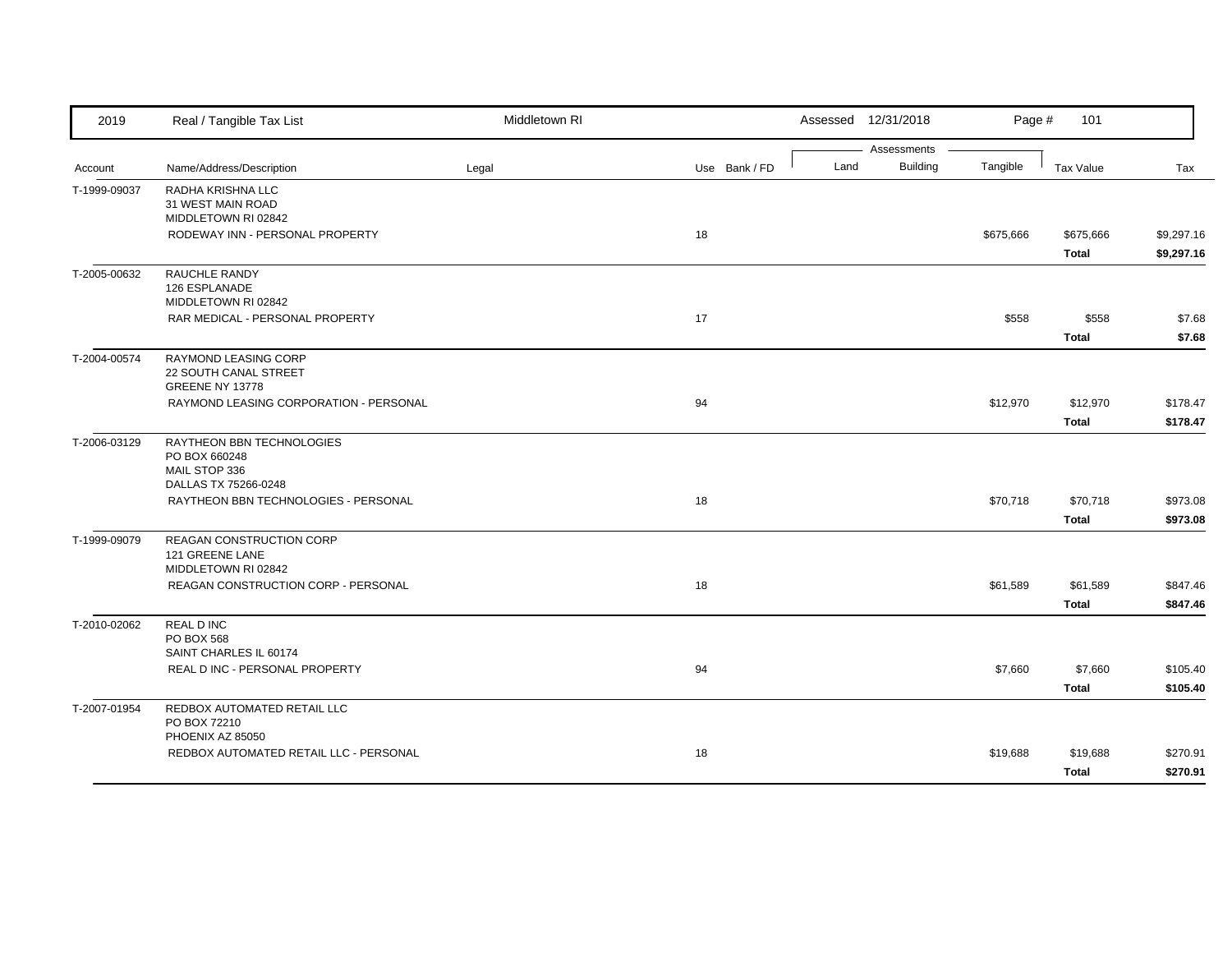| 2019         | Real / Tangible Tax List                                                                                   | Middletown RI |               |      | Assessed 12/31/2018            | Page #    | 102                       |                          |
|--------------|------------------------------------------------------------------------------------------------------------|---------------|---------------|------|--------------------------------|-----------|---------------------------|--------------------------|
| Account      | Name/Address/Description                                                                                   | Legal         | Use Bank / FD | Land | Assessments<br><b>Building</b> | Tangible  | Tax Value                 | Tax                      |
| T-1992-09421 | <b>RENT A CENTER EAST INC</b><br>C/O MARVIN POER & COMPANY<br>PO BOX 52427<br>ATLANTA GA 30355             |               |               |      |                                |           |                           |                          |
|              | RENT-A-CENTER EAST INC - PERSONAL PROPERTY                                                                 |               | 18            |      |                                | \$233,292 | \$233,292<br><b>Total</b> | \$3,210.10<br>\$3,210.10 |
| T-1992-09422 | RENT ALL OF NEWPORT INC<br>1139 AQUIDNECK AVENUE<br>MIDDLETOWN RI 02842                                    |               |               |      |                                |           |                           |                          |
|              | TAYLOR RENTAL - PERSONAL PROPERTY                                                                          |               | 18            |      |                                | \$75,184  | \$75,184<br><b>Total</b>  | \$1,034.53<br>\$1,034.53 |
| T-2000-00649 | RESEARCH & DEV SOLUTIONS INC<br>7921 JONES BRANCH DRIVE<br><b>STE 275</b><br>MCLEAN VA 22102               |               |               |      |                                |           |                           |                          |
|              | RESEARCH & DEV SOLUTIONS INC - PERSONAL                                                                    |               | 18            |      |                                | \$100,757 | \$100,757<br>Total        | \$1,386.42<br>\$1,386.42 |
| T-1992-09429 | <b>RESEARCH ENGINEERING &amp; MFG INC</b><br>55 HAMMARLUND WAY<br>TECH <sub>2</sub><br>MIDDLETOWN RI 02842 |               |               |      |                                |           |                           |                          |
|              | <b>REMINC - PERSONAL PROPERTY</b>                                                                          |               | 18            |      |                                | \$206,030 | \$206,030<br><b>Total</b> | \$2,834.97<br>\$2,834.97 |
| T-2006-03128 | RESTAURANT TECHNOLOGIES INC<br>1611 N INTERSTATE 35E<br>SUITE 428<br>CARROLLTON TX 75006-8616              |               |               |      |                                |           |                           |                          |
|              | RESTAURANT TECHNOLOGIES INC - PERSONAL                                                                     |               | 94            |      |                                | \$10,729  | \$10,729<br><b>Total</b>  | \$147.63<br>\$147.63     |
| T-1992-09439 | REYNA CAPITAL CORPORATION<br>C/O TAX DEPARTMENT OHA2 03-40<br>ONE REYNOLDS WAY<br>KETTERING OH 45430       |               |               |      |                                |           |                           |                          |
|              | REYNA CAPITAL CORPORATION - PERSONAL                                                                       |               | 18            |      |                                | \$216,882 | \$216,882<br><b>Total</b> | \$2,984.30<br>\$2,984.30 |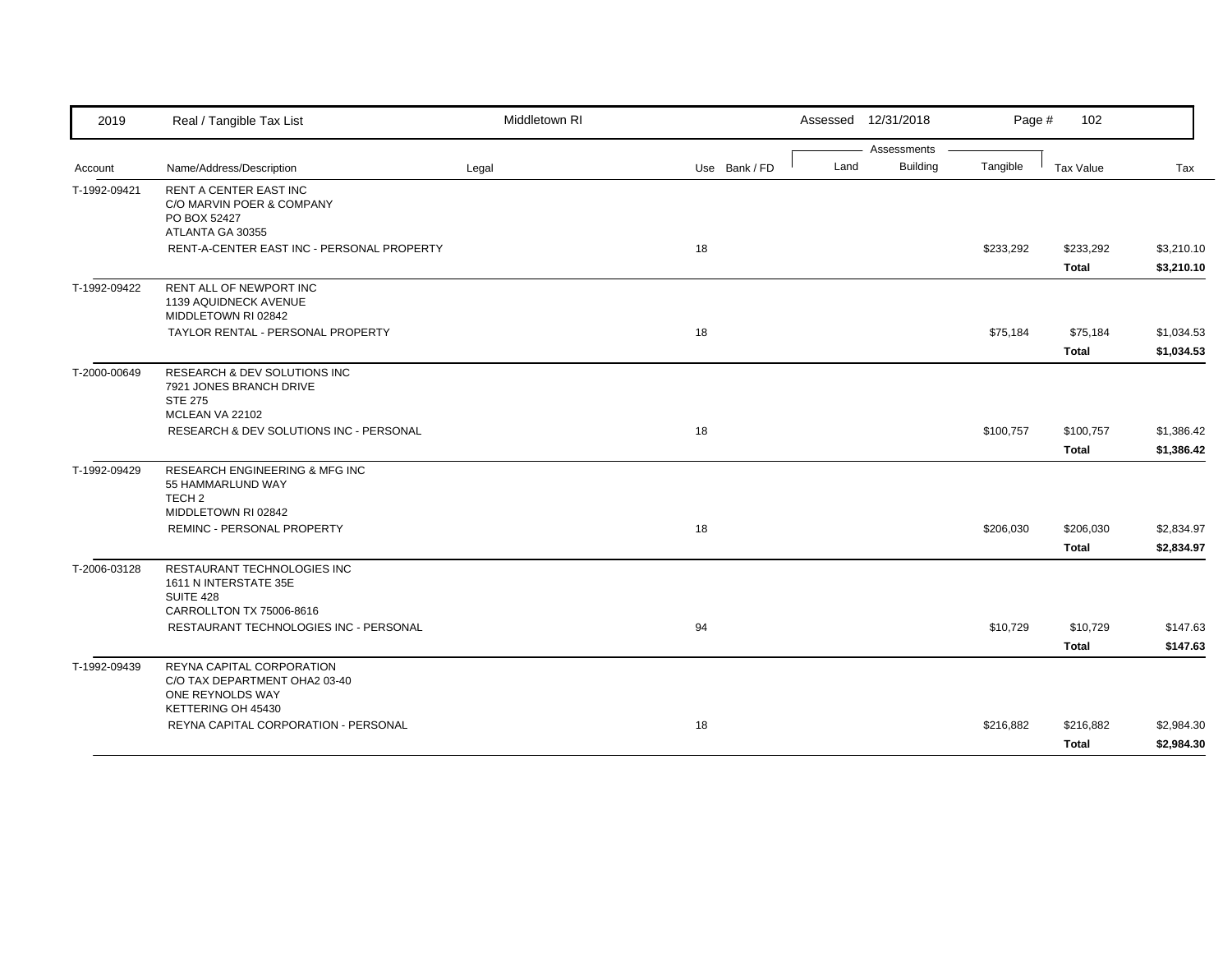| 2019         | Real / Tangible Tax List                                                                            | Middletown RI |               | Assessed 12/31/2018 |                                | Page #    | 103                       |                          |
|--------------|-----------------------------------------------------------------------------------------------------|---------------|---------------|---------------------|--------------------------------|-----------|---------------------------|--------------------------|
| Account      | Name/Address/Description                                                                            | Legal         | Use Bank / FD | Land                | Assessments<br><b>Building</b> | Tangible  | Tax Value                 | Tax                      |
| T-1992-09168 | <b>REYNOLDS JOSEPH &amp; KEVIN</b><br>307 OLIPHANT LANE<br>UNIT <sub>8</sub><br>MIDDLETOWN RI 02842 |               |               |                     |                                |           |                           |                          |
|              | QUICK FAB - PERSONAL PROPERTY                                                                       |               | 17            |                     |                                | \$9,391   | \$9,391<br><b>Total</b>   | \$129.22<br>\$129.22     |
| T-1992-00389 | RHODE ISLAND CVS PHARMACY LLC<br>C/O ALTUS GROUP US INC<br>PO BOX 71130<br>PHOENIX AZ 85050         |               |               |                     |                                |           |                           |                          |
|              | CVS #00493 - PERSONAL PROPERTY                                                                      |               | 18            |                     |                                | \$336,834 | \$336,834<br><b>Total</b> | \$4,634.84<br>\$4,634.84 |
| T-1998-00699 | RICH PRODUCTS CORPORATION<br>MARVIN F POER & CO<br>PO BOX 802206<br>DALLAS TX 75380-2206            |               |               |                     |                                |           |                           |                          |
|              | RICH PRODUCTS CORPORATION - PERSONAL                                                                |               | 94            |                     |                                | \$1,245   | \$1,245<br><b>Total</b>   | \$17.13<br>\$17.13       |
| T-2000-00657 | RICOH USA INC<br>PO BOX 3850<br>MANCHESTER NH 03105-3850                                            |               |               |                     |                                |           |                           |                          |
|              | RICOH USA INC - PERSONAL PROPERTY                                                                   |               | 94            |                     |                                | \$27,410  | \$27,410<br>Total         | \$377.16<br>\$377.16     |
| T-2018-00045 | <b>RIEDEL MATTHEW</b><br>114 ONDERDONK ROAD<br>WARWICK NY 10990                                     |               |               |                     |                                |           |                           |                          |
|              | 1994 28' ELDORADO - PERSONAL PROPERTY                                                               |               | 45            |                     |                                | \$3,610   | \$3,610<br><b>Total</b>   | \$49.67<br>\$49.67       |
| T-2019-00023 | <b>RIH VENTURES</b><br>148 W RIVER ST<br>STE <sub>4B</sub>                                          |               |               |                     |                                |           |                           |                          |
|              | PROVIDENCE RI 02904<br>LIFESPAN LABORATORIES - PERSONAL PROPERTY                                    |               | 18            |                     |                                | \$40,886  | \$40,886<br><b>Total</b>  | \$562.59<br>\$562.59     |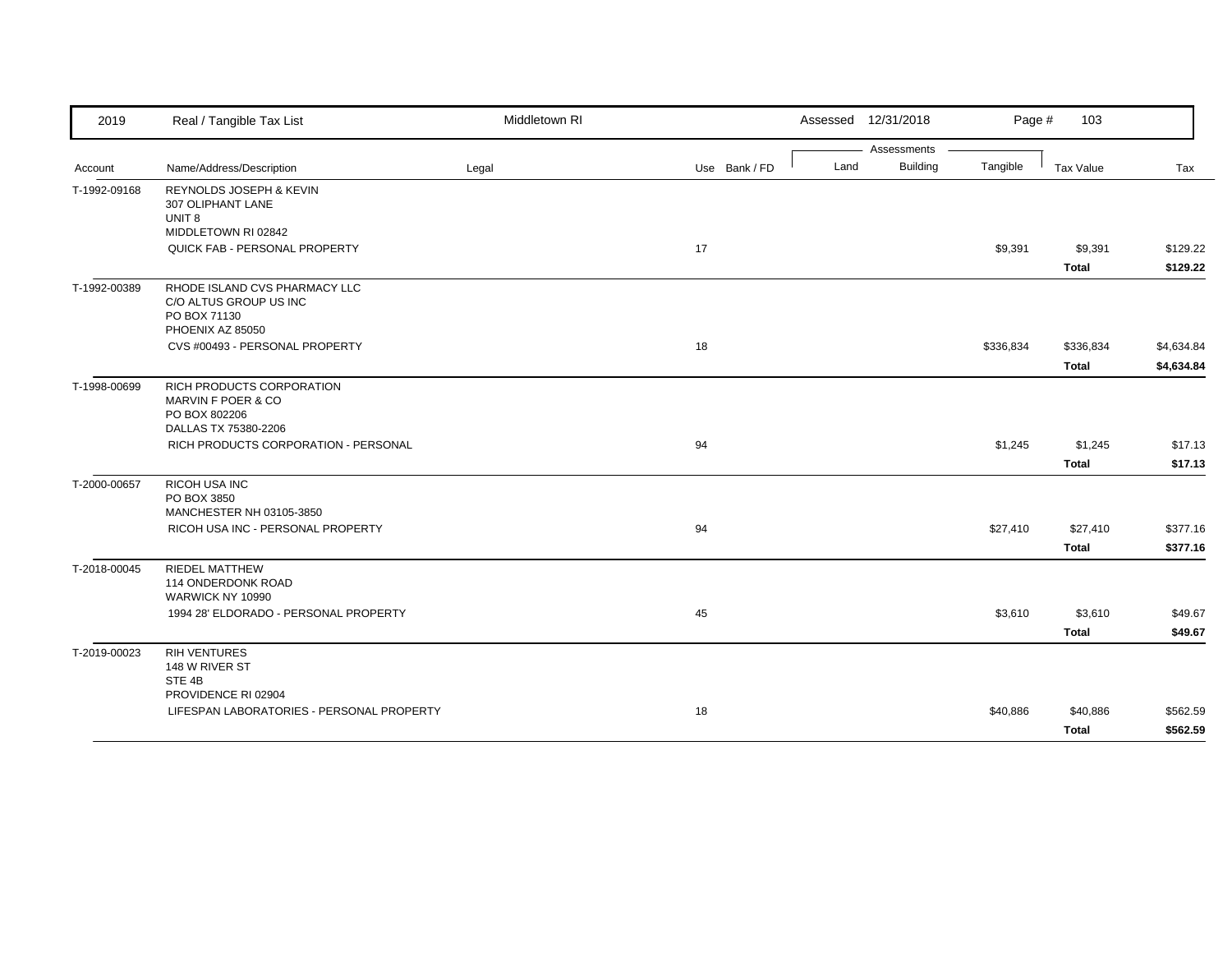| 2019         | Real / Tangible Tax List                                                                                  | Middletown RI |               |      | Assessed 12/31/2018            | Page #    | 104          |            |
|--------------|-----------------------------------------------------------------------------------------------------------|---------------|---------------|------|--------------------------------|-----------|--------------|------------|
|              |                                                                                                           |               |               | Land | Assessments<br><b>Building</b> | Tangible  |              |            |
| Account      | Name/Address/Description                                                                                  | Legal         | Use Bank / FD |      |                                |           | Tax Value    | Tax        |
| T-2008-02074 | RISING TIDE ANGLER INC<br>1037 AQUIDNECK AVENUE<br>MIDDLETOWN RI 02842                                    |               |               |      |                                |           |              |            |
|              | THE SALTWATER EDGE - PERSONAL PROPERTY                                                                    |               | 18            |      |                                | \$14,882  | \$14,882     | \$204.78   |
|              |                                                                                                           |               |               |      |                                |           | <b>Total</b> | \$204.78   |
| T-2001-00653 | RITE SOLUTIONS INC<br>185 SOUTH BROAD STREET<br><b>SUITE 303</b><br>PAWCATUCK CT 06379                    |               |               |      |                                |           |              |            |
|              | RITE SOLUTIONS - PERSONAL PROPERTY                                                                        |               | 18            |      |                                | \$510,399 | \$510,399    | \$7,023.09 |
|              |                                                                                                           |               |               |      |                                |           | <b>Total</b> | \$7,023.09 |
| T-2002-00541 | RIVERHEAD BLDG SUPPLY CORP<br>250 DAVID COURT<br>CALVERTON NY 11933-3052                                  |               |               |      |                                |           |              |            |
|              | RIVERHEAD BUILDING SUPPLY - PERSONAL PROPERTY                                                             |               | 18            |      |                                | \$127,874 | \$127,874    | \$1,759.55 |
|              |                                                                                                           |               |               |      |                                |           | <b>Total</b> | \$1,759.55 |
| T-2011-00094 | RIVERHEAD BLDG SUPPLY CORP<br>250 DAVID COURT<br>CALVERTON NY 11933-3052                                  |               |               |      |                                |           |              |            |
|              | RIVERHEAD BUILDING SUPPLY - PERSONAL PROPERTY                                                             |               | 18            |      |                                | \$181,482 | \$181,482    | \$2,497.19 |
|              |                                                                                                           |               |               |      |                                |           | <b>Total</b> | \$2,497.19 |
| T-2015-00033 | <b>RM FOLY INC</b><br>ADVANCED PROPERTY TAX<br>1611 N INTERSTATE 35E - STE 42<br>CARROLLTON TX 75006-8616 |               |               |      |                                |           |              |            |
|              | RM FOLEY INC - PERSONAL PROPERTY                                                                          |               | 18            |      |                                | \$23,580  | \$23,580     | \$324.46   |
|              |                                                                                                           |               |               |      |                                |           | <b>Total</b> | \$324.46   |
| T-2019-00004 | ROCCO & MAIS LITTLE ITALY<br>59 AQUIDNECK AVENUE                                                          |               |               |      |                                |           |              |            |
|              | MIDDLETOWN RI 02842<br>ROCCO & MAI'S LITTLE ITALY - PERSONAL PROPERTY                                     |               | 18            |      |                                |           |              | \$825.60   |
|              |                                                                                                           |               |               |      |                                | \$60,000  | \$60,000     |            |
|              |                                                                                                           |               |               |      |                                |           | <b>Total</b> | \$825.60   |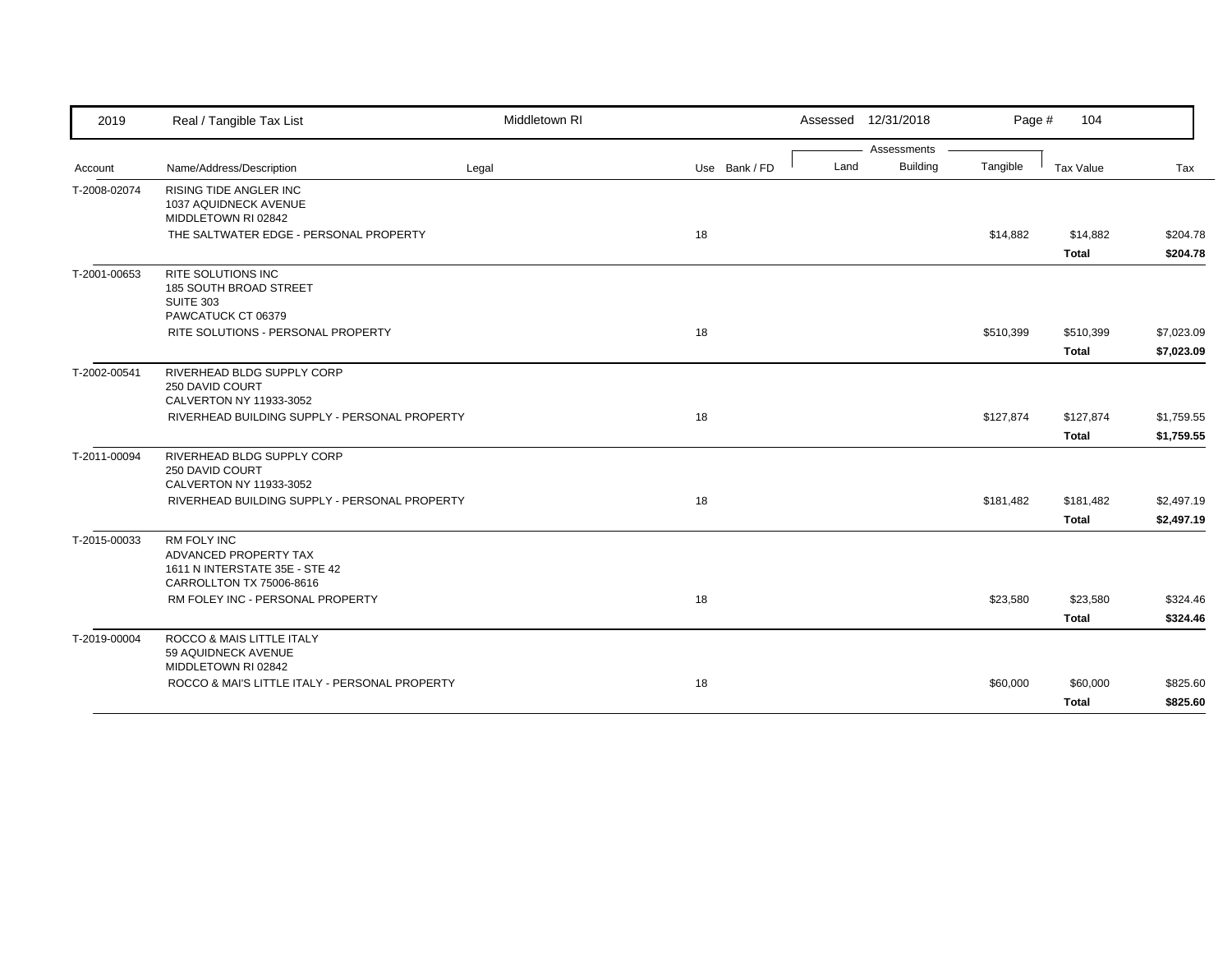| 2019         | Real / Tangible Tax List                                                            | Middletown RI |               | Assessed | 12/31/2018      | Page #    | 105       |            |
|--------------|-------------------------------------------------------------------------------------|---------------|---------------|----------|-----------------|-----------|-----------|------------|
|              |                                                                                     |               |               |          | Assessments     |           |           |            |
| Account      | Name/Address/Description                                                            | Legal         | Use Bank / FD | Land     | <b>Building</b> | Tangible  | Tax Value | Tax        |
| T-2015-00029 | ROETTINGER WALTER MD<br>294 VALLEY ROAD<br>UNIT <sub>4</sub><br>MIDDLETOWN RI 02842 |               |               |          |                 |           |           |            |
|              | WALTER ROETTINGER MD INC - PERSONAL PROPERTY                                        |               | 18            |          |                 | \$13,670  | \$13,670  | \$188.10   |
|              |                                                                                     |               |               |          |                 |           | Total     | \$188.10   |
| T-1992-03335 | ROSSI C JOSEPH & DAVID<br>281 COMMERCE DRIVE<br>FALL RIVER MA 02720                 |               |               |          |                 |           |           |            |
|              | EASTERN ICE COMPANY - PERSONAL PROPERTY                                             |               | 94            |          |                 | \$330     | \$330     | \$4.54     |
|              |                                                                                     |               |               |          |                 |           | Total     | \$4.54     |
| T-1992-10174 | ROYAL PLAZA LLC<br>425 EAST MAIN RD.<br>MIDDLETOWN RI 02842                         |               |               |          |                 |           |           |            |
|              | RAMADA INN - PERSONAL PROPERTY                                                      |               | 18            |          |                 | \$186,411 | \$186,411 | \$2,565.02 |
|              |                                                                                     |               |               |          |                 |           | Total     | \$2,565.02 |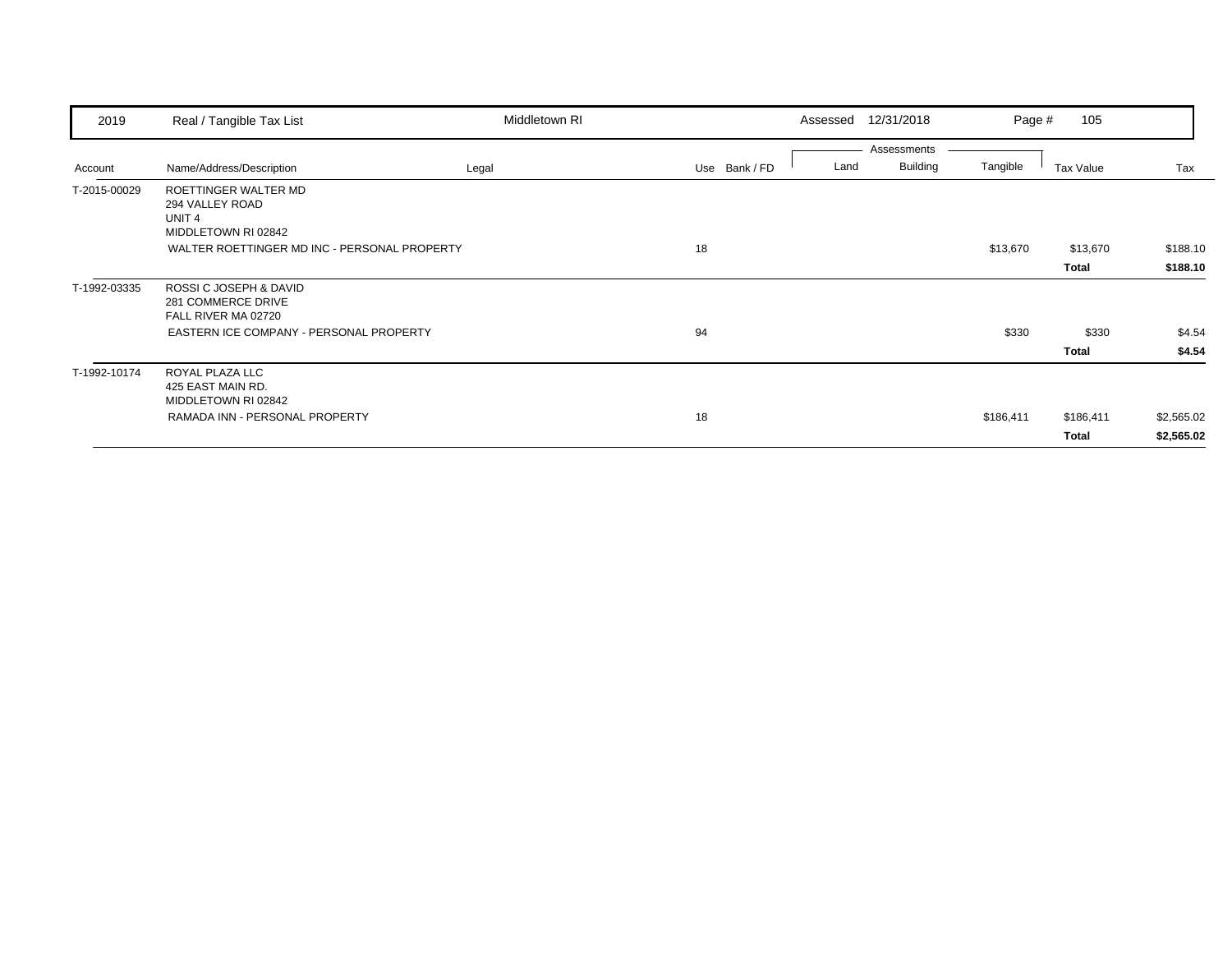| 2019         | Real / Tangible Tax List                                                         | Middletown RI |               |      | Assessed 12/31/2018            | Page #    | 106                       |                          |
|--------------|----------------------------------------------------------------------------------|---------------|---------------|------|--------------------------------|-----------|---------------------------|--------------------------|
| Account      | Name/Address/Description                                                         | Legal         | Use Bank / FD | Land | Assessments<br><b>Building</b> | Tangible  | <b>Tax Value</b>          | Tax                      |
| T-2018-00020 | S & D COFFEE INC<br>PO BOX 1628<br>CONCORD NC 28026                              |               |               |      |                                |           |                           |                          |
|              | S & D COFFEE INC - PERSONAL PROPERTY                                             |               | 17            |      |                                | \$881     | \$881<br><b>Total</b>     | \$12.12<br>\$12.12       |
| T-1992-05546 | SHIJINC<br>747 AQUIDNECK AVENUE<br>MIDDLETOWN RI 02842                           |               |               |      |                                |           |                           |                          |
|              | NEW SEA SHAI - PERSONAL PROPERTY                                                 |               | 18            |      |                                | \$29,290  | \$29,290<br><b>Total</b>  | \$403.03<br>\$403.03     |
| T-2012-00069 | SABO RHONDA L PSYD<br>170 AQUIDNECK AVENUE<br>MIDDLETOWN RI 02842                |               |               |      |                                |           |                           |                          |
|              | RHONDA L SABO PSYD - PERSONAL PROPERTY                                           |               | 17            |      |                                | \$934     | \$934<br><b>Total</b>     | \$12.85<br>\$12.85       |
| T-1992-09993 | SACCUCCI AUTO GROUP INC<br>1350 WEST MAIN ROAD<br>MIDDLETOWN RI 02842            |               |               |      |                                |           |                           |                          |
|              | SACCUCCI HONDA - PERSONAL PROPERTY                                               |               | 18            |      |                                | \$235,779 | \$235,779<br><b>Total</b> | \$3,244.32<br>\$3,244.32 |
| T-1992-10000 | SAFETY KLEEN SYSTEMS INC<br>ATTN: PW TAX<br>PO BOX 9149<br>NORWELL MA 02061-9149 |               |               |      |                                |           |                           |                          |
|              | SAFETY KLEEN SYSTEMS INC - PERSONAL PROPERTY                                     |               | 94            |      |                                | \$1,583   | \$1,583<br><b>Total</b>   | \$21.78<br>\$21.78       |
| T-1992-01986 | <b>SAKONNET EYE CARE</b><br>811 AQUIDNECK AVENUE<br>MIDDLETOWN RI 02842-5256     |               |               |      |                                |           |                           |                          |
|              | SAKONNET EYE CARE INC - PERSONAL PROPERTY                                        |               | 18            |      |                                | \$30,386  | \$30,386<br><b>Total</b>  | \$418.11<br>\$418.11     |
| T-2006-03168 | SAKONNET TAX PREP LLC<br>554 WEST MAIN ROAD<br>MIDDLETOWN RI 02842               |               |               |      |                                |           |                           |                          |
|              | LIBERTY TAX SERVICE - PERSONAL PROPERTY                                          |               | 17            |      |                                | \$2,156   | \$2,156<br><b>Total</b>   | \$29.67<br>\$29.67       |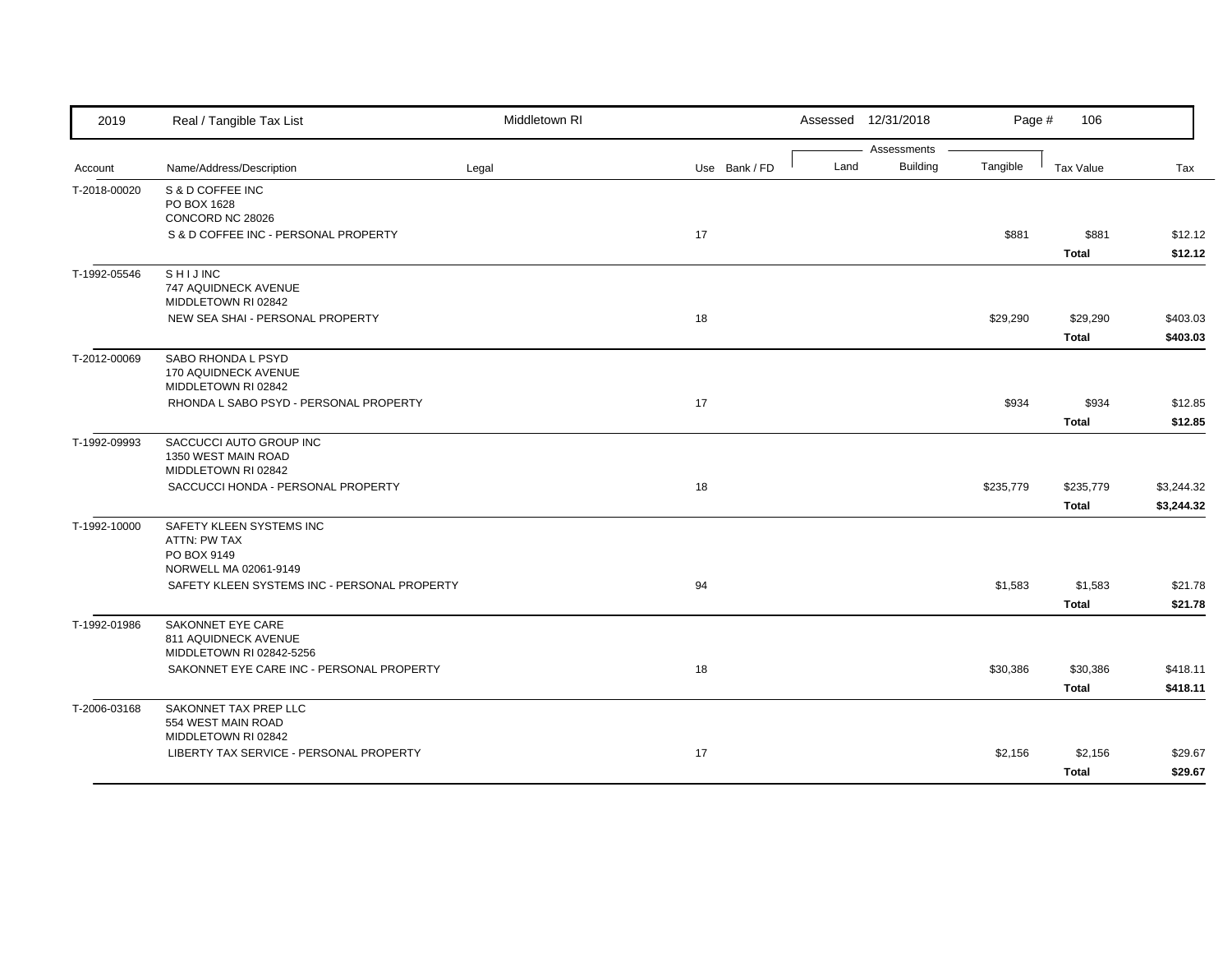| 2019         | Real / Tangible Tax List                                                           | Middletown RI |               |      | Assessed 12/31/2018            | Page #    | 107                       |                          |
|--------------|------------------------------------------------------------------------------------|---------------|---------------|------|--------------------------------|-----------|---------------------------|--------------------------|
| Account      | Name/Address/Description                                                           | Legal         | Use Bank / FD | Land | Assessments<br><b>Building</b> | Tangible  | Tax Value                 | Tax                      |
| T-1992-10053 | SAMUELS REALTY<br>POLO CENTER<br>678 AQUIDNECK AVENUE<br>MIDDLETOWN RI 02842       |               |               |      |                                |           |                           |                          |
|              | SAMUEL'S REALTY CO - PERSONAL PROPERTY                                             |               | 17            |      |                                | \$4,950   | \$4,950<br><b>Total</b>   | \$68.11<br>\$68.11       |
| T-2005-00580 | SANTANDER BANK NA<br>PO BOX 953<br>PORT JEFFERSON STA NY 11776                     |               |               |      |                                |           |                           |                          |
|              | SANTANDER BANK - PERSONAL PROPERTY                                                 |               | 18            |      |                                | \$251,148 | \$251,148<br><b>Total</b> | \$3,455.80<br>\$3,455.80 |
| T-1992-10126 | SANTO FRANK C<br>627 GREEN END AVENUE<br>MIDDLETOWN RI 02842                       |               |               |      |                                |           |                           |                          |
|              | FRANK SANTO LANDSCAPING - PERSONAL PROPERTY                                        |               | 17            |      |                                | \$20,597  | \$20,597<br><b>Total</b>  | \$283.41<br>\$283.41     |
| T-1995-00492 | <b>SANTOS MICHAEL</b><br>79 DEWOLF AVENUE<br>BRISTOL RI 02809                      |               |               |      |                                |           |                           |                          |
|              | SANDY'S LIQUORS - PERSONAL PROPERTY                                                |               | 18            |      |                                | \$11,165  | \$11,165<br><b>Total</b>  | \$153.63<br>\$153.63     |
| T-2004-00581 | <b>SANTOS WILLIAM</b><br>390 CRANDALL ROAD<br>TIVERTON RI 02878                    |               |               |      |                                |           |                           |                          |
|              | SANTOS WELDING - PERSONAL PROPERTY                                                 |               | 17            |      |                                | \$5,552   | \$5,552<br><b>Total</b>   | \$76.40<br>\$76.40       |
| T-1999-09189 | SAVINGS INSTITUTE BANK & TRUST<br>579 NORTH WINDHAM ROAD<br>NORTH WINDHAM CT 06256 |               |               |      |                                |           |                           |                          |
|              | SAVINGS INSTITUTE BANK & TRUST - PERSONAL                                          |               | 18            |      |                                | \$101,469 | \$101,469<br><b>Total</b> | \$1,396.21<br>\$1,396.21 |
| T-2015-00030 | <b>SB NEWPORT LLC</b><br>109 CREST FIELD LANE<br>N KINGSTON RI 02852               |               |               |      |                                |           |                           |                          |
|              | STUDIO BARRE NEWPORT - PERSONAL PROPERTY                                           |               | 18            |      |                                | \$46,709  | \$46,709<br><b>Total</b>  | \$642.72<br>\$642.72     |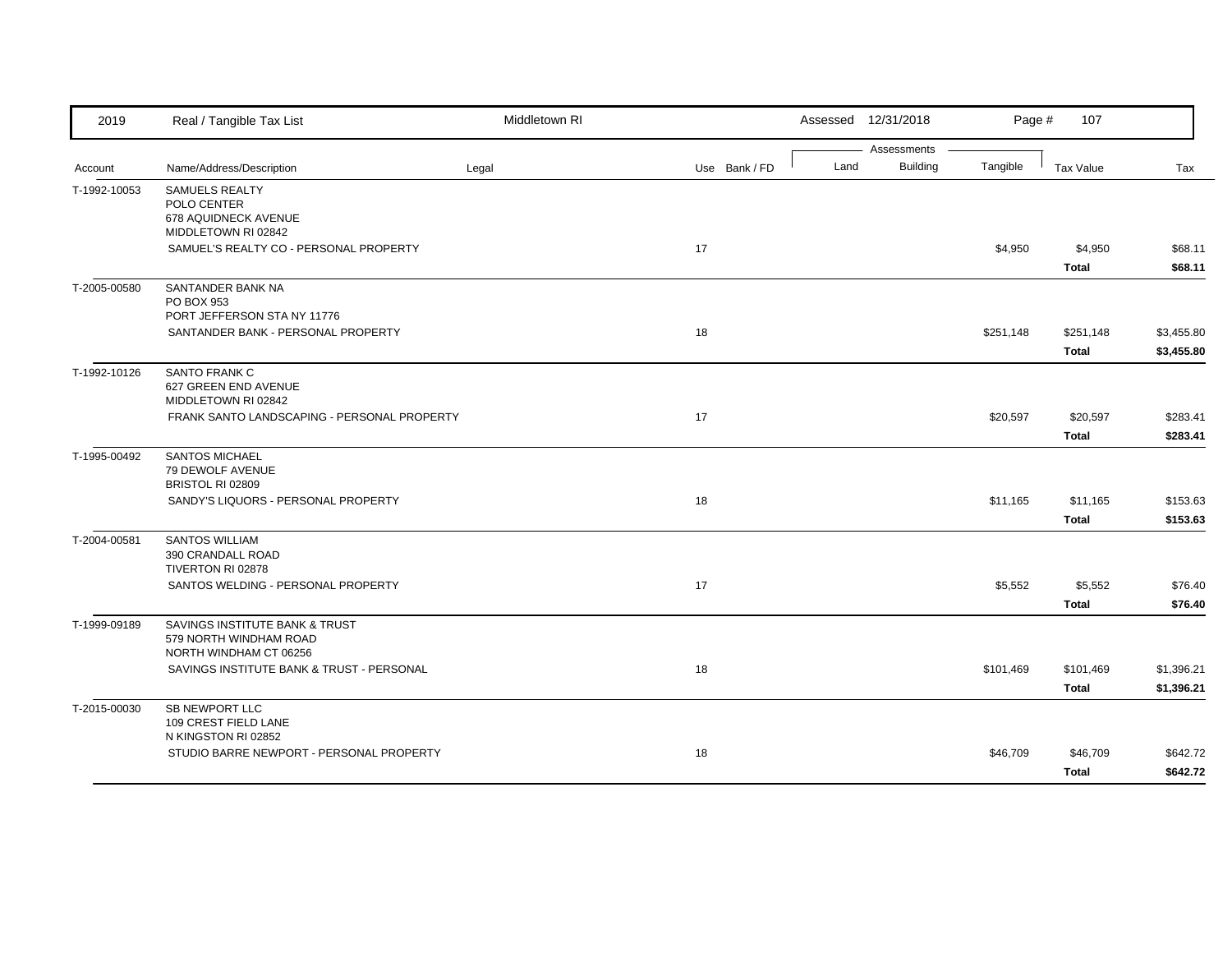| 2019         | Real / Tangible Tax List                                                                           | Middletown RI |               | Assessed 12/31/2018 |                 | Page #    | 108          |            |
|--------------|----------------------------------------------------------------------------------------------------|---------------|---------------|---------------------|-----------------|-----------|--------------|------------|
|              |                                                                                                    |               |               |                     | Assessments     |           |              |            |
| Account      | Name/Address/Description                                                                           | Legal         | Use Bank / FD | Land                | <b>Building</b> | Tangible  | Tax Value    | Tax        |
| T-2009-01029 | SBA 2012 TC ASSETS LLC<br>8051 CONGRESS AVENUE<br>ATTN: TAX DEPARTMENT<br>BOCA RATON FL 33487-2797 |               |               |                     |                 |           |              |            |
|              | SBA 2012 TC ASSETS LLC - PERSONAL PROPERTY                                                         |               | 18            |                     |                 | \$11,151  | \$11,151     | \$153.44   |
|              |                                                                                                    |               |               |                     |                 |           | <b>Total</b> | \$153.44   |
| T-2019-00043 | <b>SCANTRON CORPORATION</b><br>15955 LA CANTERA PARKWAY<br>SAN ANTONIO TX 78256                    |               |               |                     |                 |           |              |            |
|              | SCANTRON CORPORATION - PERSONAL PROPERTY                                                           |               | 17            |                     |                 | \$797     | \$797        | \$10.97    |
|              |                                                                                                    |               |               |                     |                 |           | <b>Total</b> | \$10.97    |
| T-2003-00600 | SCHOTT PETER J DMD<br>1005 AQUIDNECK AVENUE<br>MIDDLETOWN RI 02842                                 |               |               |                     |                 |           |              |            |
|              | PETER SCHOTT DMD - PERSONAL PROPERTY                                                               |               | 18            |                     |                 | \$68,834  | \$68,834     | \$947.16   |
|              |                                                                                                    |               |               |                     |                 |           | <b>Total</b> | \$947.16   |
| T-2013-00014 | <b>SCHWARTZ KENNETH</b><br>790 AQUIDNECK AVENUE<br>MIDDLETOWN RI 02842                             |               |               |                     |                 |           |              |            |
|              | K & R CONSTRUCTION - PERSONAL PROPERTY                                                             |               | 17            |                     |                 | \$6,420   | \$6,420      | \$88.34    |
|              |                                                                                                    |               |               |                     |                 |           | <b>Total</b> | \$88.34    |
| T-2015-00002 | SCIENCE APPLICATIONS INTL CORP<br>PT COMPLIANCE SERVICES<br>PO BOX 80615<br>INDIANAPOLIS IN 46280  |               |               |                     |                 |           |              |            |
|              | SAIC - PERSONAL PROPERTY                                                                           |               | 18            |                     |                 | \$118,056 | \$118,056    | \$1,624.45 |
|              |                                                                                                    |               |               |                     |                 |           | <b>Total</b> | \$1,624.45 |
| T-1992-02630 | SCOTT JAMES IAN & ERNA JEAN<br>1259 WEST MAIN ROAD<br>MIDDLETOWN RI 02842                          |               |               |                     |                 |           |              |            |
|              | CRYSTAL SPRING WATER - PERSONAL PROPERTY                                                           |               | 18            |                     |                 | \$145,412 | \$145,412    | \$2,000.87 |
|              |                                                                                                    |               |               |                     |                 |           | <b>Total</b> | \$2,000.87 |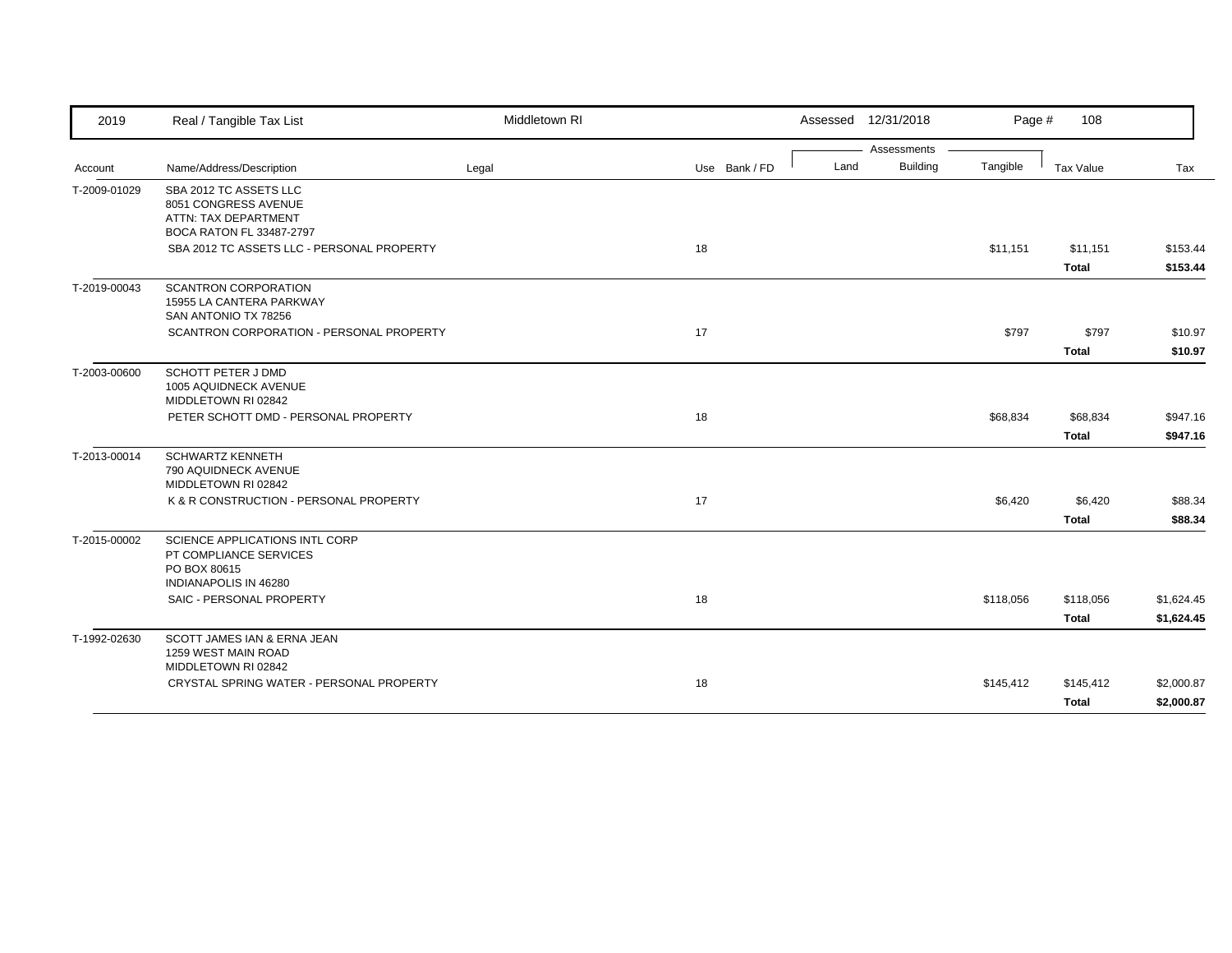| 2019         | Real / Tangible Tax List                                                       | Middletown RI |               | Assessed 12/31/2018 |                 | Page #      | 109                         |                            |
|--------------|--------------------------------------------------------------------------------|---------------|---------------|---------------------|-----------------|-------------|-----------------------------|----------------------------|
|              |                                                                                |               |               |                     | Assessments     |             |                             |                            |
| Account      | Name/Address/Description                                                       | Legal         | Use Bank / FD | Land                | <b>Building</b> | Tangible    | Tax Value                   | Tax                        |
| T-2007-00272 | <b>SCSJR RESTAURANT CORP</b><br>4 CHESTNUT HILL ROAD<br>MIDDLETOWN RI 02842    |               |               |                     |                 |             |                             |                            |
|              | SCOTTY'S BIG DAWG'S PUB & REST - PERSONAL                                      |               | 18            |                     |                 | \$28,420    | \$28,420<br><b>Total</b>    | \$391.06<br>\$391.06       |
| T-2003-00602 | SEMCO ROBERT S DMD MS<br>58 EAST MAIN ROAD<br>MIDDLETOWN RI 02842              |               |               |                     |                 |             |                             |                            |
|              | SEMCO ORTHODONTICS - PERSONAL PROPERTY                                         |               | 17            |                     |                 | \$14,683    | \$14,683<br><b>Total</b>    | \$202.04<br>\$202.04       |
| T-2001-00650 | SETTIPANE RUSSELL A MD<br>850 AQUIDNECK AVENUE - B3A<br>MIDDLETOWN RI 02842    |               |               |                     |                 |             |                             |                            |
|              | SETTIPANE RUSSELL A MD - PERSONAL PROPERTY                                     |               | 17            |                     |                 | \$9,486     | \$9,486<br><b>Total</b>     | \$130.53<br>\$130.53       |
| T-1992-10369 | SHAMROCK ELECTRIC INC<br>800 AQUIDNECK AVENUE<br>STE 9R<br>MIDDLETOWN RI 02842 |               |               |                     |                 |             |                             |                            |
|              | SHAMROCK ELECTRIC - PERSONAL PROPERTY                                          |               | 17            |                     |                 | \$7,897     | \$7,897<br><b>Total</b>     | \$108.66<br>\$108.66       |
| T-1994-00343 | <b>SHAWS SUPERMARKETS INC</b><br>1371 OAKLAND BLVD<br><b>STE 200</b>           |               |               |                     |                 |             |                             |                            |
|              | WALNUT CREEK CA 94596<br>SHAWS SUPERMARKETS 442 - PERSONAL PROPERTY            |               | 18            |                     |                 | \$1,389,364 | \$1,389,364<br><b>Total</b> | \$19,117.65<br>\$19,117.65 |
| T-1992-08005 | SHEAR DOUGLAS C<br>PO BOX 4009<br>MIDDLETOWN RI 02842                          |               |               |                     |                 |             |                             |                            |
|              | NEWPORT HOUSEWRIGHTS - PERSONAL PROPERTY                                       |               | 17            |                     |                 | \$4,950     | \$4,950<br><b>Total</b>     | \$68.11<br>\$68.11         |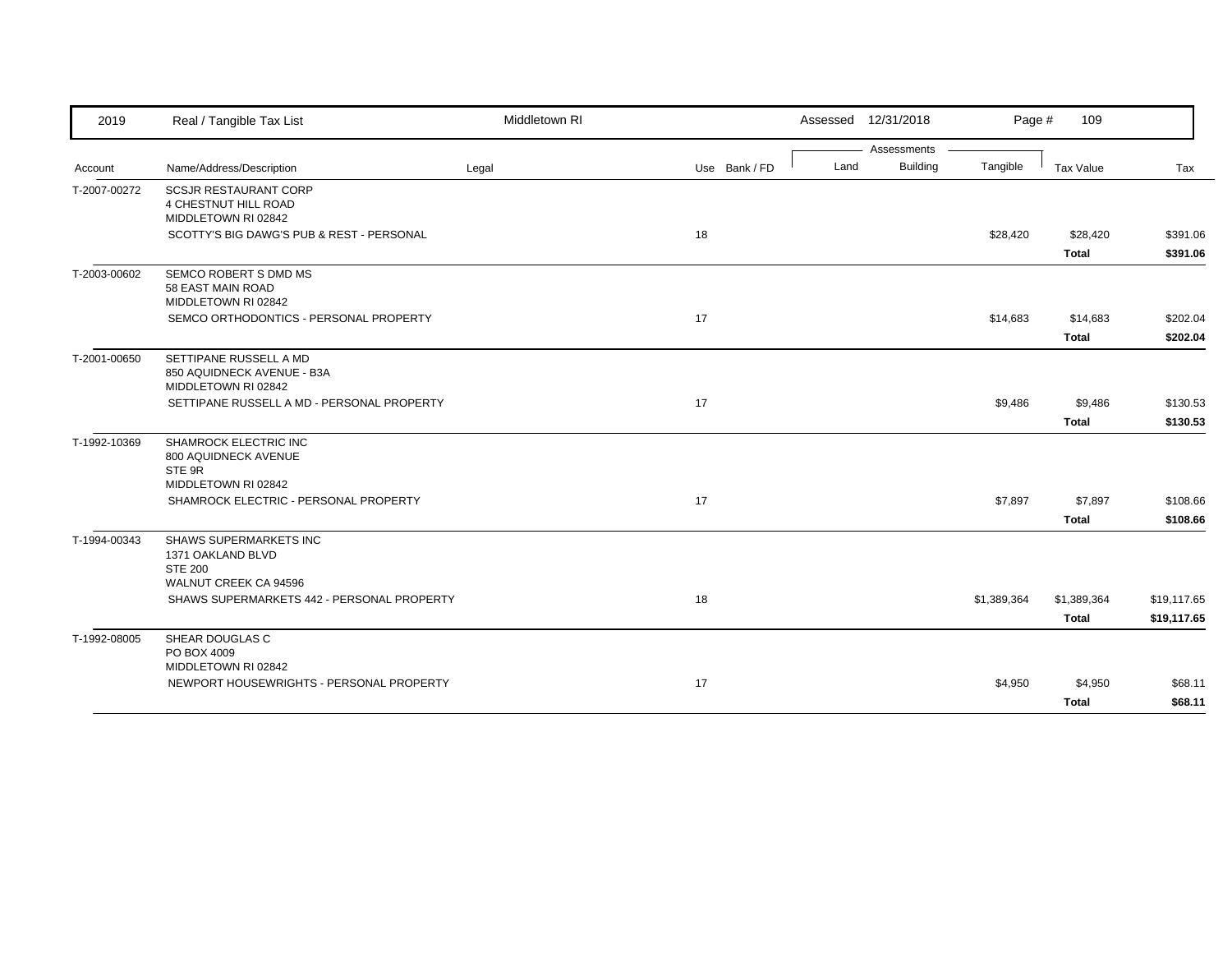| 2019         | Real / Tangible Tax List                      | Middletown RI |               |      | Assessed 12/31/2018            | Page #   | 110          |          |
|--------------|-----------------------------------------------|---------------|---------------|------|--------------------------------|----------|--------------|----------|
|              |                                               |               |               | Land | Assessments<br><b>Building</b> | Tangible |              |          |
| Account      | Name/Address/Description                      | Legal         | Use Bank / FD |      |                                |          | Tax Value    | Tax      |
| T-2003-00630 | SHEEHAN DEBRA DC<br>477 EAST MAIN ROAD        |               |               |      |                                |          |              |          |
|              | MIDDLETOWN RI 02842                           |               |               |      |                                |          |              |          |
|              | ISLAND CHIROPRACTIC - PERSONAL PROPERTY       |               | 17            |      |                                | \$8,496  | \$8,496      | \$116.90 |
|              |                                               |               |               |      |                                |          | <b>Total</b> | \$116.90 |
| T-2019-00040 | SHERMAN STANLEY                               |               |               |      |                                |          |              |          |
|              | 92 ANTHONY DRIVE                              |               |               |      |                                |          |              |          |
|              | LACONIA NH 03246                              |               |               |      |                                |          |              |          |
|              | 25' 2009 WILDERNESS - PERSONAL PROPERTY       |               | 97            |      |                                | \$10,400 | \$10,400     | \$143.10 |
|              |                                               |               |               |      |                                |          | <b>Total</b> | \$143.10 |
| T-2002-00572 | SHINING STAR PRESCHOOL INC<br>365 VALLEY ROAD |               |               |      |                                |          |              |          |
|              | MIDDLETOWN RI 02842                           |               |               |      |                                |          |              |          |
|              | SHINING STAR PRESCHOOL - PERSONAL PROPERTY    |               | 18            |      |                                | \$13,927 | \$13,927     | \$191.64 |
|              |                                               |               |               |      |                                |          | <b>Total</b> | \$191.64 |
| T-2018-00051 | SHUSTER ELIZABETH C                           |               |               |      |                                |          |              |          |
|              | 1151 AQUIDNECK AVENUE - 1A                    |               |               |      |                                |          |              |          |
|              | MIDDLETOWN RI 02842                           |               |               |      |                                |          |              |          |
|              | FAST PICTURE FRAMING - PERSONAL PROPERTY      |               | 17            |      |                                | \$7,296  | \$7,296      | \$100.39 |
|              |                                               |               |               |      |                                |          | <b>Total</b> | \$100.39 |
| T-1992-10507 | SILVA & ASSOCIATES LTD                        |               |               |      |                                |          |              |          |
|              | 1100 AQUIDNECK AVENUE<br>MIDDLETOWN RI 02842  |               |               |      |                                |          |              |          |
|              | SILVA & ASSOCIATES - PERSONAL PROPERTY        |               | 18            |      |                                | \$66,655 | \$66,655     | \$917.17 |
|              |                                               |               |               |      |                                |          | <b>Total</b> | \$917.17 |
| T-1992-10558 | SILVEIRA THOMAS D                             |               |               |      |                                |          |              |          |
|              | 1195 WAPPING ROAD                             |               |               |      |                                |          |              |          |
|              | MIDDLETOWN RI 02842                           |               |               |      |                                |          |              |          |
|              | M D SILVEIRA & SON CONST CO - PERSONAL        |               | 17            |      |                                | \$3,568  | \$3,568      | \$49.10  |
|              |                                               |               |               |      |                                |          | <b>Total</b> | \$49.10  |
| T-2004-00604 | <b>SILVIA DORIS</b>                           |               |               |      |                                |          |              |          |
|              | 1341 WEST ROAD                                |               |               |      |                                |          |              |          |
|              | STE <sub>4</sub><br>MIDDLETOWN RI 02842       |               |               |      |                                |          |              |          |
|              | QUIC KUTZ - PERSONAL PROPERTY                 |               | 18            |      |                                | \$13,398 | \$13,398     | \$184.36 |
|              |                                               |               |               |      |                                |          | <b>Total</b> | \$184.36 |
|              |                                               |               |               |      |                                |          |              |          |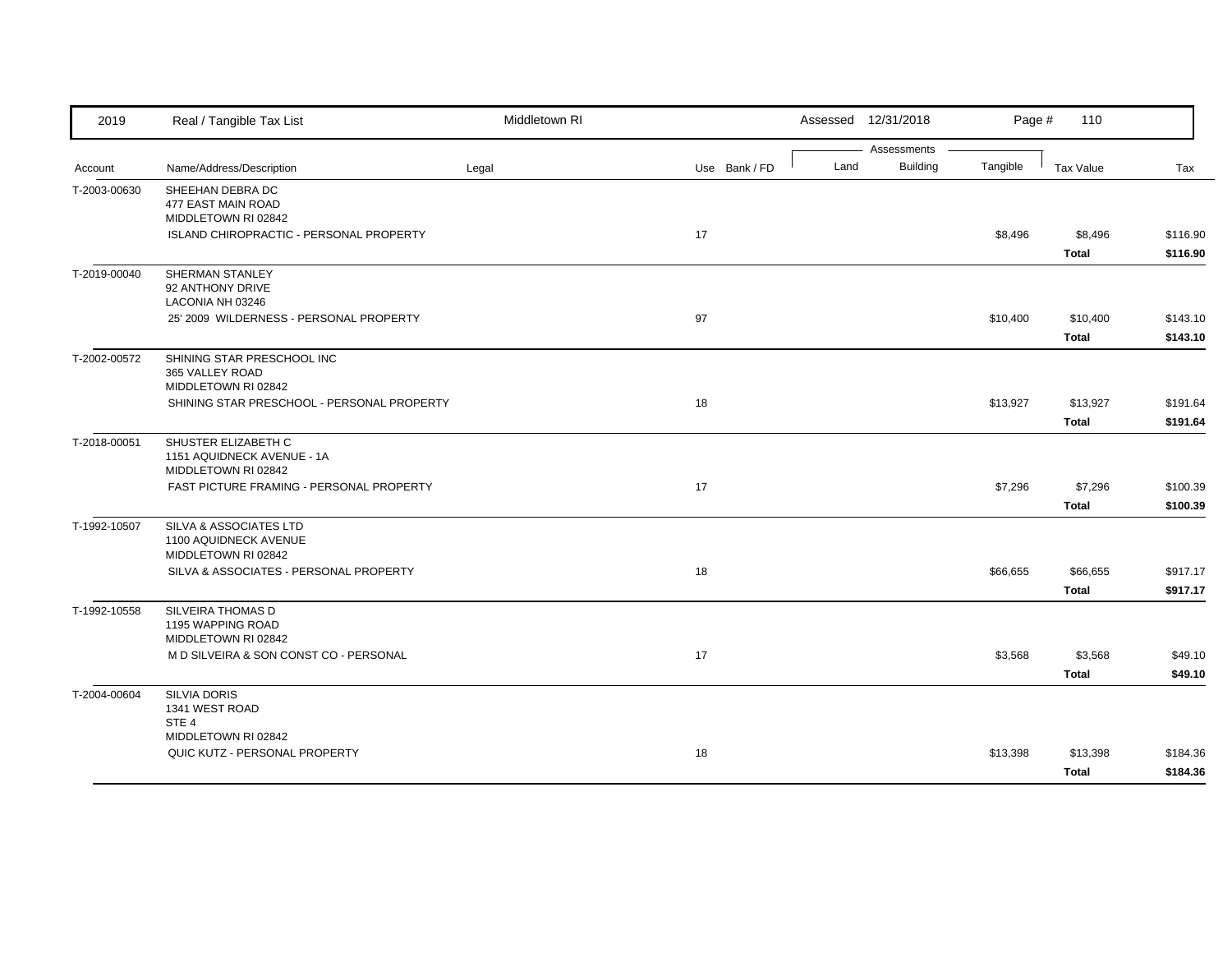| 2019         | Real / Tangible Tax List                                                       | Middletown RI |    |               |      | Assessed 12/31/2018            | Page #   | 111                      |                      |
|--------------|--------------------------------------------------------------------------------|---------------|----|---------------|------|--------------------------------|----------|--------------------------|----------------------|
| Account      | Name/Address/Description                                                       | Legal         |    | Use Bank / FD | Land | Assessments<br><b>Building</b> | Tangible | Tax Value                | Tax                  |
| T-1992-10661 | SILVIA LAWRENCE & FIDELIS M<br>24 OLD MILL LANE<br>PORTSMOUTH RI 02871         |               |    |               |      |                                |          |                          |                      |
|              | WATCHES ETC - PERSONAL PROPERTY                                                |               | 17 |               |      |                                | \$8,323  | \$8,323<br><b>Total</b>  | \$114.52<br>\$114.52 |
| T-2006-00279 | SIMMONS JOHN<br>31 PROSPECT AVENUE<br>DANIELSON CT 06239                       |               |    |               |      |                                |          |                          |                      |
|              | 1990 20' CITATION 5TH WH - PERSONAL PROPERTY                                   |               | 45 |               |      |                                | \$500    | \$500<br><b>Total</b>    | \$6.88<br>\$6.88     |
| T-2012-00001 | <b>SIMPSON MELISSA</b><br>999 WEST MAIN ROAD<br>MIDDLETOWN RI 02842            |               |    |               |      |                                |          |                          |                      |
|              | <b>QUALITY CUTS - PERSONAL PROPERTY</b>                                        |               | 17 |               |      |                                | \$2,330  | \$2,330<br><b>Total</b>  | \$32.06<br>\$32.06   |
| T-2012-00052 | SITE DESIGN ENGINEERING LLC<br><b>11 CUSHMAN STREET</b><br>MIDDLEBORO MA 02346 |               |    |               |      |                                |          |                          |                      |
|              | LAND DEV ENG & CONSULTING - PERSONAL PROPERTY                                  |               | 17 |               |      |                                | \$1,156  | \$1,156<br><b>Total</b>  | \$15.91<br>\$15.91   |
| T-2001-00673 | SK INDUSTRIES INC<br>164 PASTURE FARM DRIVE<br>MIDDLETOWN RI 02842             |               |    |               |      |                                |          |                          |                      |
|              | RUSTY'S - PERSONAL PROPERTY                                                    |               | 18 |               |      |                                | \$51,500 | \$51,500<br><b>Total</b> | \$708.64<br>\$708.64 |
| T-1998-00642 | <b>SKEES REALTY INC</b><br>1850 WARWICK AVENUE<br>WARWICK RI 02889             |               |    |               |      |                                |          |                          |                      |
|              | FAST GAS - PERSONAL PROPERTY                                                   |               | 18 |               |      |                                | \$14,210 | \$14,210<br><b>Total</b> | \$195.53<br>\$195.53 |
| T-2017-00020 | SMART START INC<br>PO BOX 800729                                               |               |    |               |      |                                |          |                          |                      |
|              | DALLAS TX 75380<br>SMART START INC - PERSONAL PROPERTY                         |               | 17 |               |      |                                | \$4,954  | \$4,954<br><b>Total</b>  | \$68.17<br>\$68.17   |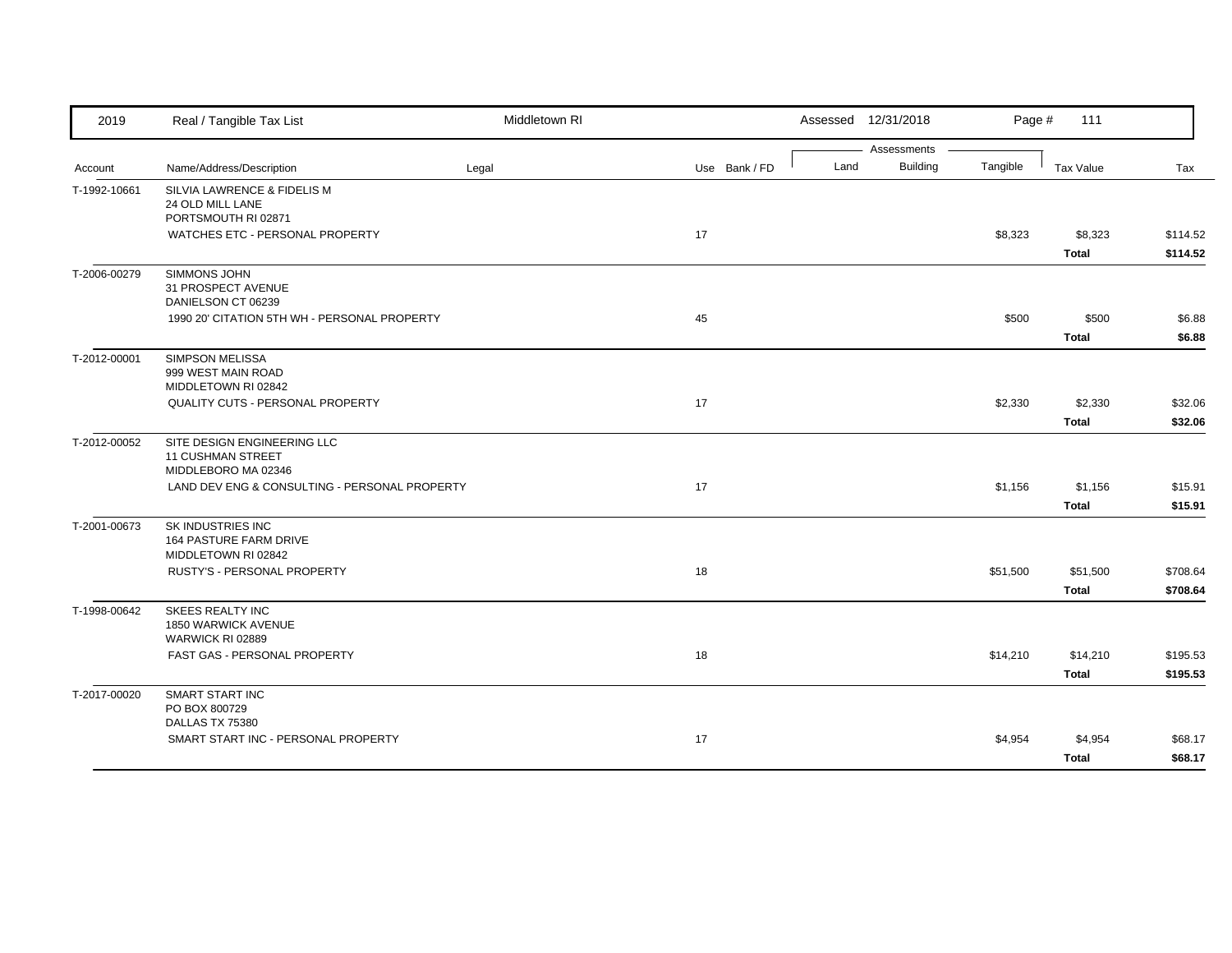| 2019         | Real / Tangible Tax List                                               | Middletown RI |               |      | Assessed 12/31/2018            | Page #   | 112                      |                      |
|--------------|------------------------------------------------------------------------|---------------|---------------|------|--------------------------------|----------|--------------------------|----------------------|
| Account      | Name/Address/Description                                               | Legal         | Use Bank / FD | Land | Assessments<br><b>Building</b> | Tangible | Tax Value                | Tax                  |
| T-2019-00019 | <b>SMARTE CARTE INC</b><br>4455 WHITE BEAR PARKWAY<br>ST PAUL MN 55110 |               |               |      |                                |          |                          |                      |
|              | SMARTE CARTE - PERSONAL PROPERTY                                       |               | 17            |      |                                | \$2,421  | \$2,421<br>Total         | \$33.31<br>\$33.31   |
| T-2019-00026 | <b>SMARTPAY LEASING</b><br>PO BOX 80615<br>INDIANAPOLIS IN 46280       |               |               |      |                                |          |                          |                      |
|              | SMARTPAY LEASING - PERSONAL PROPERTY                                   |               | 17            |      |                                | \$8,586  | \$8,586<br><b>Total</b>  | \$118.14<br>\$118.14 |
| T-1992-00390 | SMG INC<br>55 JOHN CLARKE ROAD<br>SUITE A5<br>MIDDLETOWN RI 02842      |               |               |      |                                |          |                          |                      |
|              | AQUIDNECK EMPLOYMENT SERVICES - PERSONAL                               |               | 17            |      |                                | \$2,317  | \$2,317<br><b>Total</b>  | \$31.88<br>\$31.88   |
| T-2009-01044 | <b>SMITH GLENN</b><br>1 SUNSET HILL ROAD<br>MIDDLETOWN RI 02842        |               |               |      |                                |          |                          |                      |
|              | GLENN SMITH CONSTRUCTION - PERSONAL PROPERTY                           |               | 17            |      |                                | \$3,350  | \$3,350<br><b>Total</b>  | \$46.10<br>\$46.10   |
| T-2010-02114 | SMUCKER FOODSERVICE INC<br>PO BOX 3576<br>CHICAGO IL 60654             |               |               |      |                                |          |                          |                      |
|              | SMUCKER FOODSERVICE INC - PERSONAL PROPERTY                            |               | 94            |      |                                | \$2,816  | \$2,816<br>Total         | \$38.75<br>\$38.75   |
| T-2012-00073 | <b>SMYTH DOUGLAS</b><br>1015 AQUIDNECK AVENUE<br>SUITE <sub>6</sub>    |               |               |      |                                |          |                          |                      |
|              | MIDDLETOWN RI 02842<br>SMYTH PAINTING CO LLC - PERSONAL PROPERTY       |               | 18            |      |                                | \$15,320 | \$15,320<br><b>Total</b> | \$210.80<br>\$210.80 |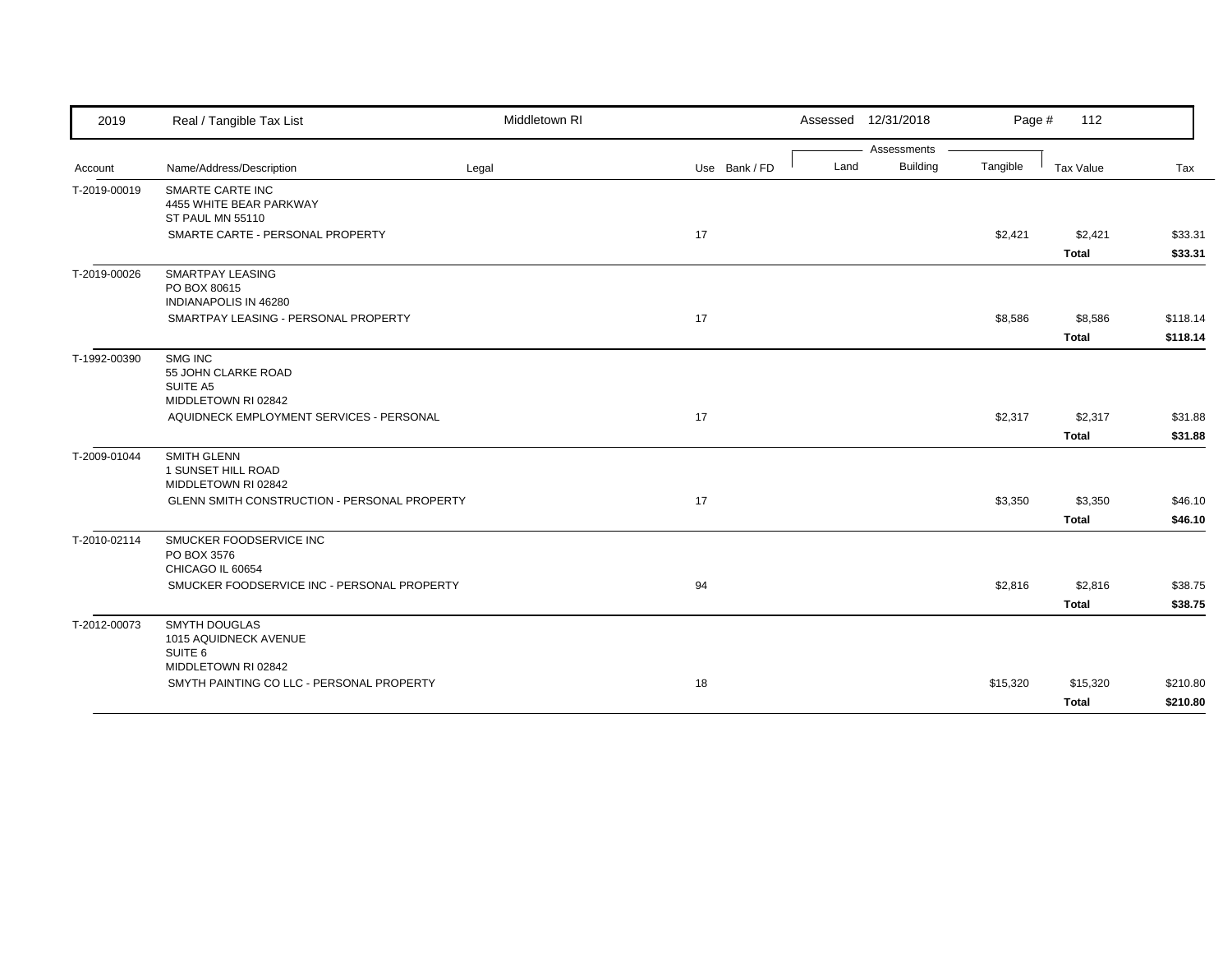| 2019         | Real / Tangible Tax List                                                                              | Middletown RI |               |      | Assessed 12/31/2018 | Page #    | 113          |            |
|--------------|-------------------------------------------------------------------------------------------------------|---------------|---------------|------|---------------------|-----------|--------------|------------|
|              |                                                                                                       |               |               |      | Assessments         |           |              |            |
| Account      | Name/Address/Description                                                                              | Legal         | Use Bank / FD | Land | <b>Building</b>     | Tangible  | Tax Value    | Tax        |
| T-2012-00008 | SOLIDIFI TITLE & CLOSING LLC<br>127 JOHN CLARKE ROAD<br>MIDDLETOWN RI 02842                           |               |               |      |                     |           |              |            |
|              | SOLIDIFI TITLE & CLOSING LLC - PERSONAL PROPERTY                                                      |               | 18            |      |                     | \$318,263 | \$318,263    | \$4,379.30 |
|              |                                                                                                       |               |               |      |                     |           | <b>Total</b> | \$4,379.30 |
| T-2001-00651 | SOMERSET CAPITAL GROUP LTD<br>612 WHEELERS FARMS ROAD<br>MILFORD CT 06461                             |               |               |      |                     |           |              |            |
|              | SOMERSET CAPITAL GROUP LTD - PERSONAL                                                                 |               | 94            |      |                     | \$13,486  | \$13,486     | \$185.57   |
|              |                                                                                                       |               |               |      |                     |           | <b>Total</b> | \$185.57   |
| T-1992-10945 | SONALYSTS INC<br>PO BOX 280<br>WATERFORD CT 06385                                                     |               |               |      |                     |           |              |            |
|              | SONALYSTS INC - PERSONAL PROPERTY                                                                     |               | 18            |      |                     | \$64,179  | \$64,179     | \$883.10   |
|              |                                                                                                       |               |               |      |                     |           | <b>Total</b> | \$883.10   |
| T-2012-00067 | SOUSA KEVIN P<br>1216 EAST MAIN ROAD<br>UNIT <sub>#3</sub><br>PORTSMOUTH RI 02871                     |               |               |      |                     |           |              |            |
|              | KPS WOODWORKING - PERSONAL PROPERTY                                                                   |               | 18            |      |                     | \$1,907   | \$1,907      | \$26.24    |
|              |                                                                                                       |               |               |      |                     |           | <b>Total</b> | \$26.24    |
| T-1993-00057 | SOUTHCOAST PHYSICIANS GROUP<br>ATTN: ACCOUNTING DEPT<br>200 MILL ROAD - STE 230<br>FAIRHAVEN MA 02719 |               |               |      |                     |           |              |            |
|              | RI FAMILY MEDICENTER - PERSONAL PROPERTY                                                              |               | 18            |      |                     | \$75,160  | \$75,160     | \$1,034.20 |
|              |                                                                                                       |               |               |      |                     |           | <b>Total</b> | \$1,034.20 |
| T-2017-00042 | SOUTHCOAST PHYSICIANS GROUP<br>ATTN: ACCOUNTING DEPT<br>200 MILL ROAD - STE 230<br>FAIRHAVEN MA 02719 |               |               |      |                     |           |              |            |
|              | FAMILY MEDICINE MIDDLETOWN - PERSONAL                                                                 |               | 18            |      |                     | \$207,001 | \$207,001    | \$2,848.33 |
|              |                                                                                                       |               |               |      |                     |           | <b>Total</b> | \$2,848.33 |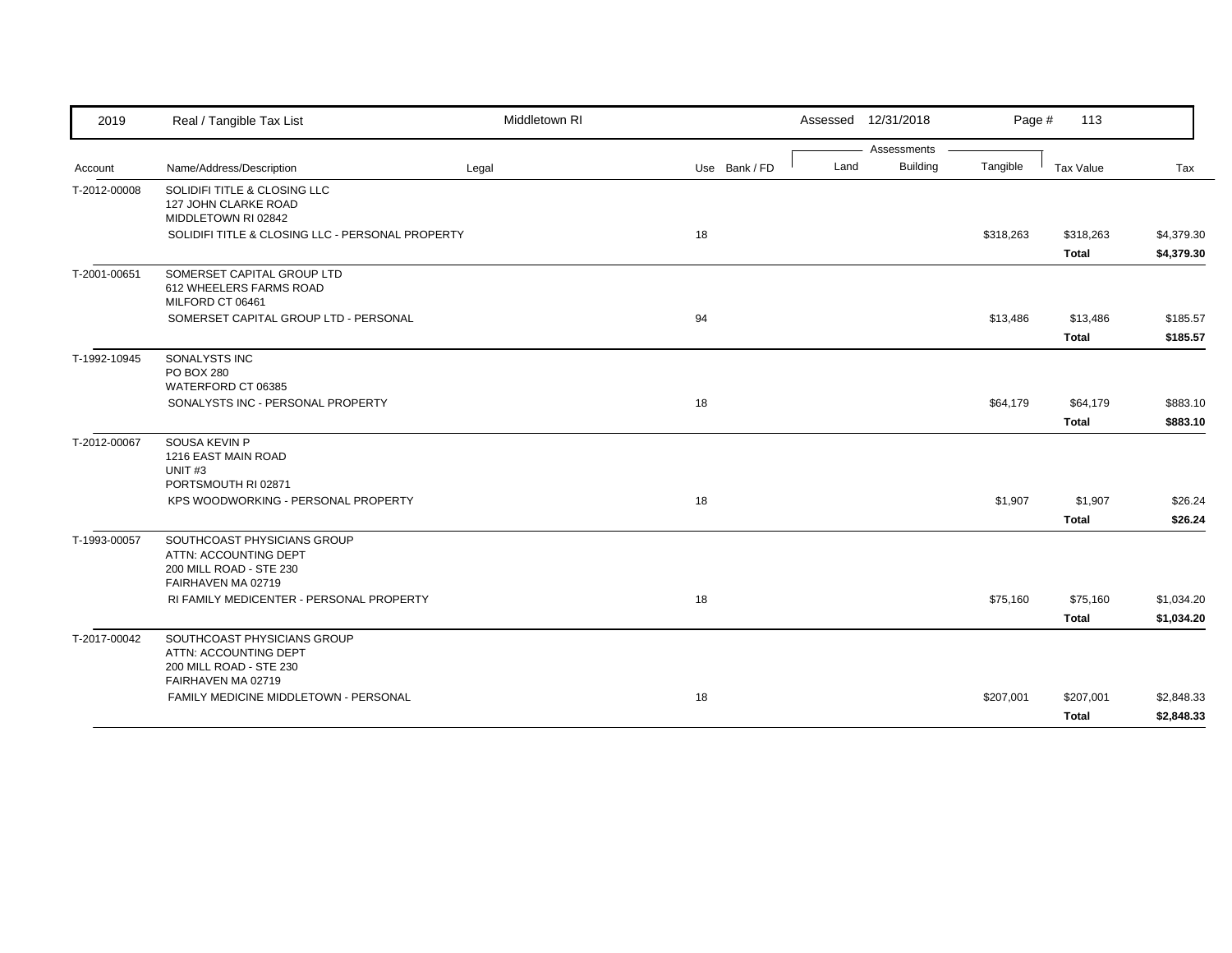| 2019         | Real / Tangible Tax List                                                                              | Middletown RI |               | Assessed 12/31/2018 |                 | Page #    | 114                       |                          |
|--------------|-------------------------------------------------------------------------------------------------------|---------------|---------------|---------------------|-----------------|-----------|---------------------------|--------------------------|
|              |                                                                                                       |               |               |                     | Assessments     |           |                           |                          |
| Account      | Name/Address/Description                                                                              | Legal         | Use Bank / FD | Land                | <b>Building</b> | Tangible  | Tax Value                 | Tax                      |
| T-2017-00043 | SOUTHCOAST PHYSICIANS GROUP<br>ATTN: ACCOUNTING DEPT<br>200 MILL ROAD - STE 230<br>FAIRHAVEN MA 02719 |               |               |                     |                 |           |                           |                          |
|              | SPG CARDIOLOGY - PERSONAL PROPERTY                                                                    |               | 18            |                     |                 | \$354,439 | \$354,439<br><b>Total</b> | \$4,877.08<br>\$4,877.08 |
| T-2017-00041 | SOUTHCOAST PHYSICIANS GROUP IN<br>200 MILL ROAD<br><b>SUITE 230</b><br>FAIRHAVEN MA 02717             |               |               |                     |                 |           |                           |                          |
|              | CARI - CARDIOLOGY ASSOC OF RI - PERSONAL                                                              |               | 18            |                     |                 | \$95,801  | \$95,801                  | \$1,318.22               |
|              |                                                                                                       |               |               |                     |                 |           | <b>Total</b>              | \$1,318.22               |
| T-2018-00011 | SPARTAN FITNESS 360<br>1315 WEST MAIN ROAD - UNIT 1<br>MIDDLETOWN RI 02842                            |               |               |                     |                 |           |                           |                          |
|              | SPARTAN FITNESS 360 - PERSONAL PROPERTY                                                               |               | 18            |                     |                 | \$7,000   | \$7,000                   | \$96.32                  |
|              |                                                                                                       |               |               |                     |                 |           | <b>Total</b>              | \$96.32                  |
| T-1993-00402 | SPECS EYECARE INC<br>70 CORPORATE PLACE<br>MIDDLETOWN RI 02842                                        |               |               |                     |                 |           |                           |                          |
|              | SPECS EYEWEAR INC - PERSONAL PROPERTY                                                                 |               | 18            |                     |                 | \$42,904  | \$42,904                  | \$590.36                 |
|              |                                                                                                       |               |               |                     |                 |           | <b>Total</b>              | \$590.36                 |
| T-2016-00022 | SPEEDWAY LLC<br>539 SOUTH MAIN STREET<br>FINDLAY OH 45840                                             |               |               |                     |                 |           |                           |                          |
|              | SPEEDWAY #02822 - PERSONAL PROPERTY                                                                   |               | 18            |                     |                 | \$184,495 | \$184,495                 | \$2,538.65               |
|              |                                                                                                       |               |               |                     |                 |           | <b>Total</b>              | \$2,538.65               |
| T-1992-10542 | <b>SPENGLER THERESA</b><br>143 PECKHAM LANE<br>MIDDLETOWN RI 02842                                    |               |               |                     |                 |           |                           |                          |
|              | SILVEIRA KINDERGARTEN - PERSONAL PROPERTY                                                             |               | 17            |                     |                 | \$4,325   | \$4,325                   | \$59.51                  |
|              |                                                                                                       |               |               |                     |                 |           | <b>Total</b>              | \$59.51                  |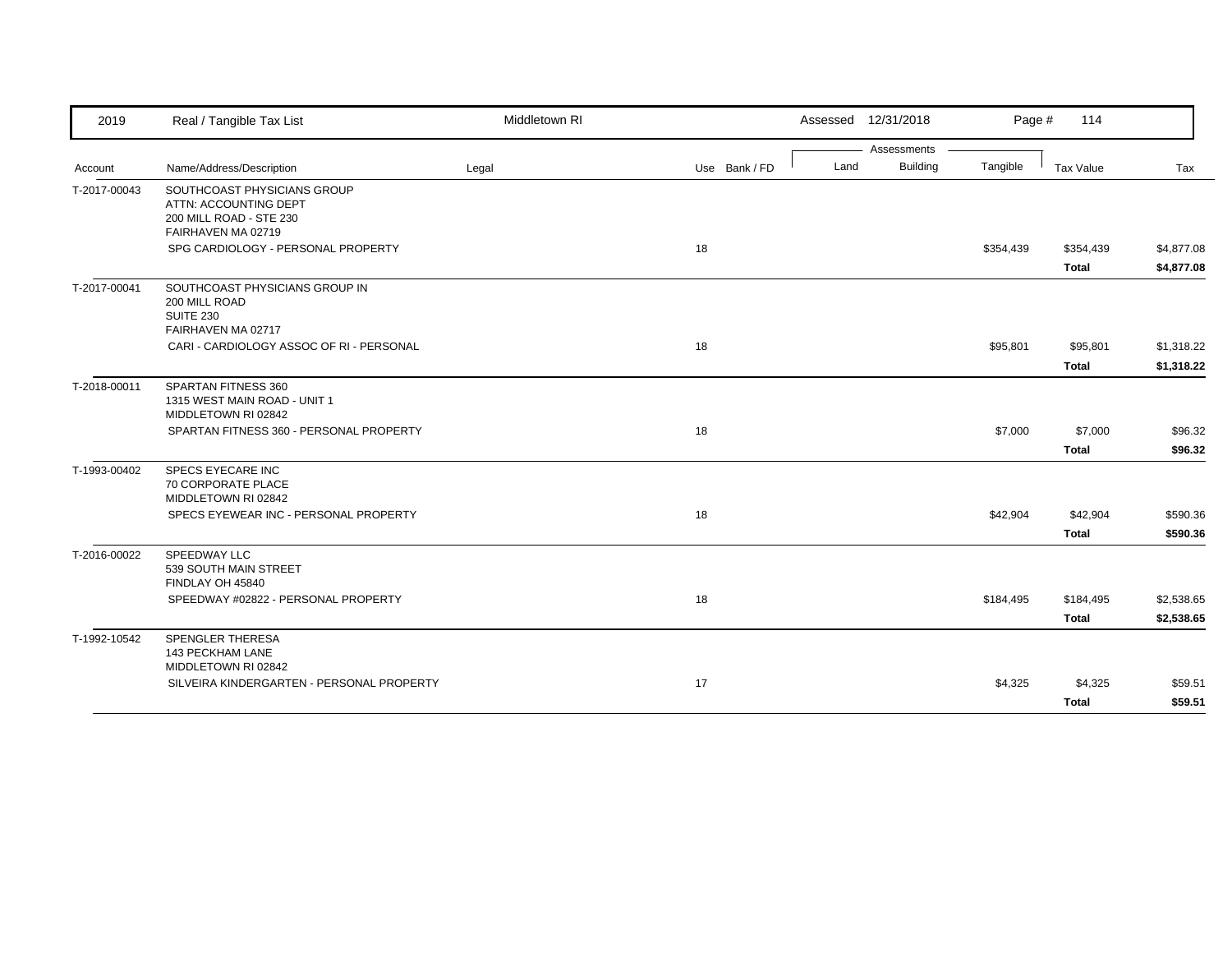| 2019         | Real / Tangible Tax List                                                                                             | Middletown RI |               |      | Assessed 12/31/2018     | Page #    | 115                       |                          |
|--------------|----------------------------------------------------------------------------------------------------------------------|---------------|---------------|------|-------------------------|-----------|---------------------------|--------------------------|
| Account      | Name/Address/Description                                                                                             | Legal         | Use Bank / FD | Land | Assessments<br>Building | Tangible  | Tax Value                 | Tax                      |
| T-1992-11086 | SPIRATOS ANTHONY G & MARY<br><b>6 SUNNYSIDE PLACE</b><br>NEWPORT RI 02840-3378<br>SEA VIEW VILLA - PERSONAL PROPERTY |               | 17            |      |                         | \$2,736   | \$2,736                   | \$37.65                  |
|              |                                                                                                                      |               |               |      |                         |           | <b>Total</b>              | \$37.65                  |
| T-2016-00004 | SPLASH E-CIG & VAPOR EMPORIUM<br>PO BOX 4400<br>MIDDLETOWN RI 02842                                                  |               |               |      |                         |           |                           |                          |
|              | SPLASH - PERSONAL PROPERTY                                                                                           |               | 17            |      |                         | \$5,000   | \$5,000<br><b>Total</b>   | \$68.80<br>\$68.80       |
| T-2010-02130 | <b>SPRINT</b><br>1364 WEST MAIN ROAD<br>MIDDLETOWN RI 02842                                                          |               |               |      |                         |           |                           |                          |
|              | SPRINT - PERSONAL PROPERTY                                                                                           |               | 17            |      |                         | \$1,150   | \$1,150<br><b>Total</b>   | \$15.82<br>\$15.82       |
| T-2015-00009 | <b>SS MIDDLETOWN LLC</b><br>PO BOX 800729<br>DALLAS TX 75380                                                         |               |               |      |                         |           |                           |                          |
|              | SIMPLY SELF STORAGE - PERSONAL PROPERTY                                                                              |               | 18            |      |                         | \$10,095  | \$10,095<br><b>Total</b>  | \$138.91<br>\$138.91     |
| T-1992-06651 | ST ONGE VIRINIA<br>605 IRON MINE HILL ROAD<br>NORTH SMITHFIELD RI 02895                                              |               |               |      |                         |           |                           |                          |
|              | 2003 33' KEYSTONE HORNET - PERSONAL PROPERTY                                                                         |               | 45            |      |                         | \$5,359   | \$5,359<br><b>Total</b>   | \$73.74<br>\$73.74       |
| T-1998-00733 | STANFIELD CORPORATION<br>PO BOX 3521<br>NEWPORT RI 02840                                                             |               |               |      |                         |           |                           |                          |
|              | BAY WILLOWS INN - PERSONAL PROPERTY                                                                                  |               | 18            |      |                         | \$22,408  | \$22,408<br><b>Total</b>  | \$308.33<br>\$308.33     |
| T-2001-00250 | STAPLES THE OFFICE SUPERSTORE<br>500 STAPLES DR                                                                      |               |               |      |                         |           |                           |                          |
|              | FRAMINGHAM MA 01702<br>STAPLES 01108 - PERSONAL PROPERTY                                                             |               | 18            |      |                         | \$237,601 | \$237,601<br><b>Total</b> | \$3,269.39<br>\$3,269.39 |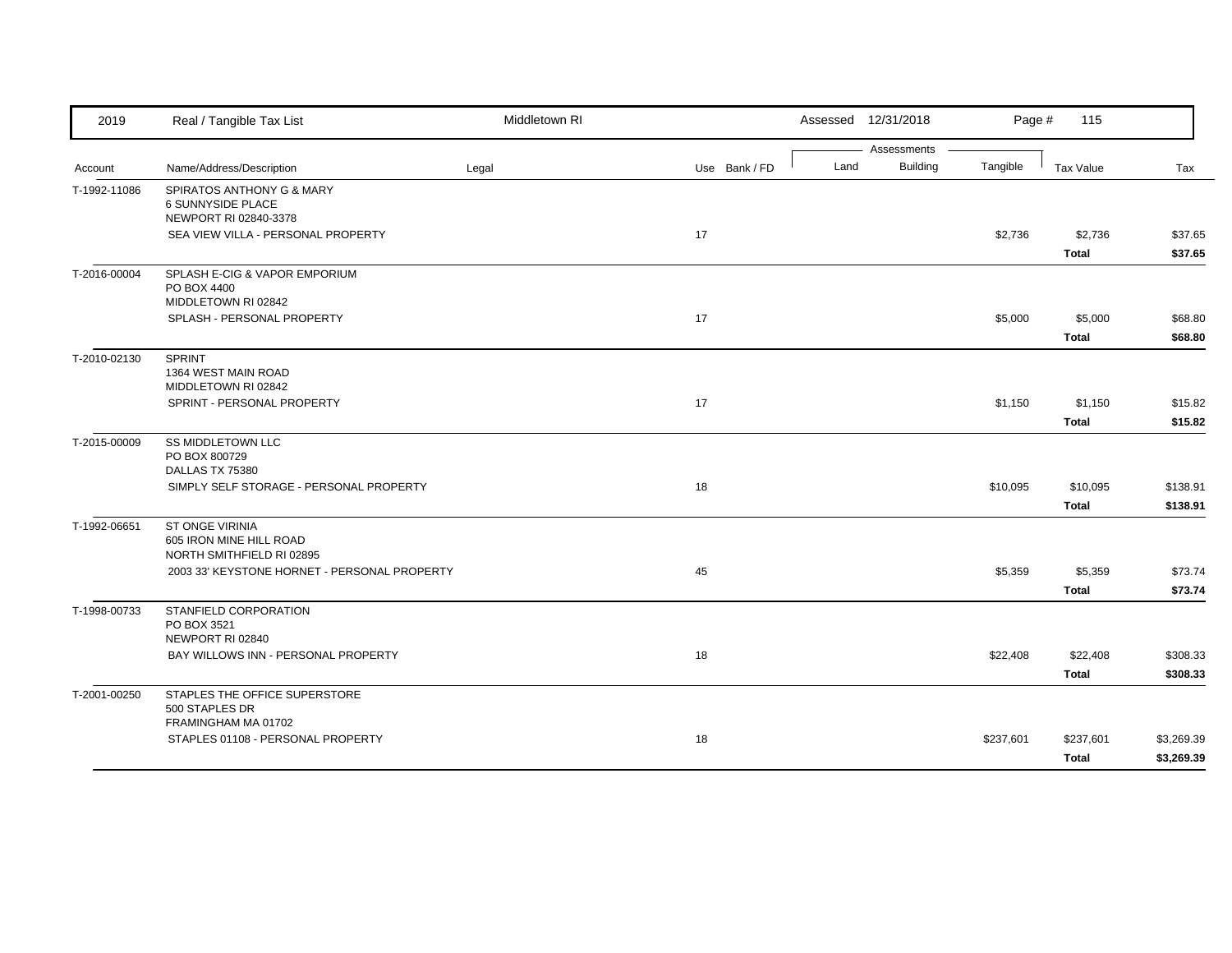| 2019         | Real / Tangible Tax List                                                          | Middletown RI |               |      | Assessed 12/31/2018            | Page #      | 116                       |                            |
|--------------|-----------------------------------------------------------------------------------|---------------|---------------|------|--------------------------------|-------------|---------------------------|----------------------------|
| Account      | Name/Address/Description                                                          | Legal         | Use Bank / FD | Land | Assessments<br><b>Building</b> | Tangible    | <b>Tax Value</b>          | Tax                        |
| T-2004-00583 | STARBUCKS CORPORATION<br>PO BOX 34442<br>M/S S-TAX 3                              |               |               |      |                                |             |                           |                            |
|              | SEATTLE WA 98124-1442<br>STARBUCKS COFFEE #7599 - PERSONAL PROPERTY               |               | 18            |      |                                | \$152,061   | \$152,061<br><b>Total</b> | \$2,092.36<br>\$2,092.36   |
| T-2006-03182 | <b>STARR LORRAINE</b><br>17 HOLDEN STREET<br>WORCESTER MA 01605                   |               |               |      |                                |             |                           |                            |
|              | 2001 29' KEYSTONE SPRINTER - PERSONAL PROPERTY                                    |               | 45            |      |                                | \$4,560     | \$4,560<br><b>Total</b>   | \$62.75<br>\$62.75         |
| T-2014-00043 | STEBENNE JAMIE<br>88 VALLEY ROAD<br>MIDDLETOWN RI 02842                           |               |               |      |                                |             |                           |                            |
|              | JPS CONSTRUCTION & DESIGN LLC - PERSONAL                                          |               | 18            |      |                                | \$16,100    | \$16,100<br><b>Total</b>  | \$221.54<br>\$221.54       |
| T-2001-00654 | STEELE DAVID E<br>916 WEST MAIN ROAD<br>MIDDLETOWN RI 02842                       |               |               |      |                                |             |                           |                            |
|              | STEELE & STEELE ANTIQUES LLC - PERSONAL                                           |               | 17            |      |                                | \$900       | \$900<br><b>Total</b>     | \$12.38<br>\$12.38         |
| T-2016-00068 | STERLING LAWN & LANDSCAPING<br>1038 AQUIDNECK AVENUE<br>MIDDLETOWN RI 02842       |               |               |      |                                |             |                           |                            |
|              | STERLING LAWN & LANDSCAPING - PERSONAL                                            |               | 18            |      |                                | \$17,680    | \$17,680<br><b>Total</b>  | \$243.28<br>\$243.28       |
| T-2000-00341 | STONEMOR RHODE ISLAND LLC<br>3600 HORIZON BLVD SUITE 100<br>TREVOSE PA 19053      |               |               |      |                                |             |                           |                            |
|              | NEWPORT MEMORIAL PARK - PERSONAL PROPERTY                                         |               | 18            |      |                                | \$84,452    | \$84,452<br><b>Total</b>  | \$1,162.06<br>\$1,162.06   |
| T-1992-11249 | STOP & SHOP SUPERMARKET CO INC<br>ATTN: PROPERTY TAX DEPT<br>1149 HARRISBURG PIKE |               |               |      |                                |             |                           |                            |
|              | CARLISLE PA 17013<br>STOP & SHOP - PERSONAL PROPERTY                              |               | 18            |      |                                | \$2,269,452 | \$2,269,452<br>Total      | \$31,227.66<br>\$31,227.66 |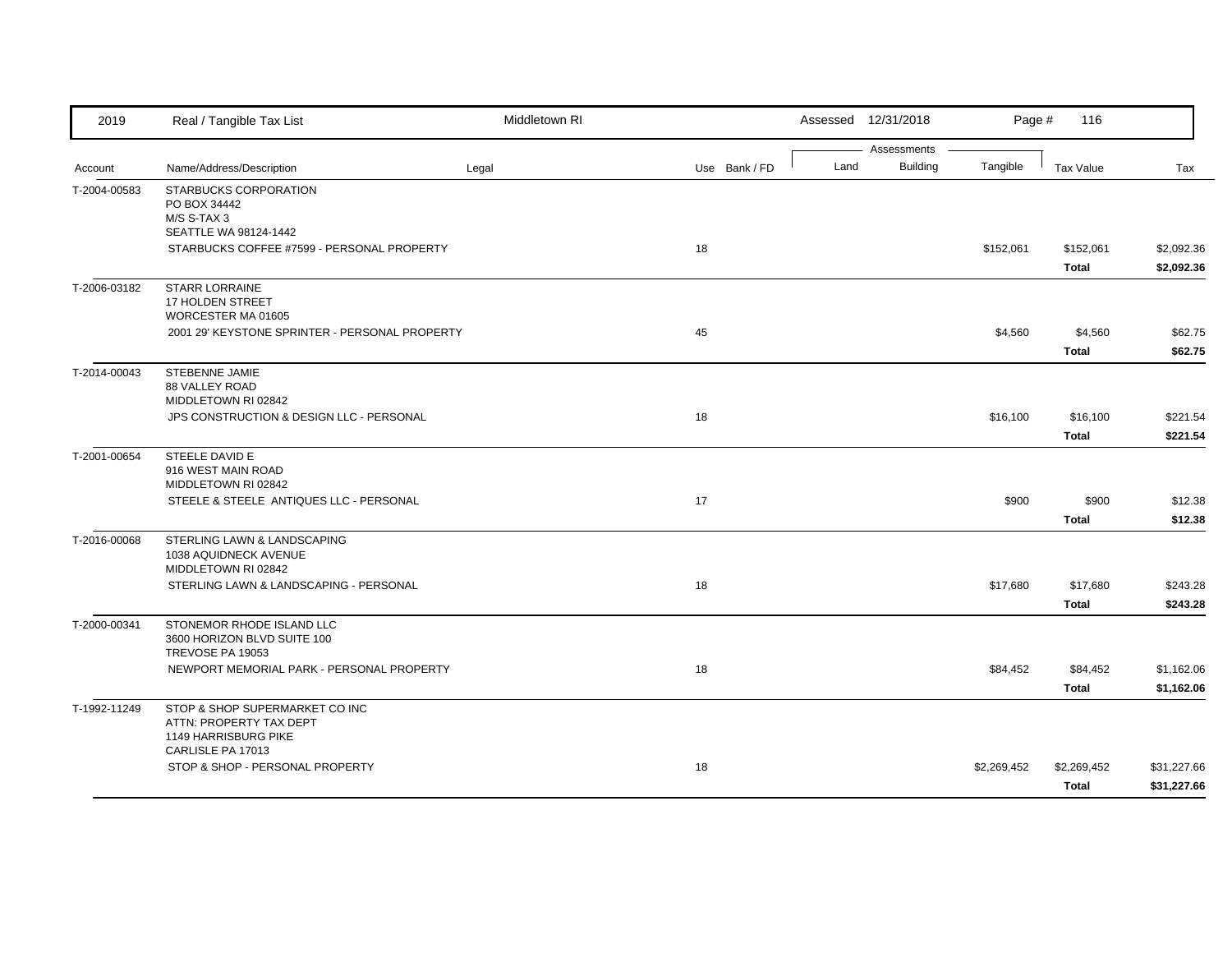| 2019         | Real / Tangible Tax List                                                                  | Middletown RI |               | Assessed 12/31/2018 |             | Page #   | 117                      |                      |
|--------------|-------------------------------------------------------------------------------------------|---------------|---------------|---------------------|-------------|----------|--------------------------|----------------------|
|              |                                                                                           |               |               |                     | Assessments |          |                          |                      |
| Account      | Name/Address/Description                                                                  | Legal         | Use Bank / FD | Land                | Building    | Tangible | Tax Value                | Tax                  |
| T-2007-01963 | <b>STUDER CAROLYN M</b><br>17 BOULEVARD TERRACE<br>MIDDLETOWN RI 02842                    |               |               |                     |             |          |                          |                      |
|              | THE BOULEVARD BED & BREAKFAST - PERSONAL                                                  |               | 18            |                     |             | \$10,000 | \$10,000<br><b>Total</b> | \$137.60<br>\$137.60 |
| T-1992-11308 | SUBURBAN PROPANE L P<br><b>TAX DEPT</b><br>PO BOX 206<br>WHIPPANY NJ 07981                |               |               |                     |             |          |                          |                      |
|              | SUBURBAN PROPANE LP - PERSONAL PROPERTY                                                   |               | 94            |                     |             | \$11,931 | \$11,931                 | \$164.17             |
|              |                                                                                           |               |               |                     |             |          | <b>Total</b>             | \$164.17             |
| T-2011-00109 | SULLIVAN DENNIS P<br>140 MEADOW LN<br>MIDDLETOWN RI 02842                                 |               |               |                     |             |          |                          |                      |
|              | SULLIVAN CONSTRUCTION & DEV - PERSONAL                                                    |               | 17            |                     |             | \$2,000  | \$2,000                  | \$27.52              |
|              |                                                                                           |               |               |                     |             |          | <b>Total</b>             | \$27.52              |
| T-1993-00440 | SUPERCUTS CORP SHOPS INC<br>7201 METRO BLVD<br>ATTN: PROPERTY TAX<br>MINNEAPOLIS MN 55439 |               |               |                     |             |          |                          |                      |
|              | SUPERCUTS #9948 - PERSONAL PROPERTY                                                       |               | 18            |                     |             | \$35,891 | \$35,891                 | \$493.86             |
|              |                                                                                           |               |               |                     |             |          | <b>Total</b>             | \$493.86             |
| T-2012-00023 | SUPERIOR CONSTRUCTION GRP INC<br>55 JOHN CLARKE ROAD<br>MIDDLETOWN RI 02842               |               |               |                     |             |          |                          |                      |
|              | SUPERIOR CONSTRUCTION GRP INC - PERSONAL                                                  |               | 17            |                     |             | \$808    | \$808                    | \$11.12              |
|              |                                                                                           |               |               |                     |             |          | <b>Total</b>             | \$11.12              |
| T-1992-09300 | SUPPLY NEW ENGLAND INC<br>PO BOX 838<br>ATTLEBORO MA 02703                                |               |               |                     |             |          |                          |                      |
|              | SUPPLY NEW ENGLAND INC - PERSONAL PROPERTY                                                |               | 18            |                     |             | \$98,058 | \$98,058                 | \$1,349.28           |
|              |                                                                                           |               |               |                     |             |          | Total                    | \$1,349.28           |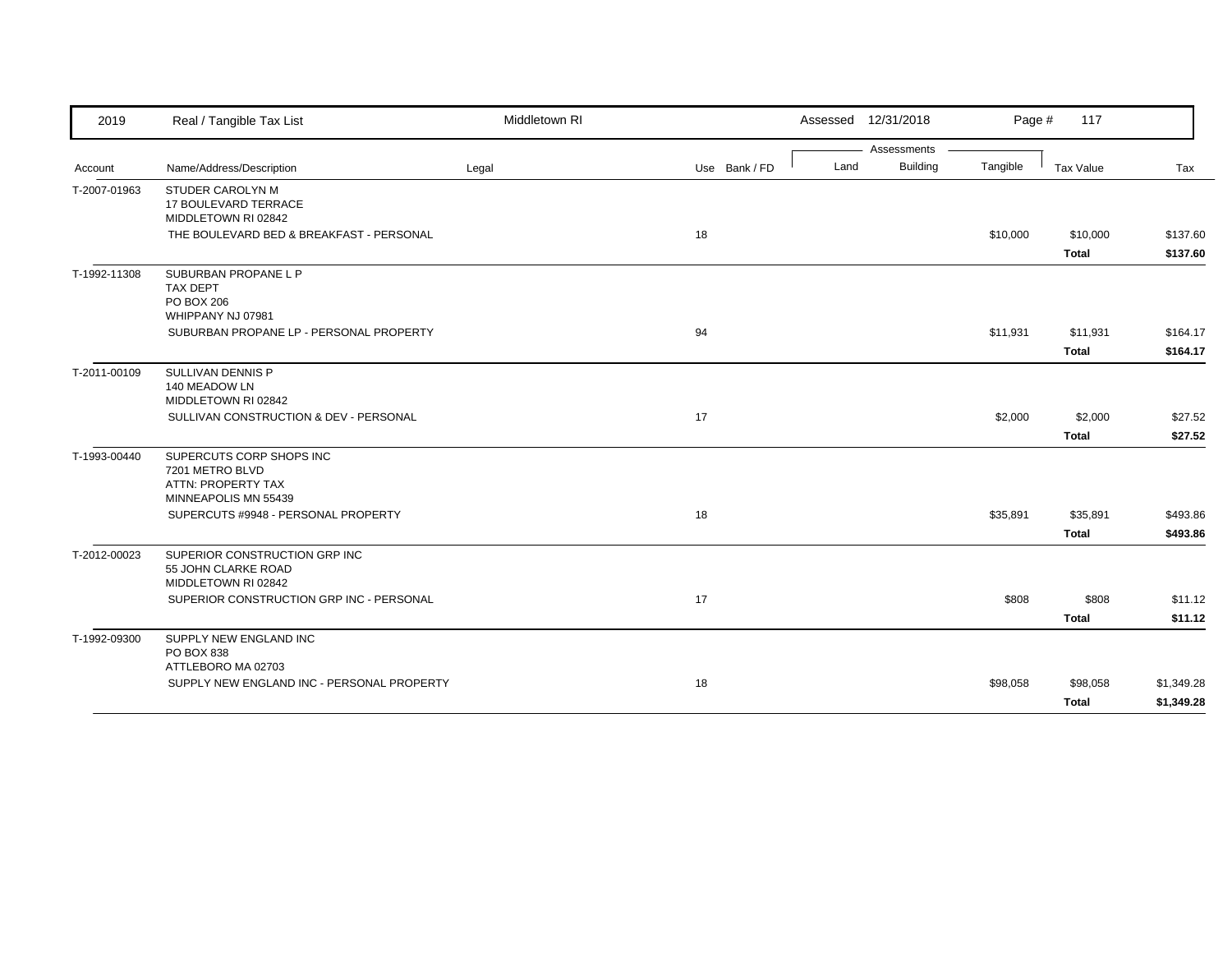| 2019         | Real / Tangible Tax List                                                         | Middletown RI |               | Assessed 12/31/2018     | Page #      | 118          |             |
|--------------|----------------------------------------------------------------------------------|---------------|---------------|-------------------------|-------------|--------------|-------------|
|              |                                                                                  |               |               | Assessments             |             |              |             |
| Account      | Name/Address/Description                                                         | Legal         | Use Bank / FD | <b>Building</b><br>Land | Tangible    | Tax Value    | Tax         |
| T-1999-09057 | <b>SYNERGY PROPERTIES INC</b><br>1272 WEST MAIN ROAD<br>MIDDLETOWN RI 02842      |               |               |                         |             |              |             |
|              | SYNERGY PROPERTIES INC - PERSONAL PROPERTY                                       |               | 17            |                         | \$5,277     | \$5,277      | \$72.61     |
|              |                                                                                  |               |               |                         |             | <b>Total</b> | \$72.61     |
| T-2007-01925 | SYNERGY REALTY LLC<br>47 VALLEY RD<br>MIDDLETOWN RI 02842                        |               |               |                         |             |              |             |
|              | KELLER WILLIAMS REALTY - PERSONAL PROPERTY                                       |               | 18            |                         | \$30,839    | \$30,839     | \$424.34    |
|              |                                                                                  |               |               |                         |             | <b>Total</b> | \$424.34    |
| T-1999-09227 | SYSTEMS ENGINEERING ASSOCIATES<br>62 JOHNNYCAKE HILL ROAD<br>MIDDLETOWN RI 02842 |               |               |                         |             |              |             |
|              | SEA CORP - PERSONAL PROPERTY                                                     |               | 18            |                         | \$2,530,373 | \$2,530,373  | \$34,817.93 |
|              |                                                                                  |               |               |                         |             | <b>Total</b> | \$34,817.93 |
| T-1992-11497 | SYSTEMS RESOURCE MGMT INC<br>42 VALLEY ROAD #2<br>MIDDLETOWN RI 02842            |               |               |                         |             |              |             |
|              | SYSTEMS RESOURCE MANAGEMENT - PERSONAL                                           |               | 18            |                         | \$28,061    | \$28,061     | \$386.12    |
|              |                                                                                  |               |               |                         |             | <b>Total</b> | \$386.12    |
| T-1995-00550 | <b>SZYMANSKI DANIEL</b><br>55 JOHN CLARKE ROAD<br>MIDDLETOWN RI 02842            |               |               |                         |             |              |             |
|              | NORTHEAST ENGINEERS & CONSULT - PERSONAL                                         |               | 18            |                         | \$71,954    | \$71,954     | \$990.09    |
|              |                                                                                  |               |               |                         |             | <b>Total</b> | \$990.09    |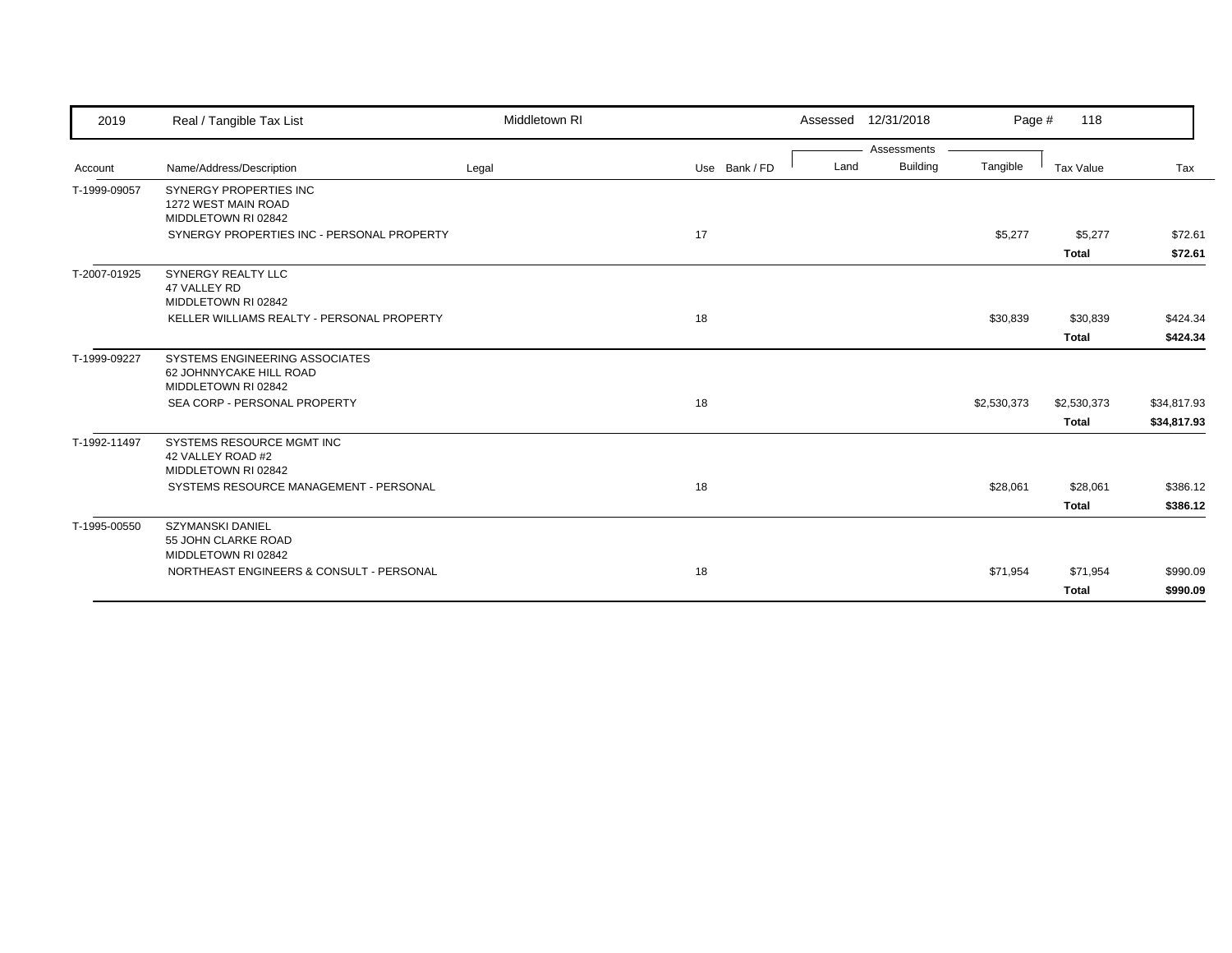| 2019         | Real / Tangible Tax List                                                                | Middletown RI |               | Assessed 12/31/2018     | Page #    | 119                       |                          |
|--------------|-----------------------------------------------------------------------------------------|---------------|---------------|-------------------------|-----------|---------------------------|--------------------------|
|              |                                                                                         |               |               | Assessments             |           |                           |                          |
| Account      | Name/Address/Description                                                                | Legal         | Use Bank / FD | <b>Building</b><br>Land | Tangible  | Tax Value                 | Tax                      |
| T-2003-00588 | T-MOBILE NORTHEAST LLC<br>ATTN PROP TAX DEPT<br>12920 SE 38TH ST<br>BELLEVUE WA 98006   |               |               |                         |           |                           |                          |
|              | T-MOBILE - PERSONAL PROPERTY                                                            |               | 18            |                         | \$183,108 | \$183,108<br><b>Total</b> | \$2,519.57<br>\$2,519.57 |
| T-2006-03144 | <b>TABER MICHAEL</b><br>106 WYNDHAM HILL ROAD<br>MIDDLETOWN RI 02842                    |               |               |                         |           |                           |                          |
|              | TABER OIL COMPANY INC - PERSONAL PROPERTY                                               |               | 17            |                         | \$1,650   | \$1,650<br><b>Total</b>   | \$22.70<br>\$22.70       |
| T-2019-00007 | TD BANK NA<br>101 HADDENFIELD ROAD - 2ND FL<br>ATTN: B. DITANNO<br>CHERRY HILL NJ 08002 |               |               |                         |           |                           |                          |
|              | TD BANK - PERSONAL PROPERTY                                                             |               | 18            |                         | \$229,704 | \$229,704<br><b>Total</b> | \$3,160.73<br>\$3,160.73 |
| T-2000-00645 | TEAM ONE NEWPORT INC<br>1005 AQUIDNECK AVENUE<br>UNIT <sub>4</sub>                      |               |               |                         |           |                           |                          |
|              | MIDDLETOWN RI 02842<br>TEAM ONE NEWPORT - PERSONAL PROPERTY                             |               | 18            |                         | \$58,286  | \$58,286<br><b>Total</b>  | \$802.02<br>\$802.02     |
| T-2018-00031 | TEARLAB RESEARCH INC<br>PO BOX 80615<br>INDIANAPOLIS IN 46280                           |               |               |                         |           |                           |                          |
|              | TEARLAB RESEARCH INC - PERSONAL PROPERTY                                                |               | 17            |                         | \$1,841   | \$1,841<br><b>Total</b>   | \$25.33<br>\$25.33       |
| T-2012-00085 | TECS DONUTS INC - SAT 3<br><b>159 EAST MAIN ROAD</b><br>MIDDLETOWN RI 02842             |               |               |                         |           |                           |                          |
|              | DUNKIN DONUTS - PERSONAL PROPERTY                                                       |               | 18            |                         | \$100,017 | \$100,017<br><b>Total</b> | \$1,376.23<br>\$1,376.23 |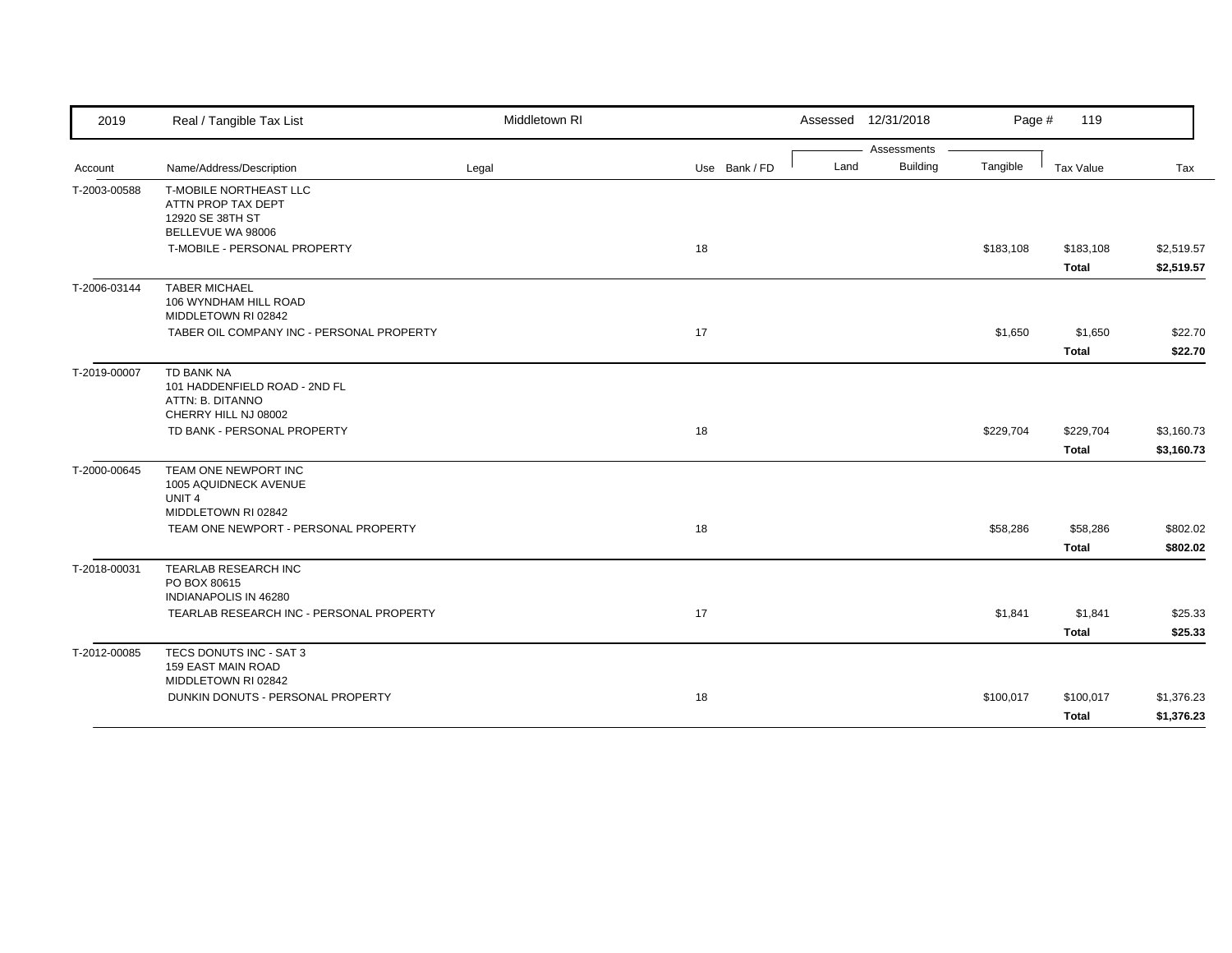| 2019         | Real / Tangible Tax List                                                                  | Middletown RI |               |      | Assessed 12/31/2018            | Page #   | 120                      |                      |
|--------------|-------------------------------------------------------------------------------------------|---------------|---------------|------|--------------------------------|----------|--------------------------|----------------------|
| Account      | Name/Address/Description                                                                  | Legal         | Use Bank / FD | Land | Assessments<br><b>Building</b> | Tangible | Tax Value                | Tax                  |
| T-2008-02080 | TELE CONSULTANTS INC<br>4080 MCGINNIS FERRY RD<br><b>SUITE 903</b>                        |               |               |      |                                |          |                          |                      |
|              | ALPHARETTA GA 30005<br>TELE CONSULTANTS INC - PERSONAL PROPERTY                           |               | 18            |      |                                | \$15,242 | \$15,242<br><b>Total</b> | \$209.73<br>\$209.73 |
| T-1992-00273 | <b>TELINC</b><br><b>147 AQUIDNECK AVENUE</b><br>MIDDLETOWN RI 02842                       |               |               |      |                                |          |                          |                      |
|              | SEABREEZE INN - PERSONAL PROPERTY                                                         |               | 18            |      |                                | \$35,874 | \$35,874<br><b>Total</b> | \$493.63<br>\$493.63 |
| T-2019-00025 | <b>TEMPOE</b><br>PO BOX 80615<br>INDIANAPOLIS IN 46280                                    |               |               |      |                                |          |                          |                      |
|              | TEMPOE - PERSONAL PROPERTY                                                                |               | 17            |      |                                | \$2,187  | \$2,187<br><b>Total</b>  | \$30.09<br>\$30.09   |
| T-2018-00029 | THE COCA-COLA COMPANY<br>FOUNTAIN PROPERTY TAX- USA 12<br>PO BOX 1734<br>ATLANTA GA 30301 |               |               |      |                                |          |                          |                      |
|              | THE COCA-COLA COMPANY - PERSONAL PROPERTY                                                 |               | 18            |      |                                | \$19,338 | \$19,338<br><b>Total</b> | \$266.09<br>\$266.09 |
| T-2019-00044 | THE COLOR HOUSE INC<br>679 WEST MAIN ROAD<br>MIDDLETOWN RI 02842                          |               |               |      |                                |          |                          |                      |
|              | COLOR HOUSE INC - PERSONAL PROPERTY                                                       |               | 18            |      |                                | \$50,000 | \$50,000<br><b>Total</b> | \$688.00<br>\$688.00 |
| T-2008-02005 | THE HILLMAN GROUP INC<br>8990 S KYRENE ROAD<br><b>TEMPE AZ 85284</b>                      |               |               |      |                                |          |                          |                      |
|              | THE HILLMAN GROUP INC - PERSONAL PROPERTY                                                 |               | 94            |      |                                | \$8,190  | \$8,190<br><b>Total</b>  | \$112.69<br>\$112.69 |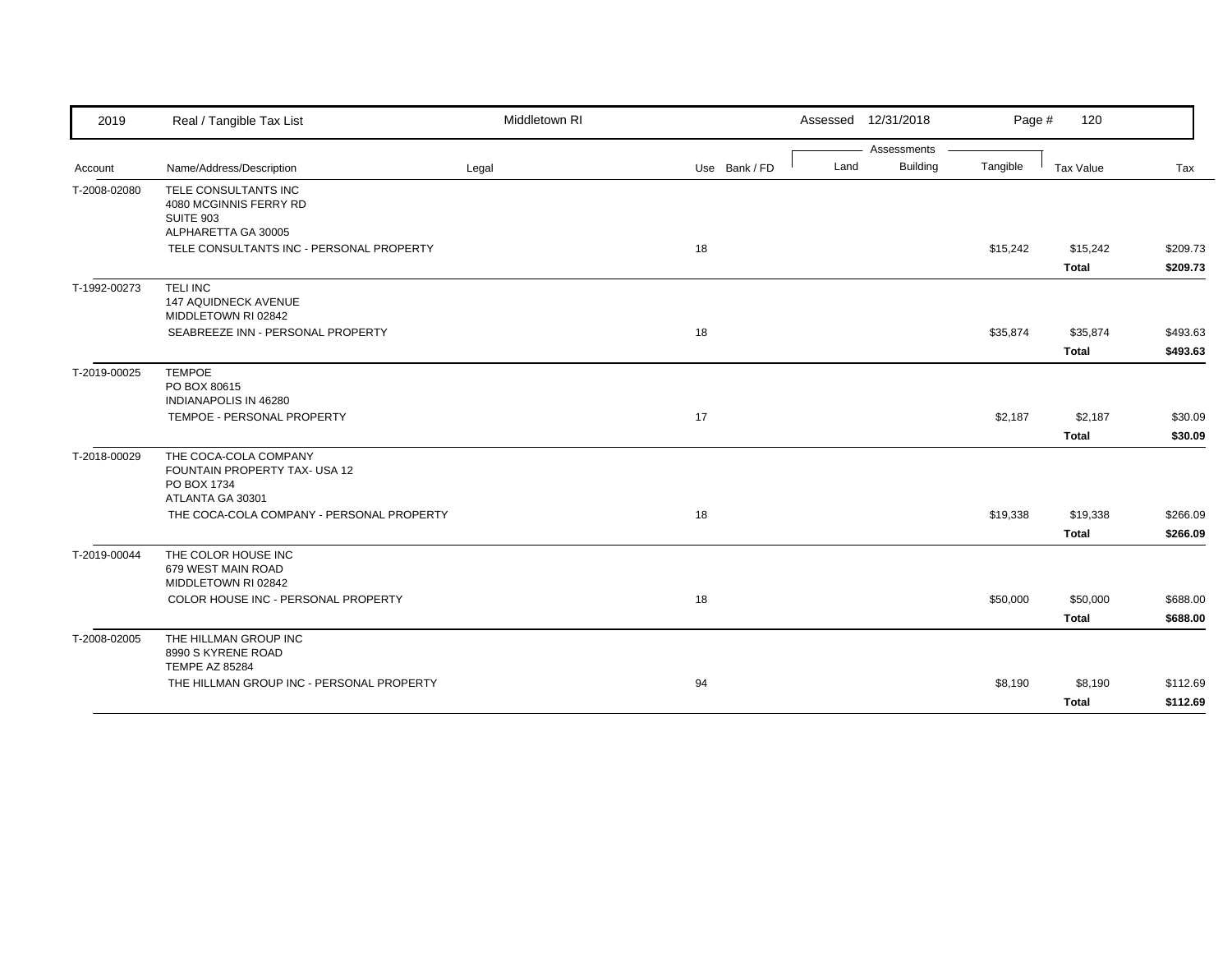| 2019         | Real / Tangible Tax List                                                    | Middletown RI |               | Assessed 12/31/2018 |             | Page #    | 121                      |                      |
|--------------|-----------------------------------------------------------------------------|---------------|---------------|---------------------|-------------|-----------|--------------------------|----------------------|
|              |                                                                             |               |               |                     | Assessments |           |                          |                      |
| Account      | Name/Address/Description                                                    | Legal         | Use Bank / FD | Land                | Building    | Tangible  | Tax Value                | Tax                  |
| T-1999-09011 | THE OUTER LOOK INC<br>850 AQUIDNECK AVENUE<br>SUITE 7A                      |               |               |                     |             |           |                          |                      |
|              | MIDDLETOWN RI 02842                                                         |               |               |                     |             |           |                          |                      |
|              | THE OUTER LOOK - PERSONAL PROPERTY                                          |               | 18            |                     |             | \$15,367  | \$15,367<br><b>Total</b> | \$211.45<br>\$211.45 |
| T-2018-00006 | THE PAPER STORE<br><b>20 MAIN STREET</b><br>ACTON MA 01720                  |               |               |                     |             |           |                          |                      |
|              | THE PAPER STORE - PERSONAL PROPERTY                                         |               | 18            |                     |             | \$251,084 | \$251,084                | \$3,454.92           |
|              |                                                                             |               |               |                     |             |           | <b>Total</b>             | \$3,454.92           |
| T-2019-00013 | THE PUB AT TWO MILE CORNER<br>10 MAPLE AVENUE<br>MIDDLETOWN RI 02842        |               |               |                     |             |           |                          |                      |
|              | THE PUB AT TWO MILE CORNER - PERSONAL                                       |               | 18            |                     |             | \$10,500  | \$10,500                 | \$144.48             |
|              |                                                                             |               |               |                     |             |           | Total                    | \$144.48             |
| T-1992-09512 | THE RHODE ISLAND NURSERIES INC<br>736 EAST MAIN ROAD<br>MIDDLETOWN RI 02842 |               |               |                     |             |           |                          |                      |
|              | RHODE ISLAND NURSERIES INC - PERSONAL                                       |               | 18            |                     |             | \$19,900  | \$19,900                 | \$273.82             |
|              |                                                                             |               |               |                     |             |           | <b>Total</b>             | \$273.82             |
| T-2009-01061 | THE SALON N BARBERSHOP<br>1700 WEST MAIN ROAD<br>MIDDLETOWN RI 02842        |               |               |                     |             |           |                          |                      |
|              | THE SALON & BARBER SHOP - PERSONAL PROPERTY                                 |               | 18            |                     |             | \$7,000   | \$7,000                  | \$96.32              |
|              |                                                                             |               |               |                     |             |           | <b>Total</b>             | \$96.32              |
| T-1992-10467 | THE SHERWIN WILLIAMS COMPANY<br><b>TAX DEPT</b><br>PO BOX 6027              |               |               |                     |             |           |                          |                      |
|              | CLEVELAND OH 44101                                                          |               |               |                     |             |           |                          |                      |
|              | SHERWIN WILLIAMS #5418 - PERSONAL PROPERTY                                  |               | 18            |                     |             | \$61,409  | \$61,409                 | \$844.99             |
|              |                                                                             |               |               |                     |             |           | <b>Total</b>             | \$844.99             |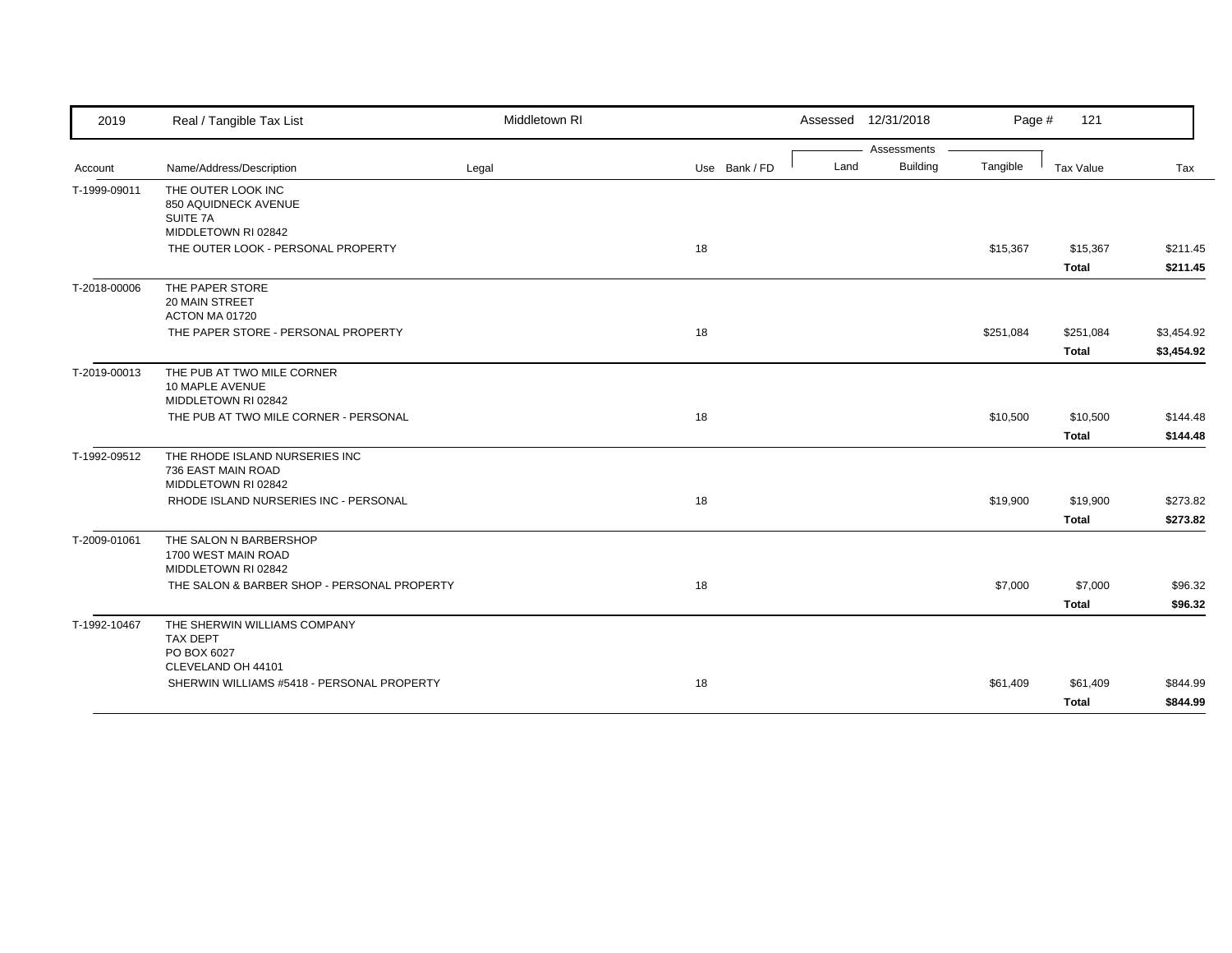| 2019         | Real / Tangible Tax List                                                     | Middletown RI |               |      | Assessed 12/31/2018            | Page #    | 122                       |                          |
|--------------|------------------------------------------------------------------------------|---------------|---------------|------|--------------------------------|-----------|---------------------------|--------------------------|
| Account      | Name/Address/Description                                                     | Legal         | Use Bank / FD | Land | Assessments<br><b>Building</b> | Tangible  | <b>Tax Value</b>          | Tax                      |
| T-2012-00053 | THE TALARIA COMPANY LLC<br>ONE LITTLE HARBOR LANDING<br>PORTSMOUTH RI 02871  |               |               |      |                                |           |                           |                          |
|              | THE HINCKLEY COMPANY - PERSONAL PROPERTY                                     |               | 18            |      |                                | \$337,859 | \$337,859<br><b>Total</b> | \$4,648.94<br>\$4,648.94 |
| T-1992-11748 | THE TOPPA COMPANY<br>PO BOX 6008<br>MIDDLETOWN RI 02842                      |               |               |      |                                |           |                           |                          |
|              | THE TOPPA COMPANY INC - PERSONAL PROPERTY                                    |               | 18            |      |                                | \$55,837  | \$55,837<br><b>Total</b>  | \$768.32<br>\$768.32     |
| T-1992-12865 | THINK CLEAN ENTERPRISES LLC<br>232 WEST MAIN ROAD<br>MIDDLETOWN RI 02842     |               |               |      |                                |           |                           |                          |
|              | OCEAN STATE LAUNDRY - PERSONAL PROPERTY                                      |               | 18            |      |                                | \$48,999  | \$48,999<br><b>Total</b>  | \$674.23<br>\$674.23     |
| T-1999-09166 | THOMAS FOOD SERVICE<br>141 NARRAGANSETT PARK<br>E PROVIDENCE RI 02916        |               |               |      |                                |           |                           |                          |
|              | THOMAS FOOD SERVICE - PERSONAL PROPERTY                                      |               | 94            |      |                                | \$804     | \$804<br><b>Total</b>     | \$11.06<br>\$11.06       |
| T-2012-02001 | <b>THOMBS DANIEL</b><br>238 EAST MAIN ROAD<br>UNIT 1A<br>MIDDLETOWN RI 02842 |               |               |      |                                |           |                           |                          |
|              | OCEANA TANNING SALON LLC - PERSONAL PROPERTY                                 |               | 18            |      |                                | \$33,999  | \$33,999<br><b>Total</b>  | \$467.83<br>\$467.83     |
| T-2018-00046 | THOMSON JONATHAN & CHERYL<br>239 STATE ROAD<br>GREAT BARRINGTON MA 01230     |               |               |      |                                |           |                           |                          |
|              | 2013 34' STARCRAFT AUTUMN RIDG - PERSONAL                                    |               | 45            |      |                                | \$14,915  | \$14,915<br><b>Total</b>  | \$205.23<br>\$205.23     |
| T-2005-00660 | THOW SUSAN & PHILLIP<br>1425 GREEN END AVENUE<br>MIDDLETOWN RI 02842         |               |               |      |                                |           |                           |                          |
|              | THOW ASSOCIATES - PERSONAL PROPERTY                                          |               | 17            |      |                                | \$1,585   | \$1,585<br><b>Total</b>   | \$21.81<br>\$21.81       |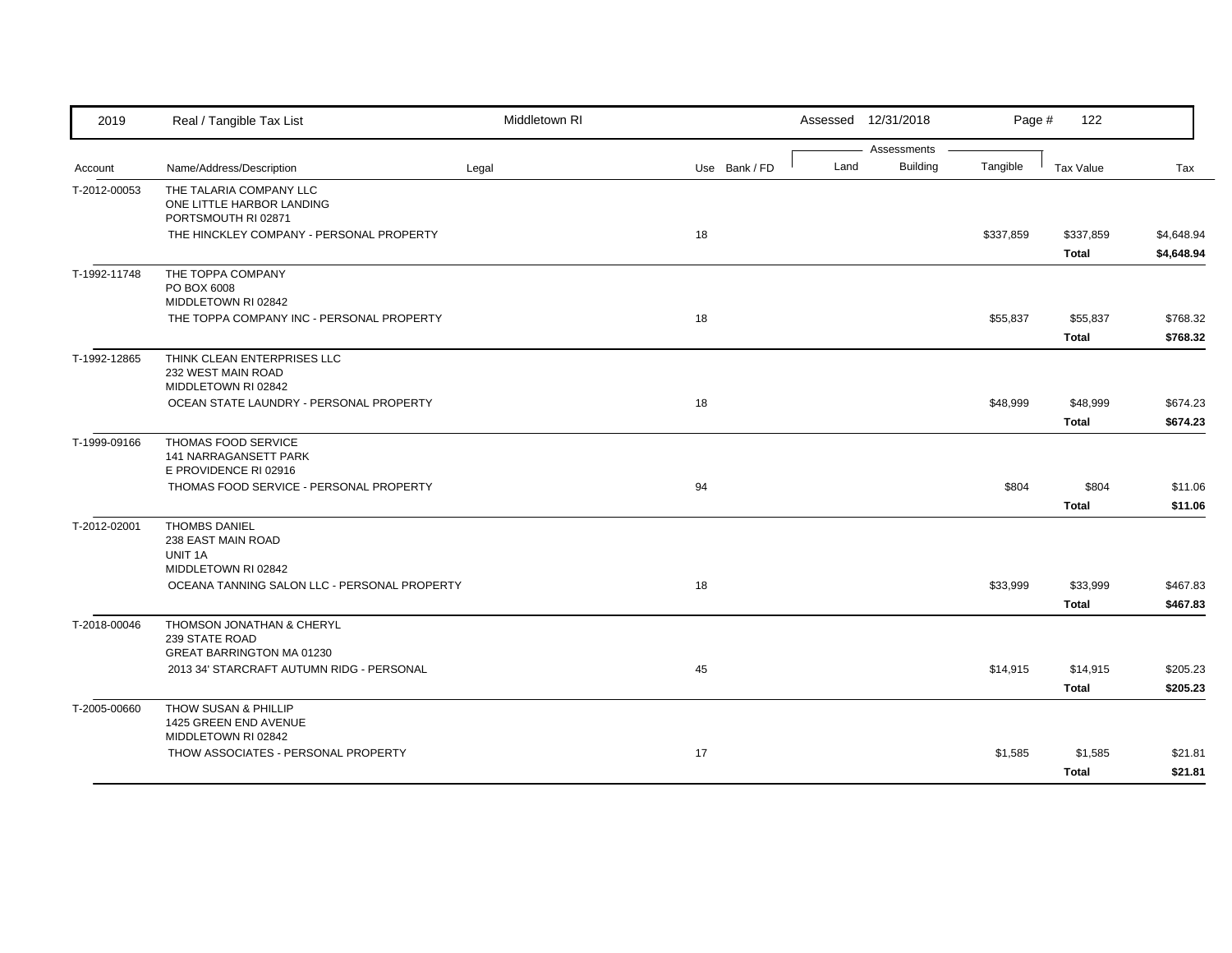| 2019         | Real / Tangible Tax List                                                                           | Middletown RI |               | Assessed 12/31/2018                    | Page #   | 123                      |                      |
|--------------|----------------------------------------------------------------------------------------------------|---------------|---------------|----------------------------------------|----------|--------------------------|----------------------|
| Account      | Name/Address/Description                                                                           | Legal         | Use Bank / FD | Assessments<br><b>Building</b><br>Land | Tangible | Tax Value                | Tax                  |
| T-2017-00031 | TIAA COMMERCIAL FINANCE INC<br>630 N CENTRAL EXPRESSWAY<br>STE A<br><b>PLANO TX 75074</b>          |               |               |                                        |          |                          |                      |
|              | TIAA COMMERCIAL FINANCE INC - PERSONAL                                                             |               | 18            |                                        | \$5,856  | \$5,856<br><b>Total</b>  | \$80.58<br>\$80.58   |
| T-2018-00034 | TIAA COMMERCIAL FINANCE INC<br>630 N CENTRAL EXPRESSWAY<br>STE A<br><b>PLANO TX 75074</b>          |               |               |                                        |          |                          |                      |
|              | TIAA COMMERICAIL FINANCE INC - PERSONAL                                                            |               | 94            |                                        | \$6,300  | \$6,300<br><b>Total</b>  | \$86.69<br>\$86.69   |
| T-2019-00021 | TIAA COMMERCIAL FINANCE INC<br>630 N CENTRAL EXPRESSWAY<br>STE A<br><b>PLANO TX 75074</b>          |               |               |                                        |          |                          |                      |
|              | TIAA COMMERCIAL FINANCE INC - PERSONAL                                                             |               | 18            |                                        | \$28,688 | \$28,688<br><b>Total</b> | \$394.75<br>\$394.75 |
| T-2012-00098 | TIAA COMMERICAL FINANCE INC<br>630 N CENTRAL EXPRESSWAY<br><b>SUITE A</b><br><b>PLANO TX 75074</b> |               |               |                                        |          |                          |                      |
|              | TIAA COMMERCIAL FINANCE INC - PERSONAL                                                             |               | 94            |                                        | \$29,323 | \$29,323<br><b>Total</b> | \$403.48<br>\$403.48 |
| T-2008-02059 | TIERNO HENRY J III<br>28 HARVEY ROAD<br>MIDDLETOWN RI 02842                                        |               |               |                                        |          |                          |                      |
|              | PRIME COMPUTER SERVICES - PERSONAL PROPERTY                                                        |               | 18            |                                        | \$5,318  | \$5,318<br><b>Total</b>  | \$73.18<br>\$73.18   |
| T-2008-02020 | <b>TIMEPAYMENT CORP</b><br>1600 DISTRICT AVENUE<br><b>SUITE 200</b><br>BURLINGTON MA 01803         |               |               |                                        |          |                          |                      |
|              | TIMEPAYMENT CORP - PERSONAL PROPERTY                                                               |               | 94            |                                        | \$8,290  | \$8,290<br><b>Total</b>  | \$114.07<br>\$114.07 |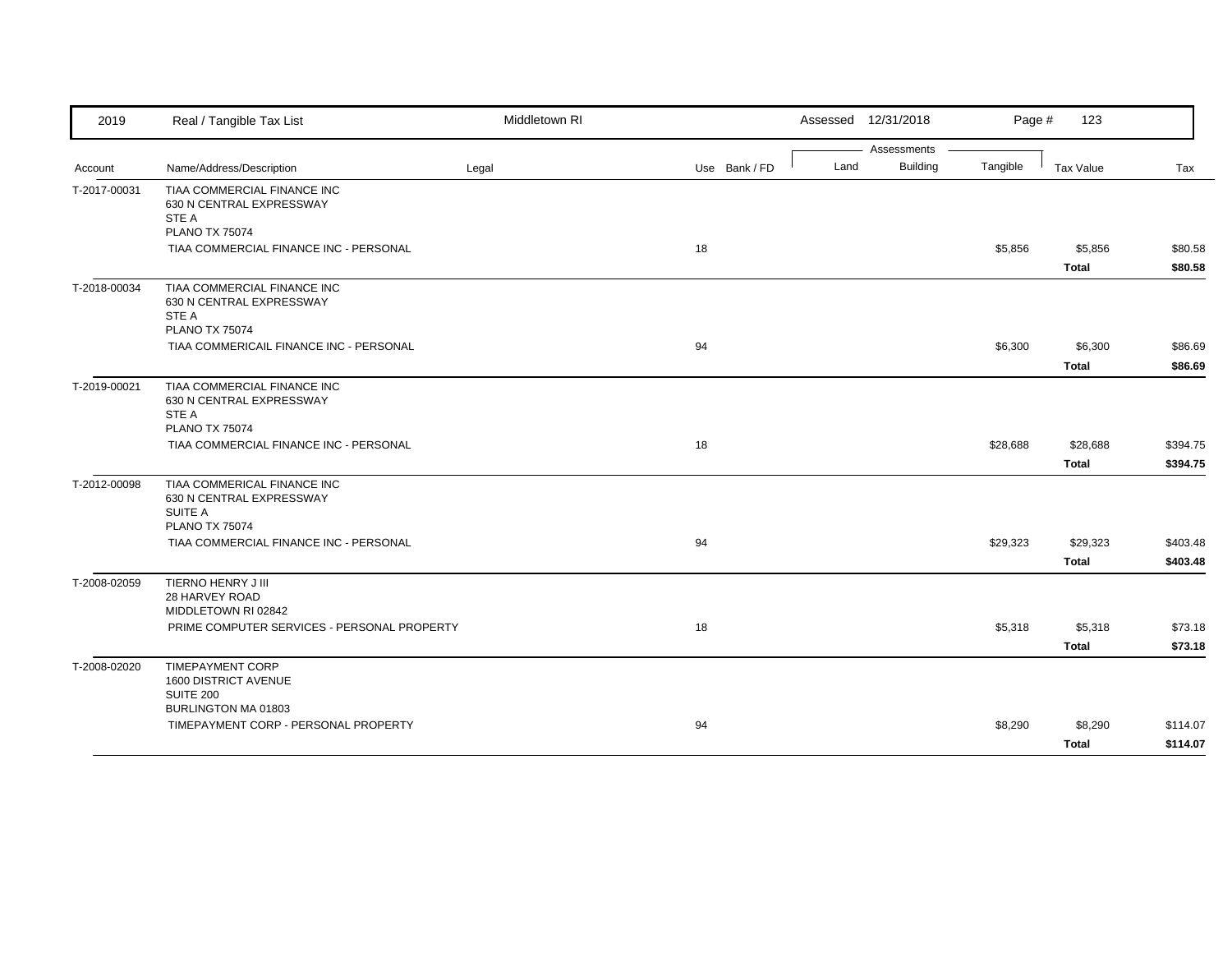| 2019         | Real / Tangible Tax List                                                                   | Middletown RI |               | Assessed 12/31/2018 |                 | Page #    | 124                      |                      |
|--------------|--------------------------------------------------------------------------------------------|---------------|---------------|---------------------|-----------------|-----------|--------------------------|----------------------|
|              |                                                                                            |               |               |                     | Assessments     |           |                          |                      |
| Account      | Name/Address/Description                                                                   | Legal         | Use Bank / FD | Land                | <b>Building</b> | Tangible  | Tax Value                | Tax                  |
| T-1992-09309 | <b>TITOS CANTINA INC</b><br>651 WEST MAIN ROAD<br>MIDDLETOWN RI 02842                      |               |               |                     |                 |           |                          |                      |
|              | TITOS TACOS - PERSONAL PROPERTY                                                            |               | 18            |                     |                 | \$33,444  | \$33,444<br><b>Total</b> | \$460.19<br>\$460.19 |
| T-2002-00569 | <b>TJX COMPANIES INC</b><br>110 PLEASANT AVENUE<br>UPPER SADDLE RIVER NJ 07458             |               |               |                     |                 |           |                          |                      |
|              | MARSHALLS #798 - PERSONAL PROPERTY                                                         |               | 18            |                     |                 | \$376,414 | \$376,414                | \$5,179.46           |
|              |                                                                                            |               |               |                     |                 |           | <b>Total</b>             | \$5,179.46           |
| T-1992-11693 | <b>TOLAND SAM</b><br>936 AQUIDNECK AVENUE<br>MIDDLETOWN RI 02842                           |               |               |                     |                 |           |                          |                      |
|              | SAM'S BAIT & TACKLE - PERSONAL PROPERTY                                                    |               | 17            |                     |                 | \$3,814   | \$3,814                  | \$52.48              |
|              |                                                                                            |               |               |                     |                 |           | <b>Total</b>             | \$52.48              |
| T-1992-11712 | <b>TONER FRANK A</b><br>305 OLIPHANT LANE<br><b>UNIT 110</b><br>MIDDLETOWN RI 02842        |               |               |                     |                 |           |                          |                      |
|              | FRANK A TONER ELECTRIC CO INC - PERSONAL                                                   |               | 17            |                     |                 | \$6,272   | \$6,272                  | \$86.30              |
|              |                                                                                            |               |               |                     |                 |           | <b>Total</b>             | \$86.30              |
| T-1992-11721 | TONI MARINE SALES & SERVC INC<br>759 WEST MAIN ROAD<br>MIDDLETOWN RI 02842                 |               |               |                     |                 |           |                          |                      |
|              | TONI MARINE - PERSONAL PROPERTY                                                            |               | 18            |                     |                 | \$19,701  | \$19,701                 | \$271.09             |
|              |                                                                                            |               |               |                     |                 |           | <b>Total</b>             | \$271.09             |
| T-2004-00606 | TOWERSTREAM CORPORATION<br>88 SILVA LANE<br><b>TECH IV BUILDING</b><br>MIDDLETOWN RI 02842 |               |               |                     |                 |           |                          |                      |
|              | TOWERSTREAM - PERSONAL PROPERTY                                                            |               | 18            |                     |                 | \$371,624 | \$371,624                | \$5,113.55           |
|              |                                                                                            |               |               |                     |                 |           | <b>Total</b>             | \$5,113.55           |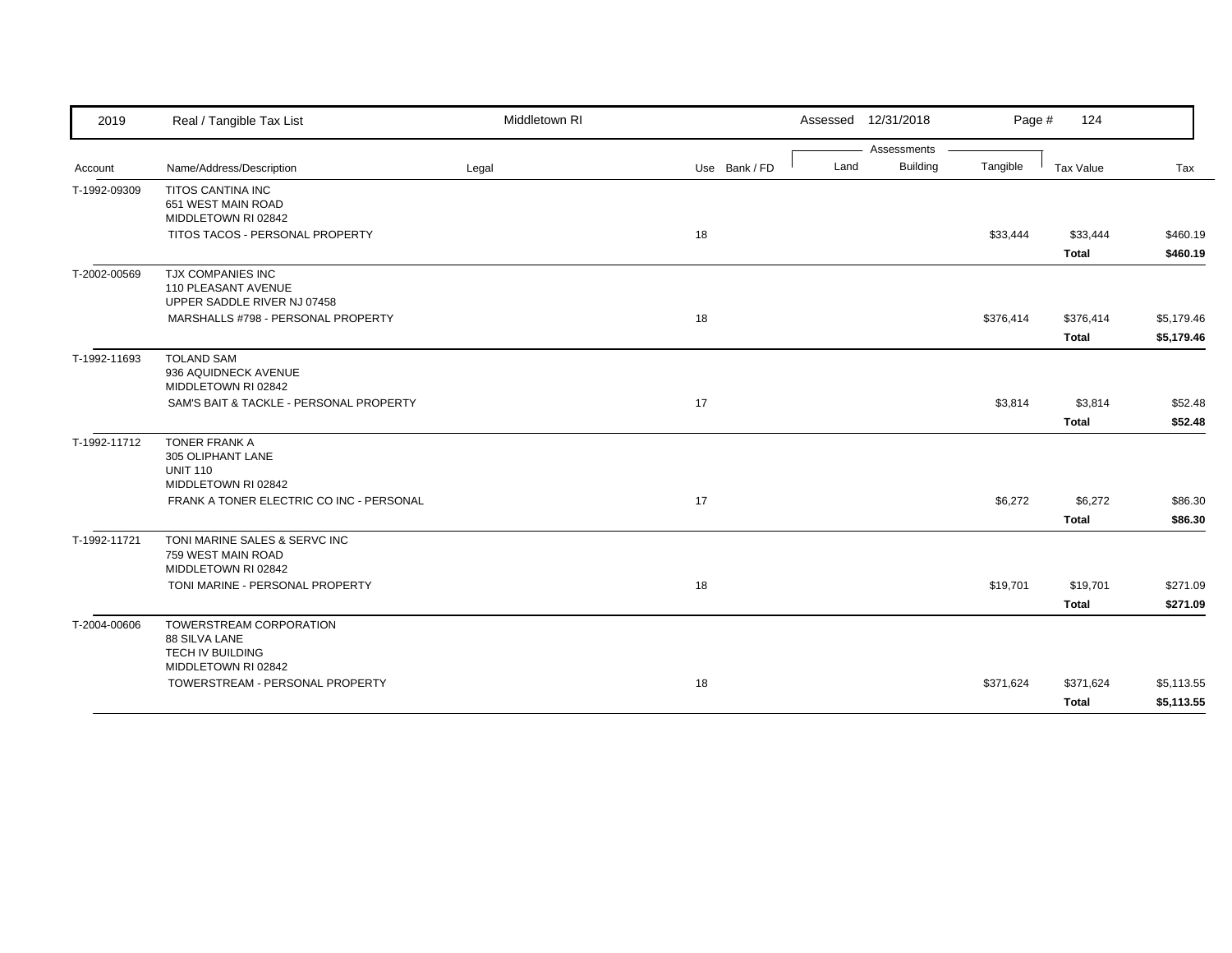| 2019         | Real / Tangible Tax List                                                 | Middletown RI |               |      | Assessed 12/31/2018            | Page #    | 125                       |                          |
|--------------|--------------------------------------------------------------------------|---------------|---------------|------|--------------------------------|-----------|---------------------------|--------------------------|
| Account      | Name/Address/Description                                                 | Legal         | Use Bank / FD | Land | Assessments<br><b>Building</b> | Tangible  | Tax Value                 | Tax                      |
| T-1992-11762 | TOWN ELECTRIC INC<br>38 SMYTHE STREET<br>MIDDLETOWN RI 02842             |               |               |      |                                |           |                           |                          |
|              | TOWN ELECTRIC INC - PERSONAL PROPERTY                                    |               | 17            |      |                                | \$1,310   | \$1,310<br><b>Total</b>   | \$18.03<br>\$18.03       |
| T-2012-00050 | TOWN FAIR TIRE CENTERS INC<br>460 COE AVENUE<br>EAST HAVEN CT 06512      |               |               |      |                                |           |                           |                          |
|              | TOWN FAIR TIRE CENTERS INC - PERSONAL PROPERTY                           |               | 18            |      |                                | \$116,381 | \$116,381<br><b>Total</b> | \$1,601.40<br>\$1,601.40 |
| T-2016-00008 | TROUBLED SOUL & COMPANY LLC<br>999 WEST MAIN ROAD<br>MIDDLETOWN RI 02842 |               |               |      |                                |           |                           |                          |
|              | TROUBLED SOUL - PERSONAL PROPERTY                                        |               | 17            |      |                                | \$2,924   | \$2,924<br><b>Total</b>   | \$40.23<br>\$40.23       |
| T-2005-00657 | TUMBLEWEED LANDSCAPING<br>833 AQUIDNECK AVENUE<br>MIDDLETOWN RI 02842    |               |               |      |                                |           |                           |                          |
|              | TUMBLEWEED LANDSCAPING - PERSONAL PROPERTY                               |               | 17            |      |                                | \$5,583   | \$5,583<br><b>Total</b>   | \$76.82<br>\$76.82       |
| T-2003-00606 | <b>TWOMEY MARIE</b><br>PO BOX 4038<br>MIDDLETOWN RI 02842                |               |               |      |                                |           |                           |                          |
|              | SPORTS SECTION OF RI - PERSONAL PROPERTY                                 |               | 17            |      |                                | \$3,350   | \$3,350<br><b>Total</b>   | \$46.10<br>\$46.10       |
| T-2014-00033 | TYCO INTEGRATED SECURITY LLC<br>ATTN: PROPERTY TAX DEPT<br>PO BOX 5006   |               |               |      |                                |           |                           |                          |
|              | BOCA RATON FL 33431-0806<br>TYCO INTEGRATED SECURITY - PERSONAL PROPERTY |               | 18            |      |                                | \$1,309   | \$1,309<br><b>Total</b>   | \$18.01<br>\$18.01       |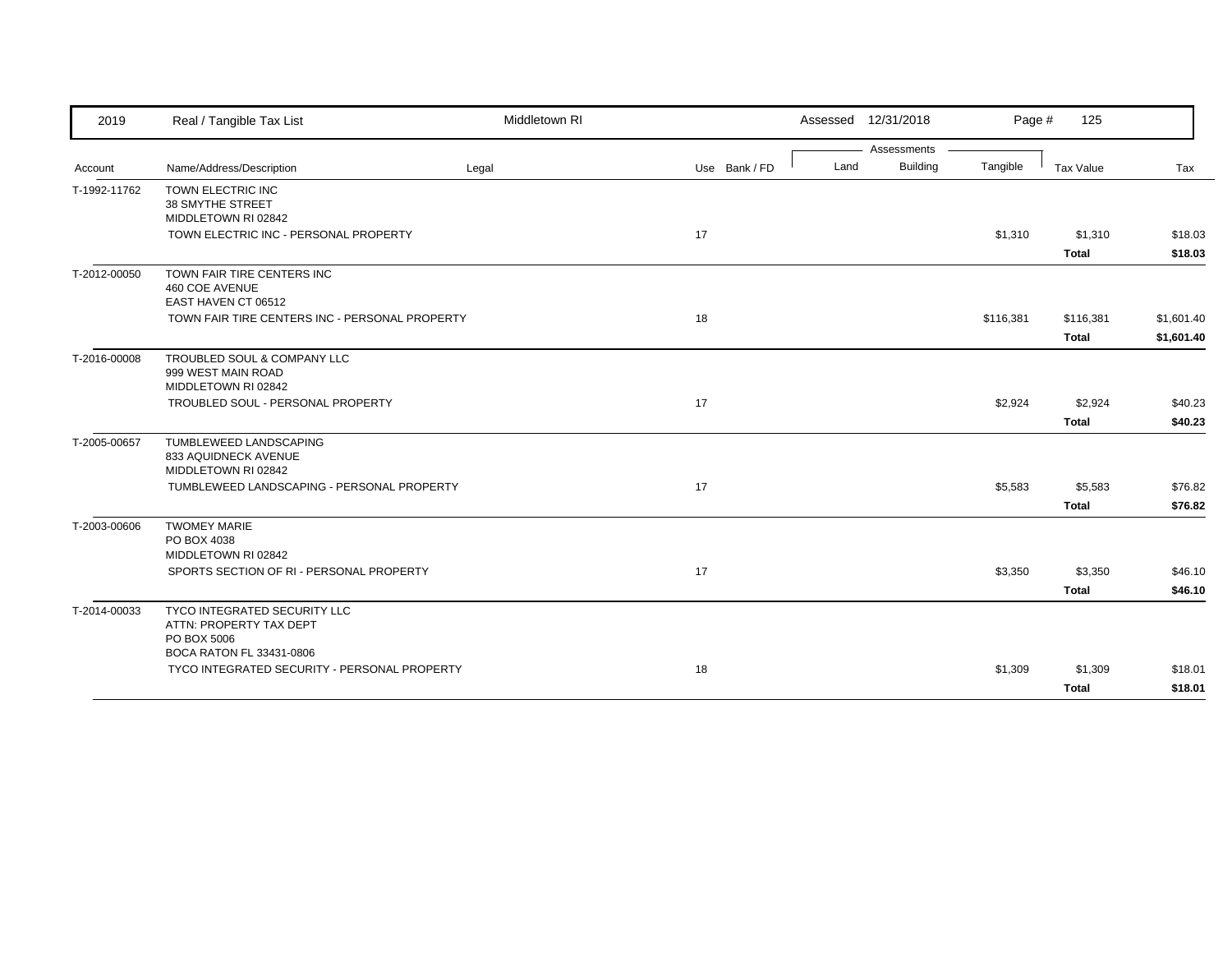| 2019         | Real / Tangible Tax List                                      | Middletown RI |               |      | Assessed 12/31/2018            | Page #    | 126          |            |
|--------------|---------------------------------------------------------------|---------------|---------------|------|--------------------------------|-----------|--------------|------------|
|              | Name/Address/Description                                      |               | Use Bank / FD | Land | Assessments<br><b>Building</b> | Tangible  | Tax Value    | Tax        |
| Account      |                                                               | Legal         |               |      |                                |           |              |            |
| T-2018-00005 | ULTA SALON COSMETICS & FRG INC<br>1000 REMINGTON BLVD         |               |               |      |                                |           |              |            |
|              | STE 120 TAX DEPT                                              |               |               |      |                                |           |              |            |
|              | BOLINGBROOK IL 60440                                          |               |               |      |                                |           |              |            |
|              | ULTA BEAUTY - PERSONAL PROPERTY                               |               | 18            |      |                                | \$718,793 | \$718,793    | \$9,890.59 |
|              |                                                               |               |               |      |                                |           | <b>Total</b> | \$9,890.59 |
| T-2017-00029 | UNITED LEASING INC                                            |               |               |      |                                |           |              |            |
|              | 3700 E MORGAN AVENUE                                          |               |               |      |                                |           |              |            |
|              | EVANSVILLE IN 47715<br>UNITED LEASING INC - PERSONAL PROPERTY |               | 18            |      |                                |           |              | \$359.30   |
|              |                                                               |               |               |      |                                | \$26,112  | \$26,112     |            |
|              |                                                               |               |               |      |                                |           | <b>Total</b> | \$359.30   |
| T-2008-02087 | UNIVERSITY ORTHOPEDICS<br>PO BOX 1119                         |               |               |      |                                |           |              |            |
|              | PROVIDENCE RI 02901                                           |               |               |      |                                |           |              |            |
|              | UNIVERSITY ORTHOPEDICS - PERSONAL PROPERTY                    |               | 17            |      |                                | \$74,729  | \$74,729     | \$1,028.27 |
|              |                                                               |               |               |      |                                |           | <b>Total</b> | \$1,028.27 |
| T-1992-04356 | <b>UPDEGROVE LAW</b>                                          |               |               |      |                                |           |              |            |
|              | 314 OLIPHANT LANE                                             |               |               |      |                                |           |              |            |
|              | MIDDLETOWN RI 02842                                           |               |               |      |                                |           |              |            |
|              | UPDEGROVE LAW - PERSONAL PROPERTY                             |               | 17            |      |                                | \$10,315  | \$10,315     | \$141.93   |
|              |                                                               |               |               |      |                                |           | <b>Total</b> | \$141.93   |
| T-1995-00544 | US BANK NATIONAL ASSOCIATION                                  |               |               |      |                                |           |              |            |
|              | 1310 MADRID ST<br>SUITE 100                                   |               |               |      |                                |           |              |            |
|              | MARSHALL MN 56258                                             |               |               |      |                                |           |              |            |
|              | US BANK NATIONAL ASSOCIATION - PERSONAL                       |               | 94            |      |                                | \$18,799  | \$18,799     | \$258.67   |
|              |                                                               |               |               |      |                                |           | <b>Total</b> | \$258.67   |
| T-2015-00021 | US BANK NATIONAL ASSOCIATION                                  |               |               |      |                                |           |              |            |
|              | 1310 MADRID STREET                                            |               |               |      |                                |           |              |            |
|              | SUITE 100                                                     |               |               |      |                                |           |              |            |
|              | MARSHALL MN 56258                                             |               |               |      |                                |           |              |            |
|              | US BANK NATIONAL ASSOCIATION - PERSONAL                       |               | 18            |      |                                | \$28,600  | \$28,600     | \$393.54   |
|              |                                                               |               |               |      |                                |           | Total        | \$393.54   |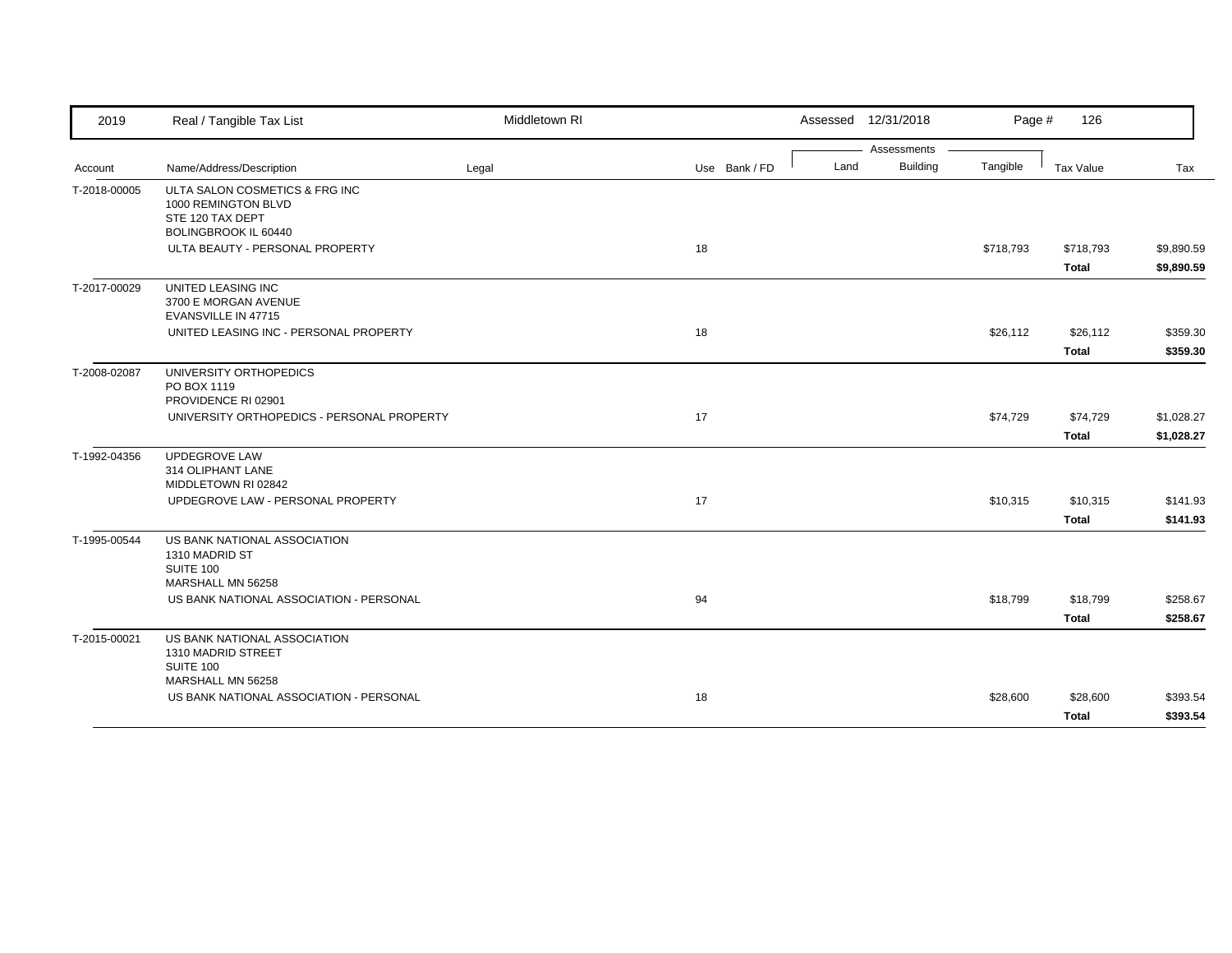| 2019         | Real / Tangible Tax List                                                                    | Middletown RI |               | Assessed 12/31/2018 | Page #                                     | 127                       |                          |
|--------------|---------------------------------------------------------------------------------------------|---------------|---------------|---------------------|--------------------------------------------|---------------------------|--------------------------|
| Account      | Name/Address/Description                                                                    | Legal         | Use Bank / FD | Land                | Assessments<br><b>Building</b><br>Tangible | Tax Value                 | Tax                      |
| T-2016-00029 | US BANK NATIONAL ASSOCIATION<br>1310 MADRID STREET<br><b>SUITE 100</b><br>MARSHALL MN 56258 |               |               |                     |                                            |                           |                          |
|              | US BANK NATIONAL ASSOCIATION - PERSONAL                                                     |               | 94            |                     | \$113,046                                  | \$113,046<br><b>Total</b> | \$1,555.51<br>\$1,555.51 |
| T-2016-00037 | US BANK NATIONAL ASSOCIATION<br>1310 MADRID STREET<br><b>STE 100</b><br>MARSHALL MN 56258   |               |               |                     |                                            |                           |                          |
|              | US BANK NATIONAL ASSOCIATION - PERSONAL                                                     |               | 94            |                     | \$3,973                                    | \$3,973<br><b>Total</b>   | \$54.67<br>\$54.67       |
| T-2017-00022 | US BANK NATIONAL ASSOCIATION<br>1310 MADRID STREET<br><b>STE 100</b><br>MARSHALL MN 56258   |               |               |                     |                                            |                           |                          |
|              | US BANK NATIONAL ASSOCIATION - PERSONAL                                                     |               | 17            |                     | \$6,884                                    | \$6,884<br><b>Total</b>   | \$94.72<br>\$94.72       |
| T-2017-00023 | US BANK NATIONAL ASSOCIATION<br>1310 MADRID STREET<br><b>STE 100</b><br>MARSHALL MN 56258   |               |               |                     |                                            |                           |                          |
|              | US BANK NATIONAL ASSSOCIATION - PERSONAL                                                    |               | 18            |                     | \$50,999                                   | \$50,999<br><b>Total</b>  | \$701.75<br>\$701.75     |
| T-2018-00015 | US BANK NATIONAL ASSOCIATION<br>1310 MADRID STREET<br><b>STE 100</b><br>MARSHALL MN 56258   |               |               |                     |                                            |                           |                          |
|              | US BANK NATIONAL ASSOCIATION - PERSONAL                                                     |               | 17            |                     | \$7,007                                    | \$7,007<br><b>Total</b>   | \$96.42<br>\$96.42       |
| T-2019-00016 | US BANK NATIONAL ASSOCIATION<br>1319 MADRID STREET<br><b>STE 100</b>                        |               |               |                     |                                            |                           |                          |
|              | MARSHALL MN 56258<br>US BANK NATIONAL ASSOCIATION - PERSONAL                                |               | 18            |                     | \$15,248                                   | \$15,248<br><b>Total</b>  | \$209.81<br>\$209.81     |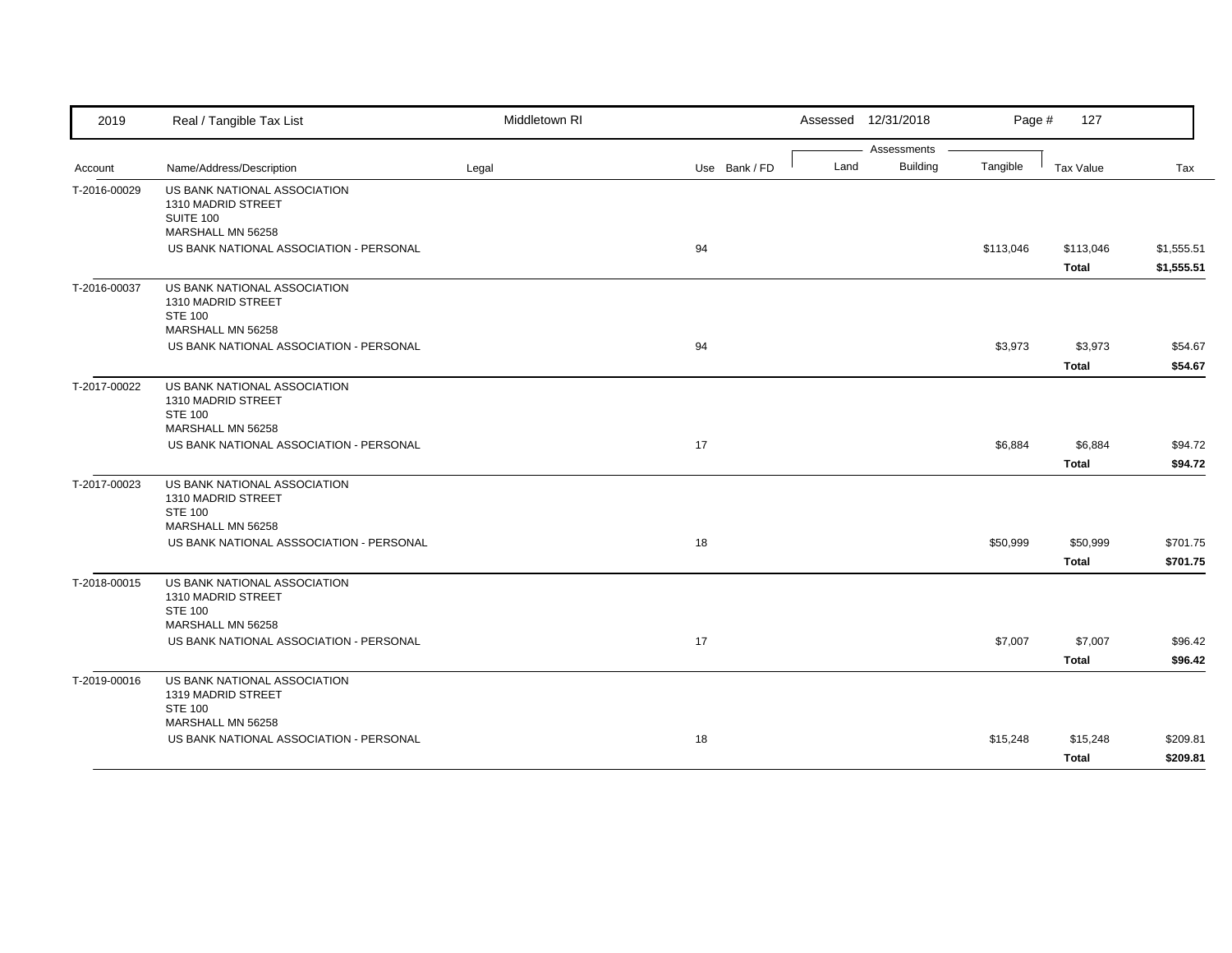| 2019         | Real / Tangible Tax List                                              | Middletown RI |               | Assessed 12/31/2018            | Page #   | 128          |          |
|--------------|-----------------------------------------------------------------------|---------------|---------------|--------------------------------|----------|--------------|----------|
|              |                                                                       |               |               | Assessments<br><b>Building</b> | Tangible |              |          |
| Account      | Name/Address/Description                                              | Legal         | Use Bank / FD | Land                           |          | Tax Value    | Tax      |
| T-2007-01941 | <b>VALENTE MARLENE</b><br>7 ZIEMKE FARM LANE                          |               |               |                                |          |              |          |
|              | COHOES NY 12047                                                       |               |               |                                |          |              |          |
|              | 2006 33' FLEETWOOD WILDERNESS - PERSONAL                              |               | 45            |                                | \$9,500  | \$9,500      | \$130.72 |
|              |                                                                       |               |               |                                |          | <b>Total</b> | \$130.72 |
| T-2018-00050 | VALLEY APPLIANCE & MERCH                                              |               |               |                                |          |              |          |
|              | <b>40 SYLVAN ROAD</b>                                                 |               |               |                                |          |              |          |
|              | WALTHAM MA 02451-1120<br>VALLEY APPLIANCE & MERCH - PERSONAL PROPERTY |               | 17            |                                | \$1,020  | \$1,020      | \$14.04  |
|              |                                                                       |               |               |                                |          | <b>Total</b> | \$14.04  |
| T-2005-00684 | VENTURA CONSTRUCTION INC                                              |               |               |                                |          |              |          |
|              | 139 HONEYMAN AVENUE                                                   |               |               |                                |          |              |          |
|              | MIDDLETOWN RI 02842                                                   |               |               |                                |          |              |          |
|              | VENTURA CONSTRUCTION INC - PERSONAL PROPERTY                          |               | 17            |                                | \$1,117  | \$1,117      | \$15.37  |
|              |                                                                       |               |               |                                |          | <b>Total</b> | \$15.37  |
| T-2017-00003 | VERIZON CONNECT FLEET USA LLC                                         |               |               |                                |          |              |          |
|              | PO BOX 2749<br>ADDISON TX 75001                                       |               |               |                                |          |              |          |
|              | VERIZON CONNECT FLEET USA LLC - PERSONAL                              |               | 17            |                                | \$7,322  | \$7,322      | \$100.75 |
|              |                                                                       |               |               |                                |          | <b>Total</b> | \$100.75 |
| T-2019-00011 | <b>VERIZON WIRELESS</b>                                               |               |               |                                |          |              |          |
|              | <b>11 EAST MAIN ROAD</b>                                              |               |               |                                |          |              |          |
|              | MIDDLETOWN RI 02842                                                   |               |               |                                |          |              |          |
|              | VERIZON WIRELESS - PERSONAL PROPERTY                                  |               | 18            |                                | \$50,000 | \$50,000     | \$688.00 |
|              |                                                                       |               |               |                                |          | <b>Total</b> | \$688.00 |
| T-2014-00025 | VIASAT INC (CPE)<br>PO NOX 4747                                       |               |               |                                |          |              |          |
|              | OAK BROOK IL 60522-4747                                               |               |               |                                |          |              |          |
|              | VIASAT INC (CPE) - PERSONAL PROPERTY                                  |               | 17            |                                | \$557    | \$557        | \$7.66   |
|              |                                                                       |               |               |                                |          | <b>Total</b> | \$7.66   |
| T-2015-00041 | VN HOUSING CORPORATION                                                |               |               |                                |          |              |          |
|              | 50 WASHINGTON SQUARE                                                  |               |               |                                |          |              |          |
|              | NEWPORT RI 02840                                                      |               |               |                                |          |              |          |
|              | VILLA NIA - PERSONAL PROPERTY                                         |               | 18            |                                | \$1,575  | \$1,575      | \$21.67  |
|              |                                                                       |               |               |                                |          | <b>Total</b> | \$21.67  |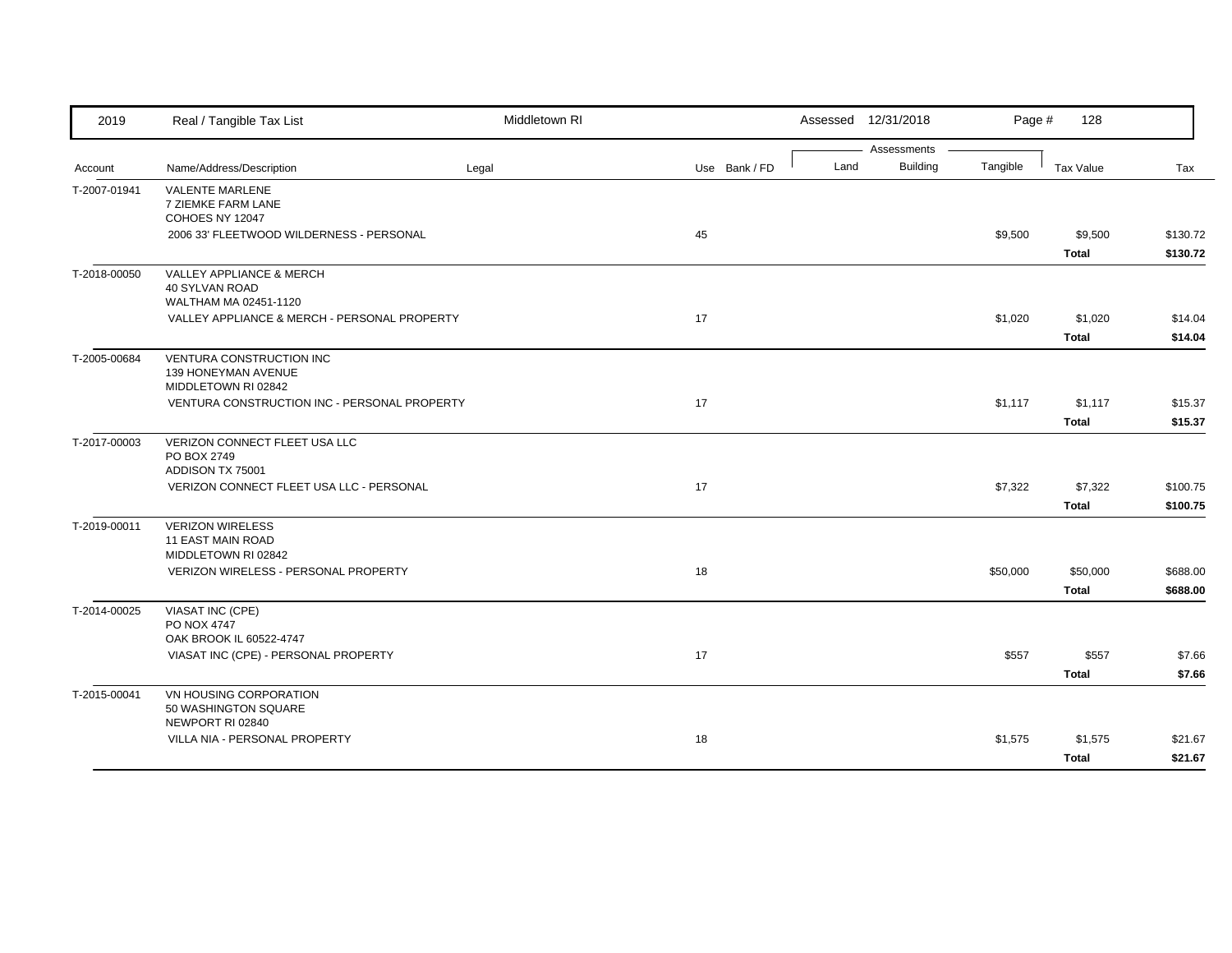| 2019         | Real / Tangible Tax List                                                                         | Middletown RI |               |      | Assessed 12/31/2018 | Page #    | 129          |            |
|--------------|--------------------------------------------------------------------------------------------------|---------------|---------------|------|---------------------|-----------|--------------|------------|
|              |                                                                                                  |               |               |      | Assessments         |           |              |            |
| Account      | Name/Address/Description                                                                         | Legal         | Use Bank / FD | Land | <b>Building</b>     | Tangible  | Tax Value    | Tax        |
| T-2005-00567 | <b>WABASHA LEASING</b><br>C/O DUCHARME MCMILLEN & ASSOC<br>PO BOX 80615<br>INDIANAPOLIS IN 46280 |               |               |      |                     |           |              |            |
|              | WABASHA LEASING LLC - PERSONAL PROPERTY                                                          |               | 94            |      |                     | \$27,814  | \$27,814     | \$382.72   |
|              |                                                                                                  |               |               |      |                     |           | <b>Total</b> | \$382.72   |
| T-2014-00002 | <b>WAKEFIELD BARRY E</b><br>600 JEPSON LN<br>MIDDLETOWN RI 02842                                 |               |               |      |                     |           |              |            |
|              | WAKEFIELD PLUMBING - PERSONAL PROPERTY                                                           |               | 17            |      |                     | \$15,000  | \$15,000     | \$206.40   |
|              |                                                                                                  |               |               |      |                     |           | <b>Total</b> | \$206.40   |
| T-2019-00022 | <b>WALGREEN EASTERN CO INC</b><br>300 WILMOT ROAD<br>MS#3301<br>DEERFIELD IL 60015               |               |               |      |                     |           |              |            |
|              | WALGREEN EASTERN CO INC 19093S - PERSONAL                                                        |               | 18            |      |                     | \$224,219 | \$224,219    | \$3,085.25 |
|              |                                                                                                  |               |               |      |                     |           | <b>Total</b> | \$3,085.25 |
| T-1994-00394 | WALGREEN EASTERN CO INC 03000S<br>300 WILMOT RD<br>MS# 3301<br>DEERFIELD IL 60015                |               |               |      |                     |           |              |            |
|              | WALGREEN EASTERN CO INC 03000S - PERSONAL                                                        |               | 18            |      |                     | \$201,394 | \$201,394    | \$2,771.18 |
|              |                                                                                                  |               |               |      |                     |           | <b>Total</b> | \$2,771.18 |
| T-2003-00635 | <b>WALKER INTERIORS LLC</b><br>510 EAST MAIN ROAD<br>MIDDLETOWN RI 02842                         |               |               |      |                     |           |              |            |
|              | WALKER INTERIORS - PERSONAL PROPERTY                                                             |               | 18            |      |                     | \$13,246  | \$13,246     | \$182.26   |
|              |                                                                                                  |               |               |      |                     |           | <b>Total</b> | \$182.26   |
| T-1999-09185 | <b>WAMM INC</b><br>963 AQUIDNECK AVENUE<br>MIDDLETOWN RI 02842                                   |               |               |      |                     |           |              |            |
|              | ANTHONY'S SEAFOOD - PERSONAL PROPERTY                                                            |               | 18            |      |                     | \$81,005  | \$81,005     | \$1,114.63 |
|              |                                                                                                  |               |               |      |                     |           | <b>Total</b> | \$1,114.63 |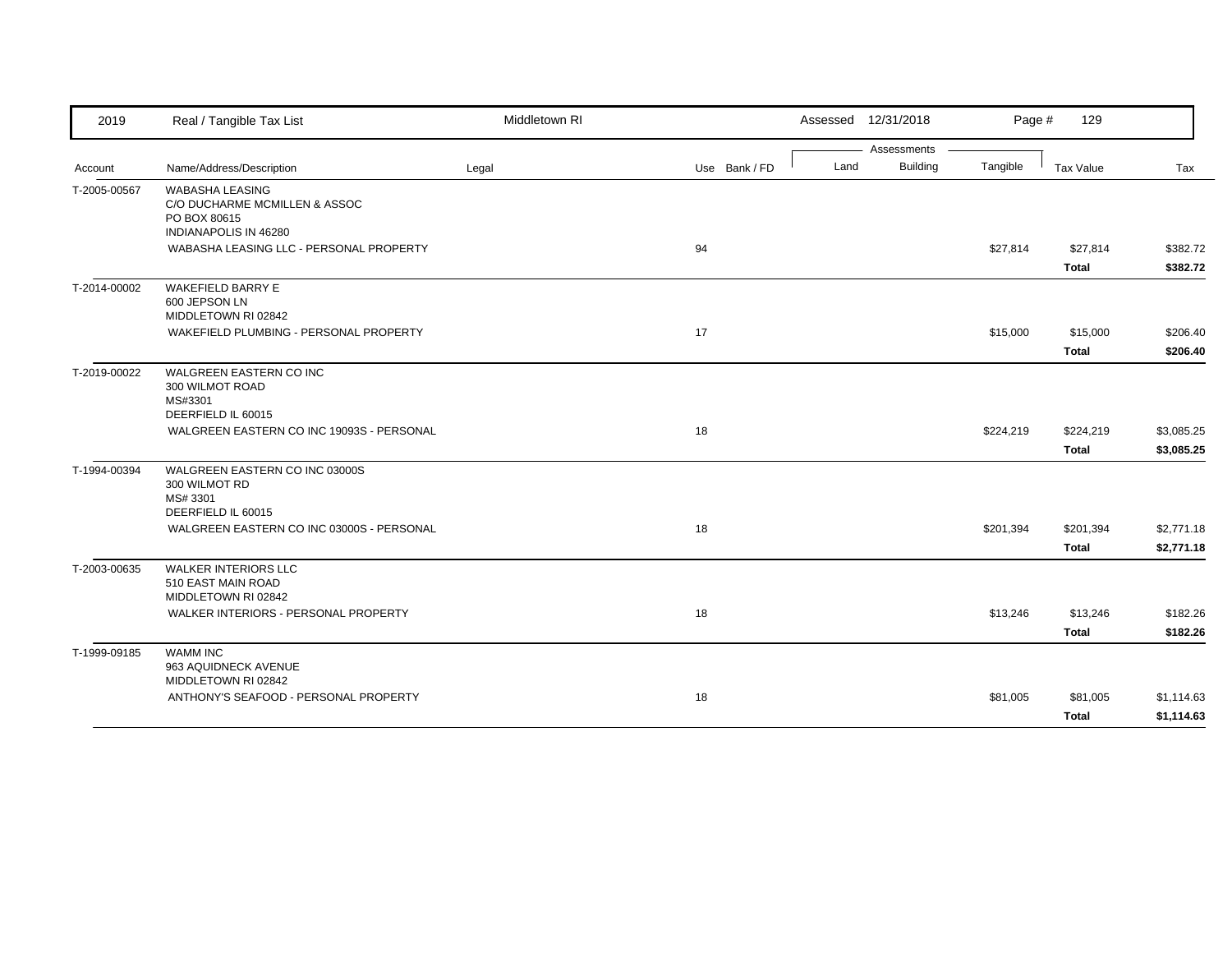| 2019         | Real / Tangible Tax List                                                        | Middletown RI |               |      | Assessed 12/31/2018 | Page #      | 130          |             |
|--------------|---------------------------------------------------------------------------------|---------------|---------------|------|---------------------|-------------|--------------|-------------|
|              |                                                                                 |               |               |      | Assessments         |             |              |             |
| Account      | Name/Address/Description                                                        | Legal         | Use Bank / FD | Land | <b>Building</b>     | Tangible    | Tax Value    | Tax         |
| T-2008-02065 | <b>WANDER KEN</b><br>2713 BIRDSEYE LANE<br>BOWIE MD 20715-3929                  |               |               |      |                     |             |              |             |
|              | 2007 39' PROWLER - PERSONAL PROPERTY                                            |               | 45            |      |                     | \$10,782    | \$10,782     | \$148.36    |
|              |                                                                                 |               |               |      |                     |             |              | \$148.36    |
|              |                                                                                 |               |               |      |                     |             | <b>Total</b> |             |
| T-1992-12306 | WANUMETONOMY GOLF/COUNTRY CLUB<br><b>152 BROWNS LANE</b><br>MIDDLETOWN RI 02842 |               |               |      |                     |             |              |             |
|              | WANUMETONOMY GOLF/COUNTRY CLUB - PERSONAL                                       |               | 18            |      |                     | \$1,093,827 | \$1,093,827  | \$15,051.06 |
|              |                                                                                 |               |               |      |                     |             | <b>Total</b> | \$15,051.06 |
|              |                                                                                 |               |               |      |                     |             |              |             |
| T-1999-09085 | WANUMETONOMY PRO SHOP<br>152 BROWNS LANE                                        |               |               |      |                     |             |              |             |
|              | MIDDLETOWN RI 02842                                                             |               | 17            |      |                     |             |              |             |
|              | WANUMETONOMY PRO SHOP - PERSONAL PROPERTY                                       |               |               |      |                     | \$3,258     | \$3,258      | \$44.83     |
|              |                                                                                 |               |               |      |                     |             | <b>Total</b> | \$44.83     |
| T-2011-00042 | <b>WARD DR KRISTIN</b><br>1150 AQUIDNECK AVENUE                                 |               |               |      |                     |             |              |             |
|              | SUITE A<br>MIDDLETOWN RI 02842                                                  |               |               |      |                     |             |              |             |
|              | HEALING POINT - PERSONAL PROPERTY                                               |               | 17            |      |                     | \$1,500     | \$1,500      | \$20.64     |
|              |                                                                                 |               |               |      |                     |             |              |             |
|              |                                                                                 |               |               |      |                     |             | <b>Total</b> | \$20.64     |
| T-1992-12336 | WARREN ROGERS ASSOCIATES LLC<br>5237 SUMMERLIN COMMONS BLVD<br><b>SUITE 202</b> |               |               |      |                     |             |              |             |
|              | FORT MEYERS FL 33907                                                            |               |               |      |                     |             |              |             |
|              | WARREN ROGERS ASSOCIATES LLC - PERSONAL                                         |               | 18            |      |                     | \$97,964    | \$97,964     | \$1,347.98  |
|              |                                                                                 |               |               |      |                     |             | <b>Total</b> | \$1,347.98  |
| T-2019-00032 | WASTE CONNECTIONS OF RIINC<br>1235 NORTH LOOP                                   |               |               |      |                     |             |              |             |
|              | <b>STE 205</b><br>HOUSTON TX 77008                                              |               |               |      |                     |             |              |             |
|              | WASTE CONNECTIONS OF RIINC - PERSONAL                                           |               | 18            |      |                     | \$94,408    | \$94,408     | \$1,299.05  |
|              |                                                                                 |               |               |      |                     |             |              |             |
|              |                                                                                 |               |               |      |                     |             | Total        | \$1,299.05  |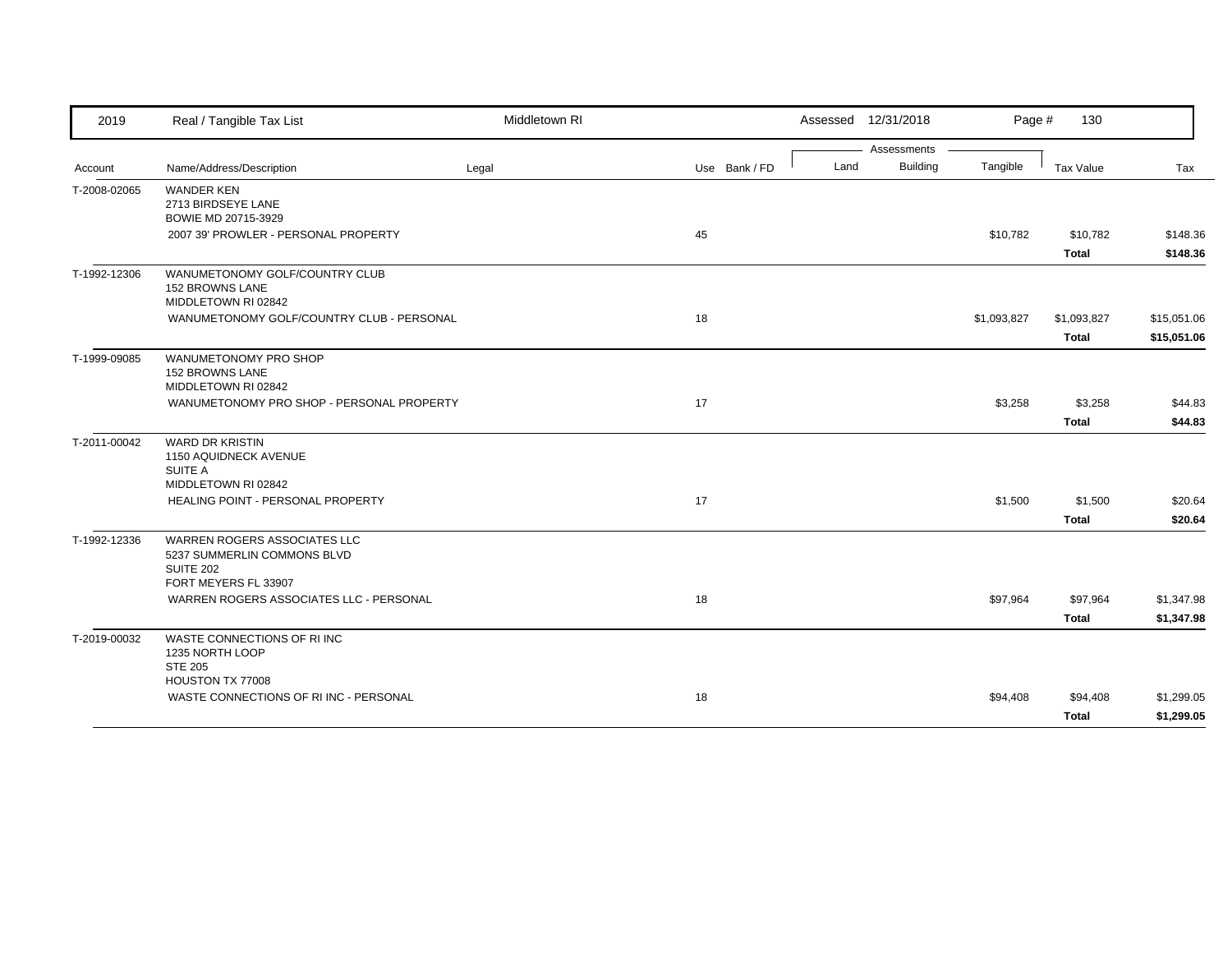| 2019         | Real / Tangible Tax List                                                                                   | Middletown RI |               | Assessed 12/31/2018 |                 | Page #    | 131                       |                          |
|--------------|------------------------------------------------------------------------------------------------------------|---------------|---------------|---------------------|-----------------|-----------|---------------------------|--------------------------|
|              |                                                                                                            |               |               |                     | Assessments     |           |                           |                          |
| Account      | Name/Address/Description                                                                                   | Legal         | Use Bank / FD | Land                | <b>Building</b> | Tangible  | Tax Value                 | Tax                      |
| T-1992-12346 | WASTE MANAGEMENT OF RI<br>C/O MARVIN F POER & CO<br>PO BOX 52427<br>ATLANTA GA 30355                       |               |               |                     |                 |           |                           |                          |
|              | WASTE MANAGEMENT OF RIINC - PERSONAL                                                                       |               | 94            |                     |                 | \$20,626  | \$20,626                  | \$283.81                 |
|              |                                                                                                            |               |               |                     |                 |           | Total                     | \$283.81                 |
| T-2006-03131 | <b>WAYPORT INC</b><br>1010 PINE ST - 9E-L-01<br>ST LOUIS MO 63101                                          |               |               |                     |                 |           |                           |                          |
|              | WAYPORT INC - PERSONAL PROPERTY                                                                            |               | 94            |                     |                 | \$4,486   | \$4,486                   | \$61.73                  |
|              |                                                                                                            |               |               |                     |                 |           | <b>Total</b>              | \$61.73                  |
| T-2005-00589 | <b>WEBSTER BANK</b><br><b>145 BANK STREET</b><br>FIXED ASSET DEPT - GR110<br>WATERBURY CT 06702            |               |               |                     |                 |           |                           |                          |
|              | WEBSTER BANK - PERSONAL PROPERTY                                                                           |               | 18            |                     |                 | \$230,712 | \$230,712                 | \$3,174.60               |
|              |                                                                                                            |               |               |                     |                 |           | <b>Total</b>              | \$3,174.60               |
| T-1997-00249 | <b>WELLS FARGO FINANCIAL LEASING</b><br>800 WALNUT ST<br>MAC F0005-041<br>DES MOINES IA 50309              |               |               |                     |                 |           |                           |                          |
|              | WELLS FARGO FINANCIAL LEASING - PERSONAL                                                                   |               | 94            |                     |                 | \$390,676 | \$390,676<br><b>Total</b> | \$5,375.70<br>\$5,375.70 |
| T-1992-04152 | WELLS FARGO VENDOR FINANCIAL<br>PO BOX 36200<br>PROPERTY TAX<br>BILLINGS MT 59107-6200                     |               |               |                     |                 |           |                           |                          |
|              | WELLS FARGO VENDOR FINANCIAL - PERSONAL                                                                    |               | 94            |                     |                 | \$574,571 | \$574,571                 | \$7,906.10               |
|              |                                                                                                            |               |               |                     |                 |           | <b>Total</b>              | \$7,906.10               |
| T-1992-12427 | <b>WENDYS PROPERTIES LLC</b><br>C/O INDIRECT TAX SOLUTIONS LLC<br>PO BOX 2580<br>WESTERVILLE OH 43082-9640 |               |               |                     |                 |           |                           |                          |
|              | WENDY'S #1327 - PERSONAL PROPERTY                                                                          |               | 18            |                     |                 | \$237,929 | \$237,929                 | \$3,273.90               |
|              |                                                                                                            |               |               |                     |                 |           | <b>Total</b>              | \$3,273.90               |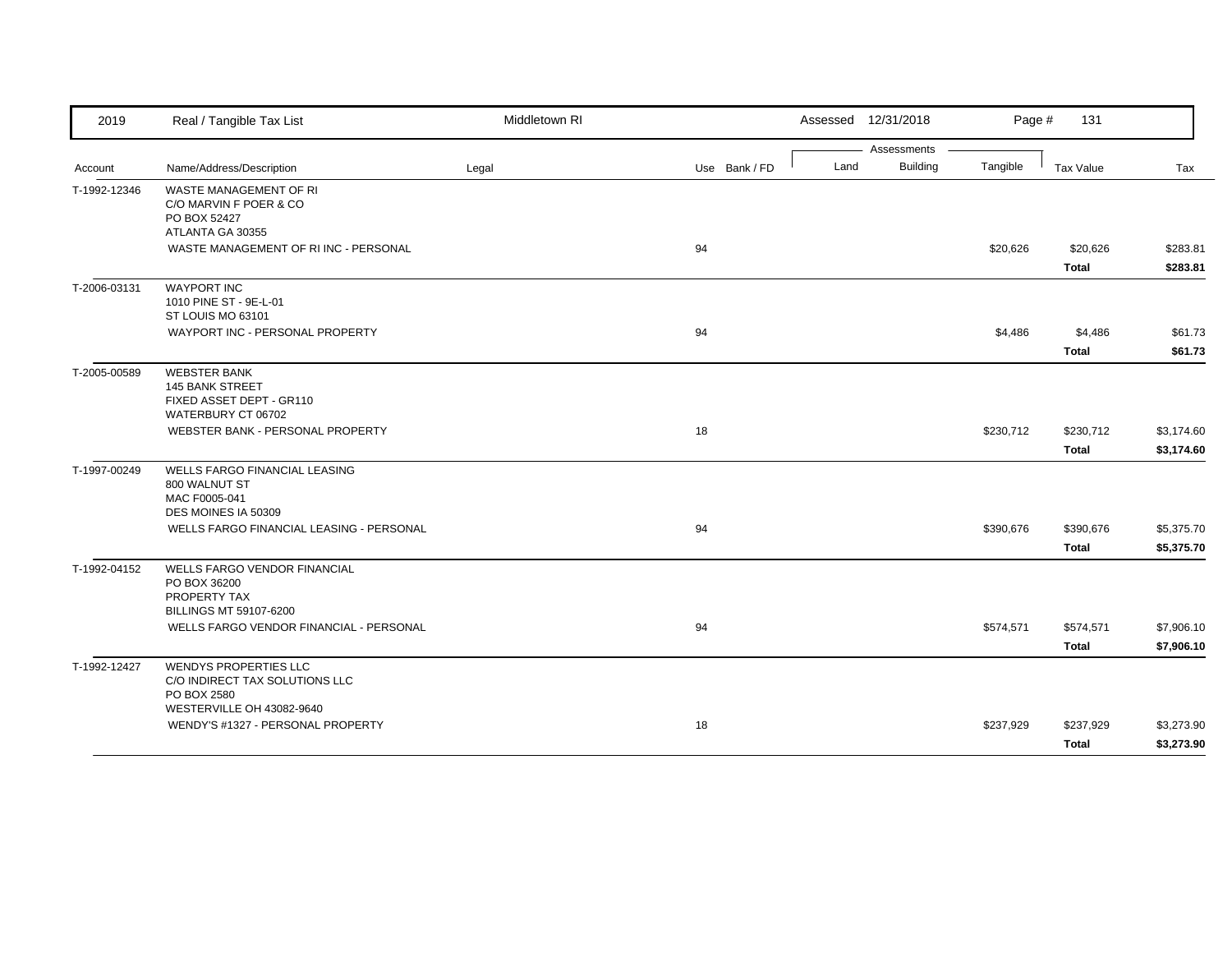| 2019         | Real / Tangible Tax List                                                                                    | Middletown RI |               | Assessed 12/31/2018     | Page #    | 132          |            |
|--------------|-------------------------------------------------------------------------------------------------------------|---------------|---------------|-------------------------|-----------|--------------|------------|
|              |                                                                                                             |               |               | Assessments             |           |              |            |
| Account      | Name/Address/Description                                                                                    | Legal         | Use Bank / FD | <b>Building</b><br>Land | Tangible  | Tax Value    | Tax        |
| T-2015-00042 | <b>WEST HOUSE CORPORATION</b><br>C/O PHOENIX PROPERTY MGMT<br>250 CENTERVILLE ROAD #E11<br>WARWICK RI 02886 |               |               |                         |           |              |            |
|              | WEST HOUSE - PERSONAL PROPERTY                                                                              |               | 18            |                         | \$15,792  | \$15,792     | \$217.30   |
|              |                                                                                                             |               |               |                         |           | <b>Total</b> | \$217.30   |
| T-2011-00003 | <b>WEST MARINE PRODUCTS</b><br>C/O TAX DEPT<br>PO BOX 969<br>RED OAK TX 75154                               |               |               |                         |           |              |            |
|              | WEST MARINE #1246 - PERSONAL PROPERTY                                                                       |               | 18            |                         | \$393,143 | \$393,143    | \$5,409.65 |
|              |                                                                                                             |               |               |                         |           | <b>Total</b> | \$5,409.65 |
| T-2008-02004 | WESTERN UNION FINANCIAL SRVS<br>PROPERTY TAX - HQ11<br>7001 E BELLEVUE AVENUE - STE 6<br>DENVER CO 80237    |               |               |                         |           |              |            |
|              | WESTERN UNION FINANCIAL SRVS - PERSONAL                                                                     |               | 94            |                         | \$3,160   | \$3,160      | \$43.48    |
|              |                                                                                                             |               |               |                         |           | <b>Total</b> | \$43.48    |
| T-2005-00687 | WESTVIEW PLUMBING HEATING INC<br>741 WEST MAIN ROAD<br>UNIT <sub>2</sub><br>MIDDLETOWN RI 02842             |               |               |                         |           |              |            |
|              | WESTVIEW PLUMBING & HEATING - PERSONAL                                                                      |               | 17            |                         | \$1,080   | \$1,080      | \$14.86    |
|              |                                                                                                             |               |               |                         |           | <b>Total</b> | \$14.86    |
| T-2013-00038 | WICKED GOOD SHAKES LLC<br>690 AQUIDNECK AVENUE<br>MIDDLETOWN RI 02842                                       |               |               |                         |           |              |            |
|              | SLIM POSSIBLE - PERSONAL PROPERTY                                                                           |               | 17            |                         | \$30,000  | \$30,000     | \$412.80   |
|              |                                                                                                             |               |               |                         |           | <b>Total</b> | \$412.80   |
| T-2017-00008 | <b>WICKFORD APPLIANCE</b><br>8236 POST ROAD<br>N KINGSTON RI 02852                                          |               |               |                         |           |              |            |
|              | WICKFORD APPLIANCE - PERSONAL PROPERTY                                                                      |               | 18            |                         | \$50,000  | \$50,000     | \$688.00   |
|              |                                                                                                             |               |               |                         |           | <b>Total</b> | \$688.00   |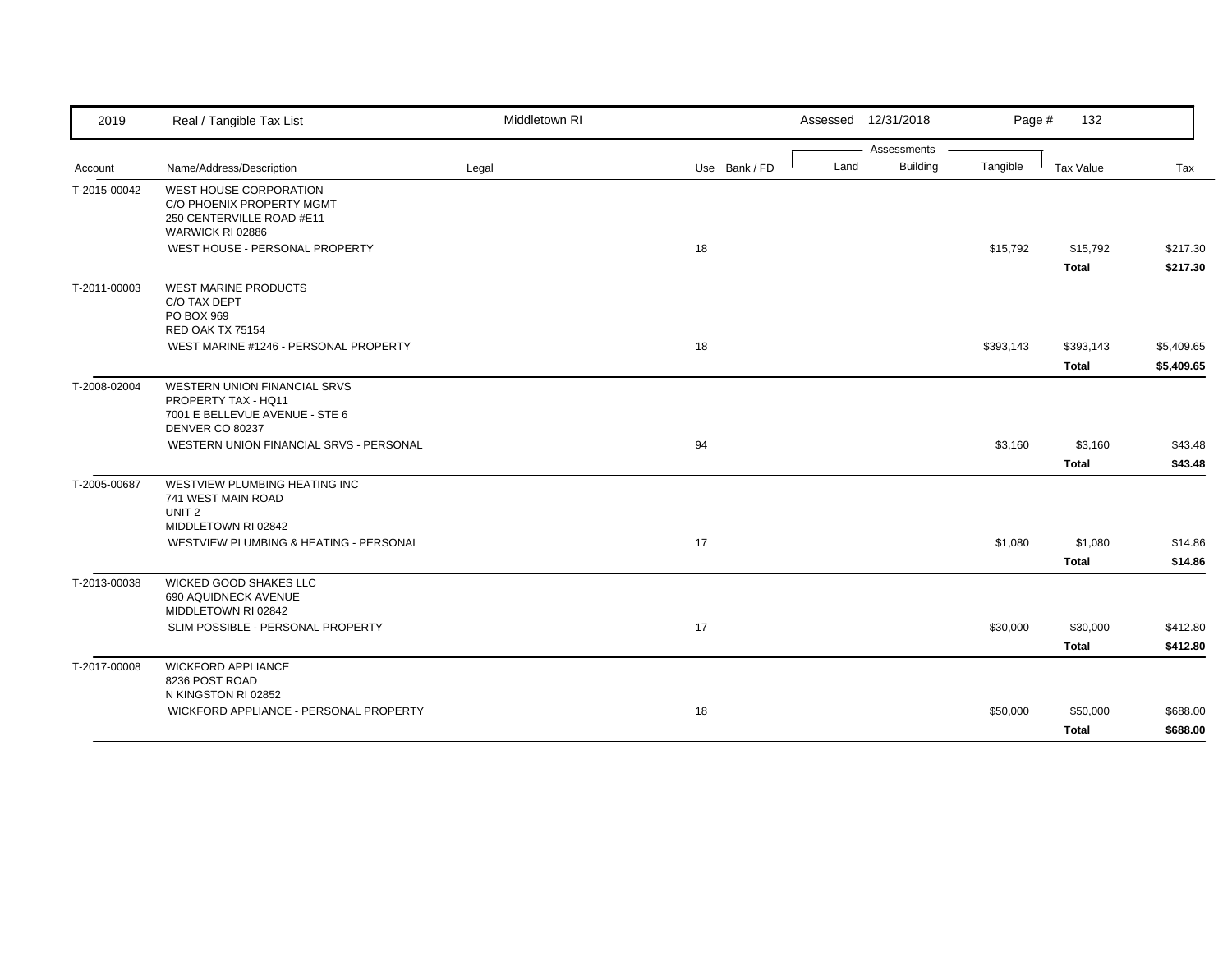| 2019         | Real / Tangible Tax List                                                                   | Middletown RI |               |      | Assessed 12/31/2018            | Page #   | 133                      |                      |
|--------------|--------------------------------------------------------------------------------------------|---------------|---------------|------|--------------------------------|----------|--------------------------|----------------------|
| Account      | Name/Address/Description                                                                   | Legal         | Use Bank / FD | Land | Assessments<br><b>Building</b> | Tangible | Tax Value                | Tax                  |
| T-1993-00254 | <b>WILBE CORPORATION</b><br>1151 AQUIDNECK AVENUE<br><b>BOX 516</b><br>MIDDLETOWN RI 02842 |               |               |      |                                |          |                          |                      |
|              | WILBE CORPORATION - PERSONAL PROPERTY                                                      |               | 17            |      |                                | \$5,583  | \$5,583<br><b>Total</b>  | \$76.82<br>\$76.82   |
| T-2005-00593 | WILLIAMS SCOTSMAN INC<br>C/O ADVANTAX<br><b>PO BOX 628</b><br>SAINT CHARLES IL 60174       |               |               |      |                                |          |                          |                      |
|              | WILLIAM SCOTSMAN INC - PERSONAL PROPERTY                                                   |               | 94            |      |                                | \$10,421 | \$10,421<br><b>Total</b> | \$143.39<br>\$143.39 |
| T-2018-00019 | WIMBORNE & SUMMERTREE LLC<br>PO BOX 3113<br>NEWPORT RI 02840                               |               |               |      |                                |          |                          |                      |
|              | WIMBORNE & SUMMERTREE LLC - PERSONAL                                                       |               | 17            |      |                                | \$897    | \$897<br><b>Total</b>    | \$12.34<br>\$12.34   |
| T-2019-00008 | <b>WLD RESTAURANT LLC</b><br>510 EAST MAIN ROAD<br><b>UNTI 123</b><br>MIDDLETOWN RI 02842  |               |               |      |                                |          |                          |                      |
|              | PICK POCKETS DELI - PERSONAL PROPERTY                                                      |               | 18            |      |                                | \$50,345 | \$50,345<br><b>Total</b> | \$692.75<br>\$692.75 |
| T-2016-00060 | WM B REILY & COMPANY INC<br>400 POYDRAS STREET<br>10TH FLOOR<br>NEW ORLEANS LA 70130       |               |               |      |                                |          |                          |                      |
|              | REILY FOODS COMPANY - PERSONAL PROPERTY                                                    |               | 17            |      |                                | \$5,127  | \$5,127<br><b>Total</b>  | \$70.55<br>\$70.55   |
| T-2003-00571 | WM GILL LANDSCAPING INC<br>1032 EAST MAIN ROAD                                             |               |               |      |                                |          |                          |                      |
|              | MIDDLETOWN RI 02842<br>WM GILL LANDSCAPING - PERSONAL PROPERTY                             |               | 18            |      |                                | \$27,857 | \$27,857<br><b>Total</b> | \$383.31<br>\$383.31 |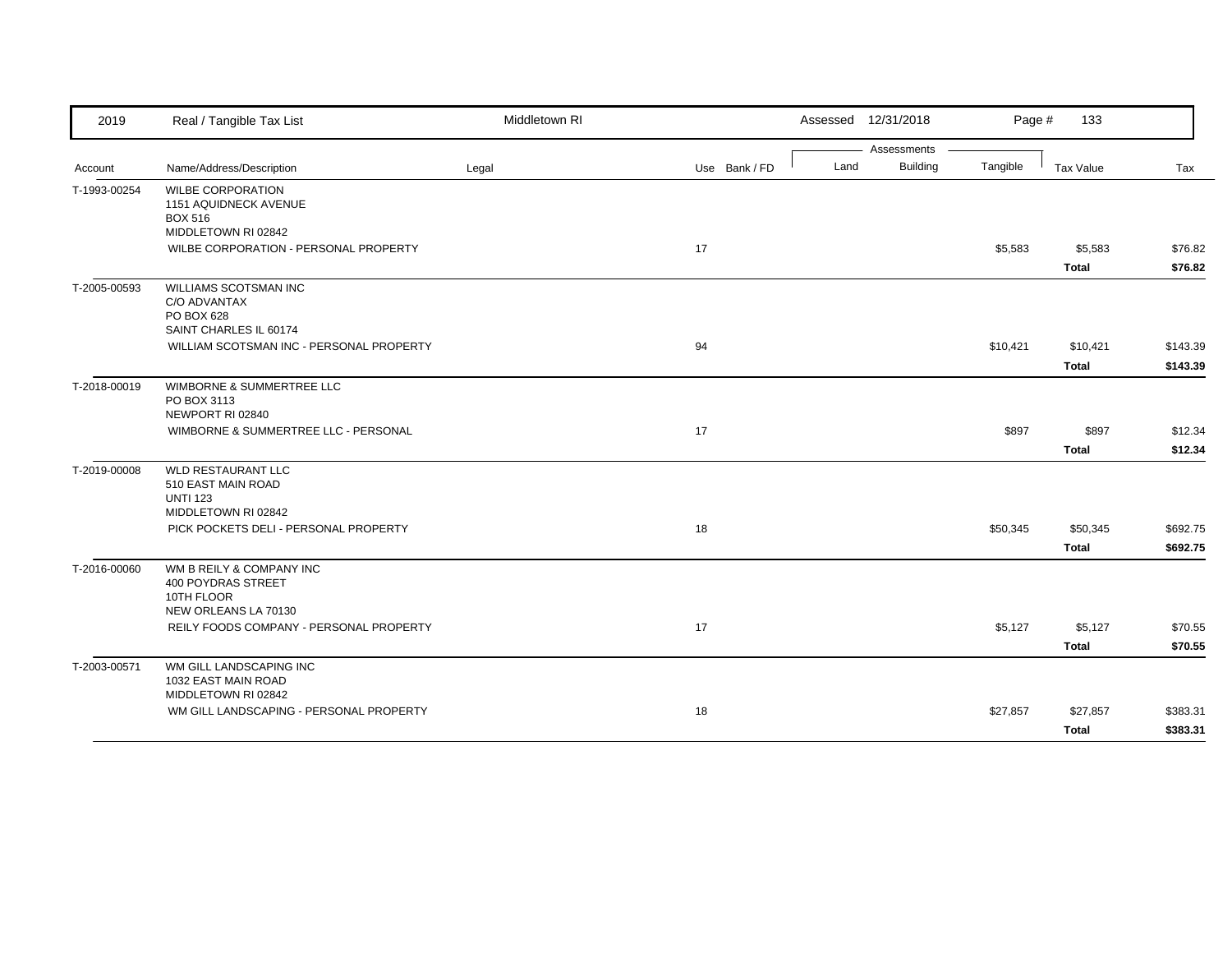| 2019         | Real / Tangible Tax List                  | Middletown RI |               | Assessed | 12/31/2018      | Page #    | 134          |            |
|--------------|-------------------------------------------|---------------|---------------|----------|-----------------|-----------|--------------|------------|
|              |                                           |               |               |          | Assessments     |           |              |            |
| Account      | Name/Address/Description                  | Legal         | Use Bank / FD | Land     | <b>Building</b> | Tangible  | Tax Value    | Tax        |
| T-2004-00555 | WM HOTEL GROUP LLC                        |               |               |          |                 |           |              |            |
|              | PO BOX 2516                               |               |               |          |                 |           |              |            |
|              | FALL RIVER MA 02722                       |               |               |          |                 |           |              |            |
|              | HAMPTON INN & SUITES - PERSONAL PROPERTY  |               | 18            |          |                 | \$292,157 | \$292,157    | \$4,020.08 |
|              |                                           |               |               |          |                 |           | <b>Total</b> | \$4,020.08 |
| T-2004-00587 | <b>WOODS CPA LTD</b>                      |               |               |          |                 |           |              |            |
|              | 575 EAST MAIN ROAD                        |               |               |          |                 |           |              |            |
|              | UNIT <sub>9</sub>                         |               |               |          |                 |           |              |            |
|              | MIDDLETOWN RI 02842                       |               |               |          |                 |           |              |            |
|              | WOODS CPA LTD - PERSONAL PROPERTY         |               | 17            |          |                 | \$1,955   | \$1,955      | \$26.90    |
|              |                                           |               |               |          |                 |           | <b>Total</b> | \$26.90    |
| T-2007-01908 | WPS SYSTEMS LTD OF NEW ENGLAND            |               |               |          |                 |           |              |            |
|              | PO BOX 3058                               |               |               |          |                 |           |              |            |
|              | SPARTANBURG SC 29304                      |               |               |          |                 |           |              |            |
|              | ADVANCE AMERICA #4220 - PERSONAL PROPERTY |               | 18            |          |                 | \$23,874  | \$23,874     | \$328.51   |
|              |                                           |               |               |          |                 |           | <b>Total</b> | \$328.51   |
| T-2018-00055 | WYNDHAM NEWPORT HOTEL                     |               |               |          |                 |           |              |            |
|              | 425 EAST MAIN ROAD                        |               |               |          |                 |           |              |            |
|              | NEWPORT RI 02840                          |               |               |          |                 |           |              |            |
|              | WYNDHAM NEWPORT HOTEL - PERSONAL PROPERTY |               | 18            |          |                 | \$650,000 | \$650,000    | \$8,944.00 |
|              |                                           |               |               |          |                 |           | <b>Total</b> | \$8,944.00 |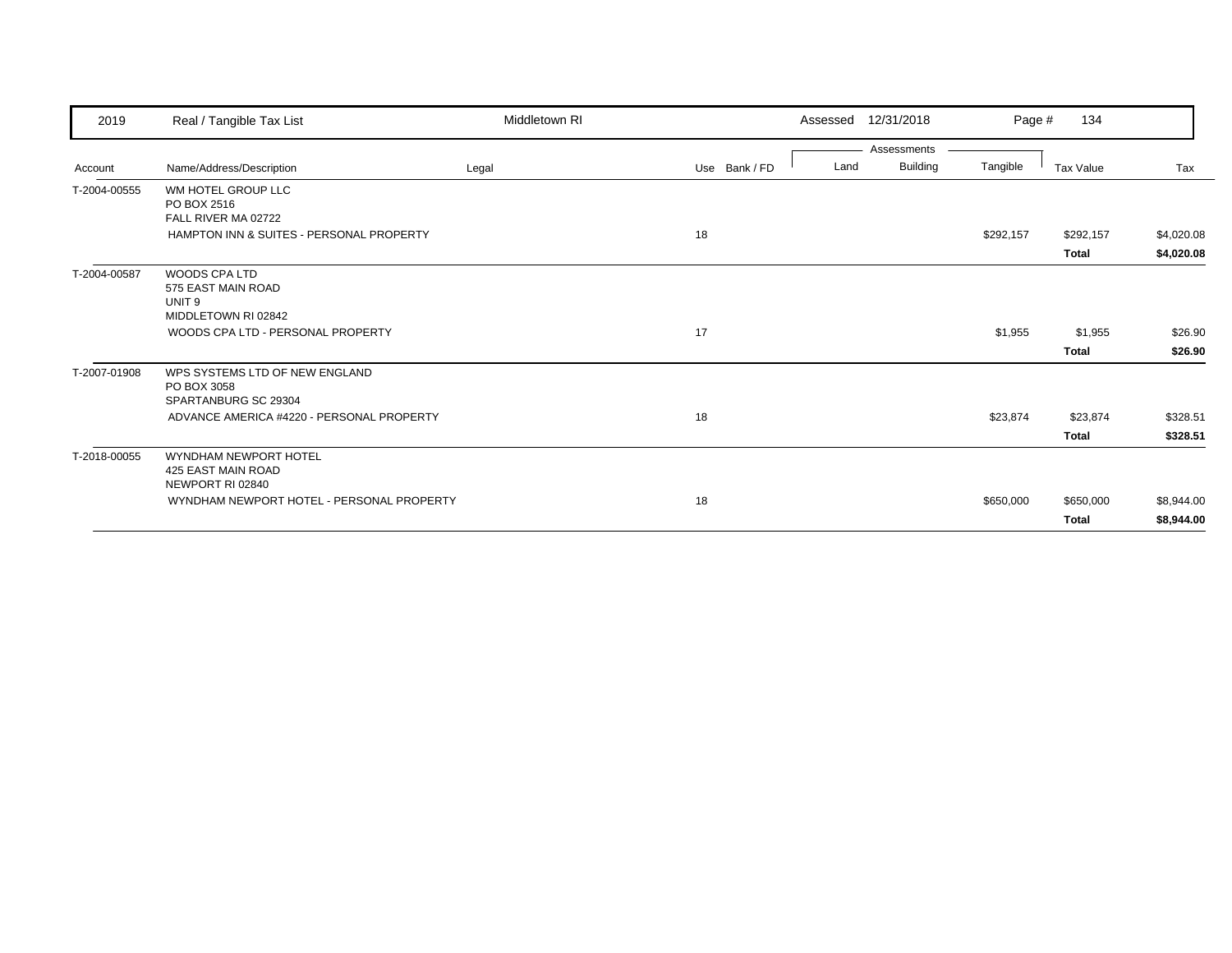| 2019         | Real / Tangible Tax List                                      | Middletown RI |               | Assessed | 12/31/2018      | Page #   | 135          |          |
|--------------|---------------------------------------------------------------|---------------|---------------|----------|-----------------|----------|--------------|----------|
|              |                                                               |               |               |          | Assessments     |          |              |          |
| Account      | Name/Address/Description                                      | Legal         | Use Bank / FD | Land     | <b>Building</b> | Tangible | Tax Value    | Tax      |
| T-1999-09111 | <b>XA MYXUAN B</b>                                            |               |               |          |                 |          |              |          |
|              | 501 UNION ST                                                  |               |               |          |                 |          |              |          |
|              | PORTSMOUTH RI 02871<br>SUNRISE RESTAURANT - PERSONAL PROPERTY |               | 18            |          |                 | \$32,297 | \$32,297     | \$444.41 |
|              |                                                               |               |               |          |                 |          |              |          |
|              |                                                               |               |               |          |                 |          | <b>Total</b> | \$444.41 |
| T-1992-12768 | <b>XEROX CORPORATION</b>                                      |               |               |          |                 |          |              |          |
|              | PROPERTY TAX DEPARTMENT<br>PO BOX 9601                        |               |               |          |                 |          |              |          |
|              | WEBSTER NY 14580                                              |               |               |          |                 |          |              |          |
|              | XEROX CORPORATION - PERSONAL PROPERTY                         |               | 94            |          |                 | \$31,971 | \$31,971     | \$439.92 |
|              |                                                               |               |               |          |                 |          | <b>Total</b> | \$439.92 |
| T-2006-00286 | <b>XEROX FINANCIAL SERVICES LLC</b>                           |               |               |          |                 |          |              |          |
|              | PROPERTY TAX DEPT                                             |               |               |          |                 |          |              |          |
|              | PO BOX 909<br>WEBSTER NY 14580                                |               |               |          |                 |          |              |          |
|              | XEROX FINANCIAL SERVICES LLC - PERSONAL                       |               | 94            |          |                 | \$5,851  | \$5,851      | \$80.51  |
|              |                                                               |               |               |          |                 |          |              | \$80.51  |
|              |                                                               |               |               |          |                 |          | <b>Total</b> |          |